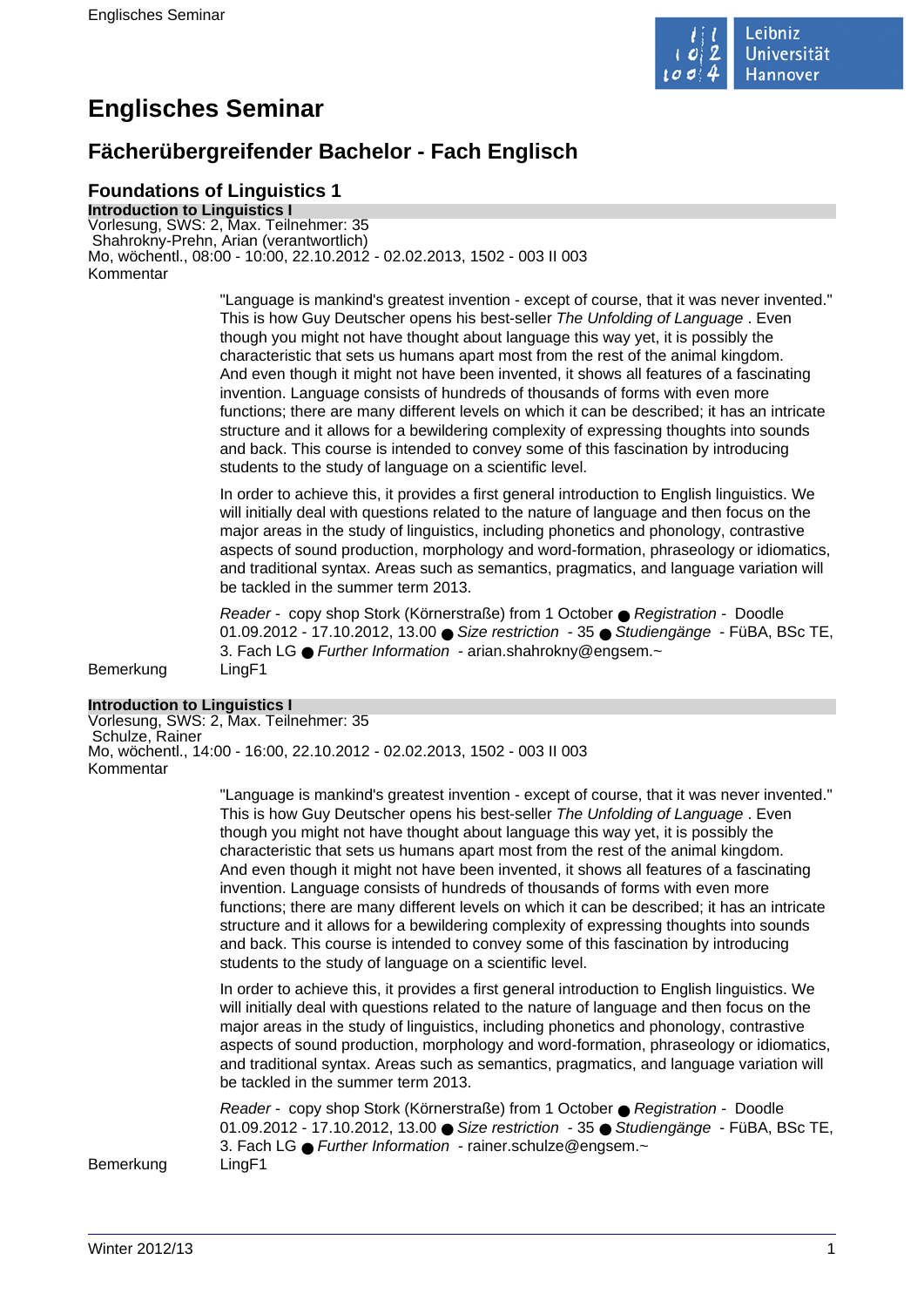

## **Introduction to Linguistics I**

Vorlesung, SWS: 2, Max. Teilnehmer: 35 Gerckens (M. A.), Caroline Di, wöchentl., 08:00 - 10:00, 23.10.2012 - 02.02.2013, 1502 - 003 II 003 Kommentar

> "Language is mankind's greatest invention - except of course, that it was never invented." This is how Guy Deutscher opens his best-seller The Unfolding of Language . Even though you might not have thought about language this way yet, it is possibly the characteristic that sets us humans apart most from the rest of the animal kingdom. And even though it might not have been invented, it shows all features of a fascinating invention. Language consists of hundreds of thousands of forms with even more functions; there are many different levels on which it can be described; it has an intricate structure and it allows for a bewildering complexity of expressing thoughts into sounds and back. This course is intended to convey some of this fascination by introducing students to the study of language on a scientific level.

> In order to achieve this, it provides a first general introduction to English linguistics. We will initially deal with questions related to the nature of language and then focus on the major areas in the study of linguistics, including phonetics and phonology, contrastive aspects of sound production, morphology and word-formation, phraseology or idiomatics, and traditional syntax. Areas such as semantics, pragmatics, and language variation will be tackled in the summer term 2013.

> Reader - copy shop Stork (Körnerstraße) from 1 October ● Registration - Doodle 01.09.2012 - 17.10.2012, 13.00 ● Size restriction - 35 ● Studiengänge - FüBA, BSc TE, 3. Fach LG ● Further Information - caroline.gerckens@engsem.~

Bemerkung LingF1

#### **Introduction to Linguistics I**

Vorlesung, SWS: 2, Max. Teilnehmer: 35 Pfaff, Meike Do, wöchentl., 16:00 - 18:00, 25.10.2012 - 02.02.2013, 1502 - 003 II 003 Kommentar

> "Language is mankind's greatest invention - except of course, that it was never invented." This is how Guy Deutscher opens his best-seller The Unfolding of Language . Even though you might not have thought about language this way yet, it is possibly the characteristic that sets us humans apart most from the rest of the animal kingdom. And even though it might not have been invented, it shows all features of a fascinating invention. Language consists of hundreds of thousands of forms with even more functions; there are many different levels on which it can be described; it has an intricate structure and it allows for a bewildering complexity of expressing thoughts into sounds and back. This course is intended to convey some of this fascination by introducing students to the study of language on a scientific level.

> In order to achieve this, it provides a first general introduction to English linguistics. We will initially deal with questions related to the nature of language and then focus on the major areas in the study of linguistics, including phonetics and phonology, contrastive aspects of sound production, morphology and word-formation, phraseology or idiomatics, and traditional syntax. Areas such as semantics, pragmatics, and language variation will be tackled in the summer term 2013.

> Reader - copy shop Stork (Körnerstraße) from 1 October ● Registration - Doodle 01.09.2012 - 17.10.2012, 13.00 ● Size restriction - 35 ● Studiengänge - FüBA, BSc TE, 3. Fach LG ● Further Information - meike.pfaff@engsem.~

Bemerkung LingF1

## **Foundations of Linguistics 2**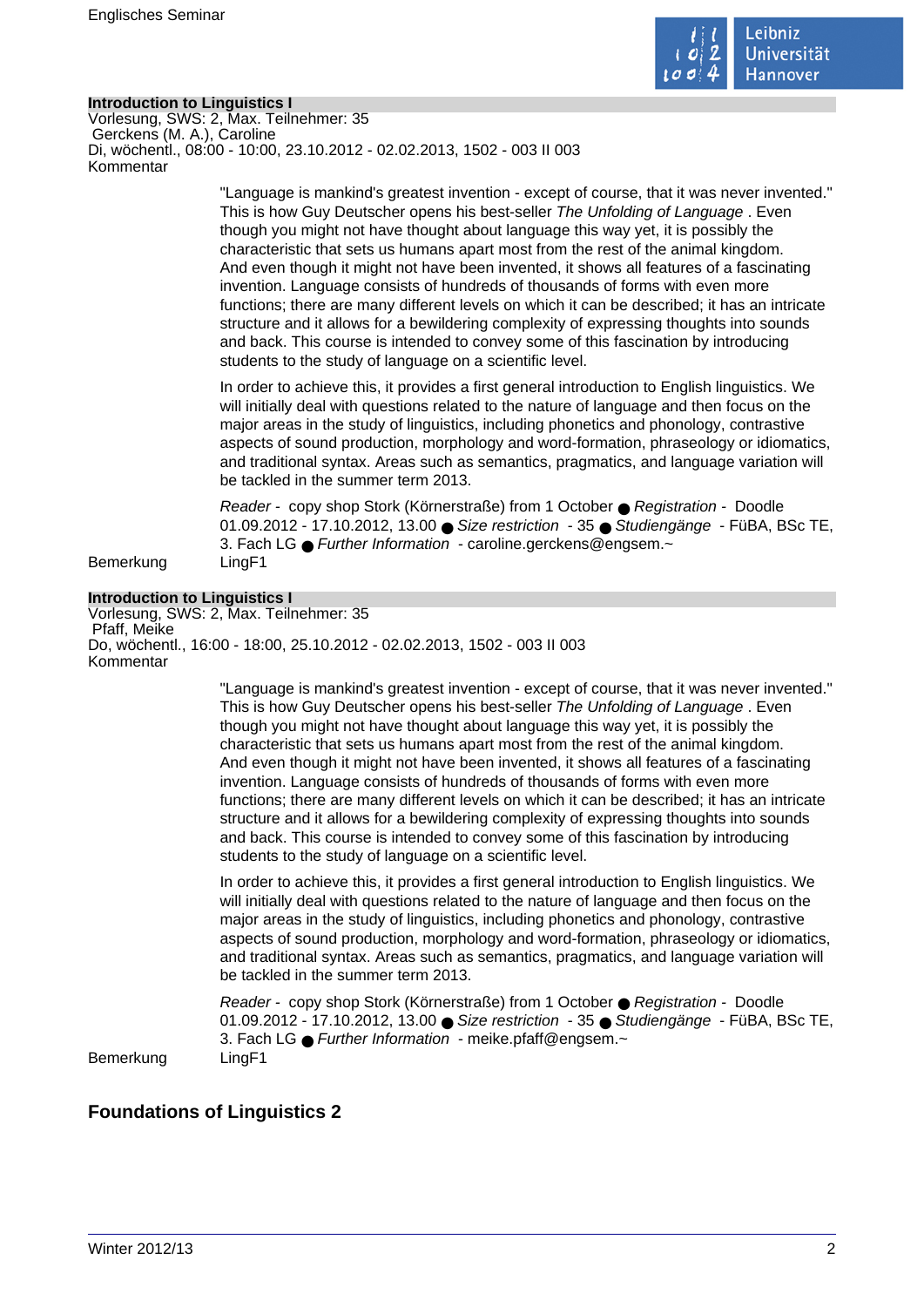

## **Analysing Multimodal Text**

Seminar, SWS: 2, Max. Teilnehmer: 25 Shahrokny-Prehn, Arian Do, wöchentl., 08:00 - 10:00, 18.10.2012 - 02.02.2013, 1502 - 703 II 703 Kommentar

> Under this mysterious heading we will literally be looking at text that is composed of different visual elements such as letters, graphics, pictures, etc. The visual element has always played a significant role in human language, from early cave drawings, over illuminated manuscripts all the way to graphic novels and advertising. In each of these instances, graphic elements beyond codified letters are used to communicate increasingly complex messages. Over the course of the semester we will acquire the necessary background knowledge (e.g. in sign theory, text linguistics, pragmatics, etc) to analyse very different kinds of text. A strong sense of academic interest as well as a willingness to creatively work with linguistic theory is absolutely mandatory for this seminar.

Registration - StudIP 01.09.2012 - 30.09.2012 ● Size restriction - 25 ● Prerequisites - LingF1, LingF2 ● Studiengänge - FüBA, BSc TE, 3. Fach LG ● Further Information arian.shahrokny@engsem.~

Bemerkung LingF4

## **Corpus Linguistics**

Seminar, SWS: 2, Max. Teilnehmer: 25 Gerckens (M. A.), Caroline Mi, wöchentl., 10:00 - 12:00, 17.10.2012 - 02.02.2013, 1502 - 815 CIP-Pool This course provides a theoretical and practical introduction to the field of corpus

linguistics. We will look at the origins of corpus linguistics and move on to current trends. We will also deal with some major electronic corpora and look at the variety of languagerelated activities in which corpus linguistics play an important role or can make valuable contributions. Special attention will be paid to links between corpus linguistics and foreign language teaching (FLT).

Reader - copy shop Stork (Körnerstraße) from 1 October ● Registration - StudIP 01.09.2012 - 30.09.2012 ● Size restriction - 25 ● Prerequisites - LingF1, LingF2 ● Studiengänge - FüBA, BSc TE, 3. Fach LG ● Further Information caroline.gerckens@engsem.~

Bemerkung LingF4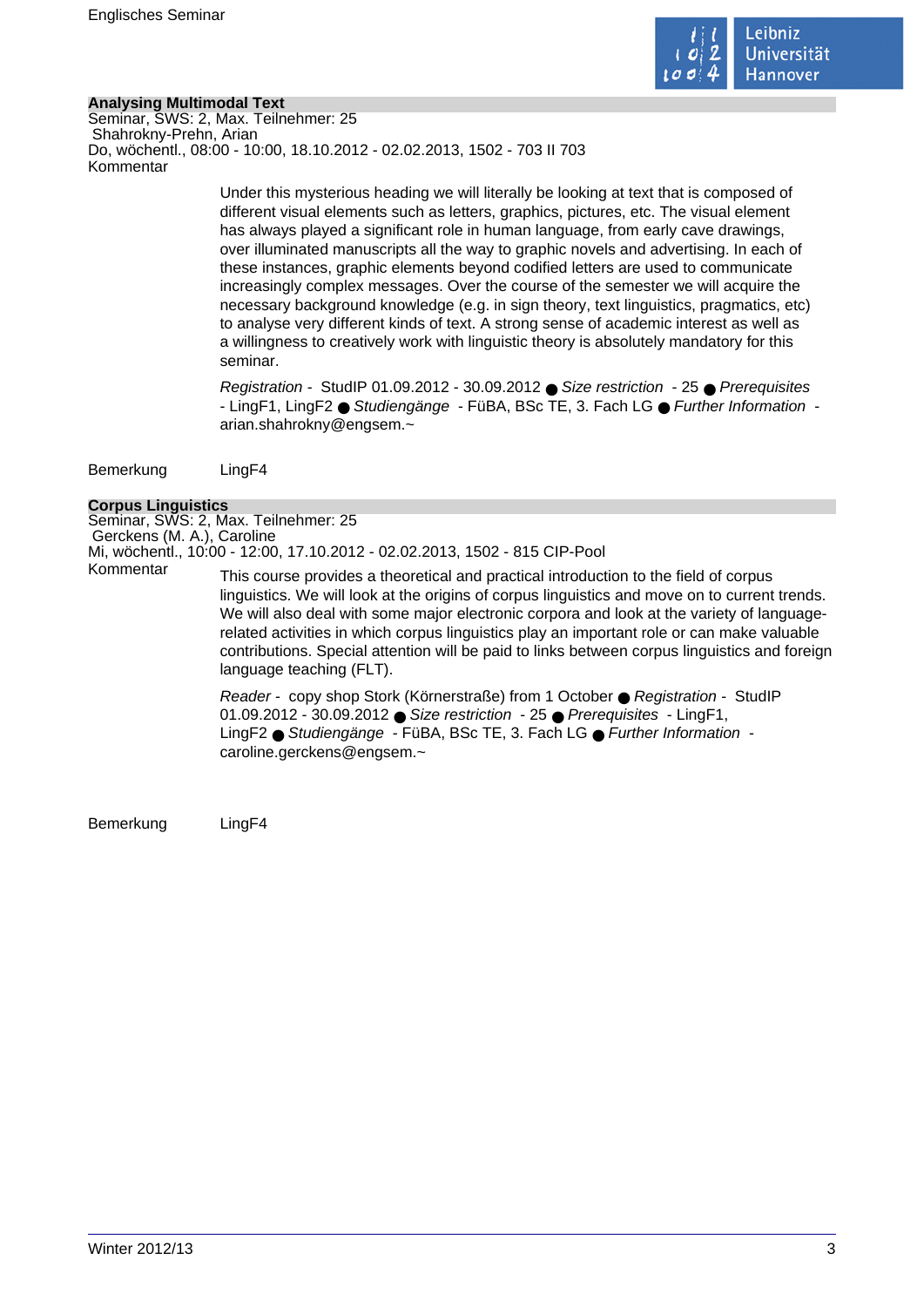

## **English and German in Comparison and Contrast**

Vorlesung, SWS: 2 Altendorf, Ulrike Mi, wöchentl., 08:00 - 10:00, 17.10.2012 - 02.02.2013, 1502 - 815 CIP-Pool Mi, wöchentl., 08:00 - 10:00, 17.10.2012 - 02.02.2013, 1502 - 003 II 003 Kommentar

> This course will take a contrastive approach to language. Its focus will be on phonetics and phonology comparing both segmental and supra-segmental features of the major reference accents of English, RP and General American, with High German. Students will also be introduced to perceiving, articulating and transcribing vowel and consonant sounds using IPA symbols. We will also have a closer look at contrastive aspects of a selection of lexical and syntactic topics. This will include tense and aspect, modality and the structure of the English lexicon.

Reader - copy shop Stork (Körnerstraße) from 1 October ● Registration - StudIP 01.09.2012 - 30.09.2012 ● Prerequisites - LingF1, LingF2 ● Studiengänge - FüBA, BSc TE, 3. Fach LG, MEd LG, FAL ● Further Information - ulrike.altendorf@engsem.~

Bemerkung LingF3 / FAL1

## **International Varieties of English**

Seminar, SWS: 2, Max. Teilnehmer: 25 Pfaff, Meike Do, wöchentl., 14:00 - 16:00, 18.10.2012 - 02.02.2013, 1502 - 703 II 703 Kommentar

> With the great number of different varieties of English around the world, is it still appropriate today to treat English as a single monolithic language? In fact, some scholars speak of "Englishes" to emphasize the great heterogeneity of these varieties, which include classic 'inner circle' first language (L1) varieties such as British English and American English as well as Irish English or Australian English, and 'outer circle', i.e. postcolonial second language varieties such as Indian English, Singaporean English, or Kenyan English. Additionally, we find a great number of contact varieties, so-called English-based pidgins and creoles such as Jamaican Creole and Nigerian Pidgin English, which are especially fascinating as they can tell us a lot about general principles of language change and language acquisition. Last, but not least, English is increasingly used outside English-speaking countries, e.g. in Europe or China where we find so-called English as a Foreign Language varieties (EFL). In this course we will be looking at data from all types of Englishes in order to chart the special phonological, morphosyntactic and lexical features of the varieties in question. To this end we look at their distinct evolutionary histories and paths of development.

Reader - copy shop Stork (Körnerstraße) from 1 October ● Registration - StudIP 01.09.2012 - 30.09.2012 ● Size restriction - 25 ● Prerequisites - LingF1, LingF2 ● Studiengänge - FüBA, BSc TE, 3. Fach LG ● Further Information meike.pfaff@engsem.~

Bemerkung LingF4

Literatur

Recommended Reading

Mesthrie Rajend and Rakesh M.Bhatt. 2008. World Englishes: The Study of New Linguistic Varieties . Cambridge: Cambridge University Press.

## **Advanced Linguistics**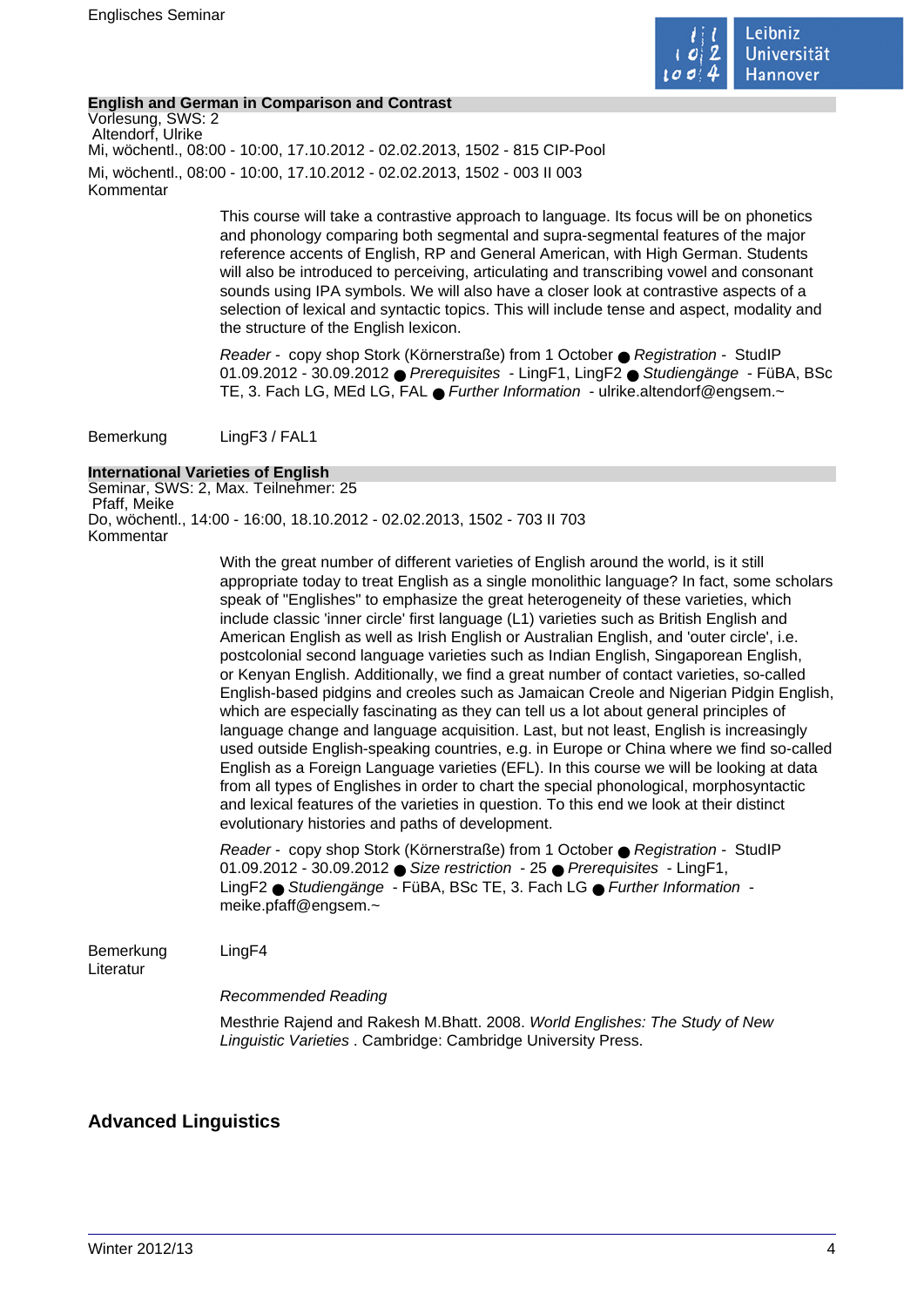

## **Corpus Linguistics Colloquium (Bachelor / Master / alte Studiengänge)**

Seminar, SWS: 2 Altendorf, Ulrike Di, wöchentl., 14:00 - 16:00, 23.10.2012 - 02.02.2013, 1502 - 709 II 709 Bemerkung FAL7 / Bachelor-, Masterarbeit

**Frame Semantics** Seminar, SWS: 2, Max. Teilnehmer: 25 Schulze, Rainer Di, wöchentl., 16:00 - 18:00, 16.10.2012 - 02.02.2013, 1502 - 613 II 613 Kommentar

> This advanced course provides extensive insights into the structure and analysis of word meanings. Introducing Charles Fillmore's theory of Frame Semantics, the first part will discuss the openness and richness of word meanings, reflecting the rich variety of human experiences (cf., for example, Tuesday, barber or alimony ). These words necessitate an understanding of concepts (or semantic frames) such as repeatable calendar events, grooming and hair, and marriage and divorce. From this we will learn that a theory of word meaning needs to include more than the small linguistically significant set of primitive concepts proposed by a number of linguists, among them Ray Jackendoff or Anna Wierzbicka.

> The second part of the course will present the concept of semantic frame as developed by Fillmore and his associates. Frames offer rich conceptual backgrounds against which word meanings are understood. In this part of the course, we will learn how frames are discovered and described, how they are distinguished from and linked to other frames, and how frame-semantic information is syntactically relevant. If time permits, we will also explore how semantic frames can be applied to cross-linguistic analysis.

The third part of the course will employ the FrameNet database http:// framenet.icsi.berkeley.edu to analyse the meaning of a given word as a network of interrelated senses. Some of these senses are more central, or basic, and others are less central, or peripheral. In this approach, the processes of metaphor and metonymy are central in describing the full range of meanings which a particular word can evoke. Finally, we will look at how Frame Semantics integrates with Construction Grammar.

## **Please check StudIP for updates and additional information as the semester approaches.**

Reader - copy shop Stork (Körnerstraße) from 1 October ● Registration - StudIP 01.09.2012 - 30.09.2012 ● Size restriction - 25 ● Prerequisites - LingF1-LingF4 ● Studiengänge - FüBA, 3. Fach LG, MEd LG, MEd LBS, FAL ● Further Information rainer.schulze@engsem.~

Bemerkung LingA1, LingA2 / FAL2

## **Learner Corpus Research (LCR)**

Seminar, SWS: 2, Max. Teilnehmer: 20 Altendorf, Ulrike Mi, wöchentl., 10:00 - 12:00, 17.10.2012 - 02.02.2013, 1502 - 003 II 003 Kommentar

> This course will explore issues related to the compilation of learner corpora, insights into learner language gained on the basis of LCR and the interaction between LCR and other disciplines, including Second Language Acquisition and Cognitive Linguistics. Seminar papers will be mostly empirical.

Reader - copy shop Stork (Körnerstraße) from 1 October ● Registration - StudIP 01.09.2012 - 30.09.2012 ● Size restriction - 20 ● Prerequisites - LingF1-LingF4 ● Studiengänge - FüBA, 3. Fach LG, MEd LG, MEd LBS, FAL ● Further Information ulrike.altendorf@engsem.~

Bemerkung LingA1, LingA2 / FAL2, FAL7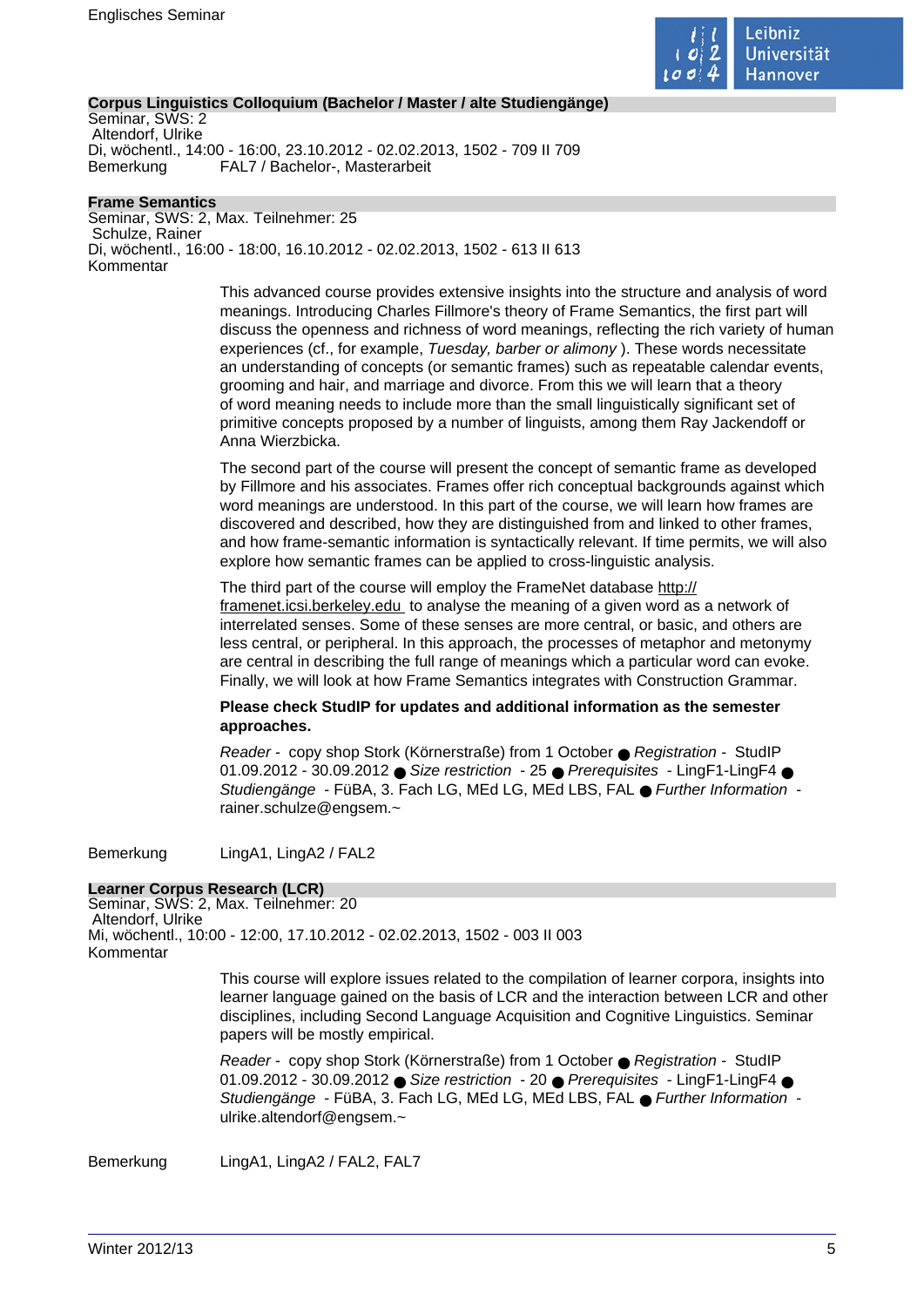

## **Meaning and Humour**

Seminar, SWS: 2, Max. Teilnehmer: 25 Schulze, Rainer Mo, wöchentl., 10:00 - 12:00, 15.10.2012 - 02.02.2013, 1502 - 703 II 703 Kommentar

> How are humorous meanings generated and interpreted? Understanding a joke involves knowledge of the language code (a matter mostly of semantics) and background knowledge necessary for making the inferences to get the joke (a matter of pragmatics). This advanced seminar will introduce and critique a wide range of semantic and pragmatic theories in relation to humour, such as functional linguistics, speech acts, politeness or relevance theory, emphasising not only conceptual but also interpersonal and textual meanings. Exploiting recent corpus-based research, the seminar will suggest that much humour can be accounted for by the overriding of lexical priming. We will also cover areas of social, attitudinal and emotional meaning, use different and sometimes tasteless jokes as linguistic examples and provide in-class activities, discussion questions and suggestions for further reading.

## **Please check StudIP for updates and additional information as the semester approaches.**

Reader - copy shop Stork (Körnerstraße) from 1 October ● Registration - StudIP 01.09.2012 - 30.09.2012 ● Size restriction - 25 ● Prerequisites - LingF1-LingF4 ● Studiengänge - FüBA, 3. Fach LG, MEd LG, MEd LBS, FAL ● Further Information rainer.schulze@engsem.~

Bemerkung LingA1, LingA2 / FAL1

## **Principles of Language Change**

Seminar, SWS: 2, Max. Teilnehmer: 25 Altendorf, Ulrike Di, wöchentl., 16:00 - 18:00, 16.10.2012 - 02.02.2013, 1502 - 609 II 609 Kommentar

> This course will review language-external and language-internal principles of language change. Language-external factors to be treated will be, for instance, migration and settlement patterns as well as the dynamics of social class and gender roles. Languageinternal mechanisms will comprise the notions of markedness and naturalness as well as the economy of the language system.

The course requires a solid knowledge of phonetics and phonology.

Reader - copy shop Stork (Körnerstraße) from 1 October ● Registration - StudIP 01.09.2012 - 30.09.2012 ● Size restriction - 25 ● Prerequisites - LingF1-LingF4 ● Studiengänge - FüBA, 3. Fach LG, MEd LG, MEd LBS, FAL ● Further Information ulrike.altendorf@engsem.~

Bemerkung LingA1, LingA2 / FAL4, FAL5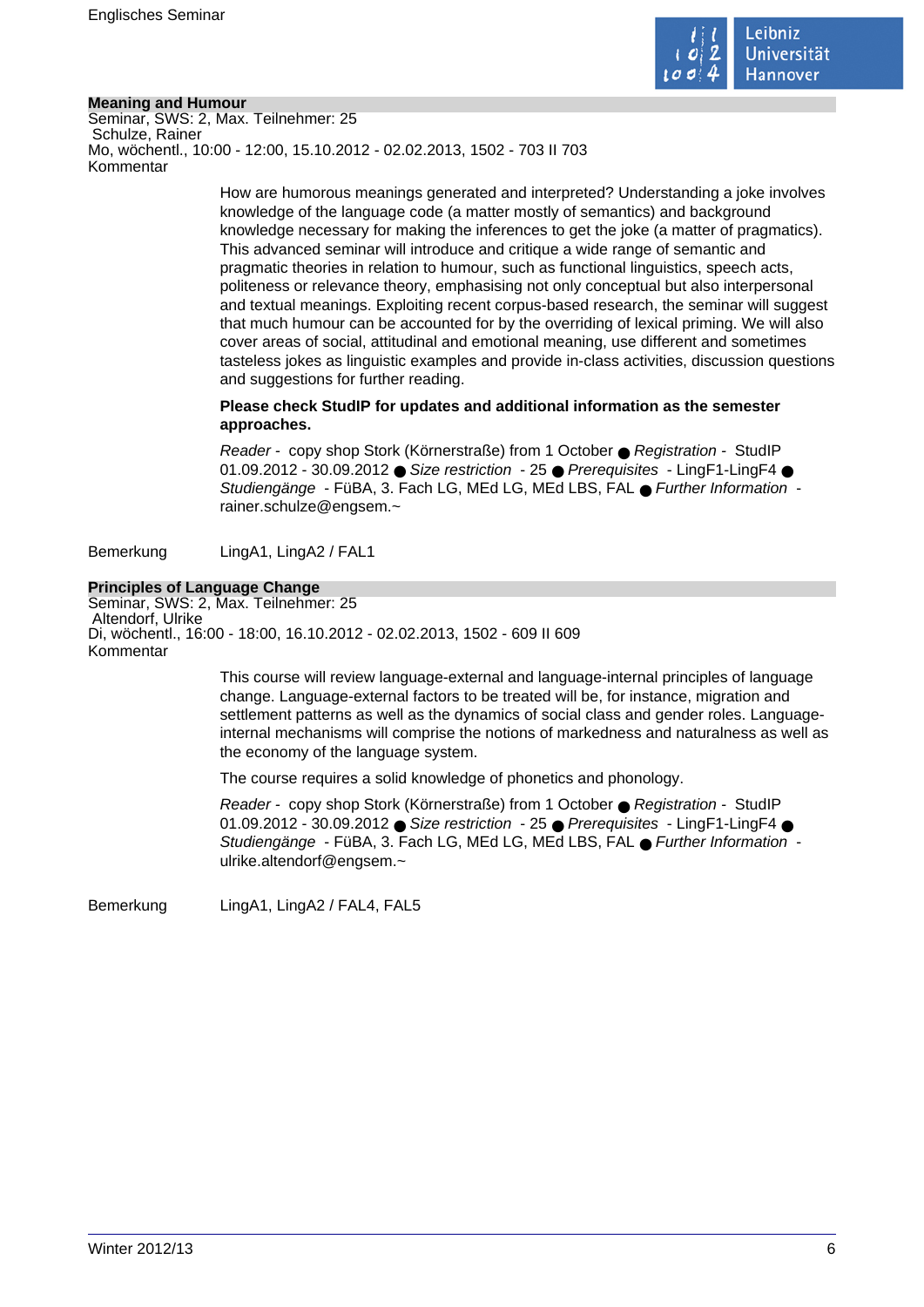

## **The Verb in Contemporary English**

Seminar, SWS: 2, Max. Teilnehmer: 25 Schulze, Rainer Di, wöchentl., 10:00 - 12:00, 16.10.2012 - 02.02.2013, 1502 - 703 II 703 Kommentar

> The central concern of this advanced seminar will be to illustrate that verbs can only be adequately and properly understood if studied from both a theoretical and descriptive perspective. In a first part, theoretical problems will be explored: terminological problems of classifying verbs and verb-related elements, the 'determining' properties of verbs, verb complementation, the semantics and pragmatics of verbs and verbal combinations, and the notions of tense, aspect, voice and modality. In a second part, computer corpora will be used to study various types of verb and verb complementation and collocation, to trace the development of certain verb forms in English, and to detail the usage of verbs in different varieties and genres of English.

## **Please check StudIP for updates and additional information as the semester approaches.**

Reader - copy shop Stork (Körnerstraße) from 1 October ● Registration - StudIP 01.09.2012 - 30.09.2012 ● Size restriction - 25 ● Prerequisites - LingF1-LingF4 ● Studiengänge - FüBA, 3. Fach LG, MEd LG, MEd LBS, FAL ● Further Information rainer.schulze@engsem.~

Bemerkung LingA1, LingA2 / FAL1

## **Intermediate Literature and Culture**

## **Early Popular Cinema in the U.S.: The Rise of Narrative Film**

Seminar, SWS: 2, Max. Teilnehmer: 25 Brasch (M. A.), Ilka Mo, wöchentl., 14:00 - 16:00, 15.10.2012 - 02.02.2013, 1502 - 615 II 615 Kommentar

> In this class we will be concerned with the rise of narrative film in the United States, taking into account a variety of films that filled film theatre programs between 1910 and 1940. Focusing on the rise of cinema as a mass medium, we will look at early

silent feature films as well as film serials and study their status within early  $20<sup>th</sup>$  century consumer culture. Additionally, we will trace the development towards of the emergence of cinematic sound in American narrative film. The class will also engage with the influence of other popular forms on early and classical film (comic strips, periodical fiction) and discuss cinema's influence on other media. Participants in this class will be expected to attend film screenings that accompany the seminar (dates will be specified by the beginning of the semester). Please note that participants in this class should not be averse to watching silent films.

Reader - copy shop Stork (Körnerstraße) from 15 October ● Assessment Tasks - will be specified in class ● Registration - StudIP 1.9.2012 - 30.9.2012 ● Size restriction - 25 ● Prerequisites -AmerBritF1 ● Studiengänge - FüBA, MEd LBS, 3. Fach LG ● Further Information - ilka.brasch@gmx.de

## Bemerkung AmerF4

Literatur

Required Reading:

A reader with additional course material will be made available in the copy shop Stork (Körnerstr.) at the beginning of the semester.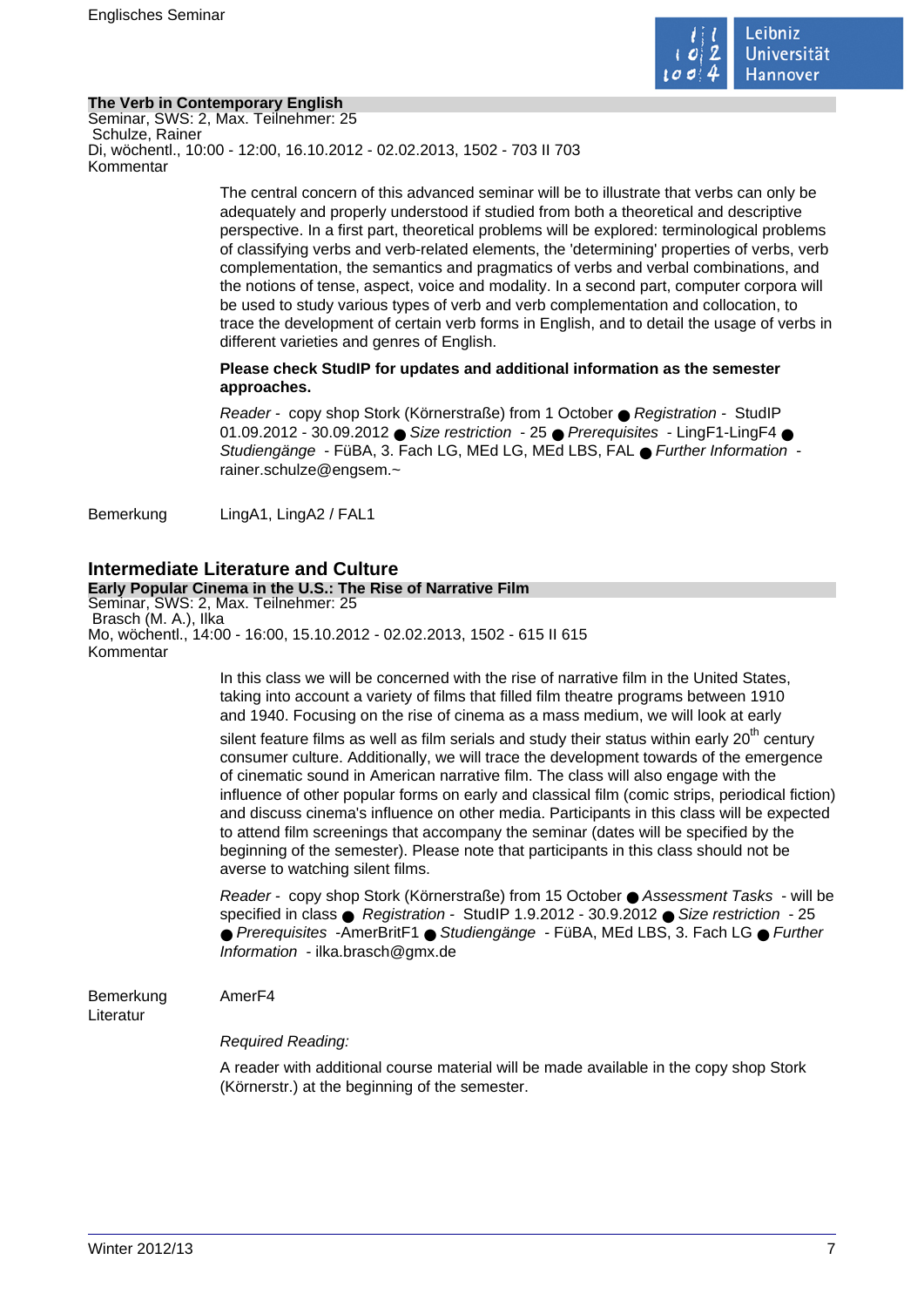

## **Exploring the British Countryside**

Seminar, SWS: 2, Max. Teilnehmer: 25 Bennett, Peter Fr, wöchentl., 12:00 - 14:00, 19.10.2012 - 02.02.2013, 1502 - 703 II 703 Kommentar

> The countryside and rural life are very emotive issues in British culture and have been so for a long time. A variety of political, ideological, social and psychological attitudes can be inferred from the ways in which people write about, talk about, campaign about, paint, photograph, market or otherwise represent the British countryside. We shall consider the causes and effects of the various economic, political and demographic changes that have occurred in the British countryside over the last three or four hundred years. Above all, we shall analyse different cultural meanings and values which people and movements have attached to the countryside over the same period, and especially in the last two hundred years.

Assessment Tasks - Studienleistung: short presentation. Prüfungsleistung: term paper ● Registration - StudIP 1.9.2012, 08.00 - 30.9.2012, midnight ● Size restriction - 25 ● Prerequisites - successful completion of AmerBritF1 and SPAWR ● Studiengänge -FüBA, MEd LBS, 3.Fach LG ● Further Information - peter.bennett@engsem.~

Bemerkung BritF4 Literatur

Required Reading To be announced at the first meeting.

## **Flann O'Brien - The Politics of a Comic Author**

Seminar, SWS: 2, Max. Teilnehmer: 25 Marquardt, Johanna

Di, wöchentl., 18:00 - 20:00, 16.10.2012 - 02.02.2013, 1502 - 613 II 613

Kommentar Brian O'Nolan alias Flann O'Brien alias Myles na gCopaleen always stayed under the radar of a comparatively severe Irish censorship despite his delicate position as a civil servant. In this course we shall explore the subversive potential of his comic writing in the short story "The Martyr's Crown", the novels The Third Policeman and The Poor Mouth and extracts from his newspaper column "Cruiskeen Lawn". Please buy a copy of The Third Policeman and The Poor Mouth.

Required Reading

O'Brien, Flann. Stories and Plays. London: Grafton Books, 1973. --- The Best of Myles. 1968. Hrsg. Kevin O Nolan. London: Harper Perennial, 2007. (in extracts)

--- The Poor Mouth. 1973. Translated by Patrick C. Power. The Complete Novels. Hrsg. Alfred A. Knopf. London: Everyman's Library, 2007.

--- The Third Policeman. 1967. London: Grafton Books, 1986.

Recommended Reading Brown, Terence. Ireland: A Social and Cultural History, 1922-1985. London: Fontana Press, 1985. Cronin, Mike. A History of Ireland. Basingstoke: Palgrave, 2001.

Reader - copy shop Stork (Körnerstraße) from 1 October ● Assessment Tasks - 1 oral presentation or 1 written task ● Registration - StudIP 1.9.2012 - 30.9.2012 ● Size restriction - 25 ● Prerequisites - AmerBritF1 and BritF2 ● Studiengänge - FüBA, MEd LBS, 3. Fach LG ● Further Information - johanna.schaper@engsem~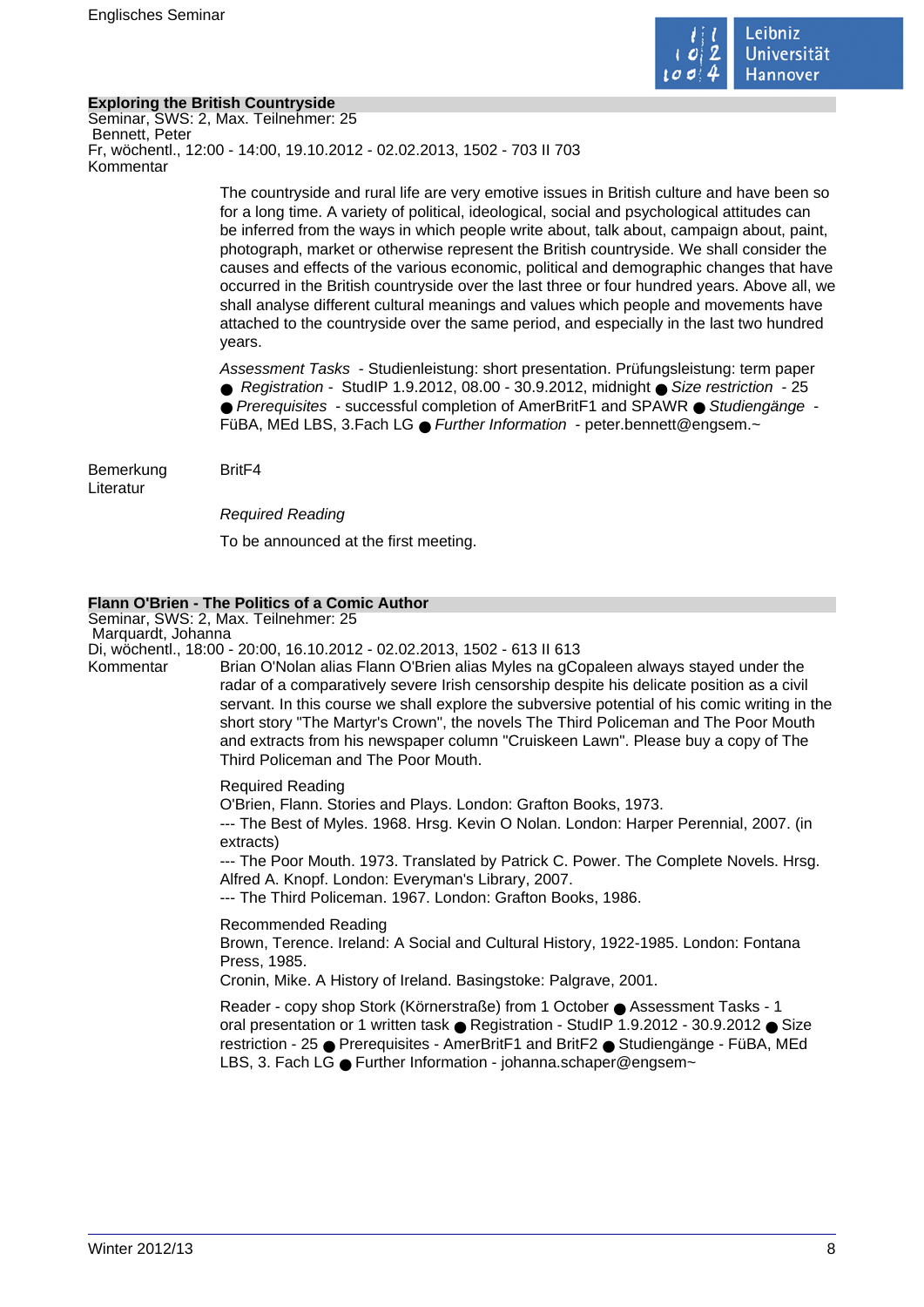

## **Introduction to Visual Culture**

Seminar, SWS: 2, Max. Teilnehmer: 25 Brinker (M. A.), Felix Fr, wöchentl., 12:00 - 14:00, 19.10.2012 - 02.02.2013, 1502 - 615 II 615 Kommentar

> This class serves as an introduction to the broad field of visual culture and aims to familiarize participants with the analysis and interpretation of (audio)visual texts of different media. Focusing in particular on photography and film, but taking on other visual media (like the comic book) as well, we will explore methods and approaches central to the study of still and moving images. We will engage in close formal analyses, discuss the technological and material conditions of visualization, and place representations into their (social, cultural, and historical) contexts. Participants are expected to attend the film screenings that will accompany the seminar (dates will be announced at the beginning of the semester).

> Reader - copy shop Stork (Körnerstraße) from 15 October ● Assessment Tasks - will be specified in class  $\bullet$  Registration - StudIP 1.9.2012 - 30.9.2012  $\bullet$  Size restriction - 25  $\bullet$ Prerequisites - Studienleistung(en) of AmerBritF1 ● Studiengänge - FüBA, MEd LBS, 3. Fach LG ● Further Information - felix.brinker@engsem.~

Bemerkung AmerF4 Literatur

## Required Reading

Please refer to the course page on StudIP. An introductory text - which we will discuss in the first session - will be made available there as the semester approaches. A reader with additional course material will be made available in the copy shop Stork as well.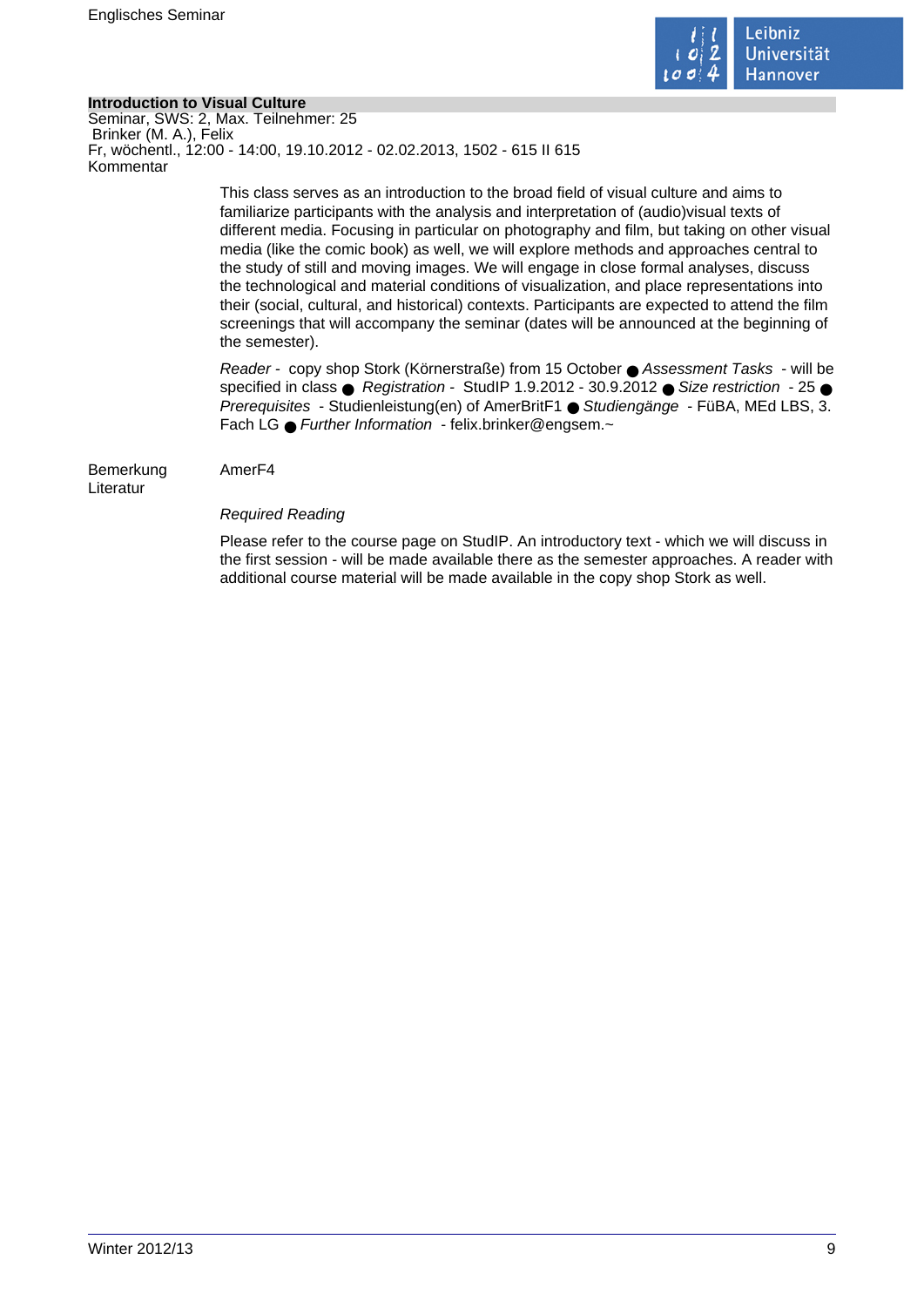

## **The Great Depression and the New Deal in American Literature and Culture**

Seminar, SWS: 2, Max. Teilnehmer: 25 Mayer, Ruth Mi, wöchentl., 10:00 - 12:00, 17.10.2012 - 02.02.2013, 1502 - 609 II 609 Kommentar

> In this class we will discuss the art and literature emerging in the wake of the great depression and in the course of Franklin Delano Roosevelt's so-called 'New Deal.' We will focus on this political program's first phase, in which the goal was relief and recovery in the face of a deep-going economic crisis. In these days, an unprecedented and muchdisputed government intervention on behalf of the poor set in, which went along on the cultural side with radically new programs for the promotion of the arts. Roosevelt's ambitious Works Progress Administration (WPA) comprised several support programs for artists - the Federal Writers Project, the Federal Theater Project, the Federal Arts Project. We will look into the effects and repercussions of such political measures on the artists and writers of the period. In particular, we will discuss James Agee's and Walker Evans' photo book Let Us Now Praise Famous Men (1941) together with other documentary photography of the day (Dorothea Lange, Erskine Caldwell, Margaret Bourke-White); we will watch and discuss Frank Capra's Meet John Doe (1941), read Richard Wright's Native Son (1940), Tillie Olsen's Yonnondio (written 1932-1937, publ. 1974) and other fiction of the day. A reader with additional course material will be made available in the copy shop Stork (Körnerstr.) at the beginning of the semester.

> Reader - copy shop Stork (Körnerstraße) from 15 October ● Assessment Tasks - will be specified in class  $\bullet$  Registration - StudIP 1.9.2012 - 30.9.2012  $\bullet$  Size restriction - 25  $\bullet$ Prerequisites - Studienleistung(en) of AmerBritF1 ● Studiengänge - FüBA, MEd LBS, 3. Fach LG ● Further Information - ruth.maver@engsem~

Bemerkung AmerF4 Literatur

## Required Reading

Please purchase Native Son (restored text, HarperPerennial, ISBN: 978-0060929800) and Yonnondio (Bison Books, ISBN: 978-0803286214).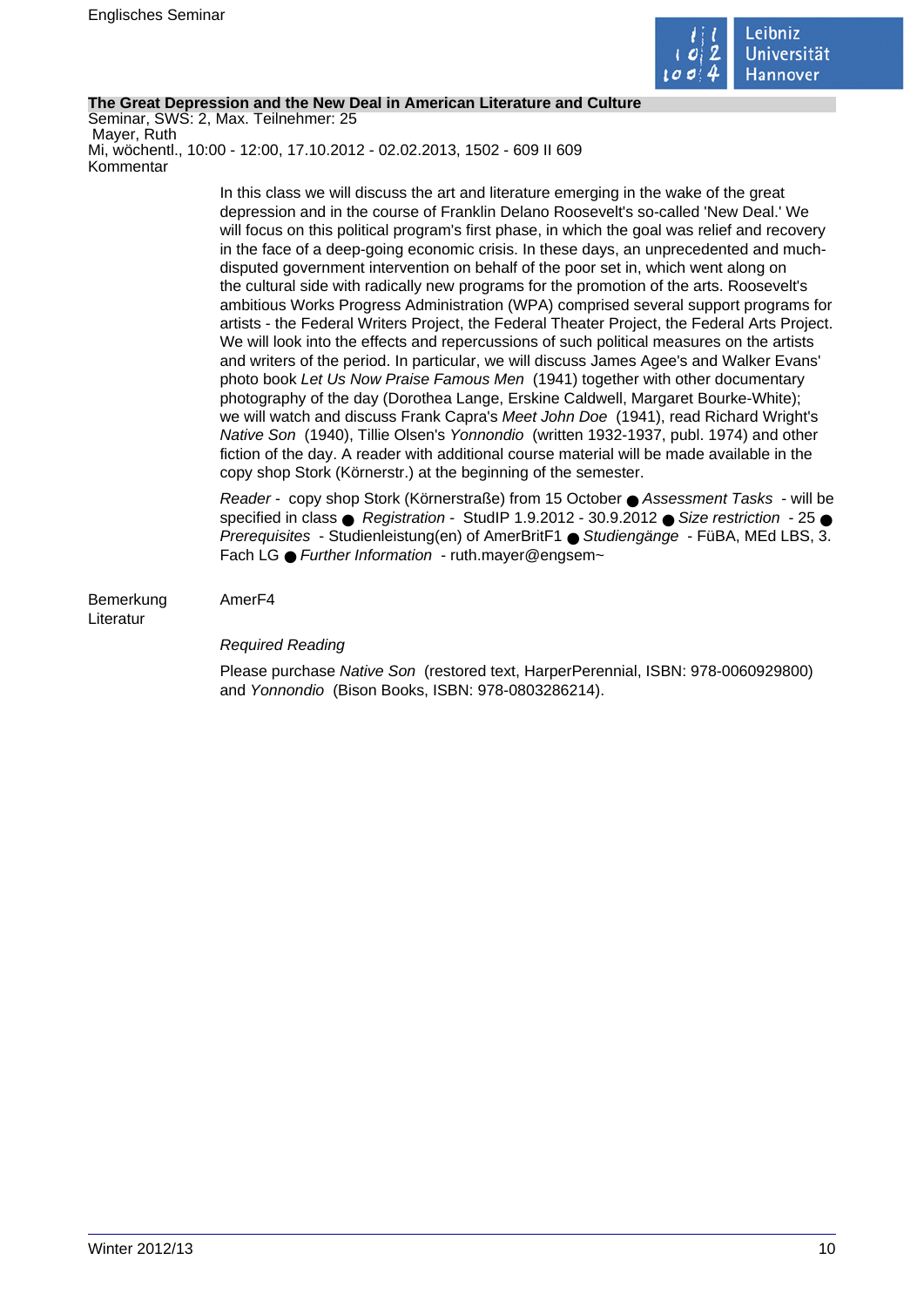

## **'The World in a Grain of Sand': An Introduction to Poetry**

Seminar, SWS: 2, Max. Teilnehmer: 25 Funk, Wolfgang Do, wöchentl., 12:00 - 14:00, 18.10.2012 - 02.02.2013, 1502 - 709 II 709 Kommentar

> This course will provide a systematic approach to the analysis and interpretation of poetry. Students will be acquainted with essential formal features and norms of the genre and strategies will be introduced for combining aspects of form and contents in order to reveal the 'secret life of poems' (Tom Paulin). The texts we will encounter range from the earliest literary writing in the English language to recent poems and songs that deal with the experience of contemporary existence and cover thematic aspects from, of course, love and sex to death, grief, self-searching, politics and the human condition as such. Above all, however, we will attempt to uncover the magic of poetic language, its power to condense complex and abstract thoughts and relationships into captivating, moving and delightful lines.

Reader - copy shop Stork (Körnerstraße) from 1 Oct ● Assessment Tasks - will be specified in class ● Registration - StudIP 1.9.2012, 08.00 - 30.9.2012, midnight ● Size restriction - 25 ● Prerequisites - successful completion of AmerBritF1 and SPAWR ● Studiengänge - FüBA, MEd LBS, 3. Fach LG ● Further Information wolfgang.funk@engsem.~

#### Bemerkung BritF4 Literatur

## Required Reading

Robert, Phil. How Poetry Works . 2<sup>nd</sup> Ed. London et al: Penguin, 2000. You MUST have bought this book by the first session.

Recommended Reading

Paulin, Tom. The Secret Life of Poems: A Poetry Primer . London: Faber and Faber, 2008.

Bode, Christoph. Einführung in die Lyrikanalyse . Trier: WVT, 2001.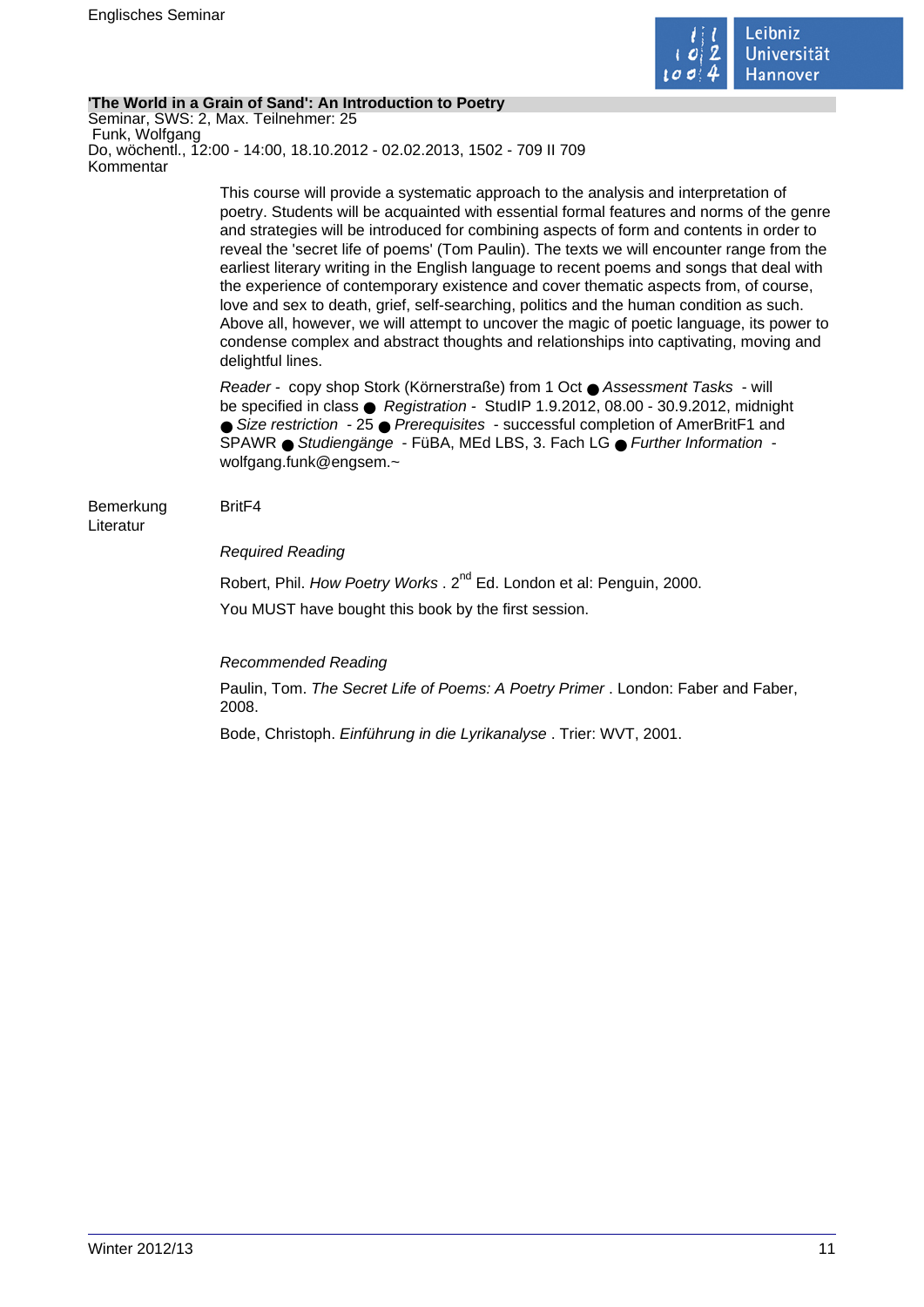

## **Thomas Hardy: Selected Novels**

Seminar, SWS: 2, Max. Teilnehmer: 25 Bennett, Peter

Di, wöchentl., 14:00 - 16:00, 16.10.2012 - 02.02.2013, 1502 - 703 II 703

Kommentar Thomas Hardy's novels, predominantly pastoral and ranging from romance to tragedy, have always enjoyed commercial success and academic respect. We shall study a representative selection of novels, paying attention to the historical context of their composition and the cultural dimension of their popular reception.

Assessment Tasks - Studienleistung: to be announced. Prüfungsleistung: term paper

● Registration - StudIP 1.9.2012, 08.00 - 30.9.2012, midnight ● Size restriction - 25 ● Prerequisites - successful completion of AmerBritF1 and SPAWR ● Studiengänge -

FüBA, MEd LBS, 3.Fach LG ● Further Information - peter.bennett@engsem.~

Bemerkung BritF4 Literatur

Required Reading

Far From the Madding Crowd

The Return of the Native

Tess of the d'Urbervilles

Some very cheap editions are available, but students are strongly urged to buy the Penguin Classics annotated editions. Apart from the fact that the introductions and annotations are helpful, progress is much easier if everyone is working with the same pagination.

## **Advanced Literature and Culture**

**Exploring the 19th Century through George Eliot's Middlemarch** Seminar, SWS: 2, Max. Teilnehmer: 25 Gohrisch, Jana Mi, wöchentl., 10:00 - 12:00, 17.10.2012 - 02.02.2013, 1502 - 709 II 709 Kommentar

> This course provides an in-depth study of one of the key texts of 19th-century literature, George Eliot's Middlemarch (1871/72). We will adopt the somewhat unusual format of reading just one major text for several reasons. Combining a variety of text-oriented and context-oriented theories, ranging from narratology to Gender Studies and Cultural Materialism, we shall use the novel to practice our analytical skills with special emphasis on focalization, character and plot construction, and to explore important issues of 19thcentury history. We will discuss the novel's representations of economic, political, social and cultural change concentrating on gender and class relations in connection with contemporary discourses on middle-class values, religion, science and medicine.

> Reader - copy shop Stork (Körnerstraße) from 15 October 2012 ● Assessment Tasks will be specified in class  $\bullet$  Registration - StudIP 1.9.2012, 08.00 - 30.9.2012, midnight ● Size restriction - 25 ● Prerequisites AmerF4/BritF4 (for FüBA and MEd students), none for others ● Studiengänge - FüBA, MEd LG, 3. Fach LG, MA AAS ● Further Information - jana.gohrisch@engsem.~

Bemerkung BritA / AAS2 Literatur

Required Reading

George Eliot. Middlemarch . Ed. by Rosemary Ashton. London: Penguin 2003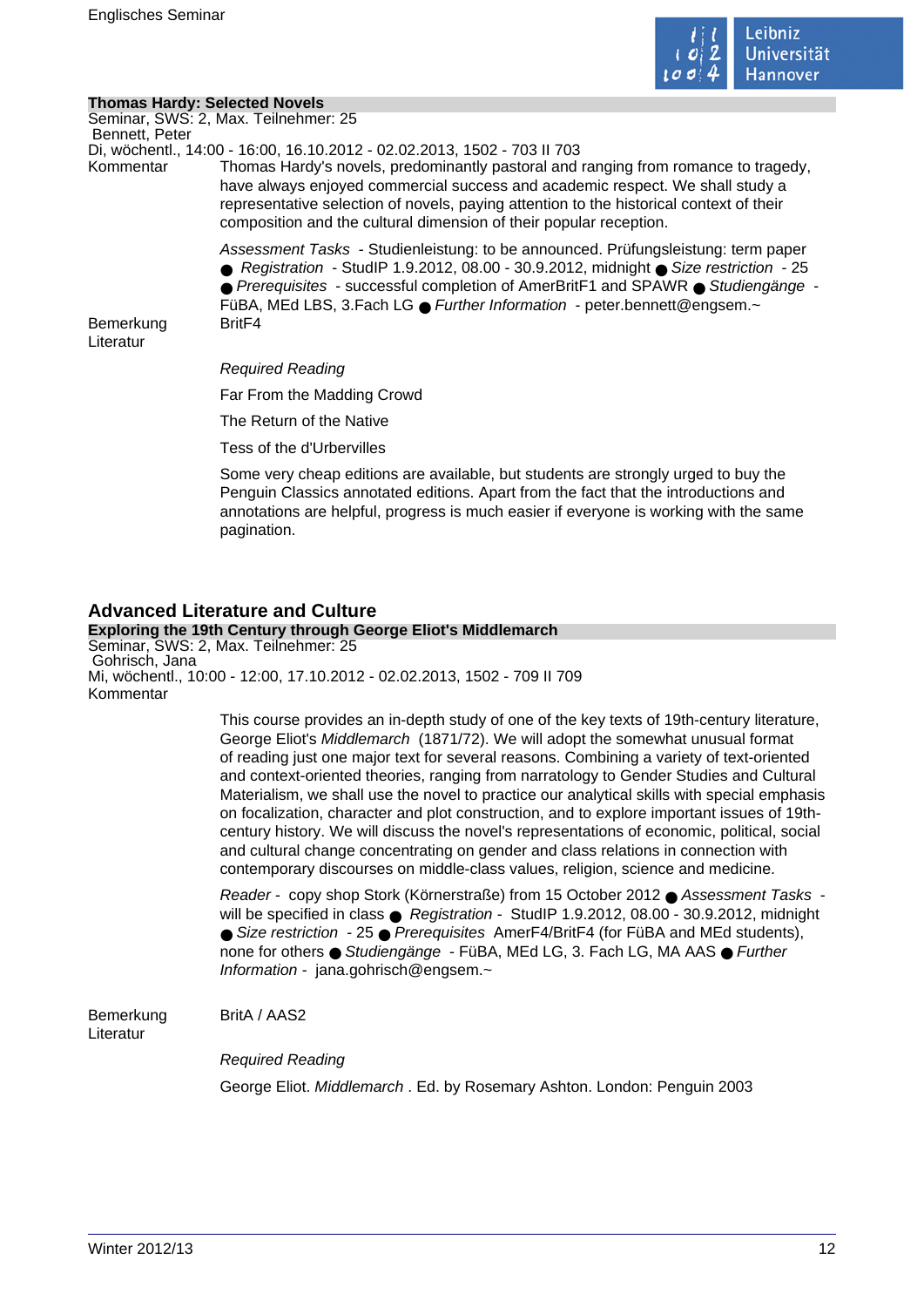

## **Factory Lives: 19th-Century Working-Class Texts**

Seminar, SWS: 2, Max. Teilnehmer: 25 Grünkemeier, Ellen Do, wöchentl., 10:00 - 12:00, 18.10.2012 - 02.02.2013, 1502 - 609 II 609 Kommentar

> Although the so-called Great Reform Act of 1832 extended the franchise significantly, workers did not yet gain the right to vote and therefore continued to be formally excluded from political life. Nonetheless, they found ways to render visible their experiences and opinions. Working-class writers, for example, described the social realities of urban life in the new industrial cities and manufacturing districts. We shall read and analyse autobiographical texts (from the collection Factory Lives , see below) that describe factory labour in the British textile industries. In addition to our close readings, we will relate the texts to their socio-political, historical and cultural contexts. Our discussion will include issues such as factory legislation, working and living conditions in Victorian Britain, class and gender, power and agency.

Reader - copy shop Stork (Körnerstraße) from 15 October ● Assessment Tasks - will be specified in class ● Registration - StudIP 01.09.2012, 08.00 - 30.09.2012, midnight ● Size restriction - 25 ● Prerequisites - AmerF4/BritF4 (for FüBA and MEd students), none for others ● Studiengänge - FüBA, MEd LG, 3. Fach LG, MA AAS ● Further Information - ellen.gruenkemeier@engsem.~

Bemerkung BritA / AAS2, AAS3 Literatur

Required Reading

Simmons, James, ed. Factory Lives. Four Nineteenth-Century Working-Class Autobiographies . Peterborough: Broadview Press, 2007. (ISBN: 1-55111-272-8)

Students are asked to buy this collection which includes John Brown's A Memoir of Robert Blincoe, An Orphan Boy (1832), William Dodd's A Narrative of the Experience and Sufferings of William Dodd (1841), James Myles's Chapters in the Life of a Dundee Factory Boy (1850) , and Ellen Johnston's "Autobiography of Ellen Johnston, 'The Factory Girl'" (1867).

A reader with further material will be provided.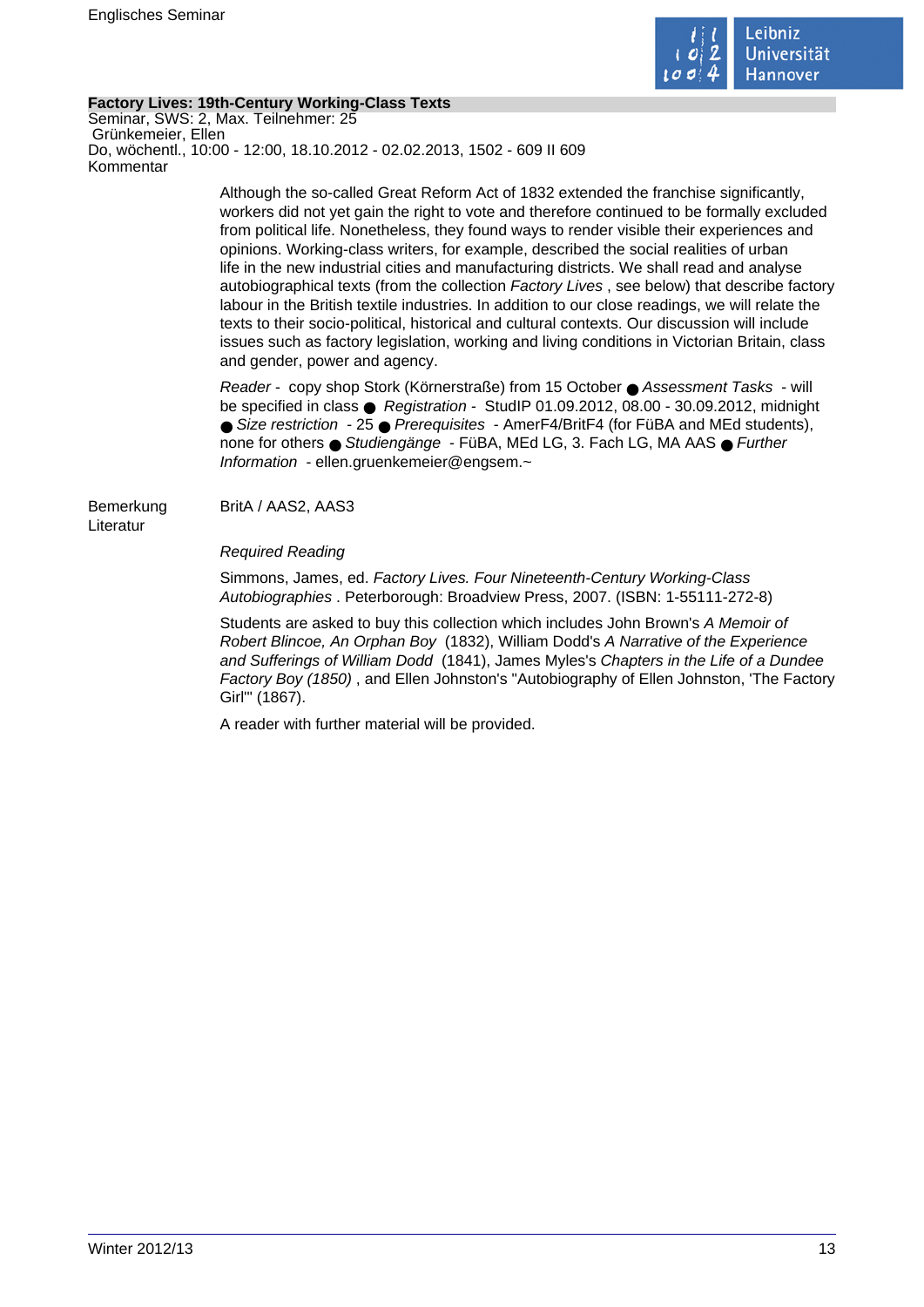

## **Film Genres**

Seminar, SWS: 2, Max. Teilnehmer: 25 Mayer, Ruth Di, wöchentl., 10:00 - 12:00, 16.10.2012 - 02.02.2013, 1502 - 609 II 609 Kommentar

> In a provocative essay published in 1998, Linda Williams argued that melodrama functions as the cinematic mode of our days, superseding and informing all other genres and modes of film-making: "a perpetually modernizing form that is neither opposed to the norms of the 'classical' nor to the norms of 'realism' but which adapts both," as she specified in 2007. Melodrama, consequently, should be considered a sort of 'meta-genre' for Hollywood productions. In this course, we will look into the tradition and history of the melodramatic mode on screen, starting with the melodramatic silent serials of the 1910s and moving into the present time, ending probably with Todd Haynes TV-mini series Mildred Pierce (HBO, 2011). We will take this investigation as an incentive to also reflect upon the significance and usefulness of the category of 'genre' in film analysis in general. Please note that this is a time intensive class, since you will have to attend film sessions in addition to the class meetings.

> Reader - copy shop Stork (Körnerstraße) from 15 October ● Assessment Tasks - will be specified in class  $\bullet$  Registration - StudIP 1.9.2012 - 30.9.2012  $\bullet$  Size restriction - 25  $\bullet$ Prerequisites -BritF4/AmerF4 ● Studiengänge - FüBA, MAAS, MEd LG, 3, Fach LG ● Further Information - ruth.mayer@engsem.~

Bemerkung AmerA / AAS4

#### **Film on Film: Metatextuality and Self-reflexivity**

Seminar, SWS: 2, Max. Teilnehmer: 20 Köhler (Priv.-Doz.), Thomas Heinrich Fr, 14-täglich, 14:00 - 18:30, 26.10.2012 - 02.02.2013, 1502 - 415 II 415 Kommentar

> Throughout its history cinema has not only provided fictional representations of reality, but has also often shown the making of films itself or has self-reflexively questioned the particular representations. In a metatextual interpretation, self-portraits of the act of film-making may serve both as a celebration or a critique of the film industry. They may also be an invitation to the audience to reflect on the act of viewing and on the intricate relations between production, product and the cinema-going experience itself, for instance by - but not limited to - the appearance of film(s) within a film. From a narratological perspective, the topic 'film on film' allows for an exemplary study of strategies of narrative self-reflection of mediality and textuality in fictional contexts.

Bilingual in conception (Deutsches Seminar: Dr. Stefanie Kreuzer), this seminar will examine a number of films from different countries and eras of film-making. Films currently under consideration include Ludwig Berger's early sound film operetta ICH BEI TAG UND DU BEI NACHT (D 1932), Michael Powell's disturbing examination of the power of the camera(man) PEEPING TOM (GB 1960), Jean-Luc Godard's scathing critique of the film business LE MÉPRIS (F 1963) as well as Ingmar Bergman's PERSONA (S 1966), Woody Allen's THE PURPLE ROSE OF CAIRO (USA 1985) and David Lynch's multiperspectival Hollywood persiflage MULHOLLAND DRIVE (USA/F 2001) with their inextricable webs of filmic 'reality' and representation.

Please register for this class via Stud.IP. The number of participants should not exceed 30 (Germanistik) and 20 (Anglistik/Amerikanistik).

Assessment Tasks - will be specified in class ● Registration - StudIP 1.9.2012 - 30.9.2012 ● Size restriction - 20 ● Prerequisites - AmerF4/BritF4 ● Studiengänge - FüBA, MAAS, MEd LG, 3, Fach LG ● Further Information thomas\_koehler\_hannover@freenet.de

Bemerkung BritA / AAS2, AAS4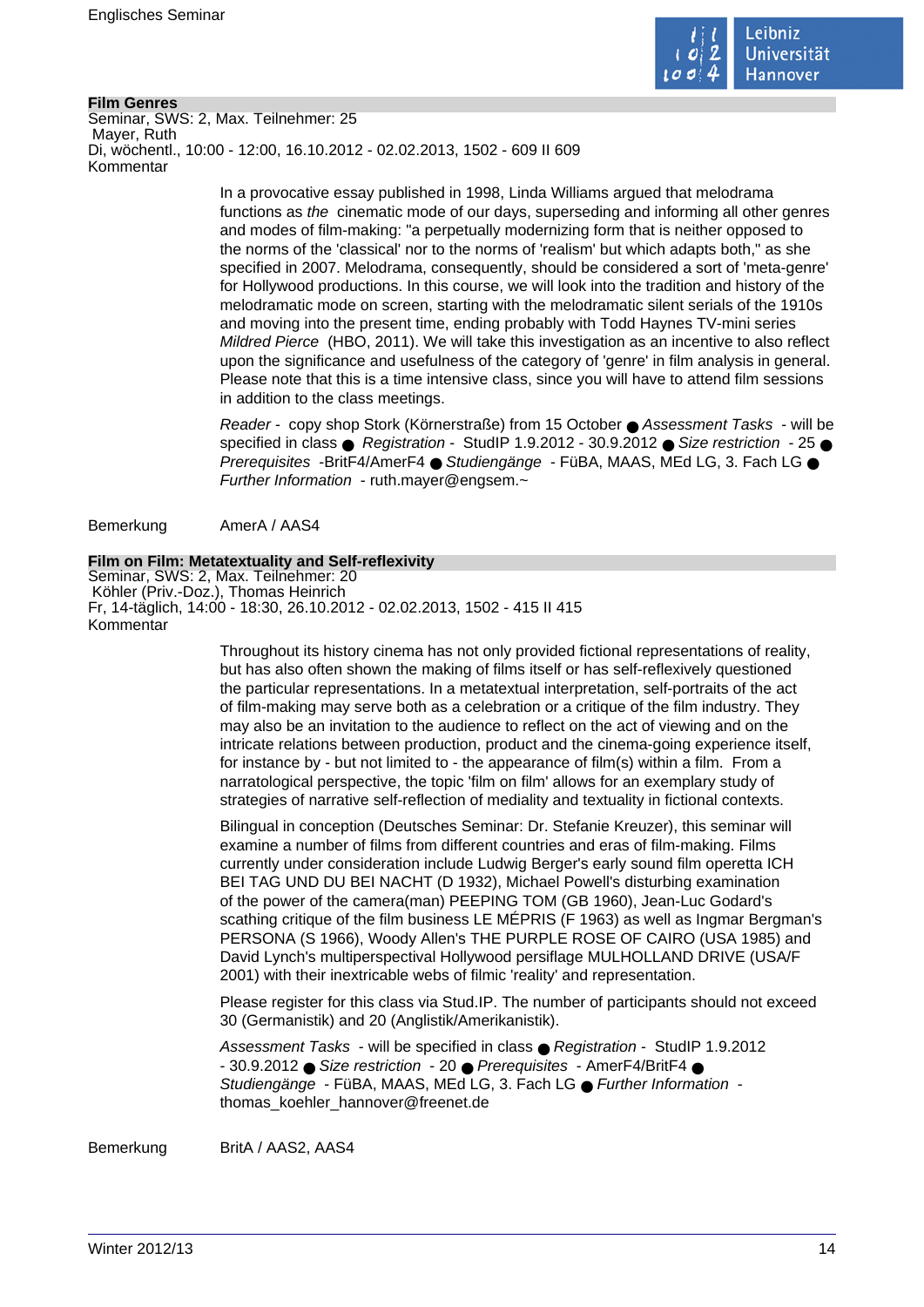

## **Massenkultur: Unterhaltung, Konsum, Medialität**

Seminar, SWS: 2, Max. Teilnehmer: 20 Gamper, Michael / Mayer, Ruth Mi, wöchentl., 18:00 - 20:00, 24.10.2012 - 02.02.2013, 1502 - 415 II 415 , Gamper, Michael, Mayer, Ruth Kommentar

> Massenkultur' galt lange als contradictio in adjectio bzw. als Provokation jeder ernsthaften Auseinandersetzung mit den Künsten. Politisch so unterschiedlich lokalisierte Philosophen wie Theodor W. Adorno und José Ortega y Gasset lehnten Begriff und Konzept einer von den Massen getragenen Kultur ab und kritisierten in den 1950er und 1960er Jahren mit marxistischer bzw. wertkonservativer Begründung die verbildende Wirkung des Massenhaften. Im deutschsprachigen Raum hielt sich dieser kulturkritische Diskurs erstaunlich lange, und erst in den letzten zwei Jahrzehnten wurden Ansätze entwickelt, welche die eigenständige Leistung der populären Künste zu würdigen vermochten. Diese Entspannung in der Haltung gegenüber der 'Massenkultur' verdankt sich ganz entscheidend einer grundlegend anders akzentuierten Debatte zum Thema in den USA. In den USA hatten sich bereits im 19. Jahrhundert massenkulturelle Praktiken, mediale Formate und soziale Räume herausgebildet (etwa: dime novels und dime museums , die yellow press , minstrelsy , Vaudeville, Vergnügungsparks und Weltausstellungen), die dann für Europa sowohl Modellcharakter gewinnen sollten als auch routinemäßig Abwehrgesten auslösten. Ob sich die amerikanischen Eigenheiten linear auf soziale Konstellationen (Einwanderungsgesellschaft) oder die politische Ordnung (Demokratie) zurückführen lassen, ist zu überprüfen. Unbestreitbar aber stellt die Beobachtung der amerikanischen Kultur aus der Perspektive des alten Kontinents seit dem 19. Jahrhundert, insbesondere für deutsche Intellektuelle und ihren Kulturbegriff, immer wieder eine große und folgenreiche Herausforderung dar.

> Aus diesem Grund möchte dieses Seminar, das parallel im Deutschen und im Englischen Seminar angeboten wird, sich dem Phänomen aus der Perspektive deutschsprachiger und amerikanischer Kritiker nähern. Es ist als Kombination aus einem interdisziplinären Forschungsseminar (Englisches Seminar: Prof. Dr. Ruth Mayer) und einem Kolloquium (Deutsches Seminar: Prof. Dr. Michael Gamper, Mi 18:00/20:00, Raum: 1502.415, Beginn: 24.10.2012) angelegt und richtet sich primär an Studierende der forschungsorientierten Masterstudiengänge und fortgeschrittene Studierende des FüBA Englisch ohne Theoriephobie. Das Kolloquium vereinigt Beiträge, die neuere methodisch-theoretische Zugänge zur 'Massenkultur' präsentieren und/oder sich interessanten Materialbeständen zuwenden, welche deren Innovationspotential und gesamtkulturelle Relevanz zu plausibilisieren vermögen.

Assessment Tasks - will be specified in class ● Registration - StudIP 1.9.2012 - 30.9.2012 ● Size restriction - 20 (+20 from German) ● Prerequisites - BritF4/ AmerF4 ● Studiengänge - FüBA, MAAS, MEd LG, 3. Fach LG ● Further Information ruth.mayer@engsem.~

Bemerkung AmerA / AAS2, AAS4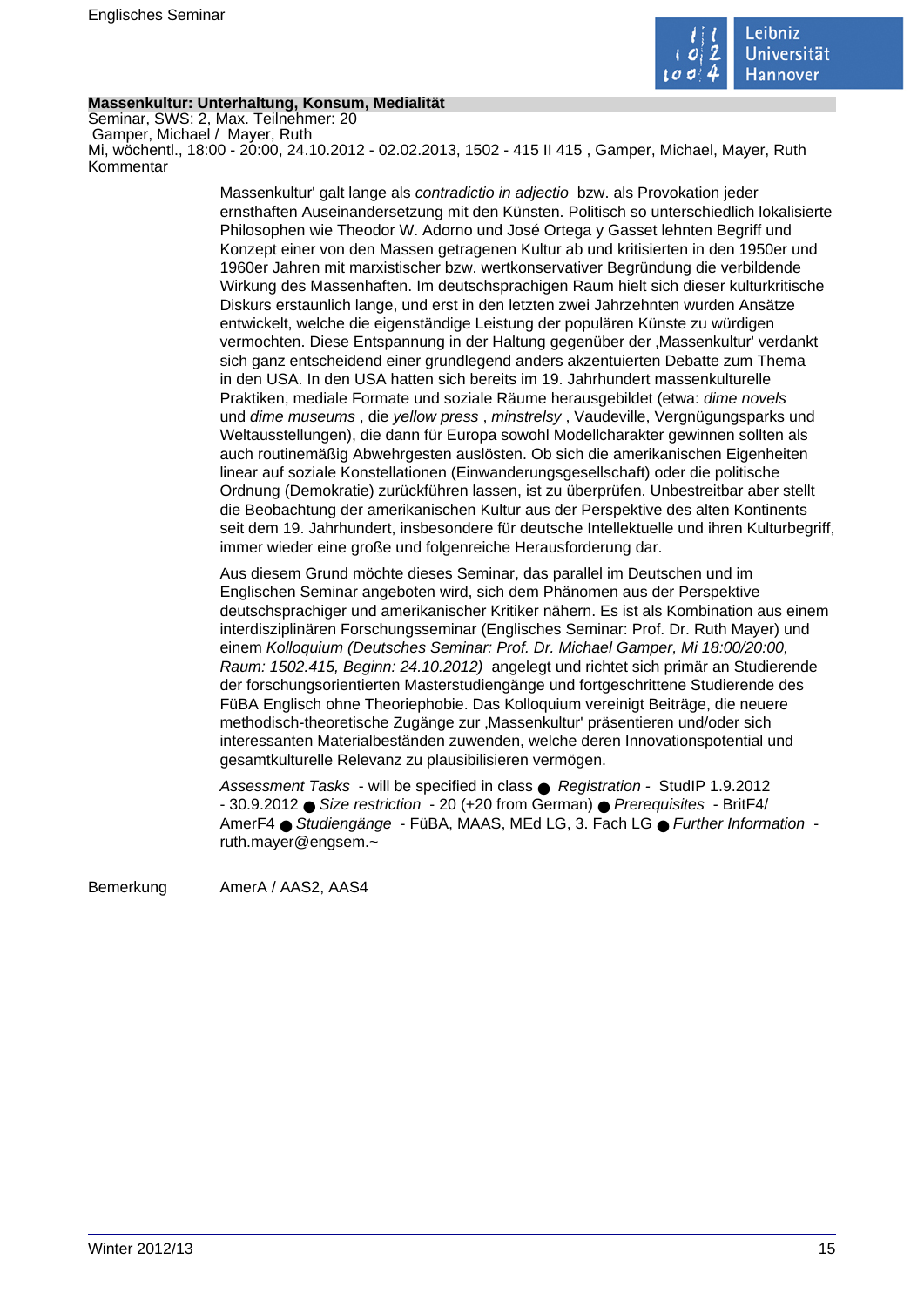

## **South African Fiction: "Jim Comes to Joburg"**

Seminar, SWS: 2, Max. Teilnehmer: 25 Marquardt (Staatsexamen), Henning Mi, wöchentl., 10:00 - 12:00, 17.10.2012 - 02.02.2013, 1502 - 613 II 613 Kommentar

> In the first half of the 20th century, South Africa experienced a massive movement from rural areas into the cities. People came especially to the Johannesburg area in search for work, mainly in the gold mines. This process was paralleled by increasing segregation legislation, which massively affected the social and working life of the black and coloured population. Contemporary cultural productions in general and literary texts in particular critically assess urbanisation and the resulting living and working conditions. Many of them use the 'Jim comes to Jo'burg' motif, where a young, usually black, man moves to Johannesburg to find work.

We will analyse and interpret different 'Jim comes to Jo'burg' stories published between the 1920s and 1940s and work out interrelations between literary texts and their social and economic contexts. We will consider authors, readers and publishers as we engage with protest writing and its impact before the implementation of apartheid.

Reader - copy shop Stork (Körnerstraße) from 15 October ● Assessment Tasks - will be specified in class ● Registration - StudIP 1.9.2012, 08.00 - 30.9.2012, midnight ● Size restriction - 25 ● Prerequisites - AmerF4/BritF4 (for FüBA and M.Ed. students), none for others ● Studiengänge - FüBA, MEd LG, 3. Fach LG, MA AAS, MA Atlantic Studies, Transformation Studies ● Further Information - henning.marquardt@engsem.~

Bemerkung BritA / AAS3, AAS5, AAS6 / Atlantic Studies: Forschungslernmodul / Transformation Studies

Literatur

## Required Reading

Abrahams, Peter. Mine Boy . 1946. Oxford: Longman, 1989.

Dhlomo, Rolfes. An African Tragedy . Alice: Lovedale, 1928. http:// www.empire.amdigital.co.uk/contents/document-detail.aspx?sectionid=210 (accessible from within the LUH-network).

Plomer, William. "Ula Masondo." I Speak of Africa . 1927. Ed. William Plomer. London: Hogarth, 1938. 83-150.

Please read Dhlomo's An African Tragedy prior to class as this will be the first text that we will deal with. Please order Abrahams's Mine Boy well in advance due to long delivery times. Plomer's "Ula Masondo" will be provided in a reader.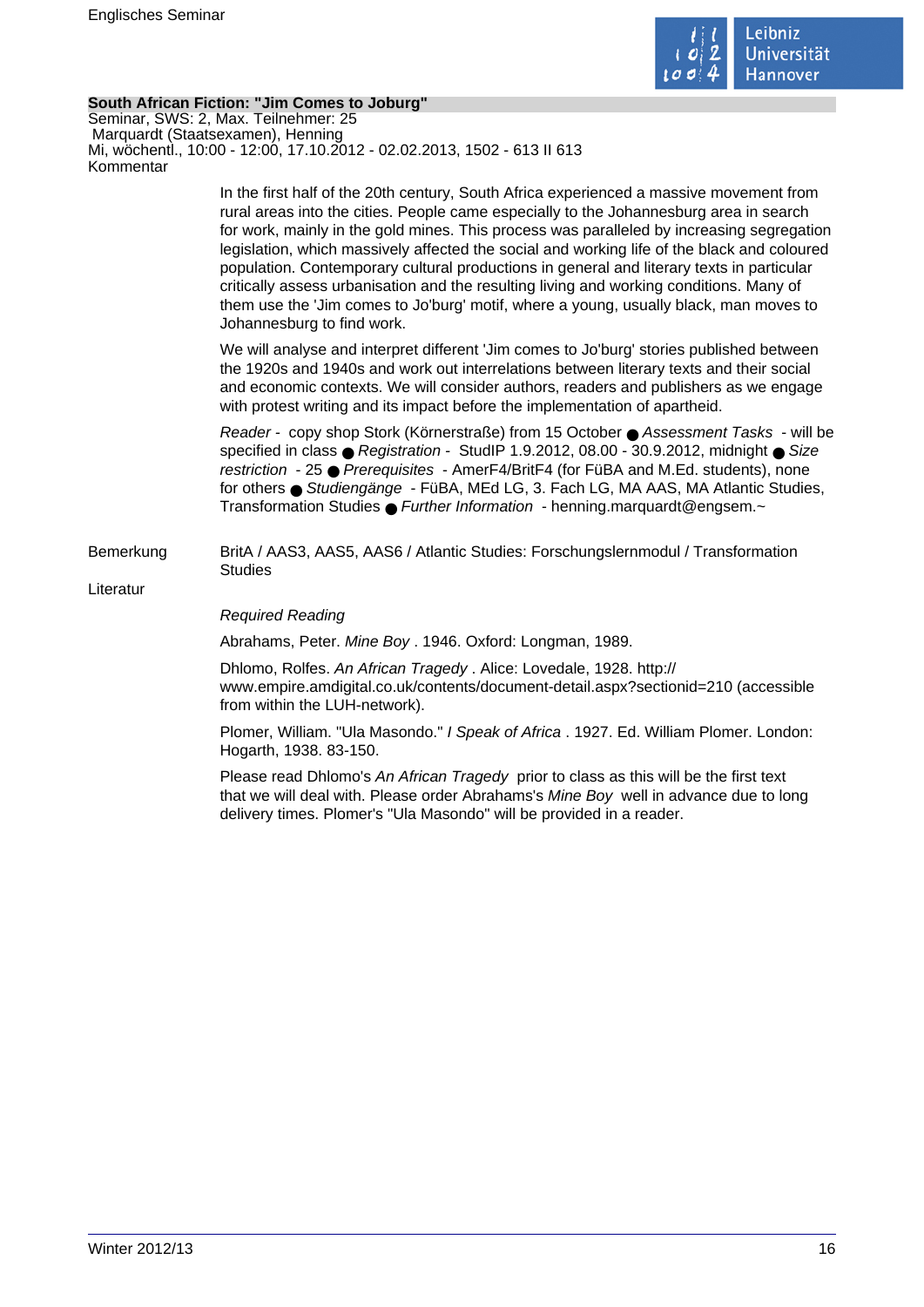

## **Transpacific Reflections**

Seminar, SWS: 2, Max. Teilnehmer: 25 Twelbeck, Kirsten Do, wöchentl., 10:00 - 12:00, 18.10.2012 - 02.02.2013, 1502 - 613 II 613 Kommentar

> In the past two decades American Studies has challenged the concept of American Exceptionalism by reassessing the country's place in an economically, politically, and culturally interconnected world. Scholars of the "American Pacific" have investigated the power relations between the United States and the geographically and culturally obscure and shifting concept of "Asia," reassessing the role of the concept in the formation of American culture and investigating the role of Asian American communities as intercultural contact zones and hybrid spaces.

In trying to trace the mapping of the "American Pacific," this seminar brings together literary texts, artworks, and movies that have shaped, challenged, and negotiated the concept, and discusses them with the help of postcolonial theory. Starting with the orientalism (Edward Said) of American Renaissance thinkers and poets, we will examine how they have inspired Asian American writers such as Sadakichi Hartmann or Maxine Hong Kingston. We will place texts by Mark Twain, Frank Norris, and Jack London in the historical context of transpacific relations to examine how canonical writers have imagined what has been interpreted as an expansion of the American frontier. The selfmarketing of San Francisco's "Chinatown" and the comic strip "Terry and the Pirates" will be as much a part of this seminar as Pearl S. Buck's bestselling "Asian" novels. Taking up the proposition that Asian American culture is almost by necessity dissident (Lisa Lowe) we will look at texts by Milton Murayama, Jessica Hagedorn, Theresa Hak Kyung Cha, or Bao Ninh to examine how they position themselves in a heavily contested and increasingly theorized field. We will also turn to the more recent renaissance in Asian American visual culture as indicative of changing power relations in the transpacific region.

Reader - copy shop Stork (Körnerstraße) from 15 October ● Assessment Tasks - will be specified in class ● Registration - StudIP 1.9.2012 - 30.9.2012 ● Size restriction - 25 ● Prerequisites -BritF4/AmerF4 ● Studiengänge - FüBA, MAAS, MEd LG, 3. Fach LG ● Further Information - kirsten.twelbeck@engsem.~

Bemerkung AmerA / AAS2, AAS3

#### **Advanced English Skills Academic Writing and Research**

| ACQUEINIC WITCHING AND INESEARCH |                                                                                                                                                                                                                                                                                                                                                                                                                                                                                                                                                                                                                                                                                                                                                                                                                                   |
|----------------------------------|-----------------------------------------------------------------------------------------------------------------------------------------------------------------------------------------------------------------------------------------------------------------------------------------------------------------------------------------------------------------------------------------------------------------------------------------------------------------------------------------------------------------------------------------------------------------------------------------------------------------------------------------------------------------------------------------------------------------------------------------------------------------------------------------------------------------------------------|
| Jones, Jacob                     | Seminar/Sprachpraxis/Sprachpraktische Übung, SWS: 2, Max. Teilnehmer: 25                                                                                                                                                                                                                                                                                                                                                                                                                                                                                                                                                                                                                                                                                                                                                          |
|                                  | Mo, wöchentl., 10:00 - 12:00, 22.10.2012 - 02.02.2013, 1502 - 613 II 613, 1. Gruppe                                                                                                                                                                                                                                                                                                                                                                                                                                                                                                                                                                                                                                                                                                                                               |
|                                  | Mo, wöchentl., 12:00 - 14:00, 22.10.2012 - 02.02.2013, 1502 - 609 II 609, 2. Gruppe                                                                                                                                                                                                                                                                                                                                                                                                                                                                                                                                                                                                                                                                                                                                               |
|                                  | Mo, wöchentl., 14:00 - 16:00, 22.10.2012 - 02.02.2013, 1502 - 609 II 609, 3. Gruppe                                                                                                                                                                                                                                                                                                                                                                                                                                                                                                                                                                                                                                                                                                                                               |
|                                  | Di, wöchentl., 12:00 - 14:00, 23.10.2012 - 02.02.2013, 1502 - 615 II 615, 4. Gruppe                                                                                                                                                                                                                                                                                                                                                                                                                                                                                                                                                                                                                                                                                                                                               |
|                                  | Di, wöchentl., 14:00 - 16:00, 23.10.2012 - 02.02.2013, 1502 - 613 II 613, 5. Gruppe                                                                                                                                                                                                                                                                                                                                                                                                                                                                                                                                                                                                                                                                                                                                               |
| Kommentar                        | Do, wöchentl., 16:00 - 18:00, 25.10.2012 - 02.02.2013, 1502 - 615 II 615, 6. Gruppe<br>This course covers the basics of writing an academic research paper, including thesis<br>statements, outlines, sources and bibliographies, citation and paraphrasing, structures<br>of papers (titles, tables of contents, introductions, body of arguments, conclusions),<br>structures of paragraphs, editing and the writing process. This course prepares<br>students for the academic papers that they will write during their studies. Assessment<br>Tasks - two written tasks which build to the final task, an academic research essay<br>(SL) ● Registration - Doodle 1.9.2012 - 17.10.2012, 13:00 ● Size restriction - 25<br>per group ● Studiengänge - FüBA, BSc TE, 3. Fach LG ● Further Information -<br>jacob.jones@engsem.~ |
| Bemerkung                        | SPAWR                                                                                                                                                                                                                                                                                                                                                                                                                                                                                                                                                                                                                                                                                                                                                                                                                             |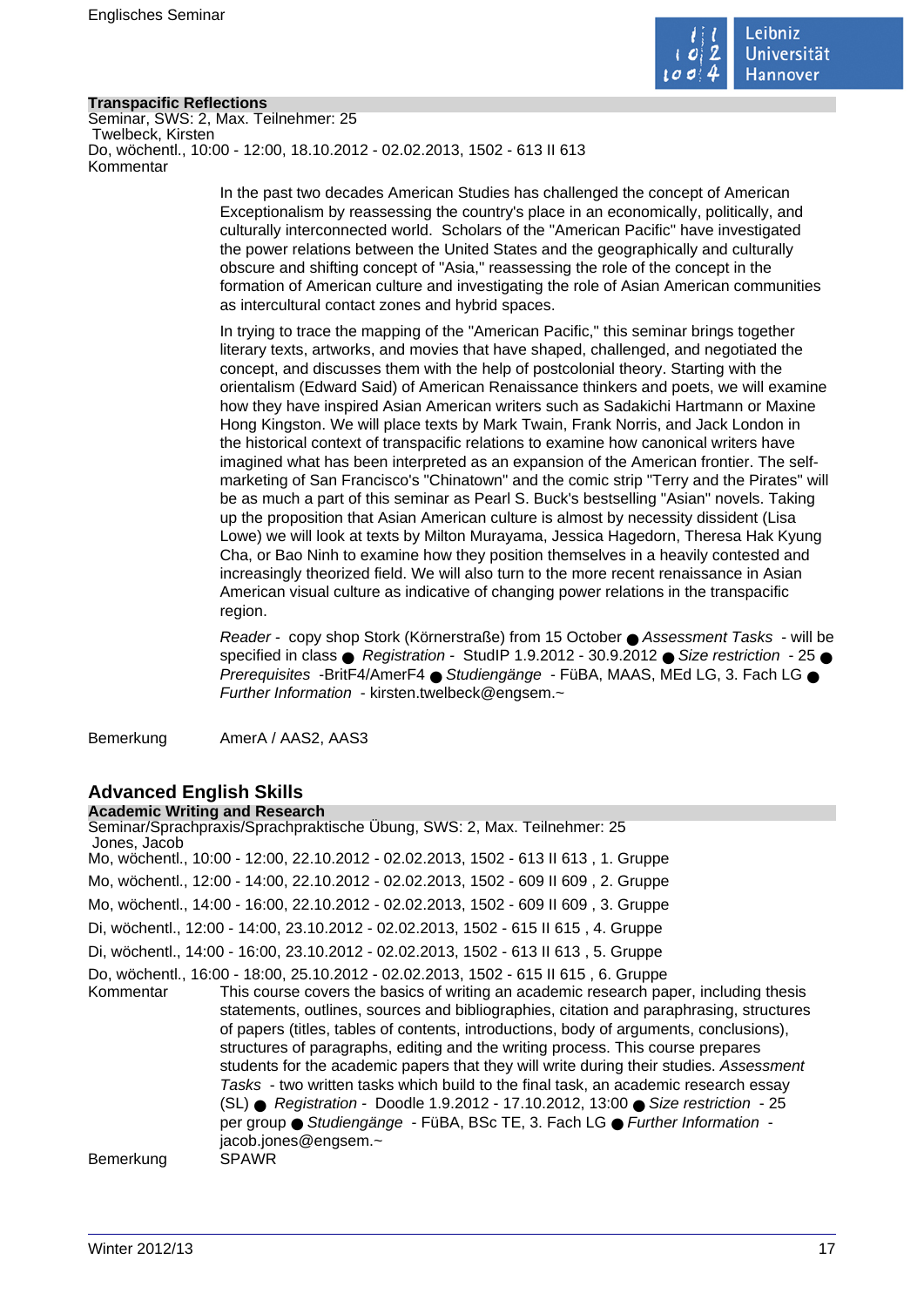

## **Communication Skills**

Seminar/Sprachpraxis/Sprachpraktische Übung, SWS: 2, Max. Teilnehmer: 25 Gans (M. A.), Anne Mo, wöchentl., 10:00 - 12:00, 22.10.2012 - 02.02.2013, 1502 - 709 II 709 , 1. Gruppe Mo, wöchentl., 12:00 - 14:00, 22.10.2012 - 02.02.2013, 1502 - 703 II 703 , 2. Gruppe Mo, wöchentl., 14:00 - 16:00, 22.10.2012 - 02.02.2013, 1502 - 703 II 703 , 3. Gruppe Mi, wöchentl., 10:00 - 12:00, 24.10.2012 - 02.02.2013, 1502 - 615 II 615 , 4. Gruppe Mi, wöchentl., 12:00 - 14:00, 24.10.2012 - 02.02.2013, 1502 - 703 II 703 , 5. Gruppe Do, wöchentl., 12:00 - 14:00, 25.10.2012 - 02.02.2013, 1502 - 613 II 613 , 6. Gruppe Kommentar This course aims to give students an understanding of what communication and communication skills are, and an understanding of and practical experience in media use, body language, voice training and presentation styles. This course prepares students for the academic presentations that they will hold during their studies.Assessment Tasks - one informal presentation (SL) and one formal presentation based on the SPAWR research project (PL) ● Registration - Doodle 1.9.2012 - 17.10.2012, 13:00 ● Size restriction - 25 per group ● Studiengänge - FüBA, BSc TE, 3. Fach LG ● Further

Information - anne.gans@engsem.~

Information - anne.gans@engsem.~

## SPCS

#### **Communication Skills**

Seminar/Sprachpraxis/Sprachpraktische Übung, SWS: 2, Max. Teilnehmer: 25 Gans (M. A.), Anne Mo, wöchentl., 10:00 - 12:00, 22.10.2012 - 02.02.2013, 1502 - 709 II 709 , 1. Gruppe Mo, wöchentl., 12:00 - 14:00, 22.10.2012 - 02.02.2013, 1502 - 703 II 703 , 2. Gruppe Mo, wöchentl., 14:00 - 16:00, 22.10.2012 - 02.02.2013, 1502 - 703 II 703 , 3. Gruppe Mi, wöchentl., 10:00 - 12:00, 24.10.2012 - 02.02.2013, 1502 - 615 II 615 , 4. Gruppe Mi, wöchentl., 12:00 - 14:00, 24.10.2012 - 02.02.2013, 1502 - 703 II 703 , 5. Gruppe Do, wöchentl., 12:00 - 14:00, 25.10.2012 - 02.02.2013, 1502 - 613 II 613 , 6. Gruppe Kommentar This course aims to give students an understanding of what communication and communication skills are, and an understanding of and practical experience in media use, body language, voice training and presentation styles. This course prepares students for the academic presentations that they will hold during their studies.Assessment Tasks - one informal presentation (SL) and one formal presentation based on the SPAWR research project (PL) ● Registration - Doodle 1.9.2012 - 17.10.2012, 13:00 ● Size restriction - 25 per group ● Studiengänge - FüBA, BSc TE, 3. Fach LG ● Further

SPAWR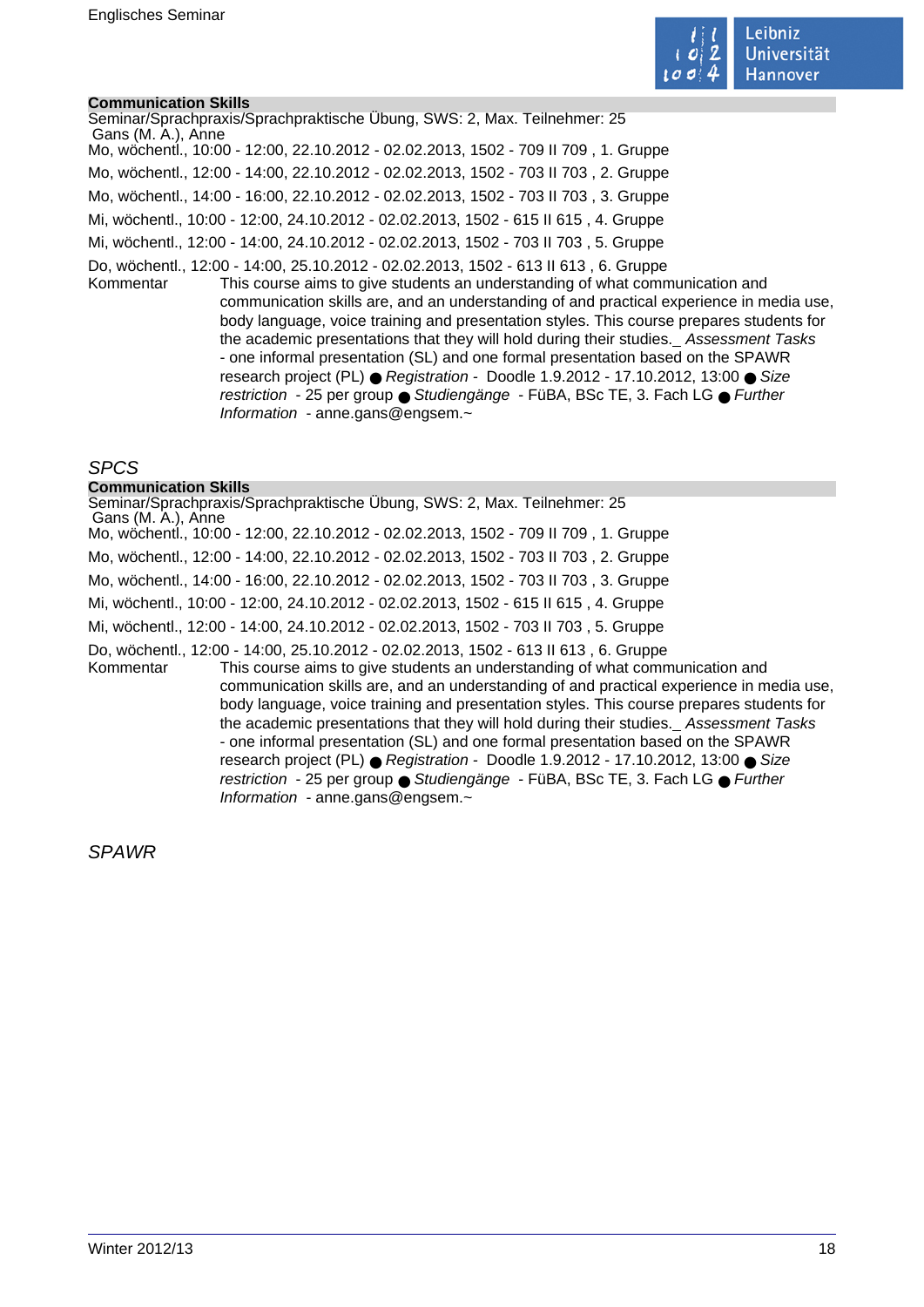

## **Academic Writing and Research**

| Seminar/Sprachpraxis/Sprachpraktische Übung, SWS: 2, Max. Teilnehmer: 25<br>Jones, Jacob                                                                                                                                                                                                                                                                                                                                                                                                                                                                                                                                                                                                                                                                                                                                                       |
|------------------------------------------------------------------------------------------------------------------------------------------------------------------------------------------------------------------------------------------------------------------------------------------------------------------------------------------------------------------------------------------------------------------------------------------------------------------------------------------------------------------------------------------------------------------------------------------------------------------------------------------------------------------------------------------------------------------------------------------------------------------------------------------------------------------------------------------------|
| Mo, wöchentl., 10:00 - 12:00, 22.10.2012 - 02.02.2013, 1502 - 613 II 613, 1. Gruppe                                                                                                                                                                                                                                                                                                                                                                                                                                                                                                                                                                                                                                                                                                                                                            |
| Mo, wöchentl., 12:00 - 14:00, 22.10.2012 - 02.02.2013, 1502 - 609 II 609, 2. Gruppe                                                                                                                                                                                                                                                                                                                                                                                                                                                                                                                                                                                                                                                                                                                                                            |
| Mo, wöchentl., 14:00 - 16:00, 22.10.2012 - 02.02.2013, 1502 - 609 II 609, 3. Gruppe                                                                                                                                                                                                                                                                                                                                                                                                                                                                                                                                                                                                                                                                                                                                                            |
| Di, wöchentl., 12:00 - 14:00, 23.10.2012 - 02.02.2013, 1502 - 615 II 615, 4. Gruppe                                                                                                                                                                                                                                                                                                                                                                                                                                                                                                                                                                                                                                                                                                                                                            |
| Di, wöchentl., 14:00 - 16:00, 23.10.2012 - 02.02.2013, 1502 - 613 II 613, 5. Gruppe                                                                                                                                                                                                                                                                                                                                                                                                                                                                                                                                                                                                                                                                                                                                                            |
| Do, wöchentl., 16:00 - 18:00, 25.10.2012 - 02.02.2013, 1502 - 615 II 615, 6. Gruppe<br>This course covers the basics of writing an academic research paper, including thesis<br>Kommentar<br>statements, outlines, sources and bibliographies, citation and paraphrasing, structures<br>of papers (titles, tables of contents, introductions, body of arguments, conclusions),<br>structures of paragraphs, editing and the writing process. This course prepares<br>students for the academic papers that they will write during their studies. Assessment<br>Tasks - two written tasks which build to the final task, an academic research essay<br>(SL) ● Registration - Doodle 1.9.2012 - 17.10.2012, 13:00 ● Size restriction - 25<br>per group ● Studiengänge - FüBA, BSc TE, 3. Fach LG ● Further Information -<br>jacob.jones@engsem.~ |
| Bemerkung<br><b>SPAWR</b>                                                                                                                                                                                                                                                                                                                                                                                                                                                                                                                                                                                                                                                                                                                                                                                                                      |

## **Writing in English**

## **Expository Writing**

Seminar/Sprachpraxis/Sprachpraktische Übung, SWS: 2, Max. Teilnehmer: 25 Jones, Jacob

Di, wöchentl., 10:00 - 12:00, 16.10.2012 - 02.02.2013, 1502 - 709 II 709

Kommentar This course investigates organisational patterns used in various genres and discourse forms of expository writing (informative/explanatory writing). Some aspects of language and grammar will also be discussed as necessary.Assessment Tasks - two written tasks (SL) and one written exam (PL) ● Registration - Doodle 1.9.2012 - 10.10.2012, 13:00 ● Size restriction - 25 ● Prerequisites - SPAWR and SPCS ● Studiengänge - FüBA, BSc TE, 3. Fach LG ● Further Information - jacob.jones@engsem.~

## **Text Analysis and Production**

Seminar/Sprachpraxis/Sprachpraktische Übung, SWS: 2, Max. Teilnehmer: 25 Hamilton-Bick, Jeanne

Di, wöchentl., 12:00 - 14:00, 16.10.2012 - 02.02.2013, 1502 - 613 II 613

Kommentar This course allows students to revise and extend their knowledge of the usage of grammatical structures, style and vocabulary through an investigative approach of text analysis. Students will also be required to teach one of the topics themselves as a short oral presentation (10 minutes), thus allowing them to investigate one topic in great depth and gain experience in teaching and explaining language to others. Assessment Tasks - one 10-minute oral presentation, regular completion of homework, regular participation (SL) ● Registration - Doodle 1.9.2012 - 10.10.2012, 13:00 ● Size restriction - 25 ● Prerequisites - SPAWR and SPCS ● Studiengänge - FüBA, BSc TE, 3. Fach LG ● Further Information - anne.gans@engsem. $\sim$ 

SPTAP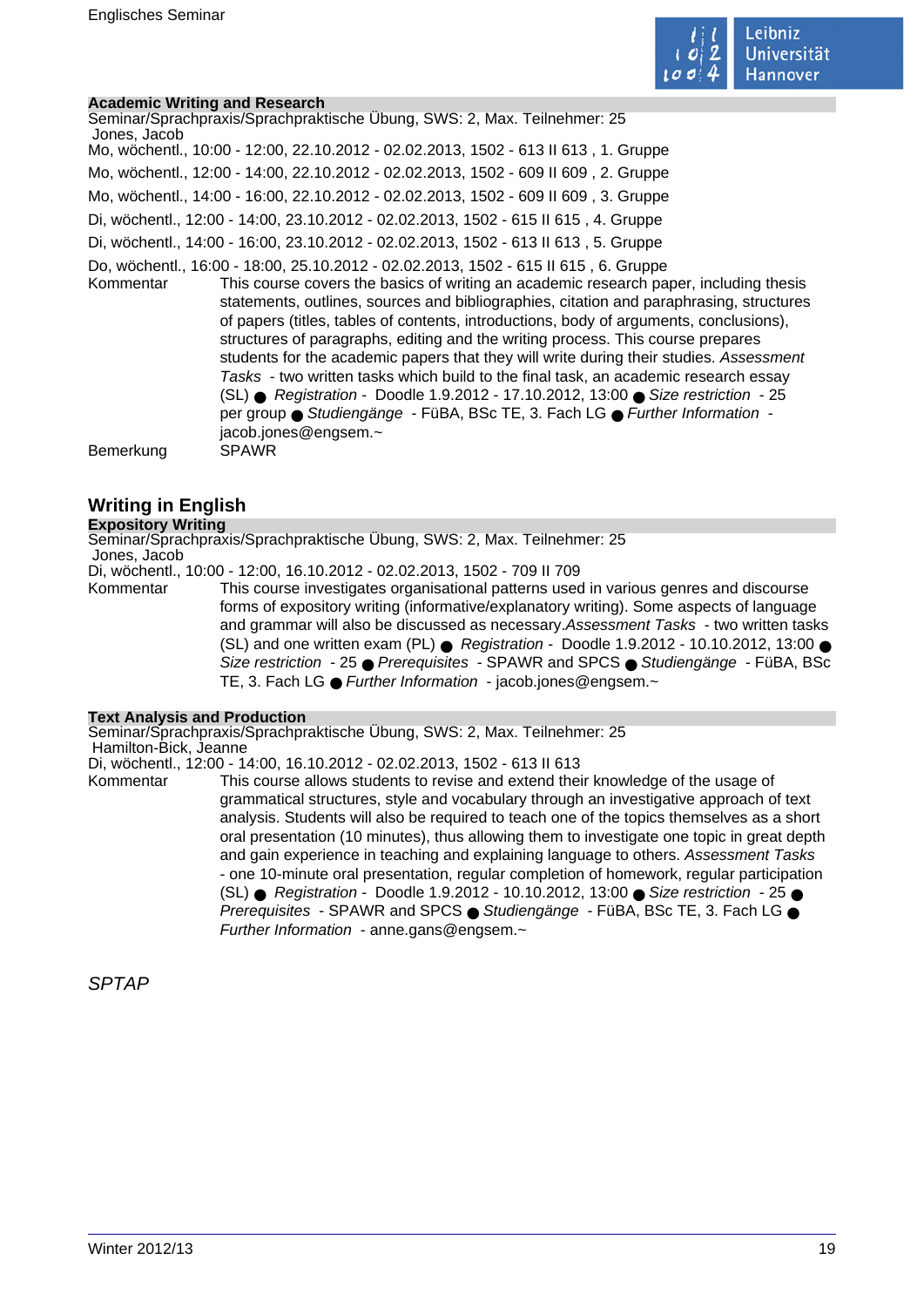

## **Text Analysis and Production**

Seminar/Sprachpraxis/Sprachpraktische Übung, SWS: 2, Max. Teilnehmer: 25 Hamilton-Bick, Jeanne

Di, wöchentl., 12:00 - 14:00, 16.10.2012 - 02.02.2013, 1502 - 613 II 613

Kommentar This course allows students to revise and extend their knowledge of the usage of grammatical structures, style and vocabulary through an investigative approach of text analysis. Students will also be required to teach one of the topics themselves as a short oral presentation (10 minutes), thus allowing them to investigate one topic in great depth and gain experience in teaching and explaining language to others. Assessment Tasks - one 10-minute oral presentation, regular completion of homework, regular participation (SL) ● Registration - Doodle 1.9.2012 - 10.10.2012, 13:00 ● Size restriction - 25 ● Prerequisites - SPAWR and SPCS ● Studiengänge - FüBA, BSc TE, 3. Fach LG ● Further Information - anne.gans@engsem.~

## SPEW

## **Expository Writing**

Seminar/Sprachpraxis/Sprachpraktische Übung, SWS: 2, Max. Teilnehmer: 25 Jones, Jacob

Di, wöchentl., 10:00 - 12:00, 16.10.2012 - 02.02.2013, 1502 - 709 II 709

Kommentar This course investigates organisational patterns used in various genres and discourse forms of expository writing (informative/explanatory writing). Some aspects of language and grammar will also be discussed as necessary.Assessment Tasks - two written tasks (SL) and one written exam (PL)  $\bullet$  Registration - Doodle 1.9.2012 - 10.10.2012, 13:00  $\bullet$ Size restriction - 25 ● Prerequisites - SPAWR and SPCS ● Studiengänge - FüBA, BSc TE, 3. Fach LG ● Further Information - jacob.jones@engsem.~

## **Contexts of English Language Use**

## **Classroom English**

Seminar/Sprachpraxis/Sprachpraktische Übung, SWS: 2, Max. Teilnehmer: 20 Gans (M. A.), Anne

Di, wöchentl., 12:00 - 14:00, 16.10.2012 - 02.02.2013, 1502 - 703 II 703

Kommentar This course offers students an insight into teaching in the foreign language classroom by focussing on necessary vocabulary and simulating a teaching situation. Students will design a lesson plan and carry it out (the Studienleistung), thus practising communication skills, classroom management, motivation and flexibility in the target language. The Prüfungsleistung is a reflection essay about this procedure.Please note: this class is not open to students of the "außerschulische" programs.Required Reading Faber, A & E Mazlish. 2003. How to talk so kids can learn at home and in school. London: Piccadilly. (the 1996 edition is also fine) Please order it (e.g. on amazon) before the class begins.A reader will be provided in class.

> Reader - will be provided in class ● Assessment Tasks - one written task (lesson plan) and one oral presentation (lesson) (SL), 2000-word term paper (reflection (PL) ● Registration - Doodle 1.9.2012 - 10.10.2012, 13:00 ● Size restriction - 20 ● Prerequisites - SPAWR and SPCS ● Studiengänge - FüBA, MEd LBS, 3. Fach LG ● Further Information - anne.gans@engsem.~

Bemerkung SPTOP:

Please note: this class is not open to students of the "außerschulische" programs. Reader - will be provided in class ● Assessment Tasks - one written task (lesson plan) and one oral presentation (lesson) (SL), 1500-word term paper (reflection (PL) ● Registration - Doodle 1.9.2012 - 10.10.2012, 13:00 ● Size restriction - 20 ● Prerequisites - SPAWR and SPCS ● Studiengänge - BSc TE, MEd LG, 3. Fach LG ● Further Information anne.gans@engsem.~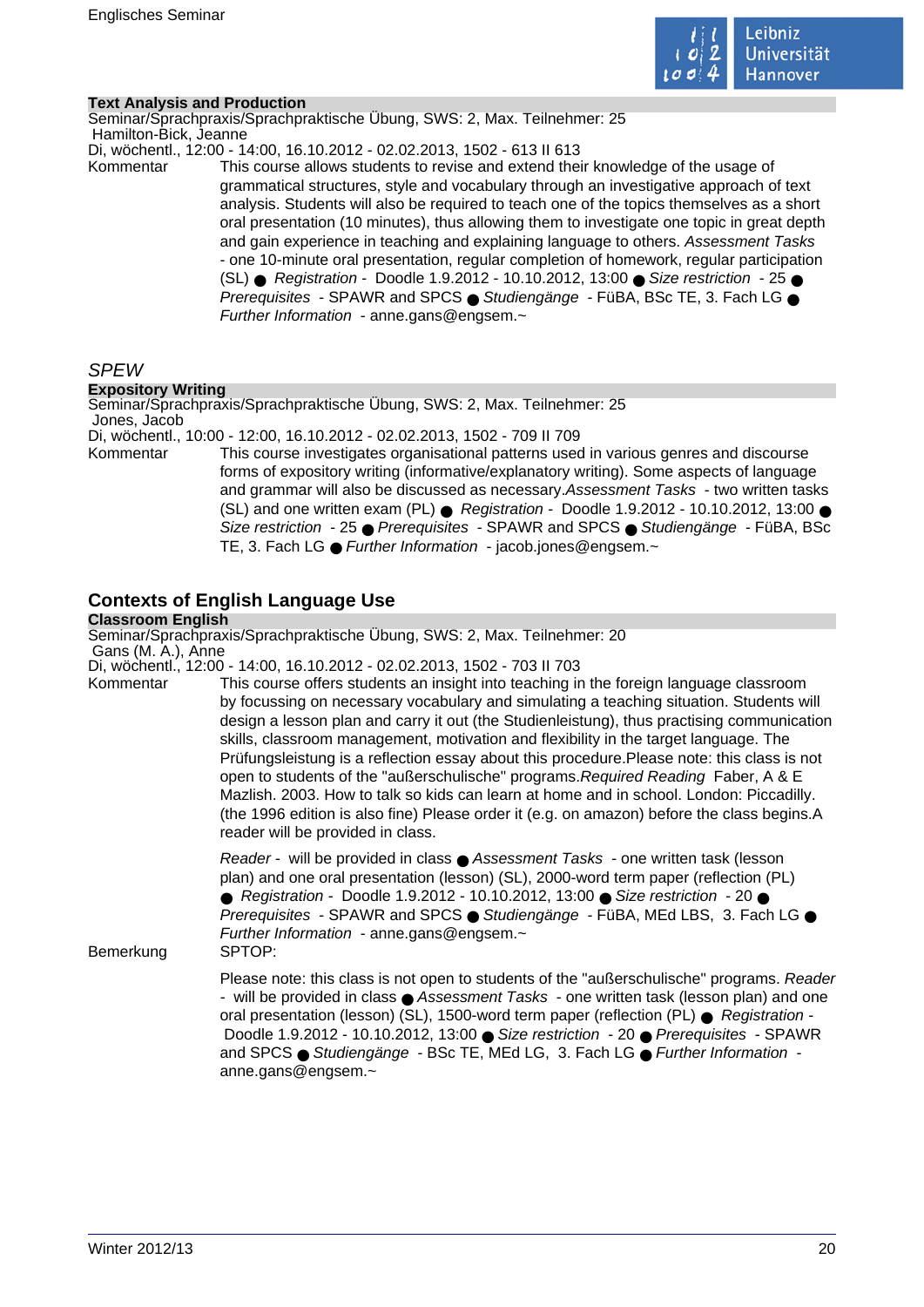

## **English for Professional Use**

| Bennett, Peter        | Seminar/Sprachpraxis/Sprachpraktische Ubung, SWS: 2, Max. Teilnehmer: 25                                                                                                                                                                                                                                                                                                                                                                                                                                                                                                                                                                                                                                                                                                              |
|-----------------------|---------------------------------------------------------------------------------------------------------------------------------------------------------------------------------------------------------------------------------------------------------------------------------------------------------------------------------------------------------------------------------------------------------------------------------------------------------------------------------------------------------------------------------------------------------------------------------------------------------------------------------------------------------------------------------------------------------------------------------------------------------------------------------------|
|                       | Do, wöchentl., 12:00 - 14:00, 18.10.2012 - 02.02.2013, 1502 - 703 II 703, 1. Gruppe                                                                                                                                                                                                                                                                                                                                                                                                                                                                                                                                                                                                                                                                                                   |
|                       | Do, wöchentl., 14:00 - 16:00, 18.10.2012 - 02.02.2013, 1502 - 609 II 609, 2. Gruppe                                                                                                                                                                                                                                                                                                                                                                                                                                                                                                                                                                                                                                                                                                   |
| Kommentar             | Fr, wöchentl., 10:00 - 12:00, 19.10.2012 - 02.02.2013, 1502 - 703 II 703, 3. Gruppe<br>This course deals with language and communication in professional contexts<br>(organisations, trade fairs, public situations, etc). Forms of communication include<br>applications, resumes and CVs, presentations and interviews, social conventions, official<br>letters, emails, faxes, memos, minute taking, reports, notices, telephoning. Assessment<br>Tasks - one written task (CV and application letter) and one oral task (interview) (SL) $\bullet$<br>Registration - Doodle 1.9.2012 - 10.10.2012, 13:00 Size restriction - 25 per group<br>● Prerequisites - SPAWR and SPCS ● Studiengänge - FüBA, MEd LBS, MEd LG, 3.<br>Fach LG • Further Information - peter bennett@engsem.~ |
| Hamilton-Bick, Jeanne | Investigating the Relationship between Gender and Art through Language Practice<br>Seminar/Sprachpraxis/Sprachpraktische Übung, SWS: 2, Max. Teilnehmer: 25                                                                                                                                                                                                                                                                                                                                                                                                                                                                                                                                                                                                                           |
|                       | Mi, wöchentl., 12:00 - 14:00, 17.10.2012 - 02.02.2013, 1502 - 613 II 613                                                                                                                                                                                                                                                                                                                                                                                                                                                                                                                                                                                                                                                                                                              |
| Kommentar             | This course will look at the relationship between art and gender in contemporary society<br>through discussions of artistic movements, politics and controversies relating to gender,<br>and identity. Accompanying the topics each week will be writing and grammar exercises<br>and activities. Along with vocabulary-building and advanced grammar practice, students<br>are expected to participate actively in class discussions. The Studienleistungen are an<br>annotated bibliography and an oral presentation; the Prüfungsleistung is a research<br>paper. Assessment Tasks - one written task and one oral presentation (SL) 2000-word<br>term paper (PL) $\bullet$ Registration - Doodle 1.9.2012 - 10.10.2012, 13:00 $\bullet$ Size restriction                          |

LG ● Further Information - jeanne.hamilton-bick@engsem.~<br>SPTOP:

Bemerkung

Assessment Tasks - one written task and one oral presentation (SL) 2000-word term paper (PL) ● Registration - Doodle 1.9.2012 - 10.10.2012, 13:00 ● Size restriction - 25 ● Prerequisites - SPAWR and SPCS ● Studiengänge - FüBA außerschulisch, BSc TE, MEd LG, 3. Fach LG ● Further Information - jeanne.hamilton-bick@engsem.~

- 25 ● Prerequisites - SPAWR and SPCS ● Studiengänge - FüBA, MEd LBS, 3. Fach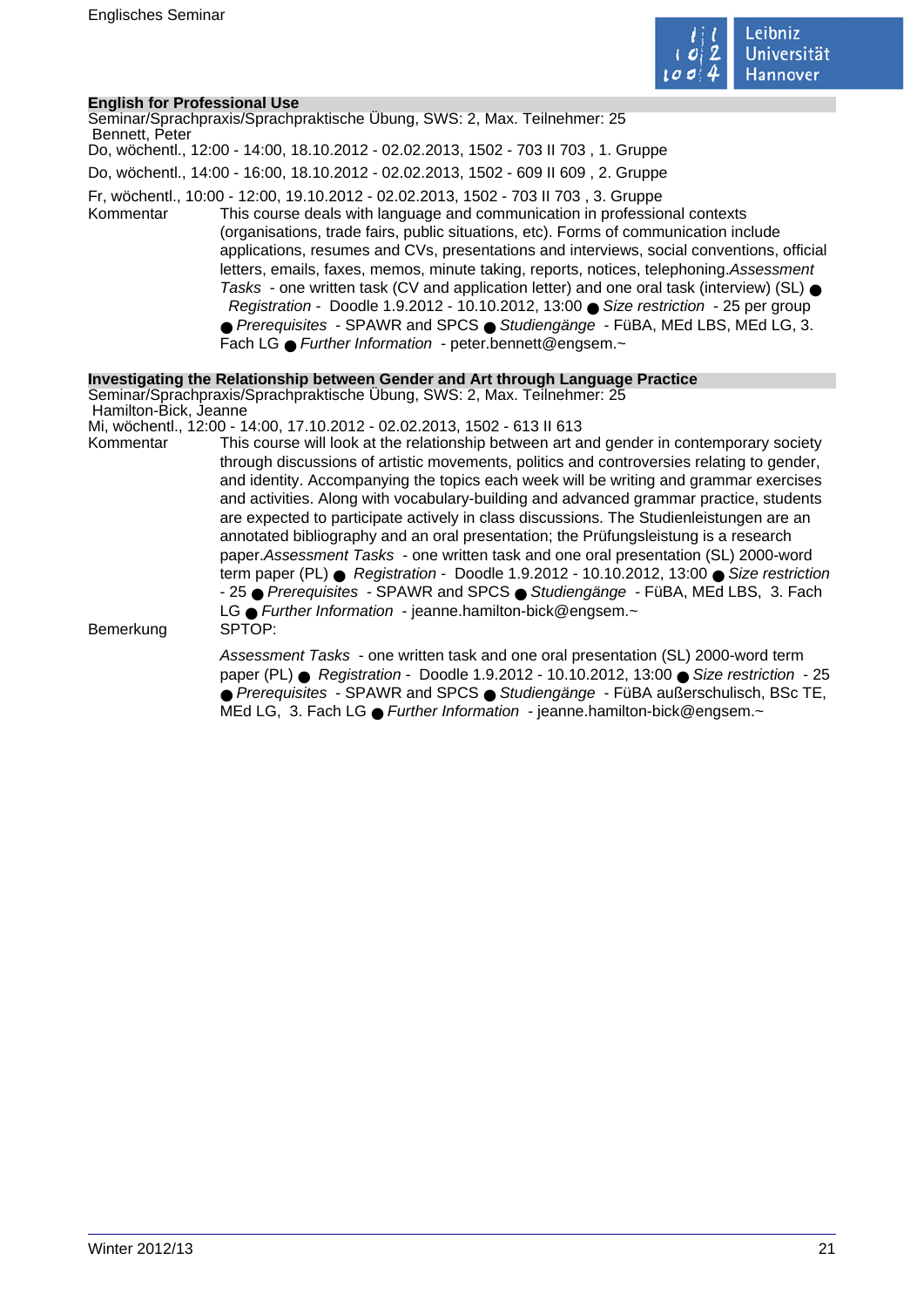

## **Journalistic Writing: The Making of the Next US President II**

Seminar/Sprachpraxis/Sprachpraktische Übung, SWS: 2, Max. Teilnehmer: 25 Jones, Jacob

Do, wöchentl., 12:00 - 14:00, 18.10.2012 - 02.02.2013, 1502 - 609 II 609

Kommentar It is 2012, and thus time for that quadrennial exercise in media madness, campaignfinance feeding frenzy and costly hoopla known as the U.S. Presidential Election. Serving as both a national cultural event as well as a contest for political power, the presidential selection process has long been a core element in the formation and reformation of national self-identity.In this course you/we will become practicing journalists who follow the long campaign trail from the national party conventions - Republican (week of 27 August) and Democratic (3 September) - to and beyond the general election on November 6.

> In the process, and depending on enrollment, individual students and/or pairs/groups will each be assigned a particular state, which you will then follow through the election cycle, writing brief journalistic "dispatches" (2 x 250 words and 2 X 500-600 words for both SL and PL students) from the field as you go, culminating in a longer "report" (PL term paper) not just on the success or failure of Romney and Obama, but also on the nature of the election process (swing states, targeted advertising, how geography and demography influence U.S. politics) itself, and what those elections might say about the larger national culture of which they are an integral part.

Note: It is not necessary to have taken Part I of this course to do Part 2!

Assessment Tasks - dispatches (SL) and term paper (PL) ● Registration - Doodle 1.9.2012 - 10.10.2012, 13:00 ● Size restriction - 25 ● Prerequisites - SPAWR and SPCS ● Studiengänge - FüBA, MEd LBS, 3. Fach LG ● Further Information jacob.jones@engsem.~

Bemerkung SPTOP:

Assessment Tasks - dispatches (SL) and term paper (PL) ● Registration - Doodle 1.9.2012 - 10.10.2012, 13:00 ● Size restriction - 25 ● Prerequisites - SPAWR and SPCS ● Studiengänge - FüBA außerschulisch, BSc TE, MEd LG, 3. Fach LG ● Further Information - jacob.jones@engsem.~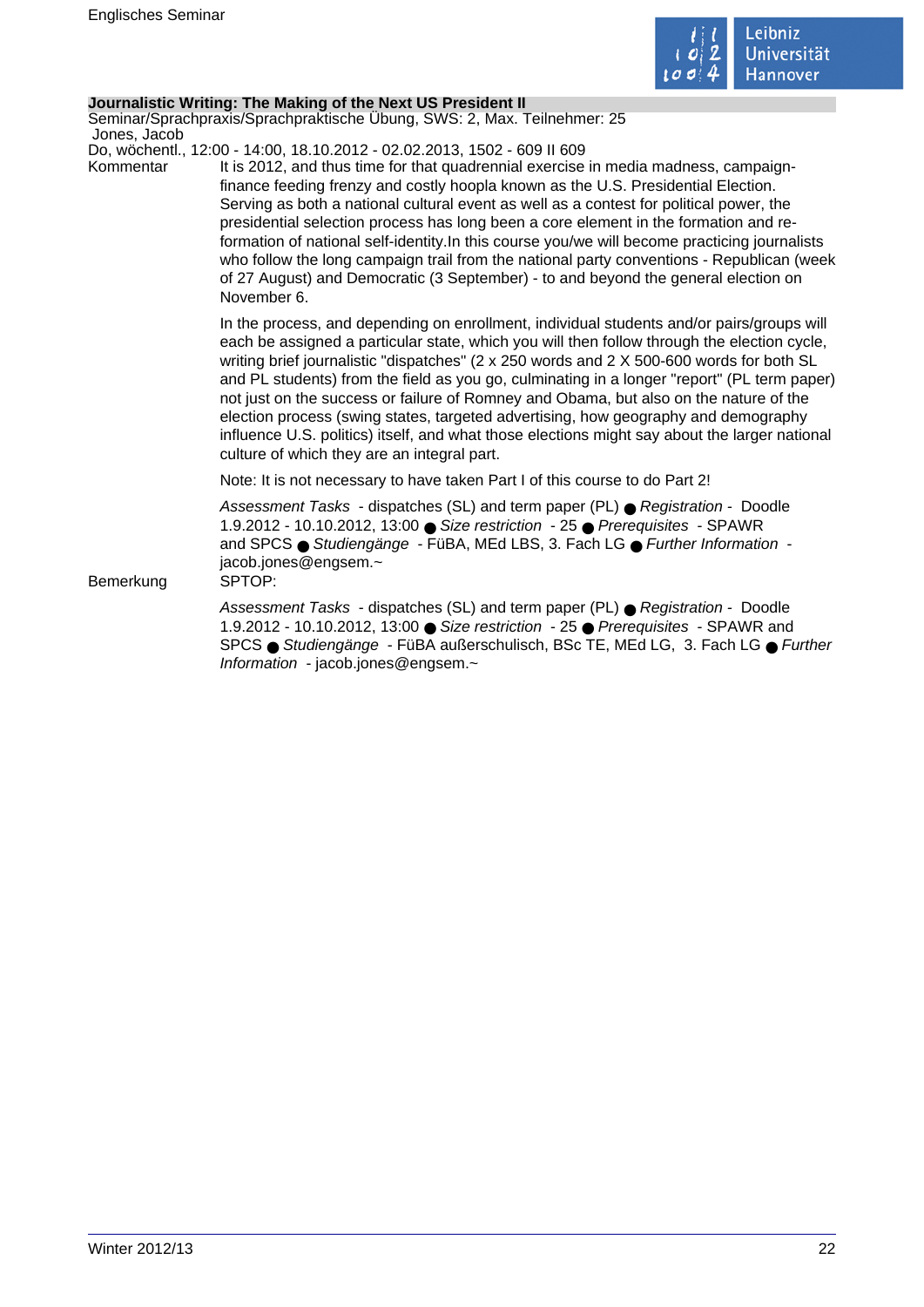

|              | <b>Nature and Environmental Writing</b>                                                                                                                                                                                                                                                                                                                                                                                                                                                                                                                                                                                                                                                                                                               |
|--------------|-------------------------------------------------------------------------------------------------------------------------------------------------------------------------------------------------------------------------------------------------------------------------------------------------------------------------------------------------------------------------------------------------------------------------------------------------------------------------------------------------------------------------------------------------------------------------------------------------------------------------------------------------------------------------------------------------------------------------------------------------------|
| Jones, Jacob | Seminar/Sprachpraxis/Sprachpraktische Übung, SWS: 2, Max. Teilnehmer: 25                                                                                                                                                                                                                                                                                                                                                                                                                                                                                                                                                                                                                                                                              |
| Kommentar    | Do, wöchentl., 14:00 - 16:00, 18.10.2012 - 02.02.2013, 1502 - 615 II 615<br>Some of the best essayists in the Anglophone literary tradition were (are) nature writers<br>- Henry David Thoreau, Gerald Durrell and John McPhee come to mind - and over the<br>next decades English will undoubtedly continue to serve as the indispensable language<br>for both the professional and popular scientific and policy literature addressing global<br>climate change and other environmental problems. Thus, this class is designed not only<br>to familiarize students with some of the "classics" in the nature and environmental writing<br>genre(s), but also to learn and practise many of the writing techniques utilized by the<br>professionals. |
|              | To that end, students will choose one subject from a list of natural places/ecosystems<br>from around the world and write two short ( $2 \times 250-300$ words) and two medium ( $2 \times$<br>500-600 words) interlocking essays investigating/analyzing their topics/places from<br>several points of view (both SL and PL students), which will then serve as the foundation<br>for the PL term paper if needed.                                                                                                                                                                                                                                                                                                                                   |
| Bemerkung    | Assessment Tasks - essays (SL) and term paper (PL) ● Registration - Doodle<br>1.9.2012 - 10.10.2012, 13:00 ● Size restriction - 25 ● Prerequisites - SPAWR<br>and SPCS ● Studiengänge - FüBA, MEd LBS, 3. Fach LG ● Further Information -<br>jacob.jones@engsem.~<br>SPTOP:                                                                                                                                                                                                                                                                                                                                                                                                                                                                           |
|              | Assessment Tasks - essays (SL) and term paper (PL) ● Registration - Doodle 1.9.2012<br>- 10.10.2012, 13:00 ● Size restriction - 25 ● Prerequisites - SPAWR and SPCS<br>● Studiengänge - FüBA außerschulisch, BSc TE, MEd LG, 3. Fach LG ● Further<br>Information - jacob.jones@engsem.~                                                                                                                                                                                                                                                                                                                                                                                                                                                               |
|              |                                                                                                                                                                                                                                                                                                                                                                                                                                                                                                                                                                                                                                                                                                                                                       |

## SPEP

## **English for Professional Use**

Seminar/Sprachpraxis/Sprachpraktische Übung, SWS: 2, Max. Teilnehmer: 25 Bennett, Peter Do, wöchentl., 12:00 - 14:00, 18.10.2012 - 02.02.2013, 1502 - 703 II 703 , 1. Gruppe Do, wöchentl., 14:00 - 16:00, 18.10.2012 - 02.02.2013, 1502 - 609 II 609 , 2. Gruppe Fr, wöchentl., 10:00 - 12:00, 19.10.2012 - 02.02.2013, 1502 - 703 II 703 , 3. Gruppe Kommentar This course deals with language and communication in professional contexts (organisations, trade fairs, public situations, etc). Forms of communication include applications, resumes and CVs, presentations and interviews, social conventions, official letters, emails, faxes, memos, minute taking, reports, notices, telephoning.Assessment Tasks - one written task (CV and application letter) and one oral task (interview) (SL)  $\bullet$  Registration - Doodle 1.9.2012 - 10.10.2012, 13:00 ● Size restriction - 25 per group ● Prerequisites - SPAWR and SPCS ● Studiengänge - FüBA, MEd LBS, MEd LG, 3. Fach LG ● Further Information - peter.bennett@engsem.~

SPVE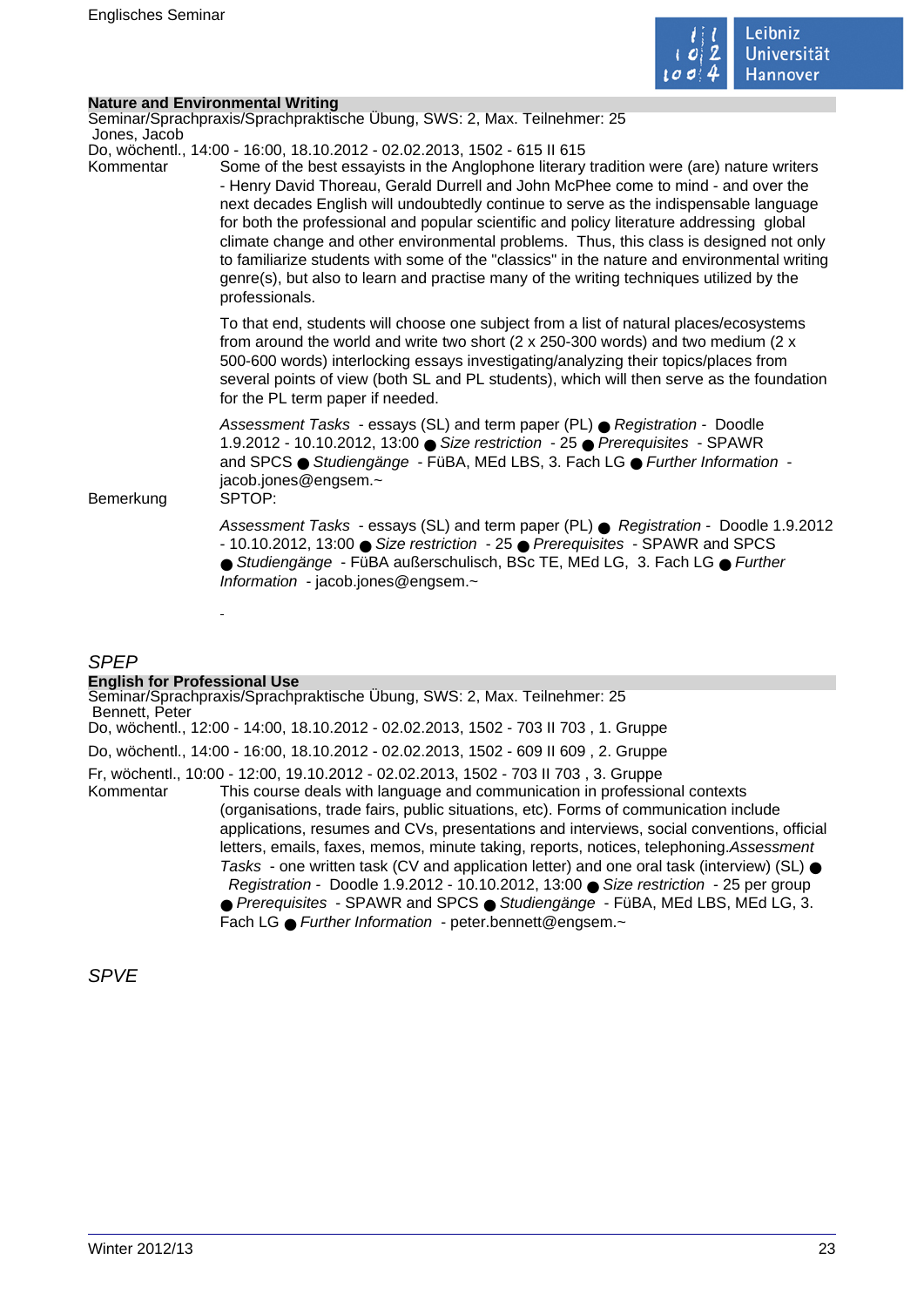

## **Classroom English**

Seminar/Sprachpraxis/Sprachpraktische Übung, SWS: 2, Max. Teilnehmer: 20

 Gans (M. A.), Anne Di, wöchentl., 12:00 - 14:00, 16.10.2012 - 02.02.2013, 1502 - 703 II 703

Kommentar This course offers students an insight into teaching in the foreign language classroom by focussing on necessary vocabulary and simulating a teaching situation. Students will design a lesson plan and carry it out (the Studienleistung), thus practising communication skills, classroom management, motivation and flexibility in the target language. The Prüfungsleistung is a reflection essay about this procedure.Please note: this class is not open to students of the "außerschulische" programs.Required Reading Faber, A & E Mazlish. 2003. How to talk so kids can learn at home and in school. London: Piccadilly. (the 1996 edition is also fine) Please order it (e.g. on amazon) before the class begins.A reader will be provided in class.

> Reader - will be provided in class ● Assessment Tasks - one written task (lesson plan) and one oral presentation (lesson) (SL), 2000-word term paper (reflection (PL) ● Registration - Doodle 1.9.2012 - 10.10.2012, 13:00 ● Size restriction - 20 ● Prerequisites - SPAWR and SPCS ● Studiengänge - FüBA, MEd LBS, 3. Fach LG ● Further Information - anne.gans@engsem.~

Bemerkung SPTOP:

Please note: this class is not open to students of the "außerschulische" programs. Reader - will be provided in class ● Assessment Tasks - one written task (lesson plan) and one oral presentation (lesson) (SL), 1500-word term paper (reflection (PL) ● Registration - Doodle 1.9.2012 - 10.10.2012, 13:00 ● Size restriction - 20 ● Prerequisites - SPAWR and SPCS ● Studiengänge - BSc TE, MEd LG, 3, Fach LG ● Further Information anne.gans@engsem.~

## **Investigating the Relationship between Gender and Art through Language Practice**

Seminar/Sprachpraxis/Sprachpraktische Übung, SWS: 2, Max. Teilnehmer: 25 Hamilton-Bick, Jeanne

Mi, wöchentl., 12:00 - 14:00, 17.10.2012 - 02.02.2013, 1502 - 613 II 613

Kommentar This course will look at the relationship between art and gender in contemporary society through discussions of artistic movements, politics and controversies relating to gender, and identity. Accompanying the topics each week will be writing and grammar exercises and activities. Along with vocabulary-building and advanced grammar practice, students are expected to participate actively in class discussions. The Studienleistungen are an annotated bibliography and an oral presentation; the Prüfungsleistung is a research paper.Assessment Tasks - one written task and one oral presentation (SL) 2000-word term paper (PL) ● Registration - Doodle 1.9.2012 - 10.10.2012, 13:00 ● Size restriction - 25 ● Prerequisites - SPAWR and SPCS ● Studiengänge - FüBA, MEd LBS, 3. Fach LG ● Further Information - jeanne.hamilton-bick@engsem.~ Bemerkung SPTOP:

> Assessment Tasks - one written task and one oral presentation (SL) 2000-word term paper (PL) ● Registration - Doodle 1.9.2012 - 10.10.2012, 13:00 ● Size restriction - 25 ● Prerequisites - SPAWR and SPCS ● Studiengänge - FüBA außerschulisch, BSc TE, MEd LG, 3. Fach LG ● Further Information - jeanne.hamilton-bick@engsem.~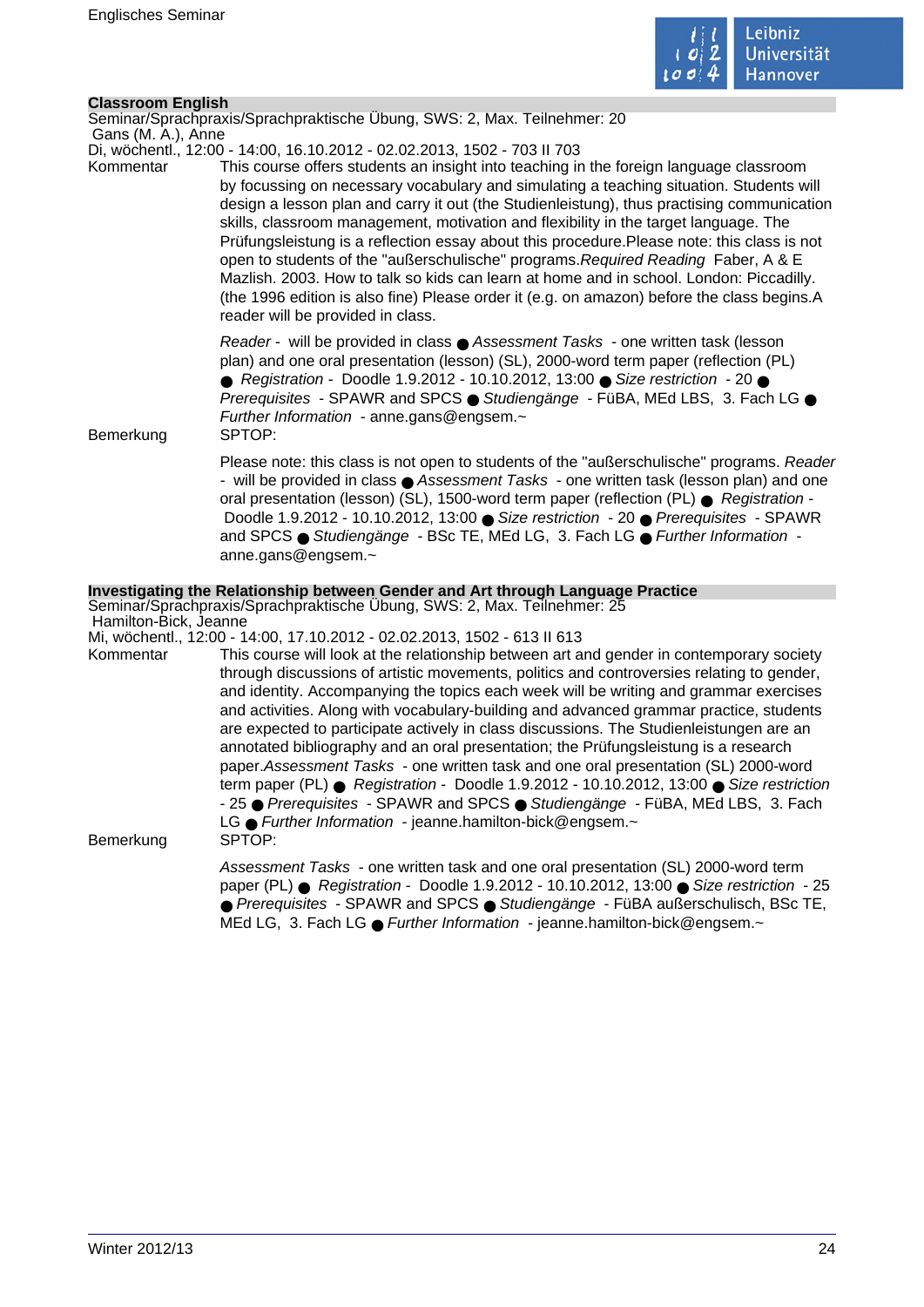

## **Journalistic Writing: The Making of the Next US President II**

Seminar/Sprachpraxis/Sprachpraktische Übung, SWS: 2, Max. Teilnehmer: 25 Jones, Jacob

Do, wöchentl., 12:00 - 14:00, 18.10.2012 - 02.02.2013, 1502 - 609 II 609

Kommentar It is 2012, and thus time for that quadrennial exercise in media madness, campaignfinance feeding frenzy and costly hoopla known as the U.S. Presidential Election. Serving as both a national cultural event as well as a contest for political power, the presidential selection process has long been a core element in the formation and reformation of national self-identity.In this course you/we will become practicing journalists who follow the long campaign trail from the national party conventions - Republican (week of 27 August) and Democratic (3 September) - to and beyond the general election on November 6.

> In the process, and depending on enrollment, individual students and/or pairs/groups will each be assigned a particular state, which you will then follow through the election cycle, writing brief journalistic "dispatches" (2 x 250 words and 2 X 500-600 words for both SL and PL students) from the field as you go, culminating in a longer "report" (PL term paper) not just on the success or failure of Romney and Obama, but also on the nature of the election process (swing states, targeted advertising, how geography and demography influence U.S. politics) itself, and what those elections might say about the larger national culture of which they are an integral part.

Note: It is not necessary to have taken Part I of this course to do Part 2!

Assessment Tasks - dispatches (SL) and term paper (PL) ● Registration - Doodle 1.9.2012 - 10.10.2012, 13:00 ● Size restriction - 25 ● Prerequisites - SPAWR and SPCS ● Studiengänge - FüBA, MEd LBS, 3. Fach LG ● Further Information jacob.jones@engsem.~

Bemerkung SPTOP:

Assessment Tasks - dispatches (SL) and term paper (PL) ● Registration - Doodle 1.9.2012 - 10.10.2012, 13:00 ● Size restriction - 25 ● Prerequisites - SPAWR and SPCS ● Studiengänge - FüBA außerschulisch, BSc TE, MEd LG, 3. Fach LG ● Further Information - jacob.jones@engsem.~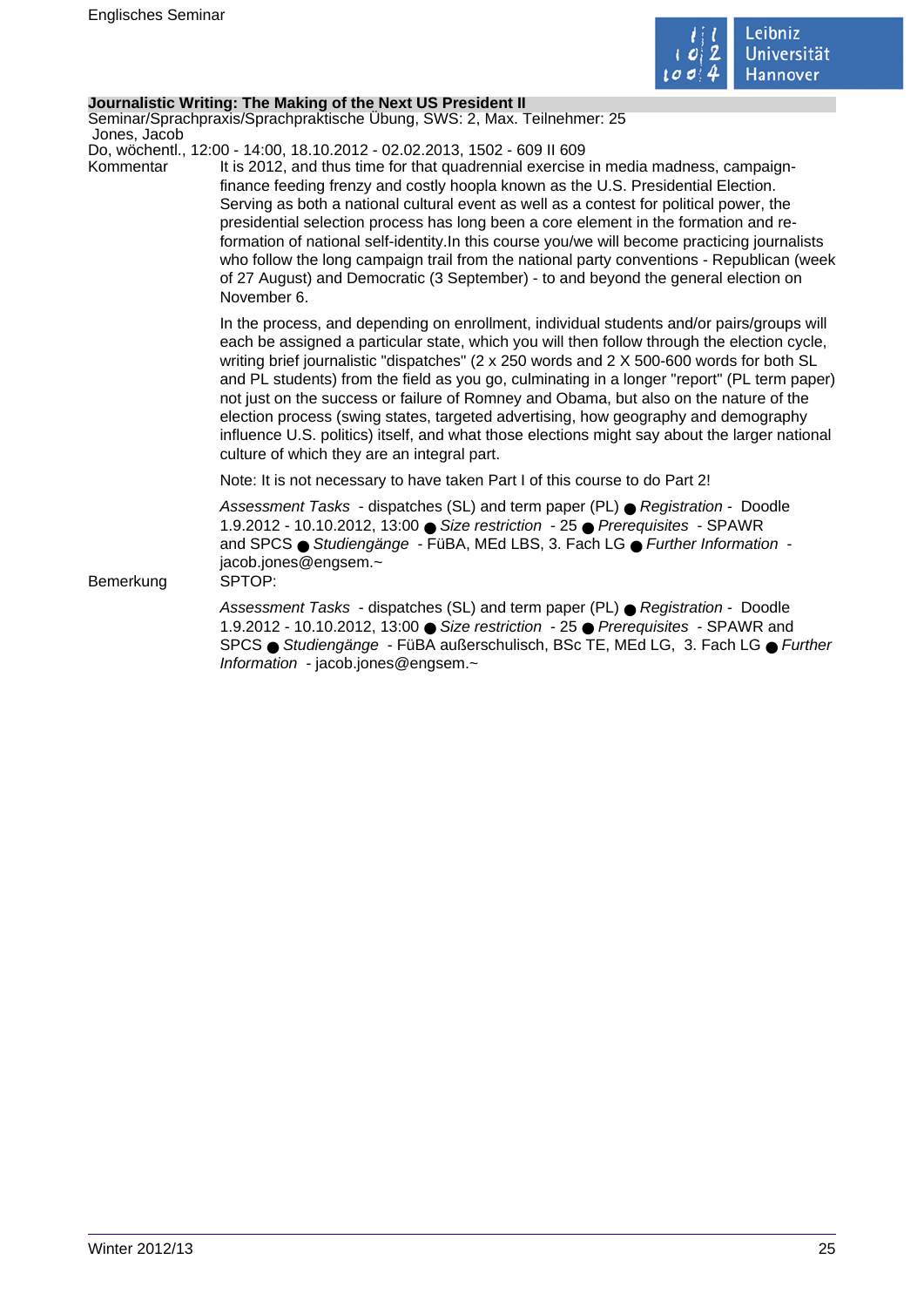

| <b>Nature and Environmental Writing</b><br>Jones, Jacob | Seminar/Sprachpraxis/Sprachpraktische Übung, SWS: 2, Max. Teilnehmer: 25                                                                                                                                                                                                                                                                                                                                                                                                                                                                                                                                                                                                                                                                              |
|---------------------------------------------------------|-------------------------------------------------------------------------------------------------------------------------------------------------------------------------------------------------------------------------------------------------------------------------------------------------------------------------------------------------------------------------------------------------------------------------------------------------------------------------------------------------------------------------------------------------------------------------------------------------------------------------------------------------------------------------------------------------------------------------------------------------------|
| Kommentar                                               | Do, wöchentl., 14:00 - 16:00, 18.10.2012 - 02.02.2013, 1502 - 615 II 615<br>Some of the best essayists in the Anglophone literary tradition were (are) nature writers<br>- Henry David Thoreau, Gerald Durrell and John McPhee come to mind - and over the<br>next decades English will undoubtedly continue to serve as the indispensable language<br>for both the professional and popular scientific and policy literature addressing global<br>climate change and other environmental problems. Thus, this class is designed not only<br>to familiarize students with some of the "classics" in the nature and environmental writing<br>genre(s), but also to learn and practise many of the writing techniques utilized by the<br>professionals. |
|                                                         | To that end, students will choose one subject from a list of natural places/ecosystems<br>from around the world and write two short ( $2 \times 250-300$ words) and two medium ( $2 \times$<br>500-600 words) interlocking essays investigating/analyzing their topics/places from<br>several points of view (both SL and PL students), which will then serve as the foundation<br>for the PL term paper if needed.                                                                                                                                                                                                                                                                                                                                   |
| Bemerkung                                               | Assessment Tasks - essays (SL) and term paper (PL) ● Registration - Doodle<br>1.9.2012 - 10.10.2012, 13:00 ● Size restriction - 25 ● Prerequisites - SPAWR<br>and SPCS ● Studiengänge - FüBA, MEd LBS, 3. Fach LG ● Further Information -<br>jacob.jones@engsem.~<br>SPTOP:                                                                                                                                                                                                                                                                                                                                                                                                                                                                           |
|                                                         | Assessment Tasks - essays (SL) and term paper (PL) ● Registration - Doodle 1.9.2012<br>- 10.10.2012, 13:00 ● Size restriction - 25 ● Prerequisites - SPAWR and SPCS<br>● Studiengänge - FüBA außerschulisch, BSc TE, MEd LG, 3. Fach LG ● Further<br>Information - jacob.jones@engsem.~                                                                                                                                                                                                                                                                                                                                                                                                                                                               |

## **Foundations Literature and Culture**

**Introduction to Literary Studies** Seminar, SWS: 2, Max. Teilnehmer: 35 Mayer, Ruth (verantwortlich) Mo, wöchentl., 10:00 - 12:00, 22.10.2012 - 02.02.2013, 1502 - 609 II 609 Kommentar

> This course is designed as a general introduction to Literary Studies and aims to familiarize students with the fundamentals necessary for the study of English and American literatures. The course will acquaint students with different theoretical approaches to literature as well as important critical concepts and methods in order to further their skills in description, analysis and interpretation. For illustration, we will draw on representative textual examples from a variety of genres and periods. In addition, the students will be introduced to the basic rules of scholarly research and presentation.

> Reader - copy shop Stork (Körnerstraße) from 1 Oct ● Assessment Tasks - will be specified in class  $\bullet$  Registration - Doodle 01.09.2012 - 17.10.2012, 13.00  $\bullet$  Size restriction - 35 ● Prerequisites - none ● Studiengänge - FüBA, BSc TE, LG 3. Fach ● Further Information - ruth.mayer@engsem.~

Bemerkung AmerBritF1 Literatur Required Reading: Will be specified in class.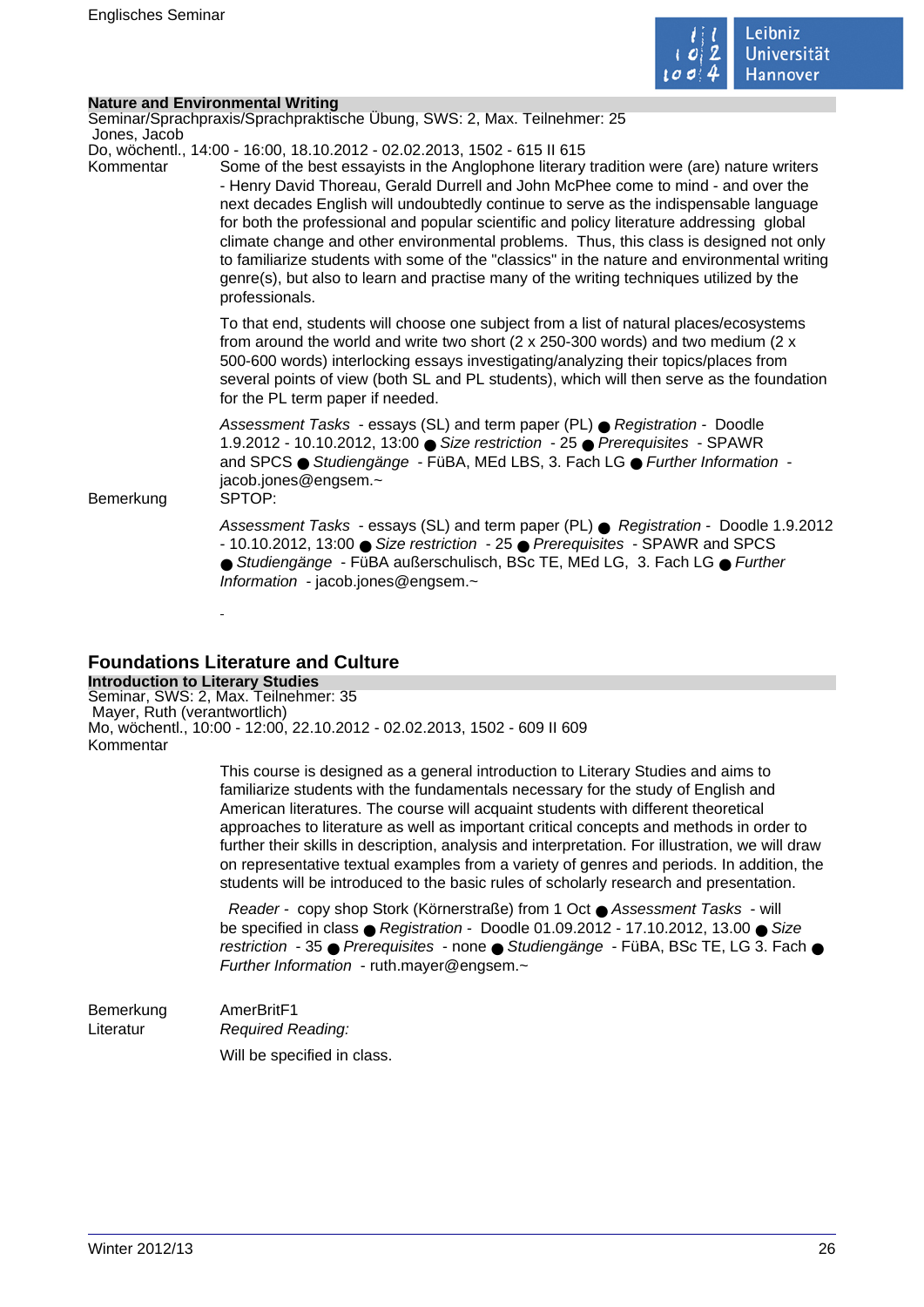

## **Introduction to Literary Studies**

Seminar, SWS: 2, Max. Teilnehmer: 35 Marquardt, Johanna

Di, wöchentl., 16:00 - 18:00, 23.10.2012 - 02.02.2013, 1502 - 703 II 703

Fr, Einzel, 12:00 - 14:00, 18.01.2013 - 18.01.2013, 1502 - 609 II 609 , Ausweichtermin

Kommentar This course is designed as a general introduction to Literary Studies and aims to familiarize students with the fundamentals necessary for the study of English and American literatures. The course will acquaint students with different theoretical approaches to literature as well as important critical concepts and methods in order to further their skills in description, analysis and interpretation. For illustration, we will draw on representative textual examples from a variety of genres and periods. In addition, the students will be introduced to the basic rules of scholarly research and presentation.

## Required Reading

Vera and Ansgar Nünning. An Introduction to the Study of English and American Literature . Trans. Jane Dewhurst. Stuttgart: Klett. 2004.

Assessment Tasks & ndash; will be specified in class  $\bullet$  Registration & ndash; Doodle by 17.10.2012, 13.00  $\bullet$  Size restriction & ndash; 35  $\bullet$  Prerequisites & ndash; none  $\bullet$ Studiengänge – FüB.A., BSC.TE, Drittes Fach ● Further Information – johanna.schaper@engsem.~

## **Introduction to Literary Studies**

Seminar, SWS: 2, Max. Teilnehmer: 35 Gohrisch, Jana Mi, wöchentl., 08:00 - 10:00, 24.10.2012 - 02.02.2013, 1502 - 703 II 703 Kommentar

> This course is designed as a general introduction to Literary Studies and aims to familiarize students with the fundamentals necessary for the study of English and American literatures. The course will acquaint students with different theoretical approaches to literature as well as important critical concepts and methods in order to further their skills in description, analysis and interpretation. For illustration, we will draw on representative textual examples from a variety of genres and periods. In addition, the students will be introduced to the basic rules of scholarly research and presentation.

> Reader - copy shop Stork (Körnerstraße) from 1 Oct ● Assessment Tasks - will be specified in class  $\bullet$  Registration - Doodle 01.09.2012 - 17.10.2012, 13.00  $\bullet$  Size restriction - 35 ● Prerequisites - none ● Studiengänge - FüBA, BSc TE, LG 3. Fach ● Further Information - jana.gohrisch@engsem.~

Bemerkung AmerBritF1 Literatur

Required Reading

Vera and Ansgar Nünning. An Introduction to the Study of English and American Literature . Trans. Jane Dewhurst. Stuttgart: Klett, 2004.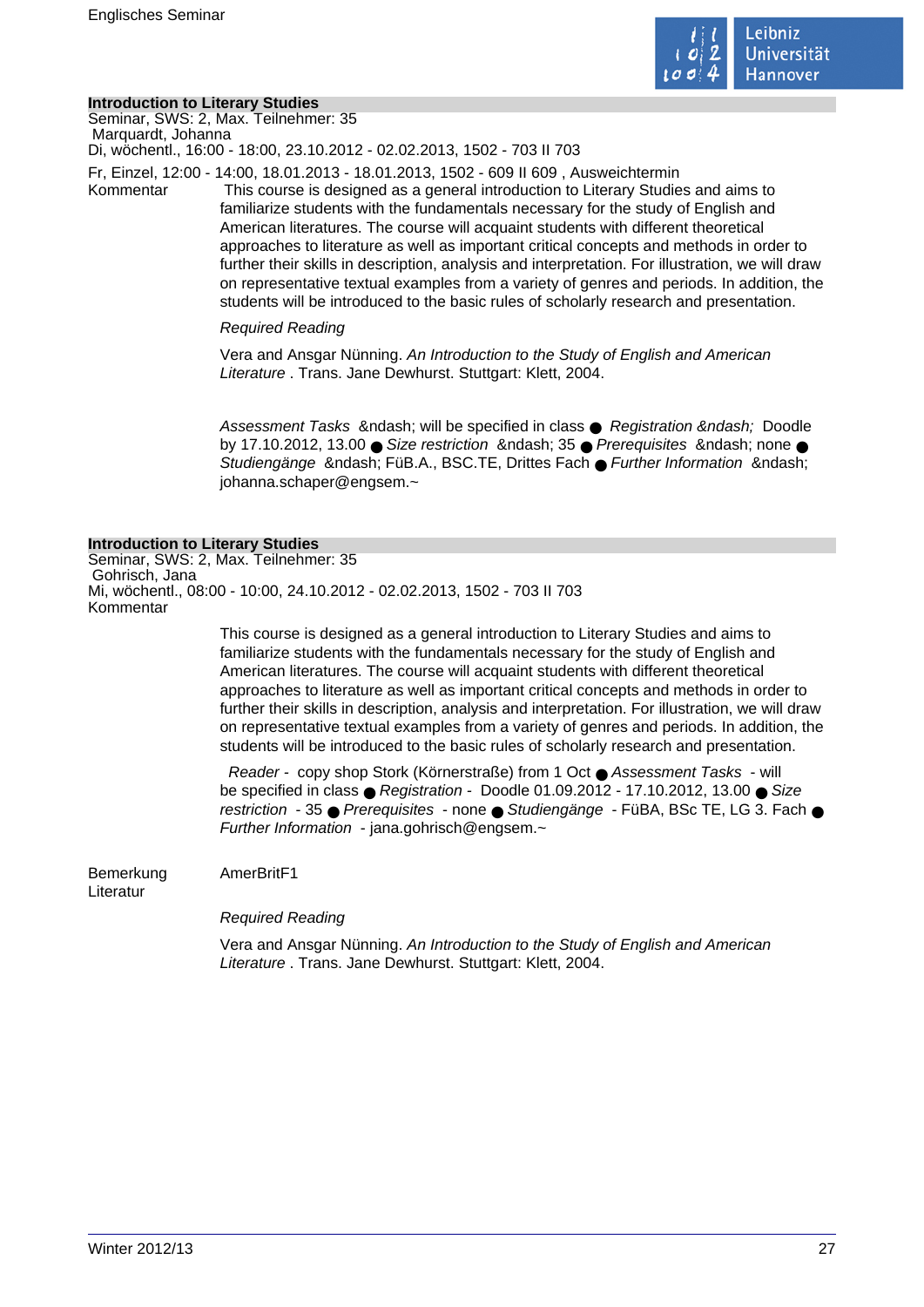

## **Introduction to Literary Studies**

Seminar, SWS: 2, Max. Teilnehmer: 35 Grünkemeier, Ellen Do, wöchentl., 08:00 - 10:00, 25.10.2012 - 02.02.2013, 1502 - 615 II 615 Kommentar

> This course is designed as a general introduction to Literary Studies and aims to familiarize students with the fundamentals necessary for the study of English and American literatures. The course will acquaint students with different theoretical approaches to literature as well as important critical concepts and methods in order to further their skills in description, analysis and interpretation. For illustration, we will draw on representative textual examples from a variety of genres and periods. In addition, the students will be introduced to the basic rules of scholarly research and presentation.

> Reader - copy shop Stork (Körnerstraße) from 1 Oct ● Assessment Tasks - will be specified in class  $\bullet$  Registration - Doodle 01.09.2012 - 17.10.2012, 13.00  $\bullet$  Size restriction - 35 ● Prerequisites - none ● Studiengänge - FüBA, BSc TE, LG 3, Fach ● Further Information - ellen.gruenkemeier@engsem.~

Bemerkung AmerBritF1

Literatur

Required Reading

Vera and Ansgar Nünning. An Introduction to the Study of English and American Literature . Trans. Jane Dewhurst. Stuttgart: Klett, 2004. ISBN 3-12-939619-5

## **Introduction to Literary Studies**

Seminar, SWS: 2, Max. Teilnehmer: 35 Funk, Wolfgang Do, wöchentl., 10:00 - 12:00, 25.10.2012 - 02.02.2013, 1502 - 703 II 703 Mi, Einzel, 15:30 - 16:30, 20.02.2013 - 20.02.2013, 1502 - 709 II 709 , Klausurnachbesprechung Kommentar

> This course is designed as a general introduction to Literary Studies and aims to familiarize students with the fundamentals necessary for the study of English and American literatures. The course will acquaint students with different theoretical approaches to literature as well as important critical concepts and methods in order to further their skills in description, analysis and interpretation. For illustration, we will draw on representative textual examples from a variety of genres and periods. In addition, the students will be introduced to the basic rules of scholarly research and presentation.

> Reader - copy shop Stork (Körnerstraße) from 1 Oct ● Assessment Tasks - will be specified in class ● Registration - Doodle 01.09.2012 - 17.10.2012, 13.00 ● Size restriction - 35 ● Prerequisites - none ● Studiengänge - FüBA, BSc TE, LG 3. Fach ● Further Information - wolfgang.funk@engsem.~

Bemerkung AmerBritF1

Literatur

Required Reading

Meyer, Michael. English and American Literatures . 4th Edition. Tübingen: Francke, 2011.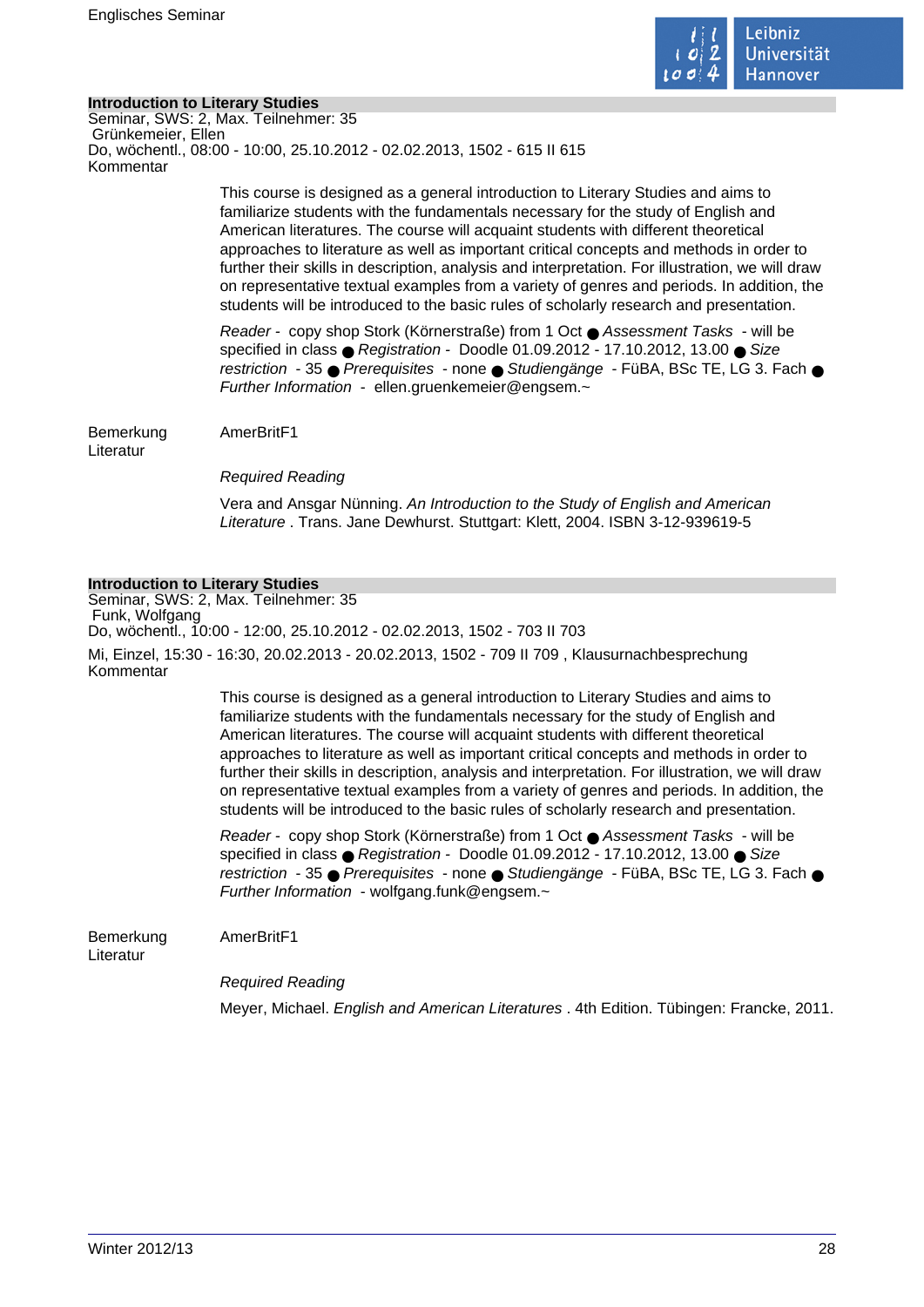

## **Introduction to Literary Studies: Consultation Hour**

Seminar, SWS: 1 Mayer, Ruth Mo, 12:00 - 13:00, 22.10.2012 - 02.02.2013, 1. Gruppe, Dienstraum 1502.633 Kommentar Every participant of the AmerBritF1 class will be asked to attend a consultation, in order to clarify study goals, identify problems and discuss questions. Further information will be given at the beginning of the course. Bemerkung AmerBritF1

## **Survey of American Literatures and Cultures I**

Vorlesung, SWS: 2 Twelbeck, Kirsten Do, wöchentl., 12:00 - 14:00, 25.10.2012 - 02.02.2013, 1208 - A001 Kesselhaus Kommentar

> This lecture will provide an introduction to early American culture and literature, focusing on the emergence of a national ideology against the backdrop of ethnic, religious, and social conflicts. We will try to come to terms with the fact that only one version of the stories of discovery and colonization has survived, and cast a close look at the way religious, political, and aesthetic lines of expression interact in the representations of revolution and independence. All the material including power point presentations and handouts will be posted online on StudIP.

> Reader - course material on StudIP ● Assessment Tasks - will be specified in class ● Registration - StudIP 1.9.2012 - 30.9.2012 ● Studiengänge - FüBA, BSc, 3. Fach LG ● Further Information - kirsten.twelbeck@engsem.~

Bemerkung AmerF2 Literatur

## Recommended Reading

For general reference I recommend buying the Amerikanische Literaturgeschichte , ed. Hubert Zapf (new revised edition, Stuttgart: Metzler, 2004) and The Enduring Vision. A History of the American People (concise edition, complete), ed. Boyer, Clark et al. (Boston: Houghton Mifflin, 2005). Both are standard textbooks.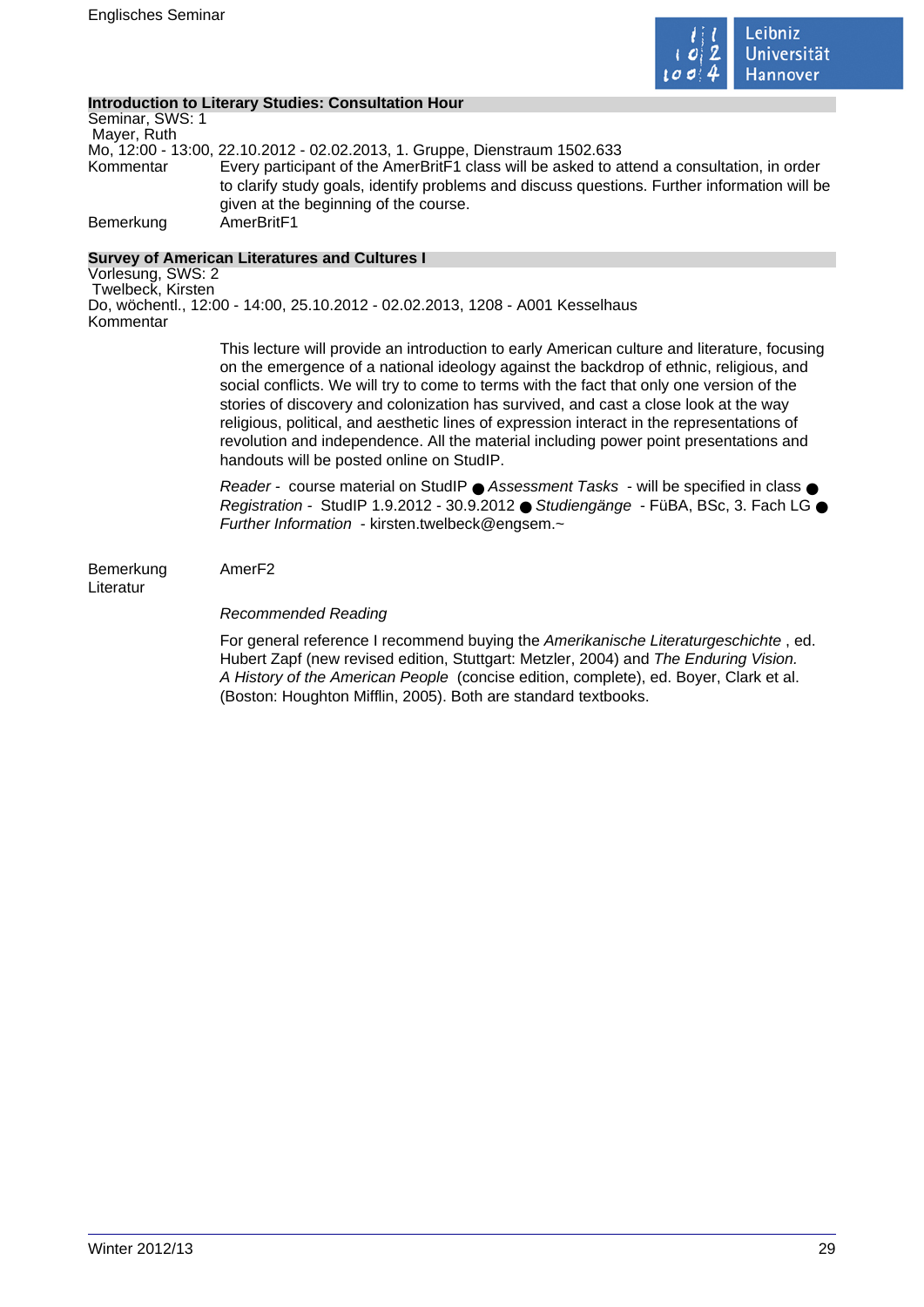

 $\mathcal{L}_{\mathcal{A}}$ 

## **Survey of British Literatures and Cultures I**

| Vorlesung, SWS: 2<br>Emig, Rainer<br>Mo15.10.2012 - 02.02.2013<br>Kommentar |                                                                                                                                                                                                                                                                                                                                                           |
|-----------------------------------------------------------------------------|-----------------------------------------------------------------------------------------------------------------------------------------------------------------------------------------------------------------------------------------------------------------------------------------------------------------------------------------------------------|
|                                                                             | The aims of this set of two lectures (the second one will be taught in the spring term) are                                                                                                                                                                                                                                                               |
|                                                                             | to provide a broad introduction to the cultural history of Britain and Ireland as<br>$\mathbf 1$ .<br>well as current debates and conflicts in British culture;                                                                                                                                                                                           |
|                                                                             | 2.<br>to give insight into the development of the literatures of the British Isles in<br>conjunction with their cultural history.                                                                                                                                                                                                                         |
|                                                                             | In two survey lectures we will cover the beginnings of British cultures to roughly the 18 <sup>th</sup><br>century and the 18 <sup>th</sup> century to the present. The lectures will not only provide historical<br>and cultural facts, but will also question them from the perspectives of theories of Cultural<br>Studies.                            |
|                                                                             | The lectures will not view literature as a mere illustration or effect of cultural history, but<br>see it as a complex way of responding to and often challenging it.                                                                                                                                                                                     |
|                                                                             | PLEASE NOTE: THE FIRST LECTURE COURSE WILL BE TAUGHT VIA VIDEO ONLY.                                                                                                                                                                                                                                                                                      |
|                                                                             | Assessment Tasks - Studienleistung: electronic test available mid-term;<br>Prüfungsleistung: exam in summer term (after Lecture Course II) ● Registration -<br>StudIP 1.9.2012, 08.00 - 30.9.2012, midnight ● Size restriction - none ● Prerequisites<br>- none ● Studiengänge - FüBA, BSc TE, 3. Fach LG ● Further Information -<br>rainer.emig@engsem.~ |
| Bemerkung<br>Literatur                                                      | BritF2, BritF3                                                                                                                                                                                                                                                                                                                                            |
|                                                                             | <b>Required Reading</b>                                                                                                                                                                                                                                                                                                                                   |
|                                                                             | Please refer to the course page on StudIP, where you will find the PowerPoint<br>presentations used in each lecture as PDF files.                                                                                                                                                                                                                         |
|                                                                             | <b>Recommended Reading</b>                                                                                                                                                                                                                                                                                                                                |
|                                                                             | John Oakland. Ed. British Civilization . 7th edition. London: Taylor & Francis, 2010. Print.                                                                                                                                                                                                                                                              |
|                                                                             | Paul Poplawski. Ed. English Literature in Context . Cambridge et al.: Cambridge UP,                                                                                                                                                                                                                                                                       |

# **Survey Literature and Culture**

2007. Print.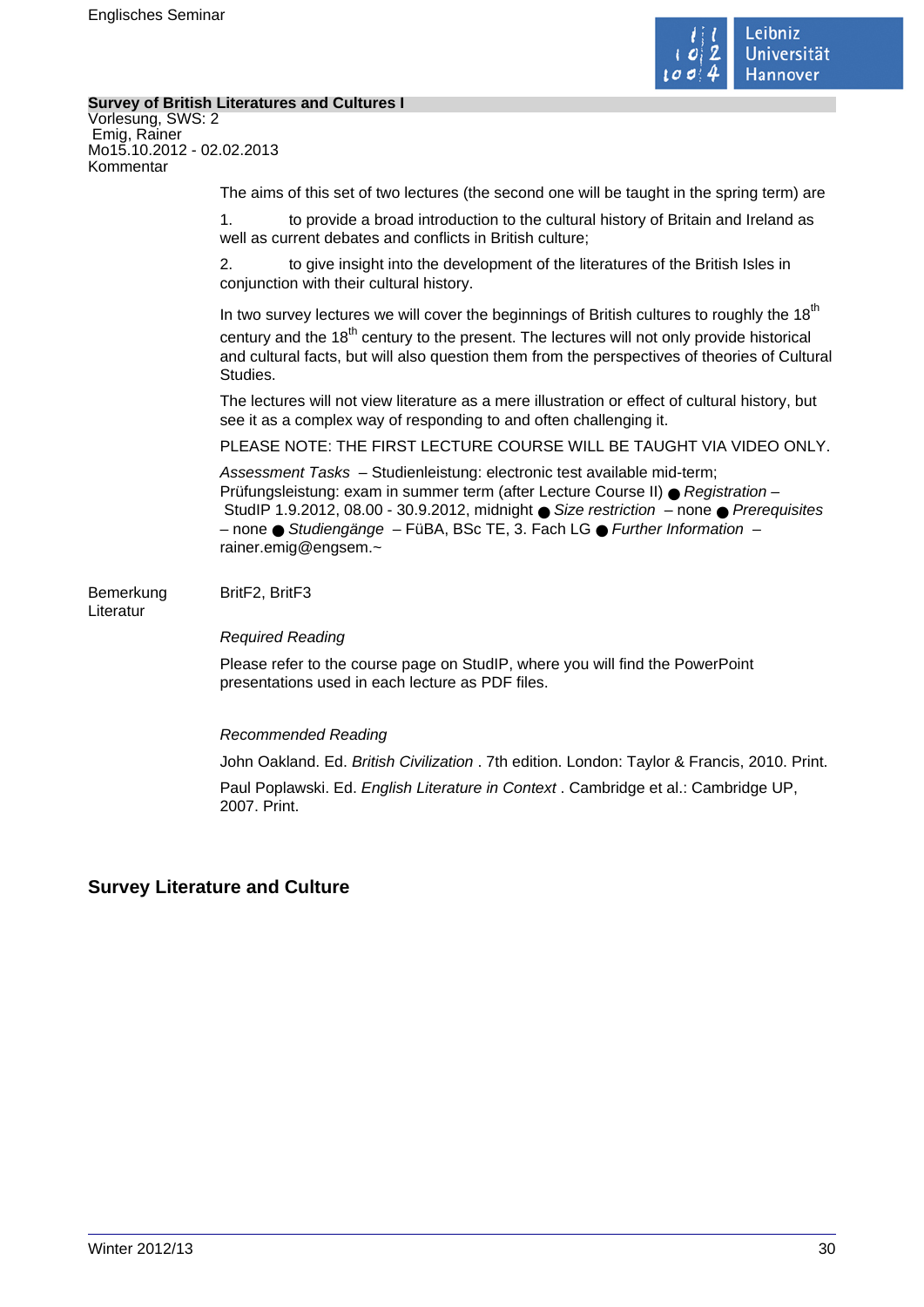

## **Survey of American Literatures and Cultures I**

Vorlesung, SWS: 2 Twelbeck, Kirsten Do, wöchentl., 12:00 - 14:00, 25.10.2012 - 02.02.2013, 1208 - A001 Kesselhaus Kommentar This lecture will provide an introduction to early American culture and literature, focusing on the emergence of a national ideology against the backdrop of ethnic, religious, and social conflicts. We will try to come to terms with the fact that only one version of the stories of discovery and colonization has survived, and cast a close look at the way religious, political, and aesthetic lines of expression interact in the representations of revolution and independence. All the material including power point presentations and handouts will be posted online on StudIP. Reader - course material on StudIP ● Assessment Tasks - will be specified in class ● Registration - StudIP 1.9.2012 - 30.9.2012 ● Studiengänge - FüBA, BSc, 3. Fach LG ● Further Information - kirsten.twelbeck@engsem.~ Bemerkung AmerF2 Literatur Recommended Reading For general reference I recommend buying the Amerikanische Literaturgeschichte , ed. Hubert Zapf (new revised edition, Stuttgart: Metzler, 2004) and The Enduring Vision. A History of the American People (concise edition, complete), ed. Boyer, Clark et al. (Boston: Houghton Mifflin, 2005). Both are standard textbooks.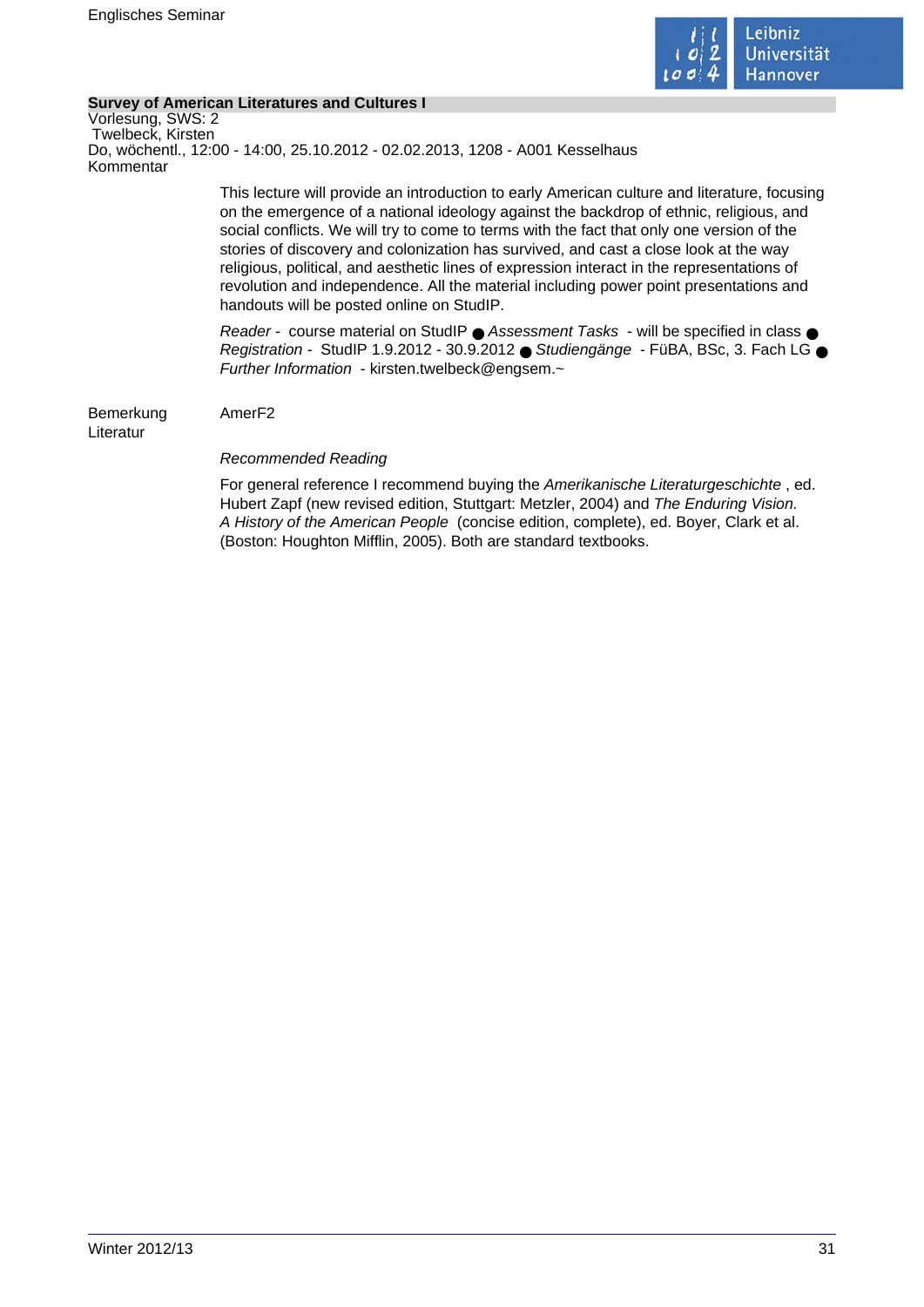

÷,

## **Survey of British Literatures and Cultures I**

| Vorlesung, SWS: 2<br>Emig, Rainer<br>Mo15.10.2012 - 02.02.2013<br>Kommentar |                                                                                                                                                                                                                                                                                                                                                                         |
|-----------------------------------------------------------------------------|-------------------------------------------------------------------------------------------------------------------------------------------------------------------------------------------------------------------------------------------------------------------------------------------------------------------------------------------------------------------------|
|                                                                             | The aims of this set of two lectures (the second one will be taught in the spring term) are                                                                                                                                                                                                                                                                             |
|                                                                             | to provide a broad introduction to the cultural history of Britain and Ireland as<br>1 <sub>1</sub><br>well as current debates and conflicts in British culture;                                                                                                                                                                                                        |
|                                                                             | 2.<br>to give insight into the development of the literatures of the British Isles in<br>conjunction with their cultural history.                                                                                                                                                                                                                                       |
|                                                                             | In two survey lectures we will cover the beginnings of British cultures to roughly the 18 <sup>th</sup><br>century and the 18 <sup>th</sup> century to the present. The lectures will not only provide historical<br>and cultural facts, but will also question them from the perspectives of theories of Cultural<br>Studies.                                          |
|                                                                             | The lectures will not view literature as a mere illustration or effect of cultural history, but<br>see it as a complex way of responding to and often challenging it.                                                                                                                                                                                                   |
|                                                                             | PLEASE NOTE: THE FIRST LECTURE COURSE WILL BE TAUGHT VIA VIDEO ONLY.                                                                                                                                                                                                                                                                                                    |
|                                                                             | Assessment Tasks - Studienleistung: electronic test available mid-term;<br>Prüfungsleistung: exam in summer term (after Lecture Course II) ● Registration -<br>StudIP 1.9.2012, 08.00 - 30.9.2012, midnight $\bullet$ Size restriction - none $\bullet$ Prerequisites<br>- none Studiengänge - FüBA, BSc TE, 3. Fach LG · Further Information -<br>rainer.emig@engsem.~ |
| Bemerkung<br>Literatur                                                      | BritF2, BritF3                                                                                                                                                                                                                                                                                                                                                          |
|                                                                             | <b>Required Reading</b>                                                                                                                                                                                                                                                                                                                                                 |
|                                                                             | Please refer to the course page on StudIP, where you will find the PowerPoint<br>presentations used in each lecture as PDF files.                                                                                                                                                                                                                                       |
|                                                                             | <b>Recommended Reading</b>                                                                                                                                                                                                                                                                                                                                              |
|                                                                             | John Oakland. Ed. British Civilization . 7th edition. London: Taylor & Francis, 2010. Print.                                                                                                                                                                                                                                                                            |
|                                                                             |                                                                                                                                                                                                                                                                                                                                                                         |

Paul Poplawski. Ed. English Literature in Context . Cambridge et al.: Cambridge UP, 2007. Print.

# **Foundations Methodology of Teaching English as a Foreign Language**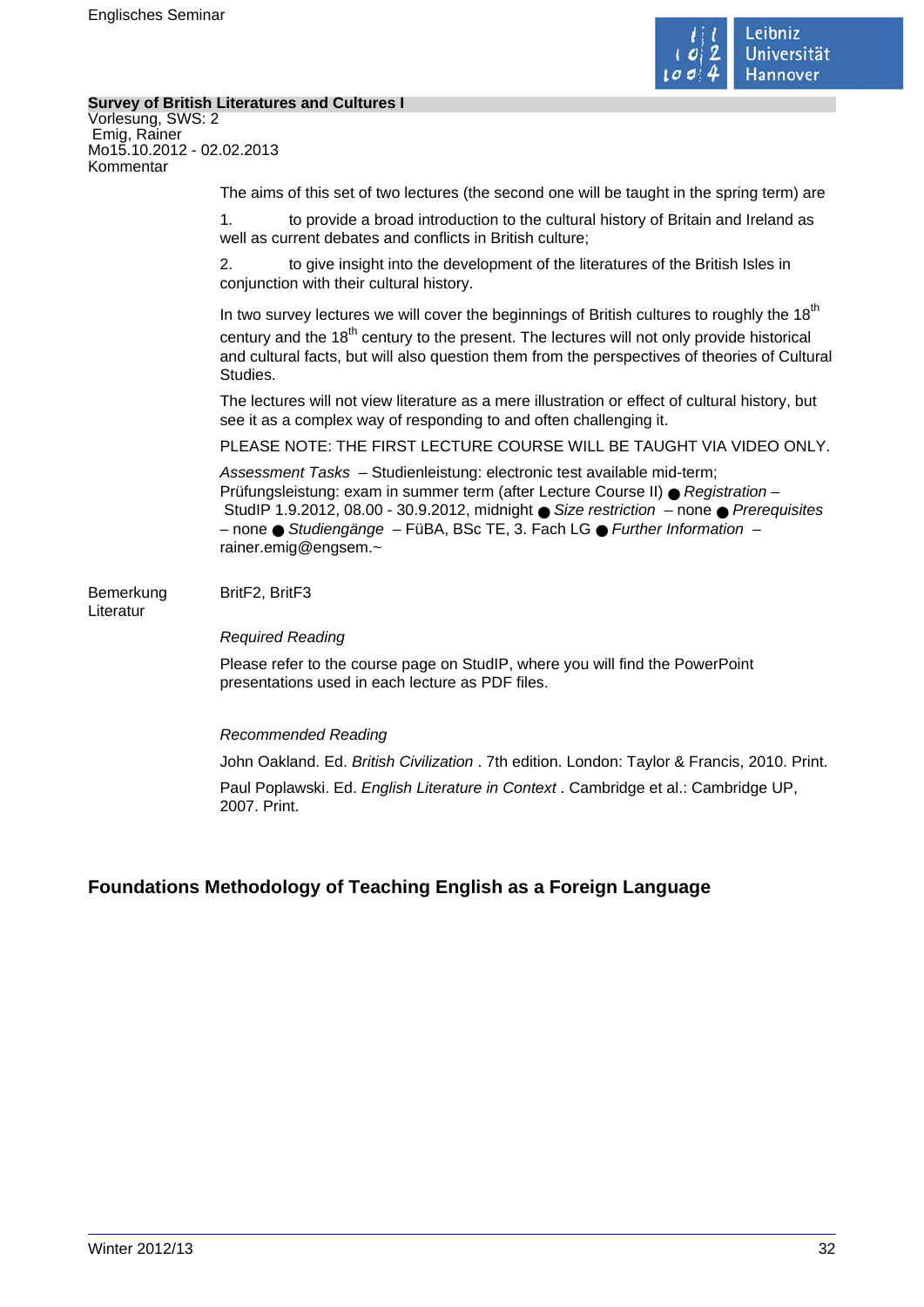

## **Introduction to English Language Teaching**

Seminar, SWS: 2, Max. Teilnehmer: 40 Woltin, Alexander (verantwortlich) Mo, wöchentl., 08:00 - 10:00, 15.10.2012 - 02.02.2013, 1502 - 703 II 703 Kommentar

> This introductory methodology course is obligatory for all Lehramt student; we recommend participation in the 3rd/4th semester. The course gives an introduction into the complex subject matter of teaching and learning English as a foreign language with special regard to teacher education. The course is based on four aspects of EFL teaching and learning which we consider to be particularly relevant today: promoting intercultural communicative competence (ICC); (foreign) language learning as individual and collaborative achievement; developing learner- and learning-centred teaching; supporting task-based learning. The main issues will be introduced, relevant research will be summarized and discussed, and examples of good classroom practice are illustrated.

An optional tutorial will be offered.

Reader - copy shop Stork (Körnerstraße) from 15 October ● Assessment Tasks - regular attendance; one passed quiz, MLP ● Registration - StudIP 1.09.2012 - 30.09.2012 ● Size restriction - 40 ● Prerequisites - None ● Studiengänge - FüBA, BSc TE, 3. Fach LG ● Further Information - gabriele.blell@engsem.~

Bemerkung DidF1

## **Introduction to English Language Teaching**

Seminar, SWS: 2, Max. Teilnehmer: 40 Blell, Gabriele Di, wöchentl., 14:00 - 16:00, 16.10.2012 - 02.02.2013, 1502 - 003 II 003 Kommentar

> This introductory methodology course is obligatory for all Lehramt student; we recommend participation in the 3rd/4th semester. The course gives an introduction into the complex subject matter of teaching and learning English as a foreign language with special regard to teacher education. The course is based on four aspects of EFL teaching and learning which we consider to be particularly relevant today: promoting intercultural communicative competence (ICC); (foreign) language learning as individual and collaborative achievement; developing learner- and learning-centred teaching; supporting task-based learning. The main issues will be introduced, relevant research will be summarized and discussed, and examples of good classroom practice are illustrated.

An optional tutorial will be offered.

Reader - copy shop Stork (Körnerstraße) from 15 October ● Assessment Tasks - regular attendance; one passed quiz, MLP ● Registration - StudIP 1.09.2012 - 30.09.2012 ● Size restriction - 40 ● Prerequisites - None ● Studiengänge - FüBA, BSc TE, 3. Fach LG ● Further Information - gabriele.blell@engsem.~

Bemerkung DidF1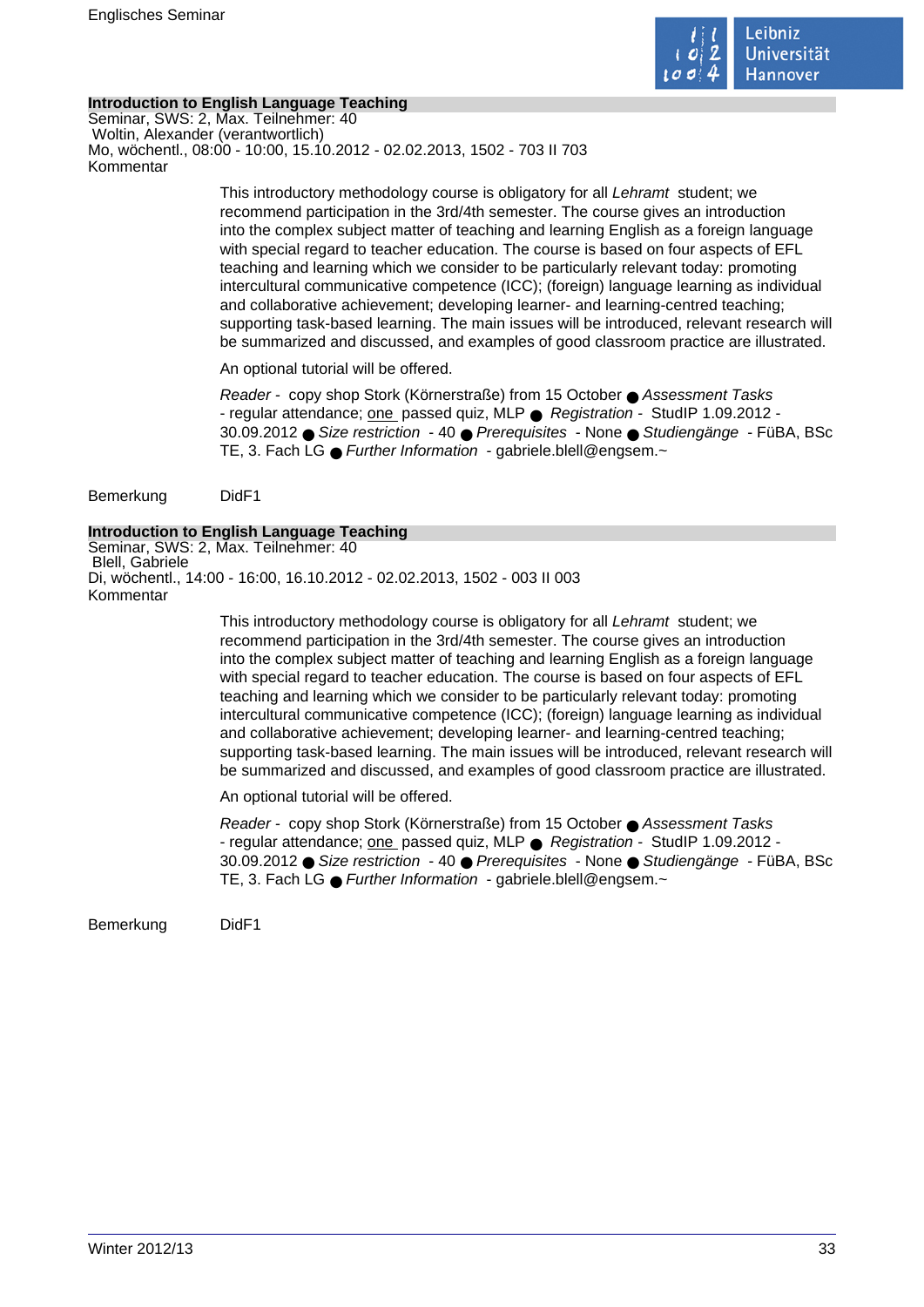

## **Introduction to English Language Teaching**

Seminar, SWS: 2, Max. Teilnehmer: 40 Djemai-Runkel (Staatsexamen), Soumaya Di, wöchentl., 14:00 - 16:00, 16.10.2012 - 02.02.2013, 1502 - 109 II 109 Kommentar

> This introductory methodology course is obligatory for all Lehramt student; we recommend participation in the 3rd/4th semester. The course gives an introduction into the complex subject matter of teaching and learning English as a foreign language with special regard to teacher education. The course is based on four aspects of EFL teaching and learning which we consider to be particularly relevant today: promoting intercultural communicative competence (ICC); (foreign) language learning as individual and collaborative achievement; developing learner- and learning-centred teaching; supporting task-based learning. The main issues will be introduced, relevant research will be summarized and discussed, and examples of good classroom practice are illustrated.

An optional tutorial will be offered.

Reader - copy shop Stork (Körnerstraße) from 15 October ● Assessment Tasks - regular attendance; one passed quiz, MLP ● Registration - StudIP 1.09.2012 - 30.09.2012 ● Size restriction - 40 ● Prerequisites - None ● Studiengänge - FüBA, BSc TE, 3. Fach LG ● Further Information - gabriele.blell@engsem.~

Bemerkung DidF1

## **Introduction to English Language Teaching**

Seminar, SWS: 2, Max. Teilnehmer: 40 Becker, Carmen Mi, wöchentl., 10:00 - 12:00, 17.10.2012 - 02.02.2013, 1502 - 703 II 703 Kommentar

> This introductory methodology course is obligatory for all Lehramt student; we recommend participation in the 3rd/4th semester. The course gives an introduction into the complex subject matter of teaching and learning English as a foreign language with special regard to teacher education. The course is based on four aspects of EFL teaching and learning which we consider to be particularly relevant today: promoting intercultural communicative competence (ICC); (foreign) language learning as individual and collaborative achievement; developing learner- and learning-centred teaching; supporting task-based learning. The main issues will be introduced, relevant research will be summarized and discussed, and examples of good classroom practice are illustrated.

An optional tutorial will be offered.

Reader - copy shop Stork (Körnerstraße) from 15 October ● Assessment Tasks - regular attendance; one passed quiz, MLP ● Registration - StudIP 1.09.2012 - 30.09.2012 ● Size restriction - 40 ● Prerequisites - None ● Studiengänge - FüBA, BSc TE, 3. Fach LG ● Further Information - gabriele.blell@engsem.~

Bemerkung DidF1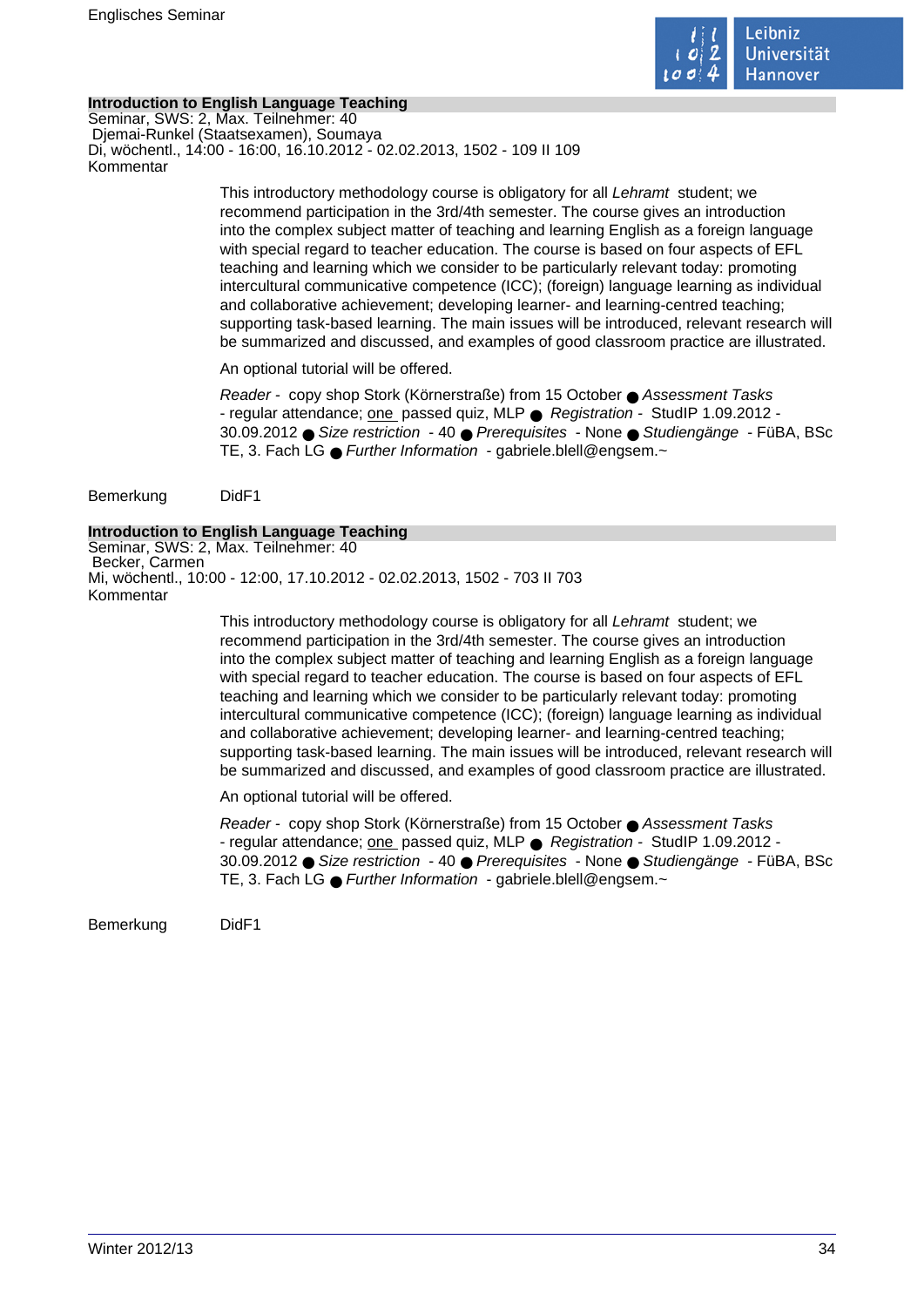

#### **Portfolio**

Seminar, SWS: 2, Max. Teilnehmer: 25 Becker, Carmen Di, wöchentl., 10:00 - 12:00, 16.10.2012 - 02.02.2013, 1502 - 613 II 613 Kommentar

> Concepts such as the portfolio or standards-oriented assessment have become buzzwords in educational contexts. Although portfolios are highly recommended by the Ministries of Education as a means to evaluate students' language competence through self-assessment, the reality in classrooms is different. 'Portfolio' is still a magic word and not implemented in many schools. Portfolios are often criticized for being too timeconsuming, taking away precious time for language learning, and for not being reliable enough to document students' language competence.

This seminar will closely examine the potential of portfolio assessment for language learning and teaching purposes. The European Language Portfolio will be introduced and evaluated, and preconditions for its successful implementation at school critically discussed. Furthermore, we will deal with portfolio (self-)assessment as a building block for a new learning culture, and all participants will be encouraged to become a part of this movement by actively documenting the development of their methodological competence in their own Language Teaching Portfolio.

Reader - copy shop Stork (Körnerstraße) from 15 October ● Assessment Tasks reading assignments and projects ● Registration - StudIP 1.09.2012 - 30.09.2012 ● Size restriction - 25 ● Prerequisites - DidF1 ● Studiengänge - FüBA, BSc TE, 3. Fach LG ● Further Information - carmen.becker@engsem.~

## Bemerkung DidF2

Literatur

#### Recommended Reading

Brunner, I.; Häcker, T.; Winter, F. (2006): Das Handbuch Portfolioarbeit. Seelze: Kallmeyer.

Deci, E. L. and Ryan, R. M. (1993). Die Selbstbestimmungstheorie der Motivation und ihre Bedeutung für die Pädagogik. Zeitschrift für Pädagogik, 39, S. 223-238.

Deci, E.L. and Ryan, R.M. (2002): Overview of Self-Determination Theory: An Organismic Dialectical Perspective. In: Deci, E.L. and Ryan, R.M. Handbook of Self-Determination Theory. Rochester, NY: The University of Rochester Press.

Schärer, R. (1999): "A European Language Portfolio. The Pilot Phase 1998-2000 -Perspectives 2000". Babylonia 7 (1), S. 58-61.

Schärer, R. (2000): Final Report. A European Language Portfolio Pilot Project. Phase 1998-2000. Strasbourg: Council of Europe.

Schärer, R. (2004): A European Language Portfolio: From piloting to implementation (2001-2004). Strasbourg: Council of Europe.

Schärer, R. (2008): European Language Portfolio: Interim Report 2007. Strasbourg: Council of Europe.

Schneider, G. and North, B. (2000): Fremdsprachen können - was heisst das? Skalen zur Beschreibung, Beurteilung und Selbsteinschätzung der fremdsprachlichen Kommunikationsfähigkeit. Chur, Zürich: Rüegger.

Schneider, G., and Lenz, P. (2001): European Language Portfolio: Guide for developers (1 st ed.). Strasbourg: Council of Europe.

Winter, F. (2011): Leistungsbewertung. Hohengehren: Schneider Verlag.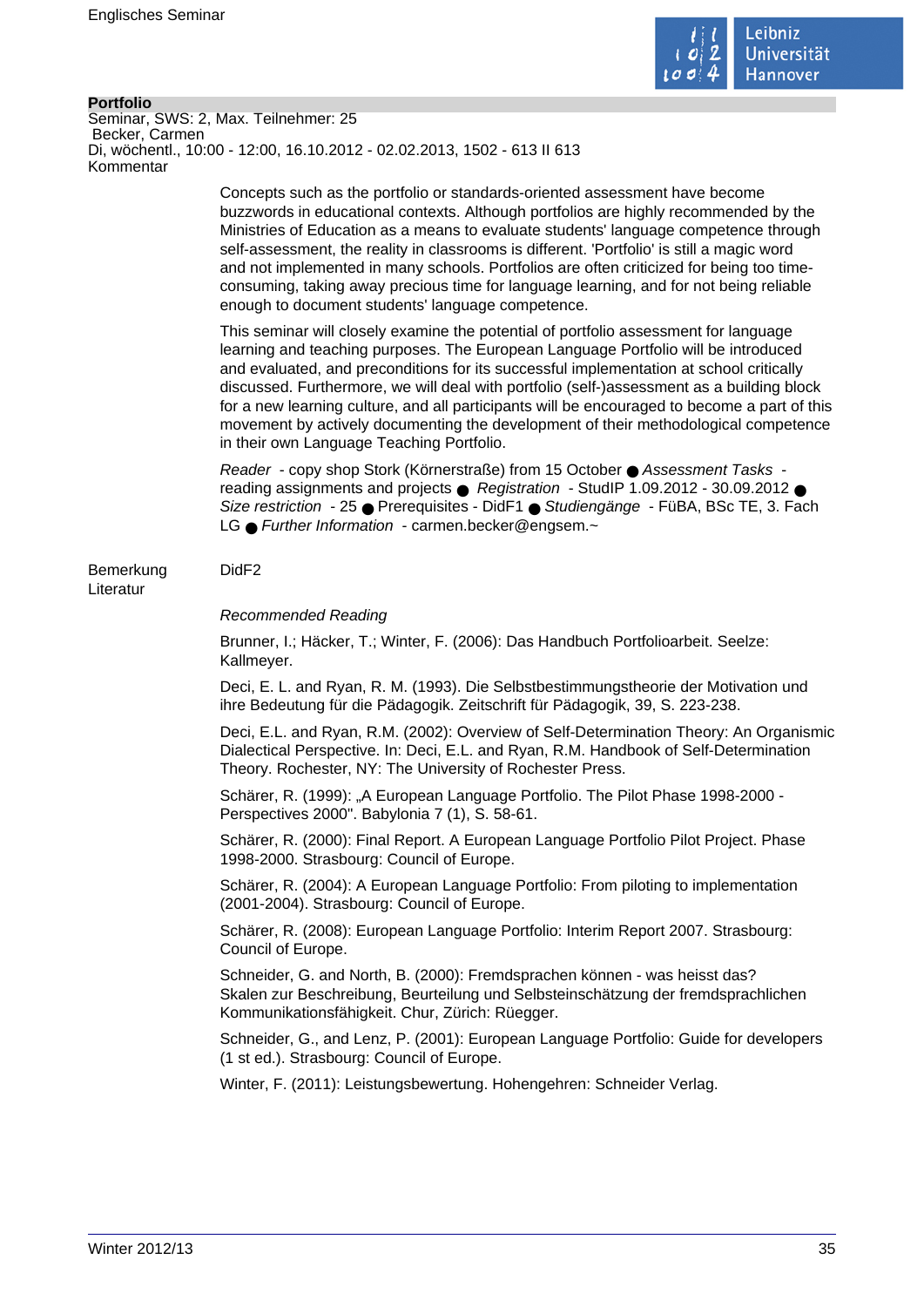

## **Vocabulary and Grammar - Learning and Teaching**

Seminar, Max. Teilnehmer: 25 Fellmann, Gabriela

Mi, wöchentl., 16:00 - 18:00, 17.10.2012 - 02.02.2013, 1502 - 615 II 615

Kommentar 'Without grammar very little can be conveyed, without vocabulary nothing can be conveyed.' (David Wilkins)

> The learning and teaching of vocabulary and grammar has attracted considerable interest in recent years among acquisition specialists, language teachers as well as learners of a foreign language. This is due to new research findings, the recently improved accessibility of computerized corpora and also to new approaches to the teaching of foreign languages. However, the implementation of new ideas concerning the learning and teaching of vocabulary and grammar has not really reached foreign language classrooms, and this throughout Germany. Many teachers still teach vocabulary and grammar as they were taught.

> The goal of this course is to bridge the gap between the theoretical background provided by research and the reality teachers meet in the classroom. Given the challenge involved in acquiring, processing, storing and producing words in a foreign language, this course tries to answer the question: What has to happen in the classroom to make the successful learning of vocabulary possible?

The structure of the course puts great emphasis on:

a) a balanced mix of theoretical aspects and examples from classroom practice b) your active involvement and c) co-operative learning.

 In the first part of the seminar, I will give you a general overview of the learning and teaching of vocabulary and grammar. Some of the issues I will introduce and would like to discuss are: What is a word and how do words relate to one another, how many words do learners need to know, how is the knowledge of words acquired, organised and retrieved, how can you teach and test grammar and vocabulary?

In the second part of the course, you will have the opportunity to focus on an individual aspect of the learning and teaching of vocabulary and grammar that interests you. After a critical look at the literature and the formulation of a research question in groups of three, you will watch and analyse a lesson. Your reflections and findings will be part of a presentation which you are going to give at the end of the course.

## Please note:

If you already have school contacts, you are welcome to use them. If you do not, I will provide them for you. You should be aware that at least one school visit is mandatory!

## Recommended Reading

Aitchison, Jean (1994): Words in the Mind: An Introduction to the Mental Lexicon, 2. Aufl. Oxford: Blackwell.

Larsen-Freeman, Diana. (2003). Teaching language: From grammar to grammaring. Boston, MA: Thomson-Heinle.

Larsen-Freeman, Diana. (2004): Grammar. In: Ronald Carter and David Nunan (eds.) Teaching English to Speakers of other Languages. Cambridge: Cambridge University Press, 34-41.

Lewis, Michael. (1997): Implementing the Lexical Approach. Putting Theory into Practice. Hove: Language Teaching Publications.

Lindstromberg, Seth and Boers, Frank. (2008): Teaching Chunks of Language. From Noticing to Remembering. Helbling Languages.

Nation, I.S.P. (2004): Learning Vocabulary in another Language. Cambridge: Cambridge University Press.

Thornbury, Scott (2002): How to Teach Vocabulary. Edinburgh Gate: Pearson Education Limited.

Reader - copy shop Stork (Körnerstraße) from 15 October ● Assessment Tasks - Regular attendance, active participation, one school visit, a presentation, reading assignments ● Registration - StudIP 1.09.2012 - 30.09.2012 ● Size restriction 25 ● Prerequisites - DidF1# Studiengänge - FüBA, BSc. TE, 3. Fach LG ● Further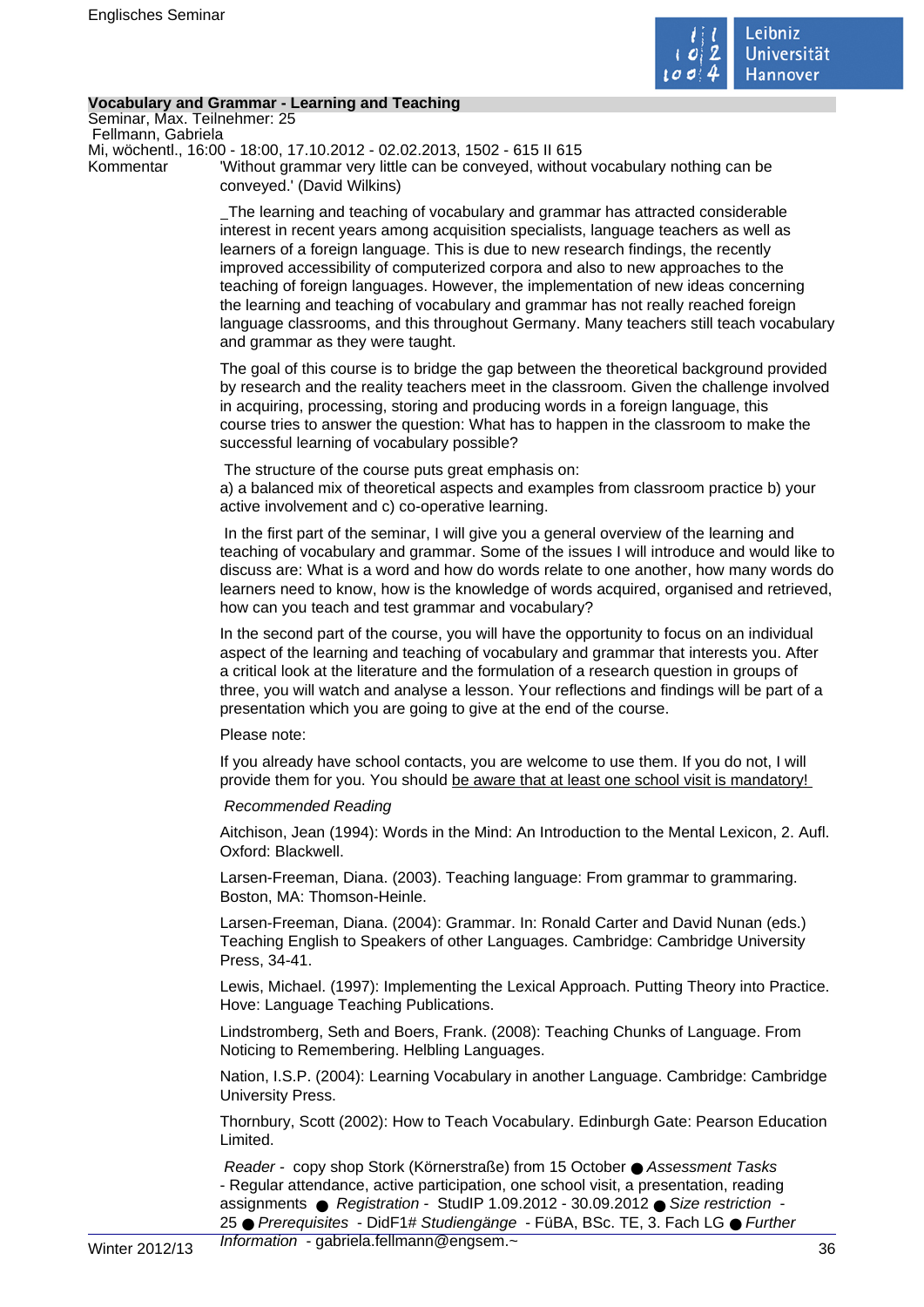

# **Integrated English Practice**

**Classroom English**

Seminar/Sprachpraxis/Sprachpraktische Übung, SWS: 2, Max. Teilnehmer: 20

Gans (M. A.), Anne

- Di, wöchentl., 12:00 14:00, 16.10.2012 02.02.2013, 1502 703 II 703
- Kommentar This course offers students an insight into teaching in the foreign language classroom by focussing on necessary vocabulary and simulating a teaching situation. Students will design a lesson plan and carry it out (the Studienleistung), thus practising communication skills, classroom management, motivation and flexibility in the target language. The Prüfungsleistung is a reflection essay about this procedure.Please note: this class is not open to students of the "außerschulische" programs.Required Reading Faber, A & E Mazlish. 2003. How to talk so kids can learn at home and in school. London: Piccadilly. (the 1996 edition is also fine) Please order it (e.g. on amazon) before the class begins.A reader will be provided in class.

Reader - will be provided in class ● Assessment Tasks - one written task (lesson plan) and one oral presentation (lesson) (SL), 2000-word term paper (reflection (PL) ● Registration - Doodle 1.9.2012 - 10.10.2012, 13:00 ● Size restriction - 20 ● Prerequisites - SPAWR and SPCS ● Studiengänge - FüBA, MEd LBS, 3. Fach LG ● Further Information - anne.gans@engsem.~

Bemerkung SPTOP:

Please note: this class is not open to students of the "außerschulische" programs. Reader - will be provided in class ● Assessment Tasks - one written task (lesson plan) and one oral presentation (lesson) (SL), 1500-word term paper (reflection (PL) ● Registration -Doodle 1.9.2012 - 10.10.2012, 13:00 ● Size restriction - 20 ● Prerequisites - SPAWR and SPCS ● Studiengänge - BSc TE, MEd LG, 3. Fach LG ● Further Information anne.gans@engsem.~

#### **Investigating the Relationship between Gender and Art through Language Practice**

Seminar/Sprachpraxis/Sprachpraktische Übung, SWS: 2, Max. Teilnehmer: 25 Hamilton-Bick, Jeanne

Mi, wöchentl., 12:00 - 14:00, 17.10.2012 - 02.02.2013, 1502 - 613 II 613

Kommentar This course will look at the relationship between art and gender in contemporary society through discussions of artistic movements, politics and controversies relating to gender, and identity. Accompanying the topics each week will be writing and grammar exercises and activities. Along with vocabulary-building and advanced grammar practice, students are expected to participate actively in class discussions. The Studienleistungen are an annotated bibliography and an oral presentation; the Prüfungsleistung is a research paper.Assessment Tasks - one written task and one oral presentation (SL) 2000-word term paper (PL) ● Registration - Doodle 1.9.2012 - 10.10.2012, 13:00 ● Size restriction - 25 ● Prerequisites - SPAWR and SPCS ● Studiengänge - FüBA, MEd LBS, 3. Fach LG ● Further Information - jeanne.hamilton-bick@engsem.~

Bemerkung SPTOP:

Assessment Tasks - one written task and one oral presentation (SL) 2000-word term paper (PL) ● Registration - Doodle 1.9.2012 - 10.10.2012, 13:00 ● Size restriction - 25 ● Prerequisites - SPAWR and SPCS ● Studiengänge - FüBA außerschulisch, BSc TE, MEd LG, 3. Fach LG ● Further Information - jeanne.hamilton-bick@engsem.~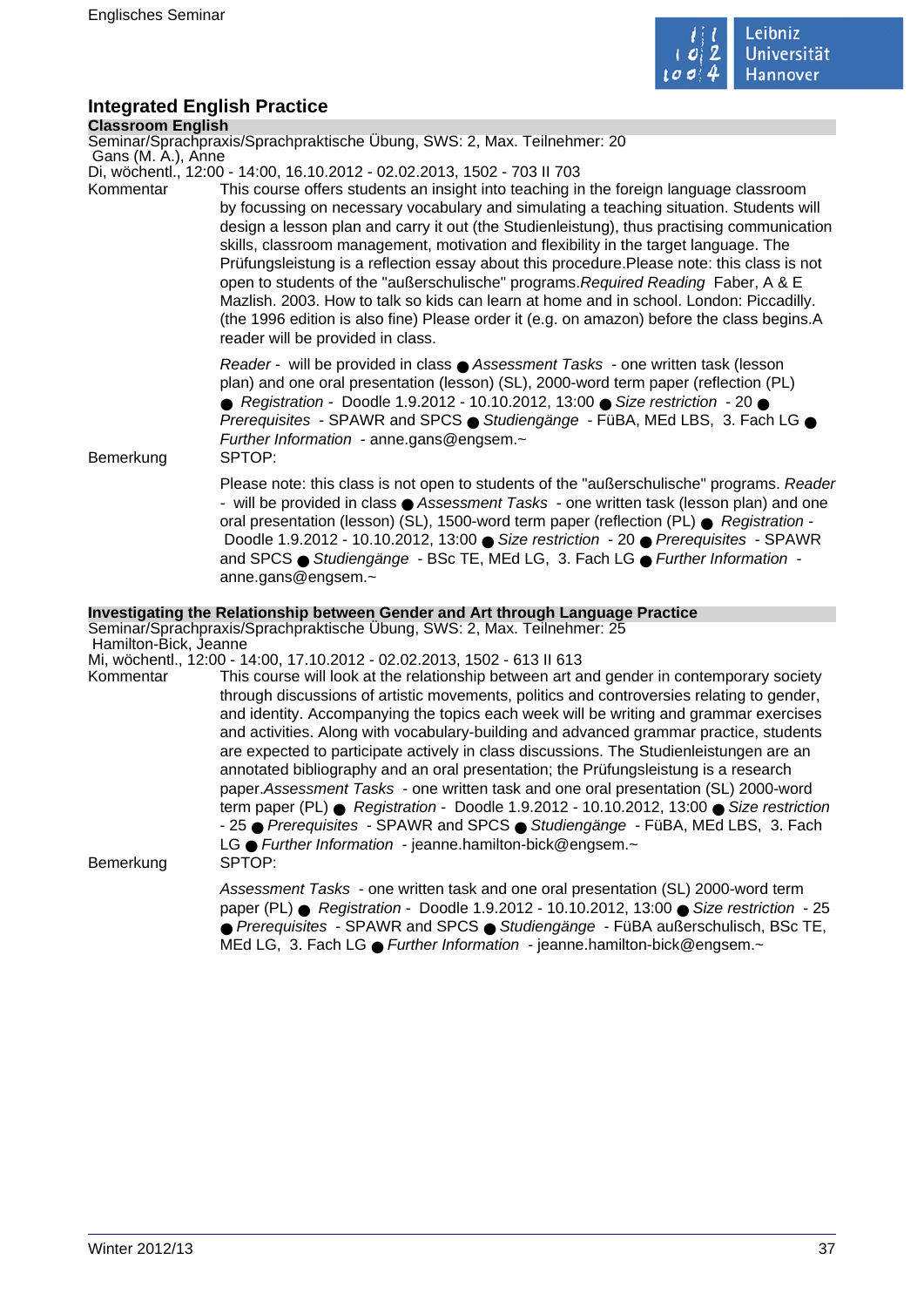

#### **Journalistic Writing: The Making of the Next US President II**

Seminar/Sprachpraxis/Sprachpraktische Übung, SWS: 2, Max. Teilnehmer: 25 Jones, Jacob

Do, wöchentl., 12:00 - 14:00, 18.10.2012 - 02.02.2013, 1502 - 609 II 609

Kommentar It is 2012, and thus time for that quadrennial exercise in media madness, campaignfinance feeding frenzy and costly hoopla known as the U.S. Presidential Election. Serving as both a national cultural event as well as a contest for political power, the presidential selection process has long been a core element in the formation and reformation of national self-identity.In this course you/we will become practicing journalists who follow the long campaign trail from the national party conventions - Republican (week of 27 August) and Democratic (3 September) - to and beyond the general election on November 6.

> In the process, and depending on enrollment, individual students and/or pairs/groups will each be assigned a particular state, which you will then follow through the election cycle, writing brief journalistic "dispatches" (2 x 250 words and 2 X 500-600 words for both SL and PL students) from the field as you go, culminating in a longer "report" (PL term paper) not just on the success or failure of Romney and Obama, but also on the nature of the election process (swing states, targeted advertising, how geography and demography influence U.S. politics) itself, and what those elections might say about the larger national culture of which they are an integral part.

Note: It is not necessary to have taken Part I of this course to do Part 2!

Assessment Tasks - dispatches (SL) and term paper (PL) ● Registration - Doodle 1.9.2012 - 10.10.2012, 13:00 ● Size restriction - 25 ● Prerequisites - SPAWR and SPCS ● Studiengänge - FüBA, MEd LBS, 3. Fach LG ● Further Information jacob.jones@engsem.~

Bemerkung SPTOP:

Assessment Tasks - dispatches (SL) and term paper (PL) ● Registration - Doodle 1.9.2012 - 10.10.2012, 13:00 ● Size restriction - 25 ● Prerequisites - SPAWR and SPCS ● Studiengänge - FüBA außerschulisch, BSc TE, MEd LG, 3. Fach LG ● Further Information - jacob.jones@engsem.~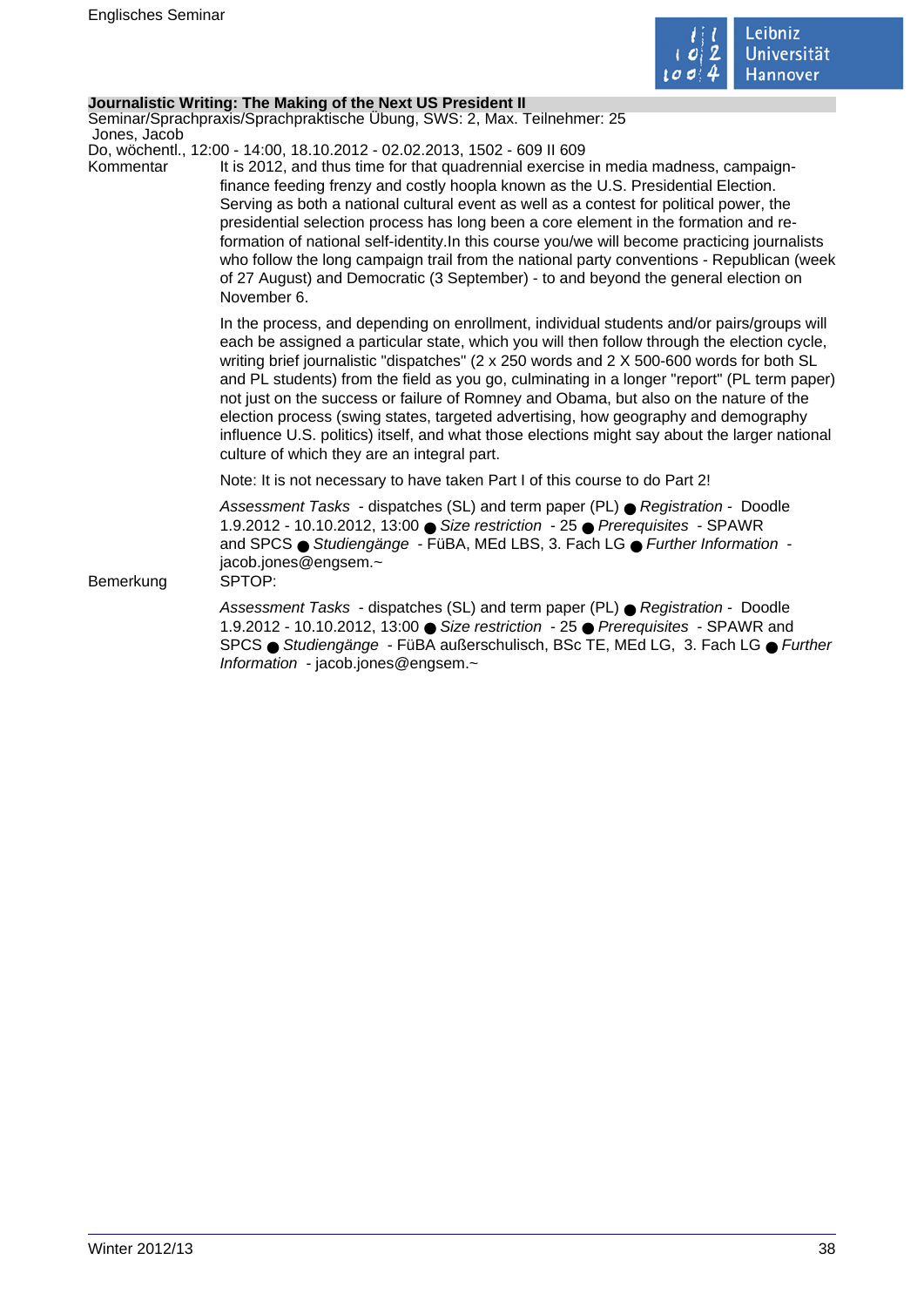

 $\mathcal{L}_{\mathcal{A}}$ 

## **Nature and Environmental Writing**

| Jones, Jacob | Seminar/Sprachpraxis/Sprachpraktische Übung, SWS: 2, Max. Teilnehmer: 25                                                                                                                                                                                                                                                                                                                                                                                                                                                                                                                                                                                                                                                                              |
|--------------|-------------------------------------------------------------------------------------------------------------------------------------------------------------------------------------------------------------------------------------------------------------------------------------------------------------------------------------------------------------------------------------------------------------------------------------------------------------------------------------------------------------------------------------------------------------------------------------------------------------------------------------------------------------------------------------------------------------------------------------------------------|
| Kommentar    | Do, wöchentl., 14:00 - 16:00, 18.10.2012 - 02.02.2013, 1502 - 615 II 615<br>Some of the best essayists in the Anglophone literary tradition were (are) nature writers<br>- Henry David Thoreau, Gerald Durrell and John McPhee come to mind - and over the<br>next decades English will undoubtedly continue to serve as the indispensable language<br>for both the professional and popular scientific and policy literature addressing global<br>climate change and other environmental problems. Thus, this class is designed not only<br>to familiarize students with some of the "classics" in the nature and environmental writing<br>genre(s), but also to learn and practise many of the writing techniques utilized by the<br>professionals. |
|              | To that end, students will choose one subject from a list of natural places/ecosystems<br>from around the world and write two short ( $2 \times 250-300$ words) and two medium ( $2 \times$<br>500-600 words) interlocking essays investigating/analyzing their topics/places from<br>several points of view (both SL and PL students), which will then serve as the foundation<br>for the PL term paper if needed.                                                                                                                                                                                                                                                                                                                                   |
| Bemerkung    | Assessment Tasks - essays (SL) and term paper (PL) ● Registration - Doodle<br>1.9.2012 - 10.10.2012, 13:00 ● Size restriction - 25 ● Prerequisites - SPAWR<br>and SPCS · Studiengänge - FüBA, MEd LBS, 3. Fach LG · Further Information -<br>jacob.jones@engsem.~<br>SPTOP:                                                                                                                                                                                                                                                                                                                                                                                                                                                                           |
|              | Assessment Tasks - essays (SL) and term paper (PL) ● Registration - Doodle 1.9.2012<br>- 10.10.2012, 13:00 ● Size restriction - 25 ● Prerequisites - SPAWR and SPCS<br>● Studiengänge - FüBA außerschulisch, BSc TE, MEd LG, 3. Fach LG ● Further<br>Information - jacob.jones@engsem.~                                                                                                                                                                                                                                                                                                                                                                                                                                                               |
|              |                                                                                                                                                                                                                                                                                                                                                                                                                                                                                                                                                                                                                                                                                                                                                       |

# SPTOP

| <b>Classroom English</b> |                                                                                                                                                                                                                                                                                                                                                                                                                                                                                                                                                                                                                                                                                                                                                                                           |
|--------------------------|-------------------------------------------------------------------------------------------------------------------------------------------------------------------------------------------------------------------------------------------------------------------------------------------------------------------------------------------------------------------------------------------------------------------------------------------------------------------------------------------------------------------------------------------------------------------------------------------------------------------------------------------------------------------------------------------------------------------------------------------------------------------------------------------|
| Gans (M. A.), Anne       | Seminar/Sprachpraxis/Sprachpraktische Übung, SWS: 2, Max. Teilnehmer: 20                                                                                                                                                                                                                                                                                                                                                                                                                                                                                                                                                                                                                                                                                                                  |
|                          | Di, wöchentl., 12:00 - 14:00, 16.10.2012 - 02.02.2013, 1502 - 703 II 703                                                                                                                                                                                                                                                                                                                                                                                                                                                                                                                                                                                                                                                                                                                  |
| Kommentar                | This course offers students an insight into teaching in the foreign language classroom<br>by focussing on necessary vocabulary and simulating a teaching situation. Students will<br>design a lesson plan and carry it out (the Studienleistung), thus practising communication<br>skills, classroom management, motivation and flexibility in the target language. The<br>Prüfungsleistung is a reflection essay about this procedure. Please note: this class is not<br>open to students of the "außerschulische" programs. Required Reading Faber, A & E<br>Mazlish. 2003. How to talk so kids can learn at home and in school. London: Piccadilly.<br>(the 1996 edition is also fine) Please order it (e.g. on amazon) before the class begins.A<br>reader will be provided in class. |
| Bemerkung                | Reader - will be provided in class ● Assessment Tasks - one written task (lesson<br>plan) and one oral presentation (lesson) (SL), 2000-word term paper (reflection (PL)<br>● Registration - Doodle 1.9.2012 - 10.10.2012, 13:00 ● Size restriction - 20 ●<br>Prerequisites - SPAWR and SPCS ● Studiengänge - FüBA, MEd LBS, 3. Fach LG ●<br>Further Information - anne.gans@engsem.~<br>SPTOP:                                                                                                                                                                                                                                                                                                                                                                                           |
|                          | Please note: this class is not open to students of the "außerschulische" programs. Reader<br>- will be provided in class ● Assessment Tasks - one written task (lesson plan) and one<br>oral presentation (lesson) (SL), 1500-word term paper (reflection (PL) ● Registration -<br>Doodle 1.9.2012 - 10.10.2012, 13:00 ● Size restriction - 20 ● Prerequisites - SPAWR<br>and SPCS ● Studiengänge - BSc TE, MEd LG, 3. Fach LG ● Further Information -<br>anne.gans@engsem.~                                                                                                                                                                                                                                                                                                              |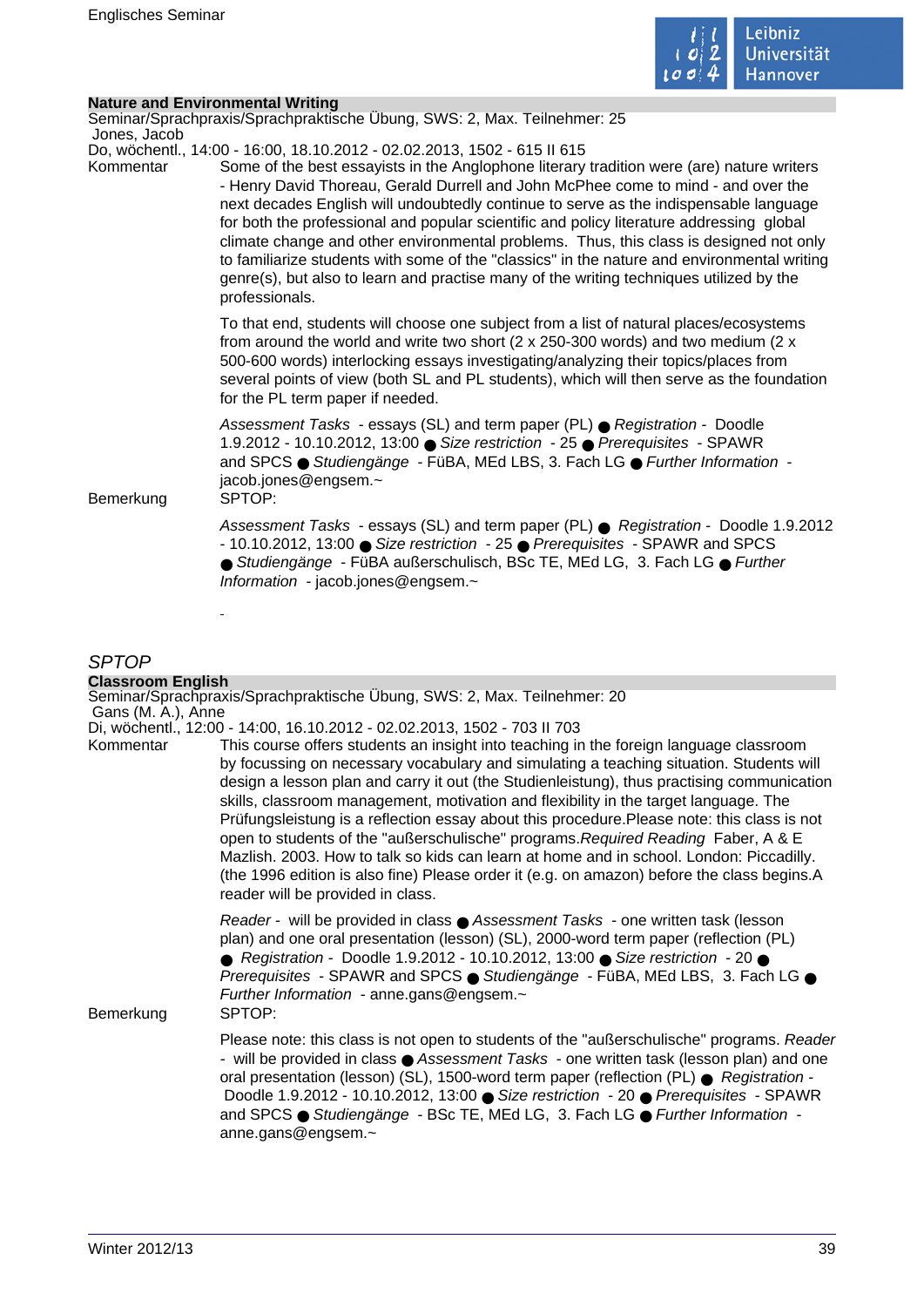

#### **Investigating the Relationship between Gender and Art through Language Practice**

Seminar/Sprachpraxis/Sprachpraktische Übung, SWS: 2, Max. Teilnehmer: 25 Hamilton-Bick, Jeanne

Mi, wöchentl., 12:00 - 14:00, 17.10.2012 - 02.02.2013, 1502 - 613 II 613

Kommentar This course will look at the relationship between art and gender in contemporary society through discussions of artistic movements, politics and controversies relating to gender, and identity. Accompanying the topics each week will be writing and grammar exercises and activities. Along with vocabulary-building and advanced grammar practice, students are expected to participate actively in class discussions. The Studienleistungen are an annotated bibliography and an oral presentation; the Prüfungsleistung is a research paper.Assessment Tasks - one written task and one oral presentation (SL) 2000-word term paper (PL) ● Registration - Doodle 1.9.2012 - 10.10.2012, 13:00 ● Size restriction - 25 ● Prerequisites - SPAWR and SPCS ● Studiengänge - FüBA, MEd LBS, 3. Fach LG ● Further Information - jeanne.hamilton-bick@engsem.~ Bemerkung SPTOP:

Assessment Tasks - one written task and one oral presentation (SL) 2000-word term paper (PL) ● Registration - Doodle 1.9.2012 - 10.10.2012, 13:00 ● Size restriction - 25 ● Prerequisites - SPAWR and SPCS ● Studiengänge - FüBA außerschulisch, BSc TE, MEd LG, 3. Fach LG ● Further Information - jeanne.hamilton-bick@engsem.~

#### **Journalistic Writing: The Making of the Next US President II**

Seminar/Sprachpraxis/Sprachpraktische Übung, SWS: 2, Max. Teilnehmer: 25 Jones, Jacob

- Do, wöchentl., 12:00 14:00, 18.10.2012 02.02.2013, 1502 609 II 609
- Kommentar It is 2012, and thus time for that quadrennial exercise in media madness, campaignfinance feeding frenzy and costly hoopla known as the U.S. Presidential Election. Serving as both a national cultural event as well as a contest for political power, the presidential selection process has long been a core element in the formation and reformation of national self-identity.In this course you/we will become practicing journalists who follow the long campaign trail from the national party conventions - Republican (week of 27 August) and Democratic (3 September) - to and beyond the general election on November 6.

In the process, and depending on enrollment, individual students and/or pairs/groups will each be assigned a particular state, which you will then follow through the election cycle, writing brief journalistic "dispatches" (2 x 250 words and 2 X 500-600 words for both SL and PL students) from the field as you go, culminating in a longer "report" (PL term paper) not just on the success or failure of Romney and Obama, but also on the nature of the election process (swing states, targeted advertising, how geography and demography influence U.S. politics) itself, and what those elections might say about the larger national culture of which they are an integral part.

Note: It is not necessary to have taken Part I of this course to do Part 2!

Assessment Tasks - dispatches (SL) and term paper (PL) ● Registration - Doodle 1.9.2012 - 10.10.2012, 13:00 ● Size restriction - 25 ● Prerequisites - SPAWR and SPCS ● Studiengänge - FüBA, MEd LBS, 3. Fach LG ● Further Information jacob.jones@engsem.~

Bemerkung SPTOP:

Assessment Tasks - dispatches (SL) and term paper (PL) ● Registration - Doodle 1.9.2012 - 10.10.2012, 13:00 ● Size restriction - 25 ● Prerequisites - SPAWR and SPCS ● Studiengänge - FüBA außerschulisch, BSc TE, MEd LG, 3. Fach LG ● Further Information - jacob.jones@engsem.~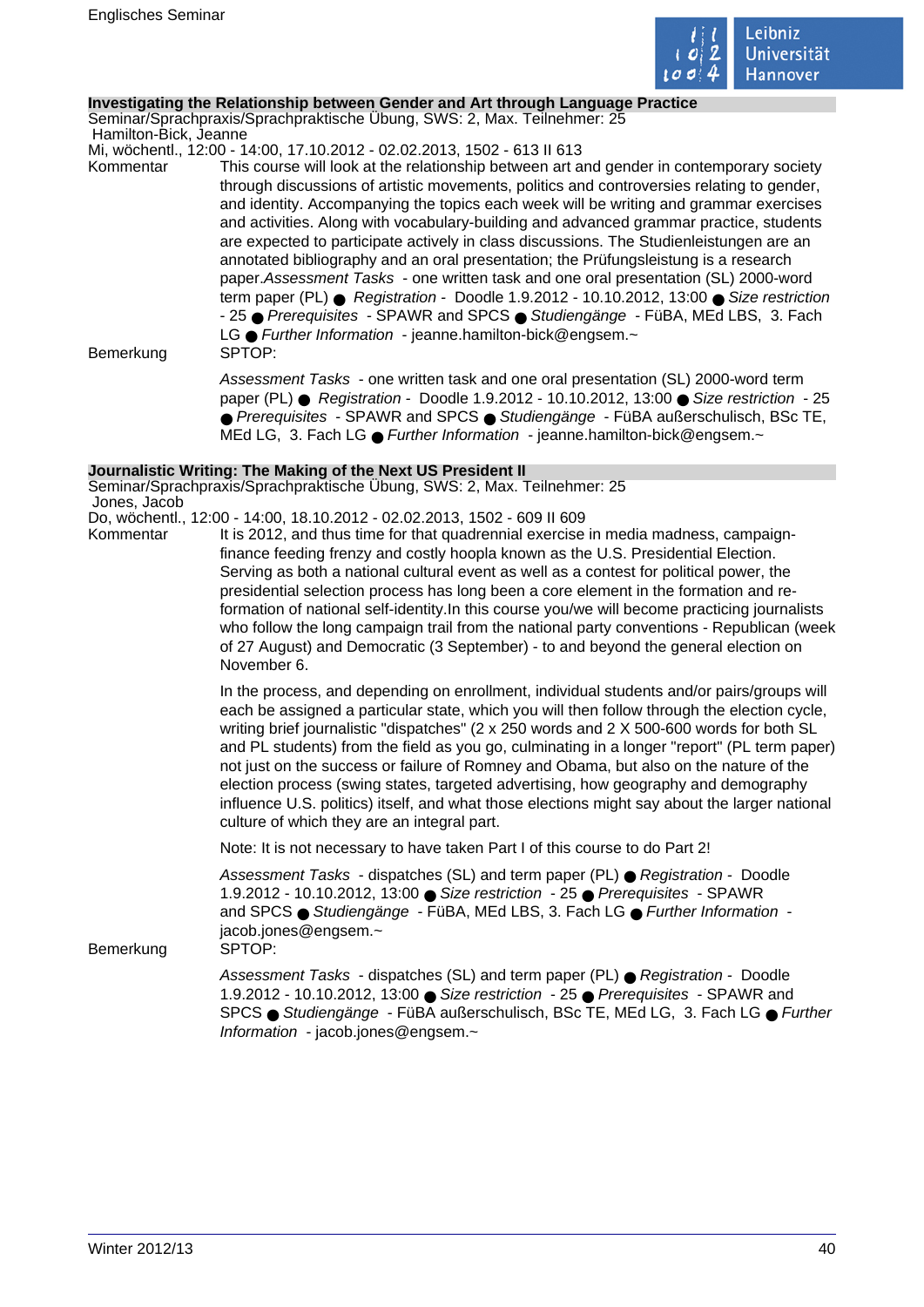

 $\mathcal{L}_{\mathcal{A}}$ 

## **Nature and Environmental Writing**

|                        | Seminar/Sprachpraxis/Sprachpraktische Übung, SWS: 2, Max. Teilnehmer: 25                                                                                                                                                                                                                                                                                                                                                                                                                                                                                                                                                                                                  |
|------------------------|---------------------------------------------------------------------------------------------------------------------------------------------------------------------------------------------------------------------------------------------------------------------------------------------------------------------------------------------------------------------------------------------------------------------------------------------------------------------------------------------------------------------------------------------------------------------------------------------------------------------------------------------------------------------------|
| Jones, Jacob           | Do, wöchentl., 14:00 - 16:00, 18.10.2012 - 02.02.2013, 1502 - 615 II 615                                                                                                                                                                                                                                                                                                                                                                                                                                                                                                                                                                                                  |
| Kommentar<br>Bemerkung | Some of the best essayists in the Anglophone literary tradition were (are) nature writers<br>- Henry David Thoreau, Gerald Durrell and John McPhee come to mind - and over the<br>next decades English will undoubtedly continue to serve as the indispensable language<br>for both the professional and popular scientific and policy literature addressing global<br>climate change and other environmental problems. Thus, this class is designed not only<br>to familiarize students with some of the "classics" in the nature and environmental writing<br>genre(s), but also to learn and practise many of the writing techniques utilized by the<br>professionals. |
|                        | To that end, students will choose one subject from a list of natural places/ecosystems<br>from around the world and write two short ( $2 \times 250-300$ words) and two medium ( $2 \times$<br>500-600 words) interlocking essays investigating/analyzing their topics/places from<br>several points of view (both SL and PL students), which will then serve as the foundation<br>for the PL term paper if needed.                                                                                                                                                                                                                                                       |
|                        | Assessment Tasks - essays (SL) and term paper (PL) ● Registration - Doodle<br>1.9.2012 - 10.10.2012, 13:00 ● Size restriction - 25 ● Prerequisites - SPAWR<br>and SPCS ● Studiengänge - FüBA, MEd LBS, 3. Fach LG ● Further Information -<br>jacob.jones@engsem.~<br>SPTOP:                                                                                                                                                                                                                                                                                                                                                                                               |
|                        | Assessment Tasks - essays (SL) and term paper (PL) ● Registration - Doodle 1.9.2012<br>- 10.10.2012, 13:00 ● Size restriction - 25 ● Prerequisites - SPAWR and SPCS<br>● Studiengänge - FüBA außerschulisch, BSc TE, MEd LG, 3. Fach LG ● Further<br>Information - jacob.jones@engsem.~                                                                                                                                                                                                                                                                                                                                                                                   |
|                        |                                                                                                                                                                                                                                                                                                                                                                                                                                                                                                                                                                                                                                                                           |
| SPTOP <sub>1</sub>     |                                                                                                                                                                                                                                                                                                                                                                                                                                                                                                                                                                                                                                                                           |

SPTOP2

# **Bachelorarbeit**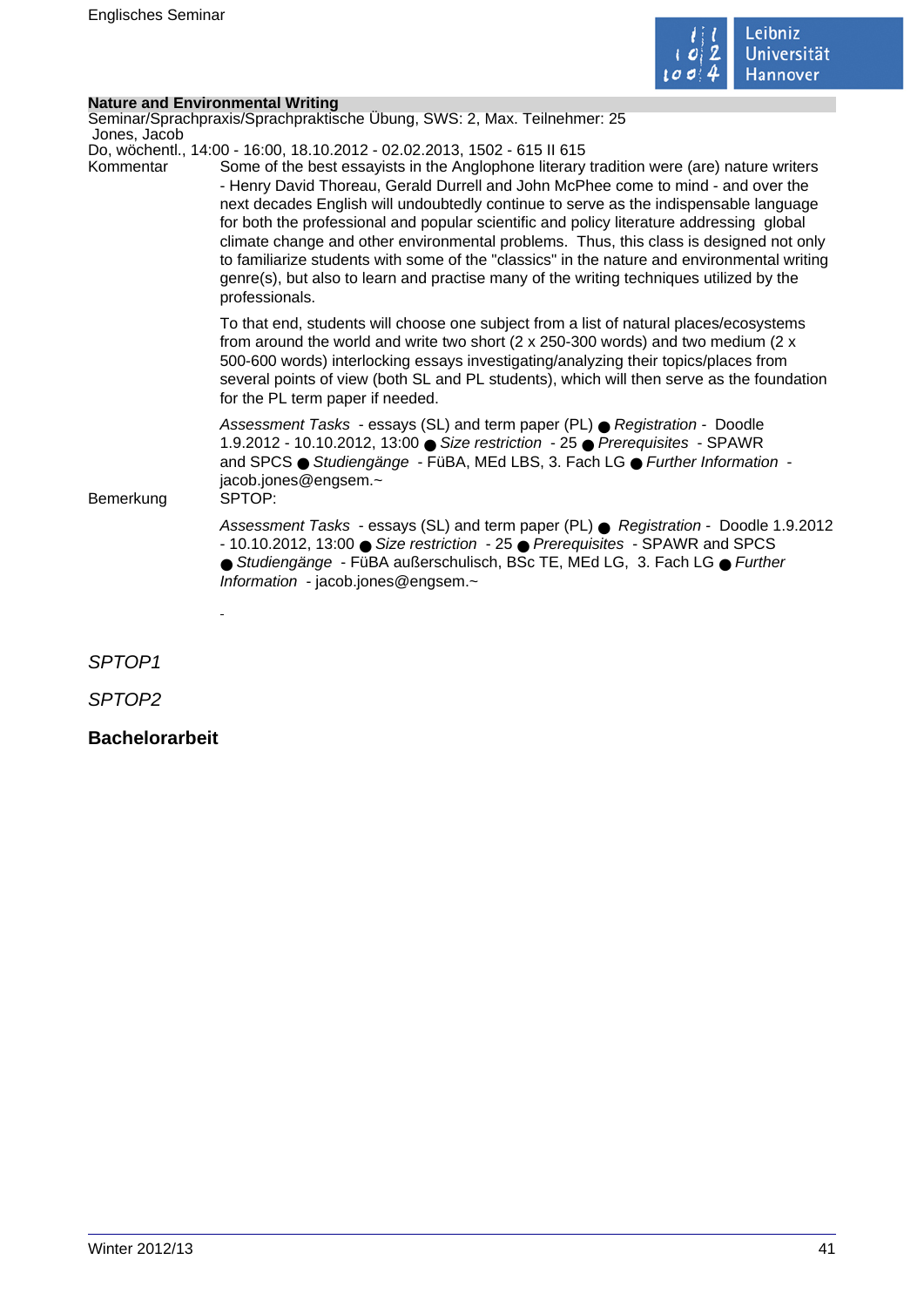

#### **Die Abschlussarbeit: Theorie and Praxis**

Kolloquium, SWS: 1 Gohrisch, Jana Di, wöchentl., 18:00 - 19:00, 16.10.2012 - 02.02.2013, 1502 - 709 II 709 Kommentar

> Diese Veranstaltung wendet sich an Studierende aller Studiengänge, die im Wintersemester 2012/2013 ihre Abschlussarbeit vorbereiten bzw. schreiben. Nach der Klärung formaler Fragen entsprechend der jeweiligen Prüfungsordnung, widmen wir uns der Gegenstands- und Themenfindung sowie der Betreuersuche. Wir üben, eine Forschungsfrage zu entwickeln und eine zentrale These zu formulieren, besprechen Arbeitstechniken und die Phasen des Schreibprozesses. Danach stellen die Studierenden ihre Projekte und Entwürfe im Einzelnen vor, um sie in der Schreibwerkstatt intensiv zu diskutieren. Es besteht auch die Möglichkeit, Texte vorbereitend zu lesen und dann gemeinsam an ihnen zu arbeiten.

Bei der ersten Sitzung (am 16.10.2012) werden die weiteren Sitzungstermine (als Blockveranstaltungen) festgelegt. Näheres finden Sie nach dem 16.10. auf StudIP.

Assessment Tasks - none ● Registration - StudIP 1.9.2012, 08.00 - 30.9.2012, midnight ● Size restriction - none ● Prerequisites - completed Bachelor or Master course ● Studiengänge - all ● Further Information - jana.gohrisch@engsem.~

Bemerkung AAS7 Literatur

Recommended Reading

Franck, Norbert und Joachim Stary. Die Technik des wissenschaftlichen Arbeitens. Eine praktische Anleitung . 14. überarb. Aufl. Paderborn, München, Wien, Zürich: Schönigh 2008 (UTB).

MLA Handbook for Writers of Research Papers .  $7<sup>th</sup>$  ed. New York: Modern Language Association of America 2009 (1st ed. 1977).

#### **Examenskolloquium (Bachelor / Master / alte Studiengänge)**

Kolloquium, SWS: 1 Blell, Gabriele Di, wöchentl., 13:00 - 13:45, 16.10.2012 - 02.02.2013 Kommentar Das Exemanskolloquium findet in Raum 1502.727 statt.

> Das Examenskolloquium ist geeignet für alle Studierenden, die nach Absprache eine schriftliche Abschlussarbeit in der Didaktik des Englischen verfassen (Bachelorarbeit und Masterarbeit).

> Die Arbeiten werden konzeptionell beraten und begleitet. Bei Bedarf bereiten sich ExamenskandidatInnen für die mündlichen MEd-Prüfungen mittels Prüfungssimulation oder Beratung zum Thesenpapier auf die mündliche Prüfung vor (Komplexprüfung mit der Fachwissenschaft/ Erziehungswissenschaft).

Registration - StudIP 1.09.2012 - 30.09.2012 ● Studiengänge - FüBA, MEd LG, MEd LBS, MA ● Prerequisites - none ● Further Information - gabriele.blell@engsem.~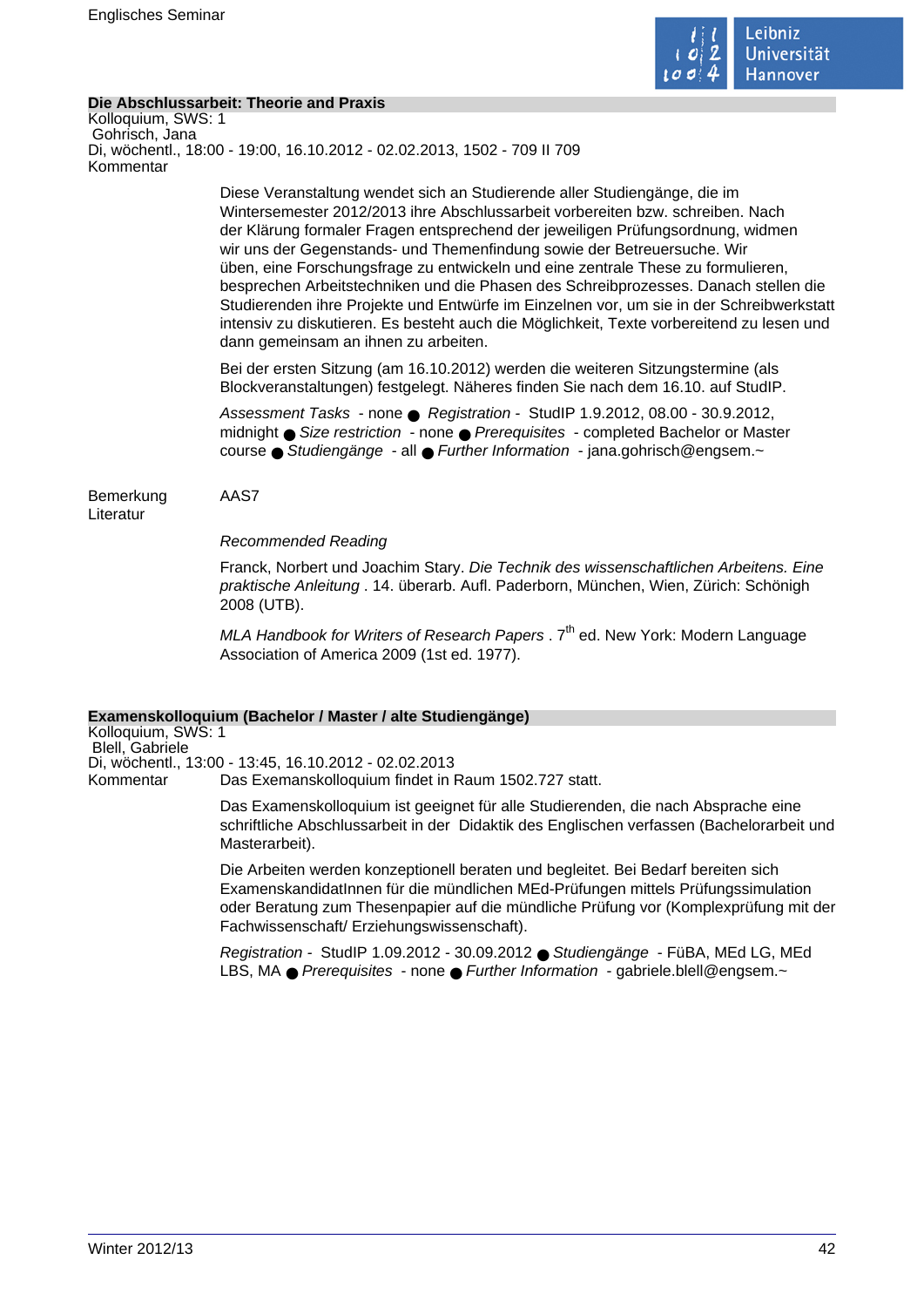

#### **Kolloquium zum Studienabschluss (Bachelor, Master, alte Studiengänge)**

Kolloquium, SWS: 2 Gohrisch, Jana Di, wöchentl., 16:00 - 18:00, 16.10.2012 - 02.02.2013, 1502 - 709 II 709 Kommentar

> Das auf die gesamte Vorlesungszeit angelegte Examenskolloquium richtet sich an alle Studierenden, die kurz vor ihrer Abschlussprüfung (FüBA, MA Advanced Anglophone Studies, Staatsexamen, Magister) stehen und diese im Bereich der englischen und amerikanischen Literatur- und Kulturwissenschaft ablegen wollen.

Der Veranstaltungsplan umfasst (je nach Bedarf der Teilnehmenden) die zentralen Bereiche der Literaturwissenschaft wie Literaturtheorie, Literaturgeschichte, Textanalyse und Interpretation. Darüber hinaus werden wir die Abschlussklausuren (vorbereitende Recherche und Lektüre, Schreibtechniken), die mündlichen Abschlussprüfungen (Themenwahl in Literatur- und Kulturwissenschaft, Thesenpapier) und die schriftliche Abschlussarbeit (Themenwahl, Arbeitstechniken) besprechen. Es wird auch die Möglichkeit geben, Prüfungen zu simulieren.

Assessment Tasks - none ● Registration - StudIP StudIP 1.9.2012, 08.00 - 30.9.2012, midnight ● Size restriction - none ● Prerequisites - completed FüBA or Master courses ● Studiengänge - all ● Further Information - jana.gohrisch@engsem.~

Bemerkung AAS7 Literatur

Recommended Reading

Franck, Norbert und Joachim Stary. Die Technik des wissenschaftlichen Arbeitens. Eine praktische Anleitung . 14. überarb. Aufl. Paderborn, München, Wien, Zürich: Schönigh 2008 (UTB).

Nünning, Vera und Ansgar. An Introduction to the Study of English and American Literature . Stuttgart: Klett 2004.

Poplawski, Paul, ed. English Literature in Context . Cambridge: Cambridge University Press 2008.

Zapf, Hubert, Hg. Amerikanische Literaturgeschichte . 2. aktualis. Aufl. Stuttgart, Weimar: J. B. Metzler 2004.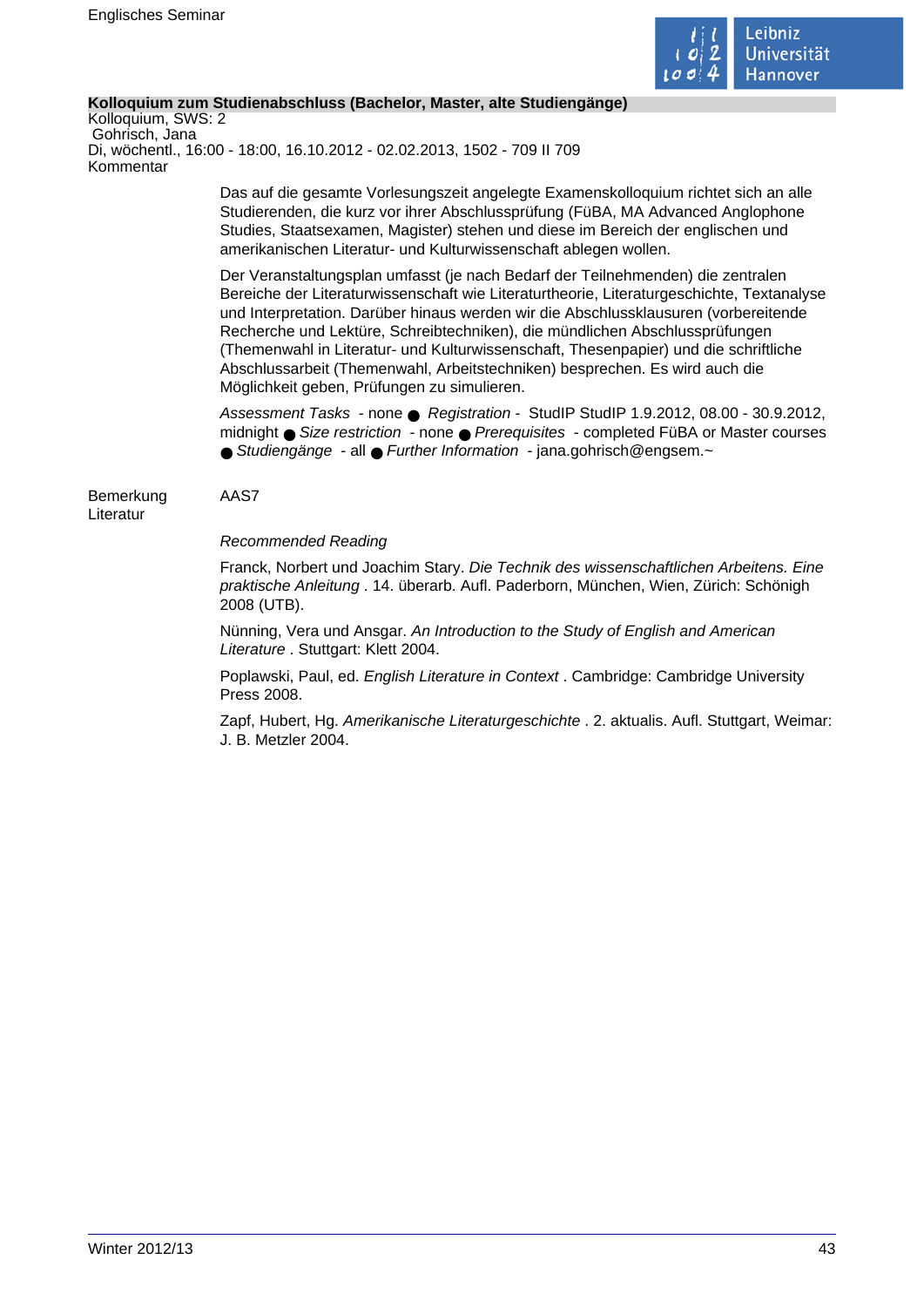

#### **Writing a Linguistic Thesis - How to present (non-)empirical research**

Kolloquium, SWS: 2 Schulze, Rainer (verantwortlich) / Altendorf, Ulrike (verantwortlich) Di, wöchentl., 12:00 - 14:00, 16.10.2012 - 02.02.2013, 1502 - 709 II 709 Kommentar

> Once the research is over, the question of how to write each chapter of a thesis or dissertation remains. This seminar will introduce first-time thesis-writers to the process of writing up (non-) empirical research. To help students understand what content and structure are appropriate for the different parts of a thesis, we will present a range of options, illustrating them with analyses of and commentary on sections from our own research or from real Bachelor or Masters theses in English linguistics. We will especially focus on the major problems encountered by Germans writing in English. These problems will include overall text organisation, academic text conventions (style sheet!), sentence construction, idiomatic phrasing, argumentation and style, and, not to forget: proper oral presentation. We will also address major prerequisites for doing research, i.e. choosing an area, getting organised, using resources, doing theory-only projects, setting-up databased research, avoiding plagiarism, etc.

Students will be given ample chance to present their own preliminary findings.

This course may be taken by FAL students (Module 8) and also by any students writing their Bachelor or Master theses in Linguistics.

Registration - StudIP 01.09.2012 - 30.09.2012 ● Studiengänge - FüBA, BSc TE, 3. Fach LG, Med LG, MEd LBS, FAL, MA ● Further Information ulrike.altendorf@engsem.~ or rainer.schulze@engsem.~

Bemerkung FAL8 / Bachelor-, Masterarbeit

# **Bachelor Technical Education - Fach Englisch**

## **Foundations Linguistics 1**

**Introduction to Linguistics I** Vorlesung, SWS: 2, Max. Teilnehmer: 35 Shahrokny-Prehn, Arian (verantwortlich) Mo, wöchentl., 08:00 - 10:00, 22.10.2012 - 02.02.2013, 1502 - 003 II 003 Kommentar

> "Language is mankind's greatest invention - except of course, that it was never invented." This is how Guy Deutscher opens his best-seller The Unfolding of Language . Even though you might not have thought about language this way yet, it is possibly the characteristic that sets us humans apart most from the rest of the animal kingdom. And even though it might not have been invented, it shows all features of a fascinating invention. Language consists of hundreds of thousands of forms with even more functions; there are many different levels on which it can be described; it has an intricate structure and it allows for a bewildering complexity of expressing thoughts into sounds and back. This course is intended to convey some of this fascination by introducing students to the study of language on a scientific level.

> In order to achieve this, it provides a first general introduction to English linguistics. We will initially deal with questions related to the nature of language and then focus on the major areas in the study of linguistics, including phonetics and phonology, contrastive aspects of sound production, morphology and word-formation, phraseology or idiomatics, and traditional syntax. Areas such as semantics, pragmatics, and language variation will be tackled in the summer term 2013.

> Reader - copy shop Stork (Körnerstraße) from 1 October ● Registration - Doodle 01.09.2012 - 17.10.2012, 13.00 ● Size restriction - 35 ● Studiengänge - FüBA, BSc TE, 3. Fach LG ● Further Information - arian.shahrokny@engsem.~

Bemerkung LingF1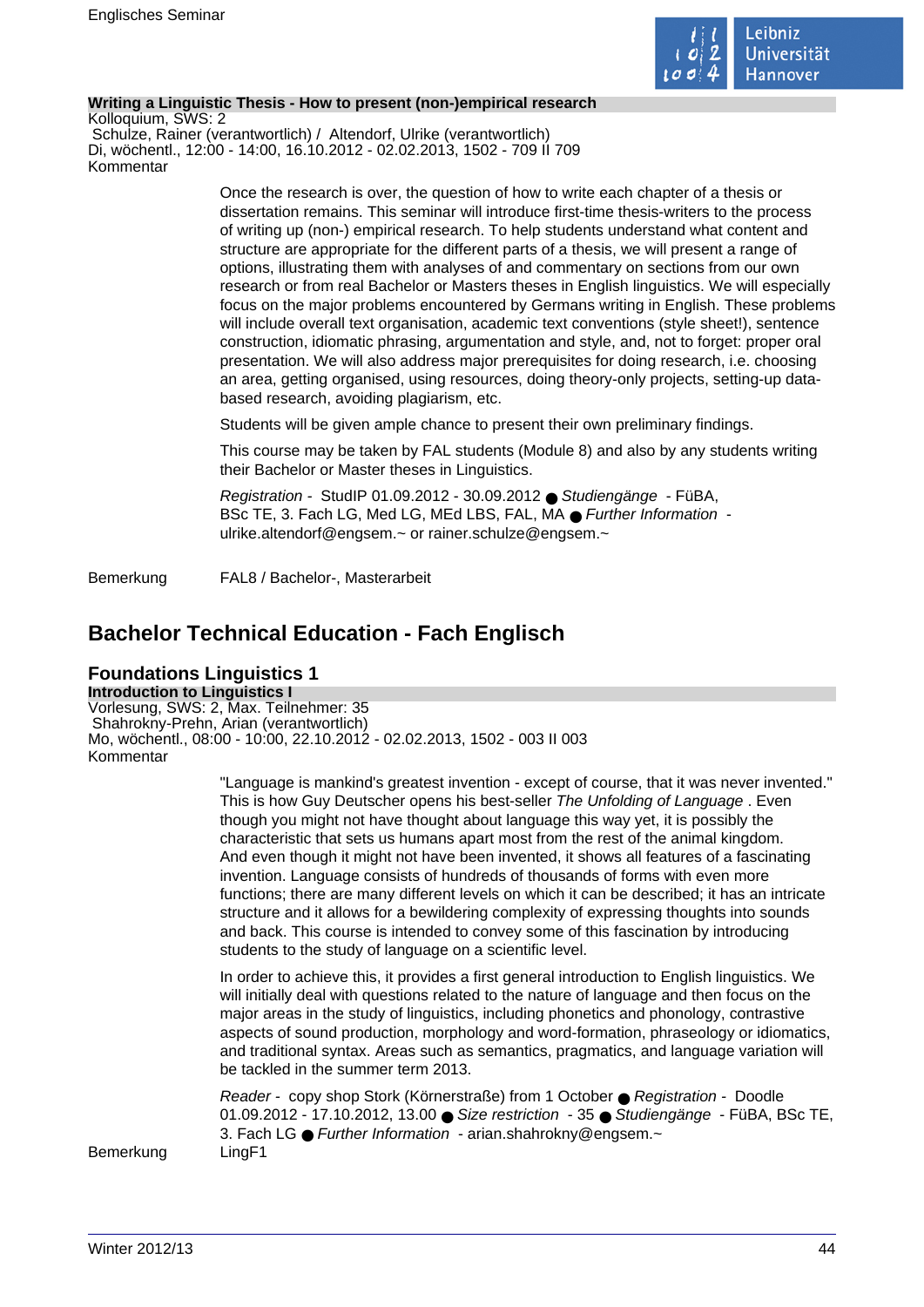

#### **Introduction to Linguistics I**

Vorlesung, SWS: 2, Max. Teilnehmer: 35 Schulze, Rainer Mo, wöchentl., 14:00 - 16:00, 22.10.2012 - 02.02.2013, 1502 - 003 II 003 Kommentar

> "Language is mankind's greatest invention - except of course, that it was never invented." This is how Guy Deutscher opens his best-seller The Unfolding of Language . Even though you might not have thought about language this way yet, it is possibly the characteristic that sets us humans apart most from the rest of the animal kingdom. And even though it might not have been invented, it shows all features of a fascinating invention. Language consists of hundreds of thousands of forms with even more functions; there are many different levels on which it can be described; it has an intricate structure and it allows for a bewildering complexity of expressing thoughts into sounds and back. This course is intended to convey some of this fascination by introducing students to the study of language on a scientific level.

> In order to achieve this, it provides a first general introduction to English linguistics. We will initially deal with questions related to the nature of language and then focus on the major areas in the study of linguistics, including phonetics and phonology, contrastive aspects of sound production, morphology and word-formation, phraseology or idiomatics, and traditional syntax. Areas such as semantics, pragmatics, and language variation will be tackled in the summer term 2013.

> Reader - copy shop Stork (Körnerstraße) from 1 October ● Registration - Doodle 01.09.2012 - 17.10.2012, 13.00 ● Size restriction - 35 ● Studiengänge - FüBA, BSc TE, 3. Fach LG ● Further Information - rainer.schulze@engsem.~

Bemerkung LingF1

#### **Introduction to Linguistics I**

Vorlesung, SWS: 2, Max. Teilnehmer: 35 Gerckens (M. A.), Caroline Di, wöchentl., 08:00 - 10:00, 23.10.2012 - 02.02.2013, 1502 - 003 II 003 Kommentar

> "Language is mankind's greatest invention - except of course, that it was never invented." This is how Guy Deutscher opens his best-seller The Unfolding of Language . Even though you might not have thought about language this way yet, it is possibly the characteristic that sets us humans apart most from the rest of the animal kingdom. And even though it might not have been invented, it shows all features of a fascinating invention. Language consists of hundreds of thousands of forms with even more functions; there are many different levels on which it can be described; it has an intricate structure and it allows for a bewildering complexity of expressing thoughts into sounds and back. This course is intended to convey some of this fascination by introducing students to the study of language on a scientific level.

> In order to achieve this, it provides a first general introduction to English linguistics. We will initially deal with questions related to the nature of language and then focus on the major areas in the study of linguistics, including phonetics and phonology, contrastive aspects of sound production, morphology and word-formation, phraseology or idiomatics, and traditional syntax. Areas such as semantics, pragmatics, and language variation will be tackled in the summer term 2013.

> Reader - copy shop Stork (Körnerstraße) from 1 October ● Registration - Doodle 01.09.2012 - 17.10.2012, 13.00 ● Size restriction - 35 ● Studiengänge - FüBA, BSc TE, 3. Fach LG ● Further Information - caroline.gerckens@engsem.~

Bemerkung LingF1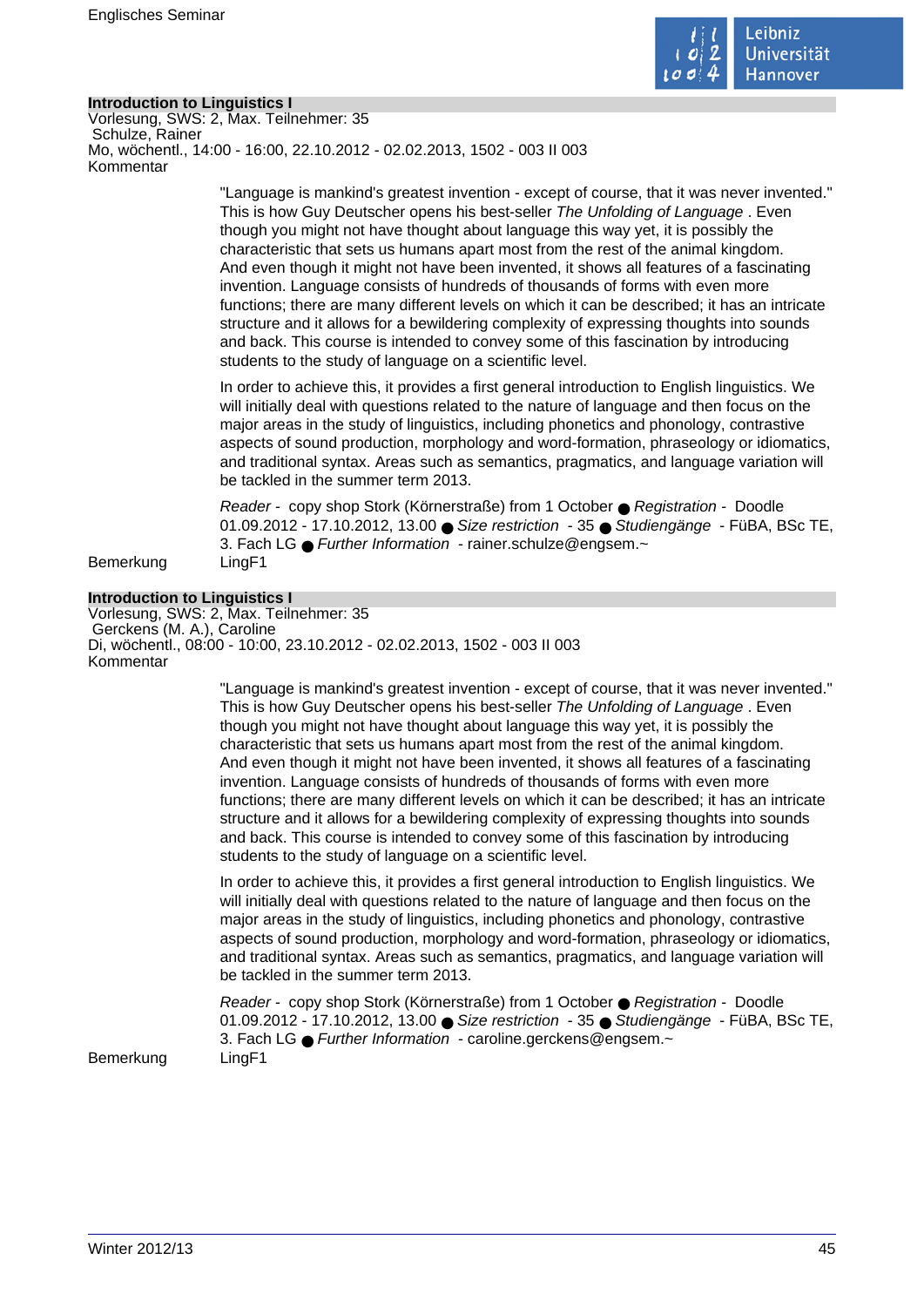

#### **Introduction to Linguistics I**

Vorlesung, SWS: 2, Max. Teilnehmer: 35 Pfaff, Meike Do, wöchentl., 16:00 - 18:00, 25.10.2012 - 02.02.2013, 1502 - 003 II 003 Kommentar

> "Language is mankind's greatest invention - except of course, that it was never invented." This is how Guy Deutscher opens his best-seller The Unfolding of Language . Even though you might not have thought about language this way yet, it is possibly the characteristic that sets us humans apart most from the rest of the animal kingdom. And even though it might not have been invented, it shows all features of a fascinating invention. Language consists of hundreds of thousands of forms with even more functions; there are many different levels on which it can be described; it has an intricate structure and it allows for a bewildering complexity of expressing thoughts into sounds and back. This course is intended to convey some of this fascination by introducing students to the study of language on a scientific level.

> In order to achieve this, it provides a first general introduction to English linguistics. We will initially deal with questions related to the nature of language and then focus on the major areas in the study of linguistics, including phonetics and phonology, contrastive aspects of sound production, morphology and word-formation, phraseology or idiomatics, and traditional syntax. Areas such as semantics, pragmatics, and language variation will be tackled in the summer term 2013.

> Reader - copy shop Stork (Körnerstraße) from 1 October ● Registration - Doodle 01.09.2012 - 17.10.2012, 13.00 ● Size restriction - 35 ● Studiengänge - FüBA, BSc TE, 3. Fach LG ● Further Information - meike.pfaff@engsem.~

Bemerkung LingF1

# **Foundations Linguistics 2**

**Analysing Multimodal Text** Seminar, SWS: 2, Max. Teilnehmer: 25 Shahrokny-Prehn, Arian Do, wöchentl., 08:00 - 10:00, 18.10.2012 - 02.02.2013, 1502 - 703 II 703 Kommentar

> Under this mysterious heading we will literally be looking at text that is composed of different visual elements such as letters, graphics, pictures, etc. The visual element has always played a significant role in human language, from early cave drawings, over illuminated manuscripts all the way to graphic novels and advertising. In each of these instances, graphic elements beyond codified letters are used to communicate increasingly complex messages. Over the course of the semester we will acquire the necessary background knowledge (e.g. in sign theory, text linguistics, pragmatics, etc) to analyse very different kinds of text. A strong sense of academic interest as well as a willingness to creatively work with linguistic theory is absolutely mandatory for this seminar.

Registration - StudIP 01.09.2012 - 30.09.2012 ● Size restriction - 25 ● Prerequisites - LingF1, LingF2 ● Studiengänge - FüBA, BSc TE, 3. Fach LG ● Further Information arian.shahrokny@engsem.~

Bemerkung LingF4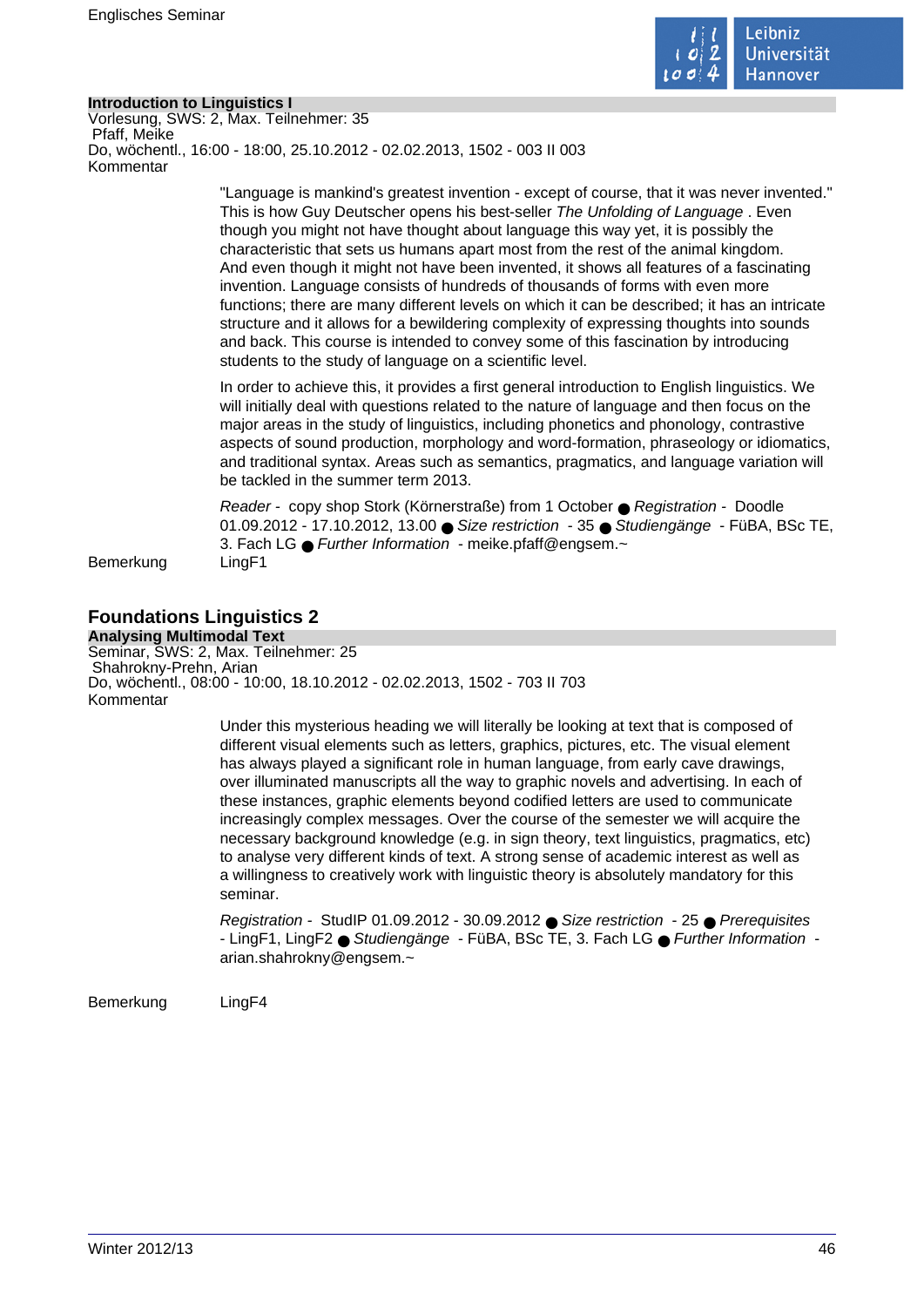

#### **Corpus Linguistics**

Seminar, SWS: 2, Max. Teilnehmer: 25 Gerckens (M. A.), Caroline Mi, wöchentl., 10:00 - 12:00, 17.10.2012 - 02.02.2013, 1502 - 815 CIP-Pool

Kommentar This course provides a theoretical and practical introduction to the field of corpus linguistics. We will look at the origins of corpus linguistics and move on to current trends. We will also deal with some major electronic corpora and look at the variety of languagerelated activities in which corpus linguistics play an important role or can make valuable contributions. Special attention will be paid to links between corpus linguistics and foreign language teaching (FLT).

> Reader - copy shop Stork (Körnerstraße) from 1 October ● Registration - StudIP 01.09.2012 - 30.09.2012 ● Size restriction - 25 ● Prerequisites - LingF1, LingF2 ● Studiengänge - FüBA, BSc TE, 3. Fach LG ● Further Information caroline.gerckens@engsem.~

Bemerkung LingF4

#### **English and German in Comparison and Contrast**

Vorlesung, SWS: 2 Altendorf, Ulrike Mi, wöchentl., 08:00 - 10:00, 17.10.2012 - 02.02.2013, 1502 - 815 CIP-Pool Mi, wöchentl., 08:00 - 10:00, 17.10.2012 - 02.02.2013, 1502 - 003 II 003 Kommentar

> This course will take a contrastive approach to language. Its focus will be on phonetics and phonology comparing both segmental and supra-segmental features of the major reference accents of English, RP and General American, with High German. Students will also be introduced to perceiving, articulating and transcribing vowel and consonant sounds using IPA symbols. We will also have a closer look at contrastive aspects of a selection of lexical and syntactic topics. This will include tense and aspect, modality and the structure of the English lexicon.

Reader - copy shop Stork (Körnerstraße) from 1 October ● Registration - StudIP 01.09.2012 - 30.09.2012 ● Prerequisites - LingF1, LingF2 ● Studiengänge - FüBA, BSc TE, 3. Fach LG, MEd LG, FAL ● Further Information - ulrike.altendorf@engsem.~

Bemerkung LingF3 / FAL1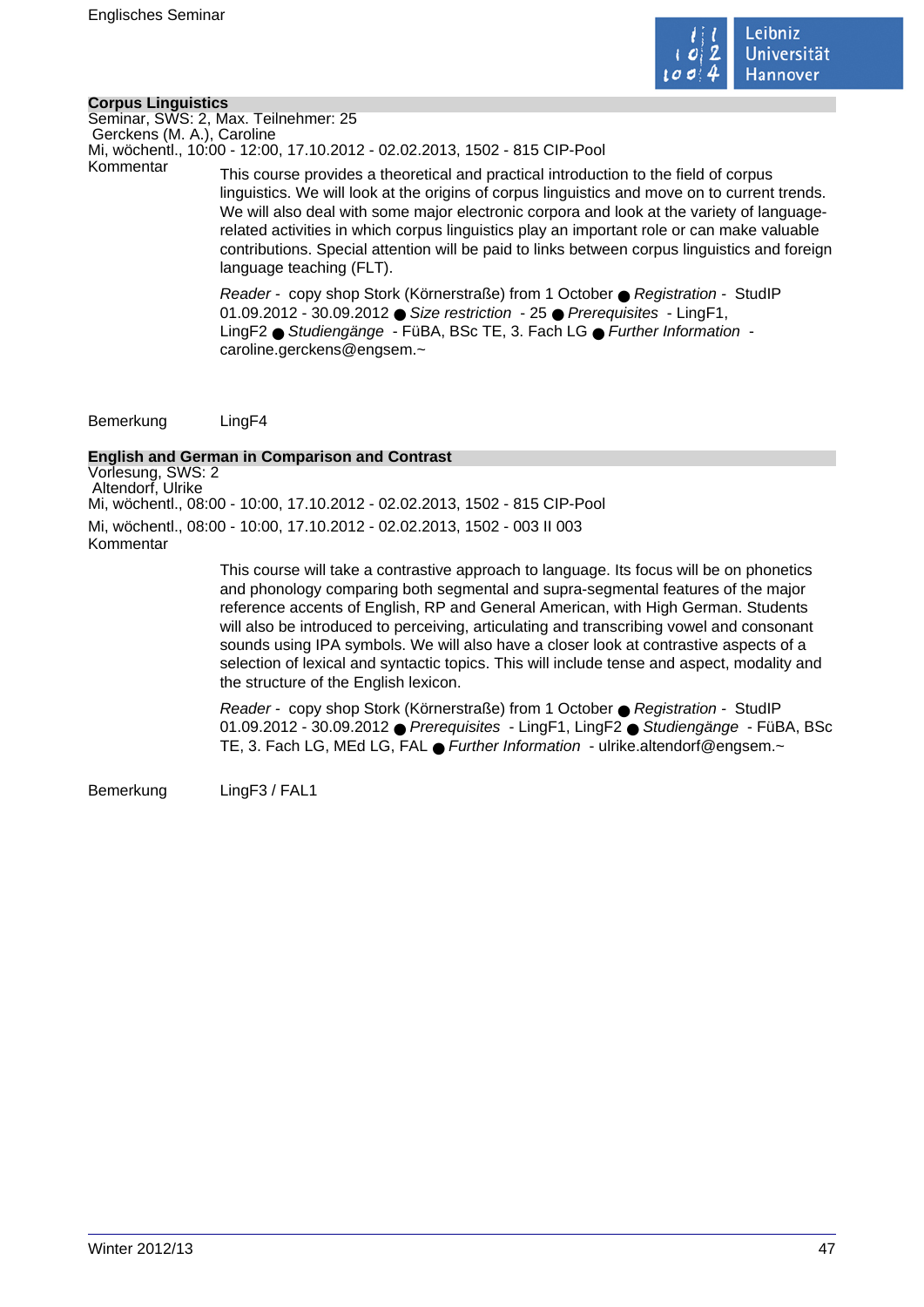

#### **International Varieties of English**

Seminar, SWS: 2, Max. Teilnehmer: 25 Pfaff, Meike Do, wöchentl., 14:00 - 16:00, 18.10.2012 - 02.02.2013, 1502 - 703 II 703 Kommentar

> With the great number of different varieties of English around the world, is it still appropriate today to treat English as a single monolithic language? In fact, some scholars speak of "Englishes" to emphasize the great heterogeneity of these varieties, which include classic 'inner circle' first language (L1) varieties such as British English and American English as well as Irish English or Australian English, and 'outer circle', i.e. postcolonial second language varieties such as Indian English, Singaporean English, or Kenyan English. Additionally, we find a great number of contact varieties, so-called English-based pidgins and creoles such as Jamaican Creole and Nigerian Pidgin English, which are especially fascinating as they can tell us a lot about general principles of language change and language acquisition. Last, but not least, English is increasingly used outside English-speaking countries, e.g. in Europe or China where we find so-called English as a Foreign Language varieties (EFL). In this course we will be looking at data from all types of Englishes in order to chart the special phonological, morphosyntactic and lexical features of the varieties in question. To this end we look at their distinct evolutionary histories and paths of development.

Reader - copy shop Stork (Körnerstraße) from 1 October ● Registration - StudIP 01.09.2012 - 30.09.2012 ● Size restriction - 25 ● Prerequisites - LingF1, LingF2 ● Studiengänge - FüBA, BSc TE, 3. Fach LG ● Further Information meike.pfaff@engsem.~

Bemerkung LingF4 Literatur

Recommended Reading

Mesthrie Rajend and Rakesh M.Bhatt. 2008. World Englishes: The Study of New Linguistic Varieties . Cambridge: Cambridge University Press.

# **Advanced English Skills**

**Academic Writing and Research** Seminar/Sprachpraxis/Sprachpraktische Übung, SWS: 2, Max. Teilnehmer: 25 Jones, Jacob Mo, wöchentl., 10:00 - 12:00, 22.10.2012 - 02.02.2013, 1502 - 613 II 613 , 1. Gruppe Mo, wöchentl., 12:00 - 14:00, 22.10.2012 - 02.02.2013, 1502 - 609 II 609 , 2. Gruppe Mo, wöchentl., 14:00 - 16:00, 22.10.2012 - 02.02.2013, 1502 - 609 II 609 , 3. Gruppe Di, wöchentl., 12:00 - 14:00, 23.10.2012 - 02.02.2013, 1502 - 615 II 615 , 4. Gruppe Di, wöchentl., 14:00 - 16:00, 23.10.2012 - 02.02.2013, 1502 - 613 II 613 , 5. Gruppe Do, wöchentl., 16:00 - 18:00, 25.10.2012 - 02.02.2013, 1502 - 615 II 615 , 6. Gruppe This course covers the basics of writing an academic research paper, including thesis statements, outlines, sources and bibliographies, citation and paraphrasing, structures of papers (titles, tables of contents, introductions, body of arguments, conclusions), structures of paragraphs, editing and the writing process. This course prepares students for the academic papers that they will write during their studies. Assessment Tasks - two written tasks which build to the final task, an academic research essay (SL) ● Registration - Doodle 1.9.2012 - 17.10.2012, 13:00 ● Size restriction - 25 per group ● Studiengänge - FüBA, BSc TE, 3. Fach LG ● Further Information jacob.jones@engsem.~ Bemerkung SPAWR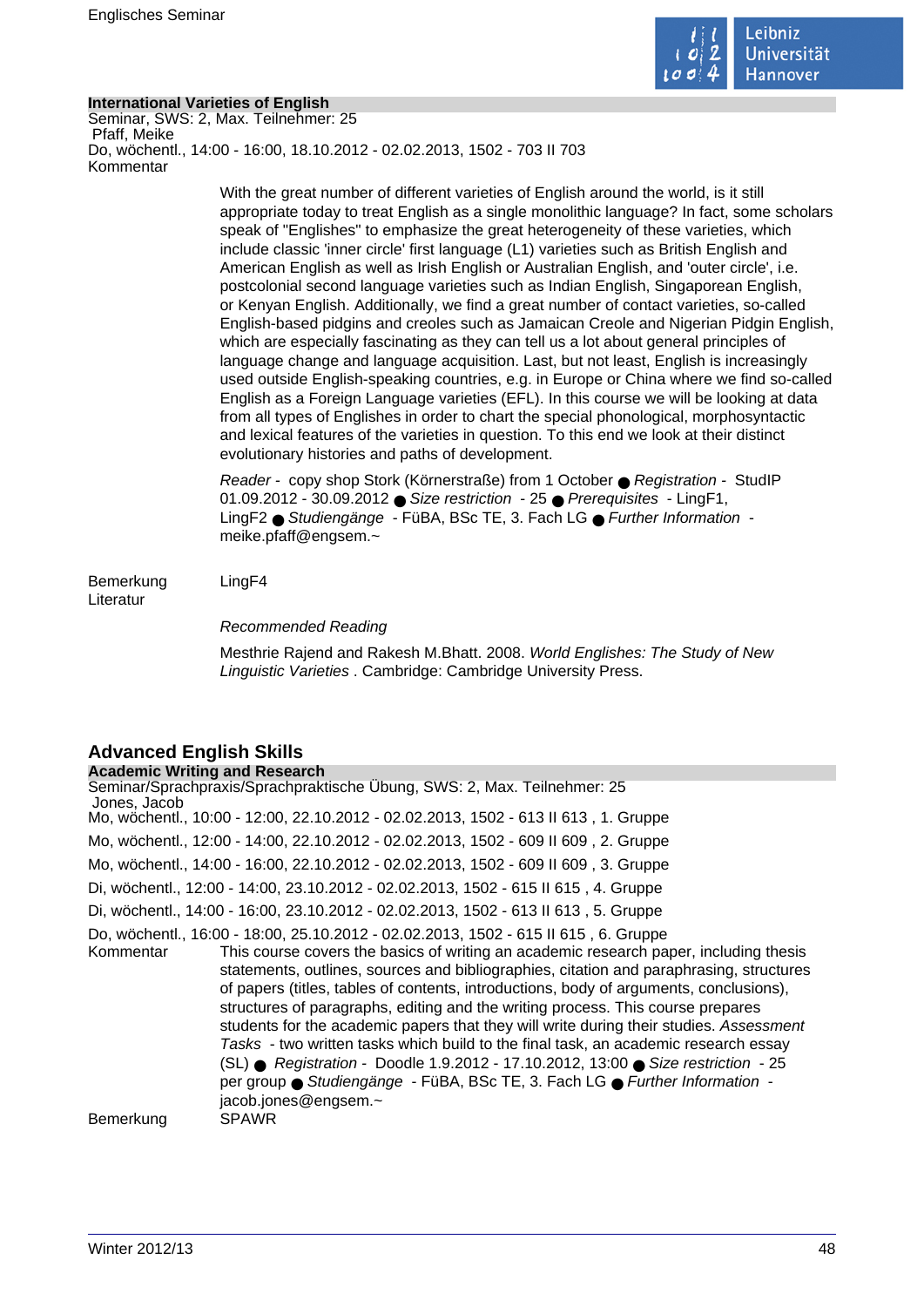

#### **Communication Skills**

Seminar/Sprachpraxis/Sprachpraktische Übung, SWS: 2, Max. Teilnehmer: 25 Gans (M. A.), Anne Mo, wöchentl., 10:00 - 12:00, 22.10.2012 - 02.02.2013, 1502 - 709 II 709 , 1. Gruppe Mo, wöchentl., 12:00 - 14:00, 22.10.2012 - 02.02.2013, 1502 - 703 II 703 , 2. Gruppe Mo, wöchentl., 14:00 - 16:00, 22.10.2012 - 02.02.2013, 1502 - 703 II 703 , 3. Gruppe Mi, wöchentl., 10:00 - 12:00, 24.10.2012 - 02.02.2013, 1502 - 615 II 615 , 4. Gruppe Mi, wöchentl., 12:00 - 14:00, 24.10.2012 - 02.02.2013, 1502 - 703 II 703 , 5. Gruppe Do, wöchentl., 12:00 - 14:00, 25.10.2012 - 02.02.2013, 1502 - 613 II 613 , 6. Gruppe Kommentar This course aims to give students an understanding of what communication and communication skills are, and an understanding of and practical experience in media use, body language, voice training and presentation styles. This course prepares students for the academic presentations that they will hold during their studies.Assessment Tasks - one informal presentation (SL) and one formal presentation based on the SPAWR research project (PL) ● Registration - Doodle 1.9.2012 - 17.10.2012, 13:00 ● Size restriction - 25 per group ● Studiengänge - FüBA, BSc TE, 3. Fach LG ● Further

Information - anne.gans@engsem.~

Information - anne.gans@engsem.~

## SPCS

#### **Communication Skills**

Seminar/Sprachpraxis/Sprachpraktische Übung, SWS: 2, Max. Teilnehmer: 25 Gans (M. A.), Anne Mo, wöchentl., 10:00 - 12:00, 22.10.2012 - 02.02.2013, 1502 - 709 II 709 , 1. Gruppe Mo, wöchentl., 12:00 - 14:00, 22.10.2012 - 02.02.2013, 1502 - 703 II 703 , 2. Gruppe Mo, wöchentl., 14:00 - 16:00, 22.10.2012 - 02.02.2013, 1502 - 703 II 703 , 3. Gruppe Mi, wöchentl., 10:00 - 12:00, 24.10.2012 - 02.02.2013, 1502 - 615 II 615 , 4. Gruppe Mi, wöchentl., 12:00 - 14:00, 24.10.2012 - 02.02.2013, 1502 - 703 II 703 , 5. Gruppe Do, wöchentl., 12:00 - 14:00, 25.10.2012 - 02.02.2013, 1502 - 613 II 613 , 6. Gruppe Kommentar This course aims to give students an understanding of what communication and communication skills are, and an understanding of and practical experience in media use, body language, voice training and presentation styles. This course prepares students for the academic presentations that they will hold during their studies.Assessment Tasks - one informal presentation (SL) and one formal presentation based on the SPAWR research project (PL) ● Registration - Doodle 1.9.2012 - 17.10.2012, 13:00 ● Size restriction - 25 per group ● Studiengänge - FüBA, BSc TE, 3. Fach LG ● Further

SPAWR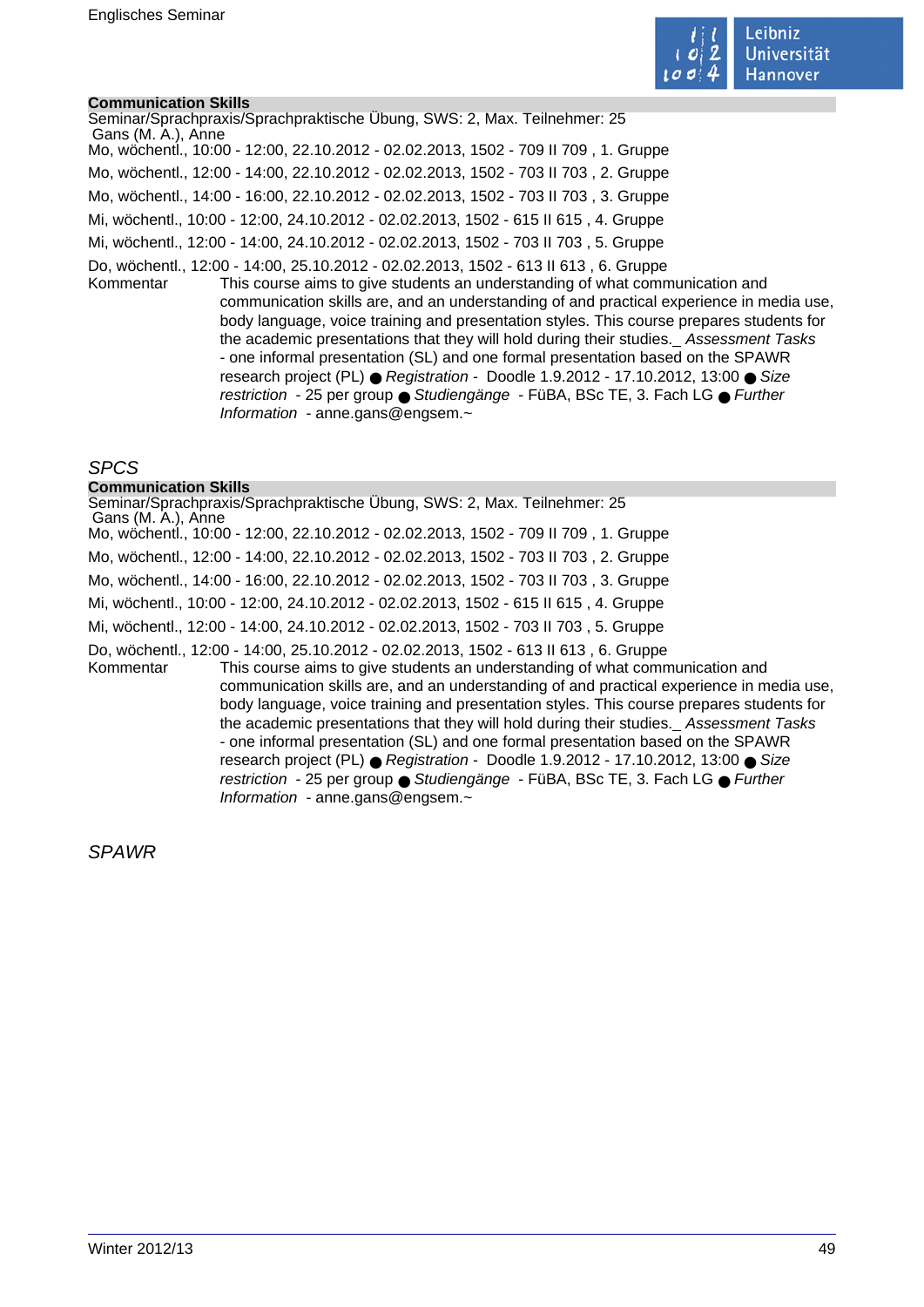

#### **Academic Writing and Research**

| Seminar/Sprachpraxis/Sprachpraktische Übung, SWS: 2, Max. Teilnehmer: 25<br>Jones, Jacob                                                                                                                                                                                                                                                                                                                                                                                                                                                                                                                                                                                                                                                                                                                                                       |
|------------------------------------------------------------------------------------------------------------------------------------------------------------------------------------------------------------------------------------------------------------------------------------------------------------------------------------------------------------------------------------------------------------------------------------------------------------------------------------------------------------------------------------------------------------------------------------------------------------------------------------------------------------------------------------------------------------------------------------------------------------------------------------------------------------------------------------------------|
| Mo, wöchentl., 10:00 - 12:00, 22.10.2012 - 02.02.2013, 1502 - 613 II 613, 1. Gruppe                                                                                                                                                                                                                                                                                                                                                                                                                                                                                                                                                                                                                                                                                                                                                            |
| Mo, wöchentl., 12:00 - 14:00, 22.10.2012 - 02.02.2013, 1502 - 609 II 609, 2. Gruppe                                                                                                                                                                                                                                                                                                                                                                                                                                                                                                                                                                                                                                                                                                                                                            |
| Mo, wöchentl., 14:00 - 16:00, 22.10.2012 - 02.02.2013, 1502 - 609 II 609, 3. Gruppe                                                                                                                                                                                                                                                                                                                                                                                                                                                                                                                                                                                                                                                                                                                                                            |
| Di, wöchentl., 12:00 - 14:00, 23.10.2012 - 02.02.2013, 1502 - 615 II 615, 4. Gruppe                                                                                                                                                                                                                                                                                                                                                                                                                                                                                                                                                                                                                                                                                                                                                            |
| Di, wöchentl., 14:00 - 16:00, 23.10.2012 - 02.02.2013, 1502 - 613 II 613, 5. Gruppe                                                                                                                                                                                                                                                                                                                                                                                                                                                                                                                                                                                                                                                                                                                                                            |
| Do, wöchentl., 16:00 - 18:00, 25.10.2012 - 02.02.2013, 1502 - 615 II 615, 6. Gruppe<br>This course covers the basics of writing an academic research paper, including thesis<br>Kommentar<br>statements, outlines, sources and bibliographies, citation and paraphrasing, structures<br>of papers (titles, tables of contents, introductions, body of arguments, conclusions),<br>structures of paragraphs, editing and the writing process. This course prepares<br>students for the academic papers that they will write during their studies. Assessment<br>Tasks - two written tasks which build to the final task, an academic research essay<br>(SL) ● Registration - Doodle 1.9.2012 - 17.10.2012, 13:00 ● Size restriction - 25<br>per group ● Studiengänge - FüBA, BSc TE, 3. Fach LG ● Further Information -<br>jacob.jones@engsem.~ |
| Bemerkung<br><b>SPAWR</b>                                                                                                                                                                                                                                                                                                                                                                                                                                                                                                                                                                                                                                                                                                                                                                                                                      |

# **Writing in English**

#### **Expository Writing**

Seminar/Sprachpraxis/Sprachpraktische Übung, SWS: 2, Max. Teilnehmer: 25 Jones, Jacob

Di, wöchentl., 10:00 - 12:00, 16.10.2012 - 02.02.2013, 1502 - 709 II 709

Kommentar This course investigates organisational patterns used in various genres and discourse forms of expository writing (informative/explanatory writing). Some aspects of language and grammar will also be discussed as necessary.Assessment Tasks - two written tasks (SL) and one written exam (PL) ● Registration - Doodle 1.9.2012 - 10.10.2012, 13:00 ● Size restriction - 25 ● Prerequisites - SPAWR and SPCS ● Studiengänge - FüBA, BSc TE, 3. Fach LG ● Further Information - jacob.jones@engsem.~

#### **Text Analysis and Production**

Seminar/Sprachpraxis/Sprachpraktische Übung, SWS: 2, Max. Teilnehmer: 25 Hamilton-Bick, Jeanne

Di, wöchentl., 12:00 - 14:00, 16.10.2012 - 02.02.2013, 1502 - 613 II 613

Kommentar This course allows students to revise and extend their knowledge of the usage of grammatical structures, style and vocabulary through an investigative approach of text analysis. Students will also be required to teach one of the topics themselves as a short oral presentation (10 minutes), thus allowing them to investigate one topic in great depth and gain experience in teaching and explaining language to others. Assessment Tasks - one 10-minute oral presentation, regular completion of homework, regular participation (SL) ● Registration - Doodle 1.9.2012 - 10.10.2012, 13:00 ● Size restriction - 25 ● Prerequisites - SPAWR and SPCS ● Studiengänge - FüBA, BSc TE, 3. Fach LG ● Further Information - anne.gans@engsem.~

SPTAP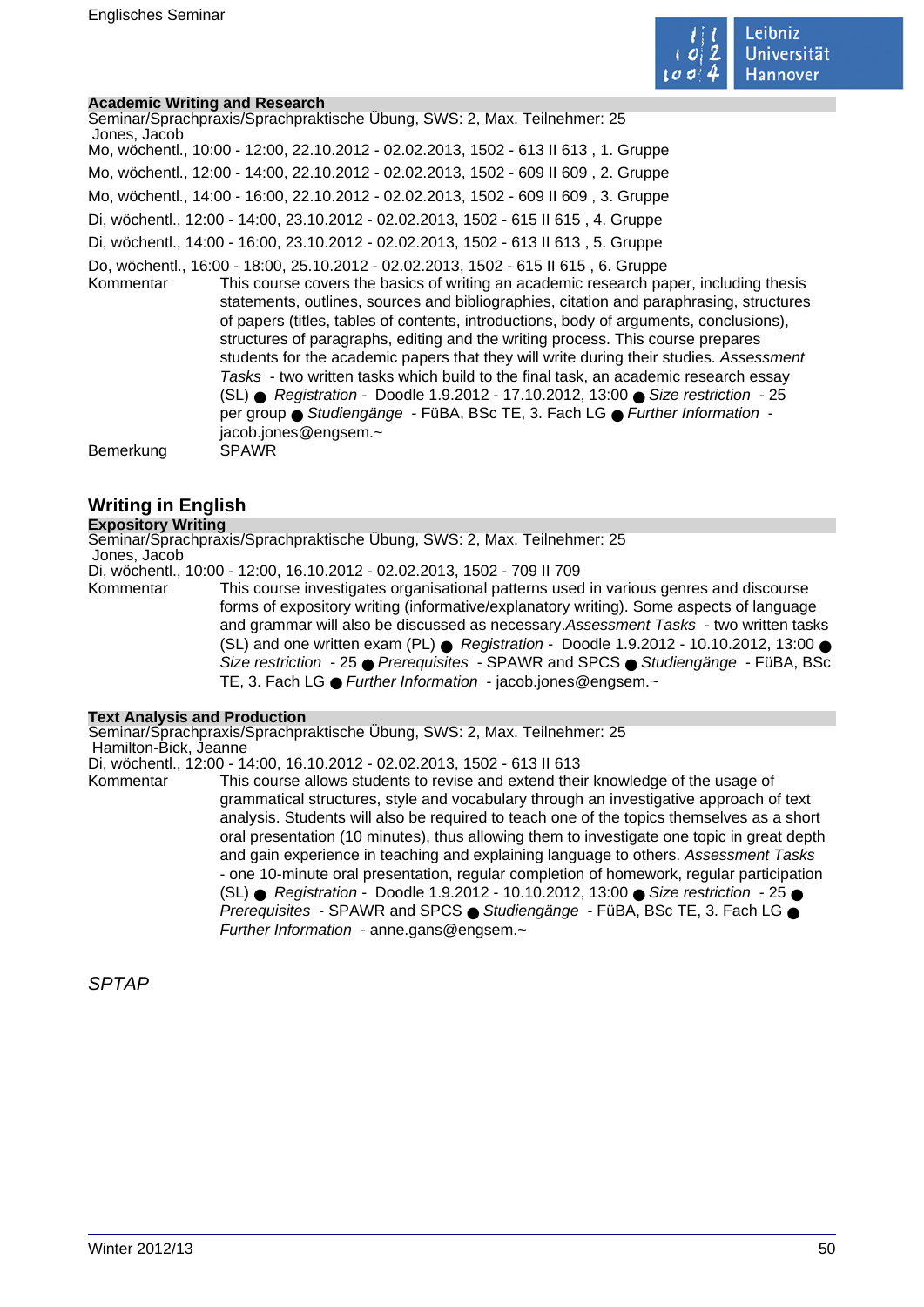

#### **Text Analysis and Production**

Seminar/Sprachpraxis/Sprachpraktische Übung, SWS: 2, Max. Teilnehmer: 25 Hamilton-Bick, Jeanne

Di, wöchentl., 12:00 - 14:00, 16.10.2012 - 02.02.2013, 1502 - 613 II 613

Kommentar This course allows students to revise and extend their knowledge of the usage of grammatical structures, style and vocabulary through an investigative approach of text analysis. Students will also be required to teach one of the topics themselves as a short oral presentation (10 minutes), thus allowing them to investigate one topic in great depth and gain experience in teaching and explaining language to others. Assessment Tasks - one 10-minute oral presentation, regular completion of homework, regular participation (SL) ● Registration - Doodle 1.9.2012 - 10.10.2012, 13:00 ● Size restriction - 25 ● Prerequisites - SPAWR and SPCS ● Studiengänge - FüBA, BSc TE, 3. Fach LG ● Further Information - anne.gans@engsem.~

# SPEW

#### **Expository Writing**

Seminar/Sprachpraxis/Sprachpraktische Übung, SWS: 2, Max. Teilnehmer: 25 Jones, Jacob

Di, wöchentl., 10:00 - 12:00, 16.10.2012 - 02.02.2013, 1502 - 709 II 709

Kommentar This course investigates organisational patterns used in various genres and discourse forms of expository writing (informative/explanatory writing). Some aspects of language and grammar will also be discussed as necessary.Assessment Tasks - two written tasks (SL) and one written exam (PL)  $\bullet$  Registration - Doodle 1.9.2012 - 10.10.2012, 13:00  $\bullet$ Size restriction - 25 ● Prerequisites - SPAWR and SPCS ● Studiengänge - FüBA, BSc TE, 3. Fach LG ● Further Information - jacob.jones@engsem.~

# **Intergrated English Practice**

### **Classroom English**

Seminar/Sprachpraxis/Sprachpraktische Übung, SWS: 2, Max. Teilnehmer: 20 Gans (M. A.), Anne

Di, wöchentl., 12:00 - 14:00, 16.10.2012 - 02.02.2013, 1502 - 703 II 703

Kommentar This course offers students an insight into teaching in the foreign language classroom by focussing on necessary vocabulary and simulating a teaching situation. Students will design a lesson plan and carry it out (the Studienleistung), thus practising communication skills, classroom management, motivation and flexibility in the target language. The Prüfungsleistung is a reflection essay about this procedure.Please note: this class is not open to students of the "außerschulische" programs.Required Reading Faber, A & E Mazlish. 2003. How to talk so kids can learn at home and in school. London: Piccadilly. (the 1996 edition is also fine) Please order it (e.g. on amazon) before the class begins.A reader will be provided in class.

> Reader - will be provided in class ● Assessment Tasks - one written task (lesson plan) and one oral presentation (lesson) (SL), 2000-word term paper (reflection (PL) ● Registration - Doodle 1.9.2012 - 10.10.2012, 13:00 ● Size restriction - 20 ● Prerequisites - SPAWR and SPCS ● Studiengänge - FüBA, MEd LBS, 3. Fach LG ● Further Information - anne.gans@engsem.~

Bemerkung SPTOP:

Please note: this class is not open to students of the "außerschulische" programs. Reader - will be provided in class ● Assessment Tasks - one written task (lesson plan) and one oral presentation (lesson) (SL), 1500-word term paper (reflection (PL) ● Registration - Doodle 1.9.2012 - 10.10.2012, 13:00 ● Size restriction - 20 ● Prerequisites - SPAWR and SPCS ● Studiengänge - BSc TE, MEd LG, 3. Fach LG ● Further Information anne.gans@engsem.~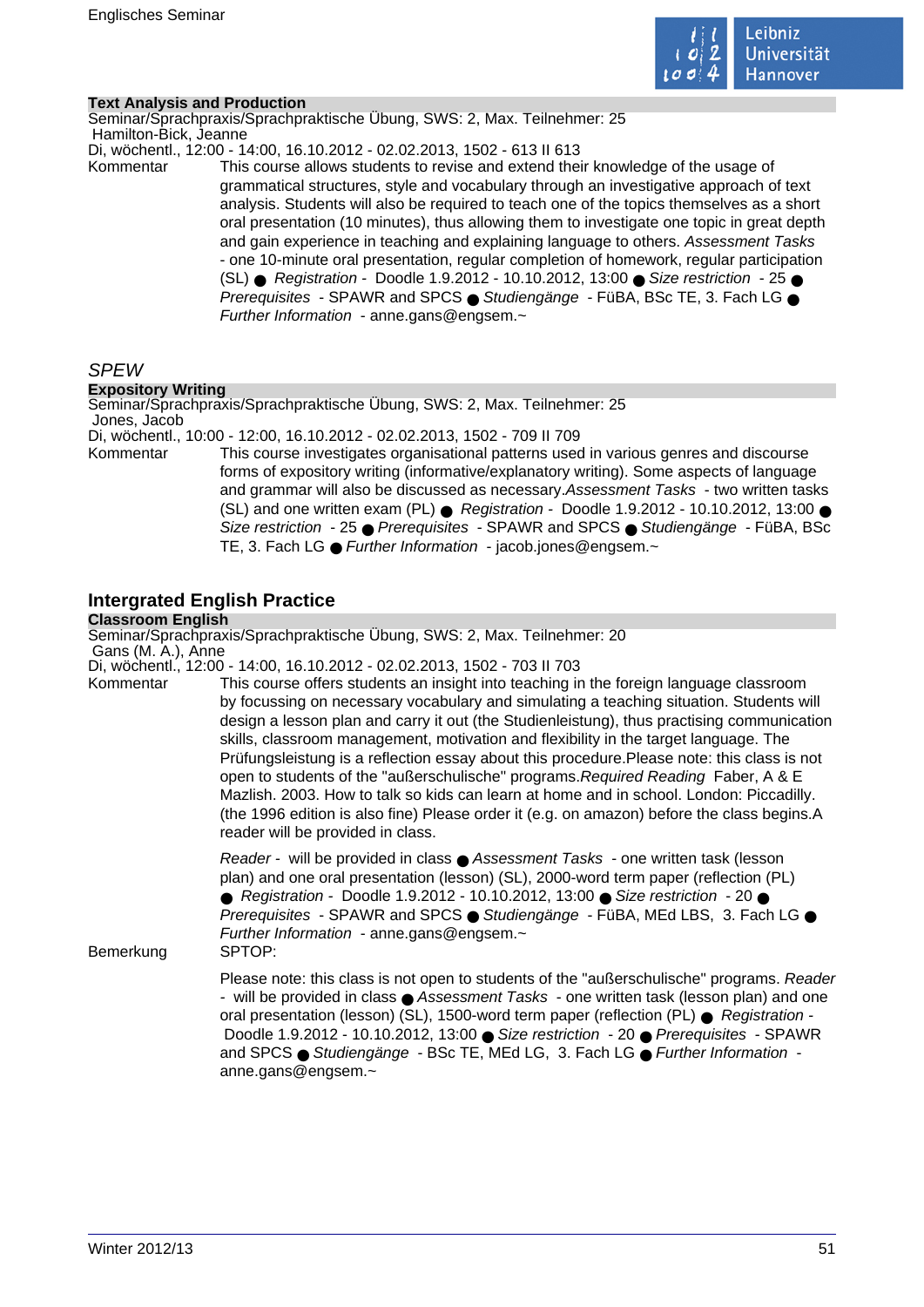

#### **Investigating the Relationship between Gender and Art through Language Practice**

Seminar/Sprachpraxis/Sprachpraktische Übung, SWS: 2, Max. Teilnehmer: 25 Hamilton-Bick, Jeanne

Mi, wöchentl., 12:00 - 14:00, 17.10.2012 - 02.02.2013, 1502 - 613 II 613

Kommentar This course will look at the relationship between art and gender in contemporary society through discussions of artistic movements, politics and controversies relating to gender, and identity. Accompanying the topics each week will be writing and grammar exercises and activities. Along with vocabulary-building and advanced grammar practice, students are expected to participate actively in class discussions. The Studienleistungen are an annotated bibliography and an oral presentation; the Prüfungsleistung is a research paper.Assessment Tasks - one written task and one oral presentation (SL) 2000-word term paper (PL) ● Registration - Doodle 1.9.2012 - 10.10.2012, 13:00 ● Size restriction - 25 ● Prerequisites - SPAWR and SPCS ● Studiengänge - FüBA, MEd LBS, 3. Fach LG ● Further Information - jeanne.hamilton-bick@engsem.~ Bemerkung SPTOP:

Assessment Tasks - one written task and one oral presentation (SL) 2000-word term paper (PL) ● Registration - Doodle 1.9.2012 - 10.10.2012, 13:00 ● Size restriction - 25 ● Prerequisites - SPAWR and SPCS ● Studiengänge - FüBA außerschulisch, BSc TE, MEd LG, 3. Fach LG ● Further Information - jeanne.hamilton-bick@engsem.~

#### **Journalistic Writing: The Making of the Next US President II**

Seminar/Sprachpraxis/Sprachpraktische Übung, SWS: 2, Max. Teilnehmer: 25 Jones, Jacob

- Do, wöchentl., 12:00 14:00, 18.10.2012 02.02.2013, 1502 609 II 609
- Kommentar It is 2012, and thus time for that quadrennial exercise in media madness, campaignfinance feeding frenzy and costly hoopla known as the U.S. Presidential Election. Serving as both a national cultural event as well as a contest for political power, the presidential selection process has long been a core element in the formation and reformation of national self-identity.In this course you/we will become practicing journalists who follow the long campaign trail from the national party conventions - Republican (week of 27 August) and Democratic (3 September) - to and beyond the general election on November 6.

In the process, and depending on enrollment, individual students and/or pairs/groups will each be assigned a particular state, which you will then follow through the election cycle, writing brief journalistic "dispatches" (2 x 250 words and 2 X 500-600 words for both SL and PL students) from the field as you go, culminating in a longer "report" (PL term paper) not just on the success or failure of Romney and Obama, but also on the nature of the election process (swing states, targeted advertising, how geography and demography influence U.S. politics) itself, and what those elections might say about the larger national culture of which they are an integral part.

Note: It is not necessary to have taken Part I of this course to do Part 2!

Assessment Tasks - dispatches (SL) and term paper (PL) ● Registration - Doodle 1.9.2012 - 10.10.2012, 13:00 ● Size restriction - 25 ● Prerequisites - SPAWR and SPCS ● Studiengänge - FüBA, MEd LBS, 3. Fach LG ● Further Information jacob.jones@engsem.~

Bemerkung SPTOP:

Assessment Tasks - dispatches (SL) and term paper (PL) ● Registration - Doodle 1.9.2012 - 10.10.2012, 13:00 ● Size restriction - 25 ● Prerequisites - SPAWR and SPCS ● Studiengänge - FüBA außerschulisch, BSc TE, MEd LG, 3. Fach LG ● Further Information - jacob.jones@engsem.~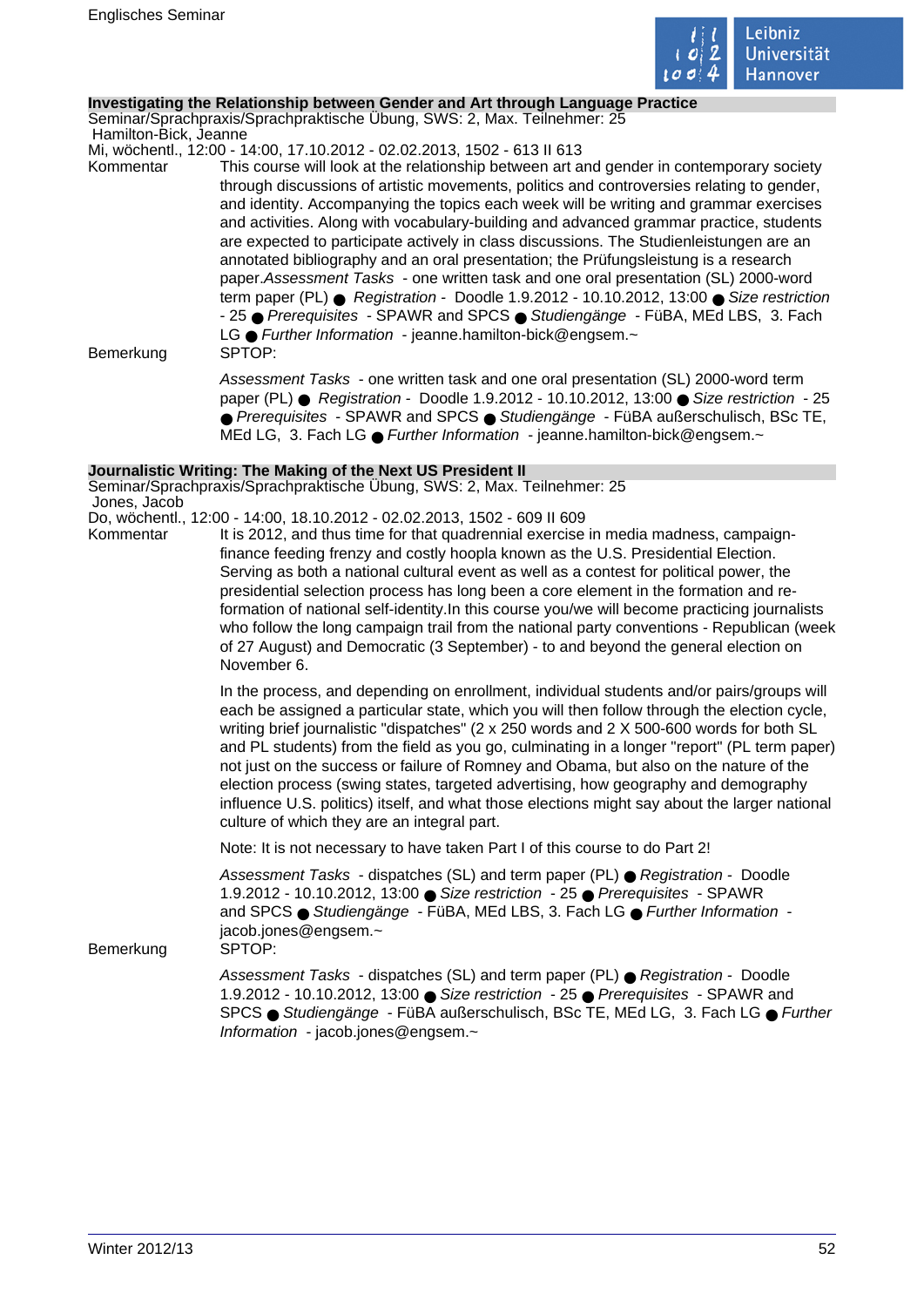

 $\mathcal{L}_{\mathcal{A}}$ 

## **Nature and Environmental Writing**

| Jones, Jacob | Seminar/Sprachpraxis/Sprachpraktische Übung, SWS: 2, Max. Teilnehmer: 25                                                                                                                                                                                                                                                                                                                                                                                                                                                                                                                                                                                                                                                                              |
|--------------|-------------------------------------------------------------------------------------------------------------------------------------------------------------------------------------------------------------------------------------------------------------------------------------------------------------------------------------------------------------------------------------------------------------------------------------------------------------------------------------------------------------------------------------------------------------------------------------------------------------------------------------------------------------------------------------------------------------------------------------------------------|
| Kommentar    | Do, wöchentl., 14:00 - 16:00, 18.10.2012 - 02.02.2013, 1502 - 615 II 615<br>Some of the best essayists in the Anglophone literary tradition were (are) nature writers<br>- Henry David Thoreau, Gerald Durrell and John McPhee come to mind - and over the<br>next decades English will undoubtedly continue to serve as the indispensable language<br>for both the professional and popular scientific and policy literature addressing global<br>climate change and other environmental problems. Thus, this class is designed not only<br>to familiarize students with some of the "classics" in the nature and environmental writing<br>genre(s), but also to learn and practise many of the writing techniques utilized by the<br>professionals. |
|              | To that end, students will choose one subject from a list of natural places/ecosystems<br>from around the world and write two short ( $2 \times 250-300$ words) and two medium ( $2 \times$<br>500-600 words) interlocking essays investigating/analyzing their topics/places from<br>several points of view (both SL and PL students), which will then serve as the foundation<br>for the PL term paper if needed.                                                                                                                                                                                                                                                                                                                                   |
| Bemerkung    | Assessment Tasks - essays (SL) and term paper (PL) ● Registration - Doodle<br>1.9.2012 - 10.10.2012, 13:00 ● Size restriction - 25 ● Prerequisites - SPAWR<br>and SPCS · Studiengänge - FüBA, MEd LBS, 3. Fach LG · Further Information -<br>jacob.jones@engsem.~<br>SPTOP:                                                                                                                                                                                                                                                                                                                                                                                                                                                                           |
|              | Assessment Tasks - essays (SL) and term paper (PL) ● Registration - Doodle 1.9.2012<br>- 10.10.2012, 13:00 ● Size restriction - 25 ● Prerequisites - SPAWR and SPCS<br>● Studiengänge - FüBA außerschulisch, BSc TE, MEd LG, 3. Fach LG ● Further<br>Information - jacob.jones@engsem.~                                                                                                                                                                                                                                                                                                                                                                                                                                                               |
|              |                                                                                                                                                                                                                                                                                                                                                                                                                                                                                                                                                                                                                                                                                                                                                       |

# SPTOP1

| <b>Classroom English</b> |                                                                                                                                                                                                                                                                                                                                                                                                                                                                                                                                                                                                                                                                                                                                                                                           |
|--------------------------|-------------------------------------------------------------------------------------------------------------------------------------------------------------------------------------------------------------------------------------------------------------------------------------------------------------------------------------------------------------------------------------------------------------------------------------------------------------------------------------------------------------------------------------------------------------------------------------------------------------------------------------------------------------------------------------------------------------------------------------------------------------------------------------------|
| Gans (M. A.), Anne       | Seminar/Sprachpraxis/Sprachpraktische Übung, SWS: 2, Max. Teilnehmer: 20                                                                                                                                                                                                                                                                                                                                                                                                                                                                                                                                                                                                                                                                                                                  |
|                          | Di, wöchentl., 12:00 - 14:00, 16.10.2012 - 02.02.2013, 1502 - 703 II 703                                                                                                                                                                                                                                                                                                                                                                                                                                                                                                                                                                                                                                                                                                                  |
| Kommentar                | This course offers students an insight into teaching in the foreign language classroom<br>by focussing on necessary vocabulary and simulating a teaching situation. Students will<br>design a lesson plan and carry it out (the Studienleistung), thus practising communication<br>skills, classroom management, motivation and flexibility in the target language. The<br>Prüfungsleistung is a reflection essay about this procedure. Please note: this class is not<br>open to students of the "außerschulische" programs. Required Reading Faber, A & E<br>Mazlish. 2003. How to talk so kids can learn at home and in school. London: Piccadilly.<br>(the 1996 edition is also fine) Please order it (e.g. on amazon) before the class begins.A<br>reader will be provided in class. |
| Bemerkung                | Reader - will be provided in class ● Assessment Tasks - one written task (lesson<br>plan) and one oral presentation (lesson) (SL), 2000-word term paper (reflection (PL)<br>● Registration - Doodle 1.9.2012 - 10.10.2012, 13:00 ● Size restriction - 20 ●<br>Prerequisites - SPAWR and SPCS · Studiengänge - FüBA, MEd LBS, 3. Fach LG ·<br>Further Information - anne.gans@engsem.~<br>SPTOP:                                                                                                                                                                                                                                                                                                                                                                                           |
|                          | Please note: this class is not open to students of the "außerschulische" programs. Reader<br>- will be provided in class $\bullet$ Assessment Tasks - one written task (lesson plan) and one<br>oral presentation (lesson) (SL), 1500-word term paper (reflection (PL) · Registration -<br>Doodle 1.9.2012 - 10.10.2012, 13:00 ● Size restriction - 20 ● Prerequisites - SPAWR<br>and SPCS ● Studiengänge - BSc TE, MEd LG, 3. Fach LG ● Further Information -<br>anne.gans@engsem.~                                                                                                                                                                                                                                                                                                      |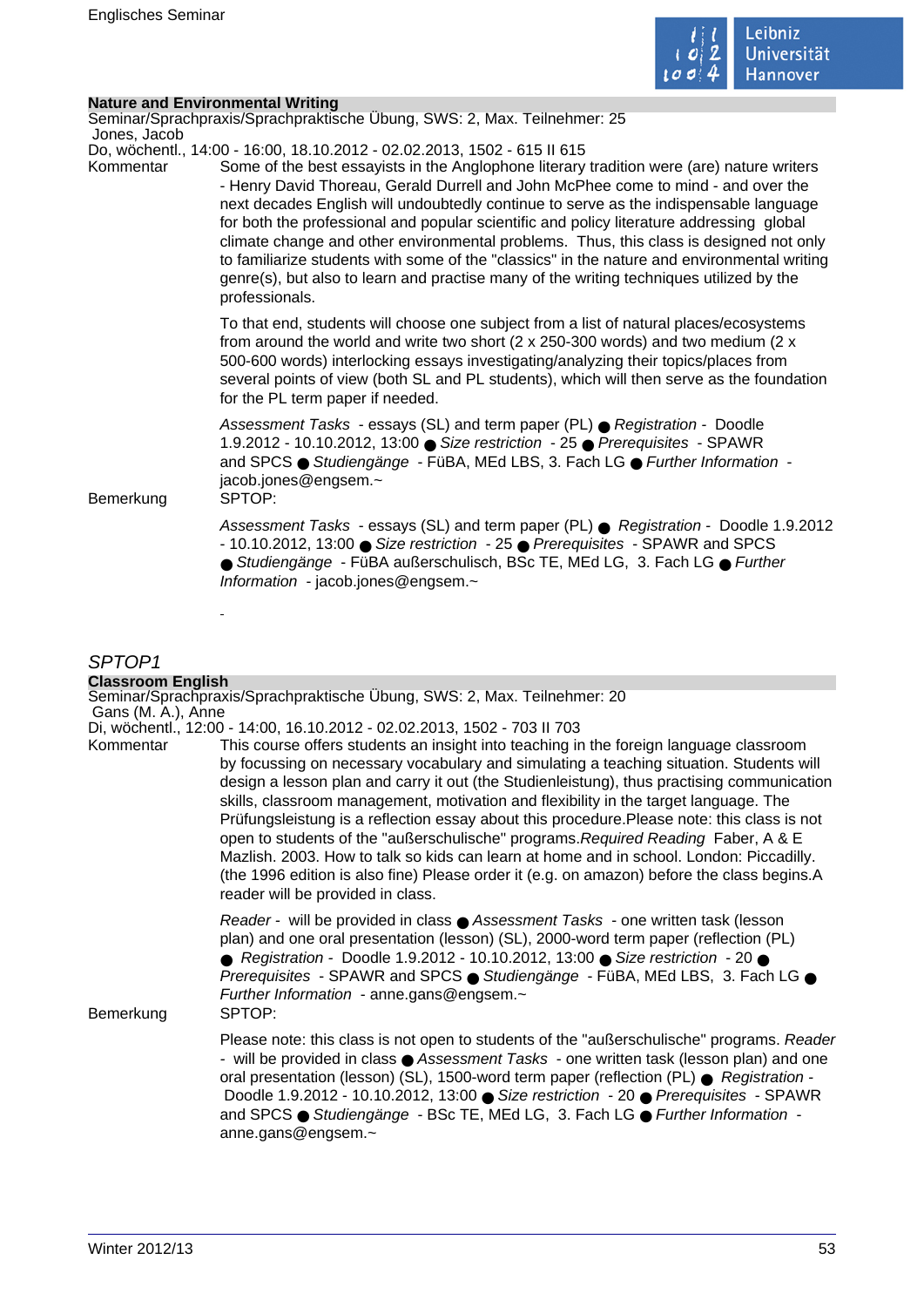

#### **Investigating the Relationship between Gender and Art through Language Practice**

Seminar/Sprachpraxis/Sprachpraktische Übung, SWS: 2, Max. Teilnehmer: 25 Hamilton-Bick, Jeanne

Mi, wöchentl., 12:00 - 14:00, 17.10.2012 - 02.02.2013, 1502 - 613 II 613

Kommentar This course will look at the relationship between art and gender in contemporary society through discussions of artistic movements, politics and controversies relating to gender, and identity. Accompanying the topics each week will be writing and grammar exercises and activities. Along with vocabulary-building and advanced grammar practice, students are expected to participate actively in class discussions. The Studienleistungen are an annotated bibliography and an oral presentation; the Prüfungsleistung is a research paper.Assessment Tasks - one written task and one oral presentation (SL) 2000-word term paper (PL) ● Registration - Doodle 1.9.2012 - 10.10.2012, 13:00 ● Size restriction - 25 ● Prerequisites - SPAWR and SPCS ● Studiengänge - FüBA, MEd LBS, 3. Fach LG ● Further Information - jeanne.hamilton-bick@engsem.~ Bemerkung SPTOP:

Assessment Tasks - one written task and one oral presentation (SL) 2000-word term paper (PL) ● Registration - Doodle 1.9.2012 - 10.10.2012, 13:00 ● Size restriction - 25 ● Prerequisites - SPAWR and SPCS ● Studiengänge - FüBA außerschulisch, BSc TE, MEd LG, 3. Fach LG ● Further Information - jeanne.hamilton-bick@engsem.~

#### **Journalistic Writing: The Making of the Next US President II**

Seminar/Sprachpraxis/Sprachpraktische Übung, SWS: 2, Max. Teilnehmer: 25 Jones, Jacob

- Do, wöchentl., 12:00 14:00, 18.10.2012 02.02.2013, 1502 609 II 609
- Kommentar It is 2012, and thus time for that quadrennial exercise in media madness, campaignfinance feeding frenzy and costly hoopla known as the U.S. Presidential Election. Serving as both a national cultural event as well as a contest for political power, the presidential selection process has long been a core element in the formation and reformation of national self-identity.In this course you/we will become practicing journalists who follow the long campaign trail from the national party conventions - Republican (week of 27 August) and Democratic (3 September) - to and beyond the general election on November 6.

In the process, and depending on enrollment, individual students and/or pairs/groups will each be assigned a particular state, which you will then follow through the election cycle, writing brief journalistic "dispatches" (2 x 250 words and 2 X 500-600 words for both SL and PL students) from the field as you go, culminating in a longer "report" (PL term paper) not just on the success or failure of Romney and Obama, but also on the nature of the election process (swing states, targeted advertising, how geography and demography influence U.S. politics) itself, and what those elections might say about the larger national culture of which they are an integral part.

Note: It is not necessary to have taken Part I of this course to do Part 2!

Assessment Tasks - dispatches (SL) and term paper (PL) ● Registration - Doodle 1.9.2012 - 10.10.2012, 13:00 ● Size restriction - 25 ● Prerequisites - SPAWR and SPCS ● Studiengänge - FüBA, MEd LBS, 3. Fach LG ● Further Information jacob.jones@engsem.~

Bemerkung SPTOP:

Assessment Tasks - dispatches (SL) and term paper (PL) ● Registration - Doodle 1.9.2012 - 10.10.2012, 13:00 ● Size restriction - 25 ● Prerequisites - SPAWR and SPCS ● Studiengänge - FüBA außerschulisch, BSc TE, MEd LG, 3. Fach LG ● Further Information - jacob.jones@engsem.~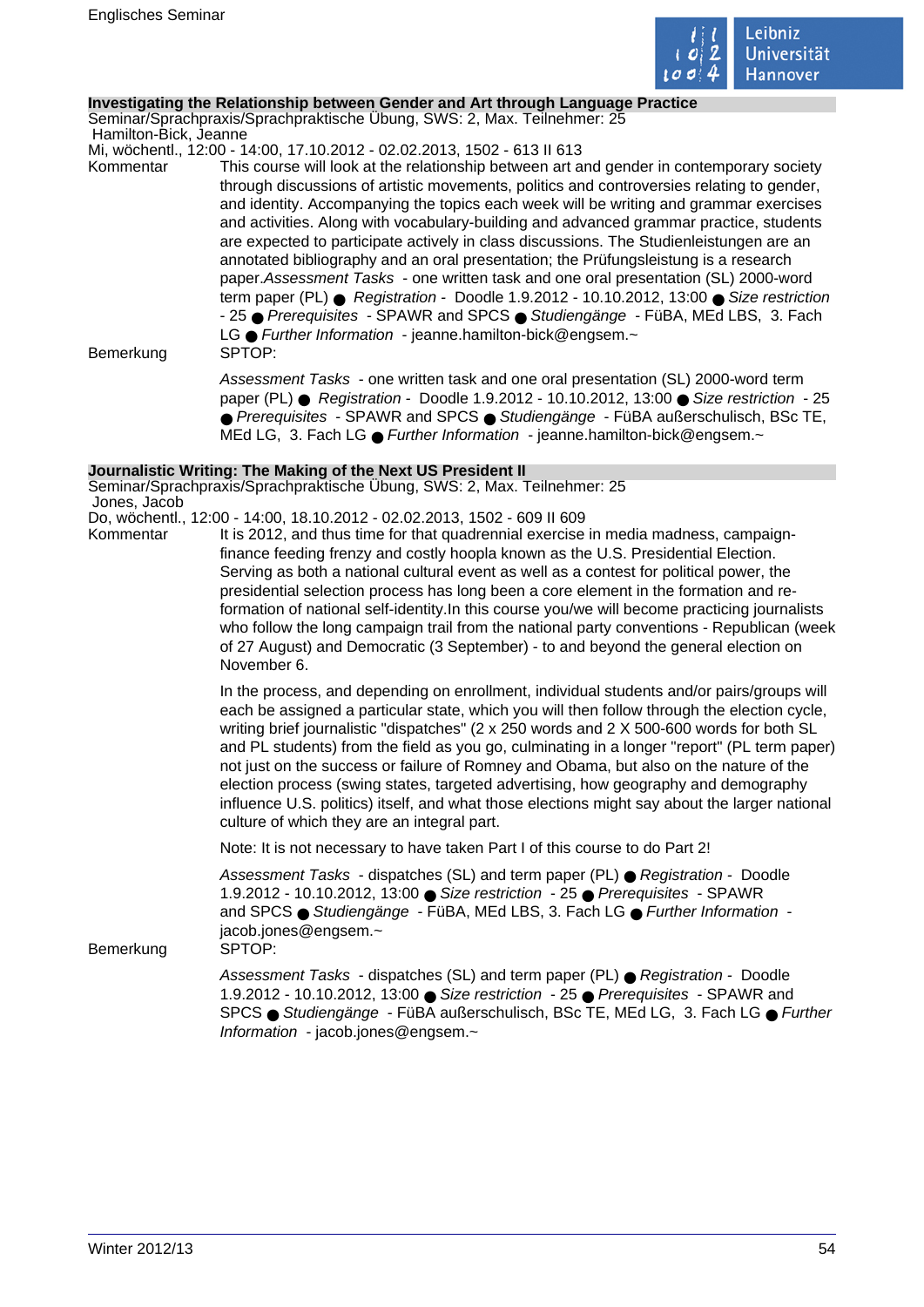**Nature and Environmental Writing**



| Nature and Environmental Willing |                                                                                                                                                                                                                                                                                                                                                                                                                                                                                                                                                                                                                                                                                                                                                       |
|----------------------------------|-------------------------------------------------------------------------------------------------------------------------------------------------------------------------------------------------------------------------------------------------------------------------------------------------------------------------------------------------------------------------------------------------------------------------------------------------------------------------------------------------------------------------------------------------------------------------------------------------------------------------------------------------------------------------------------------------------------------------------------------------------|
|                                  | Seminar/Sprachpraxis/Sprachpraktische Übung, SWS: 2, Max. Teilnehmer: 25                                                                                                                                                                                                                                                                                                                                                                                                                                                                                                                                                                                                                                                                              |
| Jones, Jacob                     |                                                                                                                                                                                                                                                                                                                                                                                                                                                                                                                                                                                                                                                                                                                                                       |
| Kommentar                        | Do, wöchentl., 14:00 - 16:00, 18.10.2012 - 02.02.2013, 1502 - 615 II 615<br>Some of the best essayists in the Anglophone literary tradition were (are) nature writers<br>- Henry David Thoreau, Gerald Durrell and John McPhee come to mind - and over the<br>next decades English will undoubtedly continue to serve as the indispensable language<br>for both the professional and popular scientific and policy literature addressing global<br>climate change and other environmental problems. Thus, this class is designed not only<br>to familiarize students with some of the "classics" in the nature and environmental writing<br>genre(s), but also to learn and practise many of the writing techniques utilized by the<br>professionals. |
|                                  | To that end, students will choose one subject from a list of natural places/ecosystems<br>from around the world and write two short ( $2 \times 250-300$ words) and two medium ( $2 \times$<br>500-600 words) interlocking essays investigating/analyzing their topics/places from<br>several points of view (both SL and PL students), which will then serve as the foundation<br>for the PL term paper if needed.                                                                                                                                                                                                                                                                                                                                   |
| Bemerkung                        | Assessment Tasks - essays (SL) and term paper (PL) ● Registration - Doodle<br>1.9.2012 - 10.10.2012, 13:00 ● Size restriction - 25 ● Prerequisites - SPAWR<br>and SPCS ● Studiengänge - FüBA, MEd LBS, 3. Fach LG ● Further Information -<br>jacob.jones@engsem.~<br>SPTOP:                                                                                                                                                                                                                                                                                                                                                                                                                                                                           |
|                                  | Assessment Tasks - essays (SL) and term paper (PL) ● Registration - Doodle 1.9.2012<br>- 10.10.2012, 13:00 ● Size restriction - 25 ● Prerequisites - SPAWR and SPCS<br>● Studiengänge - FüBA außerschulisch, BSc TE, MEd LG, 3. Fach LG ● Further<br>Information - jacob.jones@engsem.~                                                                                                                                                                                                                                                                                                                                                                                                                                                               |

SPTOP2

#### **Foundations Methodology of Teaching English as a Foreign Language Introduction to English Language Teaching**

Seminar, SWS: 2, Max. Teilnehmer: 40 Woltin, Alexander (verantwortlich) Mo, wöchentl., 08:00 - 10:00, 15.10.2012 - 02.02.2013, 1502 - 703 II 703 Kommentar

> This introductory methodology course is obligatory for all Lehramt student; we recommend participation in the 3rd/4th semester. The course gives an introduction into the complex subject matter of teaching and learning English as a foreign language with special regard to teacher education. The course is based on four aspects of EFL teaching and learning which we consider to be particularly relevant today: promoting intercultural communicative competence (ICC); (foreign) language learning as individual and collaborative achievement; developing learner- and learning-centred teaching; supporting task-based learning. The main issues will be introduced, relevant research will be summarized and discussed, and examples of good classroom practice are illustrated.

An optional tutorial will be offered.

Reader - copy shop Stork (Körnerstraße) from 15 October ● Assessment Tasks - regular attendance; one passed quiz, MLP ● Registration - StudIP 1.09.2012 - 30.09.2012 ● Size restriction - 40 ● Prerequisites - None ● Studiengänge - FüBA, BSc TE, 3. Fach LG ● Further Information - gabriele.blell@engsem.~

Bemerkung DidF1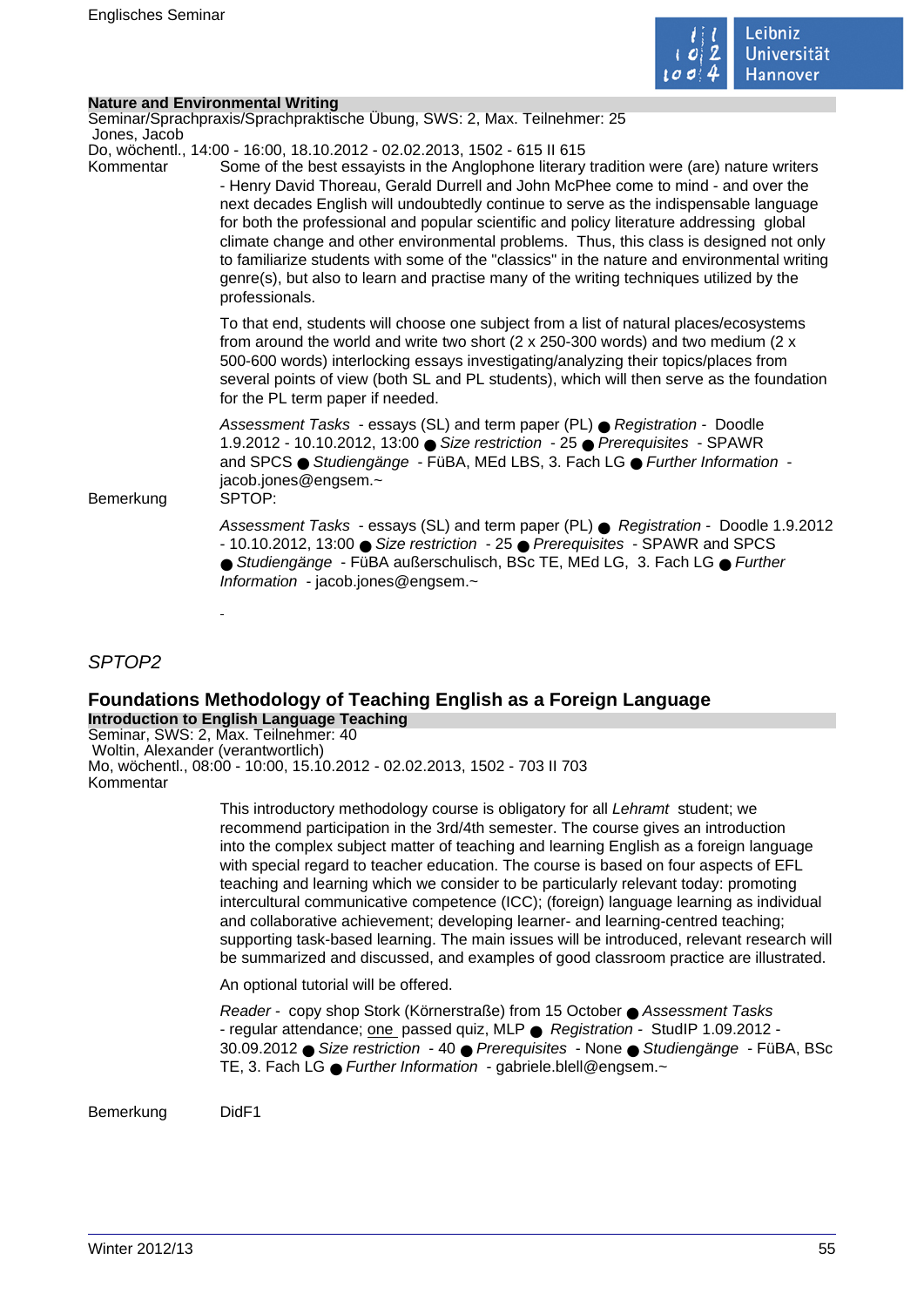

#### **Introduction to English Language Teaching**

Seminar, SWS: 2, Max. Teilnehmer: 40 Blell, Gabriele Di, wöchentl., 14:00 - 16:00, 16.10.2012 - 02.02.2013, 1502 - 003 II 003 Kommentar

> This introductory methodology course is obligatory for all Lehramt student; we recommend participation in the 3rd/4th semester. The course gives an introduction into the complex subject matter of teaching and learning English as a foreign language with special regard to teacher education. The course is based on four aspects of EFL teaching and learning which we consider to be particularly relevant today: promoting intercultural communicative competence (ICC); (foreign) language learning as individual and collaborative achievement; developing learner- and learning-centred teaching; supporting task-based learning. The main issues will be introduced, relevant research will be summarized and discussed, and examples of good classroom practice are illustrated.

An optional tutorial will be offered.

Reader - copy shop Stork (Körnerstraße) from 15 October ● Assessment Tasks - regular attendance; one passed quiz, MLP ● Registration - StudIP 1.09.2012 - 30.09.2012 ● Size restriction - 40 ● Prerequisites - None ● Studiengänge - FüBA, BSc TE, 3. Fach LG ● Further Information - gabriele.blell@engsem.~

Bemerkung DidF1

#### **Introduction to English Language Teaching**

Seminar, SWS: 2, Max. Teilnehmer: 40 Djemai-Runkel (Staatsexamen), Soumaya Di, wöchentl., 14:00 - 16:00, 16.10.2012 - 02.02.2013, 1502 - 109 II 109 Kommentar

> This introductory methodology course is obligatory for all Lehramt student; we recommend participation in the 3rd/4th semester. The course gives an introduction into the complex subject matter of teaching and learning English as a foreign language with special regard to teacher education. The course is based on four aspects of EFL teaching and learning which we consider to be particularly relevant today: promoting intercultural communicative competence (ICC); (foreign) language learning as individual and collaborative achievement; developing learner- and learning-centred teaching; supporting task-based learning. The main issues will be introduced, relevant research will be summarized and discussed, and examples of good classroom practice are illustrated.

An optional tutorial will be offered.

Reader - copy shop Stork (Körnerstraße) from 15 October ● Assessment Tasks - regular attendance; one passed quiz, MLP ● Registration - StudIP 1.09.2012 - 30.09.2012 ● Size restriction - 40 ● Prerequisites - None ● Studiengänge - FüBA, BSc TE, 3. Fach LG ● Further Information - gabriele.blell@engsem.~

Bemerkung DidF1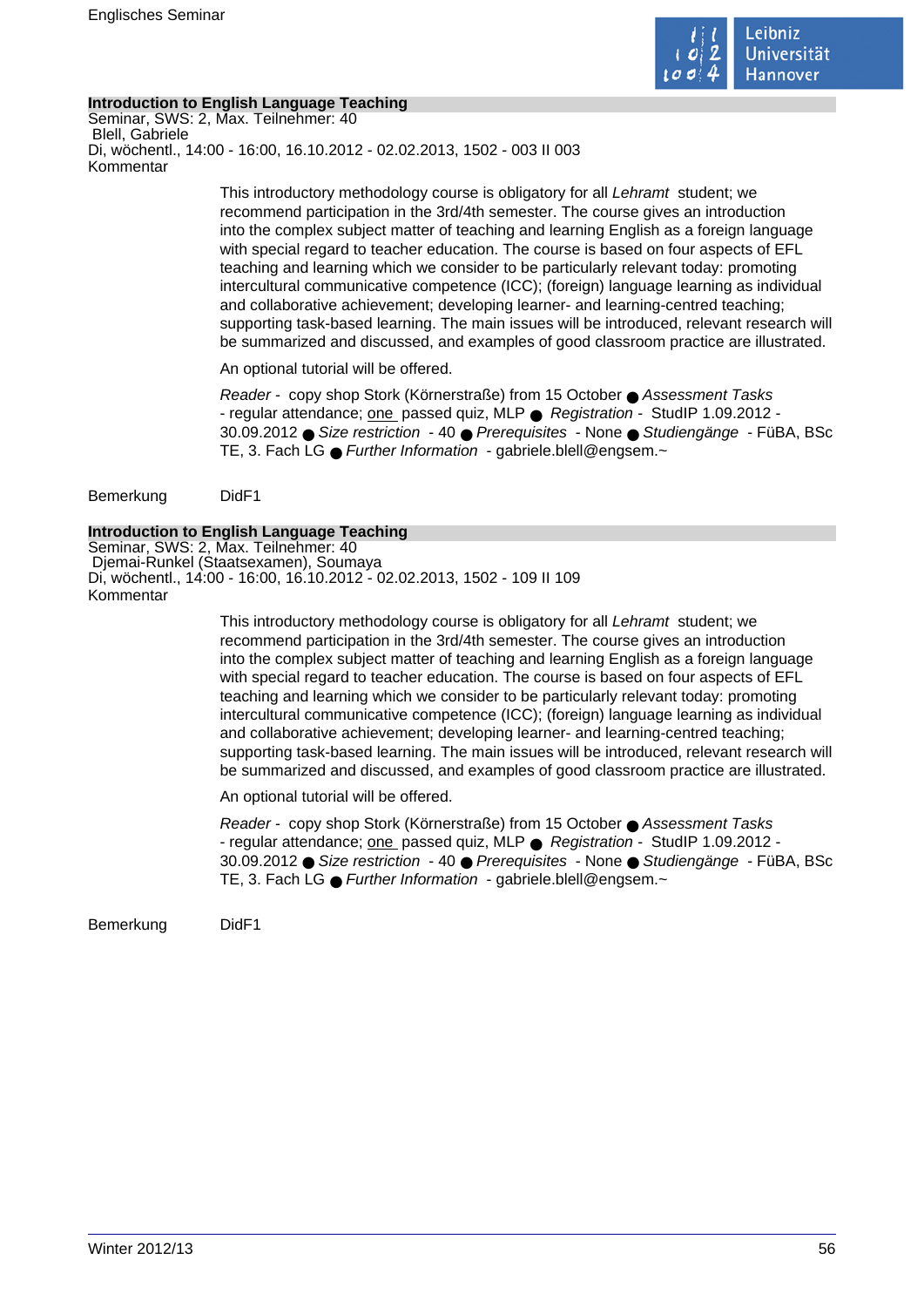

### **Introduction to English Language Teaching**

Seminar, SWS: 2, Max. Teilnehmer: 40 Becker, Carmen Mi, wöchentl., 10:00 - 12:00, 17.10.2012 - 02.02.2013, 1502 - 703 II 703 Kommentar

> This introductory methodology course is obligatory for all Lehramt student; we recommend participation in the 3rd/4th semester. The course gives an introduction into the complex subject matter of teaching and learning English as a foreign language with special regard to teacher education. The course is based on four aspects of EFL teaching and learning which we consider to be particularly relevant today: promoting intercultural communicative competence (ICC); (foreign) language learning as individual and collaborative achievement; developing learner- and learning-centred teaching; supporting task-based learning. The main issues will be introduced, relevant research will be summarized and discussed, and examples of good classroom practice are illustrated.

An optional tutorial will be offered.

Reader - copy shop Stork (Körnerstraße) from 15 October ● Assessment Tasks - regular attendance; one passed quiz, MLP ● Registration - StudIP 1.09.2012 - 30.09.2012 ● Size restriction - 40 ● Prerequisites - None ● Studiengänge - FüBA, BSc TE, 3. Fach LG ● Further Information - gabriele.blell@engsem.~

Bemerkung DidF1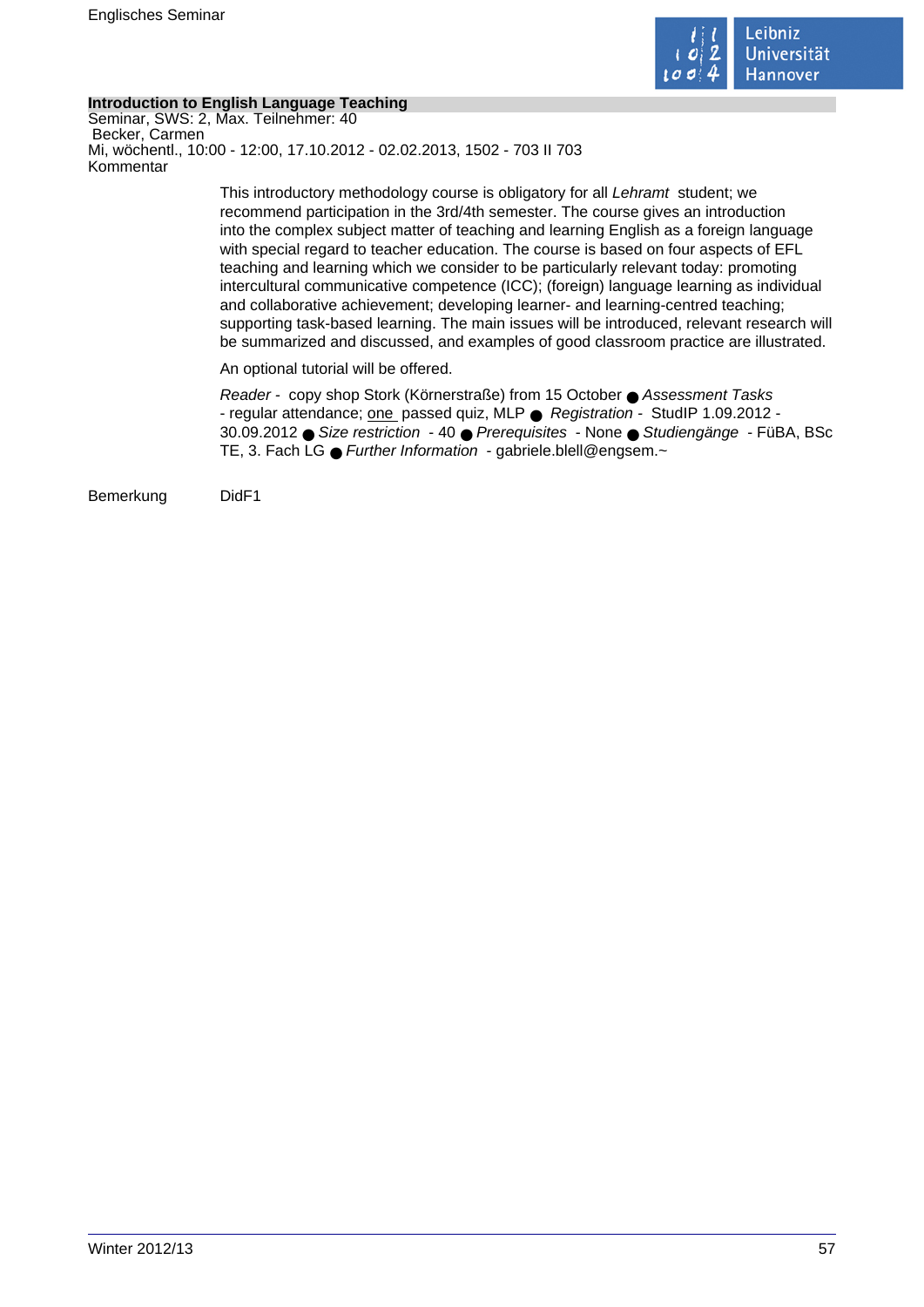

#### **Portfolio**

Seminar, SWS: 2, Max. Teilnehmer: 25 Becker, Carmen Di, wöchentl., 10:00 - 12:00, 16.10.2012 - 02.02.2013, 1502 - 613 II 613 Kommentar

> Concepts such as the portfolio or standards-oriented assessment have become buzzwords in educational contexts. Although portfolios are highly recommended by the Ministries of Education as a means to evaluate students' language competence through self-assessment, the reality in classrooms is different. 'Portfolio' is still a magic word and not implemented in many schools. Portfolios are often criticized for being too timeconsuming, taking away precious time for language learning, and for not being reliable enough to document students' language competence.

This seminar will closely examine the potential of portfolio assessment for language learning and teaching purposes. The European Language Portfolio will be introduced and evaluated, and preconditions for its successful implementation at school critically discussed. Furthermore, we will deal with portfolio (self-)assessment as a building block for a new learning culture, and all participants will be encouraged to become a part of this movement by actively documenting the development of their methodological competence in their own Language Teaching Portfolio.

Reader - copy shop Stork (Körnerstraße) from 15 October ● Assessment Tasks reading assignments and projects ● Registration - StudIP 1.09.2012 - 30.09.2012 ● Size restriction - 25 ● Prerequisites - DidF1 ● Studiengänge - FüBA, BSc TE, 3. Fach LG ● Further Information - carmen.becker@engsem.~

#### Bemerkung DidF2

Literatur

#### Recommended Reading

Brunner, I.; Häcker, T.; Winter, F. (2006): Das Handbuch Portfolioarbeit. Seelze: Kallmeyer.

Deci, E. L. and Ryan, R. M. (1993). Die Selbstbestimmungstheorie der Motivation und ihre Bedeutung für die Pädagogik. Zeitschrift für Pädagogik, 39, S. 223-238.

Deci, E.L. and Ryan, R.M. (2002): Overview of Self-Determination Theory: An Organismic Dialectical Perspective. In: Deci, E.L. and Ryan, R.M. Handbook of Self-Determination Theory. Rochester, NY: The University of Rochester Press.

Schärer, R. (1999): "A European Language Portfolio. The Pilot Phase 1998-2000 -Perspectives 2000". Babylonia 7 (1), S. 58-61.

Schärer, R. (2000): Final Report. A European Language Portfolio Pilot Project. Phase 1998-2000. Strasbourg: Council of Europe.

Schärer, R. (2004): A European Language Portfolio: From piloting to implementation (2001-2004). Strasbourg: Council of Europe.

Schärer, R. (2008): European Language Portfolio: Interim Report 2007. Strasbourg: Council of Europe.

Schneider, G. and North, B. (2000): Fremdsprachen können - was heisst das? Skalen zur Beschreibung, Beurteilung und Selbsteinschätzung der fremdsprachlichen Kommunikationsfähigkeit. Chur, Zürich: Rüegger.

Schneider, G., and Lenz, P. (2001): European Language Portfolio: Guide for developers (1 st ed.). Strasbourg: Council of Europe.

Winter, F. (2011): Leistungsbewertung. Hohengehren: Schneider Verlag.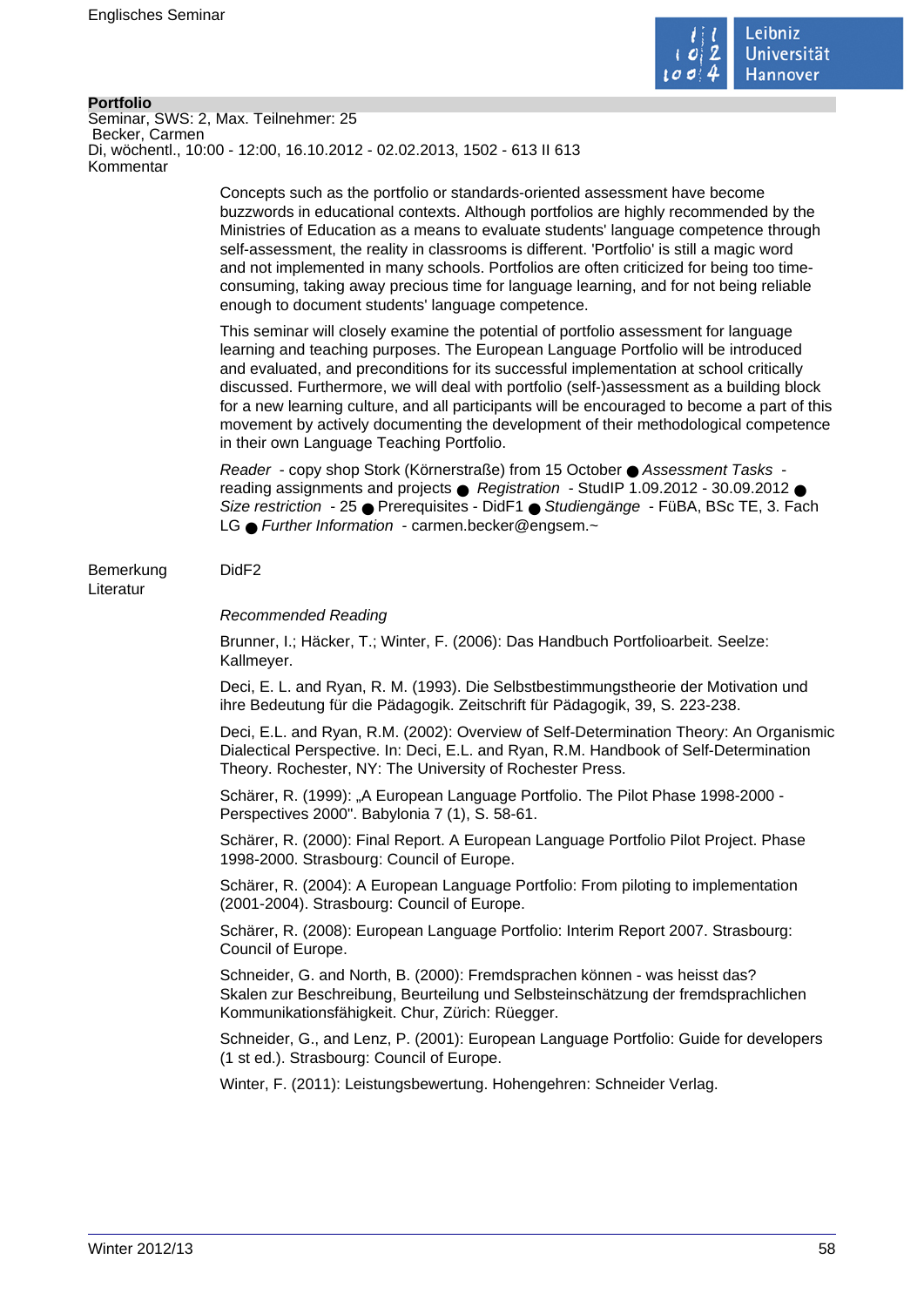

#### **Vocabulary and Grammar - Learning and Teaching**

Seminar, Max. Teilnehmer: 25 Fellmann, Gabriela

Mi, wöchentl., 16:00 - 18:00, 17.10.2012 - 02.02.2013, 1502 - 615 II 615

Kommentar 'Without grammar very little can be conveyed, without vocabulary nothing can be conveyed.' (David Wilkins)

> The learning and teaching of vocabulary and grammar has attracted considerable interest in recent years among acquisition specialists, language teachers as well as learners of a foreign language. This is due to new research findings, the recently improved accessibility of computerized corpora and also to new approaches to the teaching of foreign languages. However, the implementation of new ideas concerning the learning and teaching of vocabulary and grammar has not really reached foreign language classrooms, and this throughout Germany. Many teachers still teach vocabulary and grammar as they were taught.

> The goal of this course is to bridge the gap between the theoretical background provided by research and the reality teachers meet in the classroom. Given the challenge involved in acquiring, processing, storing and producing words in a foreign language, this course tries to answer the question: What has to happen in the classroom to make the successful learning of vocabulary possible?

The structure of the course puts great emphasis on:

a) a balanced mix of theoretical aspects and examples from classroom practice b) your active involvement and c) co-operative learning.

 In the first part of the seminar, I will give you a general overview of the learning and teaching of vocabulary and grammar. Some of the issues I will introduce and would like to discuss are: What is a word and how do words relate to one another, how many words do learners need to know, how is the knowledge of words acquired, organised and retrieved, how can you teach and test grammar and vocabulary?

In the second part of the course, you will have the opportunity to focus on an individual aspect of the learning and teaching of vocabulary and grammar that interests you. After a critical look at the literature and the formulation of a research question in groups of three, you will watch and analyse a lesson. Your reflections and findings will be part of a presentation which you are going to give at the end of the course.

#### Please note:

If you already have school contacts, you are welcome to use them. If you do not, I will provide them for you. You should be aware that at least one school visit is mandatory!

#### Recommended Reading

Aitchison, Jean (1994): Words in the Mind: An Introduction to the Mental Lexicon, 2. Aufl. Oxford: Blackwell.

Larsen-Freeman, Diana. (2003). Teaching language: From grammar to grammaring. Boston, MA: Thomson-Heinle.

Larsen-Freeman, Diana. (2004): Grammar. In: Ronald Carter and David Nunan (eds.) Teaching English to Speakers of other Languages. Cambridge: Cambridge University Press, 34-41.

Lewis, Michael. (1997): Implementing the Lexical Approach. Putting Theory into Practice. Hove: Language Teaching Publications.

Lindstromberg, Seth and Boers, Frank. (2008): Teaching Chunks of Language. From Noticing to Remembering. Helbling Languages.

Nation, I.S.P. (2004): Learning Vocabulary in another Language. Cambridge: Cambridge University Press.

Thornbury, Scott (2002): How to Teach Vocabulary. Edinburgh Gate: Pearson Education Limited.

Reader - copy shop Stork (Körnerstraße) from 15 October ● Assessment Tasks - Regular attendance, active participation, one school visit, a presentation, reading assignments ● Registration - StudIP 1.09.2012 - 30.09.2012 ● Size restriction 25 ● Prerequisites - DidF1# Studiengänge - FüBA, BSc. TE, 3. Fach LG ● Further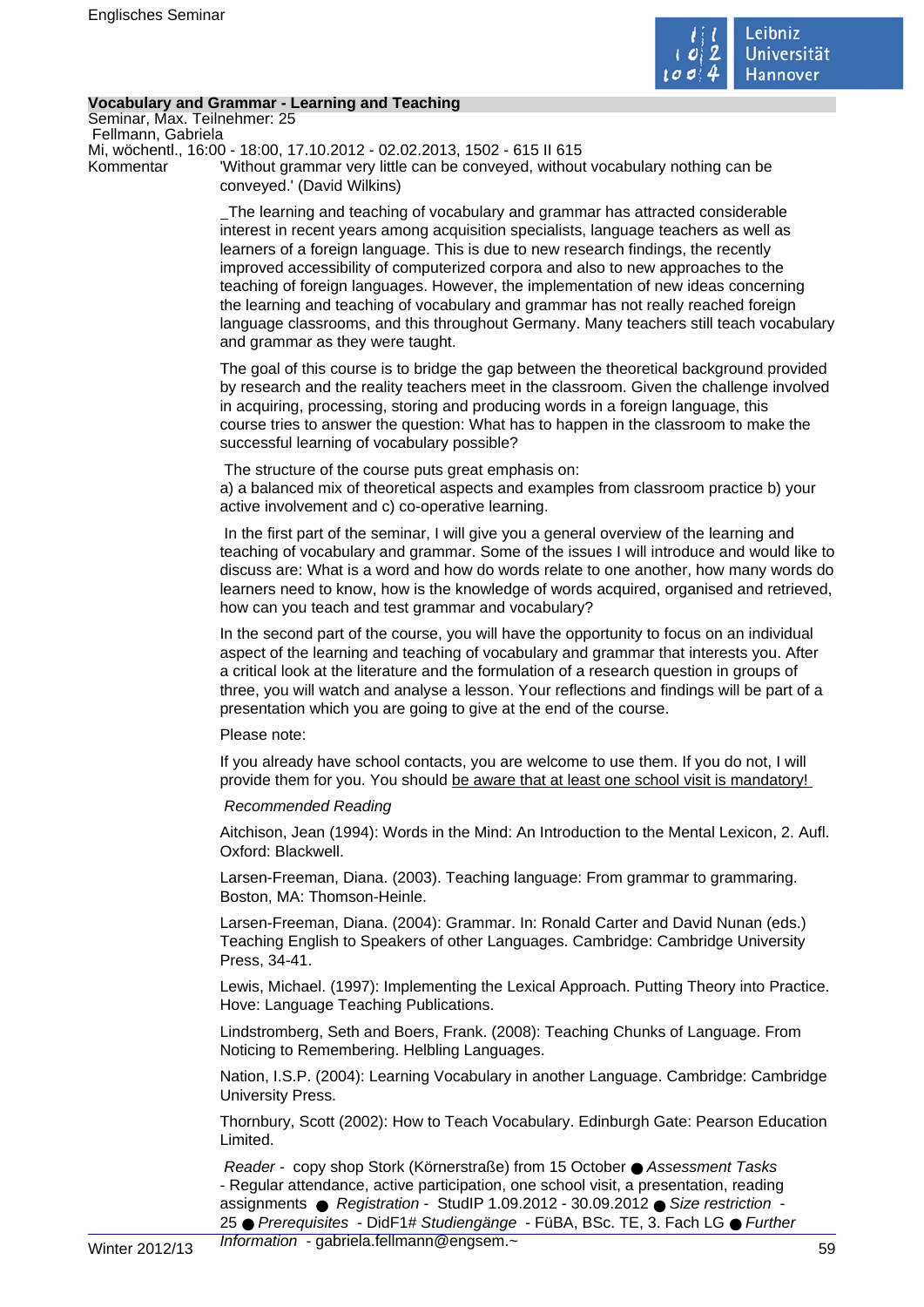

# **Foundations Literature and Culture**

**Introduction to Literary Studies** Seminar, SWS: 2, Max. Teilnehmer: 35 Mayer, Ruth (verantwortlich) Mo, wöchentl., 10:00 - 12:00, 22.10.2012 - 02.02.2013, 1502 - 609 II 609 Kommentar

> This course is designed as a general introduction to Literary Studies and aims to familiarize students with the fundamentals necessary for the study of English and American literatures. The course will acquaint students with different theoretical approaches to literature as well as important critical concepts and methods in order to further their skills in description, analysis and interpretation. For illustration, we will draw on representative textual examples from a variety of genres and periods. In addition, the students will be introduced to the basic rules of scholarly research and presentation.

> Reader - copy shop Stork (Körnerstraße) from 1 Oct ● Assessment Tasks - will be specified in class  $\bullet$  Registration - Doodle 01.09.2012 - 17.10.2012, 13.00  $\bullet$  Size restriction - 35 ● Prerequisites - none ● Studiengänge - FüBA, BSc TE, LG 3. Fach ● Further Information - ruth.mayer@engsem.~

Bemerkung AmerBritF1 Literatur Required Reading:

Will be specified in class.

#### **Introduction to Literary Studies**

Seminar, SWS: 2, Max. Teilnehmer: 35 Marquardt, Johanna Di, wöchentl., 16:00 - 18:00, 23.10.2012 - 02.02.2013, 1502 - 703 II 703

Fr, Einzel, 12:00 - 14:00, 18.01.2013 - 18.01.2013, 1502 - 609 II 609 , Ausweichtermin

Kommentar This course is designed as a general introduction to Literary Studies and aims to familiarize students with the fundamentals necessary for the study of English and American literatures. The course will acquaint students with different theoretical approaches to literature as well as important critical concepts and methods in order to further their skills in description, analysis and interpretation. For illustration, we will draw on representative textual examples from a variety of genres and periods. In addition, the students will be introduced to the basic rules of scholarly research and presentation.

#### Required Reading

Vera and Ansgar Nünning. An Introduction to the Study of English and American Literature . Trans. Jane Dewhurst. Stuttgart: Klett, 2004.

Assessment Tasks – will be specified in class ● Registration – Doodle by 17.10.2012, 13.00  $\bullet$  Size restriction & ndash; 35  $\bullet$  Prerequisites & ndash; none  $\bullet$ Studiengänge – FüB.A., BSC.TE, Drittes Fach ● Further Information – johanna.schaper@engsem.~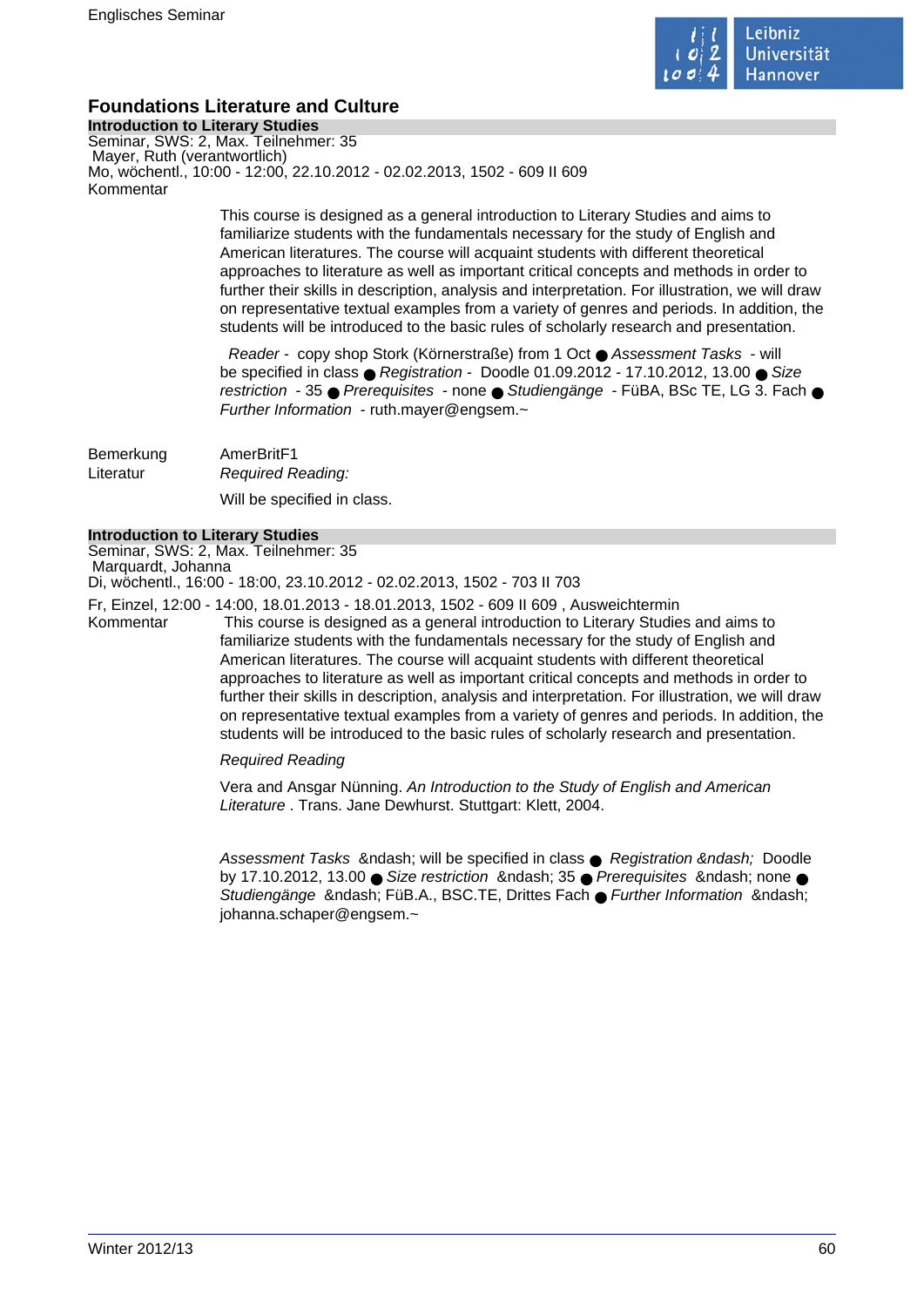

#### **Introduction to Literary Studies**

Seminar, SWS: 2, Max. Teilnehmer: 35 Gohrisch, Jana Mi, wöchentl., 08:00 - 10:00, 24.10.2012 - 02.02.2013, 1502 - 703 II 703 Kommentar

> This course is designed as a general introduction to Literary Studies and aims to familiarize students with the fundamentals necessary for the study of English and American literatures. The course will acquaint students with different theoretical approaches to literature as well as important critical concepts and methods in order to further their skills in description, analysis and interpretation. For illustration, we will draw on representative textual examples from a variety of genres and periods. In addition, the students will be introduced to the basic rules of scholarly research and presentation.

> Reader - copy shop Stork (Körnerstraße) from 1 Oct ● Assessment Tasks - will be specified in class  $\bullet$  Registration - Doodle 01.09.2012 - 17.10.2012, 13.00  $\bullet$  Size restriction - 35 ● Prerequisites - none ● Studiengänge - FüBA, BSc TE, LG 3, Fach ● Further Information - jana.gohrisch@engsem. $\sim$

Bemerkung AmerBritF1

Literatur

Required Reading

Vera and Ansgar Nünning. An Introduction to the Study of English and American Literature . Trans. Jane Dewhurst. Stuttgart: Klett. 2004.

#### **Introduction to Literary Studies**

Seminar, SWS: 2, Max. Teilnehmer: 35 Grünkemeier, Ellen Do, wöchentl., 08:00 - 10:00, 25.10.2012 - 02.02.2013, 1502 - 615 II 615 Kommentar

> This course is designed as a general introduction to Literary Studies and aims to familiarize students with the fundamentals necessary for the study of English and American literatures. The course will acquaint students with different theoretical approaches to literature as well as important critical concepts and methods in order to further their skills in description, analysis and interpretation. For illustration, we will draw on representative textual examples from a variety of genres and periods. In addition, the students will be introduced to the basic rules of scholarly research and presentation.

> Reader - copy shop Stork (Körnerstraße) from 1 Oct ● Assessment Tasks - will be specified in class ● Registration - Doodle 01.09.2012 - 17.10.2012, 13.00 ● Size restriction - 35 ● Prerequisites - none ● Studiengänge - FüBA, BSc TE, LG 3. Fach ● Further Information - ellen.gruenkemeier@engsem.~

Bemerkung AmerBritF1

Literatur

Required Reading

Vera and Ansgar Nünning. An Introduction to the Study of English and American Literature . Trans. Jane Dewhurst. Stuttgart: Klett, 2004. ISBN 3-12-939619-5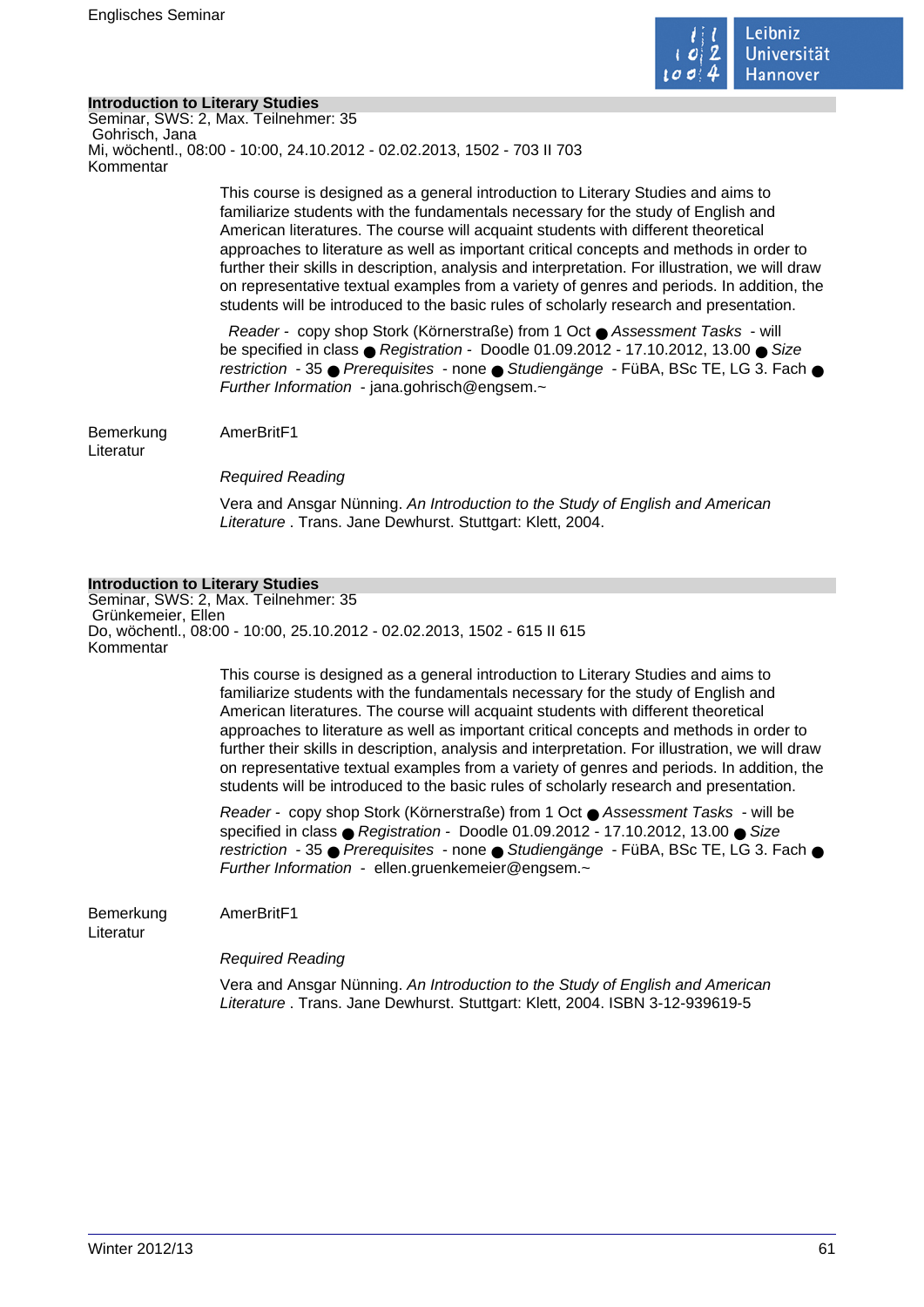

#### **Introduction to Literary Studies**

Seminar, SWS: 2, Max. Teilnehmer: 35 Funk, Wolfgang Do, wöchentl., 10:00 - 12:00, 25.10.2012 - 02.02.2013, 1502 - 703 II 703 Mi, Einzel, 15:30 - 16:30, 20.02.2013 - 20.02.2013, 1502 - 709 II 709 , Klausurnachbesprechung Kommentar

> This course is designed as a general introduction to Literary Studies and aims to familiarize students with the fundamentals necessary for the study of English and American literatures. The course will acquaint students with different theoretical approaches to literature as well as important critical concepts and methods in order to further their skills in description, analysis and interpretation. For illustration, we will draw on representative textual examples from a variety of genres and periods. In addition, the students will be introduced to the basic rules of scholarly research and presentation.

> Reader - copy shop Stork (Körnerstraße) from 1 Oct ● Assessment Tasks - will be specified in class ● Registration - Doodle 01.09.2012 - 17.10.2012, 13.00 ● Size restriction - 35 ● Prerequisites - none ● Studiengänge - FüBA, BSc TE, LG 3. Fach ● Further Information - wolfgang.funk@engsem. $\sim$

Bemerkung AmerBritF1

Literatur

Required Reading

Meyer, Michael. English and American Literatures . 4th Edition. Tübingen: Francke, 2011.

#### **Introduction to Literary Studies: Consultation Hour**

Seminar, SWS: 1 Mayer, Ruth Mo, 12:00 - 13:00, 22.10.2012 - 02.02.2013, 1. Gruppe, Dienstraum 1502.633 Kommentar Every participant of the AmerBritF1 class will be asked to attend a consultation, in order to clarify study goals, identify problems and discuss questions. Further information will be given at the beginning of the course. Bemerkung AmerBritF1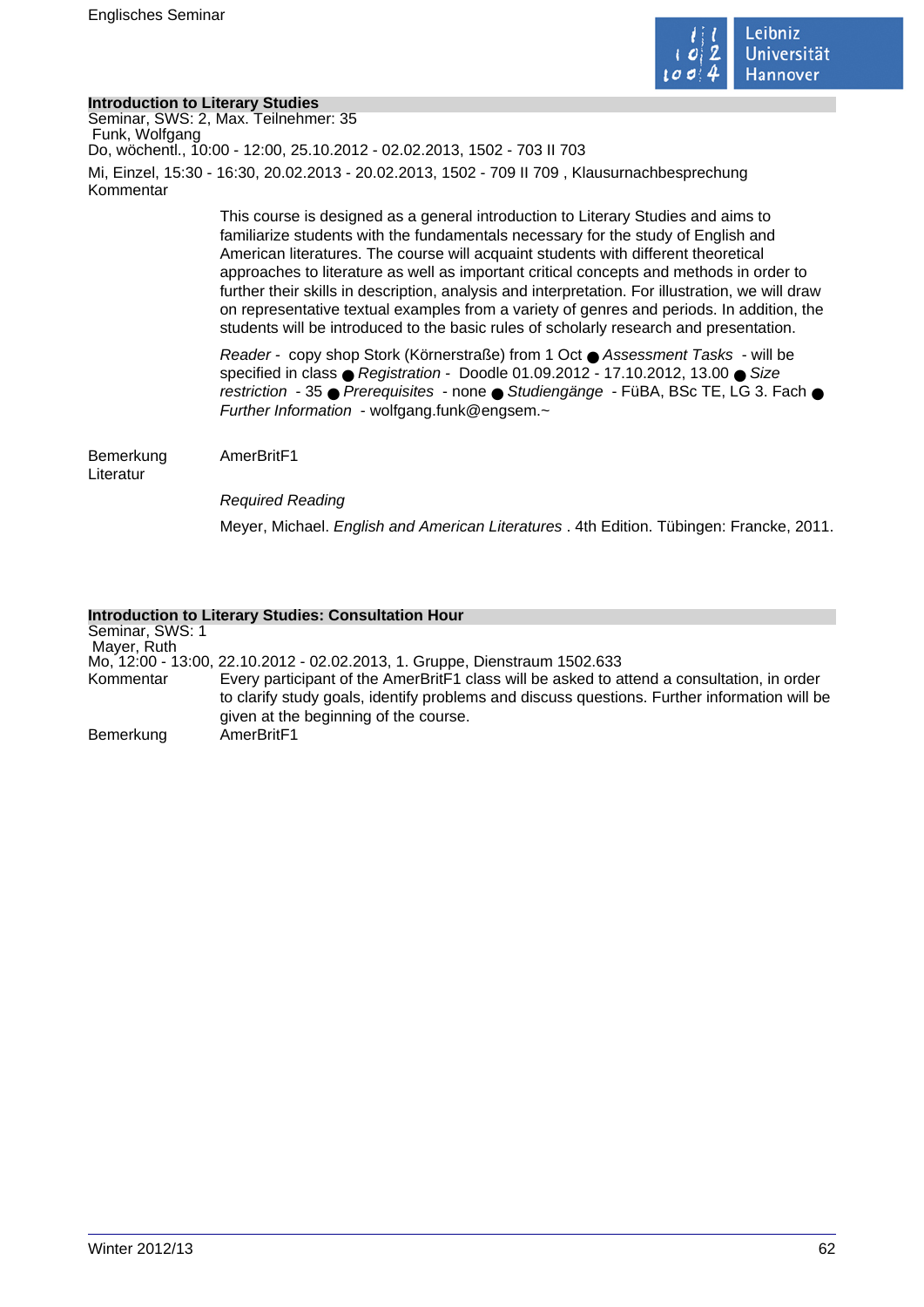

#### **Survey of American Literatures and Cultures I**

Vorlesung, SWS: 2 Twelbeck, Kirsten Do, wöchentl., 12:00 - 14:00, 25.10.2012 - 02.02.2013, 1208 - A001 Kesselhaus Kommentar This lecture will provide an introduction to early American culture and literature, focusing on the emergence of a national ideology against the backdrop of ethnic, religious, and social conflicts. We will try to come to terms with the fact that only one version of the stories of discovery and colonization has survived, and cast a close look at the way religious, political, and aesthetic lines of expression interact in the representations of revolution and independence. All the material including power point presentations and handouts will be posted online on StudIP. Reader - course material on StudIP ● Assessment Tasks - will be specified in class ● Registration - StudIP 1.9.2012 - 30.9.2012 ● Studiengänge - FüBA, BSc, 3. Fach LG ● Further Information - kirsten.twelbeck@engsem.~ Bemerkung AmerF2 Literatur Recommended Reading For general reference I recommend buying the Amerikanische Literaturgeschichte , ed. Hubert Zapf (new revised edition, Stuttgart: Metzler, 2004) and The Enduring Vision. A History of the American People (concise edition, complete), ed. Boyer, Clark et al. (Boston: Houghton Mifflin, 2005). Both are standard textbooks.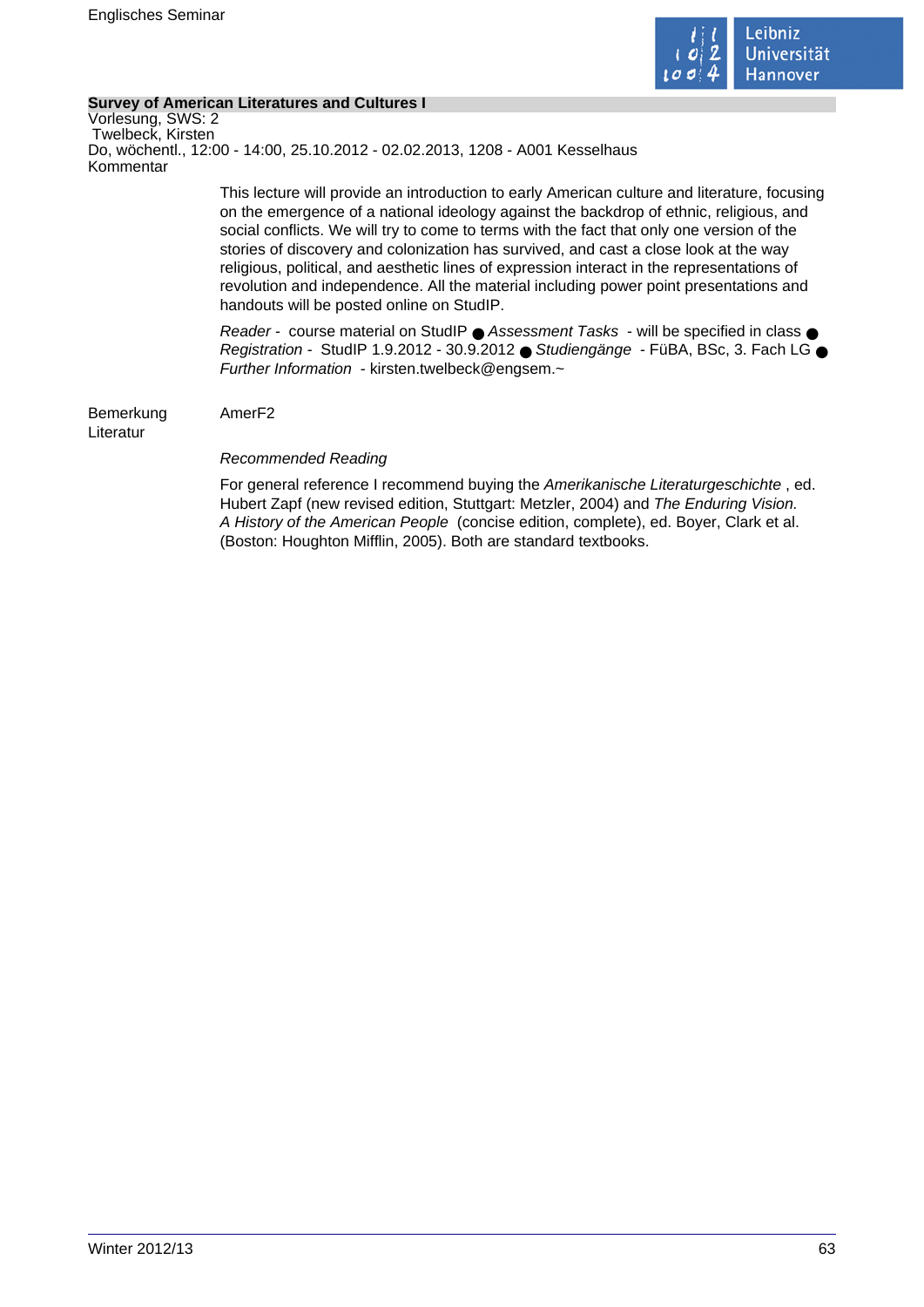

#### **Survey of British Literatures and Cultures I**

| Survey of British Literatures and Cultures I                                                                    |                                                                                                                                                                                                                                                                                                                                                           |
|-----------------------------------------------------------------------------------------------------------------|-----------------------------------------------------------------------------------------------------------------------------------------------------------------------------------------------------------------------------------------------------------------------------------------------------------------------------------------------------------|
| Vorlesung, SWS: 2<br>Emig, Rainer<br>Mo15.10.2012 - 02.02.2013<br>Kommentar                                     |                                                                                                                                                                                                                                                                                                                                                           |
|                                                                                                                 | The aims of this set of two lectures (the second one will be taught in the spring term) are                                                                                                                                                                                                                                                               |
|                                                                                                                 | 1 <sub>1</sub><br>to provide a broad introduction to the cultural history of Britain and Ireland as<br>well as current debates and conflicts in British culture;                                                                                                                                                                                          |
|                                                                                                                 | to give insight into the development of the literatures of the British Isles in<br>2.<br>conjunction with their cultural history.                                                                                                                                                                                                                         |
|                                                                                                                 | In two survey lectures we will cover the beginnings of British cultures to roughly the 18 <sup>th</sup><br>century and the 18 <sup>th</sup> century to the present. The lectures will not only provide historical<br>and cultural facts, but will also question them from the perspectives of theories of Cultural<br>Studies.                            |
|                                                                                                                 | The lectures will not view literature as a mere illustration or effect of cultural history, but<br>see it as a complex way of responding to and often challenging it.                                                                                                                                                                                     |
|                                                                                                                 | PLEASE NOTE: THE FIRST LECTURE COURSE WILL BE TAUGHT VIA VIDEO ONLY.                                                                                                                                                                                                                                                                                      |
|                                                                                                                 | Assessment Tasks - Studienleistung: electronic test available mid-term;<br>Prüfungsleistung: exam in summer term (after Lecture Course II) ● Registration -<br>StudIP 1.9.2012, 08.00 - 30.9.2012, midnight ● Size restriction - none ● Prerequisites<br>- none ● Studiengänge - FüBA, BSc TE, 3. Fach LG ● Further Information -<br>rainer.emig@engsem.~ |
| Bemerkung<br>Literatur                                                                                          | BritF2, BritF3                                                                                                                                                                                                                                                                                                                                            |
|                                                                                                                 | <b>Required Reading</b>                                                                                                                                                                                                                                                                                                                                   |
|                                                                                                                 | Please refer to the course page on StudIP, where you will find the PowerPoint<br>presentations used in each lecture as PDF files.                                                                                                                                                                                                                         |
|                                                                                                                 | <b>Recommended Reading</b>                                                                                                                                                                                                                                                                                                                                |
|                                                                                                                 | John Oakland. Ed. British Civilization . 7th edition. London: Taylor & Francis, 2010. Print.                                                                                                                                                                                                                                                              |
|                                                                                                                 | Paul Poplawski. Ed. English Literature in Context . Cambridge et al.: Cambridge UP,<br>2007. Print.                                                                                                                                                                                                                                                       |
| Schlüsselkompetenzen                                                                                            |                                                                                                                                                                                                                                                                                                                                                           |
| Für weitere Veranstaltungen siehe das Angebot des Zentrums für Schlüsselkompetenzen.<br><b>Creative Writing</b> |                                                                                                                                                                                                                                                                                                                                                           |
| Hamilton-Bick, Jeanne                                                                                           | Seminar, SWS: 2, Max. Teilnehmer: 25<br>Mi, Einzel, 14:00 - 16:00, 17.10.2012 - 17.10.2012, 1502 - 613 II 613                                                                                                                                                                                                                                             |
|                                                                                                                 | Mi, wöchentl., 14:00 - 16:00, 24.10.2012 - 02.02.2013, 1502 - 613 II 613                                                                                                                                                                                                                                                                                  |
| Kommentar                                                                                                       | Students will learn about the writing process and compose and edit their own<br>compositions on a variety of topics. Students are required to participate actively each<br>week and complete all oral or written tasks set by the instructor.                                                                                                             |

This course counts for either Bereich A "Sprach-, Medien und Darstellungskompetenzen" or Bereich B "Allgemeine Kompetenzen zur Förderung der Berufsbefähigung".

Assessment Tasks - will be specified in class ● Registration - none ● Size restriction - 25 ● Prerequisites - none ● Studiengänge - all ● Further Information jeanne.hamilton-bick@engsem.~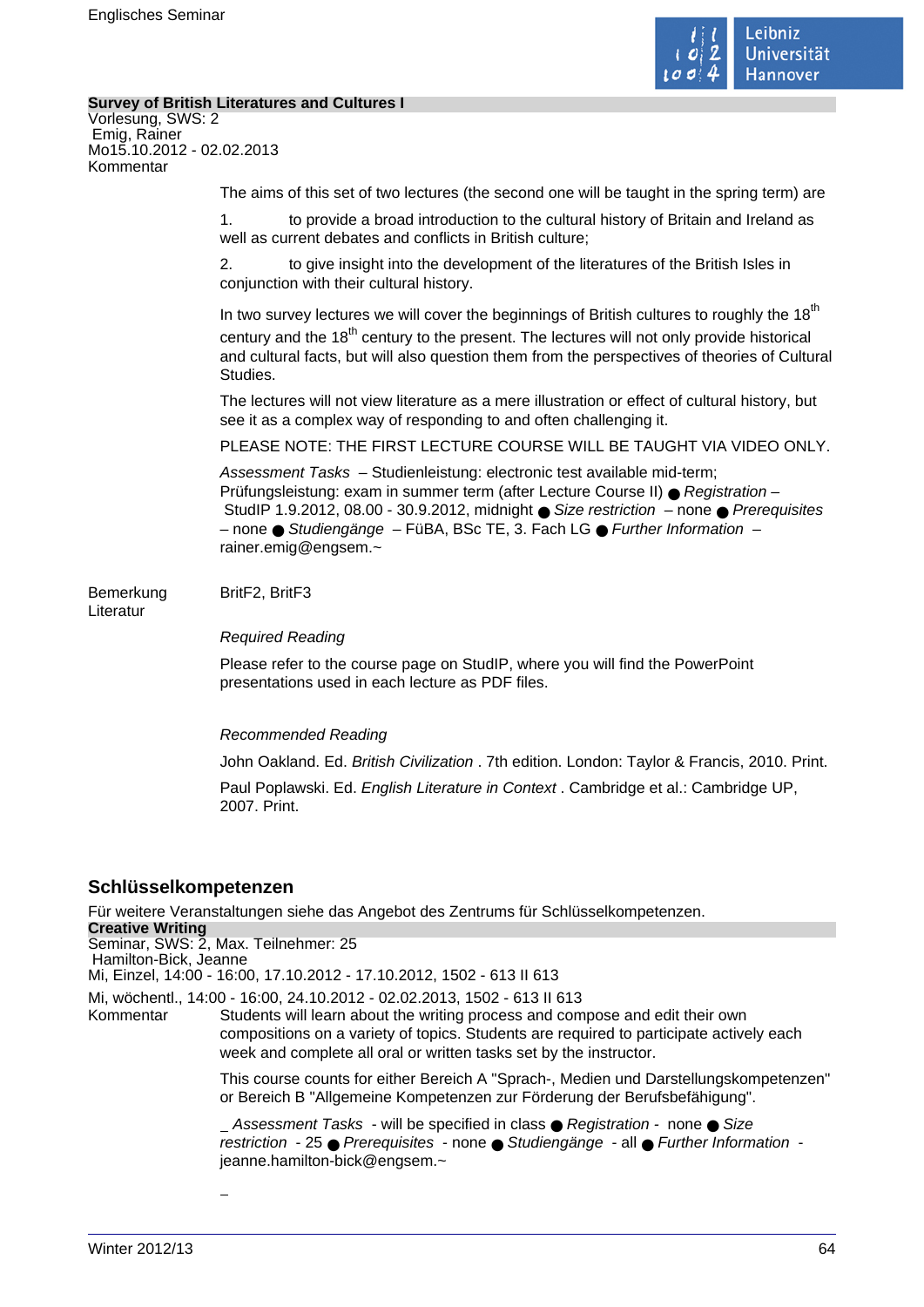

## **Die Poesie der Dinge - Sammeln, Dokumentieren, Erforschen, Digitalisieren, Publizieren,**

**Präsentieren im Museum** Seminar, SWS: 2

Ziessow, Karl-Heinz (Prüfer/-in)

Fr, wöchentl., 12:00 - 14:00, 19.10.2012 - 02.02.2013, 1146 - B108

Kommentar Die Überlegung, dass ein Museum eine Sammlung von Dingen für Ausstellungen ist, scheint unmittelbar einleuchtend zu sein, und dennoch streiten sich Musealogen seit fast einhundert Jahren darum, was denn ein Museumsobjekt sei. Auf der anderen Seite hat das British Museum jüngst "A History of the World in 100 Objects" präsentiert und damit die enorme Aussagekraft von Museumsdingen unterstrichen.

> Die Veranstaltung beginnt daher mit unterschiedlichen Theorien zu Sammlungen und Objekten in Museen, stellt die Struktur verschiedener Museumsbestände vor, verfolgt den Prozess der Aufnahme und Dokumentation von Objekten, ihrer systematischen Einordnung sowie der Entscheidung über ihre Präsentation. Im Mittelpunkt aller Vorgänge steht dabei das Objekt: als Gegenstand der wissenschaftlichen Erschließung, als Referenz sachlicher und medialer Kontexte, als Bezugspunkt der Präsentation und Wahrnehmung. Am Beispiel verschiedener Ausstellungen soll schließlich dieser Objektdiskurs in seinen Ergebnissen untersucht und beschrieben werden. Nähere Informationen zur Veranstaltung ab 1. Oktober 2012 unter www.ballodora.de. Es besteht in begrenztem Umfang die Möglichkeit eines Praktikums im Museumsdorf Cloppenburg.

Literatur Krzysztof Pomian : Der Ursprung des Museums. Vom Sammeln. Berlin 1998; Gottfried Korff : Museumsdinge. deponieren - exponieren. Herausgegeben von Martina Eberspächer u.a. Mit Beiträgen von Bodo-Michael Baumunk u.a. 2. Aufl. (1. Aufl. 2002). Köln/Weimar/Wien 2007; Anke te Heesen/Petra Lutz (Hg.): Dingwelten. Das Museum als Erkenntnisort. (Schriften des Deutschen Hygiene-Museums Dresden 4). Köln/ Weimar/Wien 2005; Adriaan de Jong : Die Dirigenten der Erinnerung. Musealisierung und Nationalisierung der Volkskultur in den Niederlanden 1815-1940. (Beiträge zur Volkskultur in Nordwestdeutschland 110). Münster 2007; Angela Jannelli : Wilde Museen. Zur Museologie des Amateurmuseums. Bielefeld 2012.

#### **English Theatre Workshop**

Workshop, SWS: 4 Bennett, Peter Mi, wöchentl., 14:00 - 18:00, 17.10.2012 - 02.02.2013, 1501 - -119 K119 Kommentar The aim, as usual, will be to perform an English-language play in the final week of the teaching period. The chosen play will be announced no later than the first meeting, possibly beforehand on our Internet homepage (see below for the address). All students who might be interested are warmly invited to the first meeting, which begins punctually at 14.00. Come and find out what is happening. Nobody is asked to commit themselves in the first two weeks.

> The Theatre Workshop exists first and foremost for the pleasure of creating theatre in English. Credits for key competencies can be obtained incidentally, but that is not what the workshop is for and should not be the main reason for taking part.

Prerequisites for certificate: regular, active participation and completion of all tasks

Prerequisites for participation: curiosity, goodwill, enthusiasm

For further information on the English Theatre Group and what it has done in the past, check out the Internet homepage: http://www.engsem~/theatregroup.html

This course counts for BOTH Bereich A "Sprach-, Medien und Darstellungskompetenzen" AND Bereich B "Allgemeine Kompetenzen zur Förderung der Berufsbefähigung".

Assessment Tasks - see above ● Registration - none ● Size restriction - none ● Prerequisites - none ● Studiengänge - all ● Further Information peter.bennett@engsem.~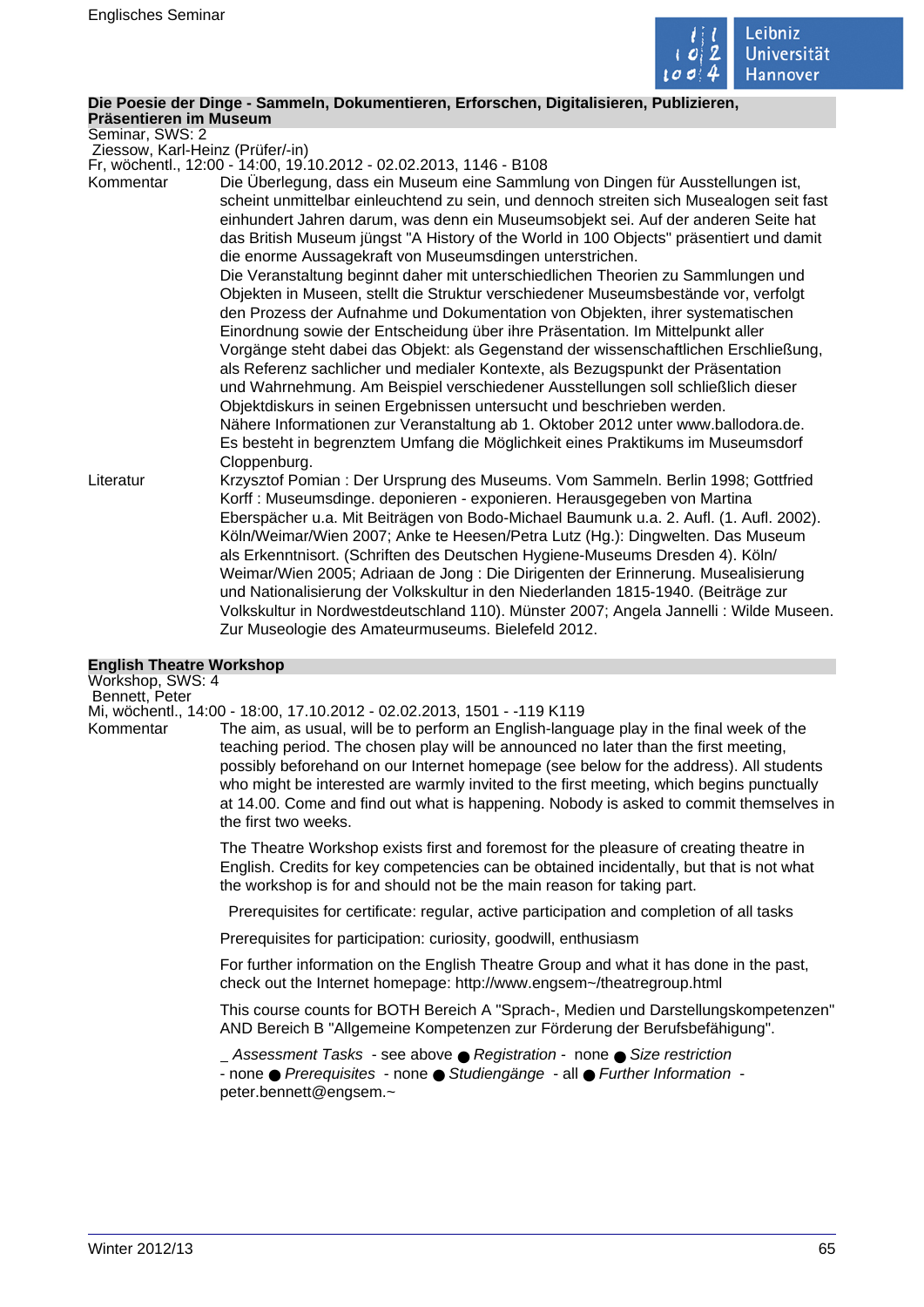

#### **Exchange Texas State University, San Marcos**

Sonstige, Max. Teilnehmer: 12 Gans (M. A.), Anne / Pfaff, Meike

Kommentar Twelve LUH students of English and Geography will spend four weeks in San Marcos, Texas in February and March. They will be provided with accommodation in a dorm at TSU, and the partner group will organise a range of cultural events and entertainment. Students are expected to attend classes at TSU and participate in all cultural events. The partner group will visit Hannover in May-June, and LUH students are expected to provide accommodation for their partners and arrange a program of cultural and entertaining events for their partners also. The LUH group will be accompanied by Dr Pfaff. An information session will take place in October; please watch notice boards for more details. Applications will be due around the end of October or beginning of November.

> This course counts for BOTH Bereich A "Sprach-, Medien und Darstellungskompetenzen" (for participation in classes and program in Texas) AND Bereich B "Allgemeine Kompetenzen zur Förderung der Berufsbefähigung" (for organisation of a cultural program in Hannover).

Assessment Tasks - see above ● Registration - see notices for application deadline ● Size restriction - 12 ● Prerequisites - none, although older students and those who need a stay abroad for their teaching program will be given priority ● Studiengänge - all ● Further Information - anne.gans@engsem.~

Bemerkung 4 Wochen in Texas Feb-März + 4 wochen in Hannover Mai-Juni

# **Masterstudiengang an berufsbildenden Schulen -Fach Englisch**

## **Advanced Linguistics**

**Corpus Linguistics Colloquium (Bachelor / Master / alte Studiengänge)** Seminar, SWS: 2 Altendorf, Ulrike Di, wöchentl., 14:00 - 16:00, 23.10.2012 - 02.02.2013, 1502 - 709 II 709 Bemerkung FAL7 / Bachelor-, Masterarbeit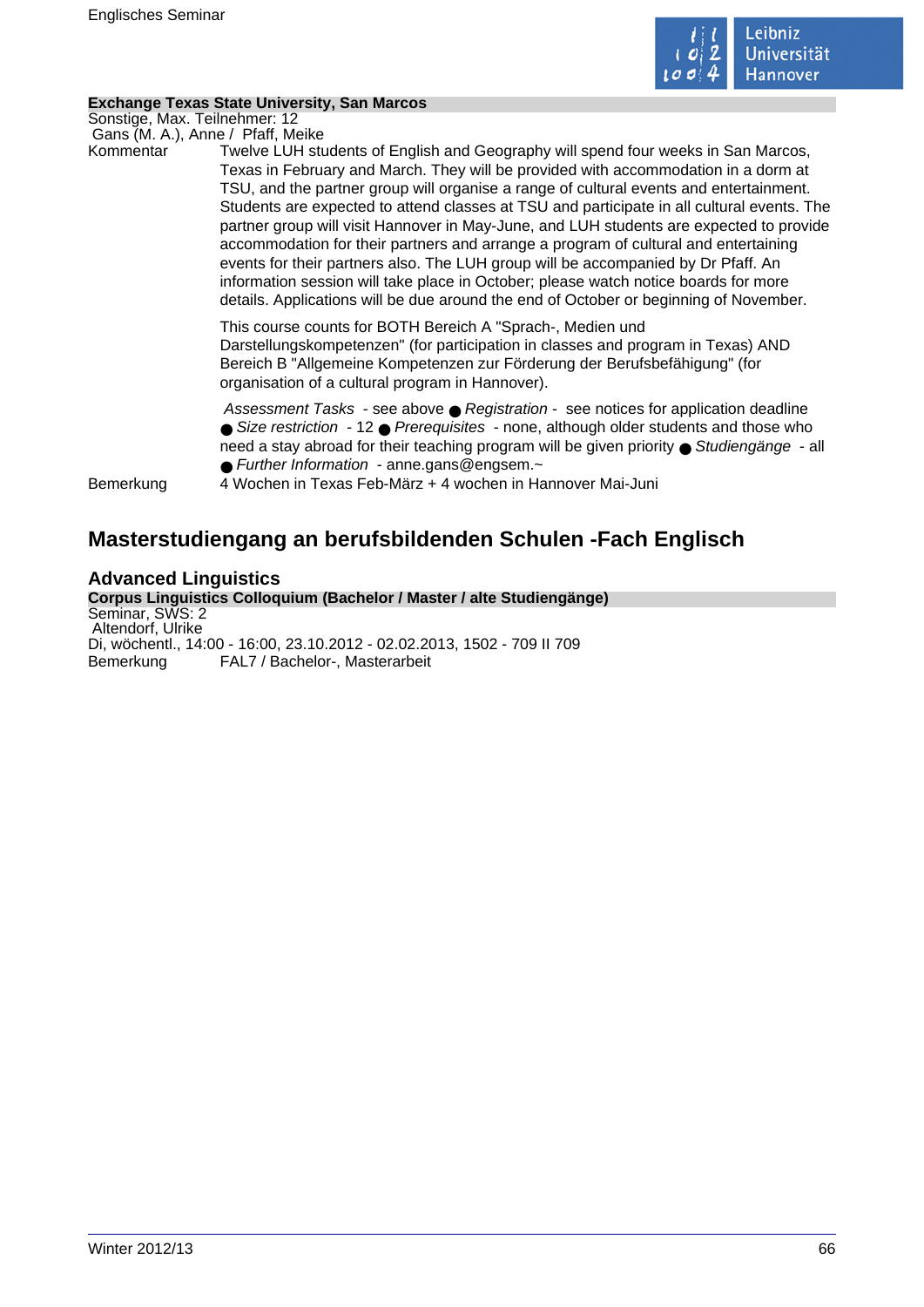

#### **Frame Semantics**

Seminar, SWS: 2, Max. Teilnehmer: 25 Schulze, Rainer Di, wöchentl., 16:00 - 18:00, 16.10.2012 - 02.02.2013, 1502 - 613 II 613 Kommentar

> This advanced course provides extensive insights into the structure and analysis of word meanings. Introducing Charles Fillmore's theory of Frame Semantics, the first part will discuss the openness and richness of word meanings, reflecting the rich variety of human experiences (cf., for example, Tuesday, barber or alimony ). These words necessitate an understanding of concepts (or semantic frames) such as repeatable calendar events, grooming and hair, and marriage and divorce. From this we will learn that a theory of word meaning needs to include more than the small linguistically significant set of primitive concepts proposed by a number of linguists, among them Ray Jackendoff or Anna Wierzbicka.

The second part of the course will present the concept of semantic frame as developed by Fillmore and his associates. Frames offer rich conceptual backgrounds against which word meanings are understood. In this part of the course, we will learn how frames are discovered and described, how they are distinguished from and linked to other frames, and how frame-semantic information is syntactically relevant. If time permits, we will also explore how semantic frames can be applied to cross-linguistic analysis.

The third part of the course will employ the FrameNet database http:// framenet.icsi.berkeley.edu to analyse the meaning of a given word as a network of interrelated senses. Some of these senses are more central, or basic, and others are less central, or peripheral. In this approach, the processes of metaphor and metonymy are central in describing the full range of meanings which a particular word can evoke. Finally, we will look at how Frame Semantics integrates with Construction Grammar.

**Please check StudIP for updates and additional information as the semester approaches.** 

Reader - copy shop Stork (Körnerstraße) from 1 October ● Registration - StudIP 01.09.2012 - 30.09.2012 ● Size restriction - 25 ● Prerequisites - LingF1-LingF4 ● Studiengänge - FüBA, 3. Fach LG, MEd LG, MEd LBS, FAL ● Further Information rainer.schulze@engsem.~

Bemerkung LingA1, LingA2 / FAL2

#### **Learner Corpus Research (LCR)**

Seminar, SWS: 2, Max. Teilnehmer: 20 Altendorf, Ulrike Mi, wöchentl., 10:00 - 12:00, 17.10.2012 - 02.02.2013, 1502 - 003 II 003 Kommentar

> This course will explore issues related to the compilation of learner corpora, insights into learner language gained on the basis of LCR and the interaction between LCR and other disciplines, including Second Language Acquisition and Cognitive Linguistics. Seminar papers will be mostly empirical.

Reader - copy shop Stork (Körnerstraße) from 1 October ● Registration - StudIP 01.09.2012 - 30.09.2012 ● Size restriction - 20 ● Prerequisites - LingF1-LingF4 ● Studiengänge - FüBA, 3. Fach LG, MEd LG, MEd LBS, FAL ● Further Information ulrike.altendorf@engsem.~

Bemerkung LingA1, LingA2 / FAL2, FAL7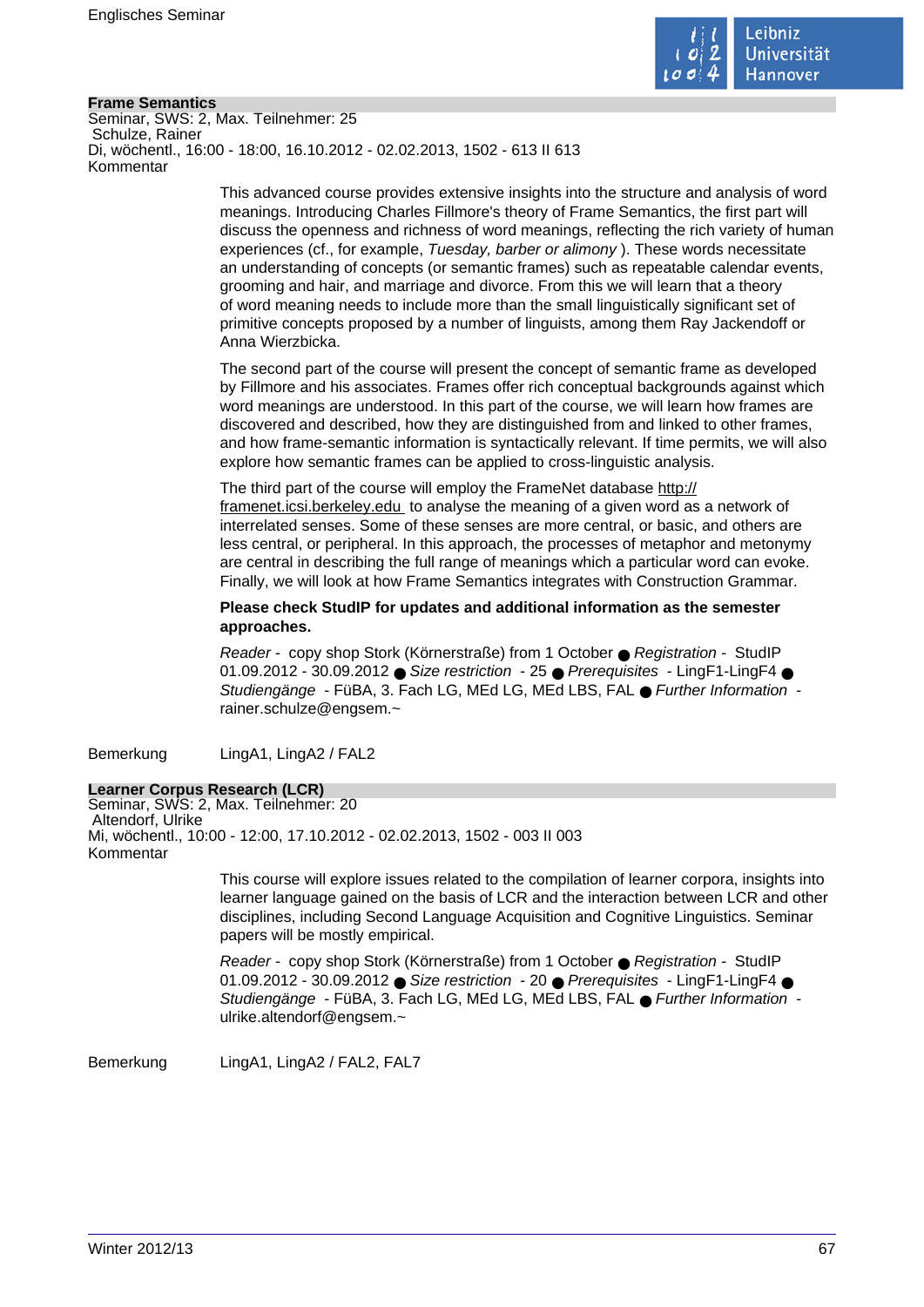

#### **Meaning and Humour**

Seminar, SWS: 2, Max. Teilnehmer: 25 Schulze, Rainer Mo, wöchentl., 10:00 - 12:00, 15.10.2012 - 02.02.2013, 1502 - 703 II 703 Kommentar

> How are humorous meanings generated and interpreted? Understanding a joke involves knowledge of the language code (a matter mostly of semantics) and background knowledge necessary for making the inferences to get the joke (a matter of pragmatics). This advanced seminar will introduce and critique a wide range of semantic and pragmatic theories in relation to humour, such as functional linguistics, speech acts, politeness or relevance theory, emphasising not only conceptual but also interpersonal and textual meanings. Exploiting recent corpus-based research, the seminar will suggest that much humour can be accounted for by the overriding of lexical priming. We will also cover areas of social, attitudinal and emotional meaning, use different and sometimes tasteless jokes as linguistic examples and provide in-class activities, discussion questions and suggestions for further reading.

#### **Please check StudIP for updates and additional information as the semester approaches.**

Reader - copy shop Stork (Körnerstraße) from 1 October ● Registration - StudIP 01.09.2012 - 30.09.2012 ● Size restriction - 25 ● Prerequisites - LingF1-LingF4 ● Studiengänge - FüBA, 3. Fach LG, MEd LG, MEd LBS, FAL ● Further Information rainer.schulze@engsem.~

Bemerkung LingA1, LingA2 / FAL1

#### **Principles of Language Change**

Seminar, SWS: 2, Max. Teilnehmer: 25 Altendorf, Ulrike Di, wöchentl., 16:00 - 18:00, 16.10.2012 - 02.02.2013, 1502 - 609 II 609 Kommentar

> This course will review language-external and language-internal principles of language change. Language-external factors to be treated will be, for instance, migration and settlement patterns as well as the dynamics of social class and gender roles. Languageinternal mechanisms will comprise the notions of markedness and naturalness as well as the economy of the language system.

The course requires a solid knowledge of phonetics and phonology.

Reader - copy shop Stork (Körnerstraße) from 1 October ● Registration - StudIP 01.09.2012 - 30.09.2012 ● Size restriction - 25 ● Prerequisites - LingF1-LingF4 ● Studiengänge - FüBA, 3. Fach LG, MEd LG, MEd LBS, FAL ● Further Information ulrike.altendorf@engsem.~

Bemerkung LingA1, LingA2 / FAL4, FAL5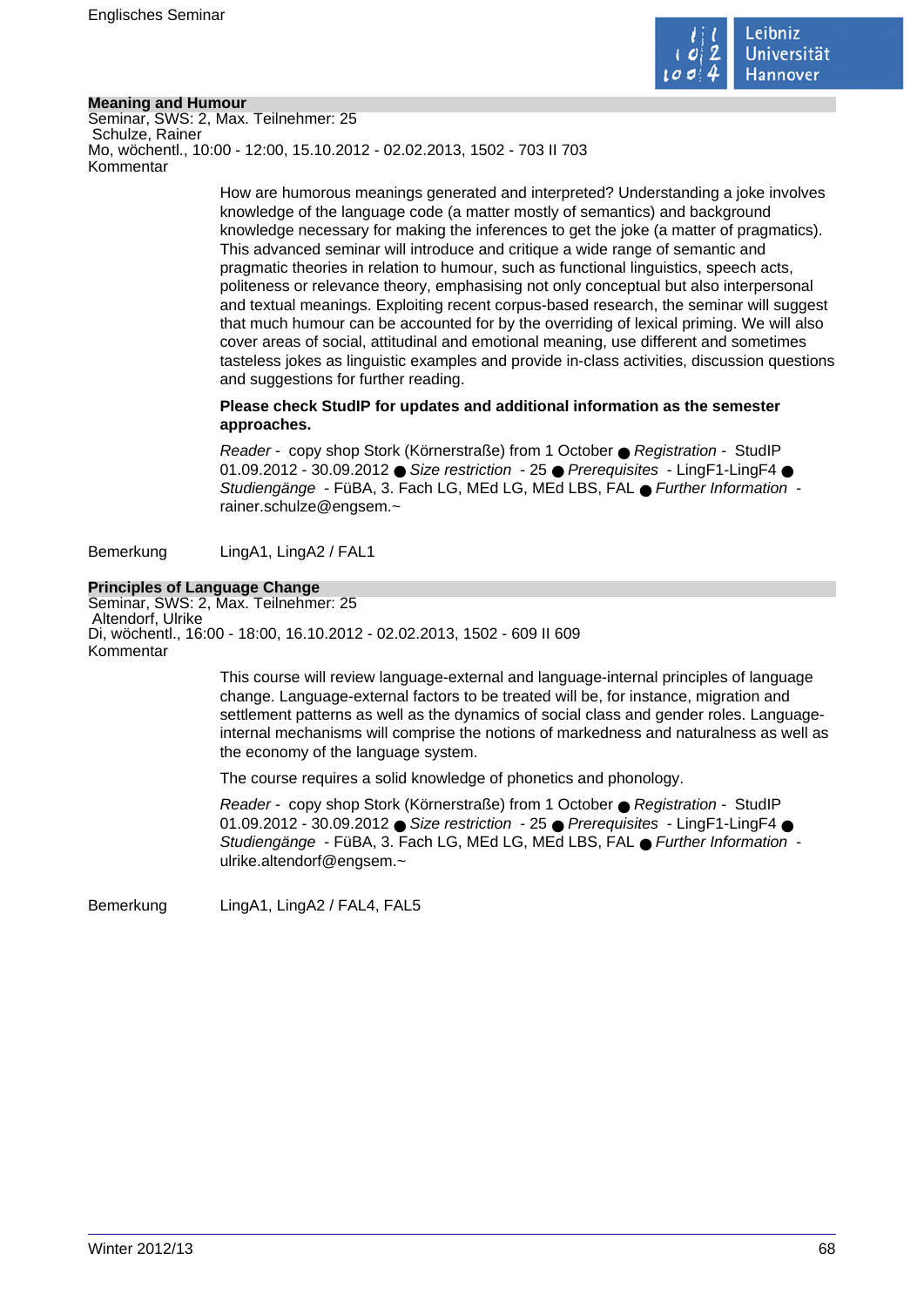

#### **The Verb in Contemporary English**

Seminar, SWS: 2, Max. Teilnehmer: 25 Schulze, Rainer Di, wöchentl., 10:00 - 12:00, 16.10.2012 - 02.02.2013, 1502 - 703 II 703 Kommentar

> The central concern of this advanced seminar will be to illustrate that verbs can only be adequately and properly understood if studied from both a theoretical and descriptive perspective. In a first part, theoretical problems will be explored: terminological problems of classifying verbs and verb-related elements, the 'determining' properties of verbs, verb complementation, the semantics and pragmatics of verbs and verbal combinations, and the notions of tense, aspect, voice and modality. In a second part, computer corpora will be used to study various types of verb and verb complementation and collocation, to trace the development of certain verb forms in English, and to detail the usage of verbs in different varieties and genres of English.

#### **Please check StudIP for updates and additional information as the semester approaches.**

Reader - copy shop Stork (Körnerstraße) from 1 October ● Registration - StudIP 01.09.2012 - 30.09.2012 ● Size restriction - 25 ● Prerequisites - LingF1-LingF4 ● Studiengänge - FüBA, 3. Fach LG, MEd LG, MEd LBS, FAL ● Further Information rainer.schulze@engsem.~

Bemerkung LingA1, LingA2 / FAL1

# **Contexts of English Language Use**

#### **Classroom English**

Seminar/Sprachpraxis/Sprachpraktische Übung, SWS: 2, Max. Teilnehmer: 20 Gans (M. A.), Anne

Di, wöchentl., 12:00 - 14:00, 16.10.2012 - 02.02.2013, 1502 - 703 II 703

Kommentar This course offers students an insight into teaching in the foreign language classroom by focussing on necessary vocabulary and simulating a teaching situation. Students will design a lesson plan and carry it out (the Studienleistung), thus practising communication skills, classroom management, motivation and flexibility in the target language. The Prüfungsleistung is a reflection essay about this procedure.Please note: this class is not open to students of the "außerschulische" programs.Required Reading Faber, A & E Mazlish. 2003. How to talk so kids can learn at home and in school. London: Piccadilly. (the 1996 edition is also fine) Please order it (e.g. on amazon) before the class begins.A reader will be provided in class.

> Reader - will be provided in class ● Assessment Tasks - one written task (lesson plan) and one oral presentation (lesson) (SL), 2000-word term paper (reflection (PL) ● Registration - Doodle 1.9.2012 - 10.10.2012, 13:00 ● Size restriction - 20 ● Prerequisites - SPAWR and SPCS ● Studiengänge - FüBA, MEd LBS, 3. Fach LG ● Further Information - anne.gans@engsem.~

Bemerkung SPTOP:

Please note: this class is not open to students of the "außerschulische" programs. Reader - will be provided in class ● Assessment Tasks - one written task (lesson plan) and one oral presentation (lesson) (SL), 1500-word term paper (reflection (PL) ● Registration -Doodle 1.9.2012 - 10.10.2012, 13:00 ● Size restriction - 20 ● Prerequisites - SPAWR and SPCS ● Studiengänge - BSc TE, MEd LG, 3. Fach LG ● Further Information anne.gans@engsem.~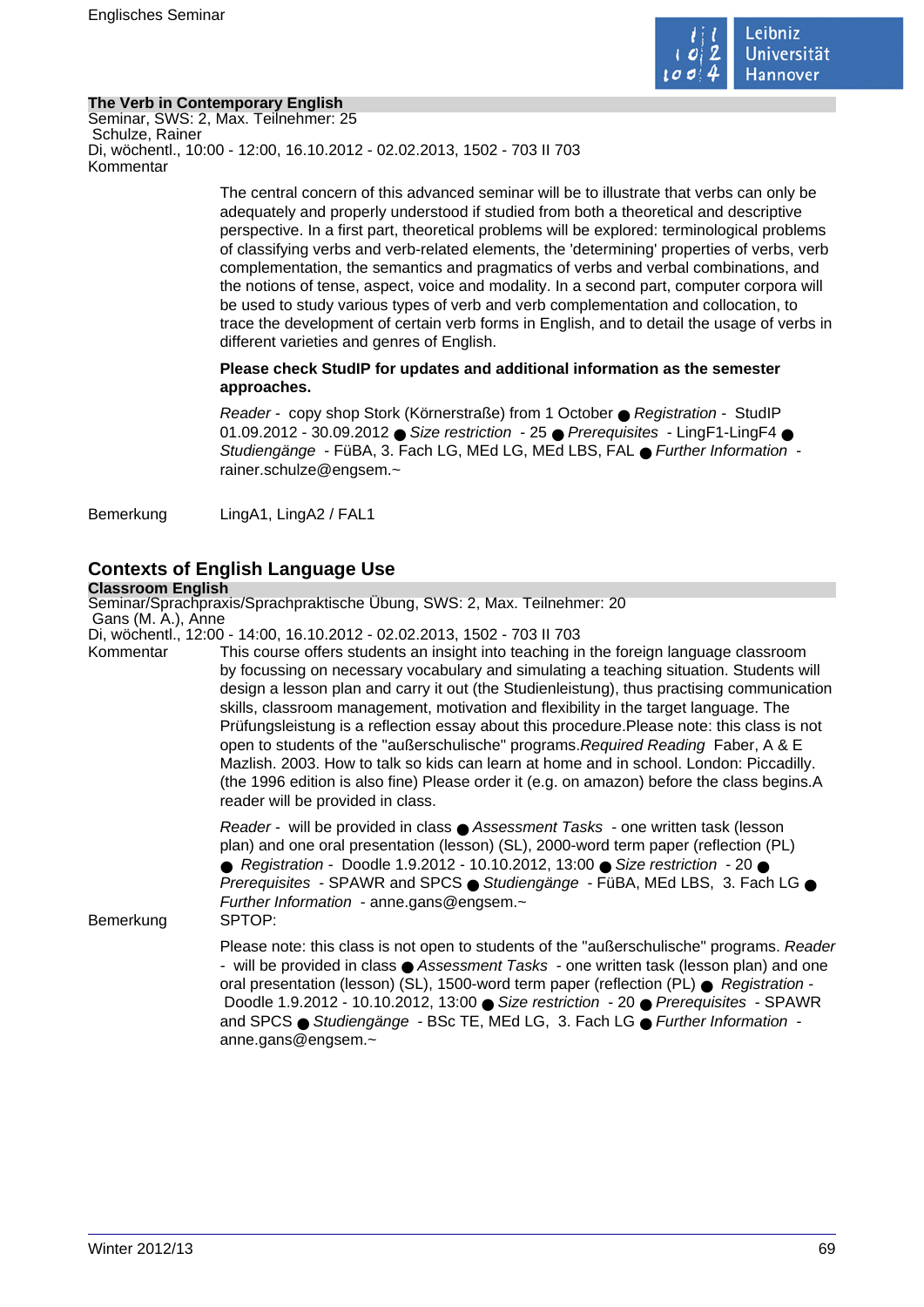

#### **English for Professional Use**

| Bennett, Peter        | Seminar/Sprachpraxis/Sprachpraktische Übung, SWS: 2, Max. Teilnehmer: 25                                                                                                                                                                                                                                                                                                                                                                                                                                                                                                                                                                                                                                                                                                              |
|-----------------------|---------------------------------------------------------------------------------------------------------------------------------------------------------------------------------------------------------------------------------------------------------------------------------------------------------------------------------------------------------------------------------------------------------------------------------------------------------------------------------------------------------------------------------------------------------------------------------------------------------------------------------------------------------------------------------------------------------------------------------------------------------------------------------------|
|                       | Do, wöchentl., 12:00 - 14:00, 18.10.2012 - 02.02.2013, 1502 - 703 II 703, 1. Gruppe                                                                                                                                                                                                                                                                                                                                                                                                                                                                                                                                                                                                                                                                                                   |
|                       | Do, wöchentl., 14:00 - 16:00, 18.10.2012 - 02.02.2013, 1502 - 609 II 609, 2. Gruppe                                                                                                                                                                                                                                                                                                                                                                                                                                                                                                                                                                                                                                                                                                   |
| Kommentar             | Fr, wöchentl., 10:00 - 12:00, 19.10.2012 - 02.02.2013, 1502 - 703 II 703, 3. Gruppe<br>This course deals with language and communication in professional contexts<br>(organisations, trade fairs, public situations, etc). Forms of communication include<br>applications, resumes and CVs, presentations and interviews, social conventions, official<br>letters, emails, faxes, memos, minute taking, reports, notices, telephoning. Assessment<br>Tasks - one written task (CV and application letter) and one oral task (interview) (SL) $\bullet$<br>Registration - Doodle 1.9.2012 - 10.10.2012, 13:00 Size restriction - 25 per group<br>● Prerequisites - SPAWR and SPCS ● Studiengänge - FüBA, MEd LBS, MEd LG, 3.<br>Fach LG • Further Information - peter bennett@engsem.~ |
|                       | Investigating the Relationship between Gender and Art through Language Practice                                                                                                                                                                                                                                                                                                                                                                                                                                                                                                                                                                                                                                                                                                       |
| Hamilton-Bick, Jeanne | Seminar/Sprachpraxis/Sprachpraktische Ubung, SWS: 2, Max. Teilnehmer: 25                                                                                                                                                                                                                                                                                                                                                                                                                                                                                                                                                                                                                                                                                                              |
|                       | Mi, wöchentl., 12:00 - 14:00, 17.10.2012 - 02.02.2013, 1502 - 613 II 613                                                                                                                                                                                                                                                                                                                                                                                                                                                                                                                                                                                                                                                                                                              |
| Kommentar             | This course will look at the relationship between art and gender in contemporary society<br>through discussions of artistic movements, politics and controversies relating to gender,<br>and identity. Accompanying the topics each week will be writing and grammar exercises<br>and activities. Along with vocabulary-building and advanced grammar practice, students<br>are expected to participate actively in class discussions. The Studienleistungen are an<br>annotated bibliography and an oral presentation; the Prüfungsleistung is a research<br>paper. Assessment Tasks - one written task and one oral presentation (SL) 2000-word                                                                                                                                     |

term paper (PL)  $\bullet$  Registration - Doodle 1.9.2012 - 10.10.2012, 13:00  $\bullet$  Size restriction - 25 ● Prerequisites - SPAWR and SPCS ● Studiengänge - FüBA, MEd LBS, 3. Fach LG ● Further Information - jeanne.hamilton-bick@engsem.~<br>SPTOP:

Bemerkung

Assessment Tasks - one written task and one oral presentation (SL) 2000-word term paper (PL) ● Registration - Doodle 1.9.2012 - 10.10.2012, 13:00 ● Size restriction - 25 ● Prerequisites - SPAWR and SPCS ● Studiengänge - FüBA außerschulisch, BSc TE, MEd LG, 3. Fach LG ● Further Information - jeanne.hamilton-bick@engsem.~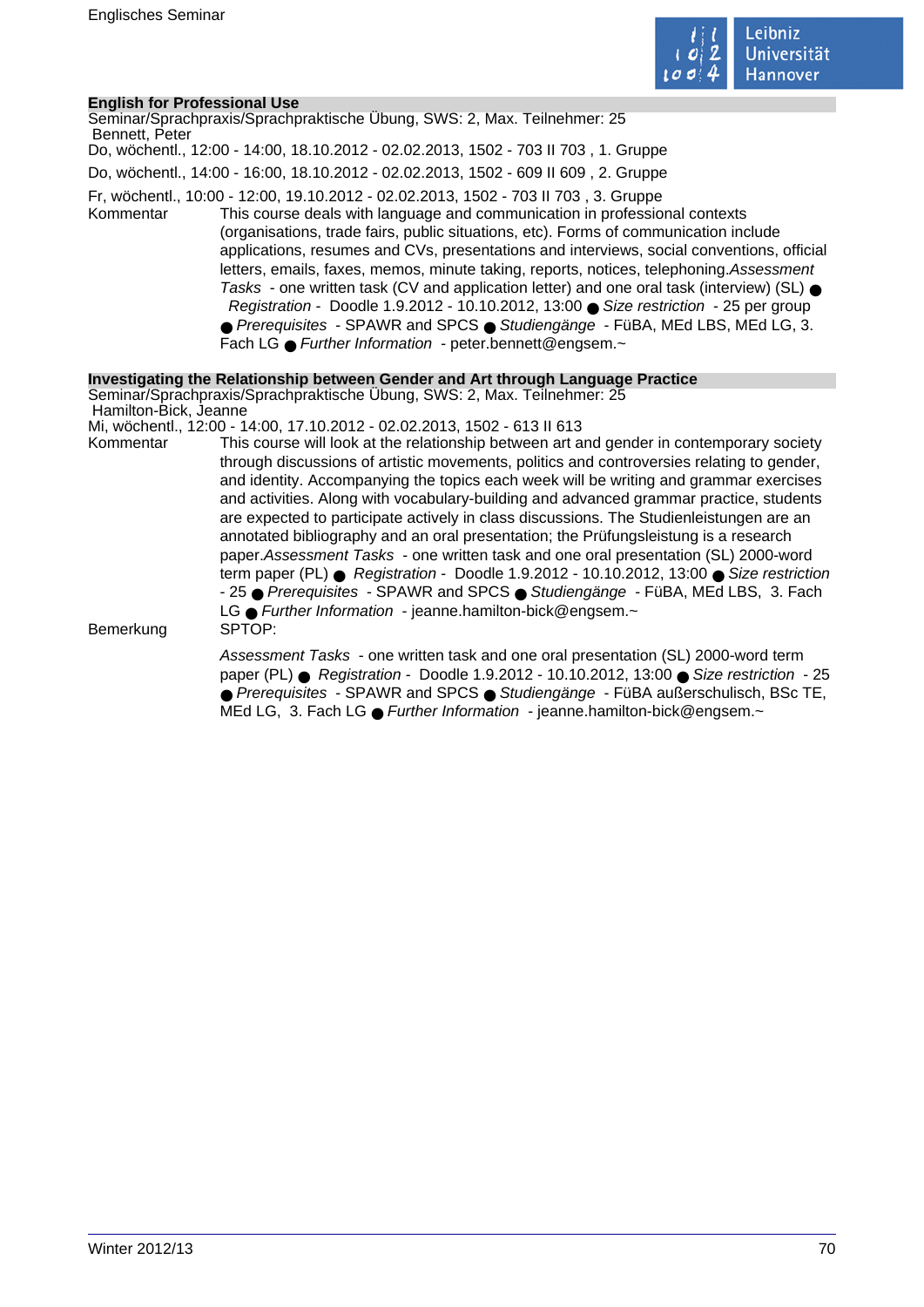

#### **Journalistic Writing: The Making of the Next US President II**

Seminar/Sprachpraxis/Sprachpraktische Übung, SWS: 2, Max. Teilnehmer: 25 Jones, Jacob

Do, wöchentl., 12:00 - 14:00, 18.10.2012 - 02.02.2013, 1502 - 609 II 609

Kommentar It is 2012, and thus time for that quadrennial exercise in media madness, campaignfinance feeding frenzy and costly hoopla known as the U.S. Presidential Election. Serving as both a national cultural event as well as a contest for political power, the presidential selection process has long been a core element in the formation and reformation of national self-identity.In this course you/we will become practicing journalists who follow the long campaign trail from the national party conventions - Republican (week of 27 August) and Democratic (3 September) - to and beyond the general election on November 6.

> In the process, and depending on enrollment, individual students and/or pairs/groups will each be assigned a particular state, which you will then follow through the election cycle, writing brief journalistic "dispatches" (2 x 250 words and 2 X 500-600 words for both SL and PL students) from the field as you go, culminating in a longer "report" (PL term paper) not just on the success or failure of Romney and Obama, but also on the nature of the election process (swing states, targeted advertising, how geography and demography influence U.S. politics) itself, and what those elections might say about the larger national culture of which they are an integral part.

Note: It is not necessary to have taken Part I of this course to do Part 2!

Assessment Tasks - dispatches (SL) and term paper (PL) ● Registration - Doodle 1.9.2012 - 10.10.2012, 13:00 ● Size restriction - 25 ● Prerequisites - SPAWR and SPCS ● Studiengänge - FüBA, MEd LBS, 3. Fach LG ● Further Information jacob.jones@engsem.~

Bemerkung SPTOP:

Assessment Tasks - dispatches (SL) and term paper (PL) ● Registration - Doodle 1.9.2012 - 10.10.2012, 13:00 ● Size restriction - 25 ● Prerequisites - SPAWR and SPCS ● Studiengänge - FüBA außerschulisch, BSc TE, MEd LG, 3. Fach LG ● Further Information - jacob.jones@engsem.~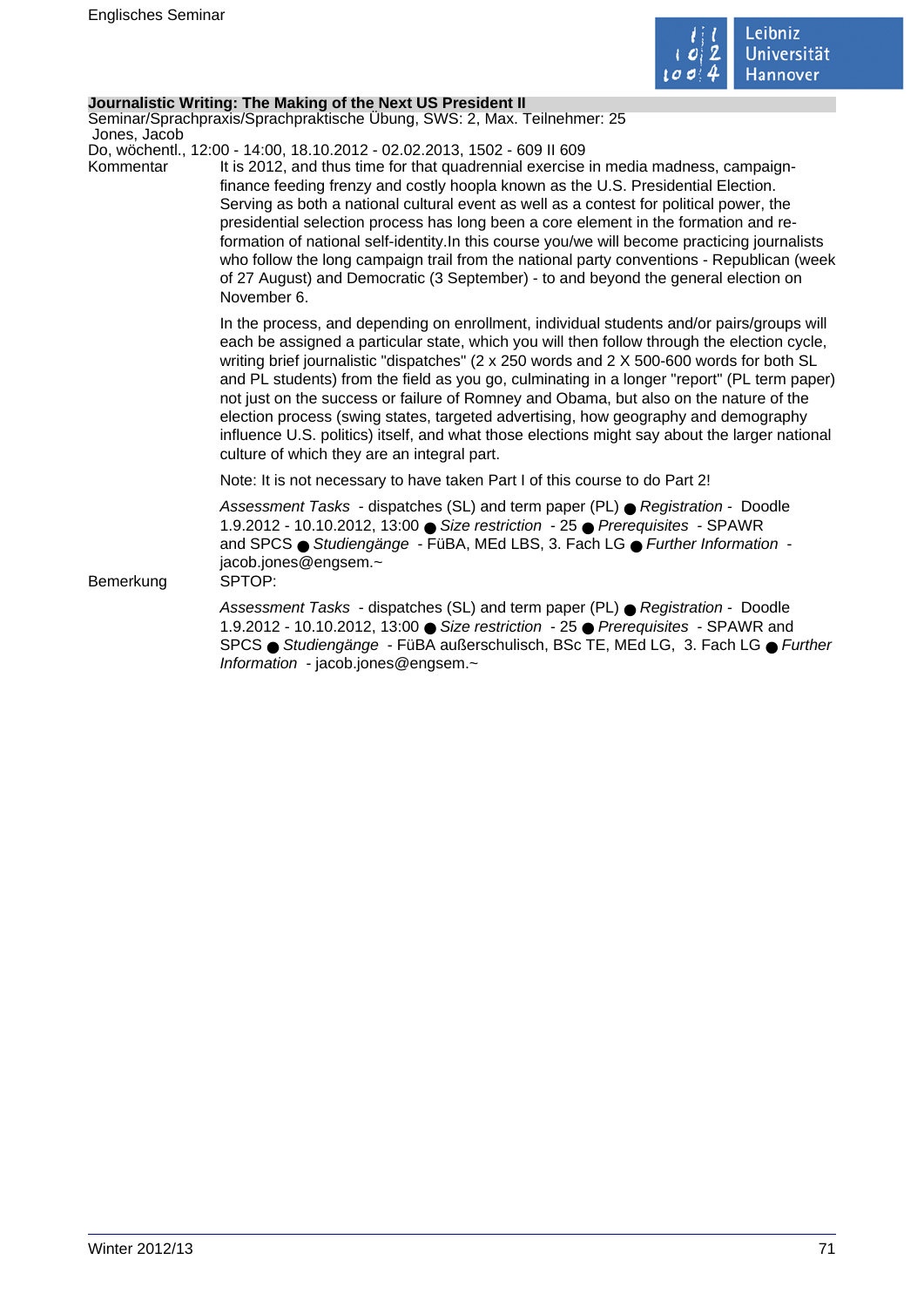

|                           | <b>Nature and Environmental Writing</b>                                                                                                                                                                                                                                                                                                                                                                                                                                                                                                                                                                                                                                                                                                               |
|---------------------------|-------------------------------------------------------------------------------------------------------------------------------------------------------------------------------------------------------------------------------------------------------------------------------------------------------------------------------------------------------------------------------------------------------------------------------------------------------------------------------------------------------------------------------------------------------------------------------------------------------------------------------------------------------------------------------------------------------------------------------------------------------|
|                           | Seminar/Sprachpraxis/Sprachpraktische Übung, SWS: 2, Max. Teilnehmer: 25                                                                                                                                                                                                                                                                                                                                                                                                                                                                                                                                                                                                                                                                              |
| Jones, Jacob<br>Kommentar | Do, wöchentl., 14:00 - 16:00, 18.10.2012 - 02.02.2013, 1502 - 615 II 615<br>Some of the best essayists in the Anglophone literary tradition were (are) nature writers<br>- Henry David Thoreau, Gerald Durrell and John McPhee come to mind - and over the<br>next decades English will undoubtedly continue to serve as the indispensable language<br>for both the professional and popular scientific and policy literature addressing global<br>climate change and other environmental problems. Thus, this class is designed not only<br>to familiarize students with some of the "classics" in the nature and environmental writing<br>genre(s), but also to learn and practise many of the writing techniques utilized by the<br>professionals. |
|                           | To that end, students will choose one subject from a list of natural places/ecosystems<br>from around the world and write two short (2 x 250-300 words) and two medium (2 x<br>500-600 words) interlocking essays investigating/analyzing their topics/places from<br>several points of view (both SL and PL students), which will then serve as the foundation<br>for the PL term paper if needed.                                                                                                                                                                                                                                                                                                                                                   |
| Bemerkung                 | Assessment Tasks - essays (SL) and term paper (PL) ● Registration - Doodle<br>1.9.2012 - 10.10.2012, 13:00 ● Size restriction - 25 ● Prerequisites - SPAWR<br>and SPCS ● Studiengänge - FüBA, MEd LBS, 3. Fach LG ● Further Information -<br>jacob.jones@engsem.~<br>SPTOP:                                                                                                                                                                                                                                                                                                                                                                                                                                                                           |
|                           | Assessment Tasks - essays (SL) and term paper (PL) ● Registration - Doodle 1.9.2012<br>- 10.10.2012, 13:00 ● Size restriction - 25 ● Prerequisites - SPAWR and SPCS<br>● Studiengänge - FüBA außerschulisch, BSc TE, MEd LG, 3. Fach LG ● Further<br>Information - jacob.jones@engsem.~                                                                                                                                                                                                                                                                                                                                                                                                                                                               |
|                           |                                                                                                                                                                                                                                                                                                                                                                                                                                                                                                                                                                                                                                                                                                                                                       |

### SPEP

# **English for Professional Use**

Seminar/Sprachpraxis/Sprachpraktische Übung, SWS: 2, Max. Teilnehmer: 25 Bennett, Peter Do, wöchentl., 12:00 - 14:00, 18.10.2012 - 02.02.2013, 1502 - 703 II 703 , 1. Gruppe Do, wöchentl., 14:00 - 16:00, 18.10.2012 - 02.02.2013, 1502 - 609 II 609 , 2. Gruppe Fr, wöchentl., 10:00 - 12:00, 19.10.2012 - 02.02.2013, 1502 - 703 II 703 , 3. Gruppe This course deals with language and communication in professional contexts (organisations, trade fairs, public situations, etc). Forms of communication include applications, resumes and CVs, presentations and interviews, social conventions, official letters, emails, faxes, memos, minute taking, reports, notices, telephoning.Assessment Tasks - one written task (CV and application letter) and one oral task (interview) (SL)  $\bullet$  Registration - Doodle 1.9.2012 - 10.10.2012, 13:00 ● Size restriction - 25 per group ● Prerequisites - SPAWR and SPCS ● Studiengänge - FüBA, MEd LBS, MEd LG, 3. Fach LG ● Further Information - peter.bennett@engsem.~

SPVE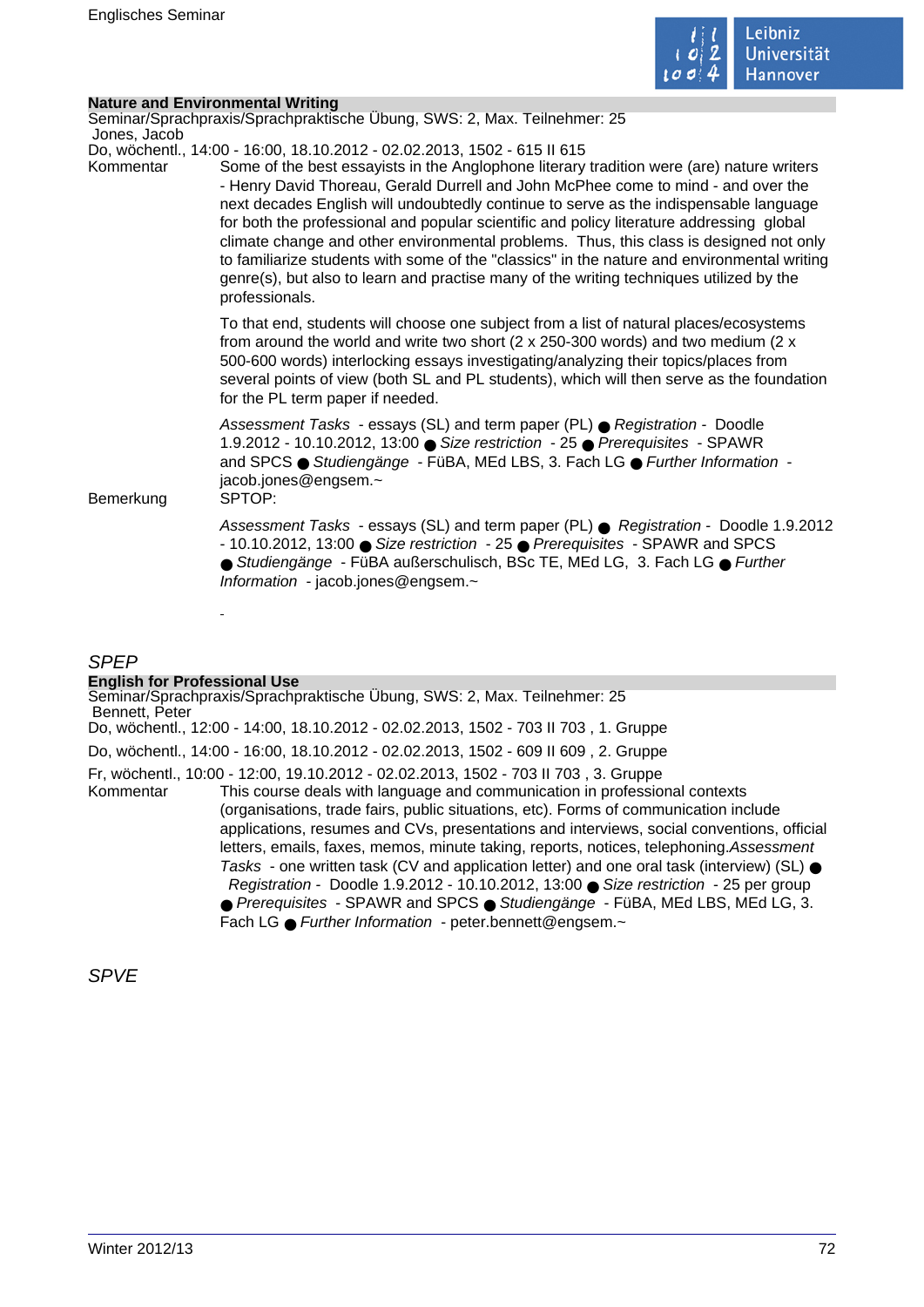

## **Classroom English**

Seminar/Sprachpraxis/Sprachpraktische Übung, SWS: 2, Max. Teilnehmer: 20

 Gans (M. A.), Anne Di, wöchentl., 12:00 - 14:00, 16.10.2012 - 02.02.2013, 1502 - 703 II 703

Kommentar This course offers students an insight into teaching in the foreign language classroom by focussing on necessary vocabulary and simulating a teaching situation. Students will design a lesson plan and carry it out (the Studienleistung), thus practising communication skills, classroom management, motivation and flexibility in the target language. The Prüfungsleistung is a reflection essay about this procedure.Please note: this class is not open to students of the "außerschulische" programs.Required Reading Faber, A & E Mazlish. 2003. How to talk so kids can learn at home and in school. London: Piccadilly. (the 1996 edition is also fine) Please order it (e.g. on amazon) before the class begins.A reader will be provided in class.

> Reader - will be provided in class ● Assessment Tasks - one written task (lesson plan) and one oral presentation (lesson) (SL), 2000-word term paper (reflection (PL) ● Registration - Doodle 1.9.2012 - 10.10.2012, 13:00 ● Size restriction - 20 ● Prerequisites - SPAWR and SPCS ● Studiengänge - FüBA, MEd LBS, 3. Fach LG ● Further Information - anne.gans@engsem.~

Bemerkung SPTOP:

Please note: this class is not open to students of the "außerschulische" programs. Reader - will be provided in class ● Assessment Tasks - one written task (lesson plan) and one oral presentation (lesson) (SL), 1500-word term paper (reflection (PL) ● Registration - Doodle 1.9.2012 - 10.10.2012, 13:00 ● Size restriction - 20 ● Prerequisites - SPAWR and SPCS ● Studiengänge - BSc TE, MEd LG, 3, Fach LG ● Further Information anne.gans@engsem.~

## **Investigating the Relationship between Gender and Art through Language Practice**

Seminar/Sprachpraxis/Sprachpraktische Übung, SWS: 2, Max. Teilnehmer: 25 Hamilton-Bick, Jeanne

Mi, wöchentl., 12:00 - 14:00, 17.10.2012 - 02.02.2013, 1502 - 613 II 613

Kommentar This course will look at the relationship between art and gender in contemporary society through discussions of artistic movements, politics and controversies relating to gender, and identity. Accompanying the topics each week will be writing and grammar exercises and activities. Along with vocabulary-building and advanced grammar practice, students are expected to participate actively in class discussions. The Studienleistungen are an annotated bibliography and an oral presentation; the Prüfungsleistung is a research paper.Assessment Tasks - one written task and one oral presentation (SL) 2000-word term paper (PL) ● Registration - Doodle 1.9.2012 - 10.10.2012, 13:00 ● Size restriction - 25 ● Prerequisites - SPAWR and SPCS ● Studiengänge - FüBA, MEd LBS, 3. Fach LG ● Further Information - jeanne.hamilton-bick@engsem.~ Bemerkung SPTOP:

> Assessment Tasks - one written task and one oral presentation (SL) 2000-word term paper (PL) ● Registration - Doodle 1.9.2012 - 10.10.2012, 13:00 ● Size restriction - 25 ● Prerequisites - SPAWR and SPCS ● Studiengänge - FüBA außerschulisch, BSc TE, MEd LG, 3. Fach LG ● Further Information - jeanne.hamilton-bick@engsem.~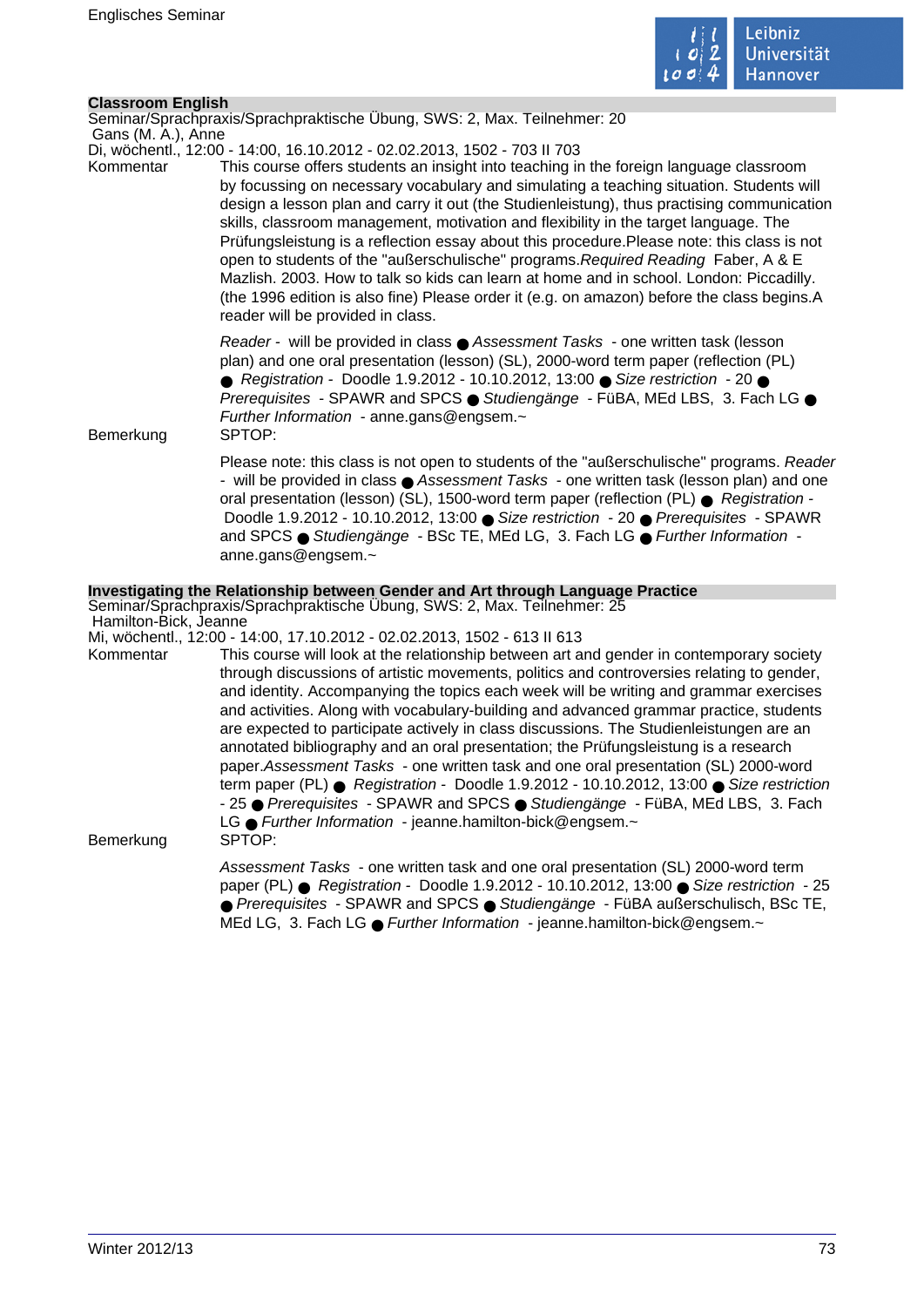

## **Journalistic Writing: The Making of the Next US President II**

Seminar/Sprachpraxis/Sprachpraktische Übung, SWS: 2, Max. Teilnehmer: 25 Jones, Jacob

Do, wöchentl., 12:00 - 14:00, 18.10.2012 - 02.02.2013, 1502 - 609 II 609

Kommentar It is 2012, and thus time for that quadrennial exercise in media madness, campaignfinance feeding frenzy and costly hoopla known as the U.S. Presidential Election. Serving as both a national cultural event as well as a contest for political power, the presidential selection process has long been a core element in the formation and reformation of national self-identity.In this course you/we will become practicing journalists who follow the long campaign trail from the national party conventions - Republican (week of 27 August) and Democratic (3 September) - to and beyond the general election on November 6.

> In the process, and depending on enrollment, individual students and/or pairs/groups will each be assigned a particular state, which you will then follow through the election cycle, writing brief journalistic "dispatches" (2 x 250 words and 2 X 500-600 words for both SL and PL students) from the field as you go, culminating in a longer "report" (PL term paper) not just on the success or failure of Romney and Obama, but also on the nature of the election process (swing states, targeted advertising, how geography and demography influence U.S. politics) itself, and what those elections might say about the larger national culture of which they are an integral part.

Note: It is not necessary to have taken Part I of this course to do Part 2!

Assessment Tasks - dispatches (SL) and term paper (PL) ● Registration - Doodle 1.9.2012 - 10.10.2012, 13:00 ● Size restriction - 25 ● Prerequisites - SPAWR and SPCS ● Studiengänge - FüBA, MEd LBS, 3. Fach LG ● Further Information jacob.jones@engsem.~

Bemerkung SPTOP:

Assessment Tasks - dispatches (SL) and term paper (PL) ● Registration - Doodle 1.9.2012 - 10.10.2012, 13:00 ● Size restriction - 25 ● Prerequisites - SPAWR and SPCS ● Studiengänge - FüBA außerschulisch, BSc TE, MEd LG, 3. Fach LG ● Further Information - jacob.jones@engsem.~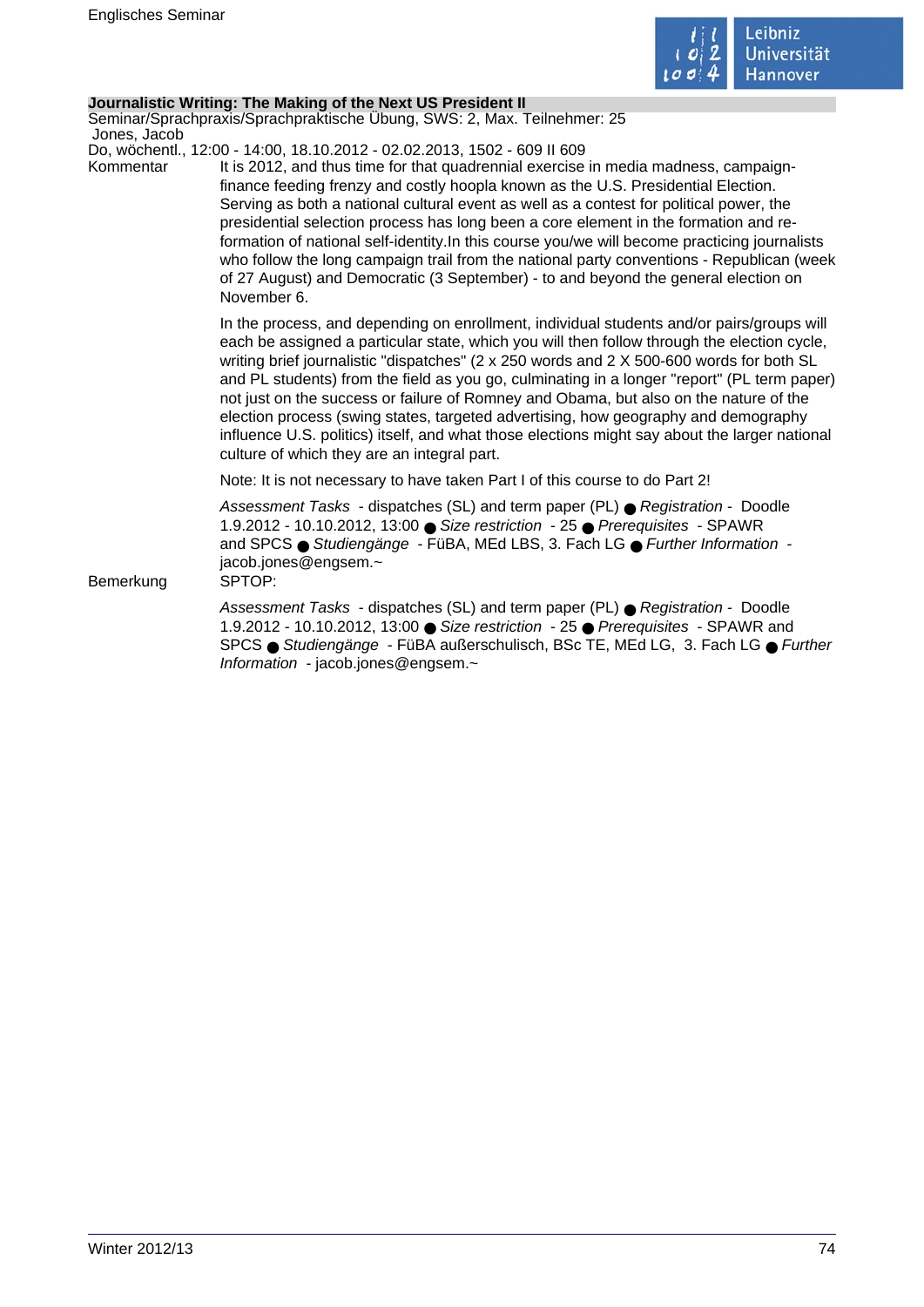

| <b>Nature and Environmental Writing</b> |  |
|-----------------------------------------|--|
|                                         |  |
|                                         |  |

| Jones, Jacob | Seminar/Sprachpraxis/Sprachpraktische Übung, SWS: 2, Max. Teilnehmer: 25                                                                                                                                                                                                                                                                                                                                                                                                                                                                                                                                                                                                                                                                              |
|--------------|-------------------------------------------------------------------------------------------------------------------------------------------------------------------------------------------------------------------------------------------------------------------------------------------------------------------------------------------------------------------------------------------------------------------------------------------------------------------------------------------------------------------------------------------------------------------------------------------------------------------------------------------------------------------------------------------------------------------------------------------------------|
| Kommentar    | Do, wöchentl., 14:00 - 16:00, 18.10.2012 - 02.02.2013, 1502 - 615 II 615<br>Some of the best essayists in the Anglophone literary tradition were (are) nature writers<br>- Henry David Thoreau, Gerald Durrell and John McPhee come to mind - and over the<br>next decades English will undoubtedly continue to serve as the indispensable language<br>for both the professional and popular scientific and policy literature addressing global<br>climate change and other environmental problems. Thus, this class is designed not only<br>to familiarize students with some of the "classics" in the nature and environmental writing<br>genre(s), but also to learn and practise many of the writing techniques utilized by the<br>professionals. |
|              | To that end, students will choose one subject from a list of natural places/ecosystems<br>from around the world and write two short ( $2 \times 250-300$ words) and two medium ( $2 \times$<br>500-600 words) interlocking essays investigating/analyzing their topics/places from<br>several points of view (both SL and PL students), which will then serve as the foundation<br>for the PL term paper if needed.                                                                                                                                                                                                                                                                                                                                   |
| Bemerkung    | Assessment Tasks - essays (SL) and term paper (PL) ● Registration - Doodle<br>1.9.2012 - 10.10.2012, 13:00 ● Size restriction - 25 ● Prerequisites - SPAWR<br>and SPCS · Studiengänge - FüBA, MEd LBS, 3. Fach LG · Further Information -<br>jacob.jones@engsem.~<br>SPTOP:                                                                                                                                                                                                                                                                                                                                                                                                                                                                           |
|              | Assessment Tasks - essays (SL) and term paper (PL) ● Registration - Doodle 1.9.2012<br>- 10.10.2012, 13:00 ● Size restriction - 25 ● Prerequisites - SPAWR and SPCS<br>● Studiengänge - FüBA außerschulisch, BSc TE, MEd LG, 3. Fach LG ● Further<br>Information - jacob.jones@engsem.~                                                                                                                                                                                                                                                                                                                                                                                                                                                               |

## **Advanced Methodology of Teaching English as FL**

#### **English as a Lingua Franca: Sociocultural and Pedagogical Perspectives** Seminar, Max. Teilnehmer: 25

Mi, wöchentl., 14:00 - 16:00, 24.10.2012 - 02.02.2013, 1502 - 609 II 609 , Prof. Dr. Gnutzmann

Fr, Einzel, 14:00 - 16:00, 18.01.2013 - 18.01.2013, 1502 - 709 II 709 , Prof. Dr. Gnutzmann Kommentar Research into the linguistic forms and uses of English as a lingua franca has gained considerable momentum over the past decade. There are a number of reasons for this development, which can be found on a European and on a global level. Undoubtedly, the English language has become the medium of globalisation and it is itself deeply affected by globalisation. As a result, many and new kinds of Englishes all over the world have come into being, and these give rise to a number of questions relating to, for example,

> The impact of English as a Lingua Franca (ELF) on speakers' identities: Are ELF and its many manifestations, ideologically speaking, neutral forms of English or do they foster Englishisation and Americanisation of other languages and cultures? If so, how could these processes be evaluated?

> The teaching of English (as a lingua franca): How could the development of English as a lingua franca be reflected in English language classrooms, for non-native learners, but possibly also for pupils in the 'real' English-speaking world? Do we need new teaching models? If so, how could they be legitimized, what could they look like and how could they be implemented in the classroom?

c.gnutzmann@tu-bs.de Bemerkung Lehrperson: Prof. Claus Gnutzmann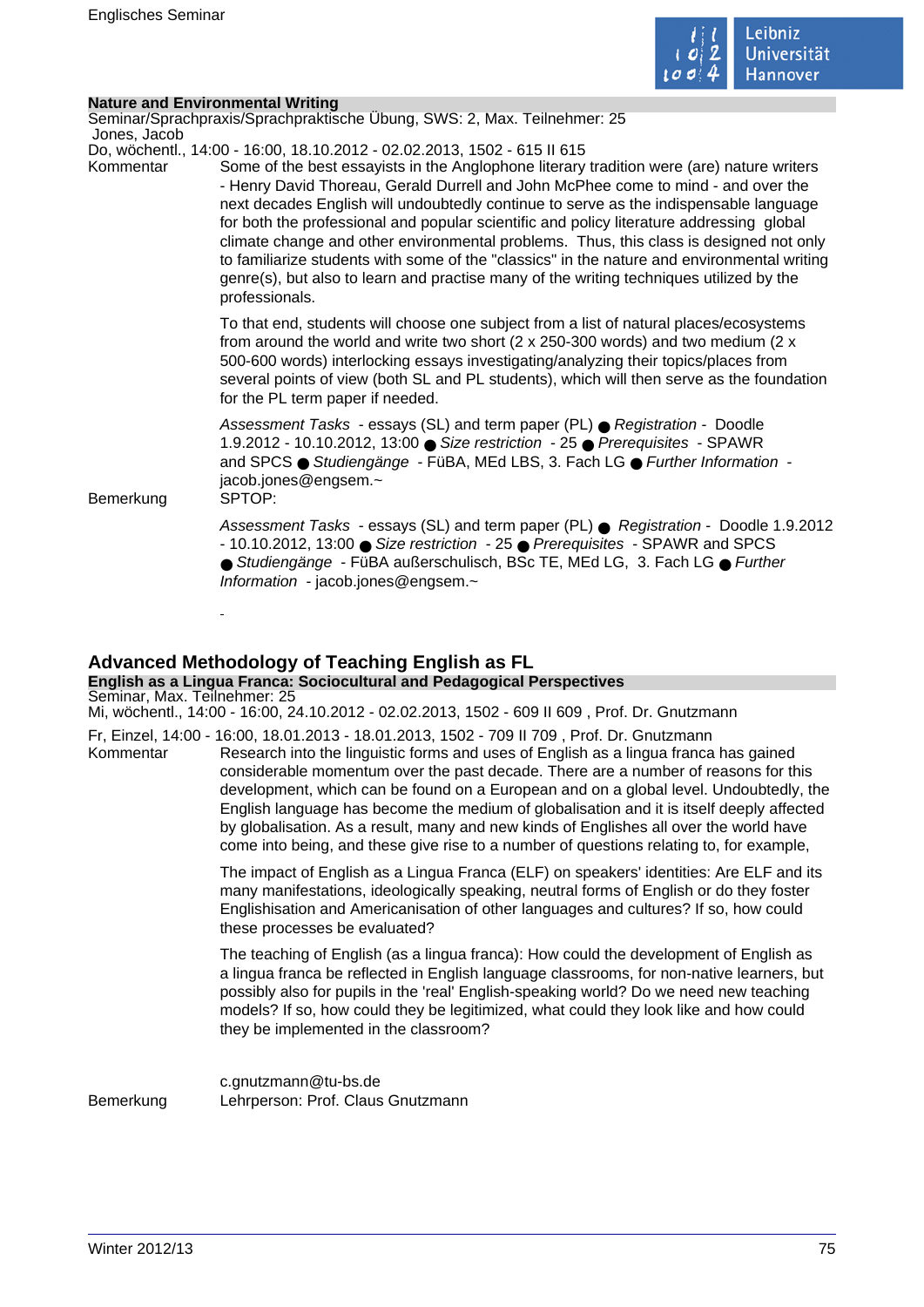

## **Interaction in the CLIL Classroom**

Seminar, SWS: 2, Max. Teilnehmer: 25 Letz (M. Ed,), Lisa Di, wöchentl., 14:00 - 16:00, 23.10.2012 - 02.02.2013, 1502 - 615 II 615 Kommentar

> CLIL is said to be one of the most promising approaches to foreign language learning. We will study this grassroots movement initiated by teachers and discovered by researchers recently. We will watch recorded biology, geography and history lessons taught in English.

It has become a tradition in teacher education at the English department of the Leibniz University in Hannover to incorporate issues of interaction analysis and language learning in the curriculum, e.g. by employing a discourse analytical approach. We will combine classroom research and videography. Furthermore, you will be encouraged to design tasks for interaction in a CLIL environment.

Reader - copy shop Stork (Körnerstraße) from 15 October ● Assessment Tasks - Prerequisites for certificate: oral presentation and term paper or project; MEd: Studienleistungen: participation/oral contribution/project. Prüfungsleistung: Hausarbeit in DidA1 oder DidA2 ● Registration - StudIP 1.09.2012 - 30.09.2012 ● Size restriction - 25 ● Prerequisites - DidF1 and DidF2 ● Studiengänge - MEd LG, MEd LBS, 3. Fach LG ● Further Information - rita.kupetz@engsem.~

Bemerkung DidA / FAL7

## **Learner Language Studies and Implications for TEFL**

Seminar, SWS: 2, Max. Teilnehmer: 25 Kupetz, Rita Kommentar

> This course will review the research on interlanguage variation and consider the implications of this variation in the process of foreign language learning and teaching. The impact of social context upon the development of interlanguage will be discussed. You will be encouraged to organize a workshop on how to assess learners' texts and how to give feedback. Furthermore, we will deal with the European Language Portfolio and portfolio assessment in particular.

> Reader - copy shop Stork (Körnerstraße) from 15 October ● Assessment Tasks - Studienleistungen: participation/oral contribution/project, Prüfungsleistung: Hausarbeit in DidA1 or DidA2 ● Registration - StudIP 1.09.2012 - 30.09.2012 ● Size restriction - 25 ● Prerequisites - DidF1 and DidF2 ● Studiengänge - MEd LG, MEd LBS, 3. Fach LG ● Further Information - rita.kupetz@engsem.~

Bemerkung Veranstaltung entfällt (siehe Info http://www.engsem.uni-hannover.de/ Aktuelles)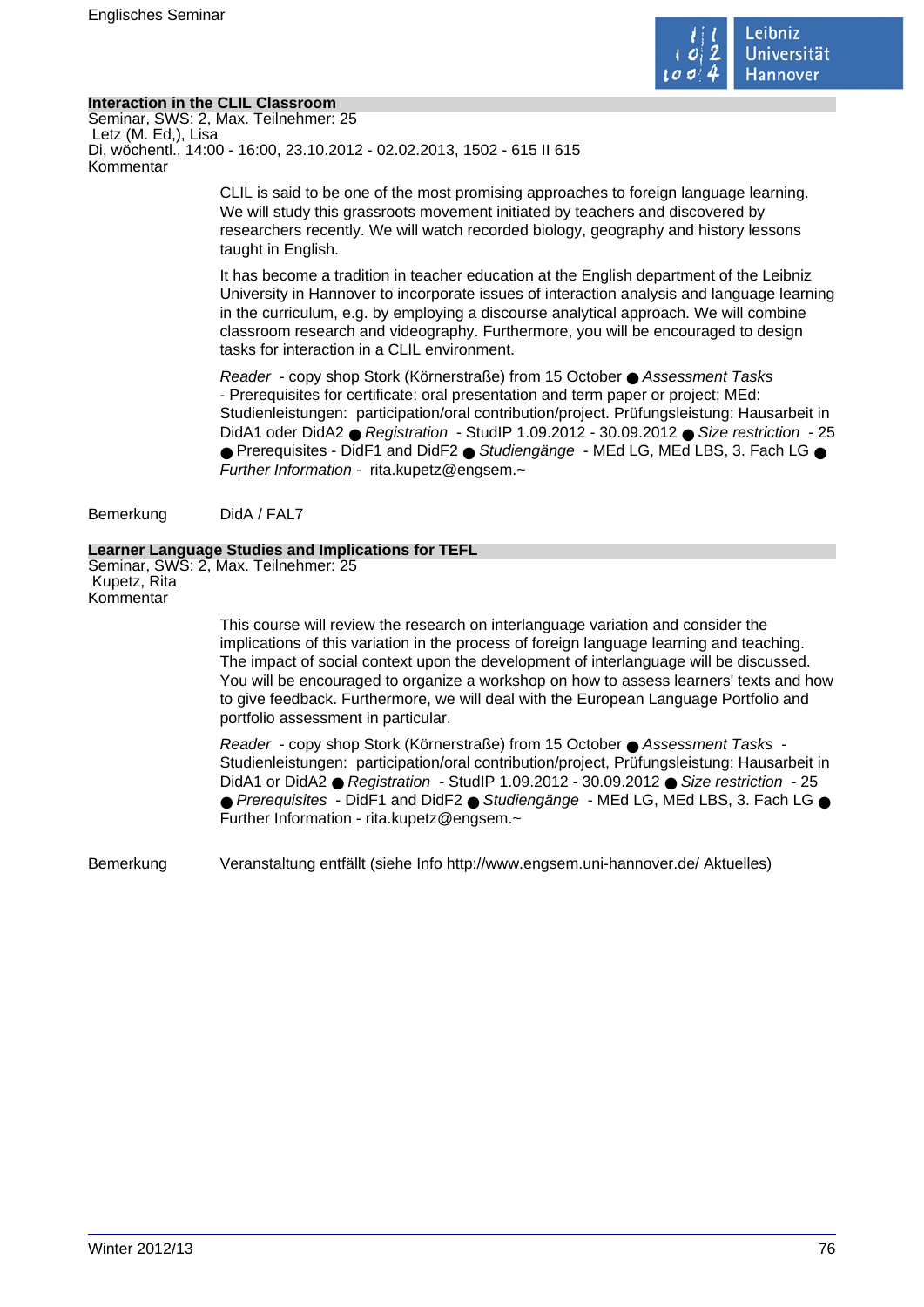

## **My Story, My Music, My World: Multimediale und sprachenübergreifende Aufgabenentwicklung**

Seminar, SWS: 2, Max. Teilnehmer: 25 Blell, Gabriele Do, wöchentl., 12:00 - 14:00, 18.10.2012 - 02.02.2013, 1502 - 615 II 615 Kommentar

> Auf der Grundlage eines kulturen-, medien- und sprachenübergreifenden Forschungsprojekts sollen gesammelte Textformen (Erzählungen, Zeichnungen, Fotos, Musik) von Kindern aus verschiedenen Ländern und in verschiedenen Sprachen auf ihr Potential für einen interkulturell fundierten und mehrsprachigkeitsfördernden fremd- und muttersprachlichen Unterricht (Englisch, Deutsch u.a.) hin untersucht werden.

> Im Anschluss an die Behandlung ausgewählter theoretischer Aspekte (u. a. Aufgabenorientierung/Task-based language learning , Mehrsprachigkeitsdidaktik, Interkulturelles Lernen) sollen die Texte dazu genutzt werden Aufgabenstellungen und Lernmaterialien für einen fächer- und sprachenübergreifenden Unterricht herzustellen. Die Studierenden erhalten im Rahmen des Seminars die Möglichkeit, die entwickelten Materialien im Schulkontext und in der Zusammenarbeit mit Lehrerinnen und Lehrern auszuprobieren.

Reader - copy shop Stork (Körnerstraße) from 15 October ● Assessment Tasks - see course programme ● Languages of instruction - English and German ● Registration -StudIP 1.09.2012 - 30.09.2012. ● Size restriction - 25 ● Prerequisites - DidF1 and DidF2 ● Studiengänge - MEd LG, MEd LBS, 3. Fach LG ● Further Information gabriele.blell@engsem.~

# Bemerkung DidA

Literatur

Required Reading

Please see the course page on StudIP.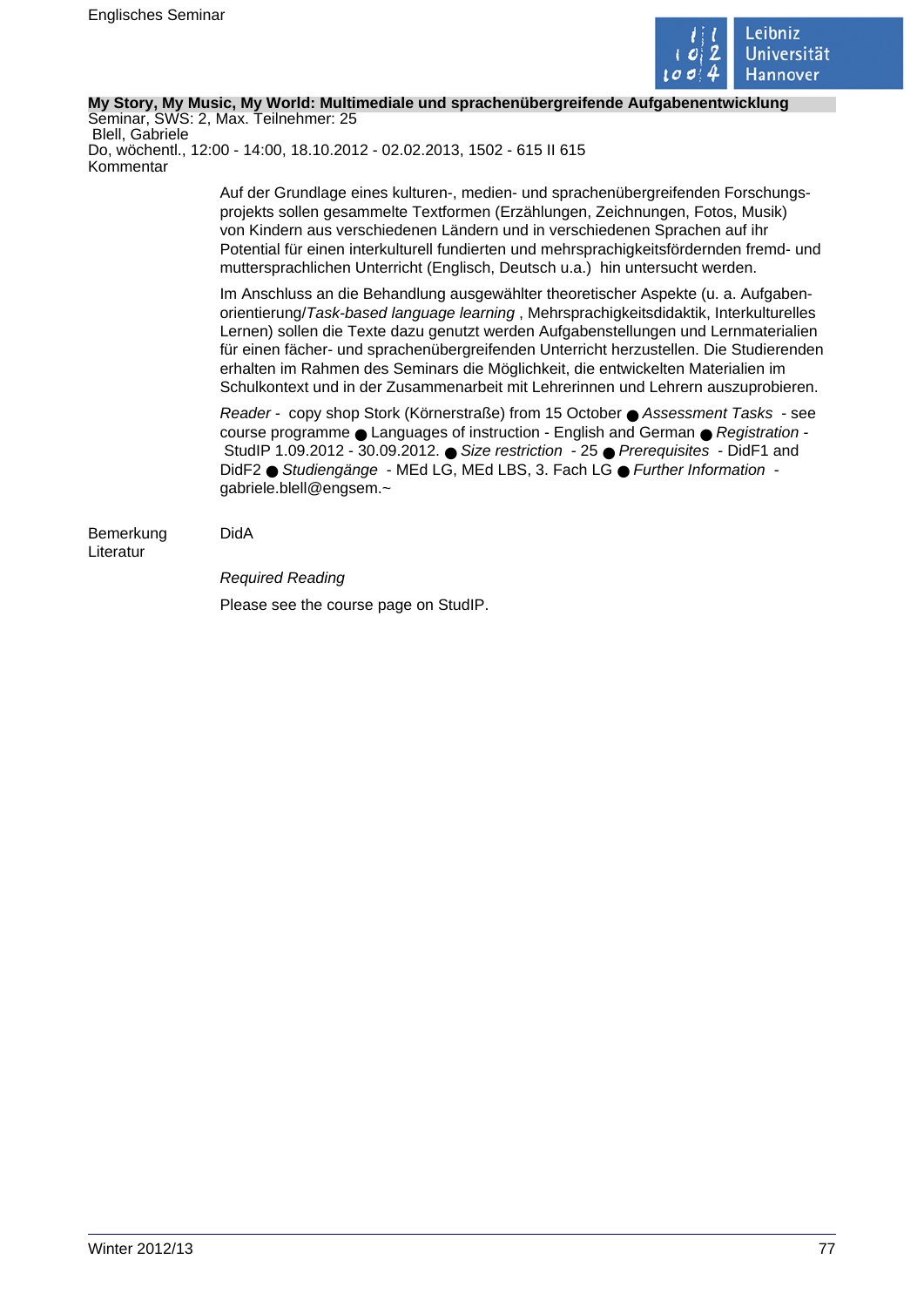

## **Planung und Analyse von Englischunterricht (LbS)**

| Seminar, SWS: 2               |                                                                                                            |
|-------------------------------|------------------------------------------------------------------------------------------------------------|
| Tissler (Staatsexamen), Birte |                                                                                                            |
|                               | Fr, Einzel, 16:00 - 20:00, 19.10.2012 - 19.10.2012, 1502 - 615 II 615                                      |
|                               | Sa, Einzel, 10:00 - 16:00, 20.10.2012 - 20.10.2012, 1502 - 615 II 615                                      |
|                               | Fr, Einzel, 16:00 - 20:00, 02.11.2012 - 02.11.2012, 1502 - 615 II 615                                      |
|                               | Sa, Einzel, 10:00 - 16:00, 03.11.2012 - 03.11.2012, 1502 - 615 II 615                                      |
|                               | Fr, Einzel, 16:00 - 20:00, 16.11.2012 - 16.11.2012, 1502 - 615 II 615                                      |
| Kommentar                     | Sa, Einzel, 10:00 - 16:00, 17.11.2012 - 17.11.2012, 1502 - 615 II 615<br>Ausweichtermine: 23. - 24.11.2012 |
|                               | Dieses Blockseminar bereitet auf das Fachpraktiku                                                          |

seminar bereitet auf das Fachpraktikum Englisch vor und ist für alle Lehramtsstudierende (LBS) obligatorisch. Im MEd (LBS) ist die Veranstaltung Teil des Moduls Fachpraktikum Englisch .

Es werden Aufzeichnungen und Unterricht analysiert sowie Unterrichtssequenzen geplant. Ebenso ist vorgesehen, dass Unterricht an der BBS durchgeführt und reflektiert wird. Die Veranstaltung ist schulformübergreifend (Berufsschule und Vollzeitschule) angelegt, so dass die SeminarteilnehmerInnen für ihre jeweilige berufliche Fachrichtung und Schulform (z. B. BEK, BFS, FOS, BG) Unterrichtssequenzen erarbeiten.

Reader - copy shop Stork (Körnerstraße) from 15 October ● Assessment Tasks - Studienleistungen werden zu Seminarbeginn spezifiziert ● Registration - StudIP 1.09.2012 - 30.09.2012 ● Size restriction - none ● Prerequisites - DidF1 and DidF2 ● Studiengänge - M Ed LBS ● Further Information - birte.tissler@bztg-oldenburg.de

Bemerkung DidPA

Literatur

## Recommended Reading:

Bach, Gerhard und Johannes-Peter Timm. (Hrsg.). (2009). Englischunterricht. Grundlagen und Methoden einer handlungsorientierten Unterrichtspraxis. 4. Auflage. Tübingen: Francke.

Hallet, Wolfgang und Königs, Frank G. (Hrsg.). (2010). Handbuch Fremdsprachenunterricht. Seelze/Velber: Klett/Kallmeyer.

Heuer, Helmut und Friederike Klippel. (1993). Englischmethodik. Problemfelder, Unterrichtswirklichkeit und Handlungsempfehlungen, Berlin: Cornelsen.

Karbe, Ursula und Piepho, Hans-Eberhard. (2000). Fremdsprachenunterricht von A bis Z: praktisches Begriffswörterbuch. Ismaning: Hueber.

Meyer, Hilbert. (1987). Unterrichtsmethoden, 2 Bände, Frankfurt a.M.: Cornelsen/Scriptor.

Müller-Hartmann, Andreas und Schocker-von Ditfurth, Marita. (Hrsg.). (2005). Aufgabenorientierung im Fremdsprachenunterricht. Festschrift für Michael K. Legutke. Tübingen: gnv.

Timm, Johannes-Peter. (Hrsg.) (1998). Englisch lernen und lehren. Didaktik des Englischunterrichts. Berlin: Cornelsen.

Zydatiß, Wolfgang. (2005). Bildungstandards und Kompetenzniveaus im Englischunterricht. Konzepte, Empirie, Kritik und Konsequenzen. Frankfurt: Lang.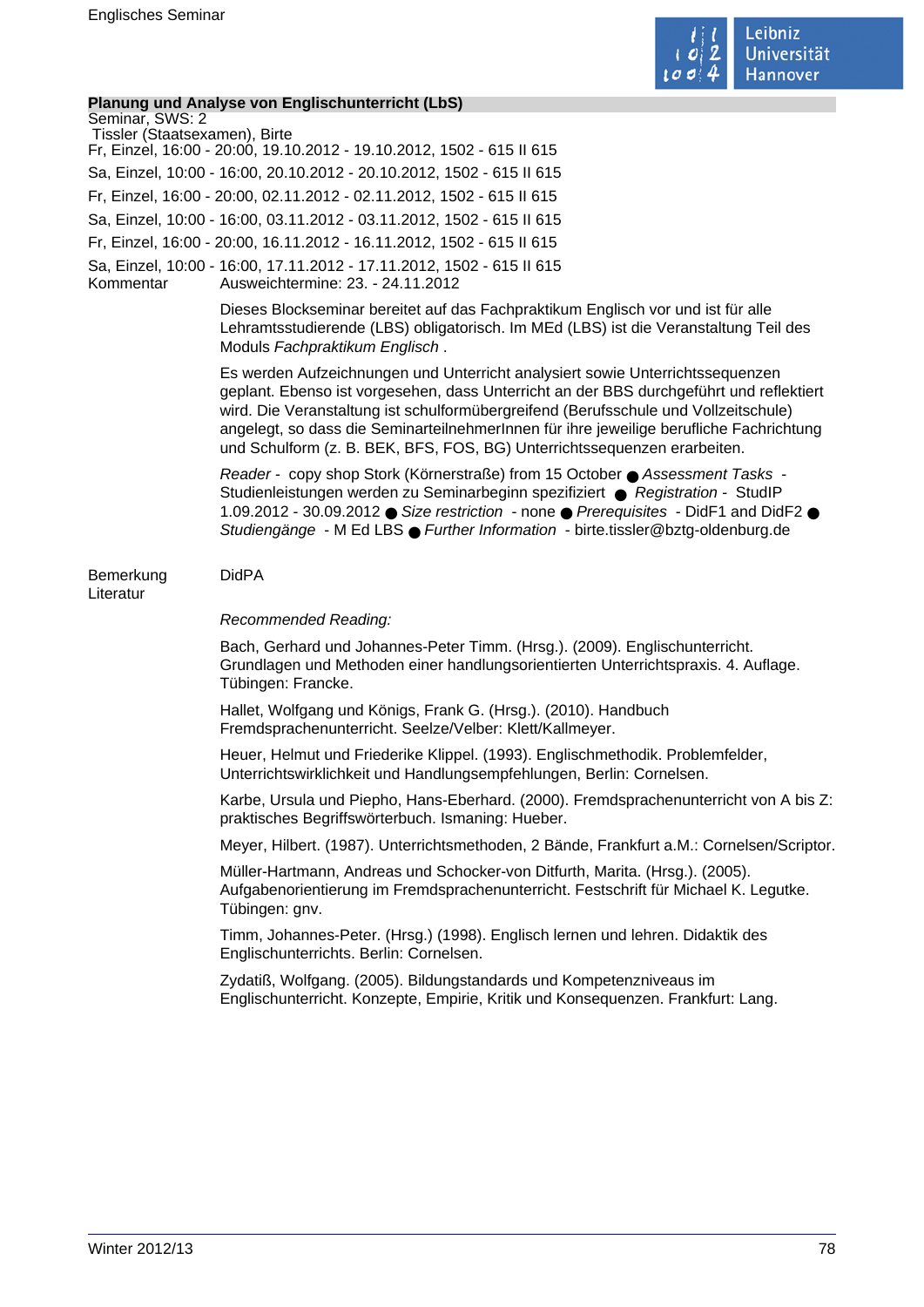

## **Teaching Film**

Seminar, SWS: 2, Max. Teilnehmer: 25 Blell, Gabriele Di, wöchentl., 16:00 - 18:00, 16.10.2012 - 02.02.2013, 1502 - 615 II 615 Kommentar

> Students enjoy watching movies and TV for a variety of reasons. For one, they get exposure to authentic language in a non-threatening setting. Secondly, movies and video provide common ground to students of any cultural background. From the teaching perspective, film as a text-genre for the EFL classroom has been fully accepted in Lower Saxony since 2003. The course is designed to help you to teach two episodic films: Crash (2004) and Babel (2006). Some of the objectives of the course will be: critically analyze and understand the purpose for the use of basic film/video techniques and methods for teaching them to students, as well as intertextual connections between media (e.g. film and novel); understand and apply different critical approaches to studying film (e.g semiotic, postcolonial, cultural studies) and teach them in a task-based learning context; develop 'reading/viewing' skills through a range of classroom activities that demonstrate how audience interaction works to create meaning in film. A film-screening for the films discussed in the classroom will be organized.

> Reader - copy shop Stork (Körnerstraße) from 15 October ● Assessment Tasks - see course programme ● Registration - StudIP 1.09.2012 - 30.09.2012. ● Size restriction - 25 ● Prerequisites - DidF1 and DidF2 ● Studiengänge - MEd LG, MEd LBS, 3. Fach LG ● Further Information - gabriele.blell@engsem.~

Bemerkung DidA Literatur Required Reading Please see the course page on StudIP.

## **To Teach the Boundary - Enseñar la Frontera**

Seminar, SWS: 2, Max. Teilnehmer: 25 Blell, Gabriele Do, wöchentl., 10:00 - 12:00, 18.10.2012 - 02.02.2013, 1502 - 615 II 615 Kommentar

> The USA shares a border with Mexico, and the high standard of living in the USA acts as a growing magnet to Mexican migrants. In 2000, for the first time in California, Spanish speakers outnumbered English speakers. Hispanics have added a distinct flavour to US culture and society. The aim of the seminar is to focus on this topic and discuss it from an EFL-classroom perspective. Within the context of intercultural and multilingual languagelearning concepts, we will review and analyze various Hispanic/Mexican-American short stories, novel extracts or poems and other artistic forms such as pictures (Balmy Alley murals in San Francisco, CA) or film sequences (Spanglish / Babel) and adopt them to various teaching scenarios. The texts will be discussed with reference to issues of immigration, transculturality, multilingualism and hybridity.

> Reader - copy shop Stork (Körnerstraße) from 15 October ● Assessment Tasks - see course programme ● Registration - StudIP 1.09.2012 - 30.09.2012 ● Size restriction - 25 ● Prerequisites - DidF1 and DidF2 ● Studiengänge - MEd LG, MEd LBS, 3. Fach LG ● Further Information - gabriele.blell@engsem.~

Bemerkung DidA Literatur

Required Reading

Please see the course page on StudIP.

## **Intermediate Literature Culture**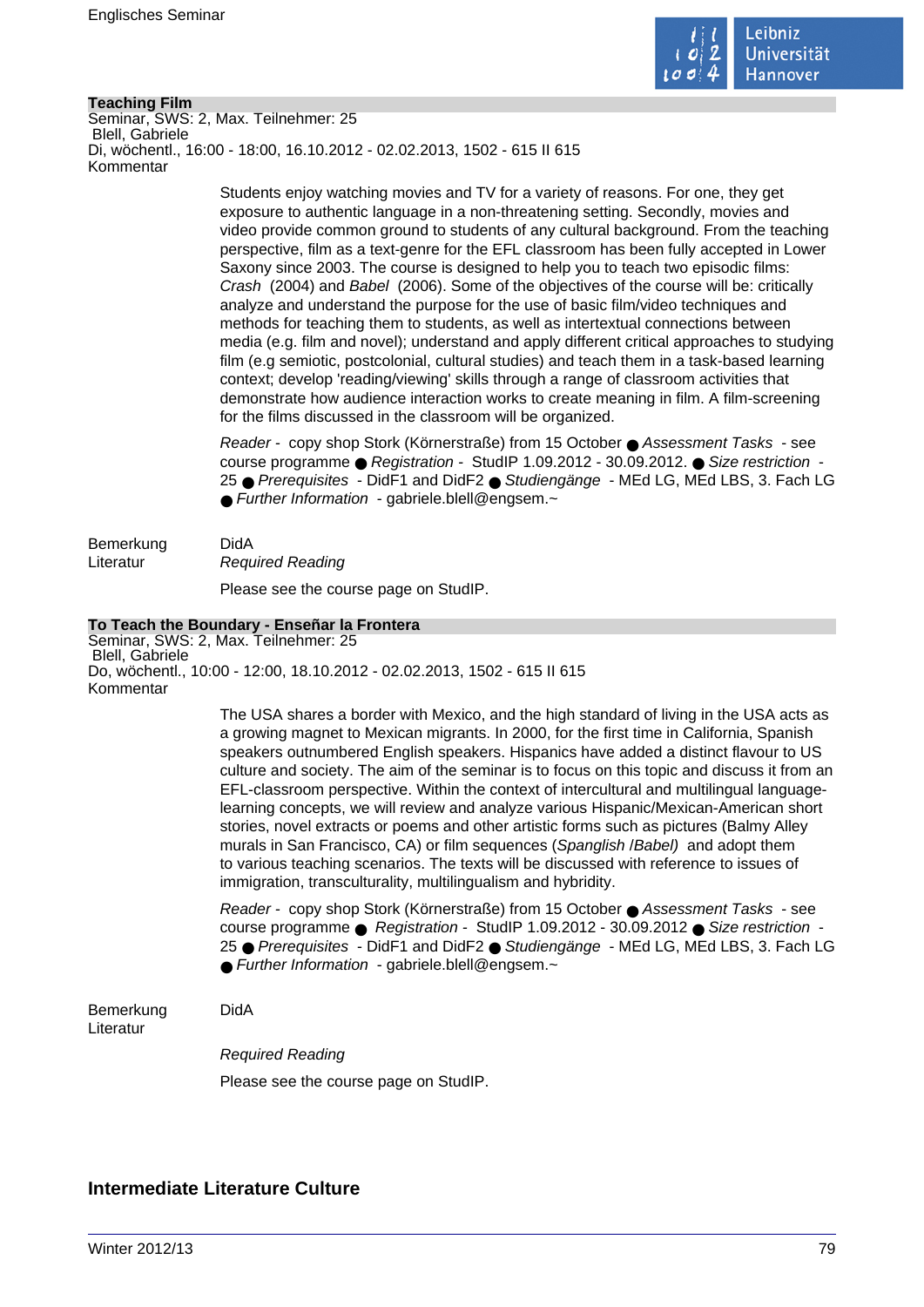

## **Early Popular Cinema in the U.S.: The Rise of Narrative Film**

Seminar, SWS: 2, Max. Teilnehmer: 25 Brasch (M. A.), Ilka Mo, wöchentl., 14:00 - 16:00, 15.10.2012 - 02.02.2013, 1502 - 615 II 615 Kommentar

> In this class we will be concerned with the rise of narrative film in the United States, taking into account a variety of films that filled film theatre programs between 1910 and 1940. Focusing on the rise of cinema as a mass medium, we will look at early

silent feature films as well as film serials and study their status within early  $20<sup>th</sup>$  century consumer culture. Additionally, we will trace the development towards of the emergence of cinematic sound in American narrative film. The class will also engage with the influence of other popular forms on early and classical film (comic strips, periodical fiction) and discuss cinema's influence on other media. Participants in this class will be expected to attend film screenings that accompany the seminar (dates will be specified by the beginning of the semester). Please note that participants in this class should not be averse to watching silent films.

Reader - copy shop Stork (Körnerstraße) from 15 October ● Assessment Tasks - will be specified in class ● Registration - StudIP 1.9.2012 - 30.9.2012 ● Size restriction - 25 ● Prerequisites -AmerBritF1 ● Studiengänge - FüBA, MEd LBS, 3. Fach LG ● Further Information - ilka.brasch@gmx.de

Bemerkung AmerF4 Literatur

Required Reading:

A reader with additional course material will be made available in the copy shop Stork (Körnerstr.) at the beginning of the semester.

## **Exploring the British Countryside**

Seminar, SWS: 2, Max. Teilnehmer: 25 Bennett, Peter Fr, wöchentl., 12:00 - 14:00, 19.10.2012 - 02.02.2013, 1502 - 703 II 703 Kommentar

> The countryside and rural life are very emotive issues in British culture and have been so for a long time. A variety of political, ideological, social and psychological attitudes can be inferred from the ways in which people write about, talk about, campaign about, paint, photograph, market or otherwise represent the British countryside. We shall consider the causes and effects of the various economic, political and demographic changes that have occurred in the British countryside over the last three or four hundred years. Above all, we shall analyse different cultural meanings and values which people and movements have attached to the countryside over the same period, and especially in the last two hundred years.

Assessment Tasks - Studienleistung: short presentation. Prüfungsleistung: term paper ● Registration - StudIP 1.9.2012, 08.00 - 30.9.2012, midnight ● Size restriction - 25 ● Prerequisites - successful completion of AmerBritF1 and SPAWR ● Studiengänge -

FüBA, MEd LBS, 3.Fach LG ● Further Information - peter.bennett@engsem.~

Bemerkung BritF4 Literatur

Required Reading

To be announced at the first meeting.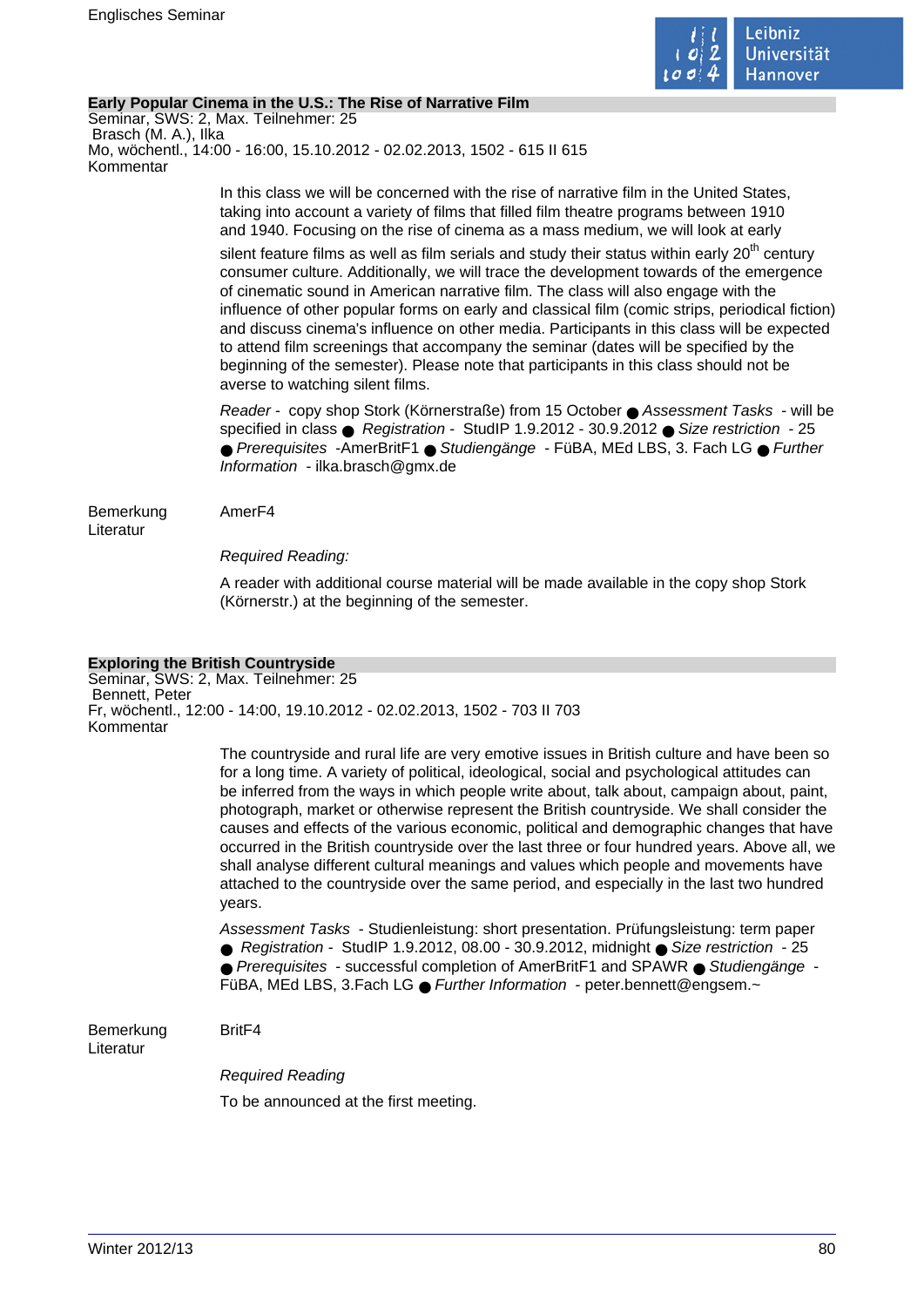

## **Flann O'Brien - The Politics of a Comic Author**

Seminar, SWS: 2, Max. Teilnehmer: 25 Marquardt, Johanna

Di, wöchentl., 18:00 - 20:00, 16.10.2012 - 02.02.2013, 1502 - 613 II 613

Kommentar Brian O'Nolan alias Flann O'Brien alias Myles na gCopaleen always stayed under the radar of a comparatively severe Irish censorship despite his delicate position as a civil servant. In this course we shall explore the subversive potential of his comic writing in the short story "The Martyr's Crown", the novels The Third Policeman and The Poor Mouth and extracts from his newspaper column "Cruiskeen Lawn". Please buy a copy of The Third Policeman and The Poor Mouth.

## Required Reading

O'Brien, Flann. Stories and Plays. London: Grafton Books, 1973.

--- The Best of Myles. 1968. Hrsg. Kevin O Nolan. London: Harper Perennial, 2007. (in extracts)

--- The Poor Mouth. 1973. Translated by Patrick C. Power. The Complete Novels. Hrsg. Alfred A. Knopf. London: Everyman's Library, 2007.

--- The Third Policeman. 1967. London: Grafton Books, 1986.

Recommended Reading Brown, Terence. Ireland: A Social and Cultural History, 1922-1985. London: Fontana Press, 1985.

Cronin, Mike. A History of Ireland. Basingstoke: Palgrave, 2001.

Reader - copy shop Stork (Körnerstraße) from 1 October ● Assessment Tasks - 1 oral presentation or 1 written task ● Registration - StudIP 1.9.2012 - 30.9.2012 ● Size restriction - 25 ● Prerequisites - AmerBritF1 and BritF2 ● Studiengänge - FüBA, MEd LBS, 3. Fach LG ● Further Information - johanna.schaper@engsem~

## **Introduction to Visual Culture**

Seminar, SWS: 2, Max. Teilnehmer: 25 Brinker (M. A.), Felix Fr, wöchentl., 12:00 - 14:00, 19.10.2012 - 02.02.2013, 1502 - 615 II 615 Kommentar

> This class serves as an introduction to the broad field of visual culture and aims to familiarize participants with the analysis and interpretation of (audio)visual texts of different media. Focusing in particular on photography and film, but taking on other visual media (like the comic book) as well, we will explore methods and approaches central to the study of still and moving images. We will engage in close formal analyses, discuss the technological and material conditions of visualization, and place representations into their (social, cultural, and historical) contexts. Participants are expected to attend the film screenings that will accompany the seminar (dates will be announced at the beginning of the semester).

> Reader - copy shop Stork (Körnerstraße) from 15 October ● Assessment Tasks - will be specified in class ● Registration - StudIP 1.9.2012 - 30.9.2012 ● Size restriction - 25 ● Prerequisites - Studienleistung(en) of AmerBritF1 ● Studiengänge - FüBA, MEd LBS, 3. Fach LG ● Further Information - felix.brinker@engsem.~

Bemerkung AmerF4

Literatur

## Required Reading

Please refer to the course page on StudIP. An introductory text - which we will discuss in the first session - will be made available there as the semester approaches. A reader with additional course material will be made available in the copy shop Stork as well.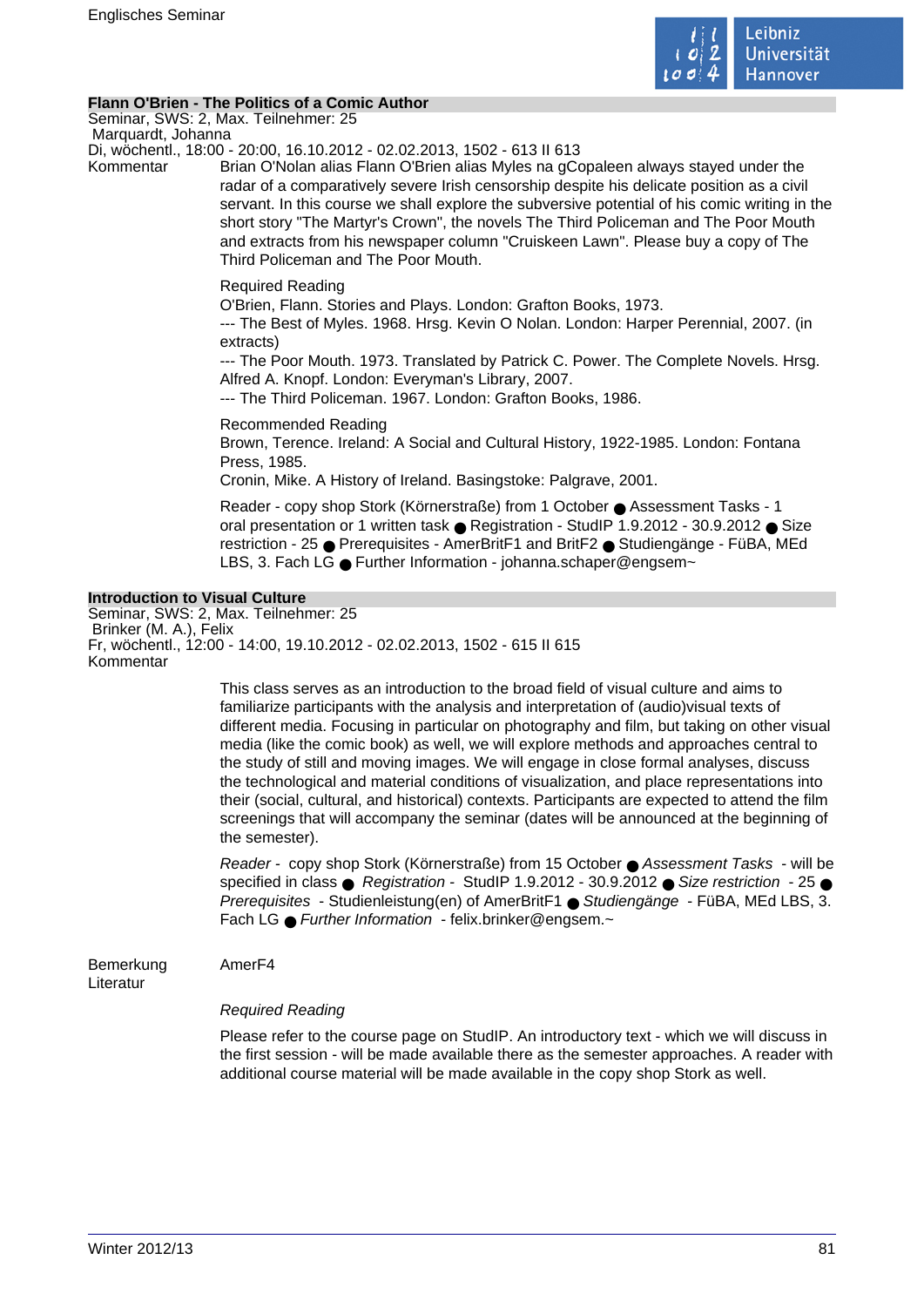

## **The Great Depression and the New Deal in American Literature and Culture**

Seminar, SWS: 2, Max. Teilnehmer: 25 Mayer, Ruth Mi, wöchentl., 10:00 - 12:00, 17.10.2012 - 02.02.2013, 1502 - 609 II 609 Kommentar

> In this class we will discuss the art and literature emerging in the wake of the great depression and in the course of Franklin Delano Roosevelt's so-called 'New Deal.' We will focus on this political program's first phase, in which the goal was relief and recovery in the face of a deep-going economic crisis. In these days, an unprecedented and muchdisputed government intervention on behalf of the poor set in, which went along on the cultural side with radically new programs for the promotion of the arts. Roosevelt's ambitious Works Progress Administration (WPA) comprised several support programs for artists - the Federal Writers Project, the Federal Theater Project, the Federal Arts Project. We will look into the effects and repercussions of such political measures on the artists and writers of the period. In particular, we will discuss James Agee's and Walker Evans' photo book Let Us Now Praise Famous Men (1941) together with other documentary photography of the day (Dorothea Lange, Erskine Caldwell, Margaret Bourke-White); we will watch and discuss Frank Capra's Meet John Doe (1941), read Richard Wright's Native Son (1940), Tillie Olsen's Yonnondio (written 1932-1937, publ. 1974) and other fiction of the day. A reader with additional course material will be made available in the copy shop Stork (Körnerstr.) at the beginning of the semester.

> Reader - copy shop Stork (Körnerstraße) from 15 October ● Assessment Tasks - will be specified in class  $\bullet$  Registration - StudIP 1.9.2012 - 30.9.2012  $\bullet$  Size restriction - 25  $\bullet$ Prerequisites - Studienleistung(en) of AmerBritF1 ● Studiengänge - FüBA, MEd LBS, 3. Fach LG ● Further Information - ruth.maver@engsem~

Bemerkung AmerF4 Literatur

## Required Reading

Please purchase Native Son (restored text, HarperPerennial, ISBN: 978-0060929800) and Yonnondio (Bison Books, ISBN: 978-0803286214).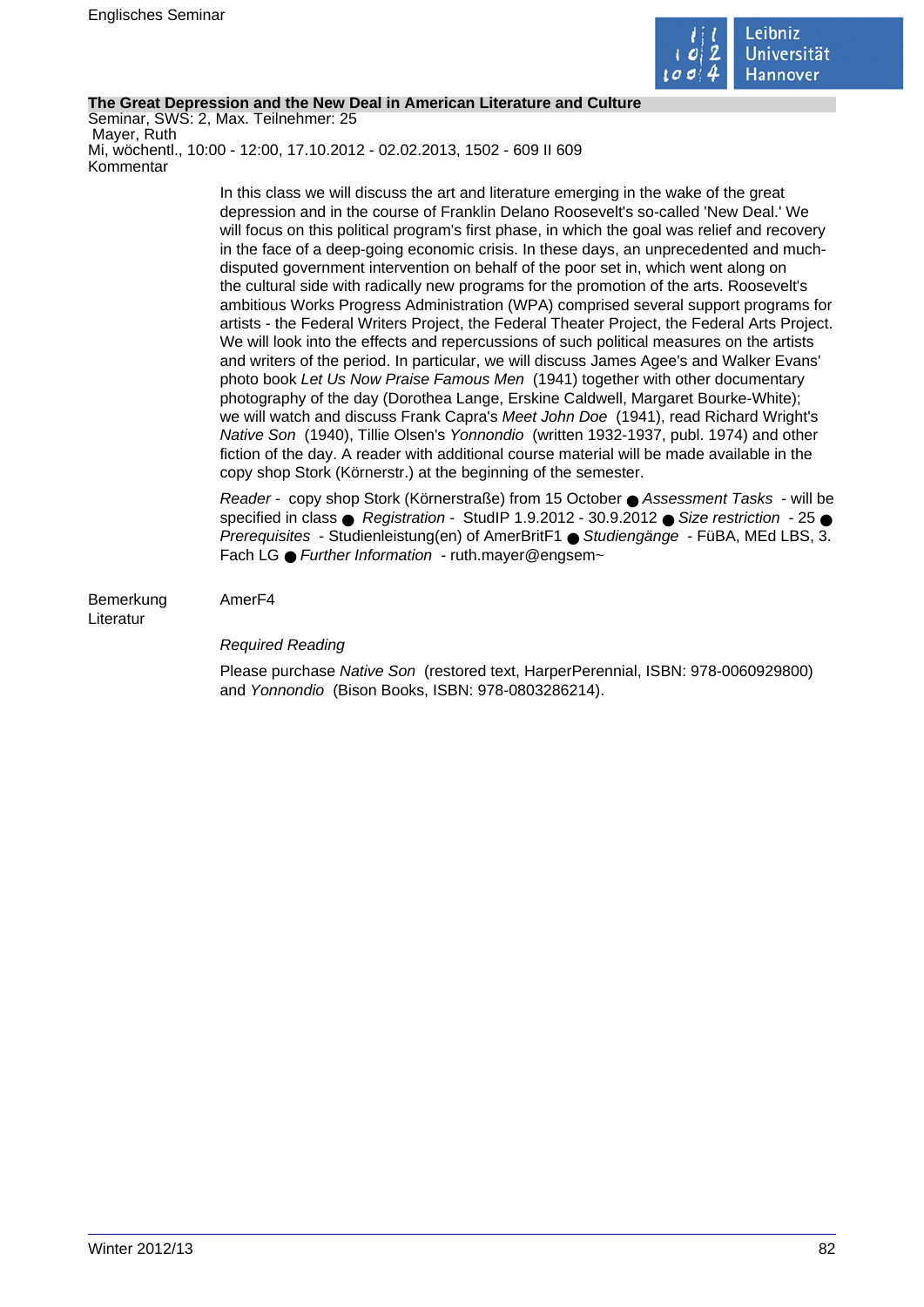

## **'The World in a Grain of Sand': An Introduction to Poetry**

Seminar, SWS: 2, Max. Teilnehmer: 25 Funk, Wolfgang Do, wöchentl., 12:00 - 14:00, 18.10.2012 - 02.02.2013, 1502 - 709 II 709 Kommentar

> This course will provide a systematic approach to the analysis and interpretation of poetry. Students will be acquainted with essential formal features and norms of the genre and strategies will be introduced for combining aspects of form and contents in order to reveal the 'secret life of poems' (Tom Paulin). The texts we will encounter range from the earliest literary writing in the English language to recent poems and songs that deal with the experience of contemporary existence and cover thematic aspects from, of course, love and sex to death, grief, self-searching, politics and the human condition as such. Above all, however, we will attempt to uncover the magic of poetic language, its power to condense complex and abstract thoughts and relationships into captivating, moving and delightful lines.

Reader - copy shop Stork (Körnerstraße) from 1 Oct ● Assessment Tasks - will be specified in class ● Registration - StudIP 1.9.2012, 08.00 - 30.9.2012, midnight ● Size restriction - 25 ● Prerequisites - successful completion of AmerBritF1 and SPAWR ● Studiengänge - FüBA, MEd LBS, 3. Fach LG ● Further Information wolfgang.funk@engsem.~

#### Bemerkung BritF4 Literatur

## Required Reading

Robert, Phil. How Poetry Works . 2<sup>nd</sup> Ed. London et al: Penguin, 2000. You MUST have bought this book by the first session.

Recommended Reading

Paulin, Tom. The Secret Life of Poems: A Poetry Primer . London: Faber and Faber, 2008.

Bode, Christoph. Einführung in die Lyrikanalyse . Trier: WVT, 2001.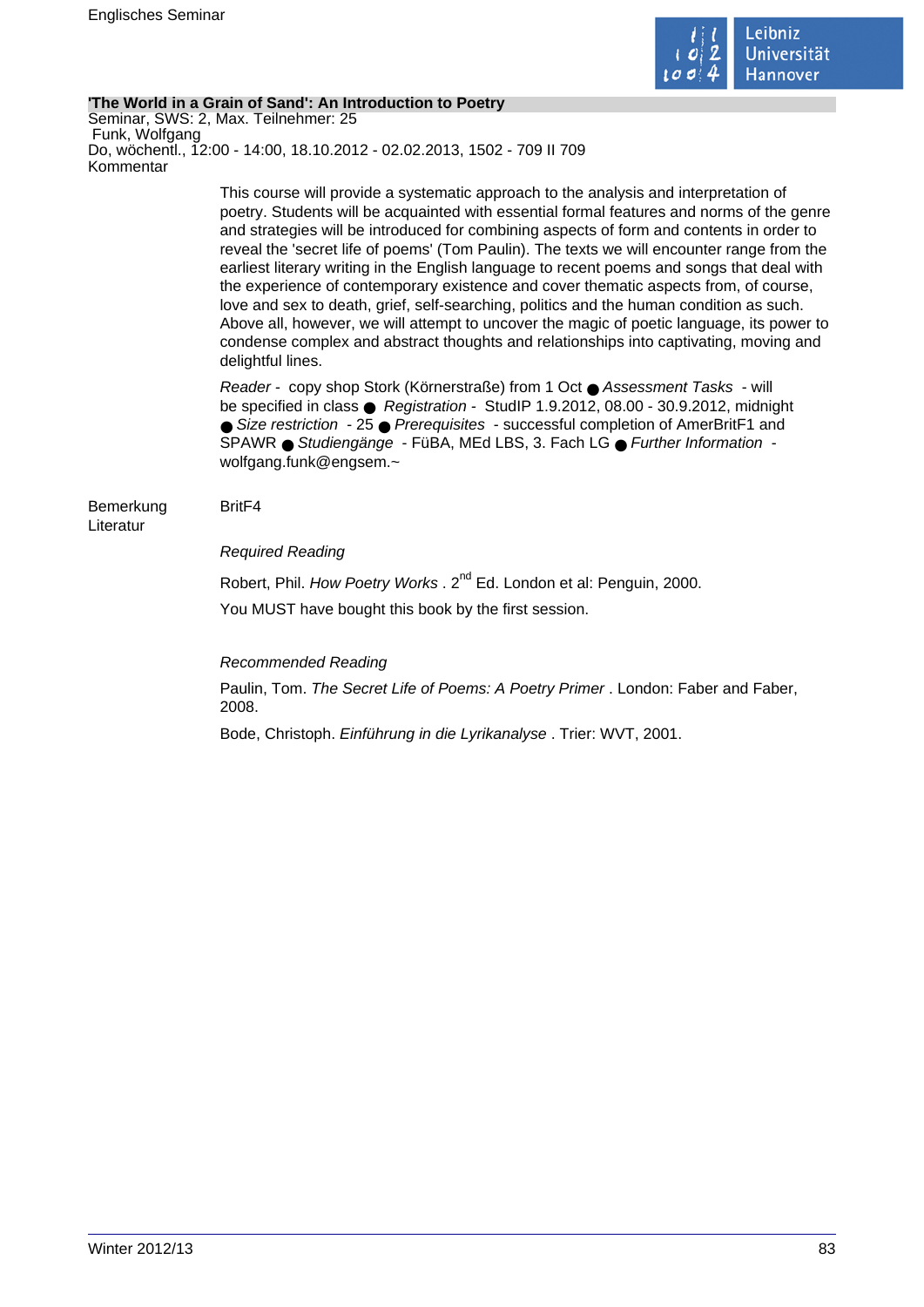

## **Thomas Hardy: Selected Novels**

| <b>Thomas Hardy: Selected Novels</b> |                                                                                                                                                                                                                                                                                                                                                                                                                  |
|--------------------------------------|------------------------------------------------------------------------------------------------------------------------------------------------------------------------------------------------------------------------------------------------------------------------------------------------------------------------------------------------------------------------------------------------------------------|
| Bennett, Peter                       | Seminar, SWS: 2, Max. Teilnehmer: 25                                                                                                                                                                                                                                                                                                                                                                             |
| Kommentar                            | Di, wöchentl., 14:00 - 16:00, 16.10.2012 - 02.02.2013, 1502 - 703 II 703<br>Thomas Hardy's novels, predominantly pastoral and ranging from romance to tragedy,<br>have always enjoyed commercial success and academic respect. We shall study a<br>representative selection of novels, paying attention to the historical context of their<br>composition and the cultural dimension of their popular reception. |
|                                      | Assessment Tasks - Studienleistung: to be announced. Prüfungsleistung: term paper<br>● Registration - StudIP 1.9.2012, 08.00 - 30.9.2012, midnight ● Size restriction - 25<br>$\bullet$ Prerequisites - successful completion of AmerBritF1 and SPAWR $\bullet$ Studiengänge -<br>FüBA, MEd LBS, 3. Fach LG ● Further Information - peter bennett@engsem.~                                                       |
| Bemerkung<br>Literatur               | Brit <sub>F4</sub>                                                                                                                                                                                                                                                                                                                                                                                               |
|                                      | <b>Required Reading</b>                                                                                                                                                                                                                                                                                                                                                                                          |
|                                      | Far From the Madding Crowd                                                                                                                                                                                                                                                                                                                                                                                       |
|                                      | The Return of the Native                                                                                                                                                                                                                                                                                                                                                                                         |
|                                      | Tess of the d'Urbervilles                                                                                                                                                                                                                                                                                                                                                                                        |
|                                      | Some very cheap editions are available, but students are strongly urged to buy the<br>Penguin Classics annotated editions. Apart from the fact that the introductions and<br>annotations are helpful, progress is much easier if everyone is working with the same<br>pagination.                                                                                                                                |

# **Masterarbeit**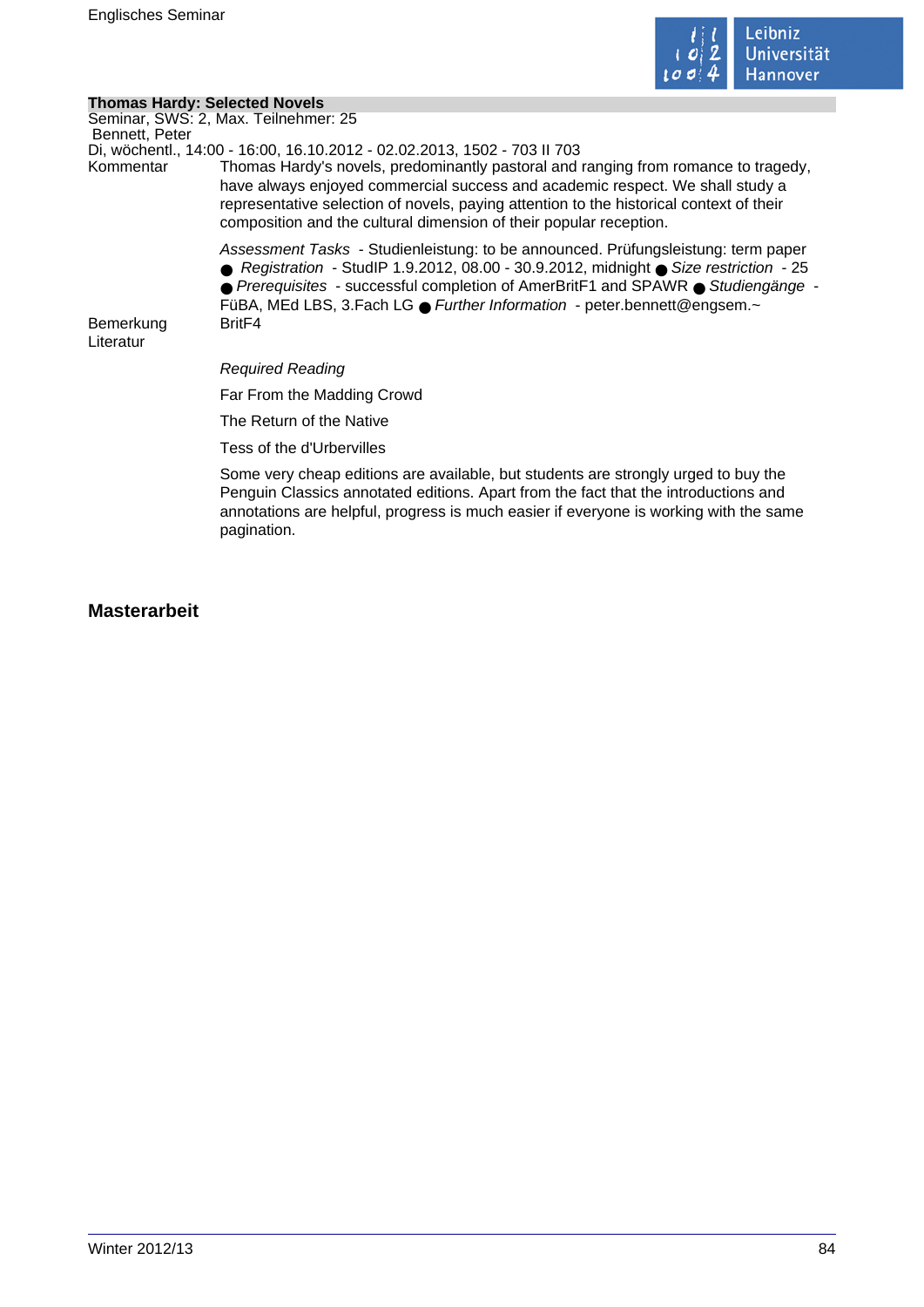

## **Die Abschlussarbeit: Theorie and Praxis**

Kolloquium, SWS: 1 Gohrisch, Jana Di, wöchentl., 18:00 - 19:00, 16.10.2012 - 02.02.2013, 1502 - 709 II 709 Kommentar

> Diese Veranstaltung wendet sich an Studierende aller Studiengänge, die im Wintersemester 2012/2013 ihre Abschlussarbeit vorbereiten bzw. schreiben. Nach der Klärung formaler Fragen entsprechend der jeweiligen Prüfungsordnung, widmen wir uns der Gegenstands- und Themenfindung sowie der Betreuersuche. Wir üben, eine Forschungsfrage zu entwickeln und eine zentrale These zu formulieren, besprechen Arbeitstechniken und die Phasen des Schreibprozesses. Danach stellen die Studierenden ihre Projekte und Entwürfe im Einzelnen vor, um sie in der Schreibwerkstatt intensiv zu diskutieren. Es besteht auch die Möglichkeit, Texte vorbereitend zu lesen und dann gemeinsam an ihnen zu arbeiten.

Bei der ersten Sitzung (am 16.10.2012) werden die weiteren Sitzungstermine (als Blockveranstaltungen) festgelegt. Näheres finden Sie nach dem 16.10. auf StudIP.

Assessment Tasks - none ● Registration - StudIP 1.9.2012, 08.00 - 30.9.2012, midnight ● Size restriction - none ● Prerequisites - completed Bachelor or Master course ● Studiengänge - all ● Further Information - jana.gohrisch@engsem.~

Bemerkung AAS7 Literatur

Recommended Reading

Franck, Norbert und Joachim Stary. Die Technik des wissenschaftlichen Arbeitens. Eine praktische Anleitung . 14. überarb. Aufl. Paderborn, München, Wien, Zürich: Schönigh 2008 (UTB).

MLA Handbook for Writers of Research Papers .  $7<sup>th</sup>$  ed. New York: Modern Language Association of America 2009 (1st ed. 1977).

## **Examenskolloquium (Bachelor / Master / alte Studiengänge)**

Kolloquium, SWS: 1 Blell, Gabriele Di, wöchentl., 13:00 - 13:45, 16.10.2012 - 02.02.2013 Kommentar Das Exemanskolloquium findet in Raum 1502.727 statt.

> Das Examenskolloquium ist geeignet für alle Studierenden, die nach Absprache eine schriftliche Abschlussarbeit in der Didaktik des Englischen verfassen (Bachelorarbeit und Masterarbeit).

> Die Arbeiten werden konzeptionell beraten und begleitet. Bei Bedarf bereiten sich ExamenskandidatInnen für die mündlichen MEd-Prüfungen mittels Prüfungssimulation oder Beratung zum Thesenpapier auf die mündliche Prüfung vor (Komplexprüfung mit der Fachwissenschaft/ Erziehungswissenschaft).

Registration - StudIP 1.09.2012 - 30.09.2012 ● Studiengänge - FüBA, MEd LG, MEd LBS, MA ● Prerequisites - none ● Further Information - gabriele.blell@engsem.~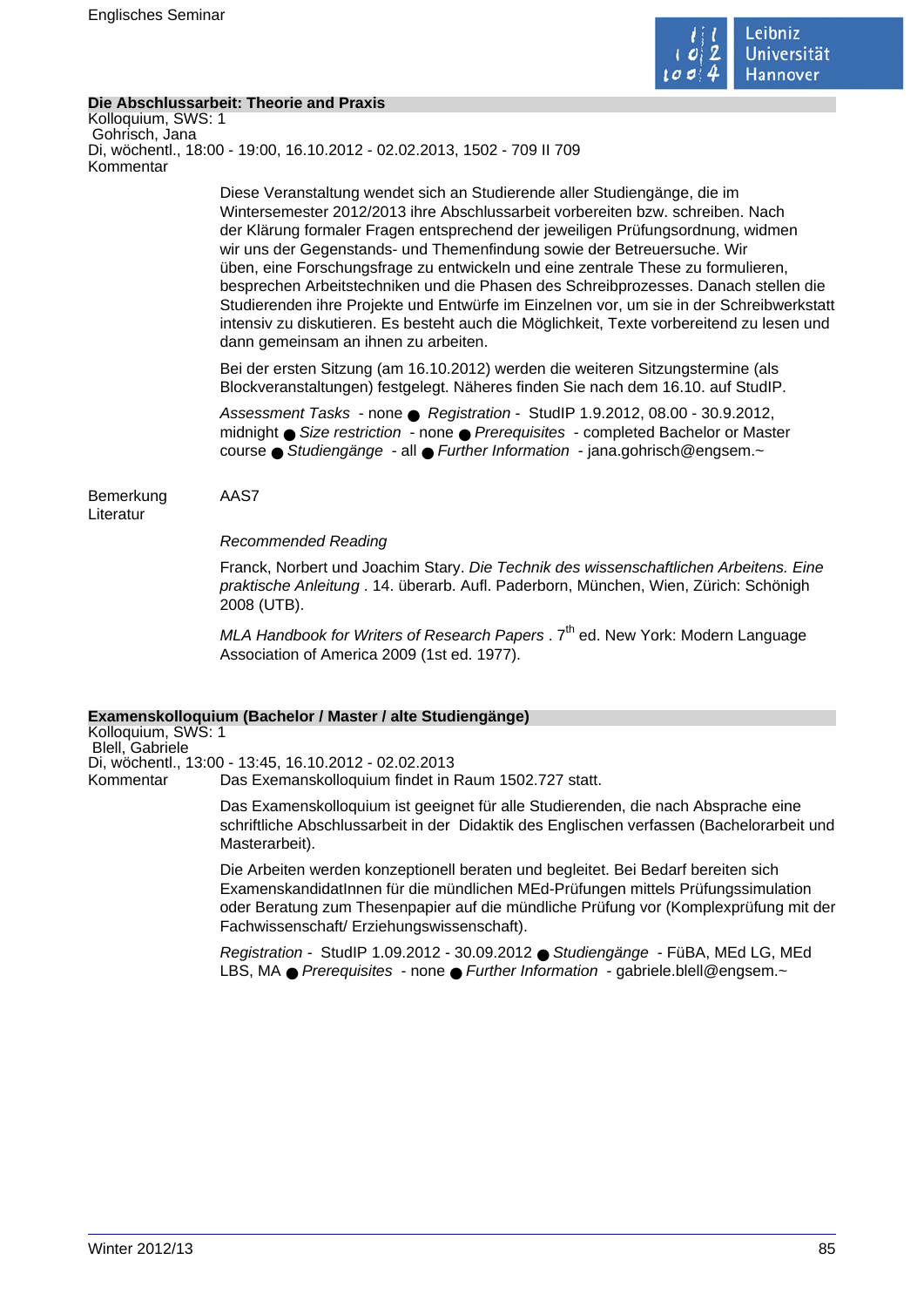

## **Kolloquium zum Studienabschluss (Bachelor, Master, alte Studiengänge)**

Kolloquium, SWS: 2 Gohrisch, Jana Di, wöchentl., 16:00 - 18:00, 16.10.2012 - 02.02.2013, 1502 - 709 II 709 Kommentar

> Das auf die gesamte Vorlesungszeit angelegte Examenskolloquium richtet sich an alle Studierenden, die kurz vor ihrer Abschlussprüfung (FüBA, MA Advanced Anglophone Studies, Staatsexamen, Magister) stehen und diese im Bereich der englischen und amerikanischen Literatur- und Kulturwissenschaft ablegen wollen.

Der Veranstaltungsplan umfasst (je nach Bedarf der Teilnehmenden) die zentralen Bereiche der Literaturwissenschaft wie Literaturtheorie, Literaturgeschichte, Textanalyse und Interpretation. Darüber hinaus werden wir die Abschlussklausuren (vorbereitende Recherche und Lektüre, Schreibtechniken), die mündlichen Abschlussprüfungen (Themenwahl in Literatur- und Kulturwissenschaft, Thesenpapier) und die schriftliche Abschlussarbeit (Themenwahl, Arbeitstechniken) besprechen. Es wird auch die Möglichkeit geben, Prüfungen zu simulieren.

Assessment Tasks - none ● Registration - StudIP StudIP 1.9.2012, 08.00 - 30.9.2012, midnight ● Size restriction - none ● Prerequisites - completed FüBA or Master courses ● Studiengänge - all ● Further Information - jana.gohrisch@engsem.~

Bemerkung AAS7 Literatur

Recommended Reading

Franck, Norbert und Joachim Stary. Die Technik des wissenschaftlichen Arbeitens. Eine praktische Anleitung . 14. überarb. Aufl. Paderborn, München, Wien, Zürich: Schönigh 2008 (UTB).

Nünning, Vera und Ansgar. An Introduction to the Study of English and American Literature . Stuttgart: Klett 2004.

Poplawski, Paul, ed. English Literature in Context . Cambridge: Cambridge University Press 2008.

Zapf, Hubert, Hg. Amerikanische Literaturgeschichte . 2. aktualis. Aufl. Stuttgart, Weimar: J. B. Metzler 2004.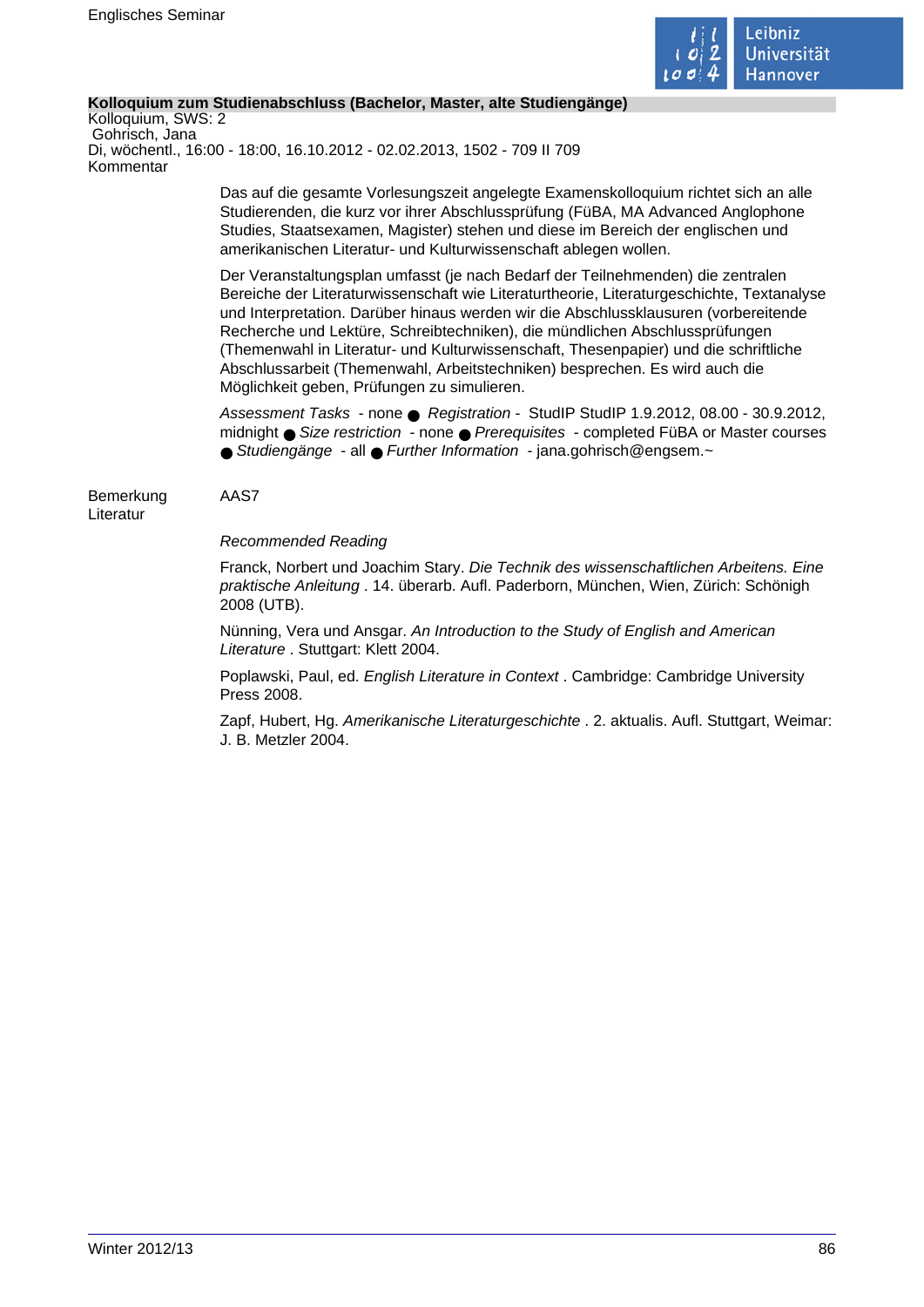

## **Writing a Linguistic Thesis - How to present (non-)empirical research**

Kolloquium, SWS: 2 Schulze, Rainer (verantwortlich) / Altendorf, Ulrike (verantwortlich) Di, wöchentl., 12:00 - 14:00, 16.10.2012 - 02.02.2013, 1502 - 709 II 709 Kommentar

> Once the research is over, the question of how to write each chapter of a thesis or dissertation remains. This seminar will introduce first-time thesis-writers to the process of writing up (non-) empirical research. To help students understand what content and structure are appropriate for the different parts of a thesis, we will present a range of options, illustrating them with analyses of and commentary on sections from our own research or from real Bachelor or Masters theses in English linguistics. We will especially focus on the major problems encountered by Germans writing in English. These problems will include overall text organisation, academic text conventions (style sheet!), sentence construction, idiomatic phrasing, argumentation and style, and, not to forget: proper oral presentation. We will also address major prerequisites for doing research, i.e. choosing an area, getting organised, using resources, doing theory-only projects, setting-up databased research, avoiding plagiarism, etc.

Students will be given ample chance to present their own preliminary findings.

This course may be taken by FAL students (Module 8) and also by any students writing their Bachelor or Master theses in Linguistics.

Registration - StudIP 01.09.2012 - 30.09.2012 ● Studiengänge - FüBA, BSc TE, 3. Fach LG, Med LG, MEd LBS, FAL, MA ● Further Information ulrike.altendorf@engsem.~ or rainer.schulze@engsem.~

Bemerkung FAL8 / Bachelor-, Masterarbeit

# **Masterstudiengang Funktionale und Angewandte Linguistik / MA Functional and Applied Linguistics**

Das Angebot für den Masterstudiengang Funktionale und Angewandte Linguistik finden Sie im Vorlesungsverzeichnis unter "Interdiziplinäre Masterstudiengänge" (für den entsprechenden Link drücken Sie bitte auf das Informationssymbol).

# **Grammatikalische Beschreibung/ Grammatical Description (FAL 1)**

**English and German in Comparison and Contrast** Vorlesung, SWS: 2 Altendorf, Ulrike Mi, wöchentl., 08:00 - 10:00, 17.10.2012 - 02.02.2013, 1502 - 815 CIP-Pool Mi, wöchentl., 08:00 - 10:00, 17.10.2012 - 02.02.2013, 1502 - 003 II 003 Kommentar

> This course will take a contrastive approach to language. Its focus will be on phonetics and phonology comparing both segmental and supra-segmental features of the major reference accents of English, RP and General American, with High German. Students will also be introduced to perceiving, articulating and transcribing vowel and consonant sounds using IPA symbols. We will also have a closer look at contrastive aspects of a selection of lexical and syntactic topics. This will include tense and aspect, modality and the structure of the English lexicon.

Reader - copy shop Stork (Körnerstraße) from 1 October ● Registration - StudIP 01.09.2012 - 30.09.2012 ● Prerequisites - LingF1, LingF2 ● Studiengänge - FüBA, BSc TE, 3. Fach LG, MEd LG, FAL ● Further Information - ulrike.altendorf@engsem.~

Bemerkung LingF3 / FAL1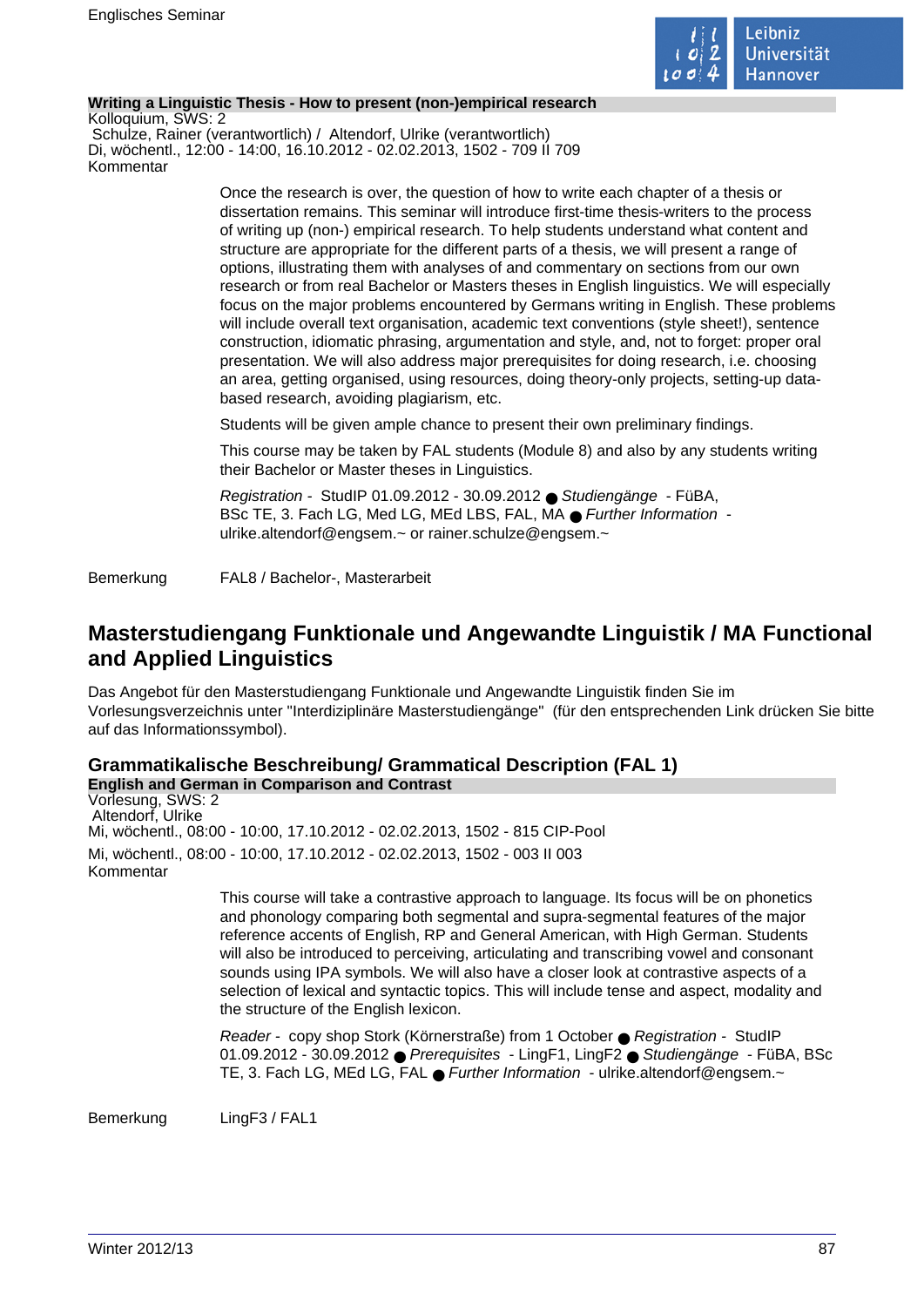

## **Meaning and Humour**

Seminar, SWS: 2, Max. Teilnehmer: 25 Schulze, Rainer Mo, wöchentl., 10:00 - 12:00, 15.10.2012 - 02.02.2013, 1502 - 703 II 703 Kommentar

> How are humorous meanings generated and interpreted? Understanding a joke involves knowledge of the language code (a matter mostly of semantics) and background knowledge necessary for making the inferences to get the joke (a matter of pragmatics). This advanced seminar will introduce and critique a wide range of semantic and pragmatic theories in relation to humour, such as functional linguistics, speech acts, politeness or relevance theory, emphasising not only conceptual but also interpersonal and textual meanings. Exploiting recent corpus-based research, the seminar will suggest that much humour can be accounted for by the overriding of lexical priming. We will also cover areas of social, attitudinal and emotional meaning, use different and sometimes tasteless jokes as linguistic examples and provide in-class activities, discussion questions and suggestions for further reading.

## **Please check StudIP for updates and additional information as the semester approaches.**

Reader - copy shop Stork (Körnerstraße) from 1 October ● Registration - StudIP 01.09.2012 - 30.09.2012 ● Size restriction - 25 ● Prerequisites - LingF1-LingF4 ● Studiengänge - FüBA, 3. Fach LG, MEd LG, MEd LBS, FAL ● Further Information rainer.schulze@engsem.~

Bemerkung LingA1, LingA2 / FAL1

## **The Verb in Contemporary English**

Seminar, SWS: 2, Max. Teilnehmer: 25 Schulze, Rainer Di, wöchentl., 10:00 - 12:00, 16.10.2012 - 02.02.2013, 1502 - 703 II 703 Kommentar

> The central concern of this advanced seminar will be to illustrate that verbs can only be adequately and properly understood if studied from both a theoretical and descriptive perspective. In a first part, theoretical problems will be explored: terminological problems of classifying verbs and verb-related elements, the 'determining' properties of verbs, verb complementation, the semantics and pragmatics of verbs and verbal combinations, and the notions of tense, aspect, voice and modality. In a second part, computer corpora will be used to study various types of verb and verb complementation and collocation, to trace the development of certain verb forms in English, and to detail the usage of verbs in different varieties and genres of English.

## **Please check StudIP for updates and additional information as the semester approaches.**

Reader - copy shop Stork (Körnerstraße) from 1 October ● Registration - StudIP 01.09.2012 - 30.09.2012 ● Size restriction - 25 ● Prerequisites - LingF1-LingF4 ● Studiengänge - FüBA, 3. Fach LG, MEd LG, MEd LBS, FAL ● Further Information rainer.schulze@engsem.~

Bemerkung LingA1, LingA2 / FAL1

# **Theorien und Methoden der Linguistik / Linguistic Theory and Methodology (FAL 2)**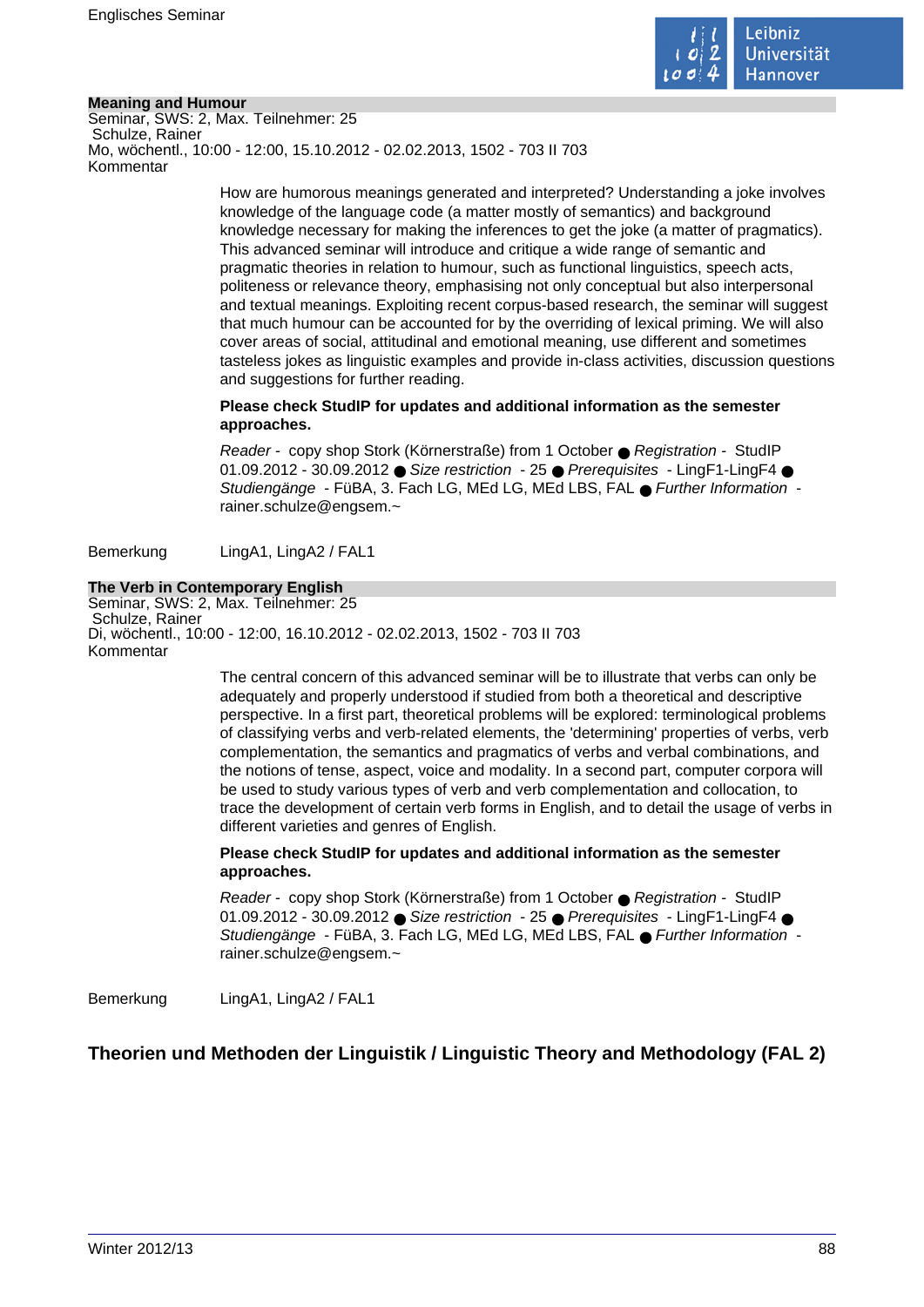

## **Frame Semantics**

Seminar, SWS: 2, Max. Teilnehmer: 25 Schulze, Rainer Di, wöchentl., 16:00 - 18:00, 16.10.2012 - 02.02.2013, 1502 - 613 II 613 Kommentar

> This advanced course provides extensive insights into the structure and analysis of word meanings. Introducing Charles Fillmore's theory of Frame Semantics, the first part will discuss the openness and richness of word meanings, reflecting the rich variety of human experiences (cf., for example, Tuesday, barber or alimony ). These words necessitate an understanding of concepts (or semantic frames) such as repeatable calendar events, grooming and hair, and marriage and divorce. From this we will learn that a theory of word meaning needs to include more than the small linguistically significant set of primitive concepts proposed by a number of linguists, among them Ray Jackendoff or Anna Wierzbicka.

The second part of the course will present the concept of semantic frame as developed by Fillmore and his associates. Frames offer rich conceptual backgrounds against which word meanings are understood. In this part of the course, we will learn how frames are discovered and described, how they are distinguished from and linked to other frames, and how frame-semantic information is syntactically relevant. If time permits, we will also explore how semantic frames can be applied to cross-linguistic analysis.

The third part of the course will employ the FrameNet database http:// framenet.icsi.berkeley.edu to analyse the meaning of a given word as a network of interrelated senses. Some of these senses are more central, or basic, and others are less central, or peripheral. In this approach, the processes of metaphor and metonymy are central in describing the full range of meanings which a particular word can evoke. Finally, we will look at how Frame Semantics integrates with Construction Grammar.

**Please check StudIP for updates and additional information as the semester approaches.** 

Reader - copy shop Stork (Körnerstraße) from 1 October ● Registration - StudIP 01.09.2012 - 30.09.2012 ● Size restriction - 25 ● Prerequisites - LingF1-LingF4 ● Studiengänge - FüBA, 3. Fach LG, MEd LG, MEd LBS, FAL ● Further Information rainer.schulze@engsem.~

Bemerkung LingA1, LingA2 / FAL2

## **Learner Corpus Research (LCR)**

Seminar, SWS: 2, Max. Teilnehmer: 20 Altendorf, Ulrike Mi, wöchentl., 10:00 - 12:00, 17.10.2012 - 02.02.2013, 1502 - 003 II 003 Kommentar

> This course will explore issues related to the compilation of learner corpora, insights into learner language gained on the basis of LCR and the interaction between LCR and other disciplines, including Second Language Acquisition and Cognitive Linguistics. Seminar papers will be mostly empirical.

Reader - copy shop Stork (Körnerstraße) from 1 October ● Registration - StudIP 01.09.2012 - 30.09.2012 ● Size restriction - 20 ● Prerequisites - LingF1-LingF4 ● Studiengänge - FüBA, 3. Fach LG, MEd LG, MEd LBS, FAL ● Further Information ulrike.altendorf@engsem.~

Bemerkung LingA1, LingA2 / FAL2, FAL7

## **Medienkommunikation / Media and Communication (FAL 3)**

**Fremdsprachenkenntnisse / Foreign Language Skills (SK 1)**

**Auslandsstudium, Praktikum / Study Abroad, Internship (SK 2)**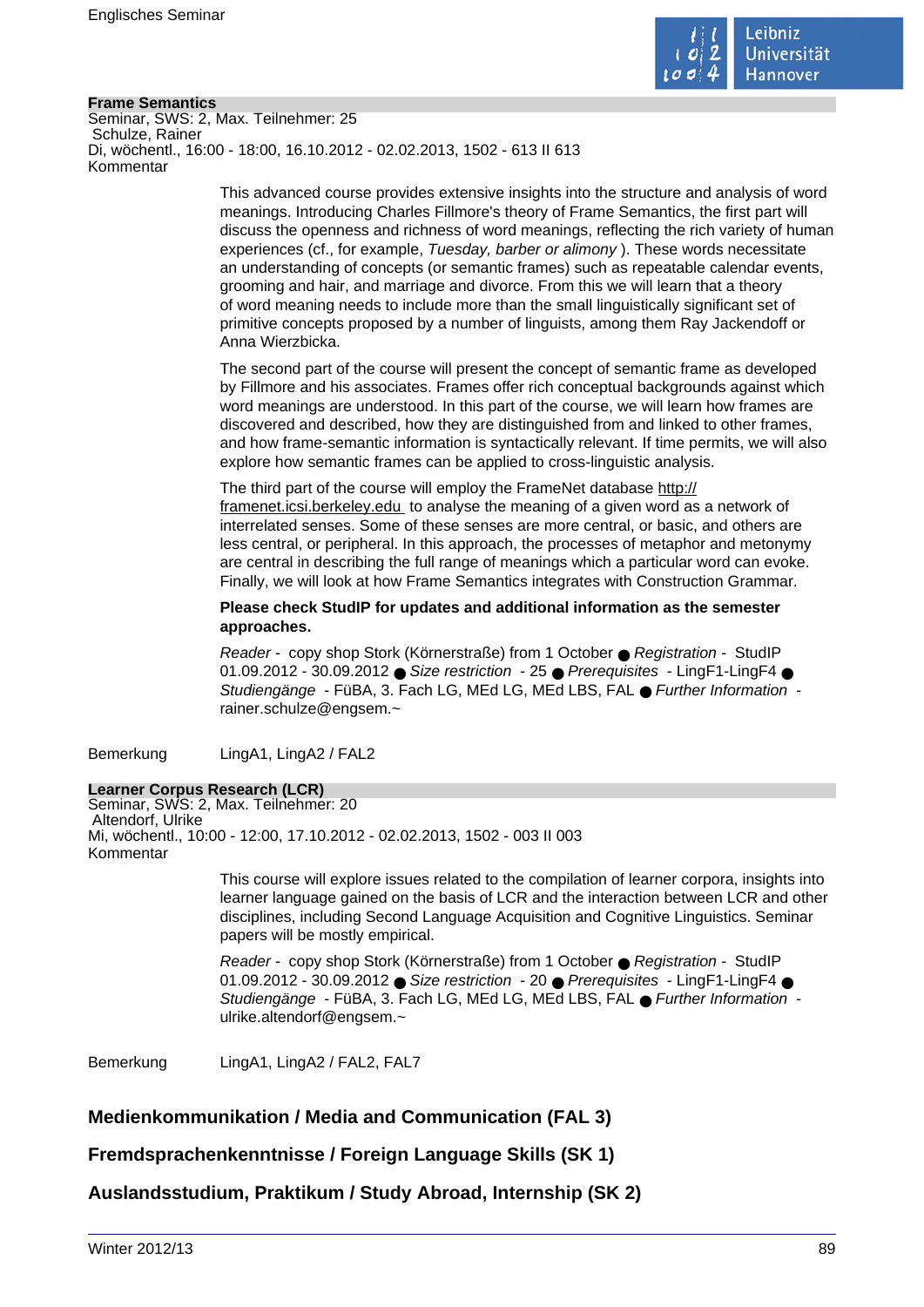

# **Sprachvariation und Sprachwandel / Language Variation and Language Change (FAL 4)**

**Principles of Language Change** Seminar, SWS: 2, Max. Teilnehmer: 25 Altendorf, Ulrike Di, wöchentl., 16:00 - 18:00, 16.10.2012 - 02.02.2013, 1502 - 609 II 609 Kommentar

> This course will review language-external and language-internal principles of language change. Language-external factors to be treated will be, for instance, migration and settlement patterns as well as the dynamics of social class and gender roles. Languageinternal mechanisms will comprise the notions of markedness and naturalness as well as the economy of the language system.

The course requires a solid knowledge of phonetics and phonology.

Reader - copy shop Stork (Körnerstraße) from 1 October ● Registration - StudIP 01.09.2012 - 30.09.2012 ● Size restriction - 25 ● Prerequisites - LingF1-LingF4 ● Studiengänge - FüBA, 3. Fach LG, MEd LG, MEd LBS, FAL ● Further Information ulrike.altendorf@engsem.~

Bemerkung LingA1, LingA2 / FAL4, FAL5

## **Sprachkontrast und Sprachwandel / Language Variation and Language Change (FAL 5 Principles of Language Change**

Seminar, SWS: 2, Max. Teilnehmer: 25 Altendorf, Ulrike Di, wöchentl., 16:00 - 18:00, 16.10.2012 - 02.02.2013, 1502 - 609 II 609 Kommentar

> This course will review language-external and language-internal principles of language change. Language-external factors to be treated will be, for instance, migration and settlement patterns as well as the dynamics of social class and gender roles. Languageinternal mechanisms will comprise the notions of markedness and naturalness as well as the economy of the language system.

The course requires a solid knowledge of phonetics and phonology.

Reader - copy shop Stork (Körnerstraße) from 1 October ● Registration - StudIP 01.09.2012 - 30.09.2012 ● Size restriction - 25 ● Prerequisites - LingF1-LingF4 ● Studiengänge - FüBA, 3. Fach LG, MEd LG, MEd LBS, FAL ● Further Information ulrike.altendorf@engsem.~

Bemerkung LingA1, LingA2 / FAL4, FAL5

## **Mehrsprachigkeit und Multiliteralität / Multlingualism and Multiliteracies (FAL 6)**

## **Spracherwerb und Sprachvermittlung / Language Acquisition and Language Teaching (FAL 7**

**Corpus Linguistics Colloquium (Bachelor / Master / alte Studiengänge)** Seminar, SWS: 2 Altendorf, Ulrike Di, wöchentl., 14:00 - 16:00, 23.10.2012 - 02.02.2013, 1502 - 709 II 709 Bemerkung FAL7 / Bachelor-, Masterarbeit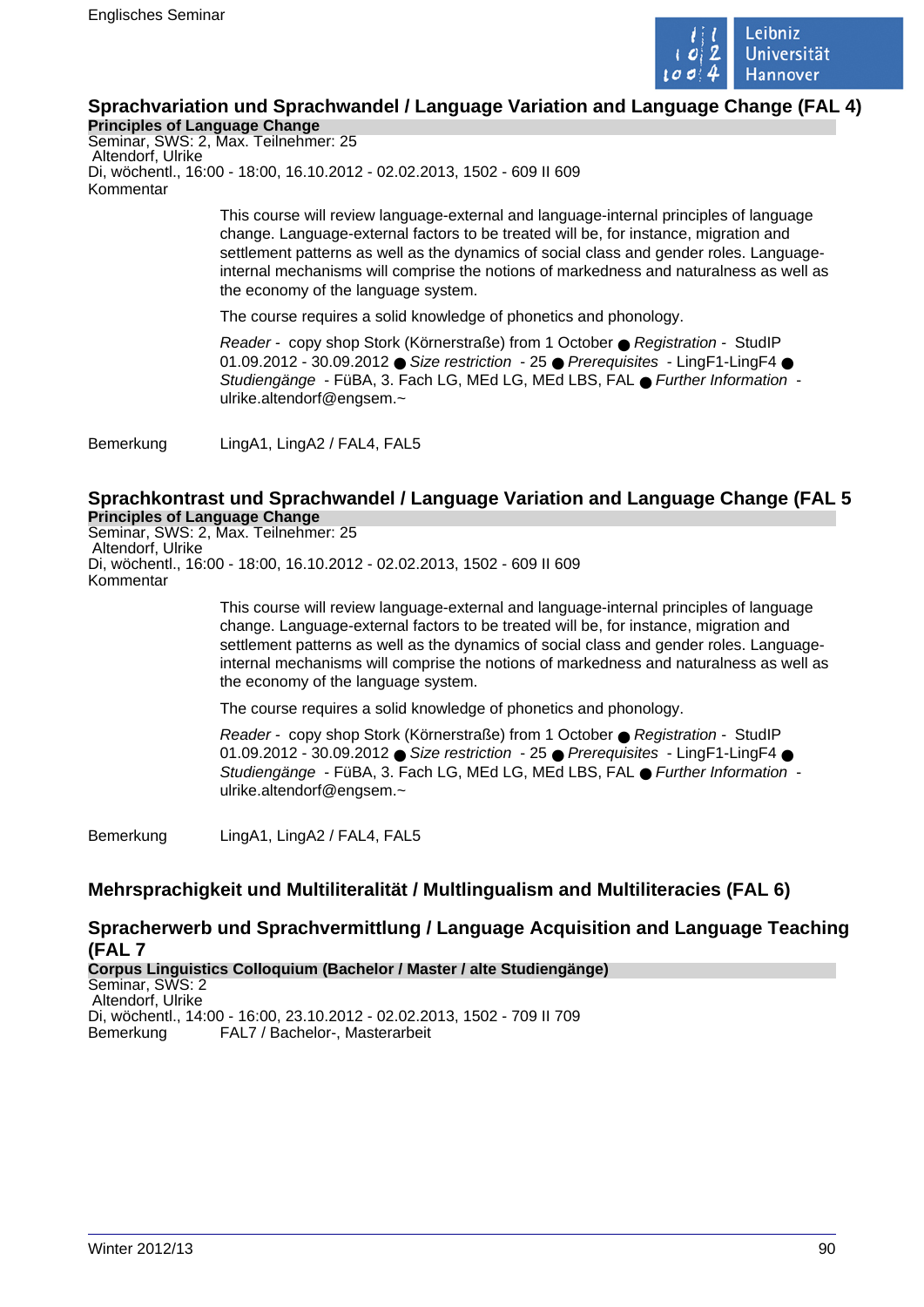

## **Interaction in the CLIL Classroom**

Seminar, SWS: 2, Max. Teilnehmer: 25 Letz (M. Ed,), Lisa Di, wöchentl., 14:00 - 16:00, 23.10.2012 - 02.02.2013, 1502 - 615 II 615 Kommentar

> CLIL is said to be one of the most promising approaches to foreign language learning. We will study this grassroots movement initiated by teachers and discovered by researchers recently. We will watch recorded biology, geography and history lessons taught in English.

It has become a tradition in teacher education at the English department of the Leibniz University in Hannover to incorporate issues of interaction analysis and language learning in the curriculum, e.g. by employing a discourse analytical approach. We will combine classroom research and videography. Furthermore, you will be encouraged to design tasks for interaction in a CLIL environment.

Reader - copy shop Stork (Körnerstraße) from 15 October ● Assessment Tasks - Prerequisites for certificate: oral presentation and term paper or project; MEd: Studienleistungen: participation/oral contribution/project. Prüfungsleistung: Hausarbeit in DidA1 oder DidA2 ● Registration - StudIP 1.09.2012 - 30.09.2012 ● Size restriction - 25 ● Prerequisites - DidF1 and DidF2 ● Studiengänge - MEd LG, MEd LBS, 3. Fach LG ● Further Information - rita.kupetz@engsem.~

Bemerkung DidA / FAL7

## **Learner Corpus Research (LCR)**

Seminar, SWS: 2, Max. Teilnehmer: 20 Altendorf, Ulrike Mi, wöchentl., 10:00 - 12:00, 17.10.2012 - 02.02.2013, 1502 - 003 II 003 Kommentar

> This course will explore issues related to the compilation of learner corpora, insights into learner language gained on the basis of LCR and the interaction between LCR and other disciplines, including Second Language Acquisition and Cognitive Linguistics. Seminar papers will be mostly empirical.

Reader - copy shop Stork (Körnerstraße) from 1 October ● Registration - StudIP 01.09.2012 - 30.09.2012  $\bullet$  Size restriction - 20  $\bullet$  Prerequisites - LingF1-LingF4  $\bullet$ Studiengänge - FüBA, 3. Fach LG, MEd LG, MEd LBS, FAL ● Further Information ulrike.altendorf@engsem.~

Bemerkung LingA1, LingA2 / FAL2, FAL7

## **Learner Language Studies and Implications for TEFL**

Seminar, SWS: 2, Max. Teilnehmer: 25 Kupetz, Rita Kommentar

> This course will review the research on interlanguage variation and consider the implications of this variation in the process of foreign language learning and teaching. The impact of social context upon the development of interlanguage will be discussed. You will be encouraged to organize a workshop on how to assess learners' texts and how to give feedback. Furthermore, we will deal with the European Language Portfolio and portfolio assessment in particular.

> Reader - copy shop Stork (Körnerstraße) from 15 October ● Assessment Tasks - Studienleistungen: participation/oral contribution/project, Prüfungsleistung: Hausarbeit in DidA1 or DidA2 ● Registration - StudIP 1.09.2012 - 30.09.2012 ● Size restriction - 25 ● Prerequisites - DidF1 and DidF2 ● Studiengänge - MEd LG, MEd LBS, 3. Fach LG ● Further Information - rita.kupetz@engsem.~

Bemerkung Veranstaltung entfällt (siehe Info http://www.engsem.uni-hannover.de/ Aktuelles)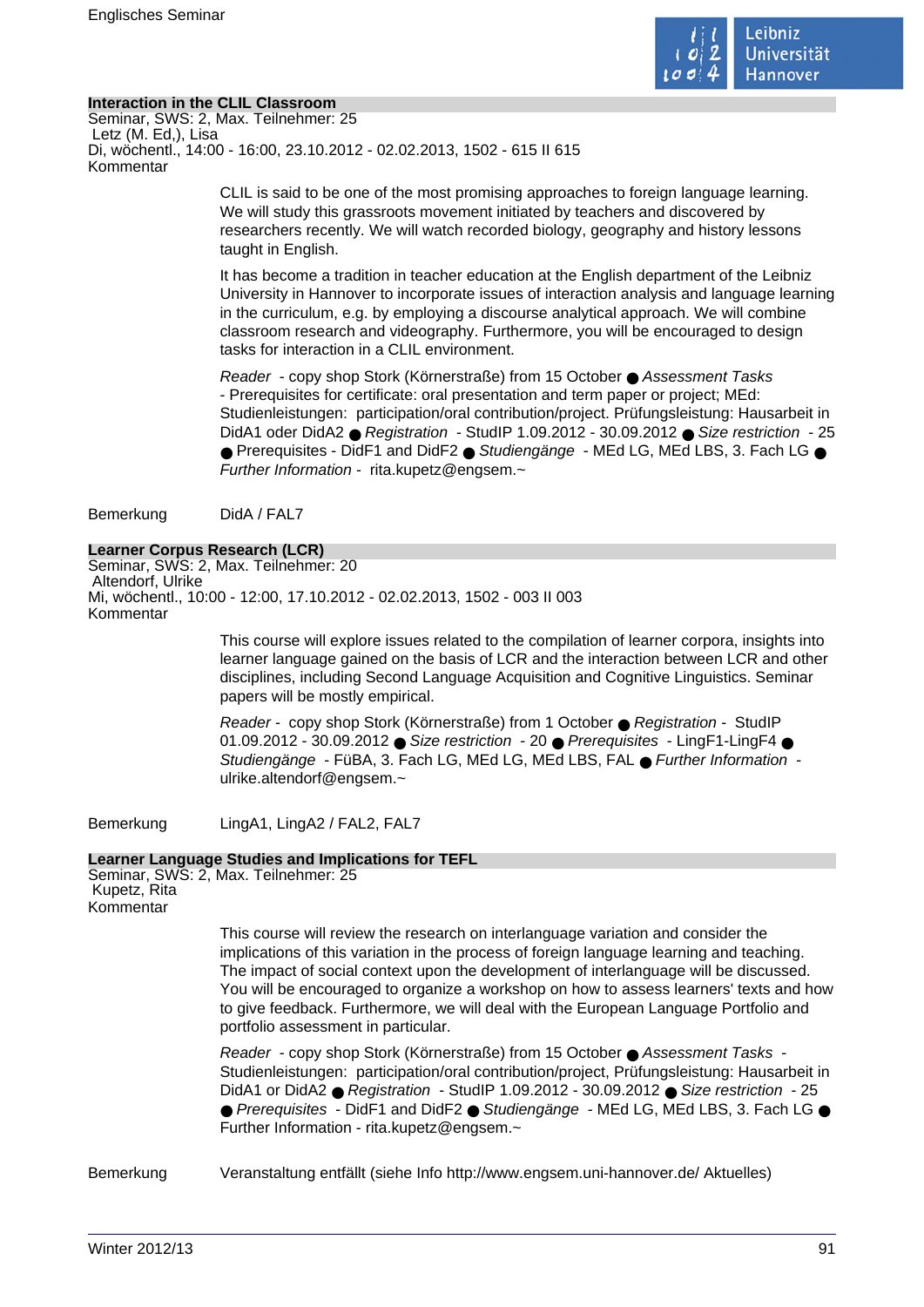

#### **Masterarbeit / M. A. Thesis Writing a Linguistic Thesis - How to present (non-)empirical research** Kolloquium, SWS: 2 Schulze, Rainer (verantwortlich) / Altendorf, Ulrike (verantwortlich) Di, wöchentl., 12:00 - 14:00, 16.10.2012 - 02.02.2013, 1502 - 709 II 709 Kommentar

Once the research is over, the question of how to write each chapter of a thesis or dissertation remains. This seminar will introduce first-time thesis-writers to the process of writing up (non-) empirical research. To help students understand what content and structure are appropriate for the different parts of a thesis, we will present a range of options, illustrating them with analyses of and commentary on sections from our own research or from real Bachelor or Masters theses in English linguistics. We will especially focus on the major problems encountered by Germans writing in English. These problems will include overall text organisation, academic text conventions (style sheet!), sentence construction, idiomatic phrasing, argumentation and style, and, not to forget: proper oral presentation. We will also address major prerequisites for doing research, i.e. choosing an area, getting organised, using resources, doing theory-only projects, setting-up databased research, avoiding plagiarism, etc.

Students will be given ample chance to present their own preliminary findings.

This course may be taken by FAL students (Module 8) and also by any students writing their Bachelor or Master theses in Linguistics.

Registration - StudIP 01.09.2012 - 30.09.2012 ● Studiengänge - FüBA, BSc TE, 3. Fach LG, Med LG, MEd LBS, FAL, MA ● Further Information ulrike.altendorf@engsem.~ or rainer.schulze@engsem.~

Bemerkung FAL8 / Bachelor-, Masterarbeit

# **Masterstudiengang Advanced Anglophone Studies**

## **Theory and Method (AAS1)**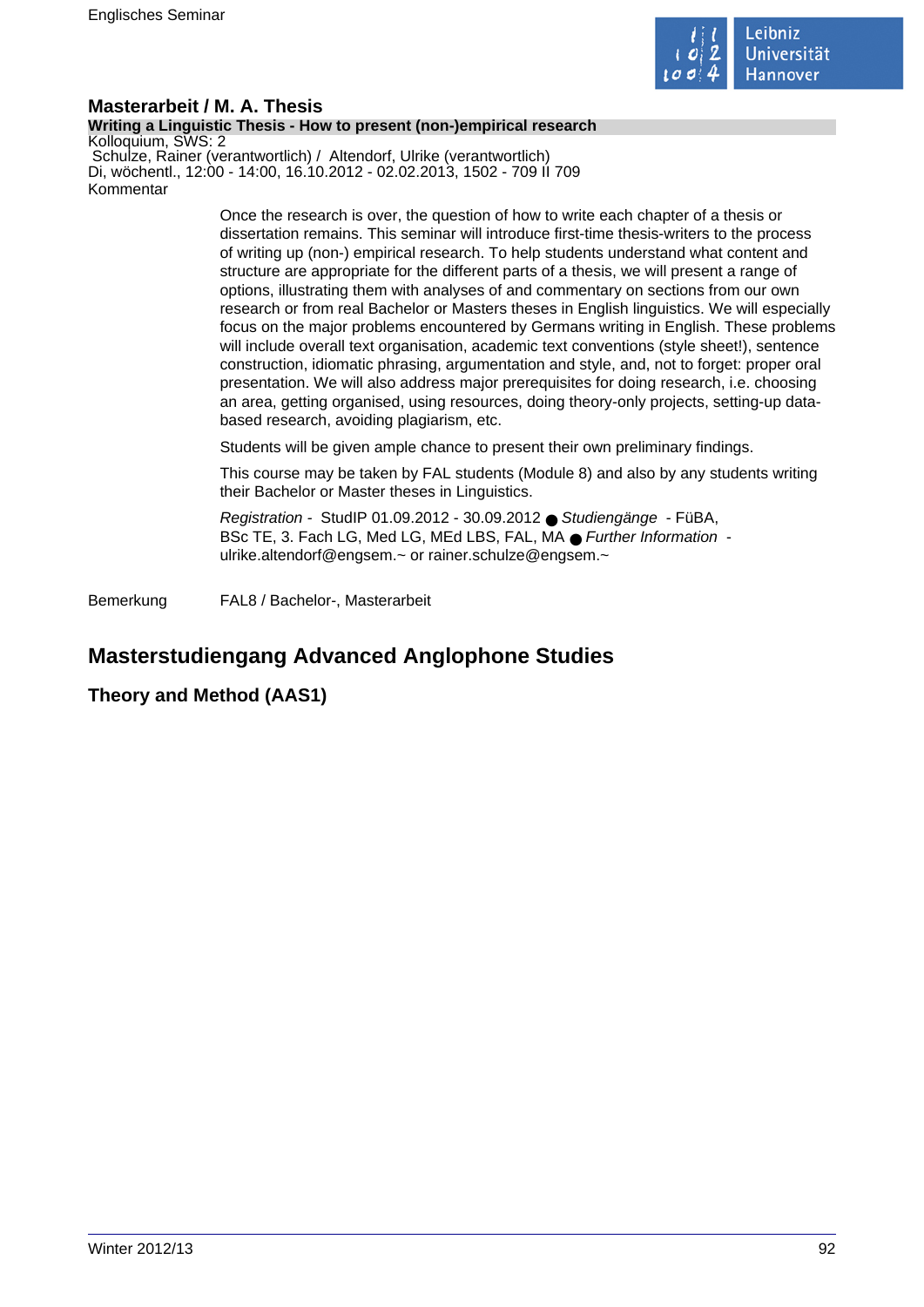

## **Theoretische Ansätze und Methoden der Atlantic Studies**

Seminar, SWS: 2

Gohrisch, Jana / Reinwald, Brigitte

Di, wöchentl., 14:00 - 16:00, 23.10.2012 - 02.02.2013, 1502 - 609 II 609 Kommentar Seit dem Ende des 15. Jahrhunderts sind die drei am Atlantik gelegenen Kontinente Afrika, Amerika und Europa durch vielfältige Verflechtungen wirtschaftlicher, sozialer, kultureller und politischer Art miteinander verbunden. Dies bedeutet auch, dass sich die Entwicklungen in jedem der drei Kontinente nicht mehr allein aus sich selbst heraus verstehen lassen, sondern nur vor dem Hintergrund der wechselseitigen Beziehungen und Einflüsse hinreichend begriffen werden können, welche aus der Zirkulation von Waren, Menschen und Ideen über den Atlantik erwachsen sind. Wie die Geschichts-, Sozial- und Kulturwissenschaften jenen globalen Verflechtungen Rechnung tragen, soll in diesem Seminar anhand ausgewählter Texte diskutiert werden, die in die theoretischen Grundlagen, methodologischen Zugänge und verschiedenen Methoden der Atlantic Studies einführen. Ziel ist es, die Spezifika der jeweiligen fachlichen Zugänge sowie Möglichkeiten und Grenzen für deren interdisziplinäre Zusammenführung aufzuzeigen. Dabei sind Ansätze der Globalgeschichte und Historischen Anthropologie, der kulturwissenschaftlich orientierten Literaturwissenschaft, der Entwicklungssoziologie und Kulturanthropologie sowie neuere Perspektiven der Geschlechter- und Ungleichheitsforschung von besonderer Bedeutung.

> Reader - copy shop Stork (Körnerstraße) from 15 Oct ● Assessment Tasks will be specified in class  $\bullet$  Registration - StudIP 1.9.2012, 08.00 - 30.9.2012, midnight  $\bullet$ Size restriction - none ● Prerequisites - AmerF4/BritF4 (for FüBA and MEd students), none for others ● Studiengänge - MA AAS, MA Atlantic Studies ● Further Information jana.gohrisch@engsem.~, brigitte.reinwald@hist.~

Bemerkung BritA / AAS1, AAS5 / Atlantic Studies: Basismodul Literatur Grundlage der Seminararbeit ist ein Reader mit ausgewählten Texten, der zu Veranstaltungsbeginn zur Verfügung gestellt wird.

# **Epochs and Phenomena in Anglophone Literatures and Cultures (AAS2)**

**Exploring the 19th Century through George Eliot's Middlemarch** Seminar, SWS: 2, Max. Teilnehmer: 25 Gohrisch, Jana Mi, wöchentl., 10:00 - 12:00, 17.10.2012 - 02.02.2013, 1502 - 709 II 709 Kommentar

> This course provides an in-depth study of one of the key texts of 19th-century literature, George Eliot's Middlemarch (1871/72). We will adopt the somewhat unusual format of reading just one major text for several reasons. Combining a variety of text-oriented and context-oriented theories, ranging from narratology to Gender Studies and Cultural Materialism, we shall use the novel to practice our analytical skills with special emphasis on focalization, character and plot construction, and to explore important issues of 19thcentury history. We will discuss the novel's representations of economic, political, social and cultural change concentrating on gender and class relations in connection with contemporary discourses on middle-class values, religion, science and medicine.

> Reader - copy shop Stork (Körnerstraße) from 15 October 2012 ● Assessment Tasks will be specified in class ● Registration - StudIP 1.9.2012, 08.00 - 30.9.2012, midnight ● Size restriction - 25 ● Prerequisites AmerF4/BritF4 (for FüBA and MEd students), none for others ● Studiengänge - FüBA, MEd LG, 3. Fach LG, MA AAS ● Further Information - jana.gohrisch@engsem.~

Bemerkung BritA / AAS2

Literatur

Required Reading

George Eliot. Middlemarch . Ed. by Rosemary Ashton. London: Penguin 2003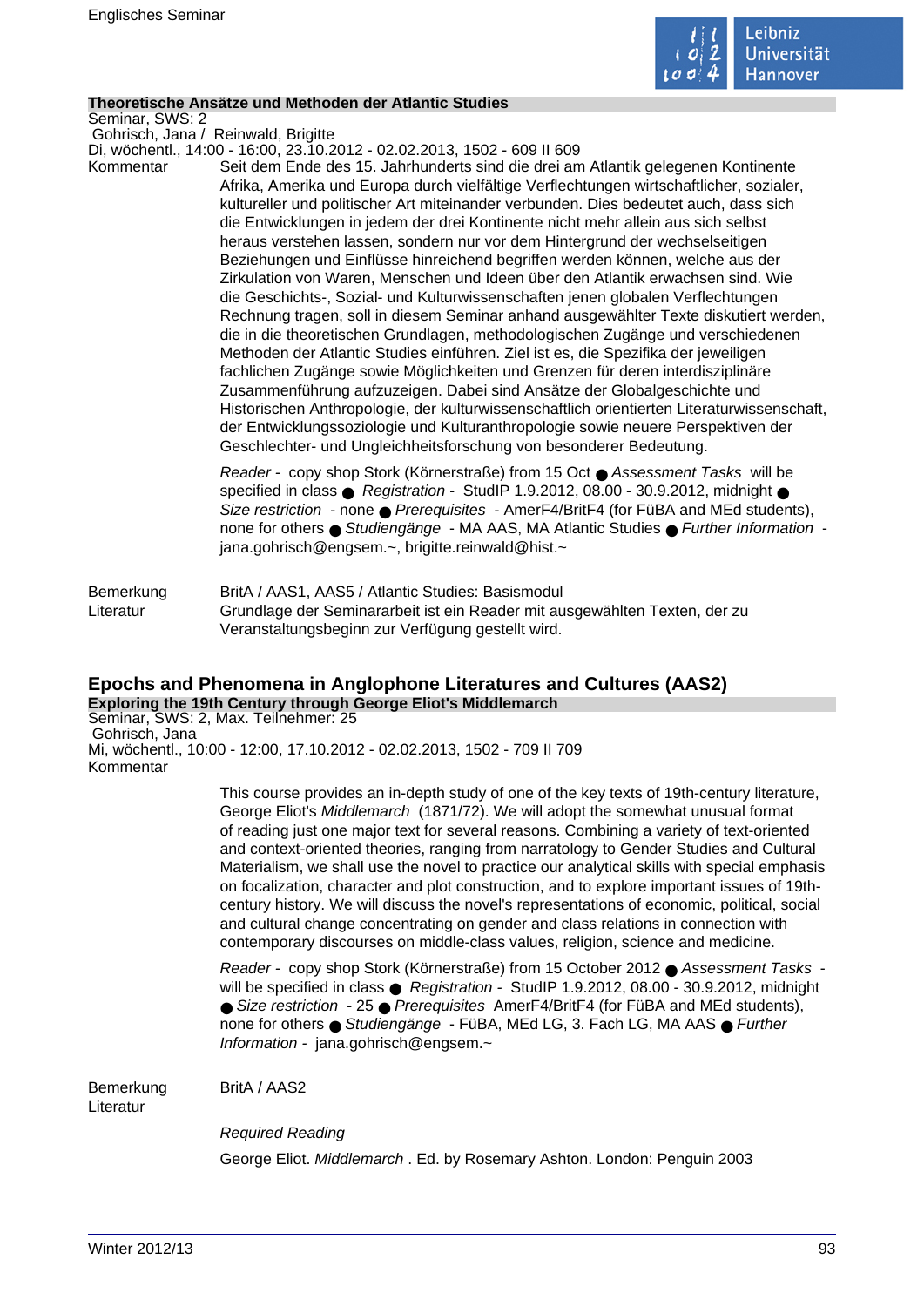

## **Factory Lives: 19th-Century Working-Class Texts**

Seminar, SWS: 2, Max. Teilnehmer: 25 Grünkemeier, Ellen Do, wöchentl., 10:00 - 12:00, 18.10.2012 - 02.02.2013, 1502 - 609 II 609 Kommentar

> Although the so-called Great Reform Act of 1832 extended the franchise significantly, workers did not yet gain the right to vote and therefore continued to be formally excluded from political life. Nonetheless, they found ways to render visible their experiences and opinions. Working-class writers, for example, described the social realities of urban life in the new industrial cities and manufacturing districts. We shall read and analyse autobiographical texts (from the collection Factory Lives , see below) that describe factory labour in the British textile industries. In addition to our close readings, we will relate the texts to their socio-political, historical and cultural contexts. Our discussion will include issues such as factory legislation, working and living conditions in Victorian Britain, class and gender, power and agency.

Reader - copy shop Stork (Körnerstraße) from 15 October ● Assessment Tasks - will be specified in class ● Registration - StudIP 01.09.2012, 08.00 - 30.09.2012, midnight ● Size restriction - 25 ● Prerequisites - AmerF4/BritF4 (for FüBA and MEd students), none for others ● Studiengänge - FüBA, MEd LG, 3. Fach LG, MA AAS ● Further Information - ellen.gruenkemeier@engsem.~

Bemerkung BritA / AAS2, AAS3 Literatur

Required Reading

Simmons, James, ed. Factory Lives. Four Nineteenth-Century Working-Class Autobiographies . Peterborough: Broadview Press, 2007. (ISBN: 1-55111-272-8)

Students are asked to buy this collection which includes John Brown's A Memoir of Robert Blincoe, An Orphan Boy (1832), William Dodd's A Narrative of the Experience and Sufferings of William Dodd (1841), James Myles's Chapters in the Life of a Dundee Factory Boy (1850) , and Ellen Johnston's "Autobiography of Ellen Johnston, 'The Factory Girl'" (1867).

A reader with further material will be provided.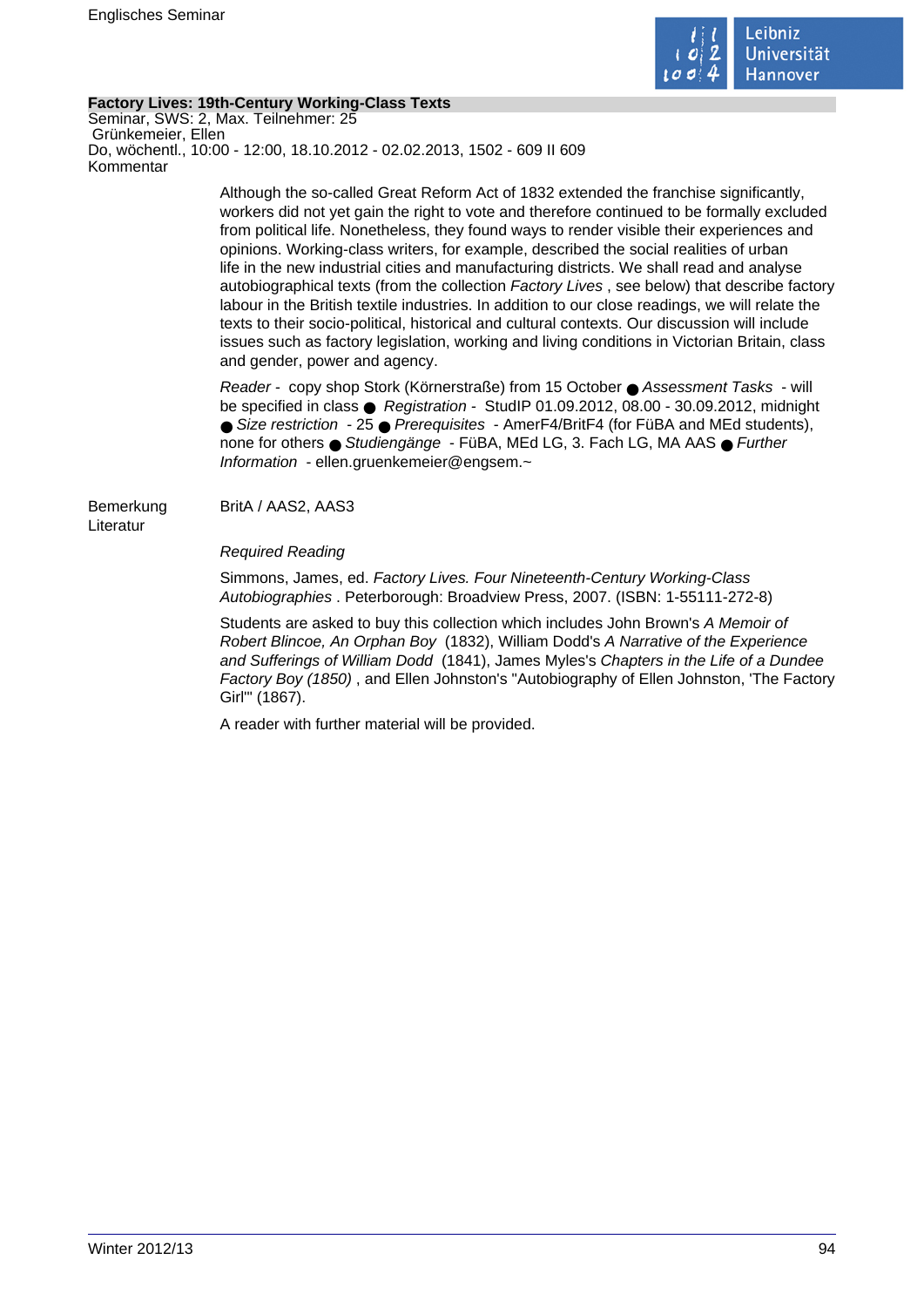

## **Film on Film: Metatextuality and Self-reflexivity**

Seminar, SWS: 2, Max. Teilnehmer: 20 Köhler (Priv.-Doz.), Thomas Heinrich Fr, 14-täglich, 14:00 - 18:30, 26.10.2012 - 02.02.2013, 1502 - 415 II 415 Kommentar

> Throughout its history cinema has not only provided fictional representations of reality, but has also often shown the making of films itself or has self-reflexively questioned the particular representations. In a metatextual interpretation, self-portraits of the act of film-making may serve both as a celebration or a critique of the film industry. They may also be an invitation to the audience to reflect on the act of viewing and on the intricate relations between production, product and the cinema-going experience itself, for instance by - but not limited to - the appearance of film(s) within a film. From a narratological perspective, the topic 'film on film' allows for an exemplary study of strategies of narrative self-reflection of mediality and textuality in fictional contexts.

Bilingual in conception (Deutsches Seminar: Dr. Stefanie Kreuzer), this seminar will examine a number of films from different countries and eras of film-making. Films currently under consideration include Ludwig Berger's early sound film operetta ICH BEI TAG UND DU BEI NACHT (D 1932), Michael Powell's disturbing examination of the power of the camera(man) PEEPING TOM (GB 1960), Jean-Luc Godard's scathing critique of the film business LE MÉPRIS (F 1963) as well as Ingmar Bergman's PERSONA (S 1966), Woody Allen's THE PURPLE ROSE OF CAIRO (USA 1985) and David Lynch's multiperspectival Hollywood persiflage MULHOLLAND DRIVE (USA/F 2001) with their inextricable webs of filmic 'reality' and representation.

Please register for this class via Stud.IP. The number of participants should not exceed 30 (Germanistik) and 20 (Anglistik/Amerikanistik).

Assessment Tasks - will be specified in class ● Registration - StudIP 1.9.2012 - 30.9.2012 ● Size restriction - 20 ● Prerequisites - AmerF4/BritF4 ● Studiengänge - FüBA, MAAS, MEd LG, 3. Fach LG ● Further Information thomas\_koehler\_hannover@freenet.de

Bemerkung BritA / AAS2, AAS4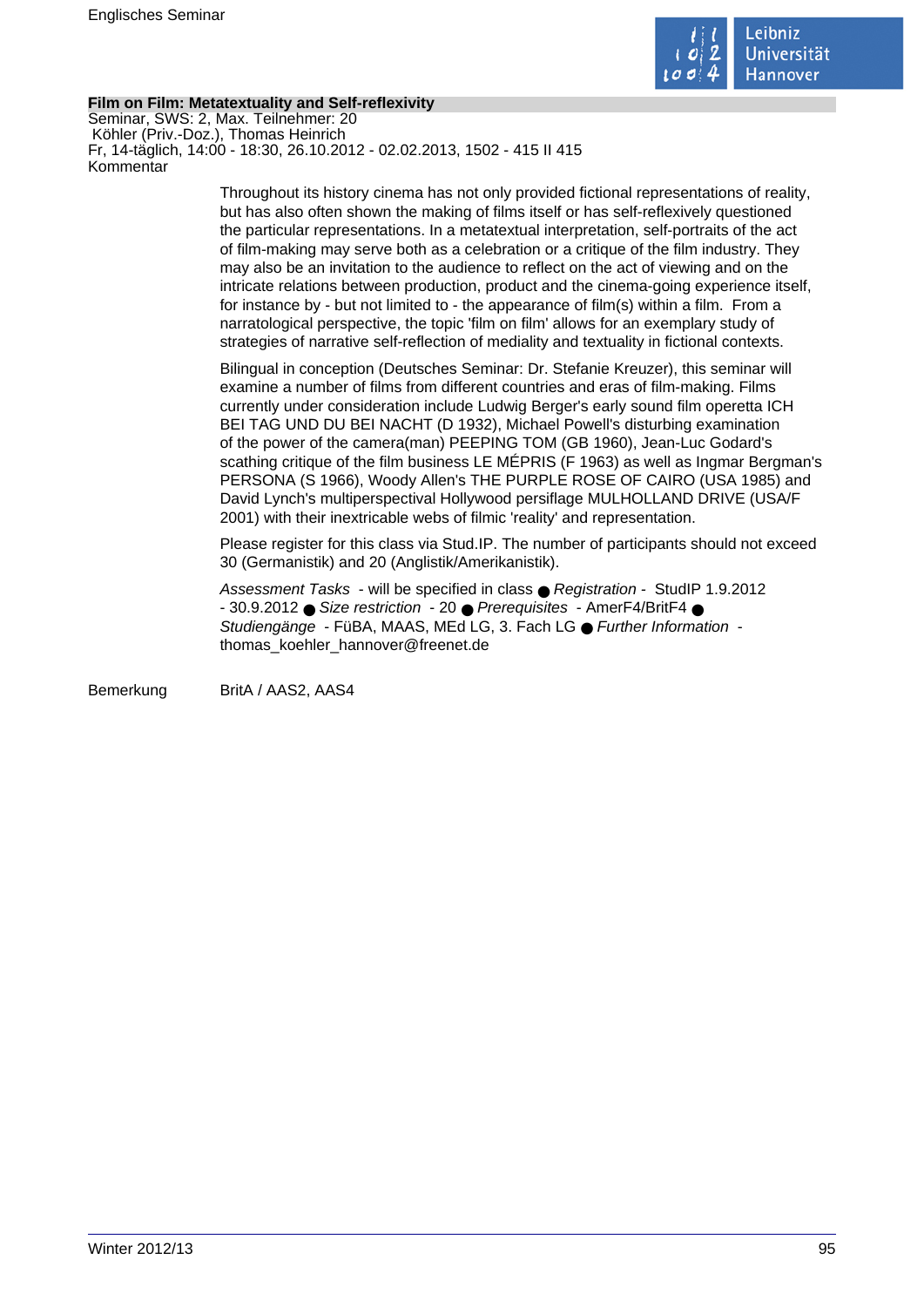

## **Massenkultur: Unterhaltung, Konsum, Medialität**

Seminar, SWS: 2, Max. Teilnehmer: 20 Gamper, Michael / Mayer, Ruth Mi, wöchentl., 18:00 - 20:00, 24.10.2012 - 02.02.2013, 1502 - 415 II 415 , Gamper, Michael, Mayer, Ruth Kommentar

> Massenkultur' galt lange als contradictio in adjectio bzw. als Provokation jeder ernsthaften Auseinandersetzung mit den Künsten. Politisch so unterschiedlich lokalisierte Philosophen wie Theodor W. Adorno und José Ortega y Gasset lehnten Begriff und Konzept einer von den Massen getragenen Kultur ab und kritisierten in den 1950er und 1960er Jahren mit marxistischer bzw. wertkonservativer Begründung die verbildende Wirkung des Massenhaften. Im deutschsprachigen Raum hielt sich dieser kulturkritische Diskurs erstaunlich lange, und erst in den letzten zwei Jahrzehnten wurden Ansätze entwickelt, welche die eigenständige Leistung der populären Künste zu würdigen vermochten. Diese Entspannung in der Haltung gegenüber der 'Massenkultur' verdankt sich ganz entscheidend einer grundlegend anders akzentuierten Debatte zum Thema in den USA. In den USA hatten sich bereits im 19. Jahrhundert massenkulturelle Praktiken, mediale Formate und soziale Räume herausgebildet (etwa: dime novels und dime museums , die yellow press , minstrelsy , Vaudeville, Vergnügungsparks und Weltausstellungen), die dann für Europa sowohl Modellcharakter gewinnen sollten als auch routinemäßig Abwehrgesten auslösten. Ob sich die amerikanischen Eigenheiten linear auf soziale Konstellationen (Einwanderungsgesellschaft) oder die politische Ordnung (Demokratie) zurückführen lassen, ist zu überprüfen. Unbestreitbar aber stellt die Beobachtung der amerikanischen Kultur aus der Perspektive des alten Kontinents seit dem 19. Jahrhundert, insbesondere für deutsche Intellektuelle und ihren Kulturbegriff, immer wieder eine große und folgenreiche Herausforderung dar.

> Aus diesem Grund möchte dieses Seminar, das parallel im Deutschen und im Englischen Seminar angeboten wird, sich dem Phänomen aus der Perspektive deutschsprachiger und amerikanischer Kritiker nähern. Es ist als Kombination aus einem interdisziplinären Forschungsseminar (Englisches Seminar: Prof. Dr. Ruth Mayer) und einem Kolloquium (Deutsches Seminar: Prof. Dr. Michael Gamper, Mi 18:00/20:00, Raum: 1502.415, Beginn: 24.10.2012) angelegt und richtet sich primär an Studierende der forschungsorientierten Masterstudiengänge und fortgeschrittene Studierende des FüBA Englisch ohne Theoriephobie. Das Kolloquium vereinigt Beiträge, die neuere methodisch-theoretische Zugänge zur 'Massenkultur' präsentieren und/oder sich interessanten Materialbeständen zuwenden, welche deren Innovationspotential und gesamtkulturelle Relevanz zu plausibilisieren vermögen.

Assessment Tasks - will be specified in class ● Registration - StudIP 1.9.2012 - 30.9.2012 ● Size restriction - 20 (+20 from German) ● Prerequisites - BritF4/ AmerF4 ● Studiengänge - FüBA, MAAS, MEd LG, 3. Fach LG ● Further Information ruth.mayer@engsem.~

Bemerkung AmerA / AAS2, AAS4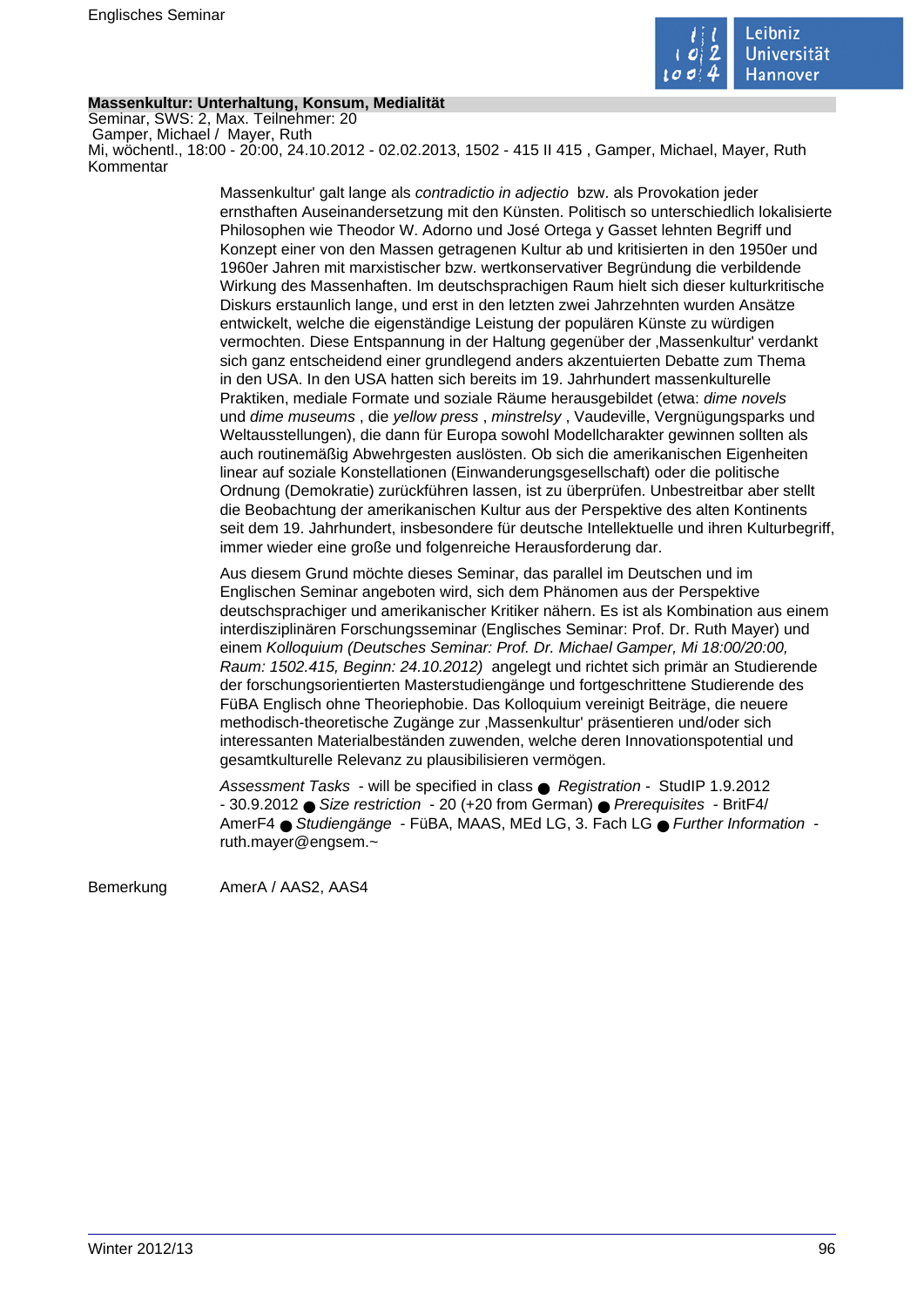

## **Transpacific Reflections**

Seminar, SWS: 2, Max. Teilnehmer: 25 Twelbeck, Kirsten Do, wöchentl., 10:00 - 12:00, 18.10.2012 - 02.02.2013, 1502 - 613 II 613 Kommentar

> In the past two decades American Studies has challenged the concept of American Exceptionalism by reassessing the country's place in an economically, politically, and culturally interconnected world. Scholars of the "American Pacific" have investigated the power relations between the United States and the geographically and culturally obscure and shifting concept of "Asia," reassessing the role of the concept in the formation of American culture and investigating the role of Asian American communities as intercultural contact zones and hybrid spaces.

In trying to trace the mapping of the "American Pacific," this seminar brings together literary texts, artworks, and movies that have shaped, challenged, and negotiated the concept, and discusses them with the help of postcolonial theory. Starting with the orientalism (Edward Said) of American Renaissance thinkers and poets, we will examine how they have inspired Asian American writers such as Sadakichi Hartmann or Maxine Hong Kingston. We will place texts by Mark Twain, Frank Norris, and Jack London in the historical context of transpacific relations to examine how canonical writers have imagined what has been interpreted as an expansion of the American frontier. The selfmarketing of San Francisco's "Chinatown" and the comic strip "Terry and the Pirates" will be as much a part of this seminar as Pearl S. Buck's bestselling "Asian" novels. Taking up the proposition that Asian American culture is almost by necessity dissident (Lisa Lowe) we will look at texts by Milton Murayama, Jessica Hagedorn, Theresa Hak Kyung Cha, or Bao Ninh to examine how they position themselves in a heavily contested and increasingly theorized field. We will also turn to the more recent renaissance in Asian American visual culture as indicative of changing power relations in the transpacific region.

Reader - copy shop Stork (Körnerstraße) from 15 October ● Assessment Tasks - will be specified in class  $\bullet$  Registration - StudIP 1.9.2012 - 30.9.2012  $\bullet$  Size restriction - 25  $\bullet$ Prerequisites -BritF4/AmerF4 ● Studiengänge - FüBA, MAAS, MEd LG, 3. Fach LG ● Further Information - kirsten.twelbeck@engsem.~

Bemerkung AmerA / AAS2, AAS3

## **Independent Studies (AAS6)**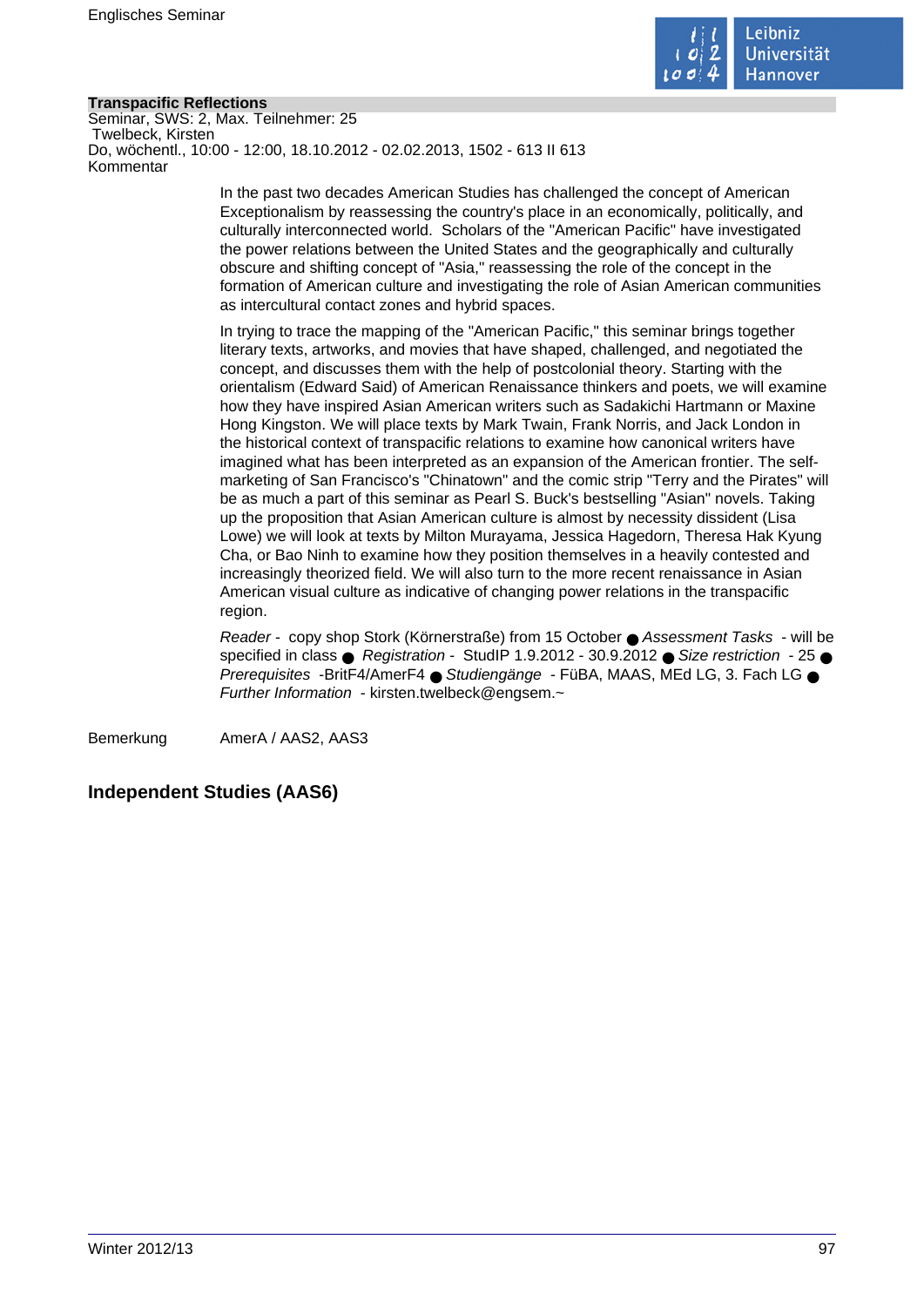

## **South African Fiction: "Jim Comes to Joburg"**

Seminar, SWS: 2, Max. Teilnehmer: 25 Marquardt (Staatsexamen), Henning Mi, wöchentl., 10:00 - 12:00, 17.10.2012 - 02.02.2013, 1502 - 613 II 613 Kommentar

> In the first half of the 20th century, South Africa experienced a massive movement from rural areas into the cities. People came especially to the Johannesburg area in search for work, mainly in the gold mines. This process was paralleled by increasing segregation legislation, which massively affected the social and working life of the black and coloured population. Contemporary cultural productions in general and literary texts in particular critically assess urbanisation and the resulting living and working conditions. Many of them use the 'Jim comes to Jo'burg' motif, where a young, usually black, man moves to Johannesburg to find work.

We will analyse and interpret different 'Jim comes to Jo'burg' stories published between the 1920s and 1940s and work out interrelations between literary texts and their social and economic contexts. We will consider authors, readers and publishers as we engage with protest writing and its impact before the implementation of apartheid.

Reader - copy shop Stork (Körnerstraße) from 15 October ● Assessment Tasks - will be specified in class ● Registration - StudIP 1.9.2012, 08.00 - 30.9.2012, midnight ● Size restriction - 25 ● Prerequisites - AmerF4/BritF4 (for FüBA and M.Ed. students), none for others ● Studiengänge - FüBA, MEd LG, 3. Fach LG, MA AAS, MA Atlantic Studies, Transformation Studies ● Further Information - henning.marquardt@engsem.~

## Bemerkung BritA / AAS3, AAS5, AAS6 / Atlantic Studies: Forschungslernmodul / Transformation **Studies**

Literatur

## Required Reading

Abrahams, Peter. Mine Boy . 1946. Oxford: Longman, 1989.

Dhlomo, Rolfes. An African Tragedy . Alice: Lovedale, 1928. http:// www.empire.amdigital.co.uk/contents/document-detail.aspx?sectionid=210 (accessible from within the LUH-network).

Plomer, William. "Ula Masondo." I Speak of Africa . 1927. Ed. William Plomer. London: Hogarth, 1938. 83-150.

Please read Dhlomo's An African Tragedy prior to class as this will be the first text that we will deal with. Please order Abrahams's Mine Boy well in advance due to long delivery times. Plomer's "Ula Masondo" will be provided in a reader.

**MA-Thesis (AAS7)**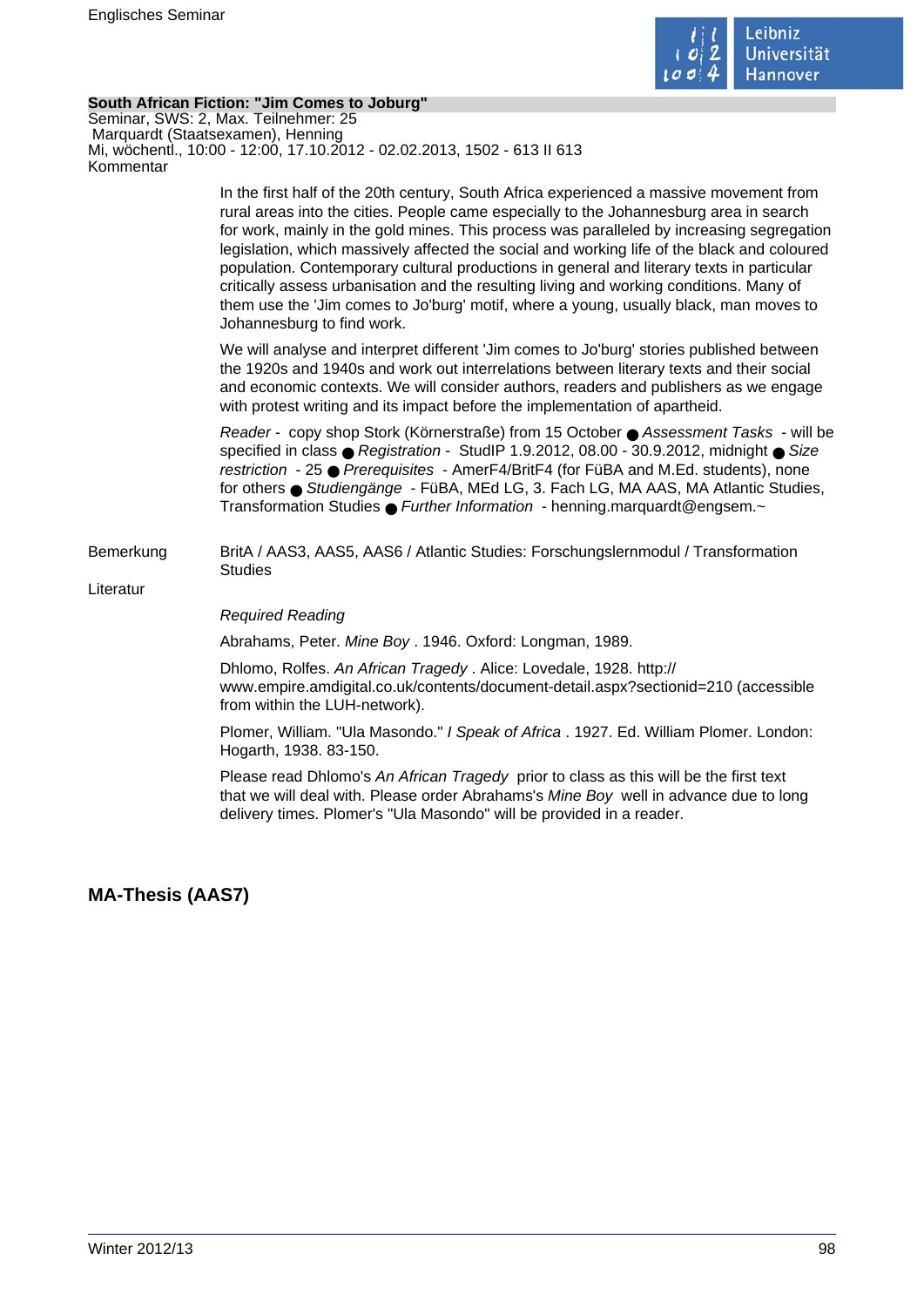

## **Die Abschlussarbeit: Theorie and Praxis**

Kolloquium, SWS: 1 Gohrisch, Jana Di, wöchentl., 18:00 - 19:00, 16.10.2012 - 02.02.2013, 1502 - 709 II 709 Kommentar

> Diese Veranstaltung wendet sich an Studierende aller Studiengänge, die im Wintersemester 2012/2013 ihre Abschlussarbeit vorbereiten bzw. schreiben. Nach der Klärung formaler Fragen entsprechend der jeweiligen Prüfungsordnung, widmen wir uns der Gegenstands- und Themenfindung sowie der Betreuersuche. Wir üben, eine Forschungsfrage zu entwickeln und eine zentrale These zu formulieren, besprechen Arbeitstechniken und die Phasen des Schreibprozesses. Danach stellen die Studierenden ihre Projekte und Entwürfe im Einzelnen vor, um sie in der Schreibwerkstatt intensiv zu diskutieren. Es besteht auch die Möglichkeit, Texte vorbereitend zu lesen und dann gemeinsam an ihnen zu arbeiten.

Bei der ersten Sitzung (am 16.10.2012) werden die weiteren Sitzungstermine (als Blockveranstaltungen) festgelegt. Näheres finden Sie nach dem 16.10. auf StudIP.

Assessment Tasks - none ● Registration - StudIP 1.9.2012, 08.00 - 30.9.2012, midnight ● Size restriction - none ● Prerequisites - completed Bachelor or Master course ● Studiengänge - all ● Further Information - jana.gohrisch@engsem.~

Bemerkung AAS7 Literatur

## Recommended Reading

Franck, Norbert und Joachim Stary. Die Technik des wissenschaftlichen Arbeitens. Eine praktische Anleitung . 14. überarb. Aufl. Paderborn, München, Wien, Zürich: Schönigh 2008 (UTB).

MLA Handbook for Writers of Research Papers .  $7<sup>th</sup>$  ed. New York: Modern Language Association of America 2009 (1st ed. 1977).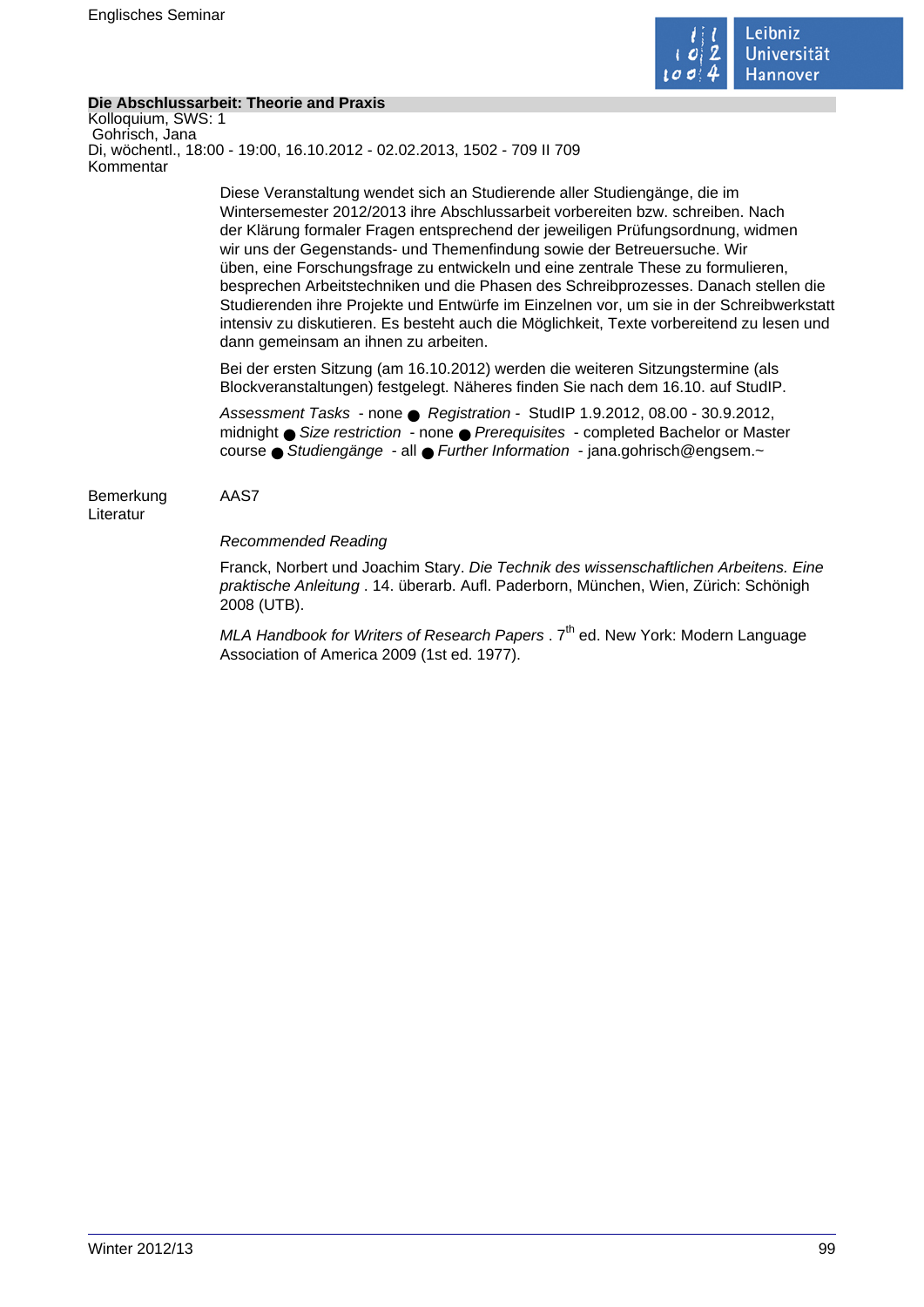

## **Kolloquium zum Studienabschluss (Bachelor, Master, alte Studiengänge)**

Kolloquium, SWS: 2 Gohrisch, Jana Di, wöchentl., 16:00 - 18:00, 16.10.2012 - 02.02.2013, 1502 - 709 II 709 Kommentar

> Das auf die gesamte Vorlesungszeit angelegte Examenskolloquium richtet sich an alle Studierenden, die kurz vor ihrer Abschlussprüfung (FüBA, MA Advanced Anglophone Studies, Staatsexamen, Magister) stehen und diese im Bereich der englischen und amerikanischen Literatur- und Kulturwissenschaft ablegen wollen.

Der Veranstaltungsplan umfasst (je nach Bedarf der Teilnehmenden) die zentralen Bereiche der Literaturwissenschaft wie Literaturtheorie, Literaturgeschichte, Textanalyse und Interpretation. Darüber hinaus werden wir die Abschlussklausuren (vorbereitende Recherche und Lektüre, Schreibtechniken), die mündlichen Abschlussprüfungen (Themenwahl in Literatur- und Kulturwissenschaft, Thesenpapier) und die schriftliche Abschlussarbeit (Themenwahl, Arbeitstechniken) besprechen. Es wird auch die Möglichkeit geben, Prüfungen zu simulieren.

Assessment Tasks - none ● Registration - StudIP StudIP 1.9.2012, 08.00 - 30.9.2012, midnight ● Size restriction - none ● Prerequisites - completed FüBA or Master courses ● Studiengänge - all ● Further Information - jana.gohrisch@engsem.~

Bemerkung AAS7 **Literatur** 

Recommended Reading

Franck, Norbert und Joachim Stary. Die Technik des wissenschaftlichen Arbeitens. Eine praktische Anleitung . 14. überarb. Aufl. Paderborn, München, Wien, Zürich: Schönigh 2008 (UTB).

Nünning, Vera und Ansgar. An Introduction to the Study of English and American Literature . Stuttgart: Klett 2004.

Poplawski, Paul, ed. English Literature in Context . Cambridge: Cambridge University Press 2008.

Zapf, Hubert, Hg. Amerikanische Literaturgeschichte . 2. aktualis. Aufl. Stuttgart, Weimar: J. B. Metzler 2004.

**Professional Skills (AAS8)**

**Electives (AAS9)**

**Research and Internship (AAS10)**

**Concepts of Race, Class, and Gender (AAS3)**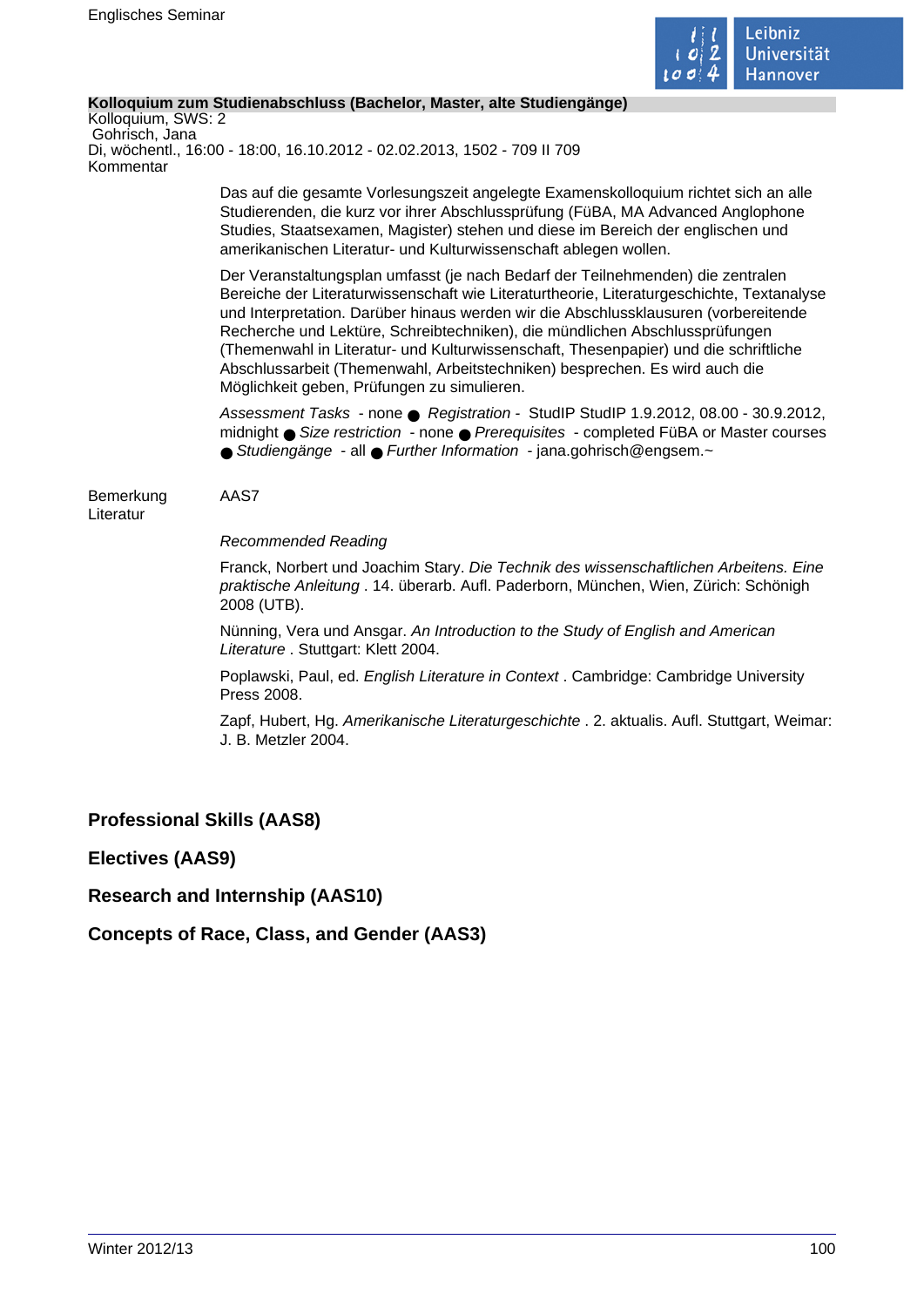

## **Factory Lives: 19th-Century Working-Class Texts**

Seminar, SWS: 2, Max. Teilnehmer: 25 Grünkemeier, Ellen Do, wöchentl., 10:00 - 12:00, 18.10.2012 - 02.02.2013, 1502 - 609 II 609 Kommentar

> Although the so-called Great Reform Act of 1832 extended the franchise significantly, workers did not yet gain the right to vote and therefore continued to be formally excluded from political life. Nonetheless, they found ways to render visible their experiences and opinions. Working-class writers, for example, described the social realities of urban life in the new industrial cities and manufacturing districts. We shall read and analyse autobiographical texts (from the collection Factory Lives , see below) that describe factory labour in the British textile industries. In addition to our close readings, we will relate the texts to their socio-political, historical and cultural contexts. Our discussion will include issues such as factory legislation, working and living conditions in Victorian Britain, class and gender, power and agency.

Reader - copy shop Stork (Körnerstraße) from 15 October ● Assessment Tasks - will be specified in class ● Registration - StudIP 01.09.2012, 08.00 - 30.09.2012, midnight ● Size restriction - 25 ● Prerequisites - AmerF4/BritF4 (for FüBA and MEd students), none for others ● Studiengänge - FüBA, MEd LG, 3. Fach LG, MA AAS ● Further Information - ellen.gruenkemeier@engsem.~

Bemerkung BritA / AAS2, AAS3 Literatur

Required Reading

Simmons, James, ed. Factory Lives. Four Nineteenth-Century Working-Class Autobiographies . Peterborough: Broadview Press, 2007. (ISBN: 1-55111-272-8)

Students are asked to buy this collection which includes John Brown's A Memoir of Robert Blincoe, An Orphan Boy (1832), William Dodd's A Narrative of the Experience and Sufferings of William Dodd (1841), James Myles's Chapters in the Life of a Dundee Factory Boy (1850) , and Ellen Johnston's "Autobiography of Ellen Johnston, 'The Factory Girl'" (1867).

A reader with further material will be provided.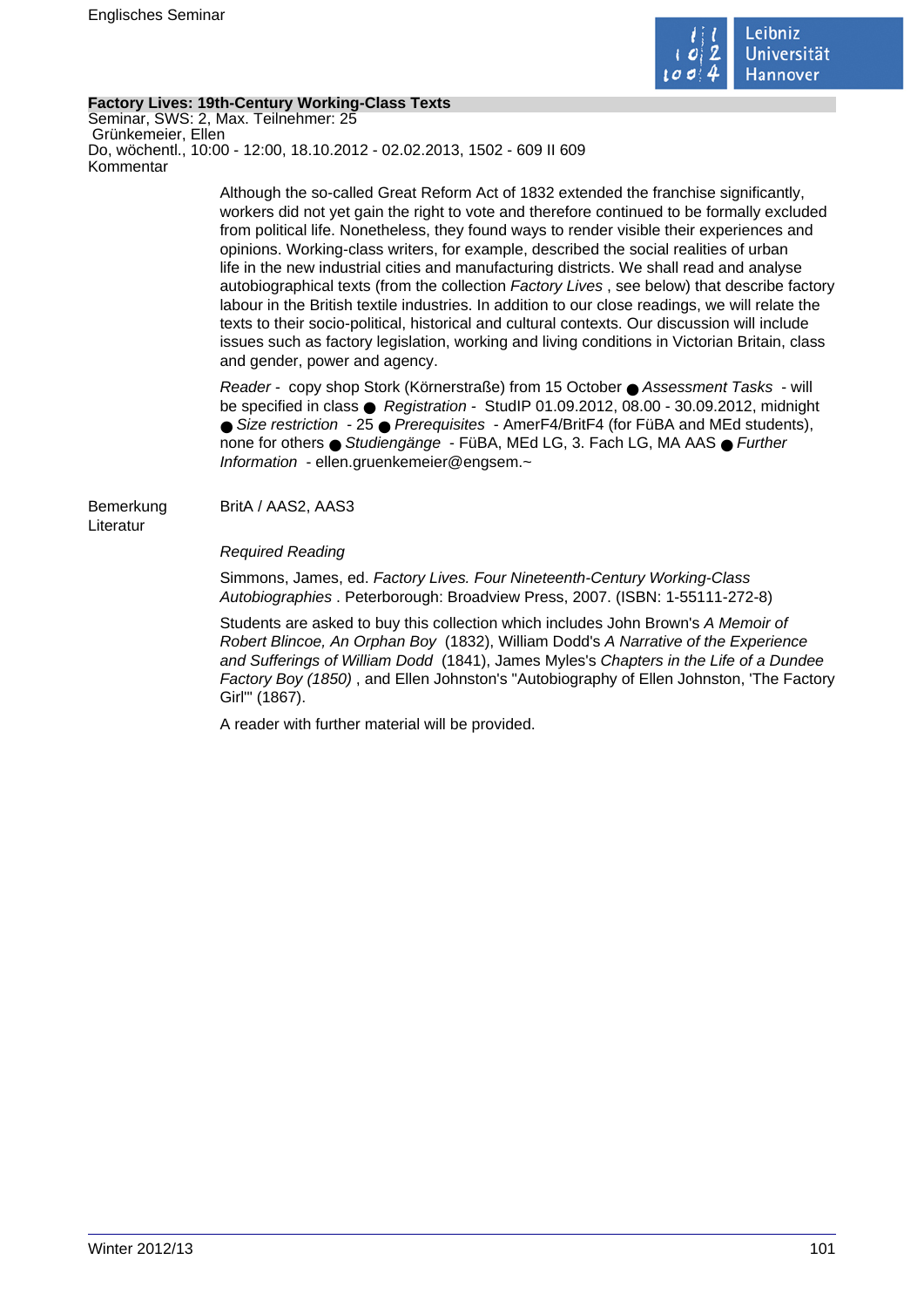

## **South African Fiction: "Jim Comes to Joburg"**

Seminar, SWS: 2, Max. Teilnehmer: 25 Marquardt (Staatsexamen), Henning Mi, wöchentl., 10:00 - 12:00, 17.10.2012 - 02.02.2013, 1502 - 613 II 613 Kommentar

> In the first half of the 20th century, South Africa experienced a massive movement from rural areas into the cities. People came especially to the Johannesburg area in search for work, mainly in the gold mines. This process was paralleled by increasing segregation legislation, which massively affected the social and working life of the black and coloured population. Contemporary cultural productions in general and literary texts in particular critically assess urbanisation and the resulting living and working conditions. Many of them use the 'Jim comes to Jo'burg' motif, where a young, usually black, man moves to Johannesburg to find work.

We will analyse and interpret different 'Jim comes to Jo'burg' stories published between the 1920s and 1940s and work out interrelations between literary texts and their social and economic contexts. We will consider authors, readers and publishers as we engage with protest writing and its impact before the implementation of apartheid.

Reader - copy shop Stork (Körnerstraße) from 15 October ● Assessment Tasks - will be specified in class ● Registration - StudIP 1.9.2012, 08.00 - 30.9.2012, midnight ● Size restriction - 25 ● Prerequisites - AmerF4/BritF4 (for FüBA and M.Ed. students), none for others ● Studiengänge - FüBA, MEd LG, 3. Fach LG, MA AAS, MA Atlantic Studies, Transformation Studies ● Further Information - henning.marquardt@engsem.~

Bemerkung BritA / AAS3, AAS5, AAS6 / Atlantic Studies: Forschungslernmodul / Transformation **Studies** 

Literatur

## Required Reading

Abrahams, Peter. Mine Boy . 1946. Oxford: Longman, 1989.

Dhlomo, Rolfes. An African Tragedy . Alice: Lovedale, 1928. http:// www.empire.amdigital.co.uk/contents/document-detail.aspx?sectionid=210 (accessible from within the LUH-network).

Plomer, William. "Ula Masondo." I Speak of Africa . 1927. Ed. William Plomer. London: Hogarth, 1938. 83-150.

Please read Dhlomo's An African Tragedy prior to class as this will be the first text that we will deal with. Please order Abrahams's Mine Boy well in advance due to long delivery times. Plomer's "Ula Masondo" will be provided in a reader.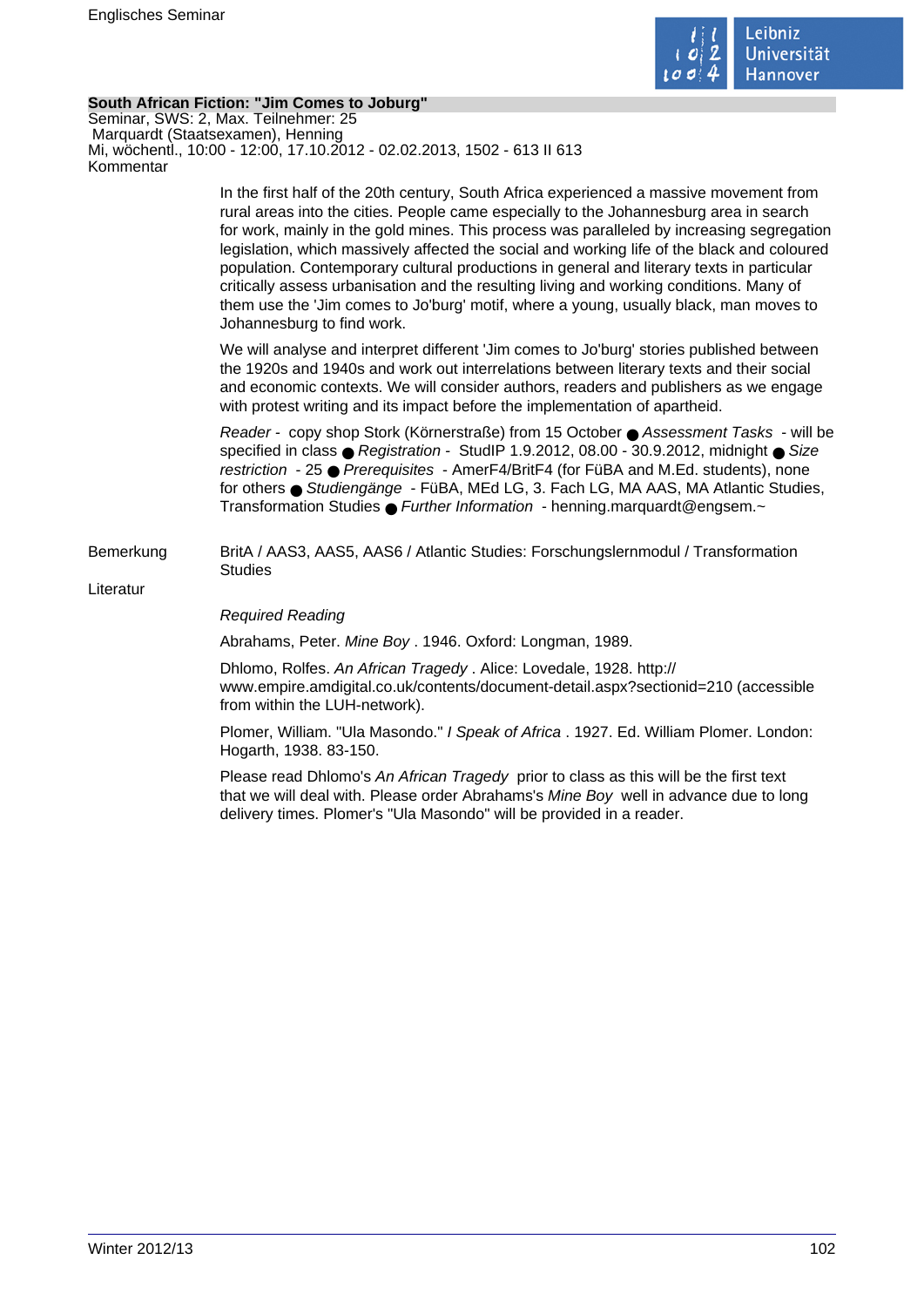

## **Transpacific Reflections**

Seminar, SWS: 2, Max. Teilnehmer: 25 Twelbeck, Kirsten Do, wöchentl., 10:00 - 12:00, 18.10.2012 - 02.02.2013, 1502 - 613 II 613 Kommentar

> In the past two decades American Studies has challenged the concept of American Exceptionalism by reassessing the country's place in an economically, politically, and culturally interconnected world. Scholars of the "American Pacific" have investigated the power relations between the United States and the geographically and culturally obscure and shifting concept of "Asia," reassessing the role of the concept in the formation of American culture and investigating the role of Asian American communities as intercultural contact zones and hybrid spaces.

In trying to trace the mapping of the "American Pacific," this seminar brings together literary texts, artworks, and movies that have shaped, challenged, and negotiated the concept, and discusses them with the help of postcolonial theory. Starting with the orientalism (Edward Said) of American Renaissance thinkers and poets, we will examine how they have inspired Asian American writers such as Sadakichi Hartmann or Maxine Hong Kingston. We will place texts by Mark Twain, Frank Norris, and Jack London in the historical context of transpacific relations to examine how canonical writers have imagined what has been interpreted as an expansion of the American frontier. The selfmarketing of San Francisco's "Chinatown" and the comic strip "Terry and the Pirates" will be as much a part of this seminar as Pearl S. Buck's bestselling "Asian" novels. Taking up the proposition that Asian American culture is almost by necessity dissident (Lisa Lowe) we will look at texts by Milton Murayama, Jessica Hagedorn, Theresa Hak Kyung Cha, or Bao Ninh to examine how they position themselves in a heavily contested and increasingly theorized field. We will also turn to the more recent renaissance in Asian American visual culture as indicative of changing power relations in the transpacific region.

Reader - copy shop Stork (Körnerstraße) from 15 October ● Assessment Tasks - will be specified in class ● Registration - StudIP 1.9.2012 - 30.9.2012 ● Size restriction - 25 ● Prerequisites -BritF4/AmerF4 ● Studiengänge - FüBA, MAAS, MEd LG, 3. Fach LG ● Further Information - kirsten.twelbeck@engsem.~

Bemerkung AmerA / AAS2, AAS3

## **Media, Cultural Communication and Popular Culture (AAS4)**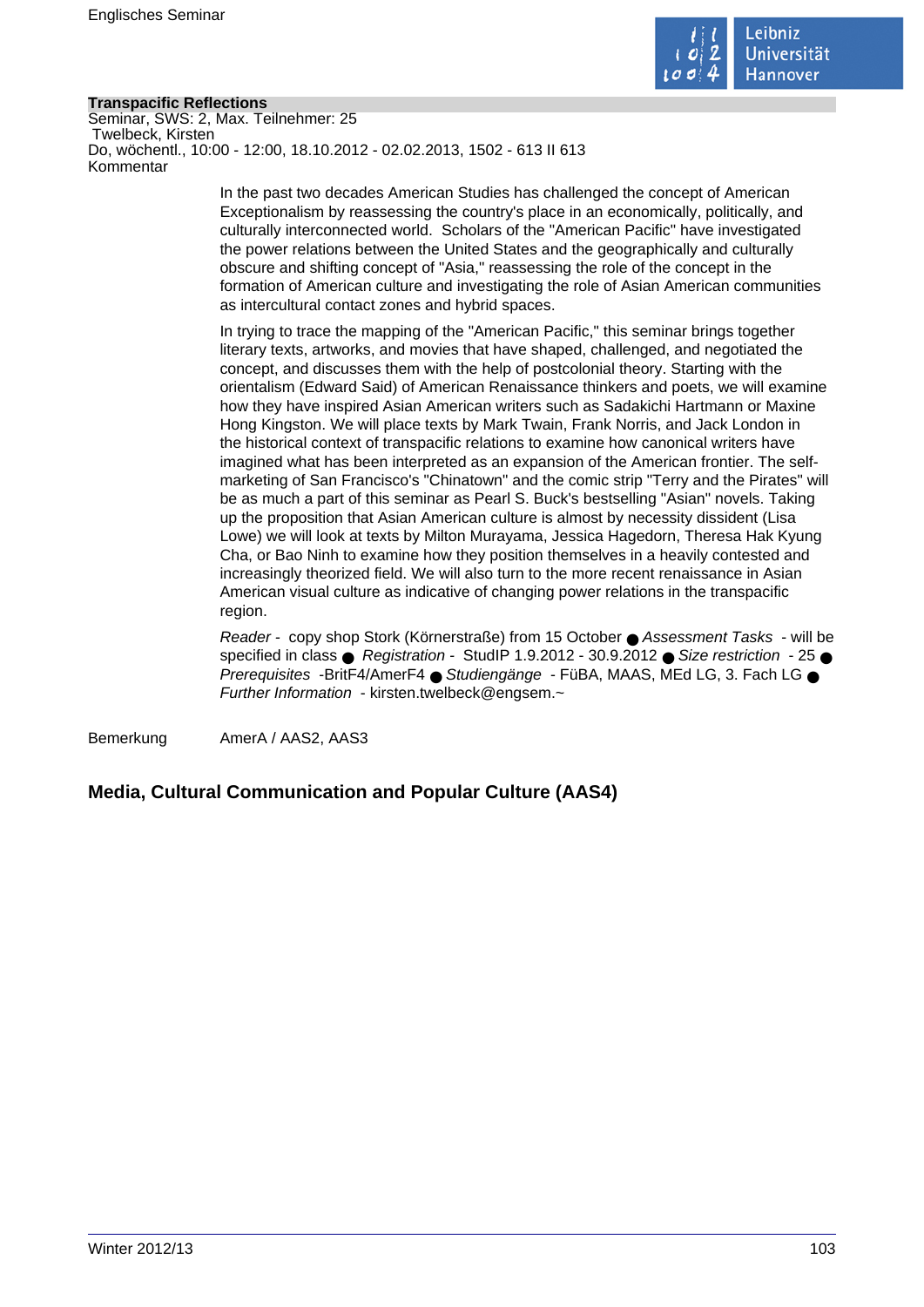

## **Film Genres**

Seminar, SWS: 2, Max. Teilnehmer: 25 Mayer, Ruth Di, wöchentl., 10:00 - 12:00, 16.10.2012 - 02.02.2013, 1502 - 609 II 609 Kommentar

> In a provocative essay published in 1998, Linda Williams argued that melodrama functions as the cinematic mode of our days, superseding and informing all other genres and modes of film-making: "a perpetually modernizing form that is neither opposed to the norms of the 'classical' nor to the norms of 'realism' but which adapts both," as she specified in 2007. Melodrama, consequently, should be considered a sort of 'meta-genre' for Hollywood productions. In this course, we will look into the tradition and history of the melodramatic mode on screen, starting with the melodramatic silent serials of the 1910s and moving into the present time, ending probably with Todd Haynes TV-mini series Mildred Pierce (HBO, 2011). We will take this investigation as an incentive to also reflect upon the significance and usefulness of the category of 'genre' in film analysis in general. Please note that this is a time intensive class, since you will have to attend film sessions in addition to the class meetings.

> Reader - copy shop Stork (Körnerstraße) from 15 October ● Assessment Tasks - will be specified in class  $\bullet$  Registration - StudIP 1.9.2012 - 30.9.2012  $\bullet$  Size restriction - 25  $\bullet$ Prerequisites -BritF4/AmerF4 ● Studiengänge - FüBA, MAAS, MEd LG, 3, Fach LG ● Further Information - ruth.mayer@engsem.~

Bemerkung AmerA / AAS4

#### **Film on Film: Metatextuality and Self-reflexivity**

Seminar, SWS: 2, Max. Teilnehmer: 20 Köhler (Priv.-Doz.), Thomas Heinrich Fr, 14-täglich, 14:00 - 18:30, 26.10.2012 - 02.02.2013, 1502 - 415 II 415 Kommentar

> Throughout its history cinema has not only provided fictional representations of reality, but has also often shown the making of films itself or has self-reflexively questioned the particular representations. In a metatextual interpretation, self-portraits of the act of film-making may serve both as a celebration or a critique of the film industry. They may also be an invitation to the audience to reflect on the act of viewing and on the intricate relations between production, product and the cinema-going experience itself, for instance by - but not limited to - the appearance of film(s) within a film. From a narratological perspective, the topic 'film on film' allows for an exemplary study of strategies of narrative self-reflection of mediality and textuality in fictional contexts.

Bilingual in conception (Deutsches Seminar: Dr. Stefanie Kreuzer), this seminar will examine a number of films from different countries and eras of film-making. Films currently under consideration include Ludwig Berger's early sound film operetta ICH BEI TAG UND DU BEI NACHT (D 1932), Michael Powell's disturbing examination of the power of the camera(man) PEEPING TOM (GB 1960), Jean-Luc Godard's scathing critique of the film business LE MÉPRIS (F 1963) as well as Ingmar Bergman's PERSONA (S 1966), Woody Allen's THE PURPLE ROSE OF CAIRO (USA 1985) and David Lynch's multiperspectival Hollywood persiflage MULHOLLAND DRIVE (USA/F 2001) with their inextricable webs of filmic 'reality' and representation.

Please register for this class via Stud.IP. The number of participants should not exceed 30 (Germanistik) and 20 (Anglistik/Amerikanistik).

Assessment Tasks - will be specified in class ● Registration - StudIP 1.9.2012 - 30.9.2012 ● Size restriction - 20 ● Prerequisites - AmerF4/BritF4 ● Studiengänge - FüBA, MAAS, MEd LG, 3, Fach LG ● Further Information thomas\_koehler\_hannover@freenet.de

Bemerkung BritA / AAS2, AAS4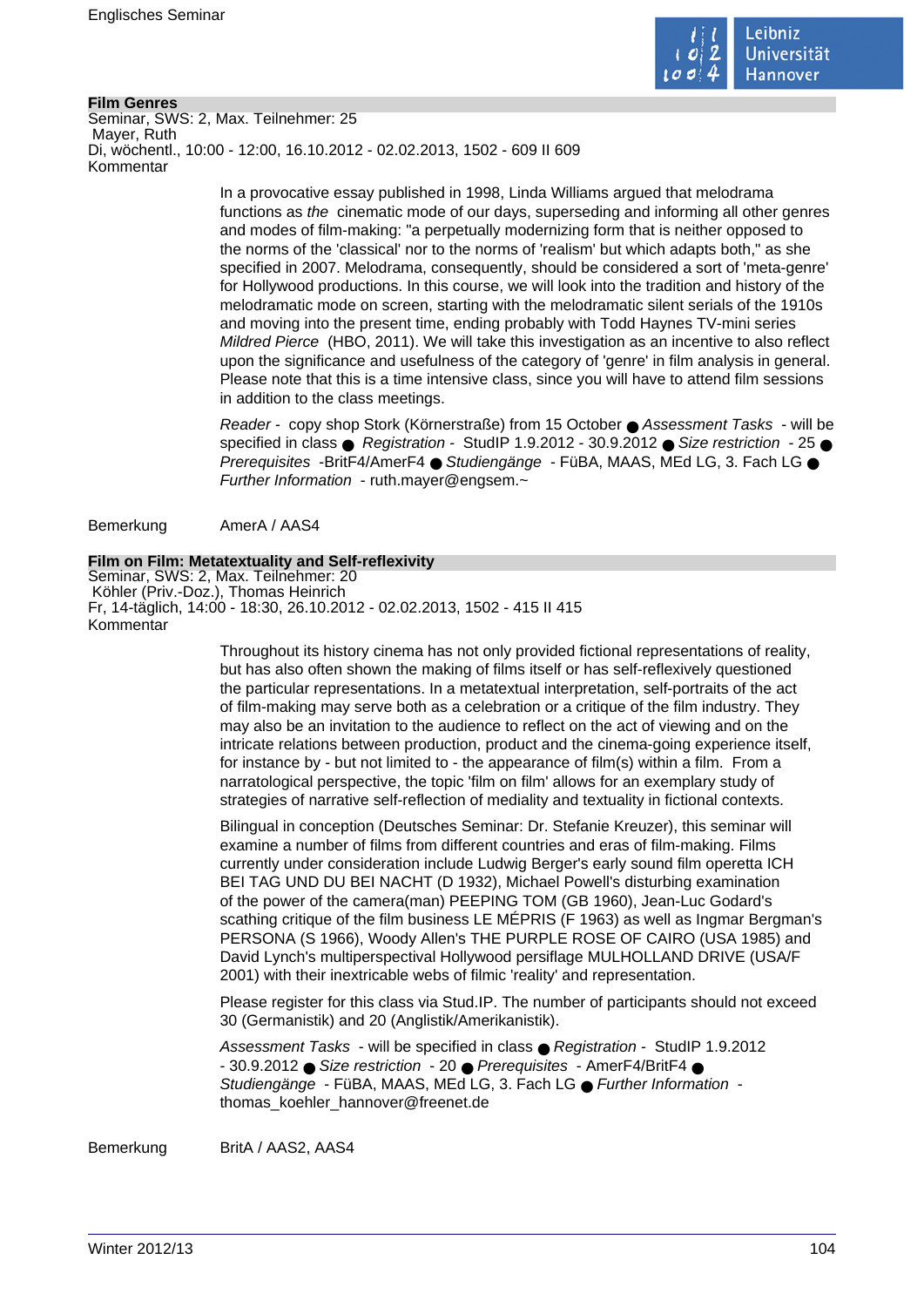

## **Massenkultur: Unterhaltung, Konsum, Medialität**

Seminar, SWS: 2, Max. Teilnehmer: 20 Gamper, Michael / Mayer, Ruth Mi, wöchentl., 18:00 - 20:00, 24.10.2012 - 02.02.2013, 1502 - 415 II 415 , Gamper, Michael, Mayer, Ruth Kommentar

> Massenkultur' galt lange als contradictio in adjectio bzw. als Provokation jeder ernsthaften Auseinandersetzung mit den Künsten. Politisch so unterschiedlich lokalisierte Philosophen wie Theodor W. Adorno und José Ortega y Gasset lehnten Begriff und Konzept einer von den Massen getragenen Kultur ab und kritisierten in den 1950er und 1960er Jahren mit marxistischer bzw. wertkonservativer Begründung die verbildende Wirkung des Massenhaften. Im deutschsprachigen Raum hielt sich dieser kulturkritische Diskurs erstaunlich lange, und erst in den letzten zwei Jahrzehnten wurden Ansätze entwickelt, welche die eigenständige Leistung der populären Künste zu würdigen vermochten. Diese Entspannung in der Haltung gegenüber der 'Massenkultur' verdankt sich ganz entscheidend einer grundlegend anders akzentuierten Debatte zum Thema in den USA. In den USA hatten sich bereits im 19. Jahrhundert massenkulturelle Praktiken, mediale Formate und soziale Räume herausgebildet (etwa: dime novels und dime museums , die yellow press , minstrelsy , Vaudeville, Vergnügungsparks und Weltausstellungen), die dann für Europa sowohl Modellcharakter gewinnen sollten als auch routinemäßig Abwehrgesten auslösten. Ob sich die amerikanischen Eigenheiten linear auf soziale Konstellationen (Einwanderungsgesellschaft) oder die politische Ordnung (Demokratie) zurückführen lassen, ist zu überprüfen. Unbestreitbar aber stellt die Beobachtung der amerikanischen Kultur aus der Perspektive des alten Kontinents seit dem 19. Jahrhundert, insbesondere für deutsche Intellektuelle und ihren Kulturbegriff, immer wieder eine große und folgenreiche Herausforderung dar.

> Aus diesem Grund möchte dieses Seminar, das parallel im Deutschen und im Englischen Seminar angeboten wird, sich dem Phänomen aus der Perspektive deutschsprachiger und amerikanischer Kritiker nähern. Es ist als Kombination aus einem interdisziplinären Forschungsseminar (Englisches Seminar: Prof. Dr. Ruth Mayer) und einem Kolloquium (Deutsches Seminar: Prof. Dr. Michael Gamper, Mi 18:00/20:00, Raum: 1502.415, Beginn: 24.10.2012) angelegt und richtet sich primär an Studierende der forschungsorientierten Masterstudiengänge und fortgeschrittene Studierende des FüBA Englisch ohne Theoriephobie. Das Kolloquium vereinigt Beiträge, die neuere methodisch-theoretische Zugänge zur 'Massenkultur' präsentieren und/oder sich interessanten Materialbeständen zuwenden, welche deren Innovationspotential und gesamtkulturelle Relevanz zu plausibilisieren vermögen.

Assessment Tasks - will be specified in class ● Registration - StudIP 1.9.2012 - 30.9.2012 ● Size restriction - 20 (+20 from German) ● Prerequisites - BritF4/ AmerF4 ● Studiengänge - FüBA, MAAS, MEd LG, 3. Fach LG ● Further Information ruth.mayer@engsem.~

Bemerkung AmerA / AAS2, AAS4

## **New English Literatures and Cultures (AAS5)**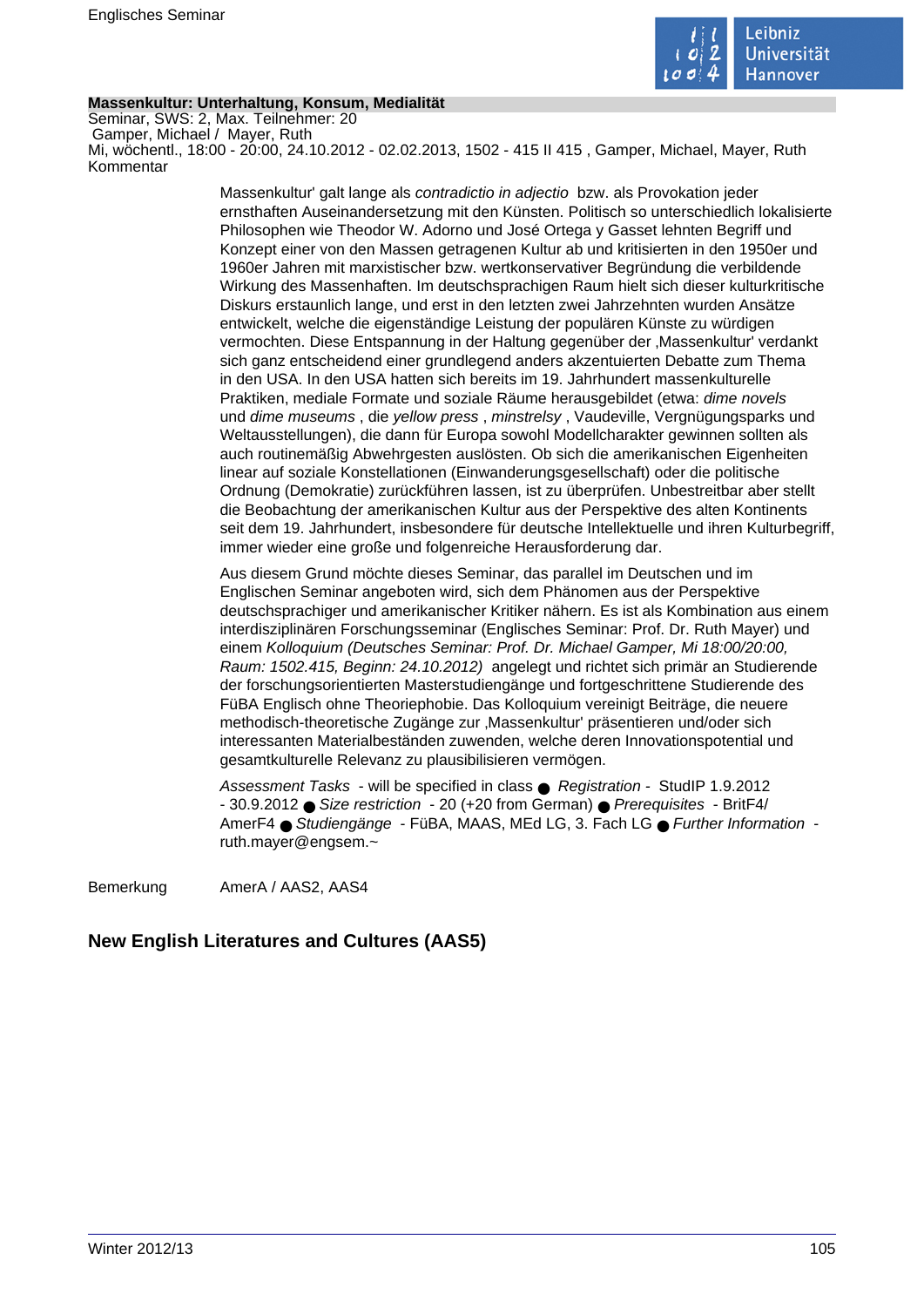

## **South African Fiction: "Jim Comes to Joburg"**

Seminar, SWS: 2, Max. Teilnehmer: 25 Marquardt (Staatsexamen), Henning Mi, wöchentl., 10:00 - 12:00, 17.10.2012 - 02.02.2013, 1502 - 613 II 613 Kommentar

> In the first half of the 20th century, South Africa experienced a massive movement from rural areas into the cities. People came especially to the Johannesburg area in search for work, mainly in the gold mines. This process was paralleled by increasing segregation legislation, which massively affected the social and working life of the black and coloured population. Contemporary cultural productions in general and literary texts in particular critically assess urbanisation and the resulting living and working conditions. Many of them use the 'Jim comes to Jo'burg' motif, where a young, usually black, man moves to Johannesburg to find work.

We will analyse and interpret different 'Jim comes to Jo'burg' stories published between the 1920s and 1940s and work out interrelations between literary texts and their social and economic contexts. We will consider authors, readers and publishers as we engage with protest writing and its impact before the implementation of apartheid.

Reader - copy shop Stork (Körnerstraße) from 15 October ● Assessment Tasks - will be specified in class ● Registration - StudIP 1.9.2012, 08.00 - 30.9.2012, midnight ● Size restriction - 25 ● Prerequisites - AmerF4/BritF4 (for FüBA and M.Ed. students), none for others ● Studiengänge - FüBA, MEd LG, 3. Fach LG, MA AAS, MA Atlantic Studies, Transformation Studies ● Further Information - henning.marquardt@engsem.~

Bemerkung BritA / AAS3, AAS5, AAS6 / Atlantic Studies: Forschungslernmodul / Transformation **Studies** 

Literatur

## Required Reading

Abrahams, Peter. Mine Boy . 1946. Oxford: Longman, 1989.

Dhlomo, Rolfes. An African Tragedy . Alice: Lovedale, 1928. http:// www.empire.amdigital.co.uk/contents/document-detail.aspx?sectionid=210 (accessible from within the LUH-network).

Plomer, William. "Ula Masondo." I Speak of Africa . 1927. Ed. William Plomer. London: Hogarth, 1938. 83-150.

Please read Dhlomo's An African Tragedy prior to class as this will be the first text that we will deal with. Please order Abrahams's Mine Boy well in advance due to long delivery times. Plomer's "Ula Masondo" will be provided in a reader.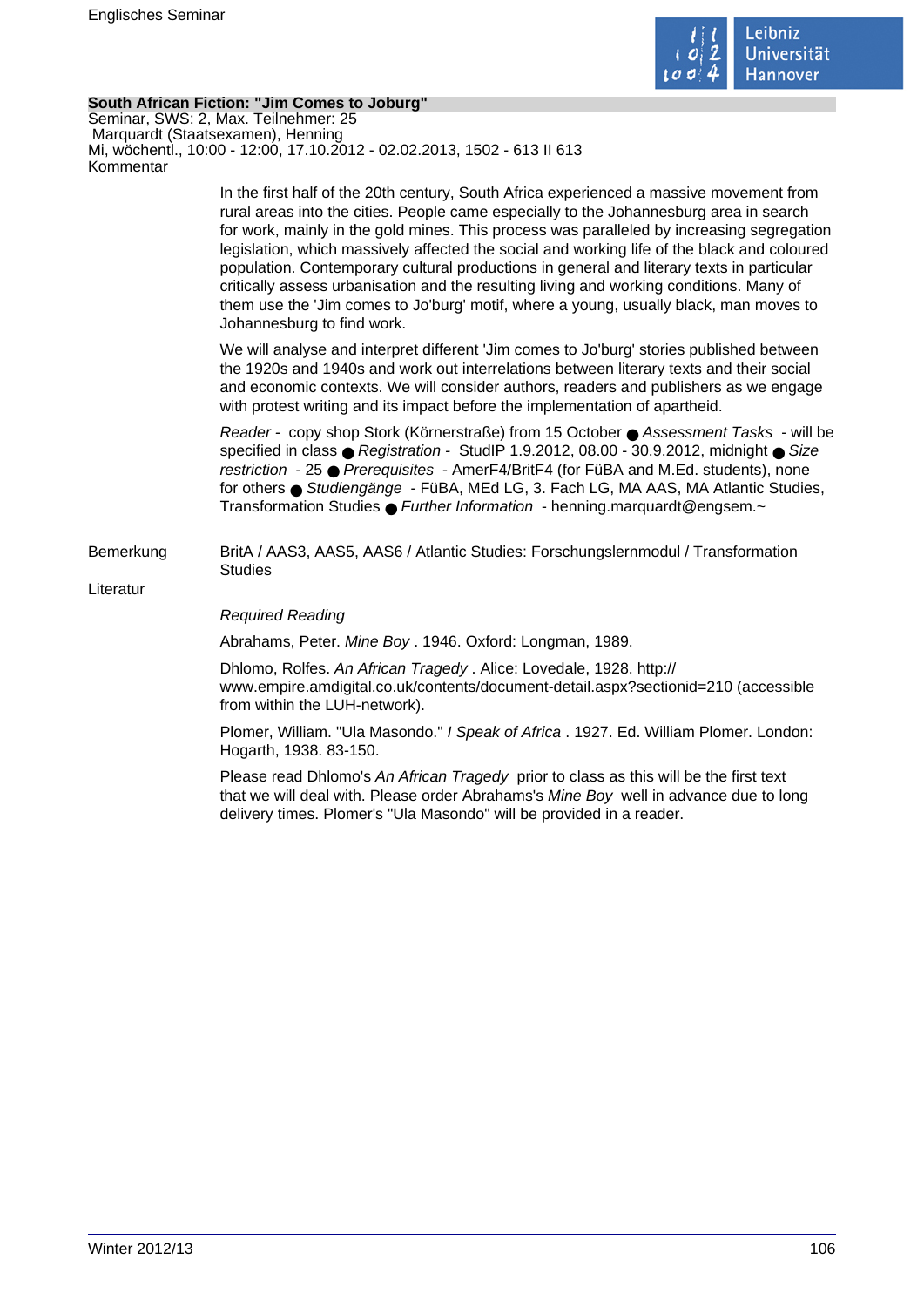

## **Theoretische Ansätze und Methoden der Atlantic Studies**

Seminar, SWS: 2

Gohrisch, Jana / Reinwald, Brigitte

Di, wöchentl., 14:00 - 16:00, 23.10.2012 - 02.02.2013, 1502 - 609 II 609 Kommentar Seit dem Ende des 15. Jahrhunderts sind die drei am Atlantik gelegenen Kontinente Afrika, Amerika und Europa durch vielfältige Verflechtungen wirtschaftlicher, sozialer, kultureller und politischer Art miteinander verbunden. Dies bedeutet auch, dass sich die Entwicklungen in jedem der drei Kontinente nicht mehr allein aus sich selbst heraus verstehen lassen, sondern nur vor dem Hintergrund der wechselseitigen Beziehungen und Einflüsse hinreichend begriffen werden können, welche aus der Zirkulation von Waren, Menschen und Ideen über den Atlantik erwachsen sind. Wie die Geschichts-, Sozial- und Kulturwissenschaften jenen globalen Verflechtungen Rechnung tragen, soll in diesem Seminar anhand ausgewählter Texte diskutiert werden, die in die theoretischen Grundlagen, methodologischen Zugänge und verschiedenen Methoden der Atlantic Studies einführen. Ziel ist es, die Spezifika der jeweiligen fachlichen Zugänge sowie Möglichkeiten und Grenzen für deren interdisziplinäre Zusammenführung aufzuzeigen. Dabei sind Ansätze der Globalgeschichte und Historischen Anthropologie, der kulturwissenschaftlich orientierten Literaturwissenschaft, der Entwicklungssoziologie und Kulturanthropologie sowie neuere Perspektiven der Geschlechter- und Ungleichheitsforschung von besonderer Bedeutung.

> Reader - copy shop Stork (Körnerstraße) from 15 Oct ● Assessment Tasks will be specified in class  $\bullet$  Registration - StudIP 1.9.2012, 08.00 - 30.9.2012, midnight  $\bullet$ Size restriction - none ● Prerequisites - AmerF4/BritF4 (for FüBA and MEd students), none for others ● Studiengänge - MA AAS, MA Atlantic Studies ● Further Information jana.gohrisch@engsem.~, brigitte.reinwald@hist.~

Bemerkung BritA / AAS1, AAS5 / Atlantic Studies: Basismodul Literatur Grundlage der Seminararbeit ist ein Reader mit ausgewählten Texten, der zu Veranstaltungsbeginn zur Verfügung gestellt wird.

# **Masterstudiengang Lehramt Gymnasium - Fach Englisch**

## **Fachpraktikum Englisch**

**Fachpraktikum für das Lehramt am Gymnasium / MEd. (semesterbegleitend)** Fachpraktikum, Max. Teilnehmer: 6 Woltin, Alexander Mo, wöchentl., 15.10.2012 - 02.02.2013 Kommentar Das semesterbegleitende Fachpraktikum findet jeweils an einem Wochentag nach Absprache an der KGS Sehnde statt. Die Schule ist vom Hauptbahnhof Hannover in gut 25 Minuten mit der S-Bahn zu erreichen.

> Als kooperative Gesamtschule bieten sich hier auch interessante Möglichkeiten, stufenübergreifende Erfahrungen durch Hospitationen und/oder angeleiteten Unterricht zu erwerben.

Die aktive Teilnahme an fachspezifischen Projekten (z. B. Sprachendorf) ist möglich und gewünscht.

Size restriction - 6 ● Prerequisites - DidPA ● Registration - StudIP 1.09.2012 - 30.09.2012 ● Studiengänge - MEd LG ● Further Information alexander.woltin@engsem.~

Bemerkung DidFP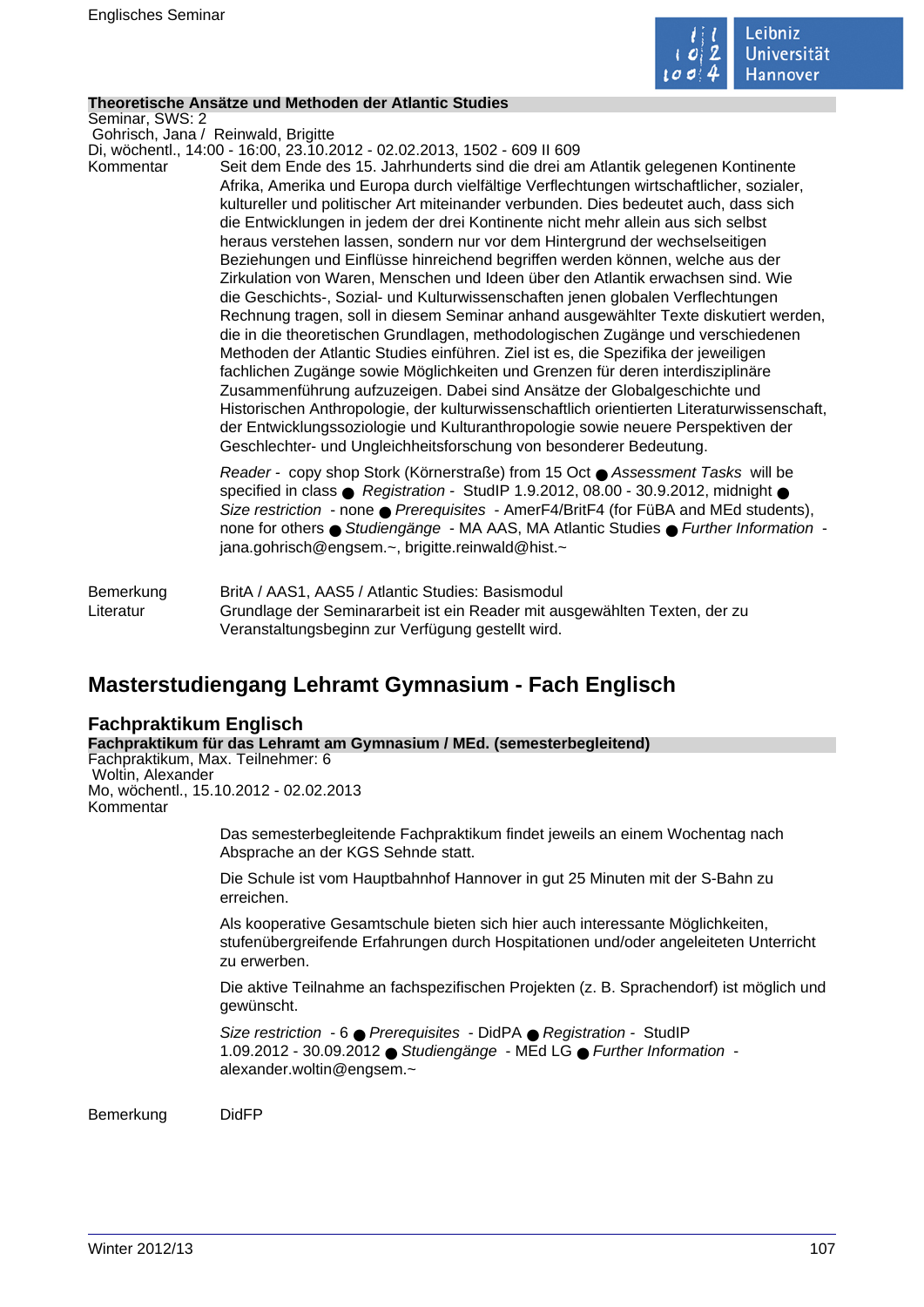

## **Fachpraktikum für das Lehramt an Gymnasien / M.Ed. (im Block)**

**Fachpraktikum**  Becker, Carmen / Blötz (Staatsexamen), Lisa Block, 04.02.2013 - 08.03.2013, 1. Gruppe, Carmen Becker Block, 04.02.2013 - 08.03.2013, 2. Gruppe, Lisa Blötz Kommentar

Seminar Becker:

Das Blockpraktikum findet vom 04.02. bis 08.03.2013 an einem Gymnasium in Celle statt.

Celle ist von Hannover aus mit öffentlichen Verkehrsmitteln gut zu erreichen.

Registration - StudIP 14.09.2012 - 15.10.2012 ● Size restriction - 6 (die Plätze werden in der Reihenfolge der Anmeldung vergeben) ● Prerequisites - DidPA ● Studiengänge -MEd LG ● Further Information - carmen.becker@engsem.~

## Seminar Blötz

Das Blockpraktikum findet vom 04.02. bis 08.03.2013 an der Kooperativen Gesamtschule "Schule am Kanstein" in Salzhemmendorf statt. Diese umfasst die Schulformen Haupt-, Realschule und Gymnasium (Klassenstufen von 5 bis 12) und ist mit über 1.400 Schülerinnen und Schülern eine der größten Schulen des Kreises Hameln-Pyrmont. Es handelt sich um eine COMENIUS- und Medienprofil-Schule. U.a. werden Notebook-Klassen in allen Schulzweigen ab Jahrgang 7 angeboten. Die Klassen- und Fachräume sind entsprechend mit interaktiven Whiteboards ausgestattet.

Die Schule ist von Hannover aus mit öffentlichen Verkehrsmitteln zu erreichen, es empfiehlt sich jedoch die Bildung von Fahrgemeinschaften.

Registration - StudIP 1.09.2012 - 30.09.2012 ● Size restriction - 12 (die Plätze werden in der Reihenfolge der Anmeldung vergeben) ● Prerequisites - DidPA ● Studiengänge - MEd LG ● Further Information - lisa.bloetz@kgs-salzhemmendorf.eu

Bemerkung DidFP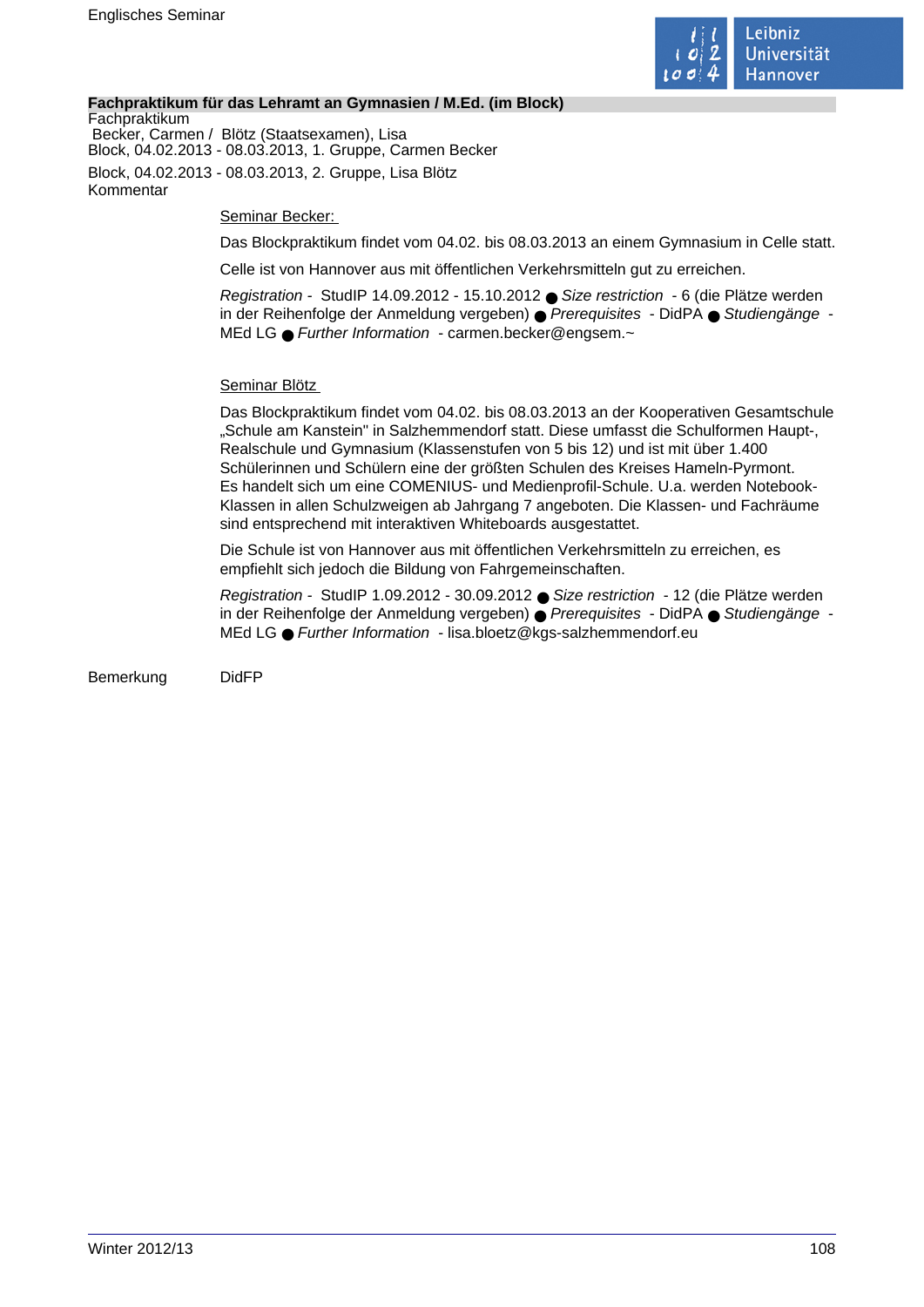

# **Planung und Analyse von Englischunterricht (LG)**

Seminar, SWS: 2, Max. Teilnehmer: 25 Blötz (Staatsexamen), Lisa Mo, wöchentl., 10:00 - 12:00, 15.10.2012 - 02.02.2013, 1502 - 615 II 615 , 1. Gruppe, Lisa Blötz Kommentar

> Dieses Seminar ist obligatorisch für alle Lehramtsstudierenden. Im MEd ist diese Veranstaltung Teil des Moduls Fachpraktikum Englisch. Für die noch traditionellen Studiengänge (Staatsexamen) ist diese Veranstaltung praktikumsvorbereitend, wenn Sie das Fachpraktikum im Fach Englisch absolvieren. Sie ist praktikumsersetzend, wenn Sie das Fachpraktikum in einem anderen Fach durchlaufen.

> Wir werden verschiedene Unterrichtsaufzeichnungen analysieren und Unterrichtssequenzen gemäß funktionaler kommunikativer Kompetenzen planen sowie erproben. Schwerpunkte bilden dabei u.a. die Lerngruppenanalyse, didaktische Überlegungen, sachanalytische Perspektivisierungen, method-ische Überlegungen und Lernperspektiven bzw. Kompetenzerwerb als Basis für Unterrichts-planungsentwürfe. Die Veranstaltung ist stufen- und schulartübergreifend angelegt.

Reader - copy shop Stork (Körnerstraße) from 15 October ● Assessment Tasks - Will be specified in class ● Registration - StudIP 1.09.2012 - 30.09.2012 ● Size restriction - 25 ● Prerequisites - ASP; DidF1 and DidF2 ● Studiengänge - MEd LG, MEd LBS, 3. Fach LG ● Further Information - lisa.bloetz@kgs-salzhemmendorf.eu, alexander.woltin@engsem.~

# Bemerkung DidPA

# Literatur

# Required Reading

Please refer to the course page on StudIP.

### Recommended Reading

Grieser-Kindel et al. (Hrsg.). (2007). Method Guide: schüleraktivierende Methoden für den Englischunterricht in den Klassen 5-10. Paderborn: Schöningh

Grieser-Kindet et al. (Hrsg.). (2010). Method Guide: Methoden für einen kooperativen und individualisierenden Englischunterricht in den Klassen 5-12. Paderborn: Schöningh.

Haß, Frank. (2010). (Hrsg.). Fachdidaktik Englisch: Tradition, Innovation, Praxis. Stuttgart: Klett.

Matters, W. (2002). Methoden für den Unterricht: 75 kompakte Übersichten für Lehrende und Lernende. Braunschweig: Schöningh.

Meyer, Hilbert. (2001). Unterrichtmethoden (2 Bände). Berlin: Cornelsen Scriptor.

Mindt, Dieter. (1995) Unterrichtsplanung Englisch für die Sekundarstufe I (Neubearbeitung). Stuttgart: Klett.

Niedersächsisches Kultusministerium (Hrsg.) (2006). Kerncurriculum für das Gymnasium Schuljahrgänge 5 - 10. Englisch. Hannover.

Niedersächsisches Kultusministerium (Hrsg.). (2009). Kerncurriculum für das Gymnasium - gymnasiale Oberstufe. Englisch. Hannover.

Schaefer, Klaus. (1992). So schaffen Sie den Englischunterricht. Münster: Aschendorff.

Siebold, Jörg. (2006). Let's talk - Lehrtechniken: vom gebundenen zum freien Sprechen. Berlin: Cornelsen.

Thaler, Engelbert. (2009). Method Guide: kreative Methoden für den Literaturunterricht in den Klassen 7-12. Paderborn:

Timm, Johannes-Peter. (Hrsg.). (1998). Englisch lernen und lehren. Didaktik des Englischunterrichts. Berlin: Cornelsen.

Ziegésar, Detlev and Margaret. (2001). Einführung von Grammatik im Englischunterricht: Materialien und Modelle. München: Oldenburg.

Ziener, Gerhard. (2008). Bildungsstandards in der Praxis: Kompetenzorientiert unterrichten. Seelze-Velber: Klett Kallmeyetr.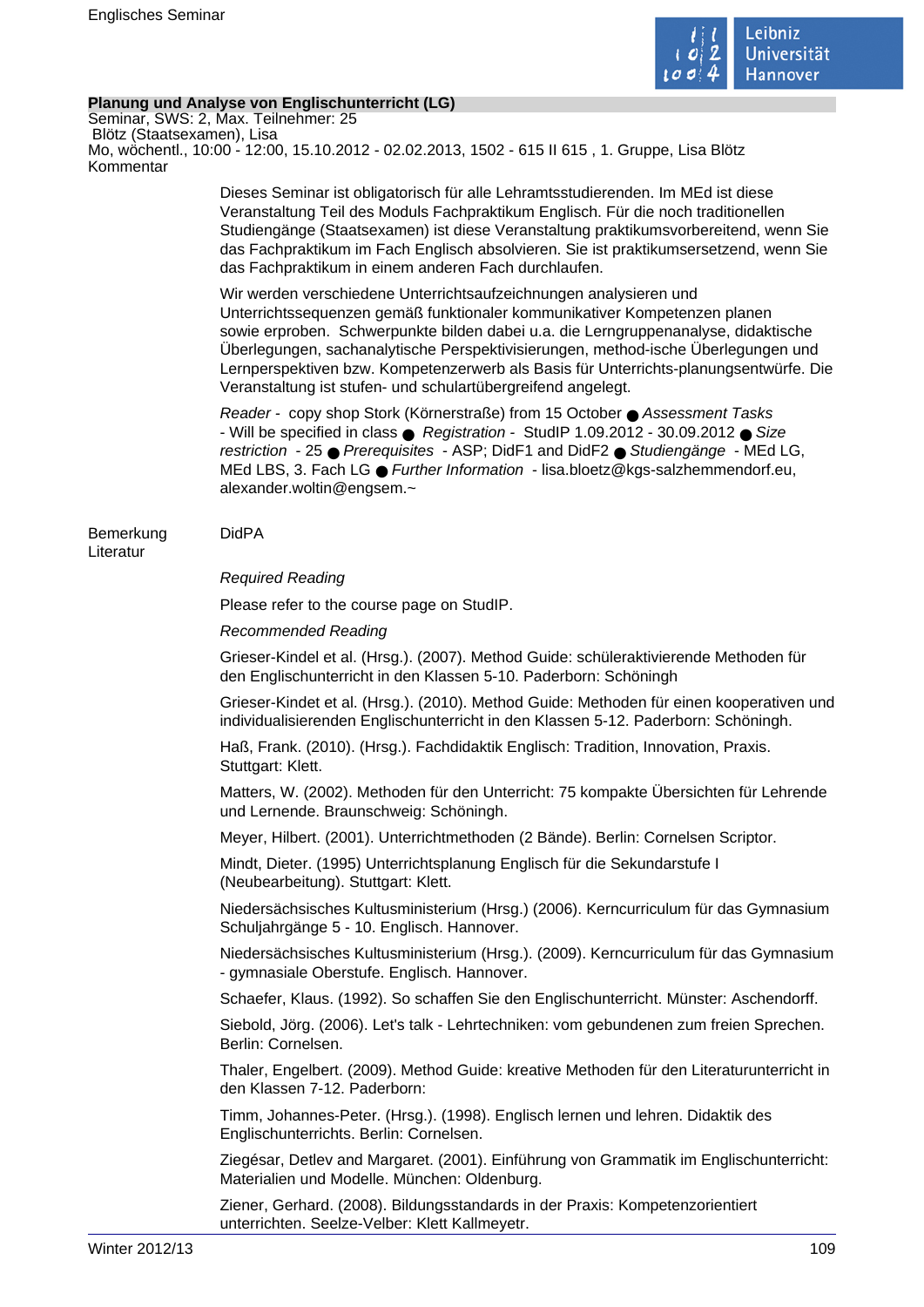

### **Planung und Analyse von Englischunterricht (LG)**

Seminar, SWS: 2, Max. Teilnehmer: 25 Woltin, Alexander

Mo, wöchentl., 12:00 - 14:00, 15.10.2012 - 02.02.2013, 1502 - 615 II 615

Kommentar Dieses Seminar ist obligatorisch für alle Lehramtsstudierenden. Im MEd ist diese Veranstaltung Teil des Moduls Fachpraktikum Englisch. Für die noch traditionellen Studiengänge (Staatsexamen) ist diese Veranstaltung praktikumsvorbereitend, wenn Sie das Fachpraktikum im Fach Englisch absolvieren. Sie ist praktikumsersetzend, wenn Sie das Fachpraktikum in einem anderen Fach durchlaufen.

> Wir werden verschiedene Unterrichtsaufzeichnungen analysieren und Unterrichtssequenzen gemäß funktionaler kommunikativer Kompetenzen planen sowie erproben. Schwerpunkte bilden dabei u.a. die Lerngruppenanalyse, didaktische Überlegungen, sachanalytische Perspektivisierungen, method-ische Überlegungen und Lernperspektiven bzw. Kompetenzerwerb als Basis für Unterrichts-planungsentwürfe. Die Veranstaltung ist stufen- und schulartübergreifend angelegt.

Reader - copy shop Stork (Körnerstraße) from 15 October ● Assessment Tasks - Will be specified in class ● Registration - StudIP 1.09.2012 - 30.09.2012 ● Size restriction - 25 ● Prerequisites - ASP; DidF1 and DidF2 ● Studiengänge - MEd LG, MEd LBS, 3. Fach LG ● Further Information - lisa.bloetz@kgs-salzhemmendorf.eu, alexander.woltin@engsem.~

# **Advanced Methodology**

### **English as a Lingua Franca: Sociocultural and Pedagogical Perspectives**

Seminar, Max. Teilnehmer: 25

Mi, wöchentl., 14:00 - 16:00, 24.10.2012 - 02.02.2013, 1502 - 609 II 609 , Prof. Dr. Gnutzmann

Fr, Einzel, 14:00 - 16:00, 18.01.2013 - 18.01.2013, 1502 - 709 II 709 , Prof. Dr. Gnutzmann Kommentar Research into the linguistic forms and uses of English as a lingua franca has gained considerable momentum over the past decade. There are a number of reasons for this development, which can be found on a European and on a global level. Undoubtedly, the English language has become the medium of globalisation and it is itself deeply affected by globalisation. As a result, many and new kinds of Englishes all over the world have come into being, and these give rise to a number of questions relating to, for example,

> The impact of English as a Lingua Franca (ELF) on speakers' identities: Are ELF and its many manifestations, ideologically speaking, neutral forms of English or do they foster Englishisation and Americanisation of other languages and cultures? If so, how could these processes be evaluated?

> The teaching of English (as a lingua franca): How could the development of English as a lingua franca be reflected in English language classrooms, for non-native learners, but possibly also for pupils in the 'real' English-speaking world? Do we need new teaching models? If so, how could they be legitimized, what could they look like and how could they be implemented in the classroom?

c.gnutzmann@tu-bs.de Bemerkung Lehrperson: Prof. Claus Gnutzmann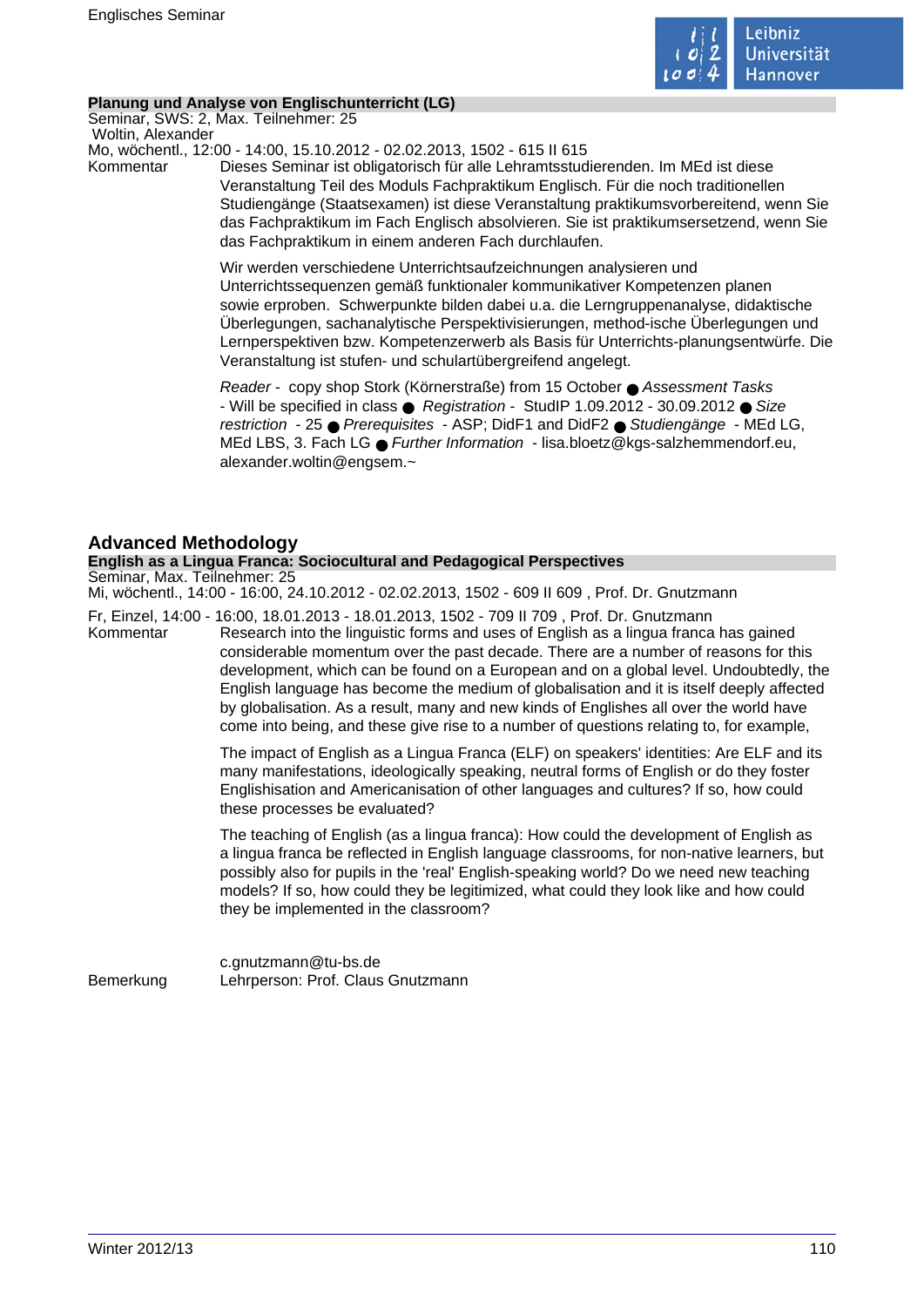

# **Interaction in the CLIL Classroom**

Seminar, SWS: 2, Max. Teilnehmer: 25 Letz (M. Ed,), Lisa Di, wöchentl., 14:00 - 16:00, 23.10.2012 - 02.02.2013, 1502 - 615 II 615 Kommentar

> CLIL is said to be one of the most promising approaches to foreign language learning. We will study this grassroots movement initiated by teachers and discovered by researchers recently. We will watch recorded biology, geography and history lessons taught in English.

It has become a tradition in teacher education at the English department of the Leibniz University in Hannover to incorporate issues of interaction analysis and language learning in the curriculum, e.g. by employing a discourse analytical approach. We will combine classroom research and videography. Furthermore, you will be encouraged to design tasks for interaction in a CLIL environment.

Reader - copy shop Stork (Körnerstraße) from 15 October ● Assessment Tasks - Prerequisites for certificate: oral presentation and term paper or project; MEd: Studienleistungen: participation/oral contribution/project. Prüfungsleistung: Hausarbeit in DidA1 oder DidA2 ● Registration - StudIP 1.09.2012 - 30.09.2012 ● Size restriction - 25 ● Prerequisites - DidF1 and DidF2 ● Studiengänge - MEd LG, MEd LBS, 3. Fach LG ● Further Information - rita.kupetz@engsem.~

Bemerkung DidA / FAL7

### **Learner Language Studies and Implications for TEFL**

Seminar, SWS: 2, Max. Teilnehmer: 25 Kupetz, Rita Kommentar

> This course will review the research on interlanguage variation and consider the implications of this variation in the process of foreign language learning and teaching. The impact of social context upon the development of interlanguage will be discussed. You will be encouraged to organize a workshop on how to assess learners' texts and how to give feedback. Furthermore, we will deal with the European Language Portfolio and portfolio assessment in particular.

> Reader - copy shop Stork (Körnerstraße) from 15 October ● Assessment Tasks - Studienleistungen: participation/oral contribution/project, Prüfungsleistung: Hausarbeit in DidA1 or DidA2 ● Registration - StudIP 1.09.2012 - 30.09.2012 ● Size restriction - 25 ● Prerequisites - DidF1 and DidF2 ● Studiengänge - MEd LG, MEd LBS, 3. Fach LG ● Further Information - rita.kupetz@engsem.~

Bemerkung Veranstaltung entfällt (siehe Info http://www.engsem.uni-hannover.de/ Aktuelles)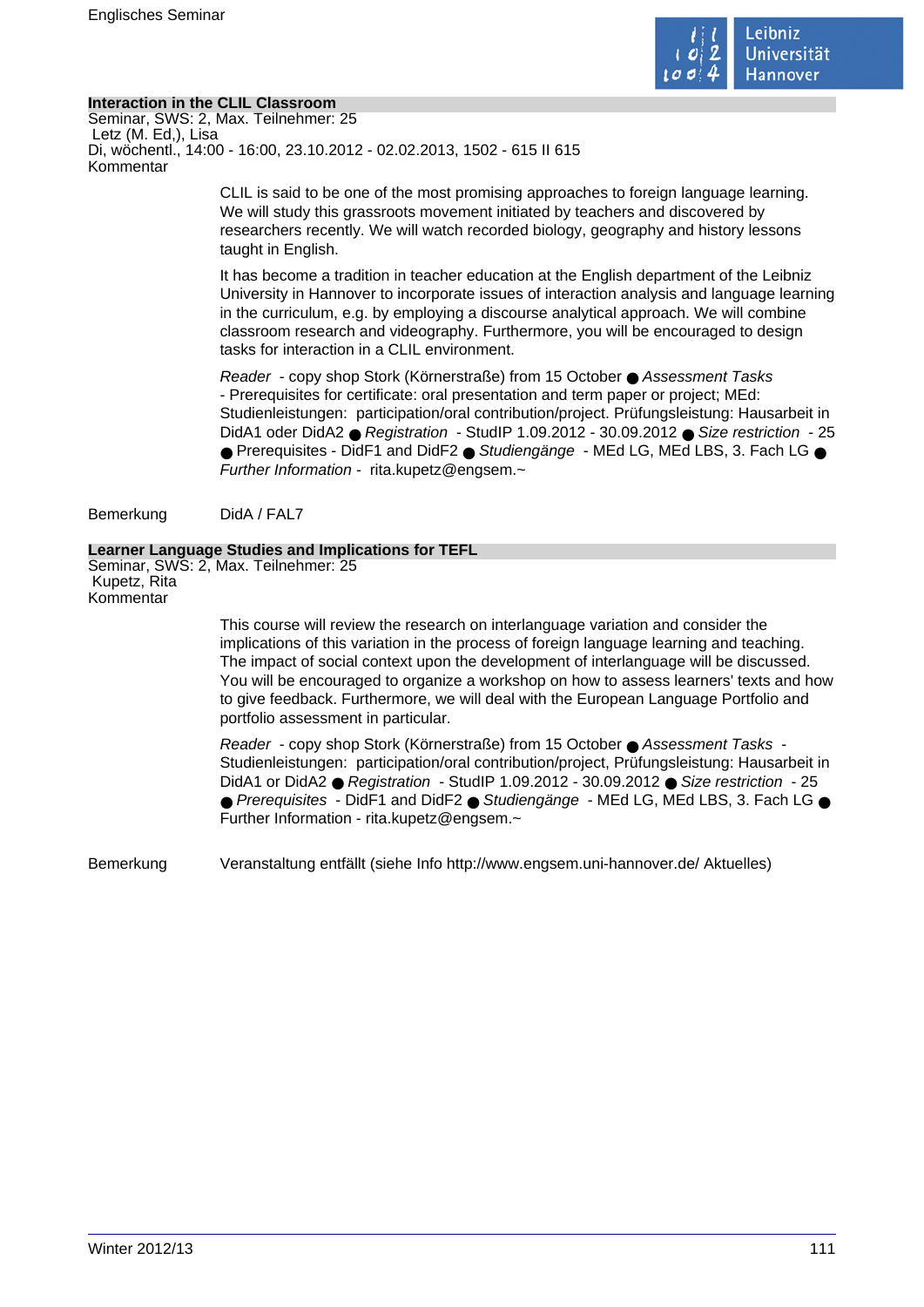

### **My Story, My Music, My World: Multimediale und sprachenübergreifende Aufgabenentwicklung**

Seminar, SWS: 2, Max. Teilnehmer: 25 Blell, Gabriele Do, wöchentl., 12:00 - 14:00, 18.10.2012 - 02.02.2013, 1502 - 615 II 615 Kommentar

> Auf der Grundlage eines kulturen-, medien- und sprachenübergreifenden Forschungsprojekts sollen gesammelte Textformen (Erzählungen, Zeichnungen, Fotos, Musik) von Kindern aus verschiedenen Ländern und in verschiedenen Sprachen auf ihr Potential für einen interkulturell fundierten und mehrsprachigkeitsfördernden fremd- und muttersprachlichen Unterricht (Englisch, Deutsch u.a.) hin untersucht werden.

> Im Anschluss an die Behandlung ausgewählter theoretischer Aspekte (u. a. Aufgabenorientierung/Task-based language learning , Mehrsprachigkeitsdidaktik, Interkulturelles Lernen) sollen die Texte dazu genutzt werden Aufgabenstellungen und Lernmaterialien für einen fächer- und sprachenübergreifenden Unterricht herzustellen. Die Studierenden erhalten im Rahmen des Seminars die Möglichkeit, die entwickelten Materialien im Schulkontext und in der Zusammenarbeit mit Lehrerinnen und Lehrern auszuprobieren.

Reader - copy shop Stork (Körnerstraße) from 15 October ● Assessment Tasks - see course programme ● Languages of instruction - English and German ● Registration -StudIP 1.09.2012 - 30.09.2012. ● Size restriction - 25 ● Prerequisites - DidF1 and DidF2 ● Studiengänge - MEd LG, MEd LBS, 3. Fach LG ● Further Information gabriele.blell@engsem.~

Bemerkung DidA Literatur

Required Reading

Please see the course page on StudIP.

# **Teaching Film**

Seminar, SWS: 2, Max. Teilnehmer: 25 Blell, Gabriele Di, wöchentl., 16:00 - 18:00, 16.10.2012 - 02.02.2013, 1502 - 615 II 615 Kommentar

> Students enjoy watching movies and TV for a variety of reasons. For one, they get exposure to authentic language in a non-threatening setting. Secondly, movies and video provide common ground to students of any cultural background. From the teaching perspective, film as a text-genre for the EFL classroom has been fully accepted in Lower Saxony since 2003. The course is designed to help you to teach two episodic films: Crash (2004) and Babel (2006). Some of the objectives of the course will be: critically analyze and understand the purpose for the use of basic film/video techniques and methods for teaching them to students, as well as intertextual connections between media (e.g. film and novel); understand and apply different critical approaches to studying film (e.g semiotic, postcolonial, cultural studies) and teach them in a task-based learning context; develop 'reading/viewing' skills through a range of classroom activities that demonstrate how audience interaction works to create meaning in film. A film-screening for the films discussed in the classroom will be organized.

> Reader - copy shop Stork (Körnerstraße) from 15 October ● Assessment Tasks - see course programme ● Registration - StudIP 1.09.2012 - 30.09.2012. ● Size restriction 25 ● Prerequisites - DidF1 and DidF2 ● Studiengänge - MEd LG, MEd LBS, 3. Fach LG  $\bullet$  Further Information - gabriele.blell@engsem. $\sim$

#### Bemerkung DidA

Literatur Required Reading

Please see the course page on StudIP.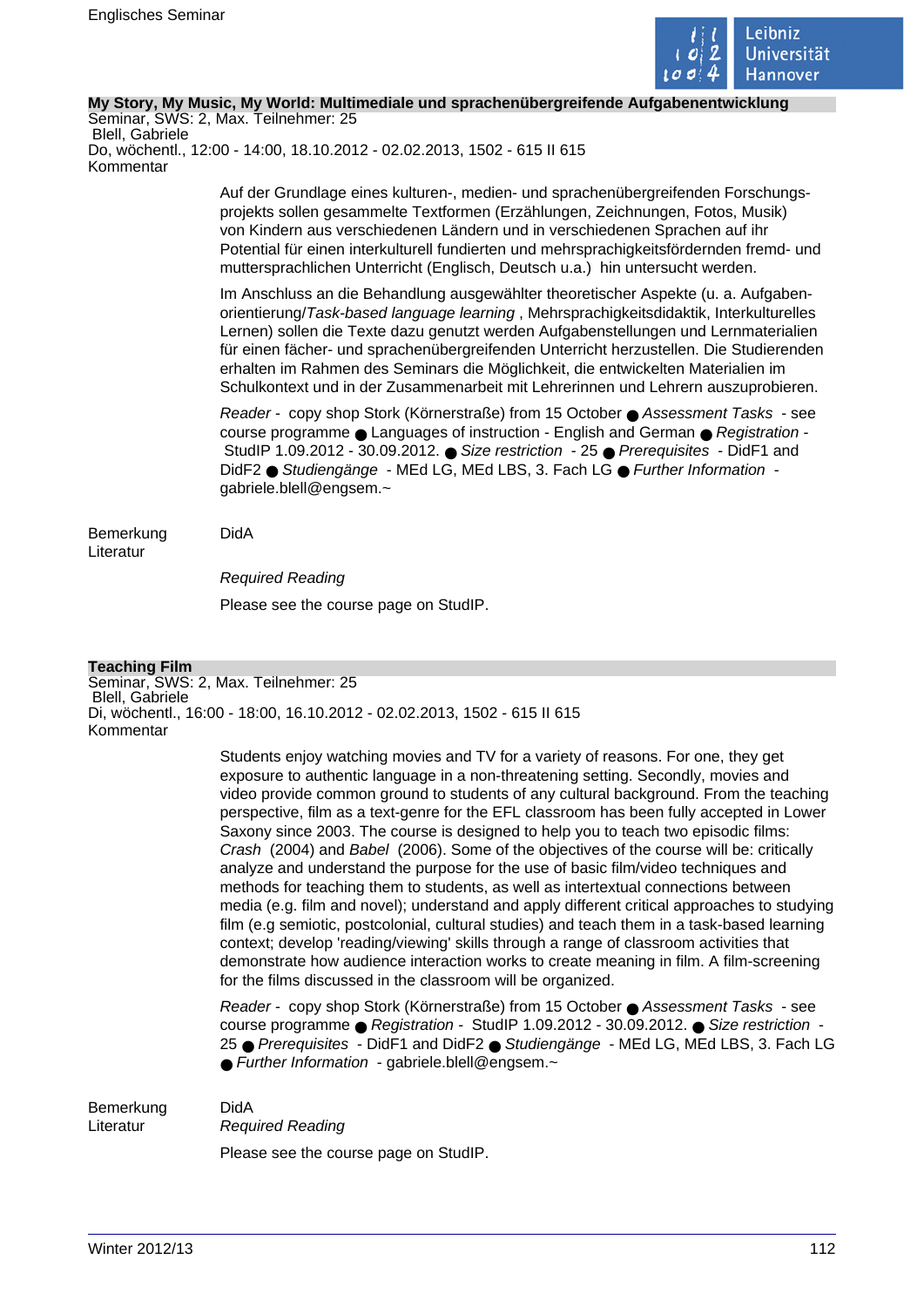

# **To Teach the Boundary - Enseñar la Frontera**

Seminar, SWS: 2, Max. Teilnehmer: 25 Blell, Gabriele Do, wöchentl., 10:00 - 12:00, 18.10.2012 - 02.02.2013, 1502 - 615 II 615 Kommentar

> The USA shares a border with Mexico, and the high standard of living in the USA acts as a growing magnet to Mexican migrants. In 2000, for the first time in California, Spanish speakers outnumbered English speakers. Hispanics have added a distinct flavour to US culture and society. The aim of the seminar is to focus on this topic and discuss it from an EFL-classroom perspective. Within the context of intercultural and multilingual languagelearning concepts, we will review and analyze various Hispanic/Mexican-American short stories, novel extracts or poems and other artistic forms such as pictures (Balmy Alley murals in San Francisco, CA) or film sequences (Spanglish /Babel) and adopt them to various teaching scenarios. The texts will be discussed with reference to issues of immigration, transculturality, multilingualism and hybridity.

> Reader - copy shop Stork (Körnerstraße) from 15 October ● Assessment Tasks - see course programme ● Registration - StudIP 1.09.2012 - 30.09.2012 ● Size restriction - 25 ● Prerequisites - DidF1 and DidF2 ● Studiengänge - MEd LG, MEd LBS, 3. Fach LG ● Further Information - gabriele.blell@engsem.~

#### Bemerkung DidA Literatur

Required Reading

Please see the course page on StudIP.

#### **Advanced Studies Exploring the 19th Century through George Eliot's Middlemarch** Seminar, SWS: 2, Max. Teilnehmer: 25 Gohrisch, Jana Mi, wöchentl., 10:00 - 12:00, 17.10.2012 - 02.02.2013, 1502 - 709 II 709 Kommentar

This course provides an in-depth study of one of the key texts of 19th-century literature, George Eliot's Middlemarch (1871/72). We will adopt the somewhat unusual format of reading just one major text for several reasons. Combining a variety of text-oriented and context-oriented theories, ranging from narratology to Gender Studies and Cultural Materialism, we shall use the novel to practice our analytical skills with special emphasis on focalization, character and plot construction, and to explore important issues of 19thcentury history. We will discuss the novel's representations of economic, political, social and cultural change concentrating on gender and class relations in connection with contemporary discourses on middle-class values, religion, science and medicine.

Reader - copy shop Stork (Körnerstraße) from 15 October 2012 ● Assessment Tasks will be specified in class ● Registration - StudIP 1.9.2012, 08.00 - 30.9.2012, midnight ● Size restriction - 25 ● Prerequisites AmerF4/BritF4 (for FüBA and MEd students), none for others ● Studiengänge - FüBA, MEd LG, 3. Fach LG, MA AAS ● Further Information - jana.gohrisch@engsem.~

Bemerkung BritA / AAS2 Literatur

Required Reading George Eliot. Middlemarch . Ed. by Rosemary Ashton. London: Penguin 2003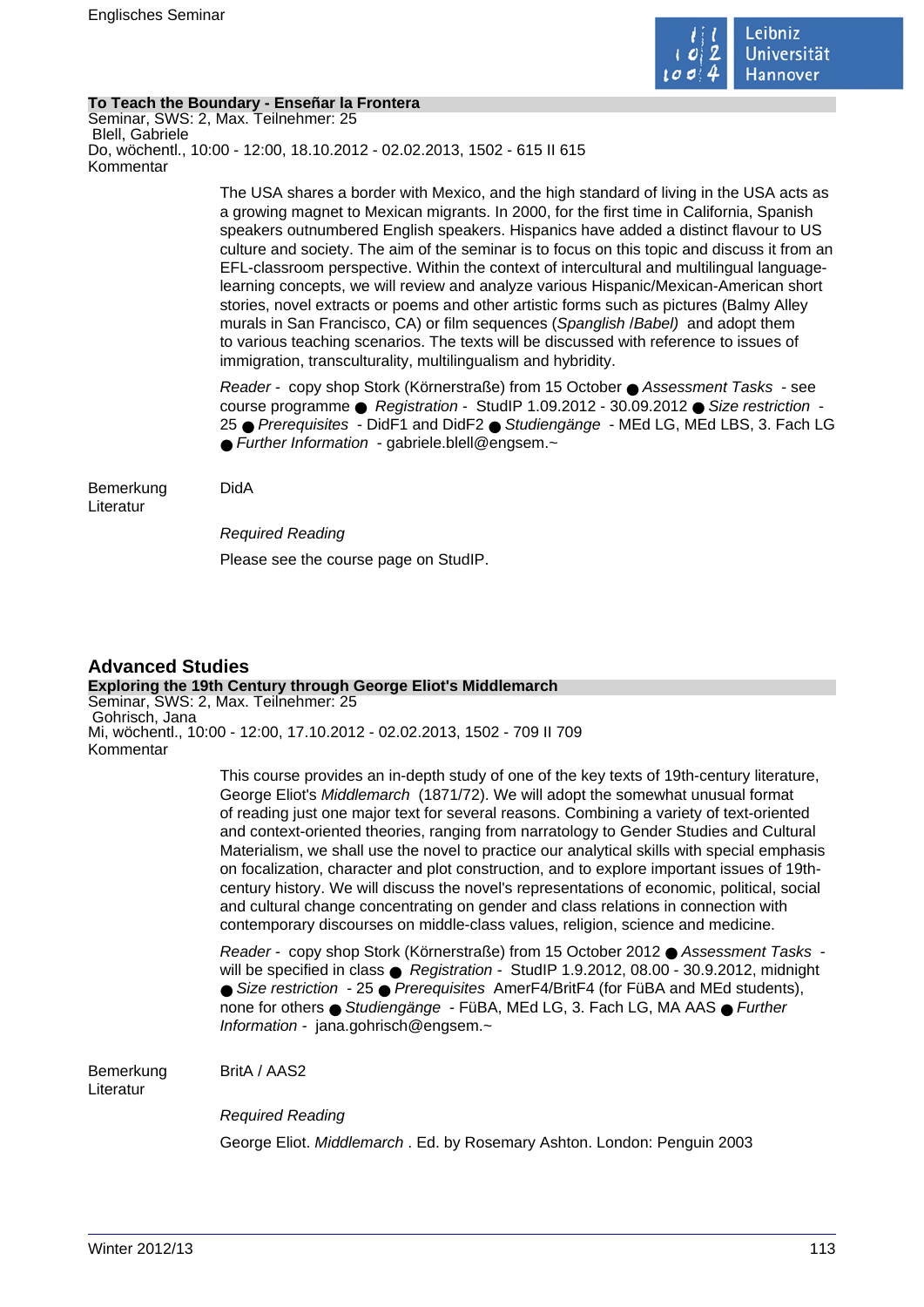

# **Factory Lives: 19th-Century Working-Class Texts**

Seminar, SWS: 2, Max. Teilnehmer: 25 Grünkemeier, Ellen Do, wöchentl., 10:00 - 12:00, 18.10.2012 - 02.02.2013, 1502 - 609 II 609 Kommentar

> Although the so-called Great Reform Act of 1832 extended the franchise significantly, workers did not yet gain the right to vote and therefore continued to be formally excluded from political life. Nonetheless, they found ways to render visible their experiences and opinions. Working-class writers, for example, described the social realities of urban life in the new industrial cities and manufacturing districts. We shall read and analyse autobiographical texts (from the collection Factory Lives , see below) that describe factory labour in the British textile industries. In addition to our close readings, we will relate the texts to their socio-political, historical and cultural contexts. Our discussion will include issues such as factory legislation, working and living conditions in Victorian Britain, class and gender, power and agency.

Reader - copy shop Stork (Körnerstraße) from 15 October ● Assessment Tasks - will be specified in class ● Registration - StudIP 01.09.2012, 08.00 - 30.09.2012, midnight ● Size restriction - 25 ● Prerequisites - AmerF4/BritF4 (for FüBA and MEd students), none for others ● Studiengänge - FüBA, MEd LG, 3. Fach LG, MA AAS ● Further Information - ellen.gruenkemeier@engsem.~

Bemerkung BritA / AAS2, AAS3 Literatur

Required Reading

Simmons, James, ed. Factory Lives. Four Nineteenth-Century Working-Class Autobiographies . Peterborough: Broadview Press, 2007. (ISBN: 1-55111-272-8)

Students are asked to buy this collection which includes John Brown's A Memoir of Robert Blincoe, An Orphan Boy (1832), William Dodd's A Narrative of the Experience and Sufferings of William Dodd (1841), James Myles's Chapters in the Life of a Dundee Factory Boy (1850) , and Ellen Johnston's "Autobiography of Ellen Johnston, 'The Factory Girl'" (1867).

A reader with further material will be provided.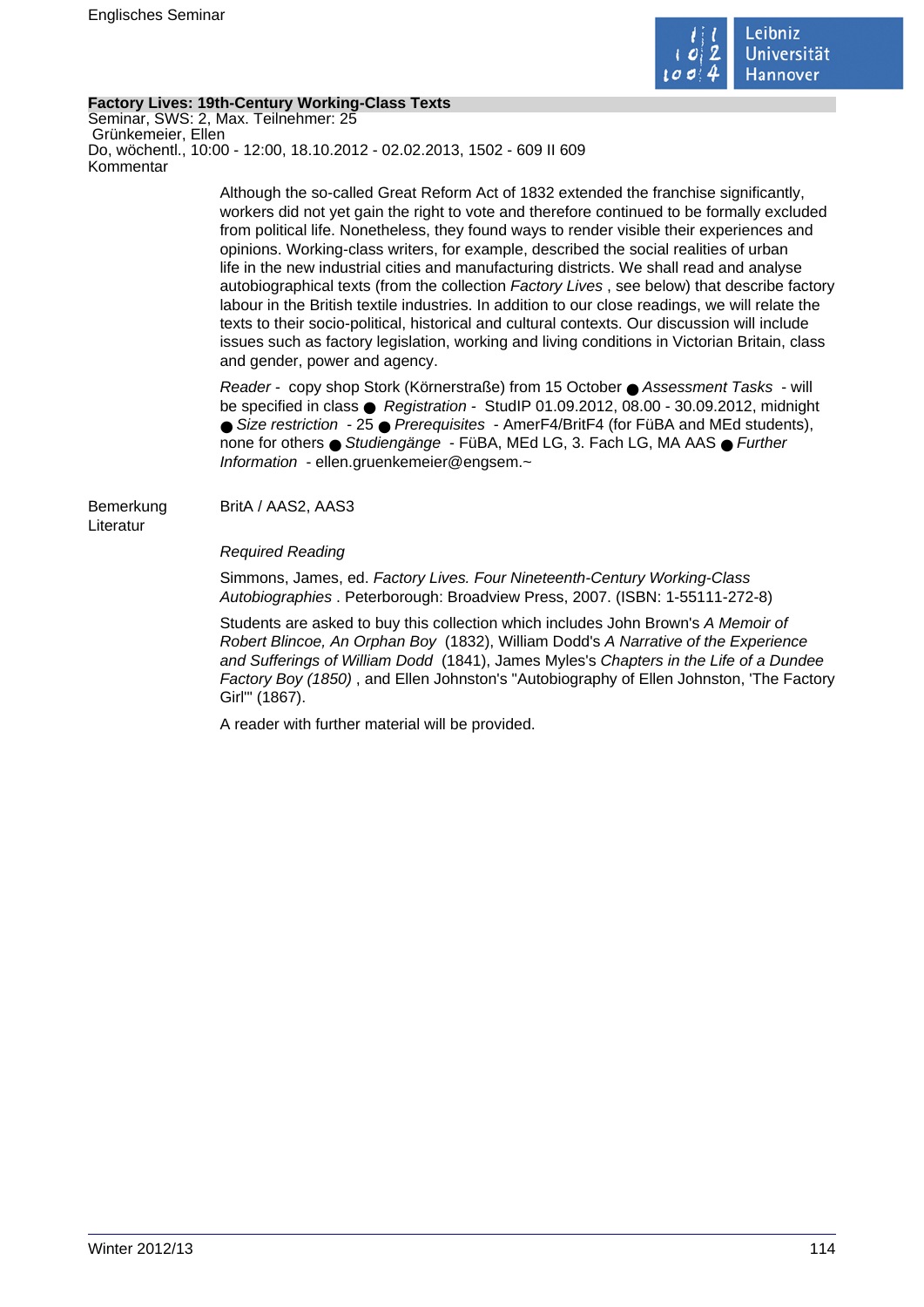

### **Frame Semantics**

Seminar, SWS: 2, Max. Teilnehmer: 25 Schulze, Rainer Di, wöchentl., 16:00 - 18:00, 16.10.2012 - 02.02.2013, 1502 - 613 II 613 Kommentar

> This advanced course provides extensive insights into the structure and analysis of word meanings. Introducing Charles Fillmore's theory of Frame Semantics, the first part will discuss the openness and richness of word meanings, reflecting the rich variety of human experiences (cf., for example, Tuesday, barber or alimony ). These words necessitate an understanding of concepts (or semantic frames) such as repeatable calendar events, grooming and hair, and marriage and divorce. From this we will learn that a theory of word meaning needs to include more than the small linguistically significant set of primitive concepts proposed by a number of linguists, among them Ray Jackendoff or Anna Wierzbicka.

The second part of the course will present the concept of semantic frame as developed by Fillmore and his associates. Frames offer rich conceptual backgrounds against which word meanings are understood. In this part of the course, we will learn how frames are discovered and described, how they are distinguished from and linked to other frames, and how frame-semantic information is syntactically relevant. If time permits, we will also explore how semantic frames can be applied to cross-linguistic analysis.

The third part of the course will employ the FrameNet database http:// framenet.icsi.berkeley.edu to analyse the meaning of a given word as a network of interrelated senses. Some of these senses are more central, or basic, and others are less central, or peripheral. In this approach, the processes of metaphor and metonymy are central in describing the full range of meanings which a particular word can evoke. Finally, we will look at how Frame Semantics integrates with Construction Grammar.

**Please check StudIP for updates and additional information as the semester approaches.** 

Reader - copy shop Stork (Körnerstraße) from 1 October ● Registration - StudIP 01.09.2012 - 30.09.2012 ● Size restriction - 25 ● Prerequisites - LingF1-LingF4 ● Studiengänge - FüBA, 3. Fach LG, MEd LG, MEd LBS, FAL ● Further Information rainer.schulze@engsem.~

Bemerkung LingA1, LingA2 / FAL2

### **Learner Corpus Research (LCR)**

Seminar, SWS: 2, Max. Teilnehmer: 20 Altendorf, Ulrike Mi, wöchentl., 10:00 - 12:00, 17.10.2012 - 02.02.2013, 1502 - 003 II 003 Kommentar

> This course will explore issues related to the compilation of learner corpora, insights into learner language gained on the basis of LCR and the interaction between LCR and other disciplines, including Second Language Acquisition and Cognitive Linguistics. Seminar papers will be mostly empirical.

Reader - copy shop Stork (Körnerstraße) from 1 October ● Registration - StudIP 01.09.2012 - 30.09.2012 ● Size restriction - 20 ● Prerequisites - LingF1-LingF4 ● Studiengänge - FüBA, 3. Fach LG, MEd LG, MEd LBS, FAL ● Further Information ulrike.altendorf@engsem.~

Bemerkung LingA1, LingA2 / FAL2, FAL7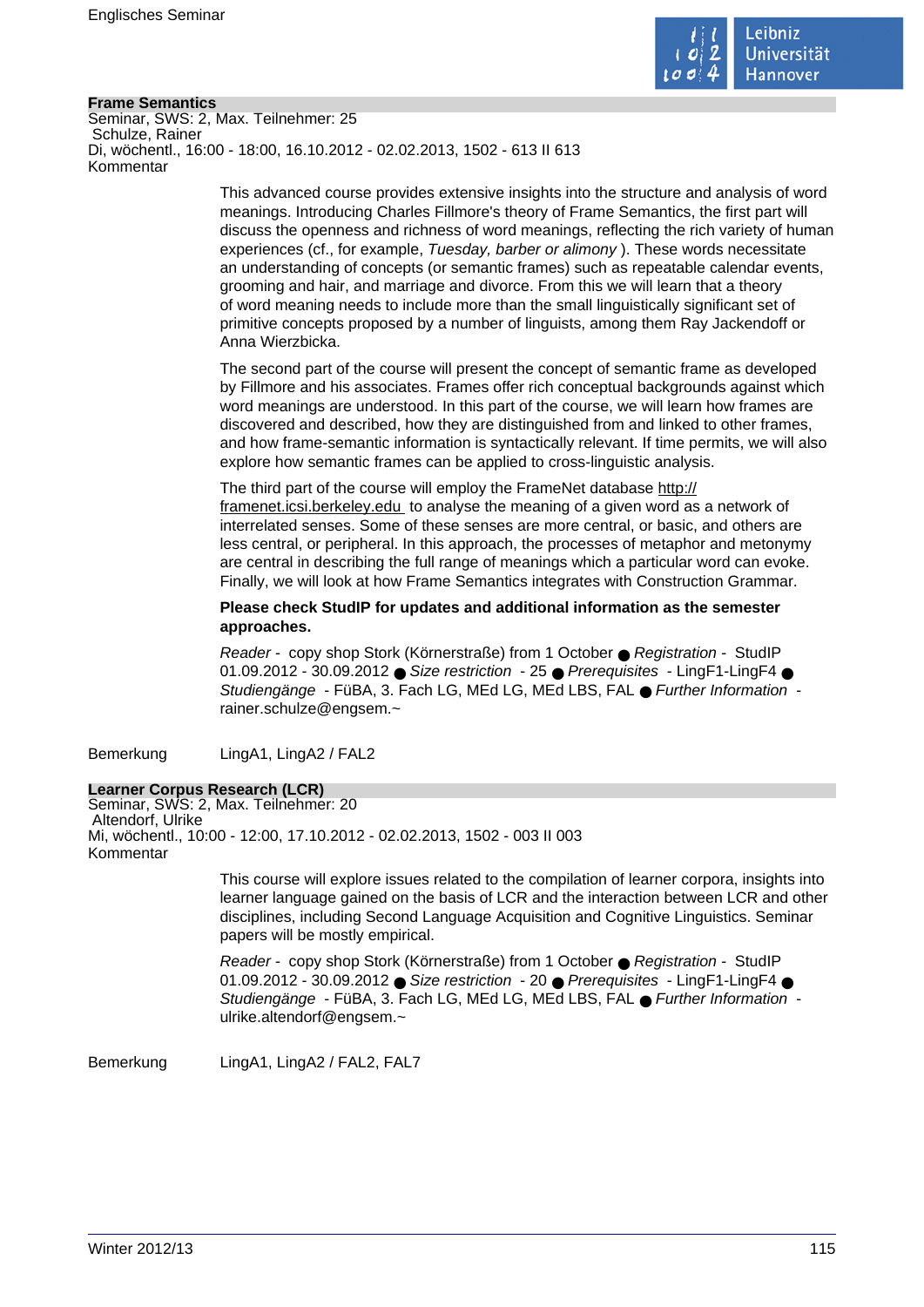

### **Meaning and Humour**

Seminar, SWS: 2, Max. Teilnehmer: 25 Schulze, Rainer Mo, wöchentl., 10:00 - 12:00, 15.10.2012 - 02.02.2013, 1502 - 703 II 703 Kommentar

> How are humorous meanings generated and interpreted? Understanding a joke involves knowledge of the language code (a matter mostly of semantics) and background knowledge necessary for making the inferences to get the joke (a matter of pragmatics). This advanced seminar will introduce and critique a wide range of semantic and pragmatic theories in relation to humour, such as functional linguistics, speech acts, politeness or relevance theory, emphasising not only conceptual but also interpersonal and textual meanings. Exploiting recent corpus-based research, the seminar will suggest that much humour can be accounted for by the overriding of lexical priming. We will also cover areas of social, attitudinal and emotional meaning, use different and sometimes tasteless jokes as linguistic examples and provide in-class activities, discussion questions and suggestions for further reading.

# **Please check StudIP for updates and additional information as the semester approaches.**

Reader - copy shop Stork (Körnerstraße) from 1 October ● Registration - StudIP 01.09.2012 - 30.09.2012 ● Size restriction - 25 ● Prerequisites - LingF1-LingF4 ● Studiengänge - FüBA, 3. Fach LG, MEd LG, MEd LBS, FAL ● Further Information rainer.schulze@engsem.~

Bemerkung LingA1, LingA2 / FAL1

# **Principles of Language Change**

Seminar, SWS: 2, Max. Teilnehmer: 25 Altendorf, Ulrike Di, wöchentl., 16:00 - 18:00, 16.10.2012 - 02.02.2013, 1502 - 609 II 609 Kommentar

> This course will review language-external and language-internal principles of language change. Language-external factors to be treated will be, for instance, migration and settlement patterns as well as the dynamics of social class and gender roles. Languageinternal mechanisms will comprise the notions of markedness and naturalness as well as the economy of the language system.

The course requires a solid knowledge of phonetics and phonology.

Reader - copy shop Stork (Körnerstraße) from 1 October ● Registration - StudIP 01.09.2012 - 30.09.2012 ● Size restriction - 25 ● Prerequisites - LingF1-LingF4 ● Studiengänge - FüBA, 3. Fach LG, MEd LG, MEd LBS, FAL ● Further Information ulrike.altendorf@engsem.~

Bemerkung LingA1, LingA2 / FAL4, FAL5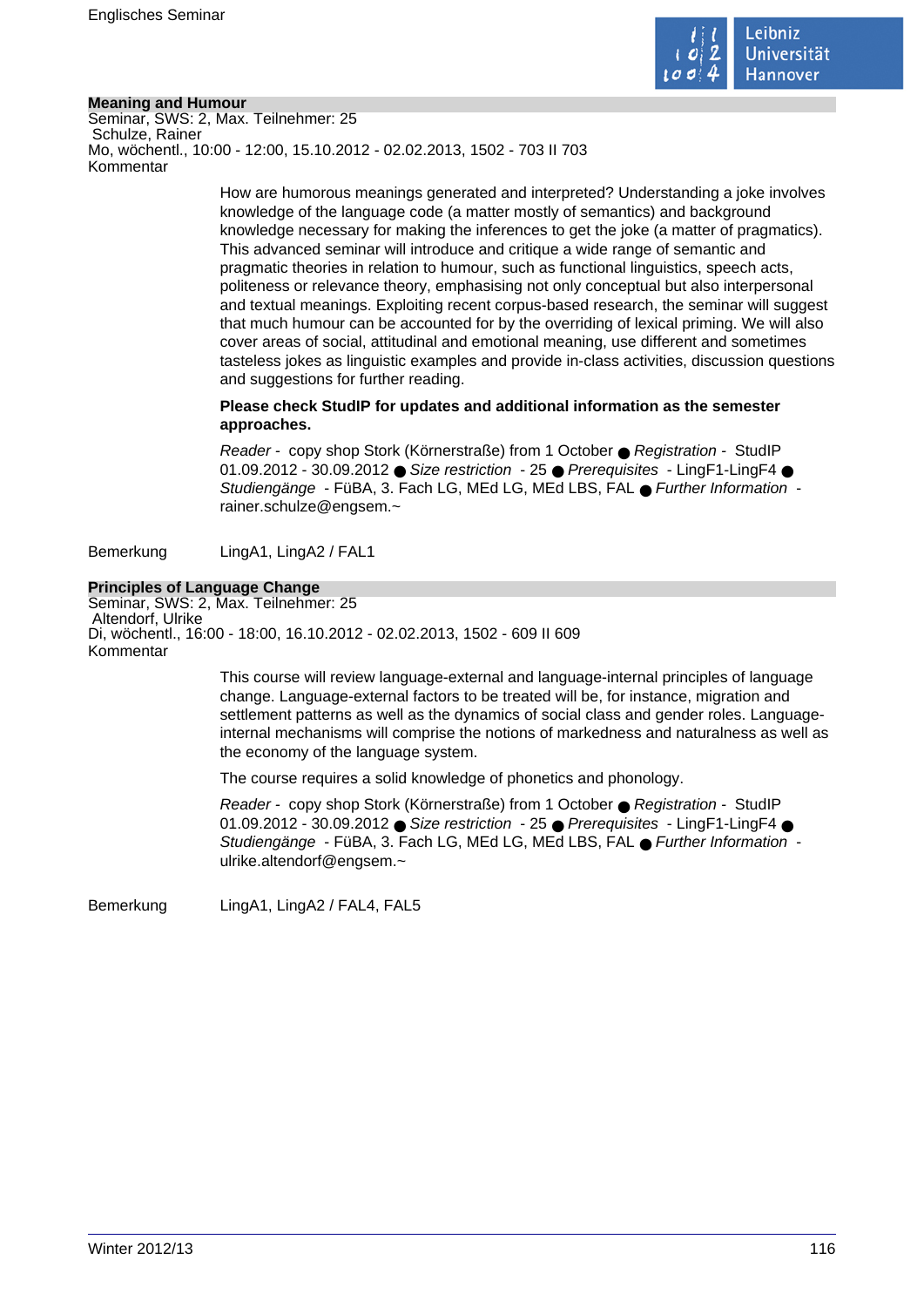

# **The Verb in Contemporary English**

Seminar, SWS: 2, Max. Teilnehmer: 25 Schulze, Rainer Di, wöchentl., 10:00 - 12:00, 16.10.2012 - 02.02.2013, 1502 - 703 II 703 Kommentar

> The central concern of this advanced seminar will be to illustrate that verbs can only be adequately and properly understood if studied from both a theoretical and descriptive perspective. In a first part, theoretical problems will be explored: terminological problems of classifying verbs and verb-related elements, the 'determining' properties of verbs, verb complementation, the semantics and pragmatics of verbs and verbal combinations, and the notions of tense, aspect, voice and modality. In a second part, computer corpora will be used to study various types of verb and verb complementation and collocation, to trace the development of certain verb forms in English, and to detail the usage of verbs in different varieties and genres of English.

# **Please check StudIP for updates and additional information as the semester approaches.**

Reader - copy shop Stork (Körnerstraße) from 1 October ● Registration - StudIP 01.09.2012 - 30.09.2012 ● Size restriction - 25 ● Prerequisites - LingF1-LingF4 ● Studiengänge - FüBA, 3. Fach LG, MEd LG, MEd LBS, FAL ● Further Information rainer.schulze@engsem.~

Bemerkung LingA1, LingA2 / FAL1

# **Linguistic Survey**

#### **English and German in Comparison and Contrast** Vorlesung, SWS: 2 Altendorf, Ulrike Mi, wöchentl., 08:00 - 10:00, 17.10.2012 - 02.02.2013, 1502 - 815 CIP-Pool Mi, wöchentl., 08:00 - 10:00, 17.10.2012 - 02.02.2013, 1502 - 003 II 003 Kommentar

This course will take a contrastive approach to language. Its focus will be on phonetics and phonology comparing both segmental and supra-segmental features of the major reference accents of English, RP and General American, with High German. Students will also be introduced to perceiving, articulating and transcribing vowel and consonant sounds using IPA symbols. We will also have a closer look at contrastive aspects of a selection of lexical and syntactic topics. This will include tense and aspect, modality and the structure of the English lexicon.

Reader - copy shop Stork (Körnerstraße) from 1 October ● Registration - StudIP 01.09.2012 - 30.09.2012 ● Prerequisites - LingF1, LingF2 ● Studiengänge - FüBA, BSc TE, 3. Fach LG, MEd LG, FAL ● Further Information - ulrike.altendorf@engsem.~

Bemerkung LingF3 / FAL1

### **Advanced Linguistics Corpus Linguistics Colloquium (Bachelor / Master / alte Studiengänge)** Seminar, SWS: 2 Altendorf, Ulrike Di, wöchentl., 14:00 - 16:00, 23.10.2012 - 02.02.2013, 1502 - 709 II 709 Bemerkung FAL7 / Bachelor-, Masterarbeit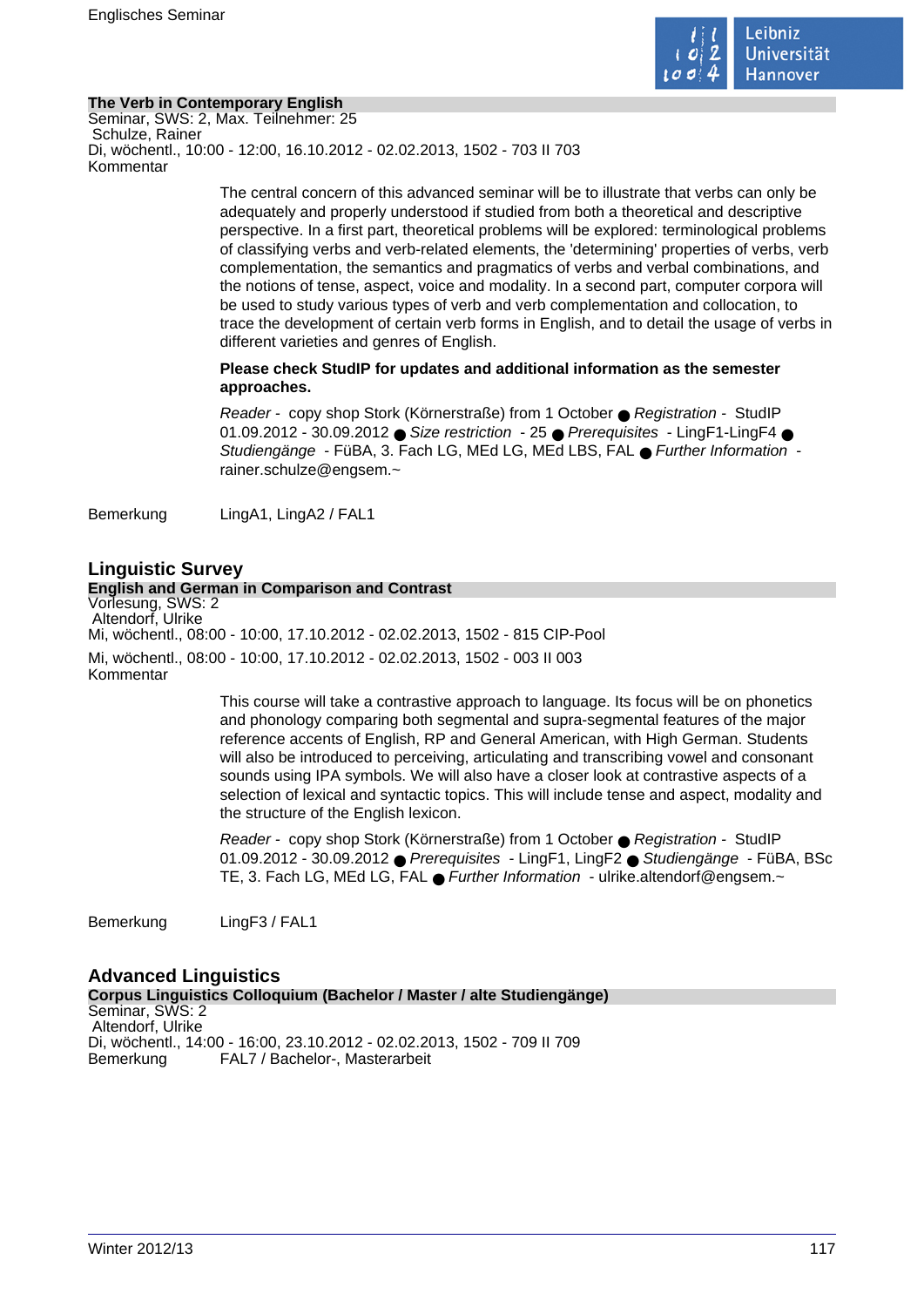

### **Frame Semantics**

Seminar, SWS: 2, Max. Teilnehmer: 25 Schulze, Rainer Di, wöchentl., 16:00 - 18:00, 16.10.2012 - 02.02.2013, 1502 - 613 II 613 Kommentar

> This advanced course provides extensive insights into the structure and analysis of word meanings. Introducing Charles Fillmore's theory of Frame Semantics, the first part will discuss the openness and richness of word meanings, reflecting the rich variety of human experiences (cf., for example, Tuesday, barber or alimony ). These words necessitate an understanding of concepts (or semantic frames) such as repeatable calendar events, grooming and hair, and marriage and divorce. From this we will learn that a theory of word meaning needs to include more than the small linguistically significant set of primitive concepts proposed by a number of linguists, among them Ray Jackendoff or Anna Wierzbicka.

The second part of the course will present the concept of semantic frame as developed by Fillmore and his associates. Frames offer rich conceptual backgrounds against which word meanings are understood. In this part of the course, we will learn how frames are discovered and described, how they are distinguished from and linked to other frames, and how frame-semantic information is syntactically relevant. If time permits, we will also explore how semantic frames can be applied to cross-linguistic analysis.

The third part of the course will employ the FrameNet database http:// framenet.icsi.berkeley.edu to analyse the meaning of a given word as a network of interrelated senses. Some of these senses are more central, or basic, and others are less central, or peripheral. In this approach, the processes of metaphor and metonymy are central in describing the full range of meanings which a particular word can evoke. Finally, we will look at how Frame Semantics integrates with Construction Grammar.

**Please check StudIP for updates and additional information as the semester approaches.** 

Reader - copy shop Stork (Körnerstraße) from 1 October ● Registration - StudIP 01.09.2012 - 30.09.2012 ● Size restriction - 25 ● Prerequisites - LingF1-LingF4 ● Studiengänge - FüBA, 3. Fach LG, MEd LG, MEd LBS, FAL ● Further Information rainer.schulze@engsem.~

Bemerkung LingA1, LingA2 / FAL2

### **Learner Corpus Research (LCR)**

Seminar, SWS: 2, Max. Teilnehmer: 20 Altendorf, Ulrike Mi, wöchentl., 10:00 - 12:00, 17.10.2012 - 02.02.2013, 1502 - 003 II 003 Kommentar

> This course will explore issues related to the compilation of learner corpora, insights into learner language gained on the basis of LCR and the interaction between LCR and other disciplines, including Second Language Acquisition and Cognitive Linguistics. Seminar papers will be mostly empirical.

Reader - copy shop Stork (Körnerstraße) from 1 October ● Registration - StudIP 01.09.2012 - 30.09.2012 ● Size restriction - 20 ● Prerequisites - LingF1-LingF4 ● Studiengänge - FüBA, 3. Fach LG, MEd LG, MEd LBS, FAL ● Further Information ulrike.altendorf@engsem.~

Bemerkung LingA1, LingA2 / FAL2, FAL7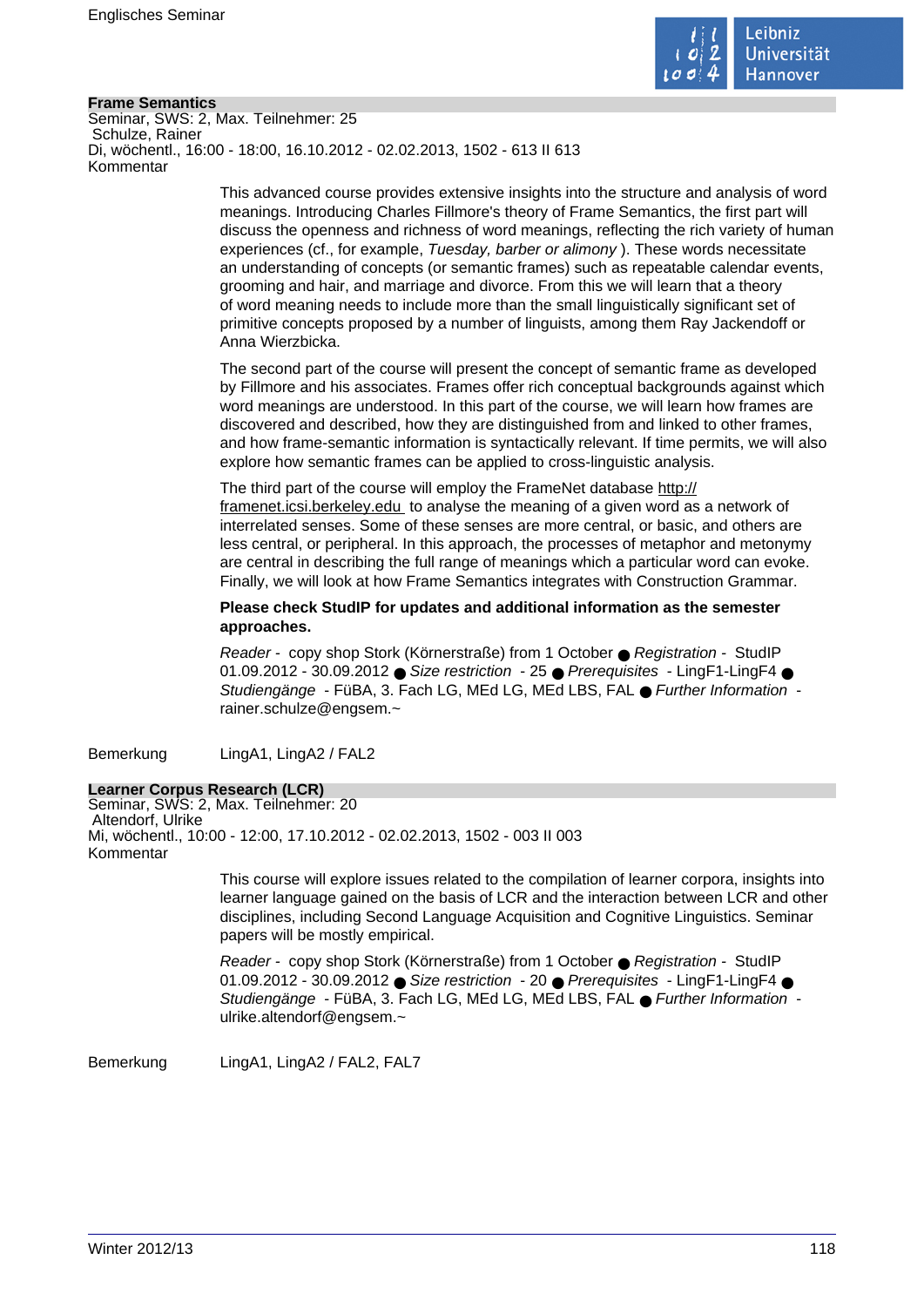

### **Meaning and Humour**

Seminar, SWS: 2, Max. Teilnehmer: 25 Schulze, Rainer Mo, wöchentl., 10:00 - 12:00, 15.10.2012 - 02.02.2013, 1502 - 703 II 703 Kommentar

> How are humorous meanings generated and interpreted? Understanding a joke involves knowledge of the language code (a matter mostly of semantics) and background knowledge necessary for making the inferences to get the joke (a matter of pragmatics). This advanced seminar will introduce and critique a wide range of semantic and pragmatic theories in relation to humour, such as functional linguistics, speech acts, politeness or relevance theory, emphasising not only conceptual but also interpersonal and textual meanings. Exploiting recent corpus-based research, the seminar will suggest that much humour can be accounted for by the overriding of lexical priming. We will also cover areas of social, attitudinal and emotional meaning, use different and sometimes tasteless jokes as linguistic examples and provide in-class activities, discussion questions and suggestions for further reading.

# **Please check StudIP for updates and additional information as the semester approaches.**

Reader - copy shop Stork (Körnerstraße) from 1 October ● Registration - StudIP 01.09.2012 - 30.09.2012 ● Size restriction - 25 ● Prerequisites - LingF1-LingF4 ● Studiengänge - FüBA, 3. Fach LG, MEd LG, MEd LBS, FAL ● Further Information rainer.schulze@engsem.~

Bemerkung LingA1, LingA2 / FAL1

# **Principles of Language Change**

Seminar, SWS: 2, Max. Teilnehmer: 25 Altendorf, Ulrike Di, wöchentl., 16:00 - 18:00, 16.10.2012 - 02.02.2013, 1502 - 609 II 609 Kommentar

> This course will review language-external and language-internal principles of language change. Language-external factors to be treated will be, for instance, migration and settlement patterns as well as the dynamics of social class and gender roles. Languageinternal mechanisms will comprise the notions of markedness and naturalness as well as the economy of the language system.

The course requires a solid knowledge of phonetics and phonology.

Reader - copy shop Stork (Körnerstraße) from 1 October ● Registration - StudIP 01.09.2012 - 30.09.2012 ● Size restriction - 25 ● Prerequisites - LingF1-LingF4 ● Studiengänge - FüBA, 3. Fach LG, MEd LG, MEd LBS, FAL ● Further Information ulrike.altendorf@engsem.~

Bemerkung LingA1, LingA2 / FAL4, FAL5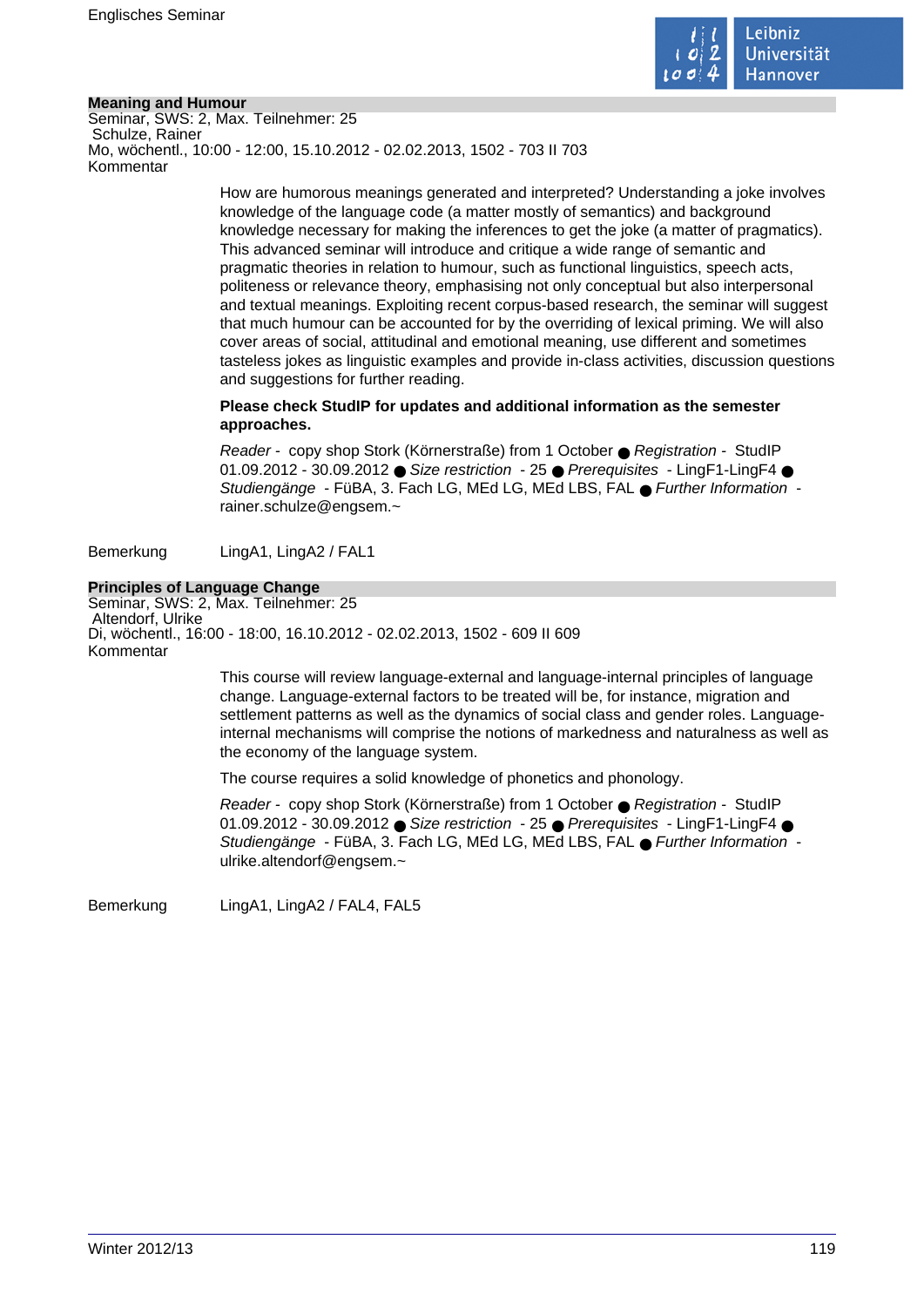

# **The Verb in Contemporary English**

Seminar, SWS: 2, Max. Teilnehmer: 25 Schulze, Rainer Di, wöchentl., 10:00 - 12:00, 16.10.2012 - 02.02.2013, 1502 - 703 II 703 Kommentar

> The central concern of this advanced seminar will be to illustrate that verbs can only be adequately and properly understood if studied from both a theoretical and descriptive perspective. In a first part, theoretical problems will be explored: terminological problems of classifying verbs and verb-related elements, the 'determining' properties of verbs, verb complementation, the semantics and pragmatics of verbs and verbal combinations, and the notions of tense, aspect, voice and modality. In a second part, computer corpora will be used to study various types of verb and verb complementation and collocation, to trace the development of certain verb forms in English, and to detail the usage of verbs in different varieties and genres of English.

# **Please check StudIP for updates and additional information as the semester approaches.**

Reader - copy shop Stork (Körnerstraße) from 1 October ● Registration - StudIP 01.09.2012 - 30.09.2012 ● Size restriction - 25 ● Prerequisites - LingF1-LingF4 ● Studiengänge - FüBA, 3. Fach LG, MEd LG, MEd LBS, FAL ● Further Information rainer.schulze@engsem.~

Bemerkung LingA1, LingA2 / FAL1

# **Advanced Literature and Culture**

### **Exploring the 19th Century through George Eliot's Middlemarch**

Seminar, SWS: 2, Max. Teilnehmer: 25 Gohrisch, Jana Mi, wöchentl., 10:00 - 12:00, 17.10.2012 - 02.02.2013, 1502 - 709 II 709 Kommentar

> This course provides an in-depth study of one of the key texts of 19th-century literature, George Eliot's Middlemarch (1871/72). We will adopt the somewhat unusual format of reading just one major text for several reasons. Combining a variety of text-oriented and context-oriented theories, ranging from narratology to Gender Studies and Cultural Materialism, we shall use the novel to practice our analytical skills with special emphasis on focalization, character and plot construction, and to explore important issues of 19thcentury history. We will discuss the novel's representations of economic, political, social and cultural change concentrating on gender and class relations in connection with contemporary discourses on middle-class values, religion, science and medicine.

> Reader - copy shop Stork (Körnerstraße) from 15 October 2012 ● Assessment Tasks will be specified in class ● Registration - StudIP 1.9.2012, 08.00 - 30.9.2012, midnight ● Size restriction - 25 ● Prerequisites AmerF4/BritF4 (for FüBA and MEd students), none for others ● Studiengänge - FüBA, MEd LG, 3. Fach LG, MA AAS ● Further Information - jana.gohrisch@engsem.~

Bemerkung BritA / AAS2

Literatur

Required Reading

George Eliot. Middlemarch . Ed. by Rosemary Ashton. London: Penguin 2003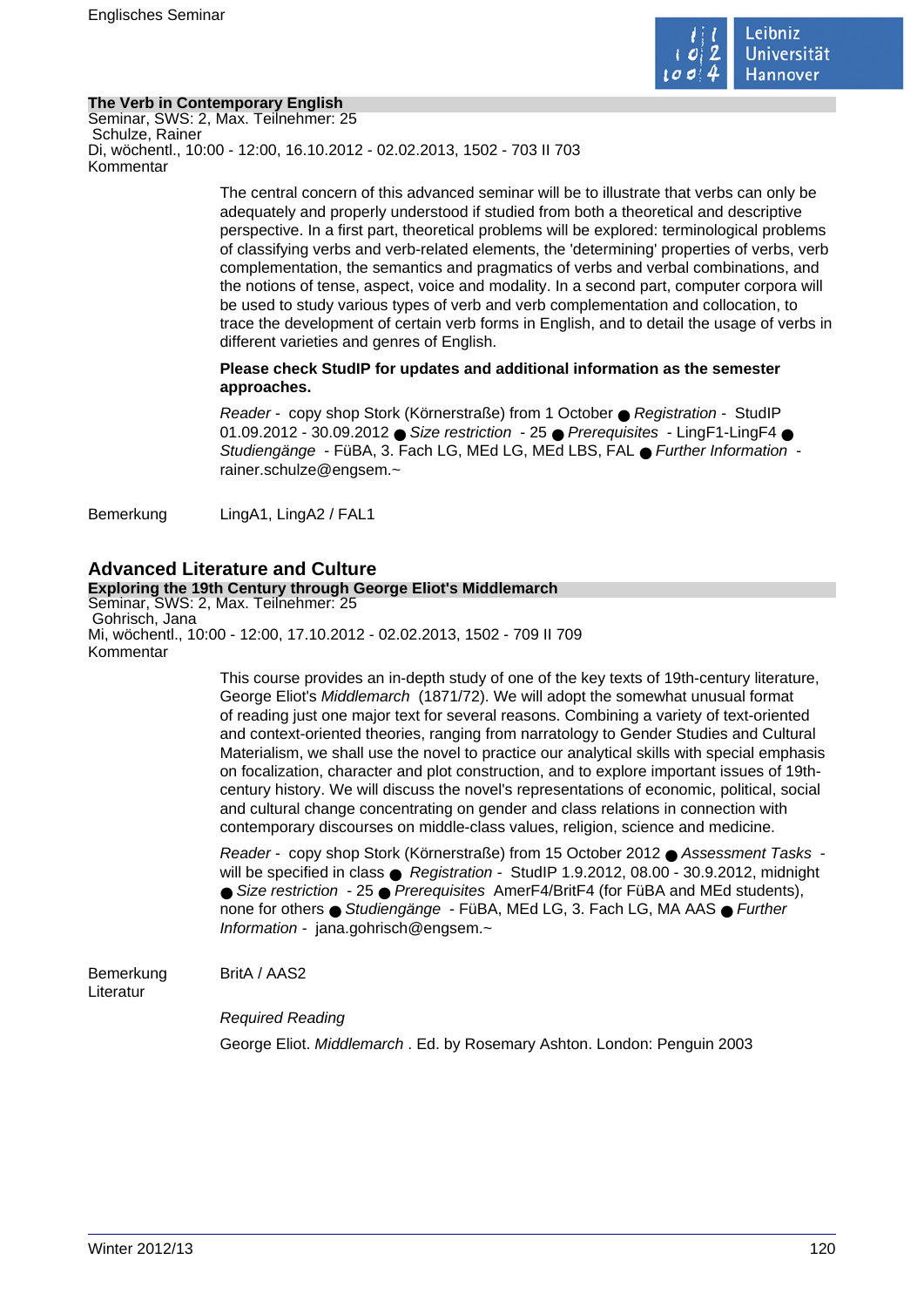

### **Film Genres**

Seminar, SWS: 2, Max. Teilnehmer: 25 Mayer, Ruth Di, wöchentl., 10:00 - 12:00, 16.10.2012 - 02.02.2013, 1502 - 609 II 609 Kommentar

> In a provocative essay published in 1998, Linda Williams argued that melodrama functions as the cinematic mode of our days, superseding and informing all other genres and modes of film-making: "a perpetually modernizing form that is neither opposed to the norms of the 'classical' nor to the norms of 'realism' but which adapts both," as she specified in 2007. Melodrama, consequently, should be considered a sort of 'meta-genre' for Hollywood productions. In this course, we will look into the tradition and history of the melodramatic mode on screen, starting with the melodramatic silent serials of the 1910s and moving into the present time, ending probably with Todd Haynes TV-mini series Mildred Pierce (HBO, 2011). We will take this investigation as an incentive to also reflect upon the significance and usefulness of the category of 'genre' in film analysis in general. Please note that this is a time intensive class, since you will have to attend film sessions in addition to the class meetings.

> Reader - copy shop Stork (Körnerstraße) from 15 October ● Assessment Tasks - will be specified in class  $\bullet$  Registration - StudIP 1.9.2012 - 30.9.2012  $\bullet$  Size restriction - 25  $\bullet$ Prerequisites -BritF4/AmerF4 ● Studiengänge - FüBA, MAAS, MEd LG, 3, Fach LG ● Further Information - ruth.mayer@engsem.~

Bemerkung AmerA / AAS4

#### **Film on Film: Metatextuality and Self-reflexivity**

Seminar, SWS: 2, Max. Teilnehmer: 20 Köhler (Priv.-Doz.), Thomas Heinrich Fr, 14-täglich, 14:00 - 18:30, 26.10.2012 - 02.02.2013, 1502 - 415 II 415 Kommentar

> Throughout its history cinema has not only provided fictional representations of reality, but has also often shown the making of films itself or has self-reflexively questioned the particular representations. In a metatextual interpretation, self-portraits of the act of film-making may serve both as a celebration or a critique of the film industry. They may also be an invitation to the audience to reflect on the act of viewing and on the intricate relations between production, product and the cinema-going experience itself, for instance by - but not limited to - the appearance of film(s) within a film. From a narratological perspective, the topic 'film on film' allows for an exemplary study of strategies of narrative self-reflection of mediality and textuality in fictional contexts.

Bilingual in conception (Deutsches Seminar: Dr. Stefanie Kreuzer), this seminar will examine a number of films from different countries and eras of film-making. Films currently under consideration include Ludwig Berger's early sound film operetta ICH BEI TAG UND DU BEI NACHT (D 1932), Michael Powell's disturbing examination of the power of the camera(man) PEEPING TOM (GB 1960), Jean-Luc Godard's scathing critique of the film business LE MÉPRIS (F 1963) as well as Ingmar Bergman's PERSONA (S 1966), Woody Allen's THE PURPLE ROSE OF CAIRO (USA 1985) and David Lynch's multiperspectival Hollywood persiflage MULHOLLAND DRIVE (USA/F 2001) with their inextricable webs of filmic 'reality' and representation.

Please register for this class via Stud.IP. The number of participants should not exceed 30 (Germanistik) and 20 (Anglistik/Amerikanistik).

Assessment Tasks - will be specified in class ● Registration - StudIP 1.9.2012 - 30.9.2012 ● Size restriction - 20 ● Prerequisites - AmerF4/BritF4 ● Studiengänge - FüBA, MAAS, MEd LG, 3, Fach LG ● Further Information thomas\_koehler\_hannover@freenet.de

Bemerkung BritA / AAS2, AAS4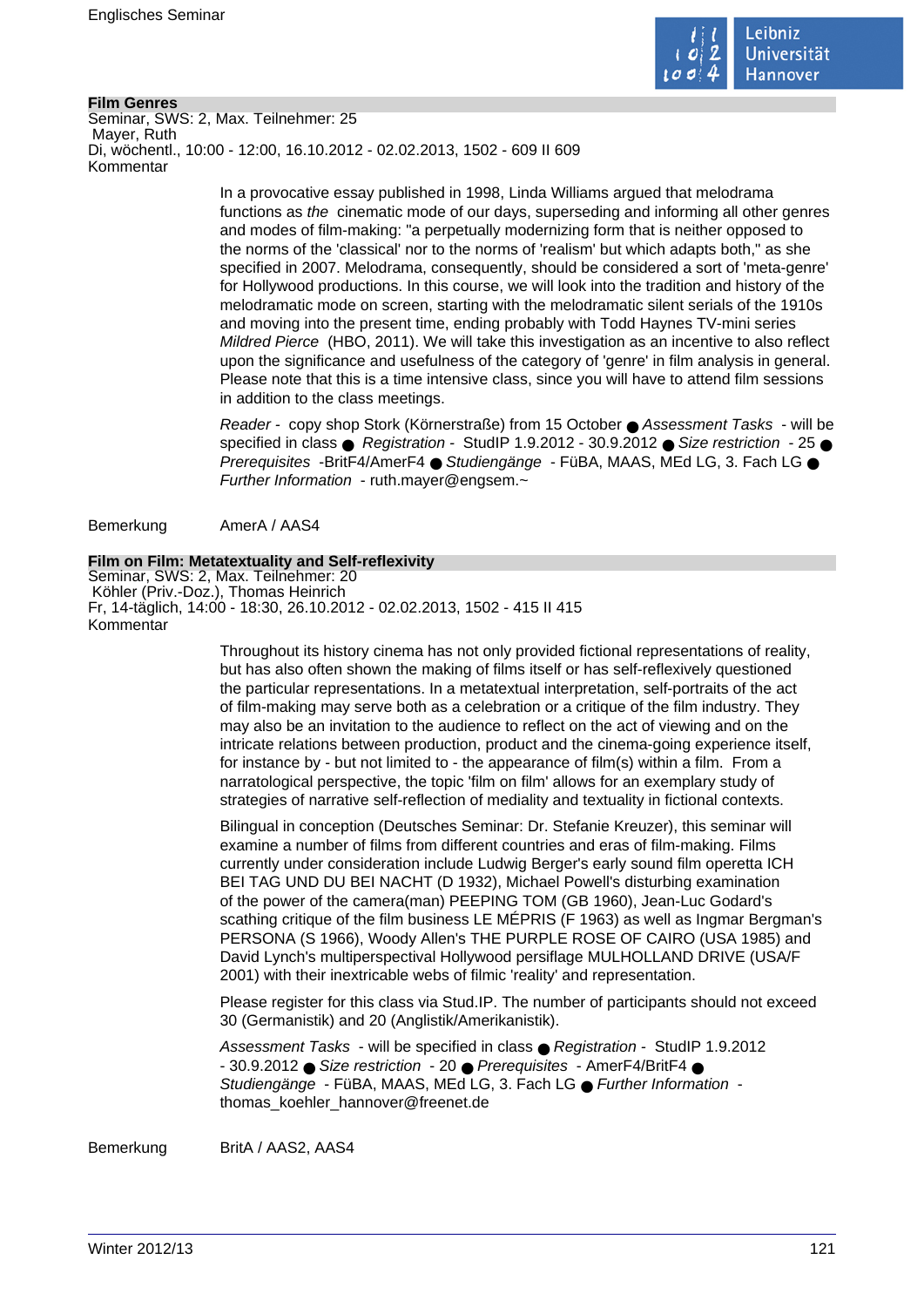

### **Massenkultur: Unterhaltung, Konsum, Medialität**

Seminar, SWS: 2, Max. Teilnehmer: 20 Gamper, Michael / Mayer, Ruth Mi, wöchentl., 18:00 - 20:00, 24.10.2012 - 02.02.2013, 1502 - 415 II 415 , Gamper, Michael, Mayer, Ruth Kommentar

> Massenkultur' galt lange als contradictio in adjectio bzw. als Provokation jeder ernsthaften Auseinandersetzung mit den Künsten. Politisch so unterschiedlich lokalisierte Philosophen wie Theodor W. Adorno und José Ortega y Gasset lehnten Begriff und Konzept einer von den Massen getragenen Kultur ab und kritisierten in den 1950er und 1960er Jahren mit marxistischer bzw. wertkonservativer Begründung die verbildende Wirkung des Massenhaften. Im deutschsprachigen Raum hielt sich dieser kulturkritische Diskurs erstaunlich lange, und erst in den letzten zwei Jahrzehnten wurden Ansätze entwickelt, welche die eigenständige Leistung der populären Künste zu würdigen vermochten. Diese Entspannung in der Haltung gegenüber der 'Massenkultur' verdankt sich ganz entscheidend einer grundlegend anders akzentuierten Debatte zum Thema in den USA. In den USA hatten sich bereits im 19. Jahrhundert massenkulturelle Praktiken, mediale Formate und soziale Räume herausgebildet (etwa: dime novels und dime museums , die yellow press , minstrelsy , Vaudeville, Vergnügungsparks und Weltausstellungen), die dann für Europa sowohl Modellcharakter gewinnen sollten als auch routinemäßig Abwehrgesten auslösten. Ob sich die amerikanischen Eigenheiten linear auf soziale Konstellationen (Einwanderungsgesellschaft) oder die politische Ordnung (Demokratie) zurückführen lassen, ist zu überprüfen. Unbestreitbar aber stellt die Beobachtung der amerikanischen Kultur aus der Perspektive des alten Kontinents seit dem 19. Jahrhundert, insbesondere für deutsche Intellektuelle und ihren Kulturbegriff, immer wieder eine große und folgenreiche Herausforderung dar.

> Aus diesem Grund möchte dieses Seminar, das parallel im Deutschen und im Englischen Seminar angeboten wird, sich dem Phänomen aus der Perspektive deutschsprachiger und amerikanischer Kritiker nähern. Es ist als Kombination aus einem interdisziplinären Forschungsseminar (Englisches Seminar: Prof. Dr. Ruth Mayer) und einem Kolloquium (Deutsches Seminar: Prof. Dr. Michael Gamper, Mi 18:00/20:00, Raum: 1502.415, Beginn: 24.10.2012) angelegt und richtet sich primär an Studierende der forschungsorientierten Masterstudiengänge und fortgeschrittene Studierende des FüBA Englisch ohne Theoriephobie. Das Kolloquium vereinigt Beiträge, die neuere methodisch-theoretische Zugänge zur 'Massenkultur' präsentieren und/oder sich interessanten Materialbeständen zuwenden, welche deren Innovationspotential und gesamtkulturelle Relevanz zu plausibilisieren vermögen.

Assessment Tasks - will be specified in class ● Registration - StudIP 1.9.2012 - 30.9.2012 ● Size restriction - 20 (+20 from German) ● Prerequisites - BritF4/ AmerF4 ● Studiengänge - FüBA, MAAS, MEd LG, 3. Fach LG ● Further Information ruth.mayer@engsem.~

Bemerkung AmerA / AAS2, AAS4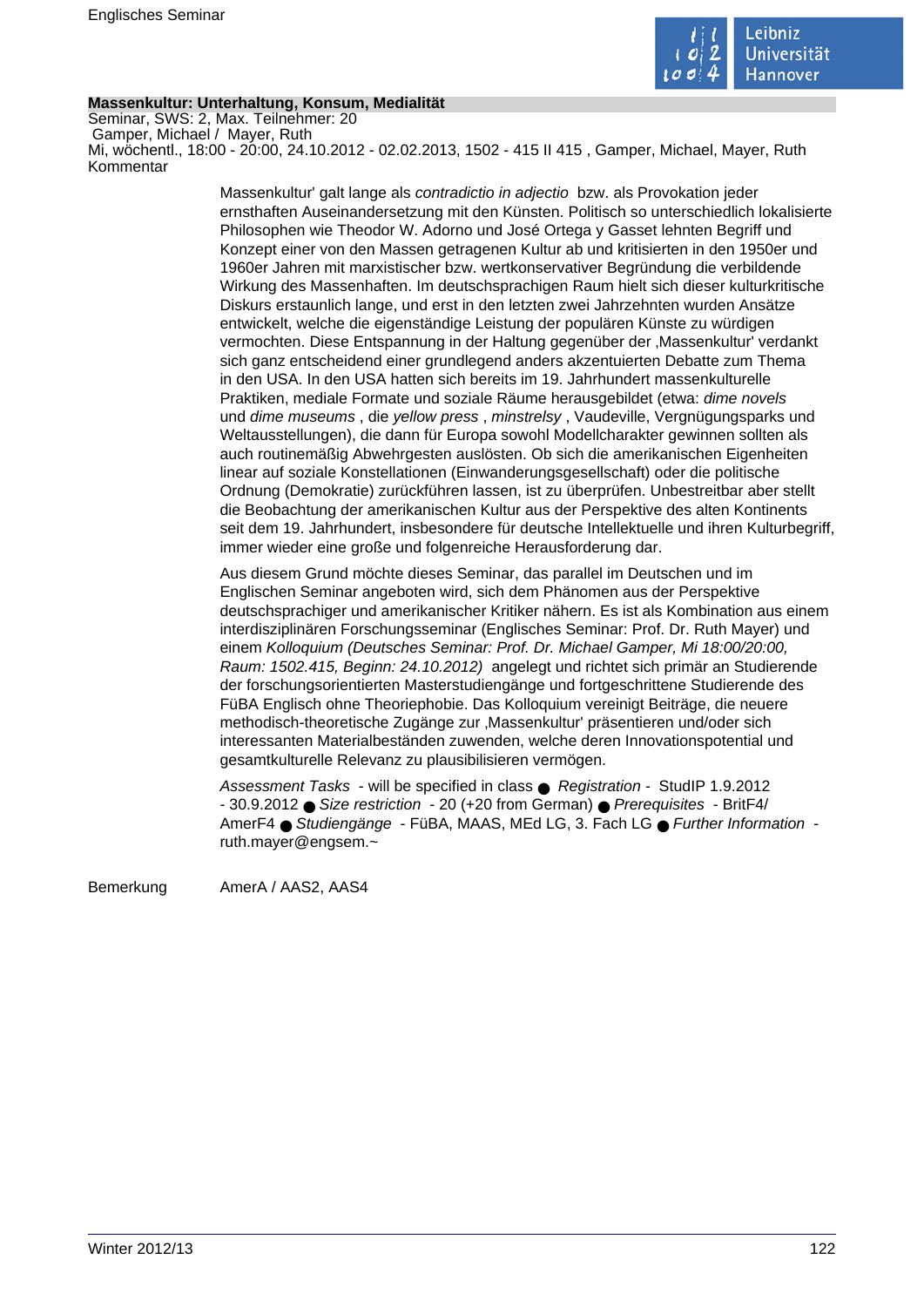

### **South African Fiction: "Jim Comes to Joburg"**

Seminar, SWS: 2, Max. Teilnehmer: 25 Marquardt (Staatsexamen), Henning Mi, wöchentl., 10:00 - 12:00, 17.10.2012 - 02.02.2013, 1502 - 613 II 613 Kommentar

> In the first half of the 20th century, South Africa experienced a massive movement from rural areas into the cities. People came especially to the Johannesburg area in search for work, mainly in the gold mines. This process was paralleled by increasing segregation legislation, which massively affected the social and working life of the black and coloured population. Contemporary cultural productions in general and literary texts in particular critically assess urbanisation and the resulting living and working conditions. Many of them use the 'Jim comes to Jo'burg' motif, where a young, usually black, man moves to Johannesburg to find work.

We will analyse and interpret different 'Jim comes to Jo'burg' stories published between the 1920s and 1940s and work out interrelations between literary texts and their social and economic contexts. We will consider authors, readers and publishers as we engage with protest writing and its impact before the implementation of apartheid.

Reader - copy shop Stork (Körnerstraße) from 15 October ● Assessment Tasks - will be specified in class ● Registration - StudIP 1.9.2012, 08.00 - 30.9.2012, midnight ● Size restriction - 25 ● Prerequisites - AmerF4/BritF4 (for FüBA and M.Ed. students), none for others ● Studiengänge - FüBA, MEd LG, 3. Fach LG, MA AAS, MA Atlantic Studies, Transformation Studies ● Further Information - henning.marquardt@engsem.~

Bemerkung BritA / AAS3, AAS5, AAS6 / Atlantic Studies: Forschungslernmodul / Transformation Studies

Literatur

### Required Reading

Abrahams, Peter. Mine Boy . 1946. Oxford: Longman, 1989.

Dhlomo, Rolfes. An African Tragedy . Alice: Lovedale, 1928. http:// www.empire.amdigital.co.uk/contents/document-detail.aspx?sectionid=210 (accessible from within the LUH-network).

Plomer, William. "Ula Masondo." I Speak of Africa . 1927. Ed. William Plomer. London: Hogarth, 1938. 83-150.

Please read Dhlomo's An African Tragedy prior to class as this will be the first text that we will deal with. Please order Abrahams's Mine Boy well in advance due to long delivery times. Plomer's "Ula Masondo" will be provided in a reader.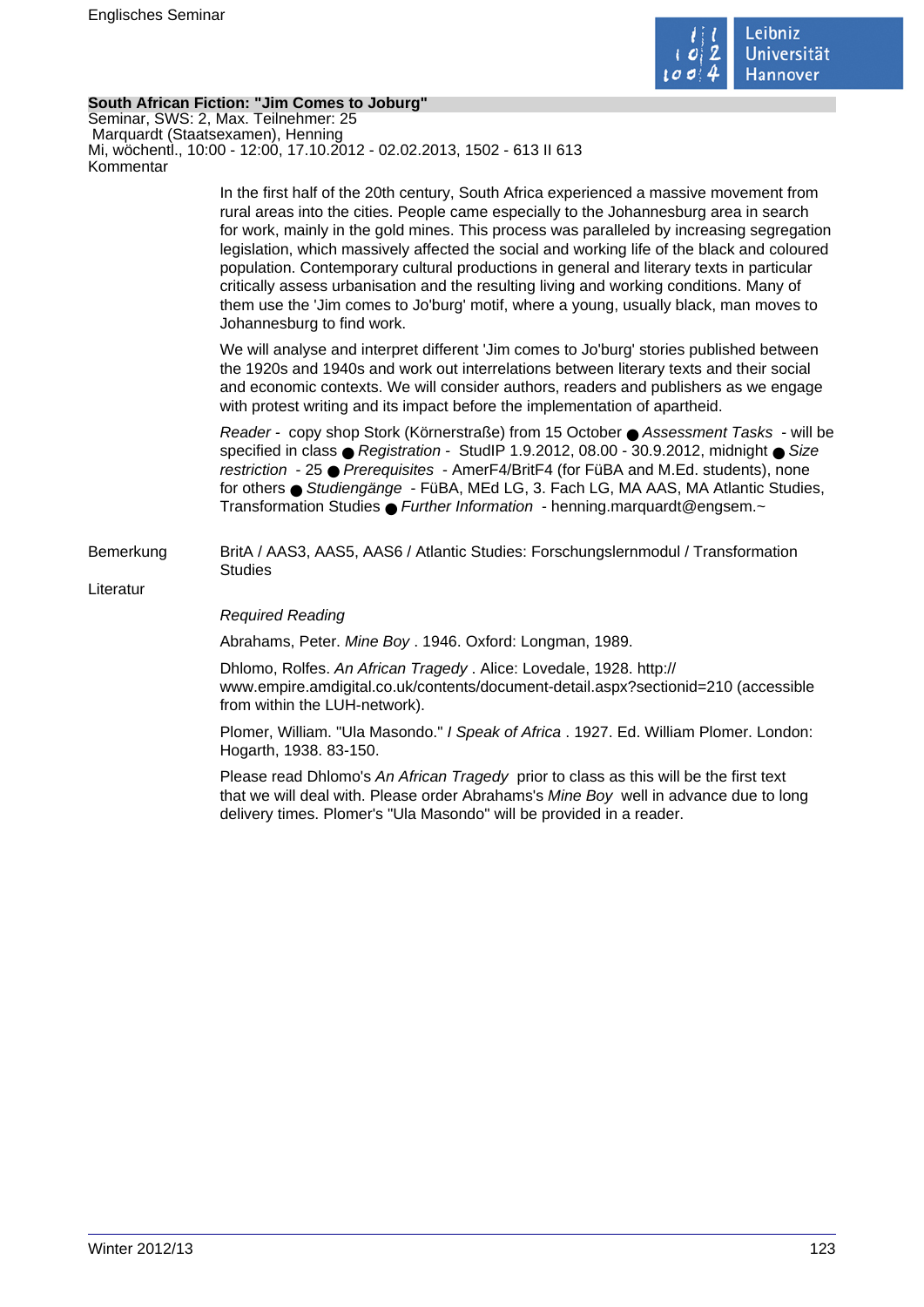

# **Transpacific Reflections**

Seminar, SWS: 2, Max. Teilnehmer: 25 Twelbeck, Kirsten Do, wöchentl., 10:00 - 12:00, 18.10.2012 - 02.02.2013, 1502 - 613 II 613 Kommentar

> In the past two decades American Studies has challenged the concept of American Exceptionalism by reassessing the country's place in an economically, politically, and culturally interconnected world. Scholars of the "American Pacific" have investigated the power relations between the United States and the geographically and culturally obscure and shifting concept of "Asia," reassessing the role of the concept in the formation of American culture and investigating the role of Asian American communities as intercultural contact zones and hybrid spaces.

In trying to trace the mapping of the "American Pacific," this seminar brings together literary texts, artworks, and movies that have shaped, challenged, and negotiated the concept, and discusses them with the help of postcolonial theory. Starting with the orientalism (Edward Said) of American Renaissance thinkers and poets, we will examine how they have inspired Asian American writers such as Sadakichi Hartmann or Maxine Hong Kingston. We will place texts by Mark Twain, Frank Norris, and Jack London in the historical context of transpacific relations to examine how canonical writers have imagined what has been interpreted as an expansion of the American frontier. The selfmarketing of San Francisco's "Chinatown" and the comic strip "Terry and the Pirates" will be as much a part of this seminar as Pearl S. Buck's bestselling "Asian" novels. Taking up the proposition that Asian American culture is almost by necessity dissident (Lisa Lowe) we will look at texts by Milton Murayama, Jessica Hagedorn, Theresa Hak Kyung Cha, or Bao Ninh to examine how they position themselves in a heavily contested and increasingly theorized field. We will also turn to the more recent renaissance in Asian American visual culture as indicative of changing power relations in the transpacific region.

Reader - copy shop Stork (Körnerstraße) from 15 October ● Assessment Tasks - will be specified in class  $\bullet$  Registration - StudIP 1.9.2012 - 30.9.2012  $\bullet$  Size restriction - 25  $\bullet$ Prerequisites -BritF4/AmerF4 ● Studiengänge - FüBA, MAAS, MEd LG, 3. Fach LG ● Further Information - kirsten.twelbeck@engsem.~

Bemerkung AmerA / AAS2, AAS3

# **Integrated English Practice**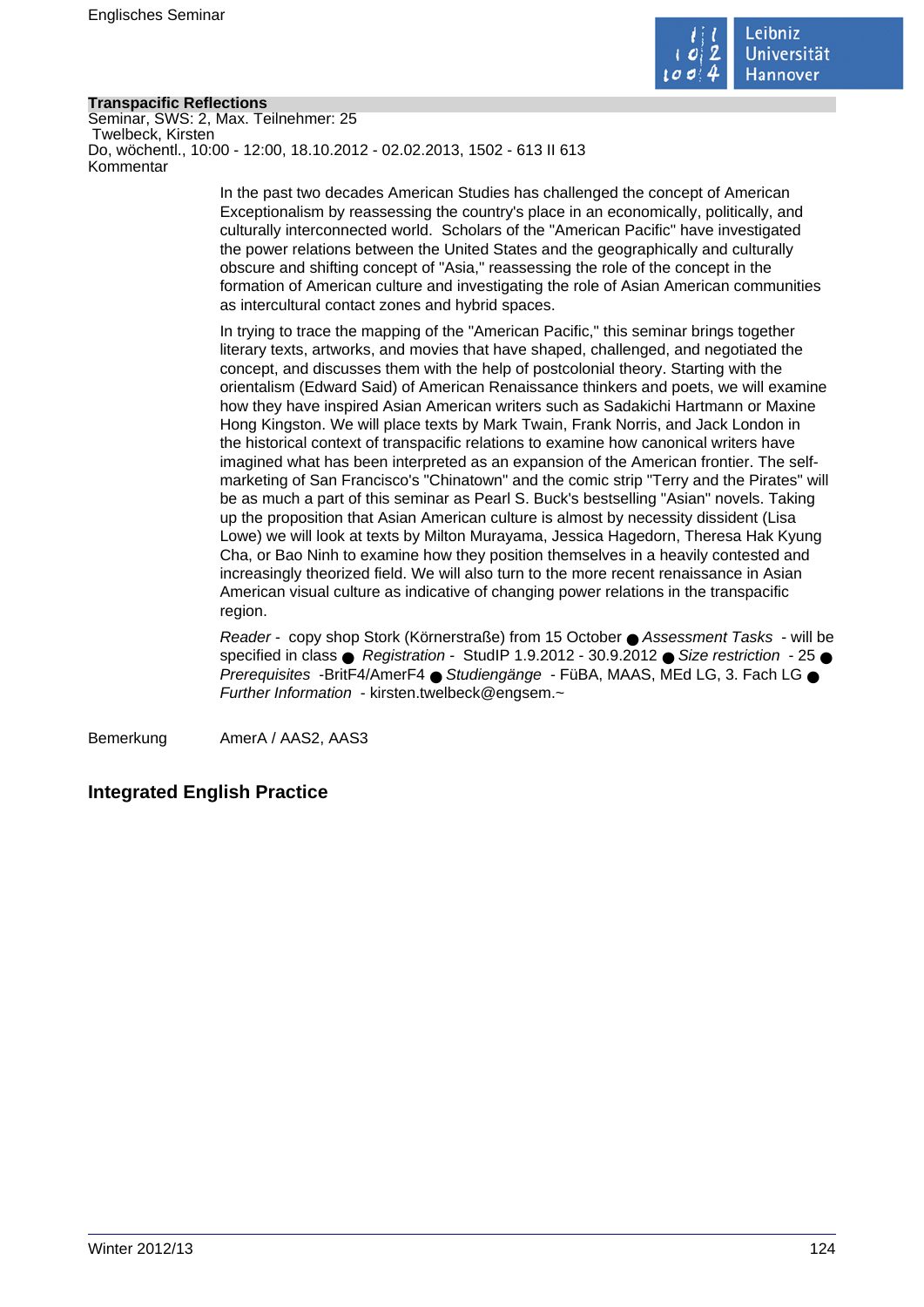

# **Classroom English**

Seminar/Sprachpraxis/Sprachpraktische Übung, SWS: 2, Max. Teilnehmer: 20

 Gans (M. A.), Anne Di, wöchentl., 12:00 - 14:00, 16.10.2012 - 02.02.2013, 1502 - 703 II 703

Kommentar This course offers students an insight into teaching in the foreign language classroom by focussing on necessary vocabulary and simulating a teaching situation. Students will design a lesson plan and carry it out (the Studienleistung), thus practising communication skills, classroom management, motivation and flexibility in the target language. The Prüfungsleistung is a reflection essay about this procedure.Please note: this class is not open to students of the "außerschulische" programs.Required Reading Faber, A & E Mazlish. 2003. How to talk so kids can learn at home and in school. London: Piccadilly. (the 1996 edition is also fine) Please order it (e.g. on amazon) before the class begins.A reader will be provided in class.

> Reader - will be provided in class ● Assessment Tasks - one written task (lesson plan) and one oral presentation (lesson) (SL), 2000-word term paper (reflection (PL) ● Registration - Doodle 1.9.2012 - 10.10.2012, 13:00 ● Size restriction - 20 ● Prerequisites - SPAWR and SPCS ● Studiengänge - FüBA, MEd LBS, 3. Fach LG ● Further Information - anne.gans@engsem.~

Bemerkung SPTOP:

Please note: this class is not open to students of the "außerschulische" programs. Reader - will be provided in class ● Assessment Tasks - one written task (lesson plan) and one oral presentation (lesson) (SL), 1500-word term paper (reflection (PL) ● Registration - Doodle 1.9.2012 - 10.10.2012, 13:00 ● Size restriction - 20 ● Prerequisites - SPAWR and SPCS ● Studiengänge - BSc TE, MEd LG, 3, Fach LG ● Further Information anne.gans@engsem.~

# **Investigating the Relationship between Gender and Art through Language Practice**

Seminar/Sprachpraxis/Sprachpraktische Übung, SWS: 2, Max. Teilnehmer: 25 Hamilton-Bick, Jeanne

Mi, wöchentl., 12:00 - 14:00, 17.10.2012 - 02.02.2013, 1502 - 613 II 613

Kommentar This course will look at the relationship between art and gender in contemporary society through discussions of artistic movements, politics and controversies relating to gender, and identity. Accompanying the topics each week will be writing and grammar exercises and activities. Along with vocabulary-building and advanced grammar practice, students are expected to participate actively in class discussions. The Studienleistungen are an annotated bibliography and an oral presentation; the Prüfungsleistung is a research paper.Assessment Tasks - one written task and one oral presentation (SL) 2000-word term paper (PL) ● Registration - Doodle 1.9.2012 - 10.10.2012, 13:00 ● Size restriction - 25 ● Prerequisites - SPAWR and SPCS ● Studiengänge - FüBA, MEd LBS, 3. Fach LG ● Further Information - jeanne.hamilton-bick@engsem.~ Bemerkung SPTOP:

> Assessment Tasks - one written task and one oral presentation (SL) 2000-word term paper (PL) ● Registration - Doodle 1.9.2012 - 10.10.2012, 13:00 ● Size restriction - 25 ● Prerequisites - SPAWR and SPCS ● Studiengänge - FüBA außerschulisch, BSc TE, MEd LG, 3. Fach LG ● Further Information - jeanne.hamilton-bick@engsem.~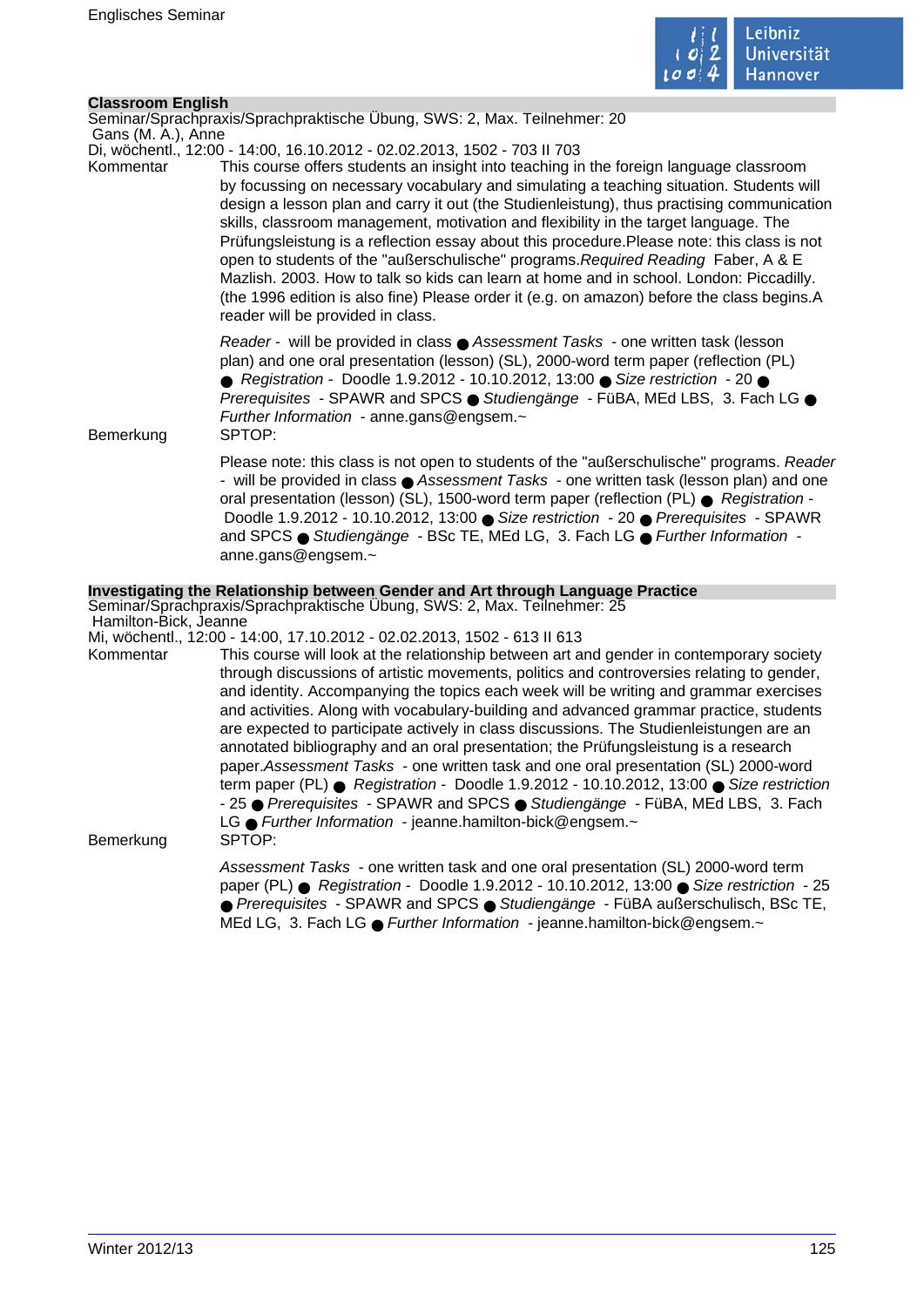

# **Journalistic Writing: The Making of the Next US President II**

Seminar/Sprachpraxis/Sprachpraktische Übung, SWS: 2, Max. Teilnehmer: 25 Jones, Jacob

Do, wöchentl., 12:00 - 14:00, 18.10.2012 - 02.02.2013, 1502 - 609 II 609

Kommentar It is 2012, and thus time for that quadrennial exercise in media madness, campaignfinance feeding frenzy and costly hoopla known as the U.S. Presidential Election. Serving as both a national cultural event as well as a contest for political power, the presidential selection process has long been a core element in the formation and reformation of national self-identity.In this course you/we will become practicing journalists who follow the long campaign trail from the national party conventions - Republican (week of 27 August) and Democratic (3 September) - to and beyond the general election on November 6.

> In the process, and depending on enrollment, individual students and/or pairs/groups will each be assigned a particular state, which you will then follow through the election cycle, writing brief journalistic "dispatches" (2 x 250 words and 2 X 500-600 words for both SL and PL students) from the field as you go, culminating in a longer "report" (PL term paper) not just on the success or failure of Romney and Obama, but also on the nature of the election process (swing states, targeted advertising, how geography and demography influence U.S. politics) itself, and what those elections might say about the larger national culture of which they are an integral part.

Note: It is not necessary to have taken Part I of this course to do Part 2!

Assessment Tasks - dispatches (SL) and term paper (PL) ● Registration - Doodle 1.9.2012 - 10.10.2012, 13:00 ● Size restriction - 25 ● Prerequisites - SPAWR and SPCS ● Studiengänge - FüBA, MEd LBS, 3. Fach LG ● Further Information jacob.jones@engsem.~

Bemerkung SPTOP:

Assessment Tasks - dispatches (SL) and term paper (PL) ● Registration - Doodle 1.9.2012 - 10.10.2012, 13:00 ● Size restriction - 25 ● Prerequisites - SPAWR and SPCS ● Studiengänge - FüBA außerschulisch, BSc TE, MEd LG, 3. Fach LG ● Further Information - jacob.jones@engsem.~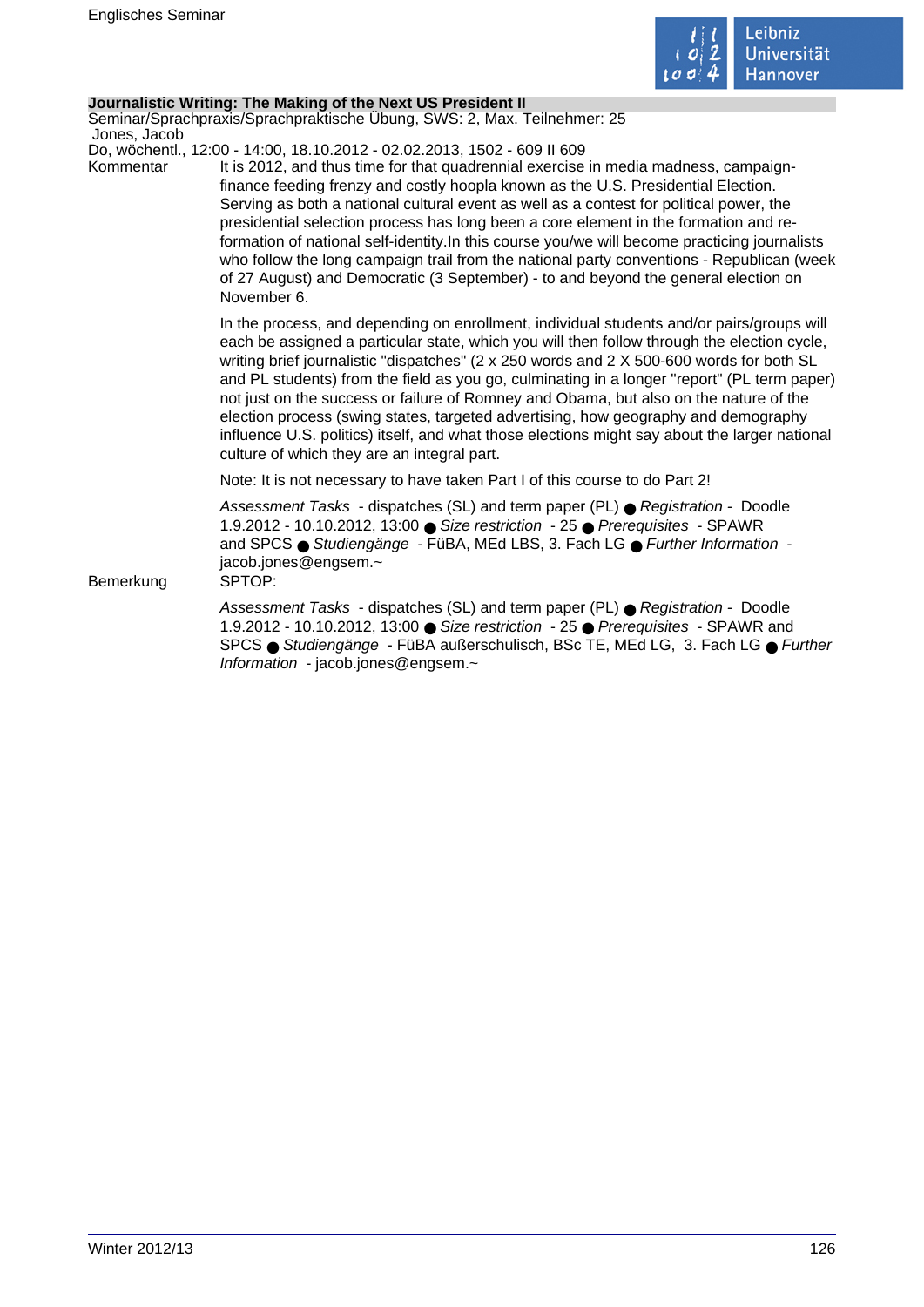

÷.

# **Nature and Environmental Writing**

| nature and Linnibilinental Wilting |                                                                                                                                                                                                                                                                                                                                                                                                                                                                                                                                                                                                                                                                                                                                                       |
|------------------------------------|-------------------------------------------------------------------------------------------------------------------------------------------------------------------------------------------------------------------------------------------------------------------------------------------------------------------------------------------------------------------------------------------------------------------------------------------------------------------------------------------------------------------------------------------------------------------------------------------------------------------------------------------------------------------------------------------------------------------------------------------------------|
| Jones, Jacob                       | Seminar/Sprachpraxis/Sprachpraktische Übung, SWS: 2, Max. Teilnehmer: 25                                                                                                                                                                                                                                                                                                                                                                                                                                                                                                                                                                                                                                                                              |
| Kommentar                          | Do, wöchentl., 14:00 - 16:00, 18.10.2012 - 02.02.2013, 1502 - 615 II 615<br>Some of the best essayists in the Anglophone literary tradition were (are) nature writers<br>- Henry David Thoreau, Gerald Durrell and John McPhee come to mind - and over the<br>next decades English will undoubtedly continue to serve as the indispensable language<br>for both the professional and popular scientific and policy literature addressing global<br>climate change and other environmental problems. Thus, this class is designed not only<br>to familiarize students with some of the "classics" in the nature and environmental writing<br>genre(s), but also to learn and practise many of the writing techniques utilized by the<br>professionals. |
|                                    | To that end, students will choose one subject from a list of natural places/ecosystems<br>from around the world and write two short ( $2 \times 250-300$ words) and two medium ( $2 \times$<br>500-600 words) interlocking essays investigating/analyzing their topics/places from<br>several points of view (both SL and PL students), which will then serve as the foundation<br>for the PL term paper if needed.                                                                                                                                                                                                                                                                                                                                   |
| Bemerkung                          | Assessment Tasks - essays (SL) and term paper (PL) ● Registration - Doodle<br>1.9.2012 - 10.10.2012, 13:00 ● Size restriction - 25 ● Prerequisites - SPAWR<br>and SPCS · Studiengänge - FüBA, MEd LBS, 3. Fach LG · Further Information -<br>jacob.jones@engsem.~<br>SPTOP:                                                                                                                                                                                                                                                                                                                                                                                                                                                                           |
|                                    | Assessment Tasks - essays (SL) and term paper (PL) ● Registration - Doodle 1.9.2012<br>- 10.10.2012, 13:00 ● Size restriction - 25 ● Prerequisites - SPAWR and SPCS<br>● Studiengänge - FüBA außerschulisch, BSc TE, MEd LG, 3. Fach LG ● Further<br>Information - jacob.jones@engsem.~                                                                                                                                                                                                                                                                                                                                                                                                                                                               |
|                                    |                                                                                                                                                                                                                                                                                                                                                                                                                                                                                                                                                                                                                                                                                                                                                       |

# SPTOP

| <b>Classroom English</b> |                                                                                                                                                                                                                                                                                                                                                                                                                                                                                                                                                                                                                                                                                                                                                                                           |
|--------------------------|-------------------------------------------------------------------------------------------------------------------------------------------------------------------------------------------------------------------------------------------------------------------------------------------------------------------------------------------------------------------------------------------------------------------------------------------------------------------------------------------------------------------------------------------------------------------------------------------------------------------------------------------------------------------------------------------------------------------------------------------------------------------------------------------|
| Gans (M. A.), Anne       | Seminar/Sprachpraxis/Sprachpraktische Übung, SWS: 2, Max. Teilnehmer: 20                                                                                                                                                                                                                                                                                                                                                                                                                                                                                                                                                                                                                                                                                                                  |
|                          | Di, wöchentl., 12:00 - 14:00, 16.10.2012 - 02.02.2013, 1502 - 703 II 703                                                                                                                                                                                                                                                                                                                                                                                                                                                                                                                                                                                                                                                                                                                  |
| Kommentar                | This course offers students an insight into teaching in the foreign language classroom<br>by focussing on necessary vocabulary and simulating a teaching situation. Students will<br>design a lesson plan and carry it out (the Studienleistung), thus practising communication<br>skills, classroom management, motivation and flexibility in the target language. The<br>Prüfungsleistung is a reflection essay about this procedure. Please note: this class is not<br>open to students of the "außerschulische" programs. Required Reading Faber, A & E<br>Mazlish. 2003. How to talk so kids can learn at home and in school. London: Piccadilly.<br>(the 1996 edition is also fine) Please order it (e.g. on amazon) before the class begins.A<br>reader will be provided in class. |
| Bemerkung                | Reader - will be provided in class ● Assessment Tasks - one written task (lesson<br>plan) and one oral presentation (lesson) (SL), 2000-word term paper (reflection (PL)<br>● Registration - Doodle 1.9.2012 - 10.10.2012, 13:00 ● Size restriction - 20 ●<br>Prerequisites - SPAWR and SPCS ● Studiengänge - FüBA, MEd LBS, 3. Fach LG ●<br>Further Information - anne.gans@engsem.~<br>SPTOP:                                                                                                                                                                                                                                                                                                                                                                                           |
|                          | Please note: this class is not open to students of the "außerschulische" programs. Reader<br>- will be provided in class ● Assessment Tasks - one written task (lesson plan) and one<br>oral presentation (lesson) (SL), 1500-word term paper (reflection (PL) ● Registration -<br>Doodle 1.9.2012 - 10.10.2012, 13:00 ● Size restriction - 20 ● Prerequisites - SPAWR<br>and SPCS ● Studiengänge - BSc TE, MEd LG, 3. Fach LG ● Further Information -<br>anne.gans@engsem.~                                                                                                                                                                                                                                                                                                              |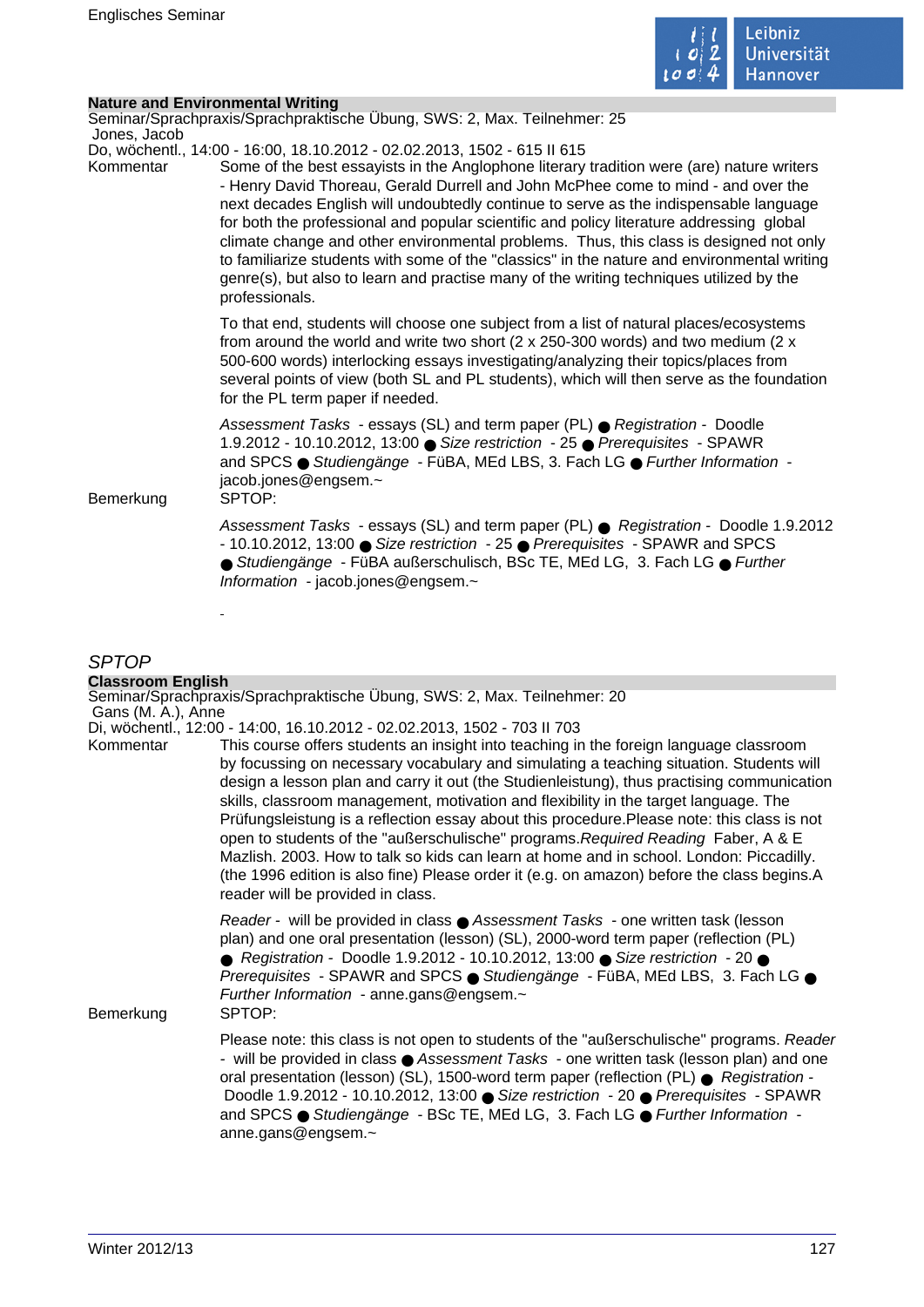

### **Investigating the Relationship between Gender and Art through Language Practice**

Seminar/Sprachpraxis/Sprachpraktische Übung, SWS: 2, Max. Teilnehmer: 25 Hamilton-Bick, Jeanne

Mi, wöchentl., 12:00 - 14:00, 17.10.2012 - 02.02.2013, 1502 - 613 II 613

Kommentar This course will look at the relationship between art and gender in contemporary society through discussions of artistic movements, politics and controversies relating to gender, and identity. Accompanying the topics each week will be writing and grammar exercises and activities. Along with vocabulary-building and advanced grammar practice, students are expected to participate actively in class discussions. The Studienleistungen are an annotated bibliography and an oral presentation; the Prüfungsleistung is a research paper.Assessment Tasks - one written task and one oral presentation (SL) 2000-word term paper (PL) ● Registration - Doodle 1.9.2012 - 10.10.2012, 13:00 ● Size restriction - 25 ● Prerequisites - SPAWR and SPCS ● Studiengänge - FüBA, MEd LBS, 3. Fach LG ● Further Information - jeanne.hamilton-bick@engsem.~ Bemerkung SPTOP:

Assessment Tasks - one written task and one oral presentation (SL) 2000-word term paper (PL) ● Registration - Doodle 1.9.2012 - 10.10.2012, 13:00 ● Size restriction - 25 ● Prerequisites - SPAWR and SPCS ● Studiengänge - FüBA außerschulisch, BSc TE, MEd LG, 3. Fach LG ● Further Information - jeanne.hamilton-bick@engsem.~

### **Journalistic Writing: The Making of the Next US President II**

Seminar/Sprachpraxis/Sprachpraktische Übung, SWS: 2, Max. Teilnehmer: 25 Jones, Jacob

- Do, wöchentl., 12:00 14:00, 18.10.2012 02.02.2013, 1502 609 II 609
- Kommentar It is 2012, and thus time for that quadrennial exercise in media madness, campaignfinance feeding frenzy and costly hoopla known as the U.S. Presidential Election. Serving as both a national cultural event as well as a contest for political power, the presidential selection process has long been a core element in the formation and reformation of national self-identity.In this course you/we will become practicing journalists who follow the long campaign trail from the national party conventions - Republican (week of 27 August) and Democratic (3 September) - to and beyond the general election on November 6.

In the process, and depending on enrollment, individual students and/or pairs/groups will each be assigned a particular state, which you will then follow through the election cycle, writing brief journalistic "dispatches" (2 x 250 words and 2 X 500-600 words for both SL and PL students) from the field as you go, culminating in a longer "report" (PL term paper) not just on the success or failure of Romney and Obama, but also on the nature of the election process (swing states, targeted advertising, how geography and demography influence U.S. politics) itself, and what those elections might say about the larger national culture of which they are an integral part.

Note: It is not necessary to have taken Part I of this course to do Part 2!

Assessment Tasks - dispatches (SL) and term paper (PL) ● Registration - Doodle 1.9.2012 - 10.10.2012, 13:00 ● Size restriction - 25 ● Prerequisites - SPAWR and SPCS ● Studiengänge - FüBA, MEd LBS, 3. Fach LG ● Further Information jacob.jones@engsem.~

Bemerkung SPTOP:

Assessment Tasks - dispatches (SL) and term paper (PL) ● Registration - Doodle 1.9.2012 - 10.10.2012, 13:00 ● Size restriction - 25 ● Prerequisites - SPAWR and SPCS ● Studiengänge - FüBA außerschulisch, BSc TE, MEd LG, 3. Fach LG ● Further Information - jacob.jones@engsem.~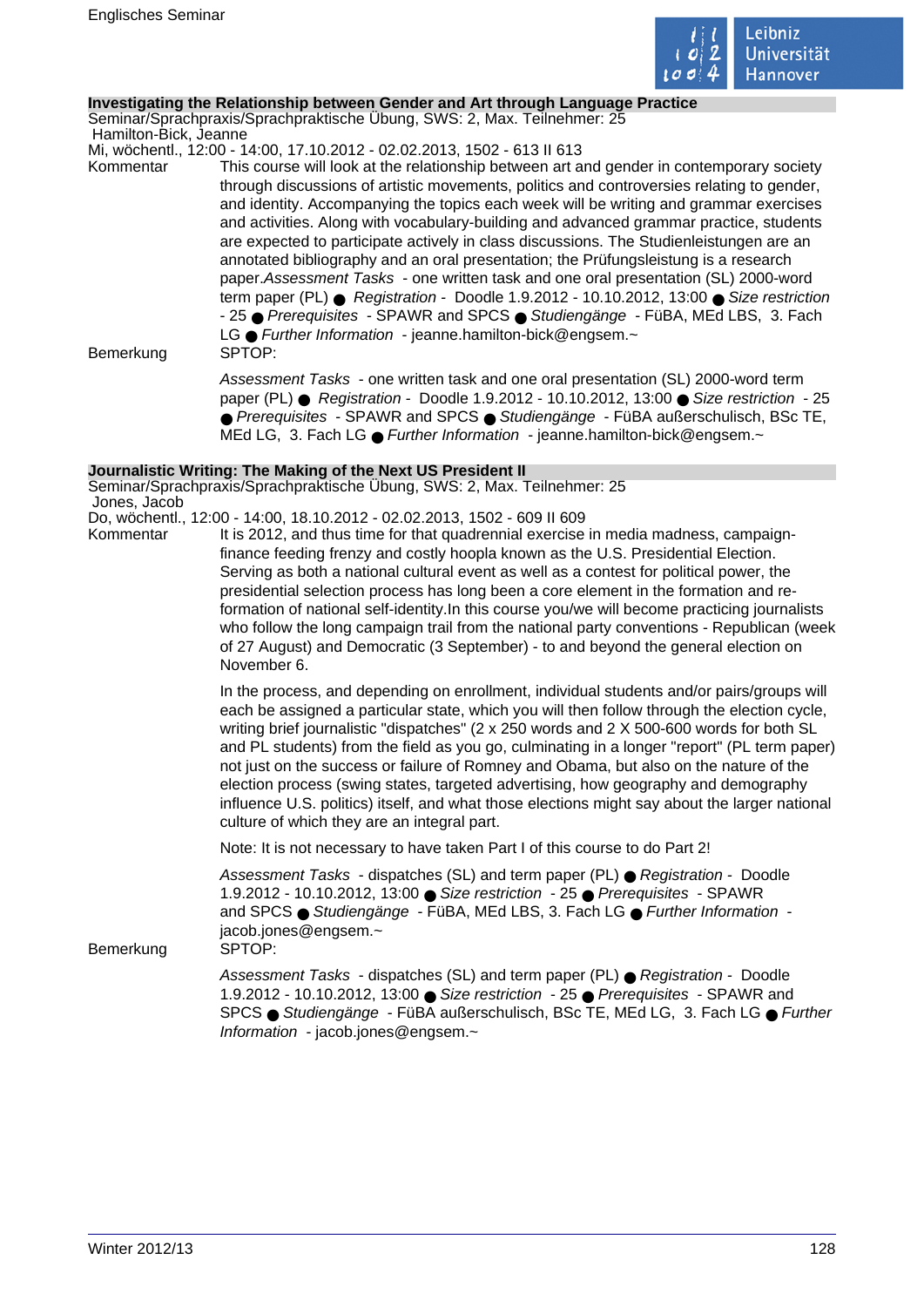

|                           | <b>Nature and Environmental Writing</b>                                                                                                                                                                                                                                                                                                                                                                                                                                                                                                                                                                                                                                                                                                               |  |
|---------------------------|-------------------------------------------------------------------------------------------------------------------------------------------------------------------------------------------------------------------------------------------------------------------------------------------------------------------------------------------------------------------------------------------------------------------------------------------------------------------------------------------------------------------------------------------------------------------------------------------------------------------------------------------------------------------------------------------------------------------------------------------------------|--|
|                           | Seminar/Sprachpraxis/Sprachpraktische Übung, SWS: 2, Max. Teilnehmer: 25                                                                                                                                                                                                                                                                                                                                                                                                                                                                                                                                                                                                                                                                              |  |
| Jones, Jacob<br>Kommentar | Do, wöchentl., 14:00 - 16:00, 18.10.2012 - 02.02.2013, 1502 - 615 II 615<br>Some of the best essayists in the Anglophone literary tradition were (are) nature writers<br>- Henry David Thoreau, Gerald Durrell and John McPhee come to mind - and over the<br>next decades English will undoubtedly continue to serve as the indispensable language<br>for both the professional and popular scientific and policy literature addressing global<br>climate change and other environmental problems. Thus, this class is designed not only<br>to familiarize students with some of the "classics" in the nature and environmental writing<br>genre(s), but also to learn and practise many of the writing techniques utilized by the<br>professionals. |  |
|                           | To that end, students will choose one subject from a list of natural places/ecosystems<br>from around the world and write two short ( $2 \times 250-300$ words) and two medium ( $2 \times$<br>500-600 words) interlocking essays investigating/analyzing their topics/places from<br>several points of view (both SL and PL students), which will then serve as the foundation<br>for the PL term paper if needed.                                                                                                                                                                                                                                                                                                                                   |  |
| Bemerkung                 | Assessment Tasks - essays (SL) and term paper (PL) ● Registration - Doodle<br>1.9.2012 - 10.10.2012, 13:00 ● Size restriction - 25 ● Prerequisites - SPAWR<br>and SPCS ● Studiengänge - FüBA, MEd LBS, 3. Fach LG ● Further Information -<br>jacob.jones@engsem.~<br>SPTOP:                                                                                                                                                                                                                                                                                                                                                                                                                                                                           |  |
|                           | Assessment Tasks - essays (SL) and term paper (PL) ● Registration - Doodle 1.9.2012<br>- 10.10.2012, 13:00 Size restriction - 25 ● Prerequisites - SPAWR and SPCS<br>● Studiengänge - FüBA außerschulisch, BSc TE, MEd LG, 3. Fach LG ● Further<br>Information - jacob.jones@engsem.~                                                                                                                                                                                                                                                                                                                                                                                                                                                                 |  |
|                           |                                                                                                                                                                                                                                                                                                                                                                                                                                                                                                                                                                                                                                                                                                                                                       |  |

# **Contexts of English Use**

**English for Professional Use** Seminar/Sprachpraxis/Sprachpraktische Übung, SWS: 2, Max. Teilnehmer: 25 Bennett, Peter Do, wöchentl., 12:00 - 14:00, 18.10.2012 - 02.02.2013, 1502 - 703 II 703 , 1. Gruppe Do, wöchentl., 14:00 - 16:00, 18.10.2012 - 02.02.2013, 1502 - 609 II 609 , 2. Gruppe Fr, wöchentl., 10:00 - 12:00, 19.10.2012 - 02.02.2013, 1502 - 703 II 703 , 3. Gruppe Kommentar This course deals with language and communication in professional contexts (organisations, trade fairs, public situations, etc). Forms of communication include applications, resumes and CVs, presentations and interviews, social conventions, official letters, emails, faxes, memos, minute taking, reports, notices, telephoning.Assessment Tasks - one written task (CV and application letter) and one oral task (interview) (SL)  $\bullet$  Registration - Doodle 1.9.2012 - 10.10.2012, 13:00 ● Size restriction - 25 per group ● Prerequisites - SPAWR and SPCS ● Studiengänge - FüBA, MEd LBS, MEd LG, 3. Fach LG ● Further Information - peter.bennett@engsem.~

SPEP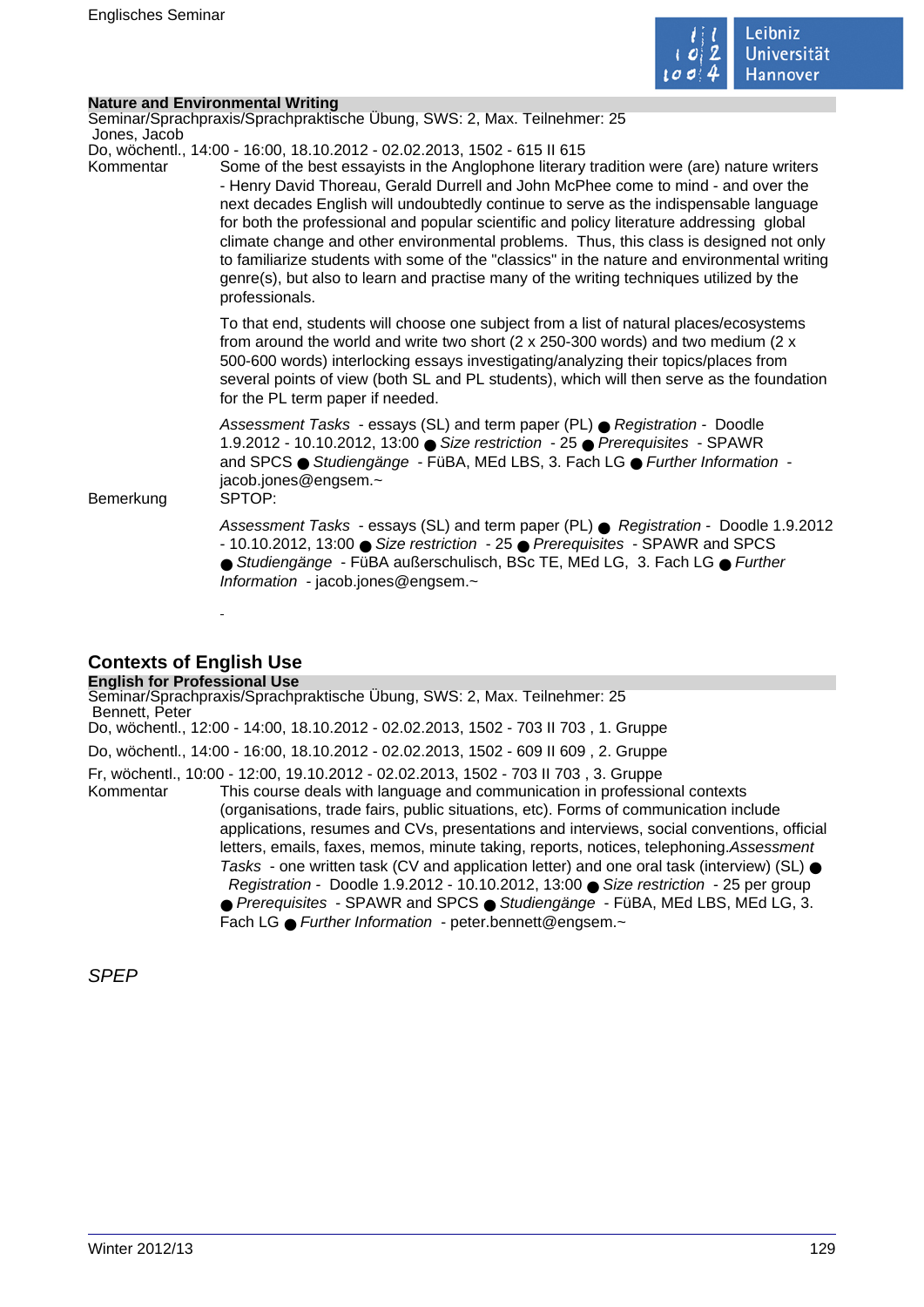

### **English for Professional Use**

Seminar/Sprachpraxis/Sprachpraktische Übung, SWS: 2, Max. Teilnehmer: 25 Bennett, Peter Do, wöchentl., 12:00 - 14:00, 18.10.2012 - 02.02.2013, 1502 - 703 II 703 , 1. Gruppe Do, wöchentl., 14:00 - 16:00, 18.10.2012 - 02.02.2013, 1502 - 609 II 609 , 2. Gruppe Fr, wöchentl., 10:00 - 12:00, 19.10.2012 - 02.02.2013, 1502 - 703 II 703 , 3. Gruppe Kommentar This course deals with language and communication in professional contexts (organisations, trade fairs, public situations, etc). Forms of communication include applications, resumes and CVs, presentations and interviews, social conventions, official letters, emails, faxes, memos, minute taking, reports, notices, telephoning.Assessment Tasks - one written task (CV and application letter) and one oral task (interview) (SL) ● Registration - Doodle 1.9.2012 - 10.10.2012, 13:00 ● Size restriction - 25 per group ● Prerequisites - SPAWR and SPCS ● Studiengänge - FüBA, MEd LBS, MEd LG, 3. Fach LG ● Further Information - peter.bennett@engsem.~

# SPVE

# **Masterarbeit / Master Thesis**

**Die Abschlussarbeit: Theorie and Praxis** Kolloquium, SWS: 1 Gohrisch, Jana Di, wöchentl., 18:00 - 19:00, 16.10.2012 - 02.02.2013, 1502 - 709 II 709 Kommentar

> Diese Veranstaltung wendet sich an Studierende aller Studiengänge, die im Wintersemester 2012/2013 ihre Abschlussarbeit vorbereiten bzw. schreiben. Nach der Klärung formaler Fragen entsprechend der jeweiligen Prüfungsordnung, widmen wir uns der Gegenstands- und Themenfindung sowie der Betreuersuche. Wir üben, eine Forschungsfrage zu entwickeln und eine zentrale These zu formulieren, besprechen Arbeitstechniken und die Phasen des Schreibprozesses. Danach stellen die Studierenden ihre Projekte und Entwürfe im Einzelnen vor, um sie in der Schreibwerkstatt intensiv zu diskutieren. Es besteht auch die Möglichkeit, Texte vorbereitend zu lesen und dann gemeinsam an ihnen zu arbeiten.

Bei der ersten Sitzung (am 16.10.2012) werden die weiteren Sitzungstermine (als Blockveranstaltungen) festgelegt. Näheres finden Sie nach dem 16.10. auf StudIP.

Assessment Tasks - none ● Registration - StudIP 1.9.2012, 08.00 - 30.9.2012, midnight ● Size restriction - none ● Prerequisites - completed Bachelor or Master course ● Studiengänge - all ● Further Information - jana.gohrisch@engsem.~

Bemerkung AAS7 Literatur

Recommended Reading

Franck, Norbert und Joachim Stary. Die Technik des wissenschaftlichen Arbeitens. Eine praktische Anleitung . 14. überarb. Aufl. Paderborn, München, Wien, Zürich: Schönigh 2008 (UTB).

MLA Handbook for Writers of Research Papers .  $7<sup>th</sup>$  ed. New York: Modern Language Association of America 2009 (1st ed. 1977).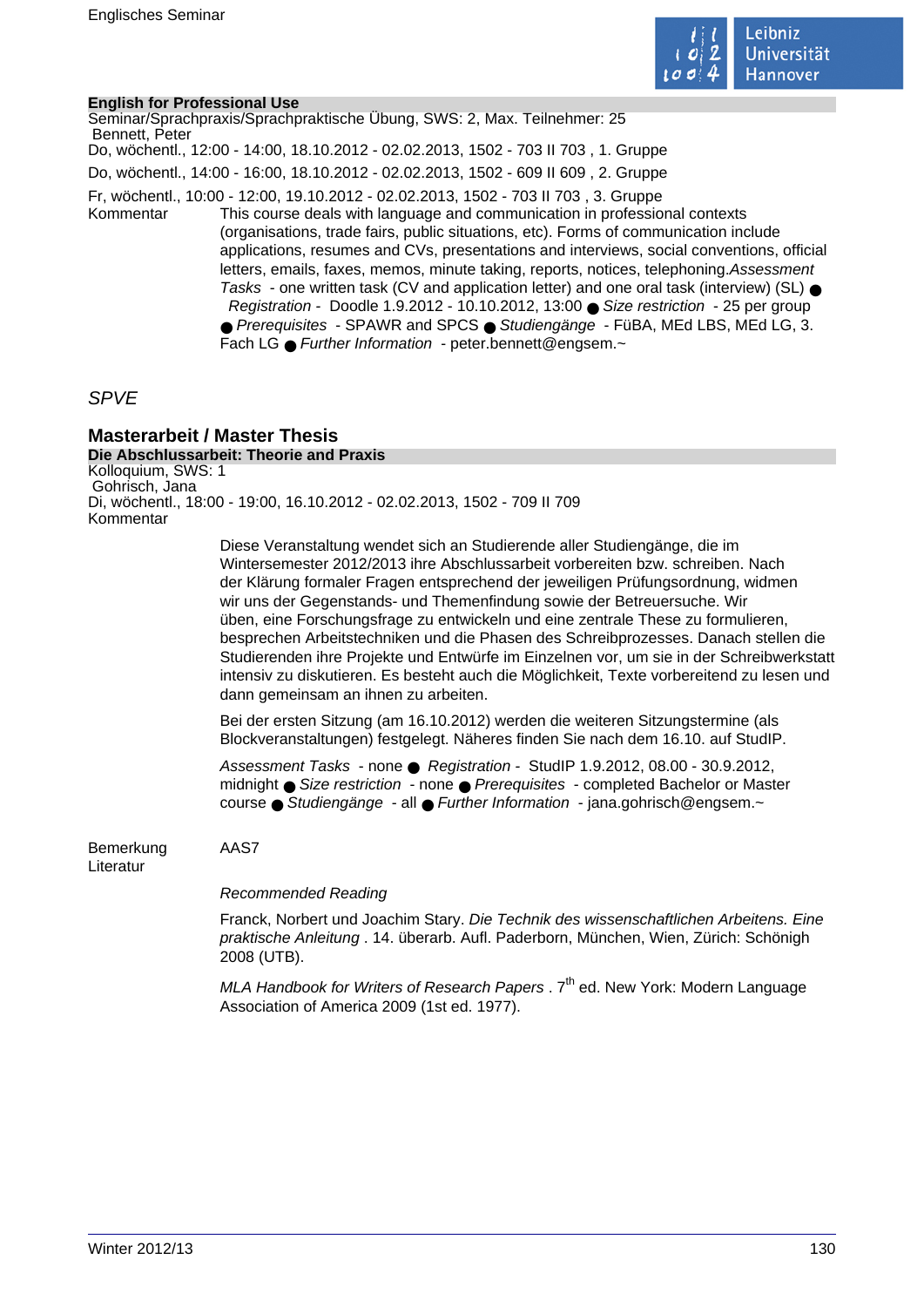

### **Examenskolloquium (Bachelor / Master / alte Studiengänge)**

Kolloquium, SWS: 1 Blell, Gabriele Di, wöchentl., 13:00 - 13:45, 16.10.2012 - 02.02.2013 Kommentar Das Exemanskolloquium findet in Raum 1502.727 statt.

> Das Examenskolloquium ist geeignet für alle Studierenden, die nach Absprache eine schriftliche Abschlussarbeit in der Didaktik des Englischen verfassen (Bachelorarbeit und Masterarbeit).

> Die Arbeiten werden konzeptionell beraten und begleitet. Bei Bedarf bereiten sich ExamenskandidatInnen für die mündlichen MEd-Prüfungen mittels Prüfungssimulation oder Beratung zum Thesenpapier auf die mündliche Prüfung vor (Komplexprüfung mit der Fachwissenschaft/ Erziehungswissenschaft).

Registration - StudIP 1.09.2012 - 30.09.2012 ● Studiengänge - FüBA, MEd LG, MEd LBS, MA ● Prerequisites - none ● Further Information - gabriele.blell@engsem.~

#### **Kolloquium zum Studienabschluss (Bachelor, Master, alte Studiengänge)**

Kolloquium, SWS: 2 Gohrisch, Jana Di, wöchentl., 16:00 - 18:00, 16.10.2012 - 02.02.2013, 1502 - 709 II 709 Kommentar

> Das auf die gesamte Vorlesungszeit angelegte Examenskolloquium richtet sich an alle Studierenden, die kurz vor ihrer Abschlussprüfung (FüBA, MA Advanced Anglophone Studies, Staatsexamen, Magister) stehen und diese im Bereich der englischen und amerikanischen Literatur- und Kulturwissenschaft ablegen wollen.

Der Veranstaltungsplan umfasst (je nach Bedarf der Teilnehmenden) die zentralen Bereiche der Literaturwissenschaft wie Literaturtheorie, Literaturgeschichte, Textanalyse und Interpretation. Darüber hinaus werden wir die Abschlussklausuren (vorbereitende Recherche und Lektüre, Schreibtechniken), die mündlichen Abschlussprüfungen (Themenwahl in Literatur- und Kulturwissenschaft, Thesenpapier) und die schriftliche Abschlussarbeit (Themenwahl, Arbeitstechniken) besprechen. Es wird auch die Möglichkeit geben, Prüfungen zu simulieren.

Assessment Tasks - none ● Registration - StudIP StudIP 1.9.2012, 08.00 - 30.9.2012, midnight ● Size restriction - none ● Prerequisites - completed FüBA or Master courses ● Studiengänge - all ● Further Information - jana.gohrisch@engsem.~

Bemerkung AAS7 Literatur

### Recommended Reading

Franck, Norbert und Joachim Stary. Die Technik des wissenschaftlichen Arbeitens. Eine praktische Anleitung . 14. überarb. Aufl. Paderborn, München, Wien, Zürich: Schönigh 2008 (UTB).

Nünning, Vera und Ansgar. An Introduction to the Study of English and American Literature . Stuttgart: Klett 2004.

Poplawski, Paul, ed. English Literature in Context . Cambridge: Cambridge University Press 2008.

Zapf, Hubert, Hg. Amerikanische Literaturgeschichte . 2. aktualis. Aufl. Stuttgart, Weimar: J. B. Metzler 2004.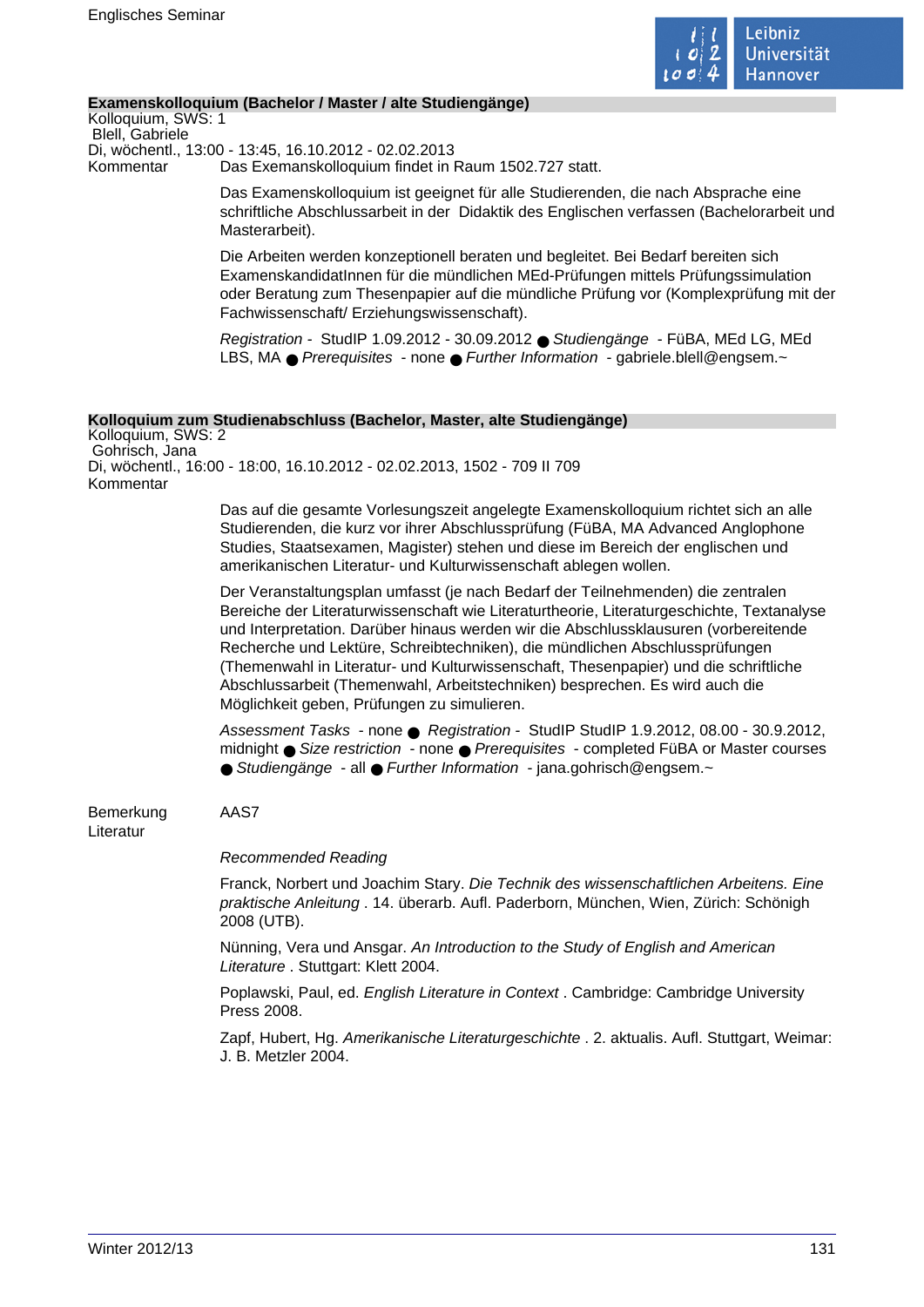

### **Writing a Linguistic Thesis - How to present (non-)empirical research**

Kolloquium, SWS: 2 Schulze, Rainer (verantwortlich) / Altendorf, Ulrike (verantwortlich) Di, wöchentl., 12:00 - 14:00, 16.10.2012 - 02.02.2013, 1502 - 709 II 709 Kommentar

> Once the research is over, the question of how to write each chapter of a thesis or dissertation remains. This seminar will introduce first-time thesis-writers to the process of writing up (non-) empirical research. To help students understand what content and structure are appropriate for the different parts of a thesis, we will present a range of options, illustrating them with analyses of and commentary on sections from our own research or from real Bachelor or Masters theses in English linguistics. We will especially focus on the major problems encountered by Germans writing in English. These problems will include overall text organisation, academic text conventions (style sheet!), sentence construction, idiomatic phrasing, argumentation and style, and, not to forget: proper oral presentation. We will also address major prerequisites for doing research, i.e. choosing an area, getting organised, using resources, doing theory-only projects, setting-up databased research, avoiding plagiarism, etc.

Students will be given ample chance to present their own preliminary findings.

This course may be taken by FAL students (Module 8) and also by any students writing their Bachelor or Master theses in Linguistics.

Registration - StudIP 01.09.2012 - 30.09.2012 ● Studiengänge - FüBA, BSc TE, 3. Fach LG, Med LG, MEd LBS, FAL, MA ● Further Information ulrike.altendorf@engsem.~ or rainer.schulze@engsem.~

Bemerkung FAL8 / Bachelor-, Masterarbeit

# **Pädagogisches Handeln in der Schule (EW 1)**

# **Pädagogische Kontexte (EW 2)**

# **Psychologie in Erziehung und Unterricht**

# **Ergänzungsstudiengang Lehramt an Gymnasien - Fach Englisch**

### **Foundations Linguistics Analysing Multimodal Text**

Seminar, SWS: 2, Max. Teilnehmer: 25 Shahrokny-Prehn, Arian Do, wöchentl., 08:00 - 10:00, 18.10.2012 - 02.02.2013, 1502 - 703 II 703 Kommentar

> Under this mysterious heading we will literally be looking at text that is composed of different visual elements such as letters, graphics, pictures, etc. The visual element has always played a significant role in human language, from early cave drawings, over illuminated manuscripts all the way to graphic novels and advertising. In each of these instances, graphic elements beyond codified letters are used to communicate increasingly complex messages. Over the course of the semester we will acquire the necessary background knowledge (e.g. in sign theory, text linguistics, pragmatics, etc) to analyse very different kinds of text. A strong sense of academic interest as well as a willingness to creatively work with linguistic theory is absolutely mandatory for this seminar.

Registration - StudIP 01.09.2012 - 30.09.2012 ● Size restriction - 25 ● Prerequisites - LingF1, LingF2 ● Studiengänge - FüBA, BSc TE, 3. Fach LG ● Further Information arian.shahrokny@engsem.~

Bemerkung LingF4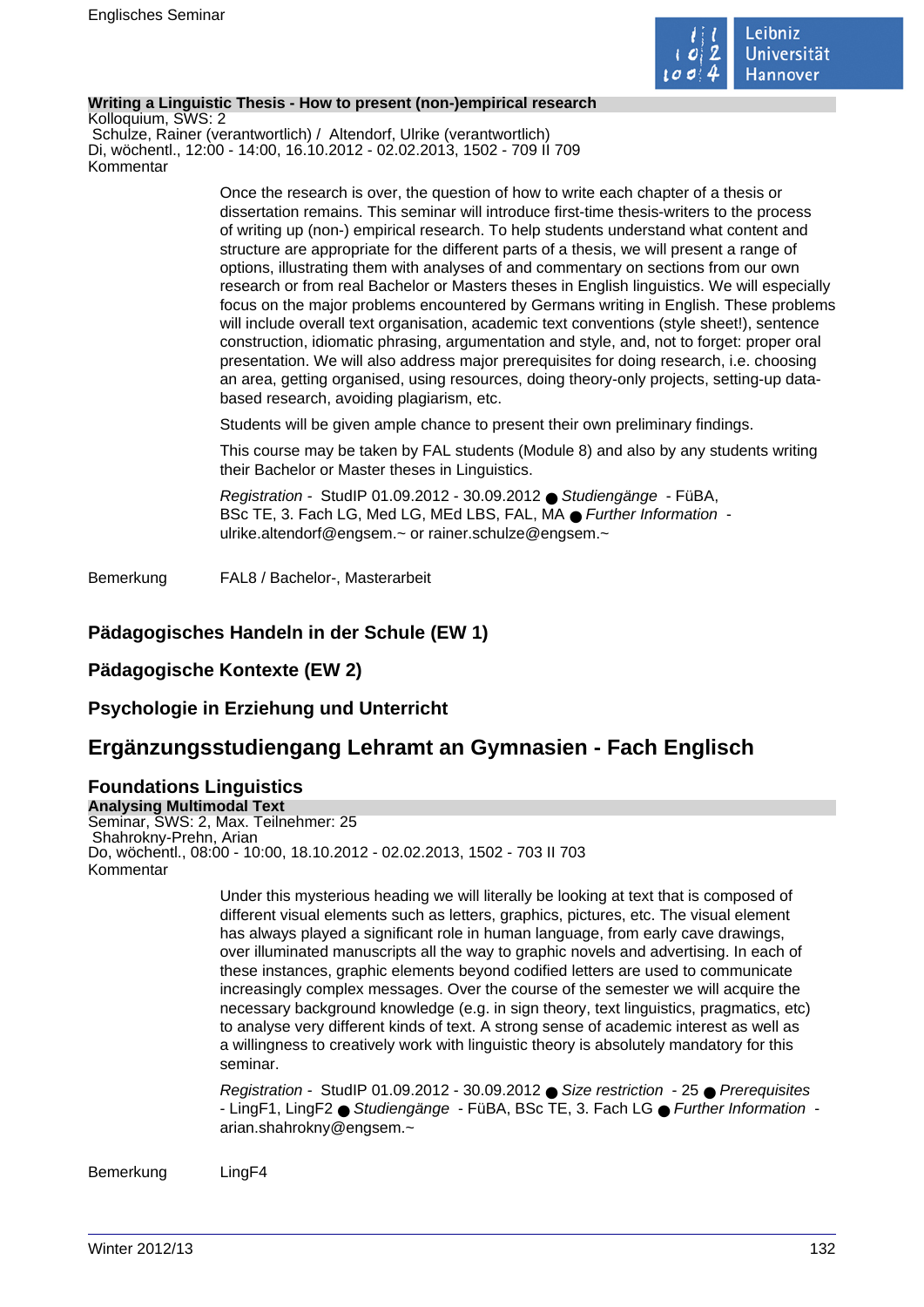

### **Corpus Linguistics**

Seminar, SWS: 2, Max. Teilnehmer: 25 Gerckens (M. A.), Caroline Mi, wöchentl., 10:00 - 12:00, 17.10.2012 - 02.02.2013, 1502 - 815 CIP-Pool

Kommentar This course provides a theoretical and practical introduction to the field of corpus linguistics. We will look at the origins of corpus linguistics and move on to current trends. We will also deal with some major electronic corpora and look at the variety of languagerelated activities in which corpus linguistics play an important role or can make valuable contributions. Special attention will be paid to links between corpus linguistics and foreign language teaching (FLT).

> Reader - copy shop Stork (Körnerstraße) from 1 October ● Registration - StudIP 01.09.2012 - 30.09.2012 ● Size restriction - 25 ● Prerequisites - LingF1, LingF2 ● Studiengänge - FüBA, BSc TE, 3. Fach LG ● Further Information caroline.gerckens@engsem.~

Bemerkung LingF4

# **English and German in Comparison and Contrast**

Vorlesung, SWS: 2 Altendorf, Ulrike Mi, wöchentl., 08:00 - 10:00, 17.10.2012 - 02.02.2013, 1502 - 815 CIP-Pool Mi, wöchentl., 08:00 - 10:00, 17.10.2012 - 02.02.2013, 1502 - 003 II 003 Kommentar

> This course will take a contrastive approach to language. Its focus will be on phonetics and phonology comparing both segmental and supra-segmental features of the major reference accents of English, RP and General American, with High German. Students will also be introduced to perceiving, articulating and transcribing vowel and consonant sounds using IPA symbols. We will also have a closer look at contrastive aspects of a selection of lexical and syntactic topics. This will include tense and aspect, modality and the structure of the English lexicon.

Reader - copy shop Stork (Körnerstraße) from 1 October ● Registration - StudIP 01.09.2012 - 30.09.2012 ● Prerequisites - LingF1, LingF2 ● Studiengänge - FüBA, BSc TE, 3. Fach LG, MEd LG, FAL ● Further Information - ulrike.altendorf@engsem.~

Bemerkung LingF3 / FAL1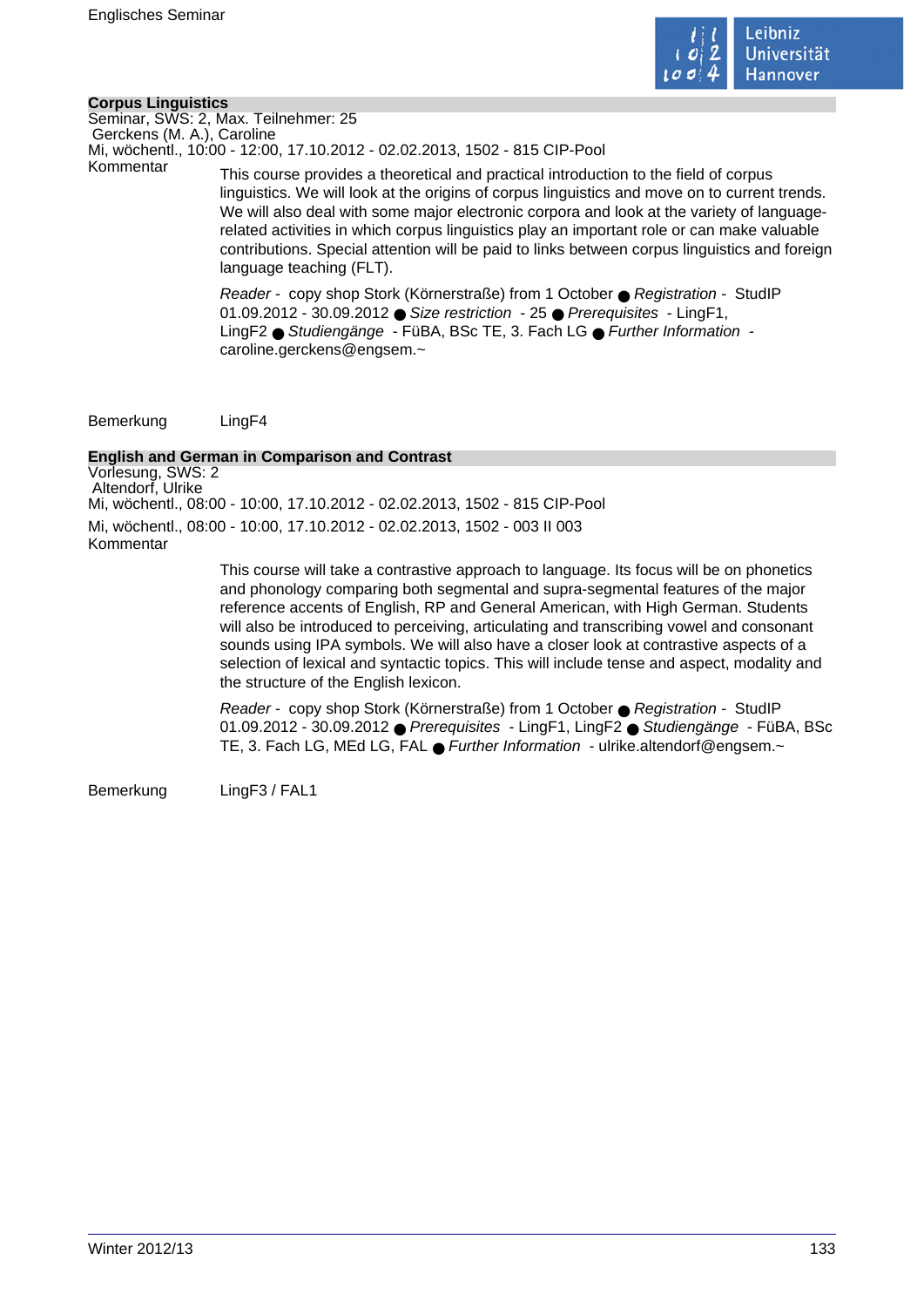

# **International Varieties of English**

Seminar, SWS: 2, Max. Teilnehmer: 25 Pfaff, Meike Do, wöchentl., 14:00 - 16:00, 18.10.2012 - 02.02.2013, 1502 - 703 II 703 Kommentar

> With the great number of different varieties of English around the world, is it still appropriate today to treat English as a single monolithic language? In fact, some scholars speak of "Englishes" to emphasize the great heterogeneity of these varieties, which include classic 'inner circle' first language (L1) varieties such as British English and American English as well as Irish English or Australian English, and 'outer circle', i.e. postcolonial second language varieties such as Indian English, Singaporean English, or Kenyan English. Additionally, we find a great number of contact varieties, so-called English-based pidgins and creoles such as Jamaican Creole and Nigerian Pidgin English, which are especially fascinating as they can tell us a lot about general principles of language change and language acquisition. Last, but not least, English is increasingly used outside English-speaking countries, e.g. in Europe or China where we find so-called English as a Foreign Language varieties (EFL). In this course we will be looking at data from all types of Englishes in order to chart the special phonological, morphosyntactic and lexical features of the varieties in question. To this end we look at their distinct evolutionary histories and paths of development.

Reader - copy shop Stork (Körnerstraße) from 1 October ● Registration - StudIP 01.09.2012 - 30.09.2012 ● Size restriction - 25 ● Prerequisites - LingF1, LingF2 ● Studiengänge - FüBA, BSc TE, 3. Fach LG ● Further Information meike.pfaff@engsem.~

Bemerkung LingF4 Literatur

Recommended Reading

Mesthrie Rajend and Rakesh M.Bhatt. 2008. World Englishes: The Study of New Linguistic Varieties . Cambridge: Cambridge University Press.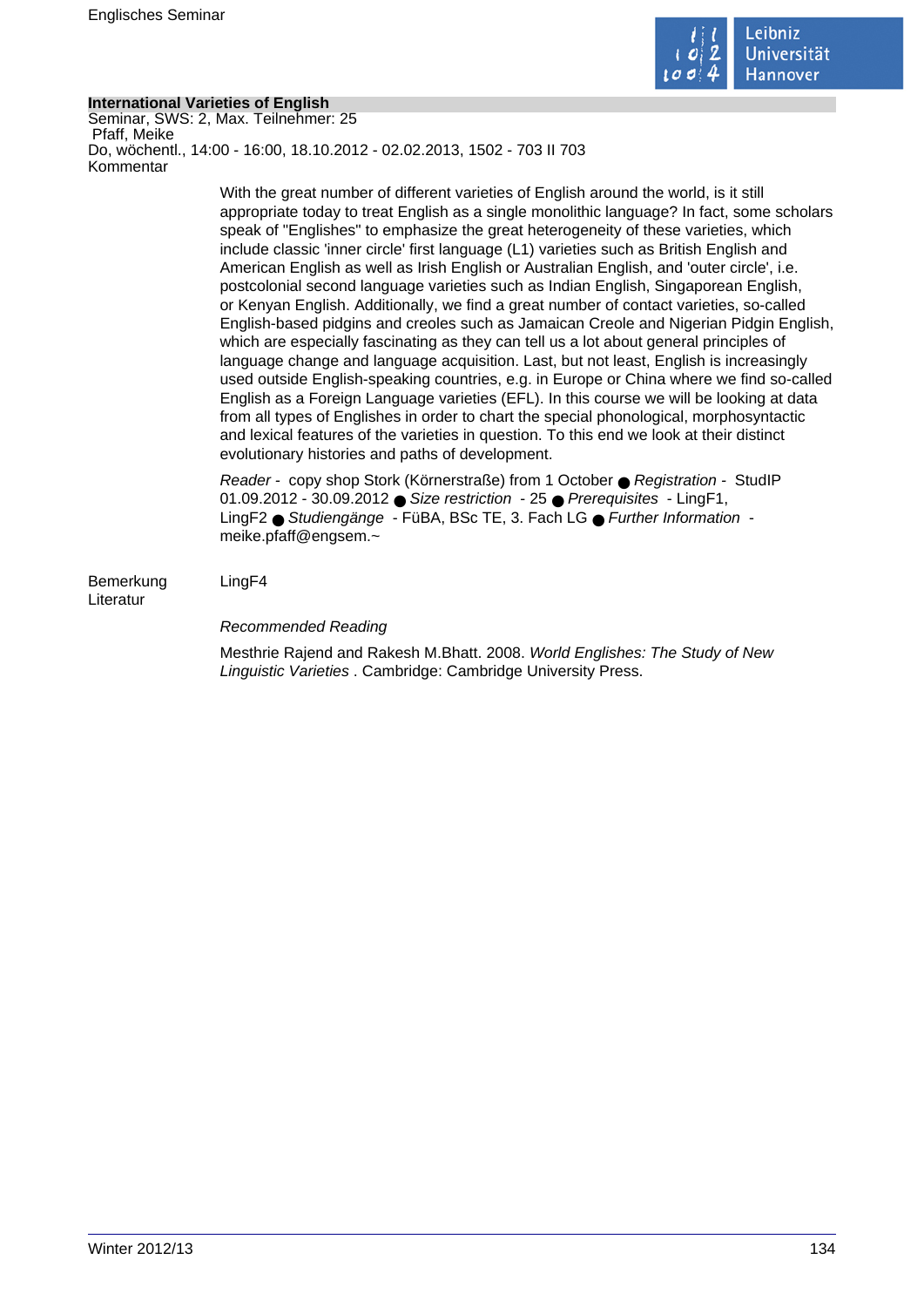

### **Introduction to Linguistics I**

Vorlesung, SWS: 2, Max. Teilnehmer: 35 Shahrokny-Prehn, Arian (verantwortlich) Mo, wöchentl., 08:00 - 10:00, 22.10.2012 - 02.02.2013, 1502 - 003 II 003 Kommentar

> "Language is mankind's greatest invention - except of course, that it was never invented." This is how Guy Deutscher opens his best-seller The Unfolding of Language . Even though you might not have thought about language this way yet, it is possibly the characteristic that sets us humans apart most from the rest of the animal kingdom. And even though it might not have been invented, it shows all features of a fascinating invention. Language consists of hundreds of thousands of forms with even more functions; there are many different levels on which it can be described; it has an intricate structure and it allows for a bewildering complexity of expressing thoughts into sounds and back. This course is intended to convey some of this fascination by introducing students to the study of language on a scientific level.

> In order to achieve this, it provides a first general introduction to English linguistics. We will initially deal with questions related to the nature of language and then focus on the major areas in the study of linguistics, including phonetics and phonology, contrastive aspects of sound production, morphology and word-formation, phraseology or idiomatics, and traditional syntax. Areas such as semantics, pragmatics, and language variation will be tackled in the summer term 2013.

> Reader - copy shop Stork (Körnerstraße) from 1 October ● Registration - Doodle 01.09.2012 - 17.10.2012, 13.00 ● Size restriction - 35 ● Studiengänge - FüBA, BSc TE, 3. Fach LG ● Further Information - arian.shahrokny@engsem.~

Bemerkung LingF1

#### **Introduction to Linguistics I**

Vorlesung, SWS: 2, Max. Teilnehmer: 35 Schulze, Rainer Mo, wöchentl., 14:00 - 16:00, 22.10.2012 - 02.02.2013, 1502 - 003 II 003 Kommentar

> "Language is mankind's greatest invention - except of course, that it was never invented." This is how Guy Deutscher opens his best-seller The Unfolding of Language . Even though you might not have thought about language this way yet, it is possibly the characteristic that sets us humans apart most from the rest of the animal kingdom. And even though it might not have been invented, it shows all features of a fascinating invention. Language consists of hundreds of thousands of forms with even more functions; there are many different levels on which it can be described; it has an intricate structure and it allows for a bewildering complexity of expressing thoughts into sounds and back. This course is intended to convey some of this fascination by introducing students to the study of language on a scientific level.

> In order to achieve this, it provides a first general introduction to English linguistics. We will initially deal with questions related to the nature of language and then focus on the major areas in the study of linguistics, including phonetics and phonology, contrastive aspects of sound production, morphology and word-formation, phraseology or idiomatics, and traditional syntax. Areas such as semantics, pragmatics, and language variation will be tackled in the summer term 2013.

> Reader - copy shop Stork (Körnerstraße) from 1 October ● Registration - Doodle 01.09.2012 - 17.10.2012, 13.00 ● Size restriction - 35 ● Studiengänge - FüBA, BSc TE, 3. Fach LG ● Further Information - rainer.schulze@engsem.~

Bemerkung LingF1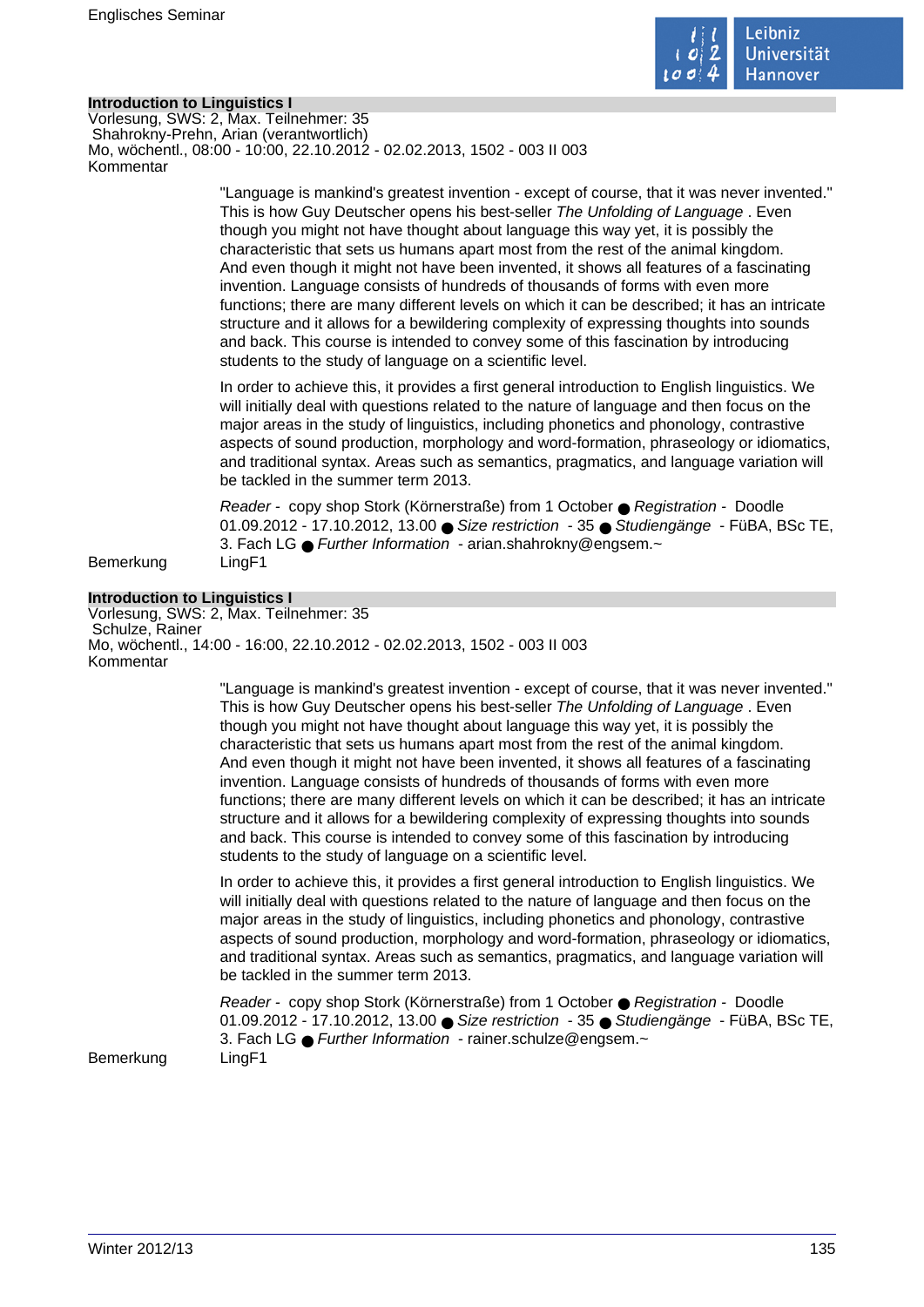

### **Introduction to Linguistics I**

Vorlesung, SWS: 2, Max. Teilnehmer: 35 Gerckens (M. A.), Caroline Di, wöchentl., 08:00 - 10:00, 23.10.2012 - 02.02.2013, 1502 - 003 II 003 Kommentar

> "Language is mankind's greatest invention - except of course, that it was never invented." This is how Guy Deutscher opens his best-seller The Unfolding of Language . Even though you might not have thought about language this way yet, it is possibly the characteristic that sets us humans apart most from the rest of the animal kingdom. And even though it might not have been invented, it shows all features of a fascinating invention. Language consists of hundreds of thousands of forms with even more functions; there are many different levels on which it can be described; it has an intricate structure and it allows for a bewildering complexity of expressing thoughts into sounds and back. This course is intended to convey some of this fascination by introducing students to the study of language on a scientific level.

> In order to achieve this, it provides a first general introduction to English linguistics. We will initially deal with questions related to the nature of language and then focus on the major areas in the study of linguistics, including phonetics and phonology, contrastive aspects of sound production, morphology and word-formation, phraseology or idiomatics, and traditional syntax. Areas such as semantics, pragmatics, and language variation will be tackled in the summer term 2013.

> Reader - copy shop Stork (Körnerstraße) from 1 October ● Registration - Doodle 01.09.2012 - 17.10.2012, 13.00 ● Size restriction - 35 ● Studiengänge - FüBA, BSc TE, 3. Fach LG ● Further Information - caroline.gerckens@engsem.~

Bemerkung LingF1

#### **Introduction to Linguistics I**

Vorlesung, SWS: 2, Max. Teilnehmer: 35 Pfaff, Meike Do, wöchentl., 16:00 - 18:00, 25.10.2012 - 02.02.2013, 1502 - 003 II 003 Kommentar

> "Language is mankind's greatest invention - except of course, that it was never invented." This is how Guy Deutscher opens his best-seller The Unfolding of Language . Even though you might not have thought about language this way yet, it is possibly the characteristic that sets us humans apart most from the rest of the animal kingdom. And even though it might not have been invented, it shows all features of a fascinating invention. Language consists of hundreds of thousands of forms with even more functions; there are many different levels on which it can be described; it has an intricate structure and it allows for a bewildering complexity of expressing thoughts into sounds and back. This course is intended to convey some of this fascination by introducing students to the study of language on a scientific level.

> In order to achieve this, it provides a first general introduction to English linguistics. We will initially deal with questions related to the nature of language and then focus on the major areas in the study of linguistics, including phonetics and phonology, contrastive aspects of sound production, morphology and word-formation, phraseology or idiomatics, and traditional syntax. Areas such as semantics, pragmatics, and language variation will be tackled in the summer term 2013.

> Reader - copy shop Stork (Körnerstraße) from 1 October ● Registration - Doodle 01.09.2012 - 17.10.2012, 13.00 ● Size restriction - 35 ● Studiengänge - FüBA, BSc TE, 3. Fach LG ● Further Information - meike.pfaff@engsem.~

Bemerkung LingF1

# **Advanced English Skills**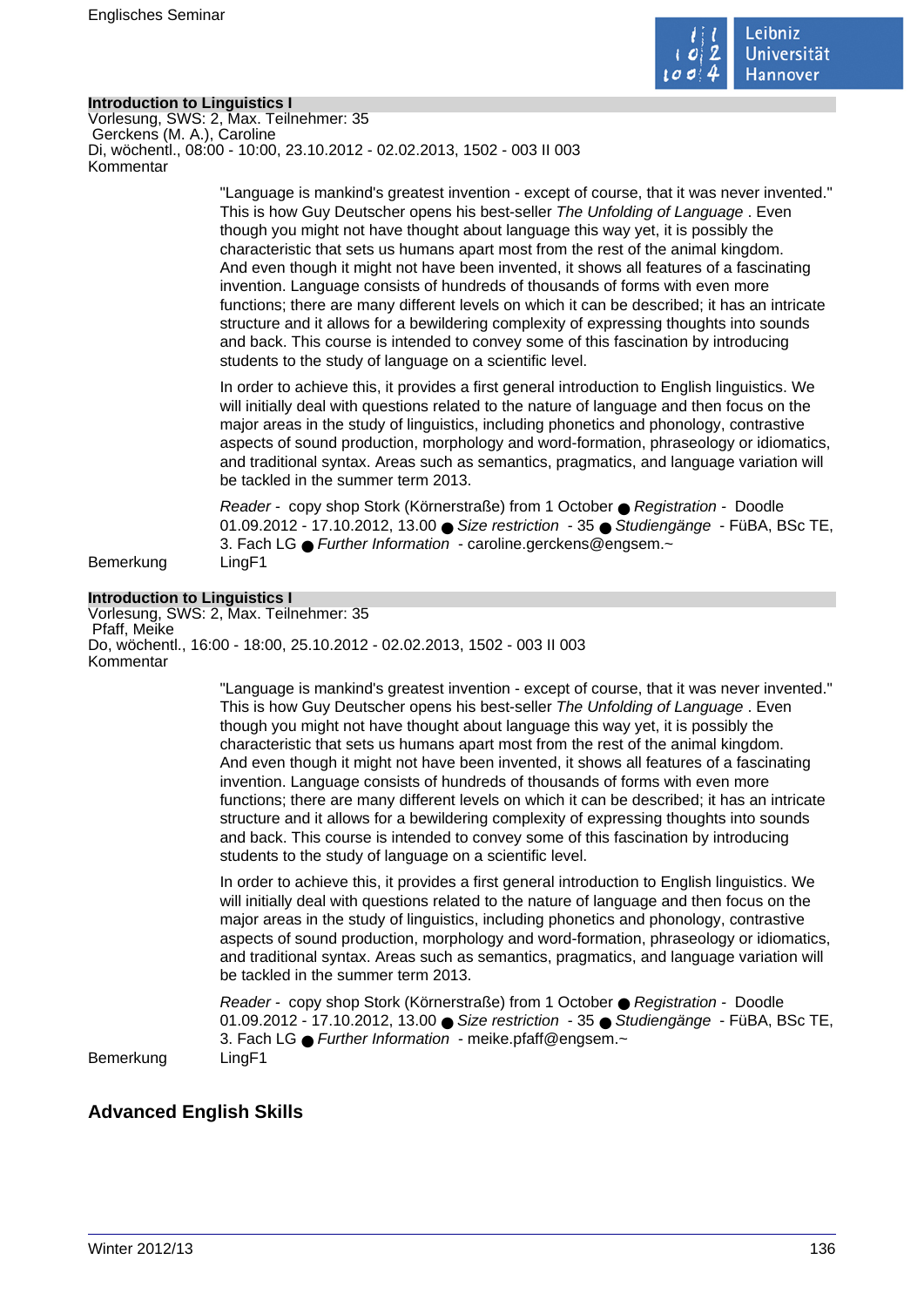

# **Academic Writing and Research**

| <b>Academic Writing and Research</b> |                                                                                                                                                                                                                                                                                                                                                                                                                                                                                                                                                                                                                                                                                                                                                                                                                                 |
|--------------------------------------|---------------------------------------------------------------------------------------------------------------------------------------------------------------------------------------------------------------------------------------------------------------------------------------------------------------------------------------------------------------------------------------------------------------------------------------------------------------------------------------------------------------------------------------------------------------------------------------------------------------------------------------------------------------------------------------------------------------------------------------------------------------------------------------------------------------------------------|
| Jones, Jacob                         | Seminar/Sprachpraxis/Sprachpraktische Übung, SWS: 2, Max. Teilnehmer: 25                                                                                                                                                                                                                                                                                                                                                                                                                                                                                                                                                                                                                                                                                                                                                        |
|                                      | Mo, wöchentl., 10:00 - 12:00, 22.10.2012 - 02.02.2013, 1502 - 613 II 613, 1. Gruppe                                                                                                                                                                                                                                                                                                                                                                                                                                                                                                                                                                                                                                                                                                                                             |
|                                      | Mo, wöchentl., 12:00 - 14:00, 22.10.2012 - 02.02.2013, 1502 - 609 II 609, 2. Gruppe                                                                                                                                                                                                                                                                                                                                                                                                                                                                                                                                                                                                                                                                                                                                             |
|                                      | Mo, wöchentl., 14:00 - 16:00, 22.10.2012 - 02.02.2013, 1502 - 609 II 609, 3. Gruppe                                                                                                                                                                                                                                                                                                                                                                                                                                                                                                                                                                                                                                                                                                                                             |
|                                      | Di, wöchentl., 12:00 - 14:00, 23.10.2012 - 02.02.2013, 1502 - 615 II 615, 4. Gruppe                                                                                                                                                                                                                                                                                                                                                                                                                                                                                                                                                                                                                                                                                                                                             |
|                                      | Di, wöchentl., 14:00 - 16:00, 23.10.2012 - 02.02.2013, 1502 - 613 II 613, 5. Gruppe                                                                                                                                                                                                                                                                                                                                                                                                                                                                                                                                                                                                                                                                                                                                             |
| Kommentar                            | Do, wöchentl., 16:00 - 18:00, 25.10.2012 - 02.02.2013, 1502 - 615 II 615, 6. Gruppe<br>This course covers the basics of writing an academic research paper, including thesis<br>statements, outlines, sources and bibliographies, citation and paraphrasing, structures<br>of papers (titles, tables of contents, introductions, body of arguments, conclusions),<br>structures of paragraphs, editing and the writing process. This course prepares<br>students for the academic papers that they will write during their studies. Assessment<br>Tasks - two written tasks which build to the final task, an academic research essay<br>$(SL)$ Registration - Doodle 1.9.2012 - 17.10.2012, 13:00 Size restriction - 25<br>per group · Studiengänge - FüBA, BSc TE, 3. Fach LG · Further Information -<br>jacob.jones@engsem.~ |
| Bemerkung                            | <b>SPAWR</b>                                                                                                                                                                                                                                                                                                                                                                                                                                                                                                                                                                                                                                                                                                                                                                                                                    |

# **Communication Skills**

| Seminar/Sprachpraxis/Sprachpraktische Ubung, SWS: 2, Max. Teilnehmer: 25<br>Gans (M. A.), Anne                                                                                                                                                                                                                                                                                                                                                                                                                                                                                                                                                                                                                                                                  |
|-----------------------------------------------------------------------------------------------------------------------------------------------------------------------------------------------------------------------------------------------------------------------------------------------------------------------------------------------------------------------------------------------------------------------------------------------------------------------------------------------------------------------------------------------------------------------------------------------------------------------------------------------------------------------------------------------------------------------------------------------------------------|
| Mo, wöchentl., 10:00 - 12:00, 22.10.2012 - 02.02.2013, 1502 - 709 II 709, 1. Gruppe                                                                                                                                                                                                                                                                                                                                                                                                                                                                                                                                                                                                                                                                             |
| Mo, wöchentl., 12:00 - 14:00, 22.10.2012 - 02.02.2013, 1502 - 703 II 703, 2. Gruppe                                                                                                                                                                                                                                                                                                                                                                                                                                                                                                                                                                                                                                                                             |
| Mo, wöchentl., 14:00 - 16:00, 22.10.2012 - 02.02.2013, 1502 - 703 II 703, 3. Gruppe                                                                                                                                                                                                                                                                                                                                                                                                                                                                                                                                                                                                                                                                             |
| Mi, wöchentl., 10:00 - 12:00, 24.10.2012 - 02.02.2013, 1502 - 615 II 615, 4. Gruppe                                                                                                                                                                                                                                                                                                                                                                                                                                                                                                                                                                                                                                                                             |
| Mi, wöchentl., 12:00 - 14:00, 24.10.2012 - 02.02.2013, 1502 - 703 II 703, 5. Gruppe                                                                                                                                                                                                                                                                                                                                                                                                                                                                                                                                                                                                                                                                             |
| Do, wöchentl., 12:00 - 14:00, 25.10.2012 - 02.02.2013, 1502 - 613 II 613, 6. Gruppe<br>This course aims to give students an understanding of what communication and<br>Kommentar<br>communication skills are, and an understanding of and practical experience in media use.<br>body language, voice training and presentation styles. This course prepares students for<br>the academic presentations that they will hold during their studies. Assessment Tasks<br>- one informal presentation (SL) and one formal presentation based on the SPAWR<br>research project (PL) · Registration - Doodle 1.9.2012 - 17.10.2012, 13:00 · Size<br>restriction - 25 per group ● Studiengänge - FüBA, BSc TE, 3. Fach LG ● Further<br>Information - anne.gans@engsem.~ |

SPAWR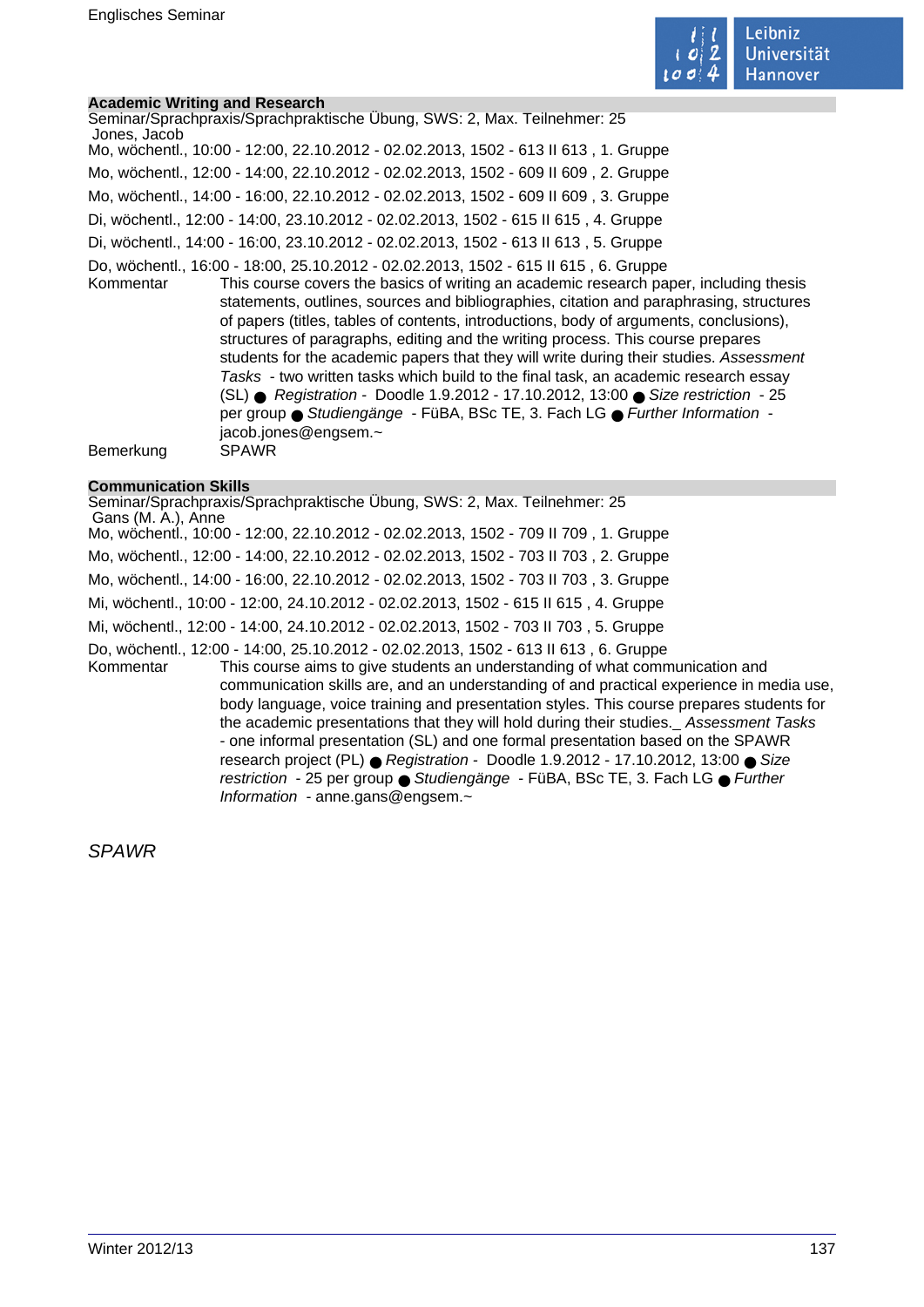

### **Academic Writing and Research**

| Jones, Jacob | Seminar/Sprachpraxis/Sprachpraktische Übung, SWS: 2, Max. Teilnehmer: 25                                                                                                                                                                                                                                                                                                                                                                                                                                                                                                                                                                                                                                                                                                                                                          |
|--------------|-----------------------------------------------------------------------------------------------------------------------------------------------------------------------------------------------------------------------------------------------------------------------------------------------------------------------------------------------------------------------------------------------------------------------------------------------------------------------------------------------------------------------------------------------------------------------------------------------------------------------------------------------------------------------------------------------------------------------------------------------------------------------------------------------------------------------------------|
|              | Mo, wöchentl., 10:00 - 12:00, 22.10.2012 - 02.02.2013, 1502 - 613 II 613, 1. Gruppe                                                                                                                                                                                                                                                                                                                                                                                                                                                                                                                                                                                                                                                                                                                                               |
|              | Mo, wöchentl., 12:00 - 14:00, 22.10.2012 - 02.02.2013, 1502 - 609 II 609, 2. Gruppe                                                                                                                                                                                                                                                                                                                                                                                                                                                                                                                                                                                                                                                                                                                                               |
|              | Mo, wöchentl., 14:00 - 16:00, 22.10.2012 - 02.02.2013, 1502 - 609 II 609, 3. Gruppe                                                                                                                                                                                                                                                                                                                                                                                                                                                                                                                                                                                                                                                                                                                                               |
|              | Di, wöchentl., 12:00 - 14:00, 23.10.2012 - 02.02.2013, 1502 - 615 II 615, 4. Gruppe                                                                                                                                                                                                                                                                                                                                                                                                                                                                                                                                                                                                                                                                                                                                               |
|              | Di, wöchentl., 14:00 - 16:00, 23.10.2012 - 02.02.2013, 1502 - 613 II 613, 5. Gruppe                                                                                                                                                                                                                                                                                                                                                                                                                                                                                                                                                                                                                                                                                                                                               |
| Kommentar    | Do, wöchentl., 16:00 - 18:00, 25.10.2012 - 02.02.2013, 1502 - 615 II 615, 6. Gruppe<br>This course covers the basics of writing an academic research paper, including thesis<br>statements, outlines, sources and bibliographies, citation and paraphrasing, structures<br>of papers (titles, tables of contents, introductions, body of arguments, conclusions),<br>structures of paragraphs, editing and the writing process. This course prepares<br>students for the academic papers that they will write during their studies. Assessment<br>Tasks - two written tasks which build to the final task, an academic research essay<br>(SL) ● Registration - Doodle 1.9.2012 - 17.10.2012, 13:00 ● Size restriction - 25<br>per group · Studiengänge - FüBA, BSc TE, 3. Fach LG · Further Information -<br>jacob.jones@engsem.~ |
| Bemerkung    | <b>SPAWR</b>                                                                                                                                                                                                                                                                                                                                                                                                                                                                                                                                                                                                                                                                                                                                                                                                                      |

### SPCS

### **Communication Skills**

# **Writing in English**

# **Expository Writing**

Seminar/Sprachpraxis/Sprachpraktische Übung, SWS: 2, Max. Teilnehmer: 25 Jones, Jacob

Di, wöchentl., 10:00 - 12:00, 16.10.2012 - 02.02.2013, 1502 - 709 II 709

Kommentar This course investigates organisational patterns used in various genres and discourse forms of expository writing (informative/explanatory writing). Some aspects of language and grammar will also be discussed as necessary.Assessment Tasks - two written tasks (SL) and one written exam (PL)  $\bullet$  Registration - Doodle 1.9.2012 - 10.10.2012, 13:00  $\bullet$ Size restriction - 25 ● Prerequisites - SPAWR and SPCS ● Studiengänge - FüBA, BSc TE, 3. Fach LG ● Further Information - jacob.jones@engsem.~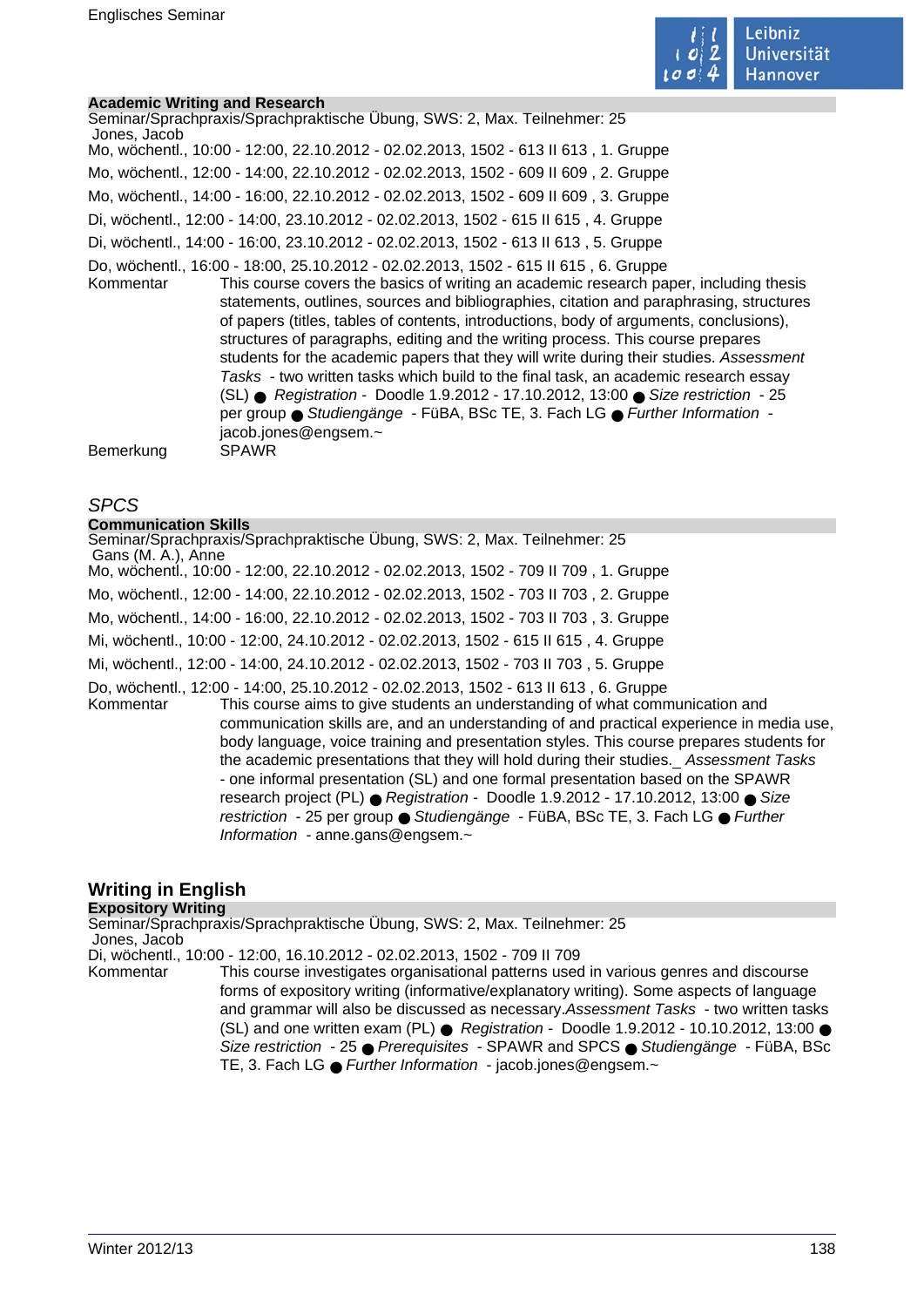

### **Text Analysis and Production**

Seminar/Sprachpraxis/Sprachpraktische Übung, SWS: 2, Max. Teilnehmer: 25 Hamilton-Bick, Jeanne

Di, wöchentl., 12:00 - 14:00, 16.10.2012 - 02.02.2013, 1502 - 613 II 613

Kommentar This course allows students to revise and extend their knowledge of the usage of grammatical structures, style and vocabulary through an investigative approach of text analysis. Students will also be required to teach one of the topics themselves as a short oral presentation (10 minutes), thus allowing them to investigate one topic in great depth and gain experience in teaching and explaining language to others. Assessment Tasks - one 10-minute oral presentation, regular completion of homework, regular participation (SL) ● Registration - Doodle 1.9.2012 - 10.10.2012, 13:00 ● Size restriction - 25 ● Prerequisites - SPAWR and SPCS ● Studiengänge - FüBA, BSc TE, 3. Fach LG ● Further Information - anne.gans@engsem.~

# SPEW

# **Expository Writing**

Seminar/Sprachpraxis/Sprachpraktische Übung, SWS: 2, Max. Teilnehmer: 25 Jones, Jacob

Di, wöchentl., 10:00 - 12:00, 16.10.2012 - 02.02.2013, 1502 - 709 II 709

Kommentar This course investigates organisational patterns used in various genres and discourse forms of expository writing (informative/explanatory writing). Some aspects of language and grammar will also be discussed as necessary.Assessment Tasks - two written tasks (SL) and one written exam (PL)  $\bullet$  Registration - Doodle 1.9.2012 - 10.10.2012, 13:00  $\bullet$ Size restriction - 25 ● Prerequisites - SPAWR and SPCS ● Studiengänge - FüBA, BSc TE, 3. Fach LG ● Further Information - jacob.jones@engsem.~

# SPTAP

# **Text Analysis and Production**

Seminar/Sprachpraxis/Sprachpraktische Übung, SWS: 2, Max. Teilnehmer: 25 Hamilton-Bick, Jeanne

Di, wöchentl., 12:00 - 14:00, 16.10.2012 - 02.02.2013, 1502 - 613 II 613

Kommentar This course allows students to revise and extend their knowledge of the usage of grammatical structures, style and vocabulary through an investigative approach of text analysis. Students will also be required to teach one of the topics themselves as a short oral presentation (10 minutes), thus allowing them to investigate one topic in great depth and gain experience in teaching and explaining language to others. Assessment Tasks - one 10-minute oral presentation, regular completion of homework, regular participation (SL) ● Registration - Doodle 1.9.2012 - 10.10.2012, 13:00 ● Size restriction - 25 ● Prerequisites - SPAWR and SPCS ● Studiengänge - FüBA, BSc TE, 3. Fach LG ● Further Information - anne.gans@engsem.~

# **Foundations Methodology of Teaching English as a Foreign Language**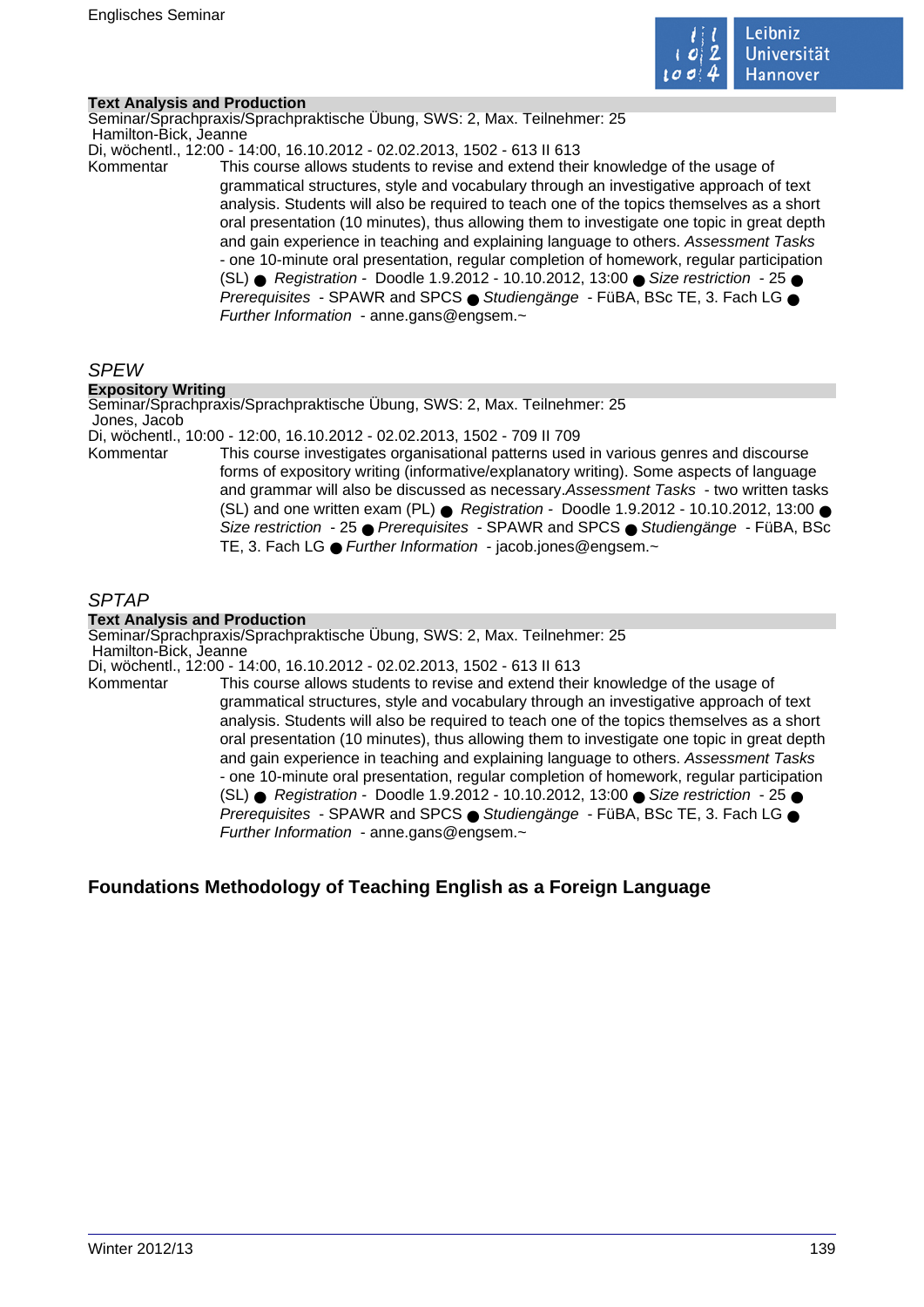

### **Interaction in the CLIL Classroom**

Seminar, SWS: 2, Max. Teilnehmer: 25 Letz (M. Ed,), Lisa Di, wöchentl., 14:00 - 16:00, 23.10.2012 - 02.02.2013, 1502 - 615 II 615 Kommentar

> CLIL is said to be one of the most promising approaches to foreign language learning. We will study this grassroots movement initiated by teachers and discovered by researchers recently. We will watch recorded biology, geography and history lessons taught in English.

It has become a tradition in teacher education at the English department of the Leibniz University in Hannover to incorporate issues of interaction analysis and language learning in the curriculum, e.g. by employing a discourse analytical approach. We will combine classroom research and videography. Furthermore, you will be encouraged to design tasks for interaction in a CLIL environment.

Reader - copy shop Stork (Körnerstraße) from 15 October ● Assessment Tasks - Prerequisites for certificate: oral presentation and term paper or project; MEd: Studienleistungen: participation/oral contribution/project. Prüfungsleistung: Hausarbeit in DidA1 oder DidA2 ● Registration - StudIP 1.09.2012 - 30.09.2012 ● Size restriction - 25 ● Prerequisites - DidF1 and DidF2 ● Studiengänge - MEd LG, MEd LBS, 3. Fach LG ● Further Information - rita.kupetz@engsem.~

Bemerkung DidA / FAL7

# **Introduction to English Language Teaching**

Seminar, SWS: 2, Max. Teilnehmer: 40 Woltin, Alexander (verantwortlich) Mo, wöchentl., 08:00 - 10:00, 15.10.2012 - 02.02.2013, 1502 - 703 II 703 Kommentar

> This introductory methodology course is obligatory for all Lehramt student; we recommend participation in the 3rd/4th semester. The course gives an introduction into the complex subject matter of teaching and learning English as a foreign language with special regard to teacher education. The course is based on four aspects of EFL teaching and learning which we consider to be particularly relevant today: promoting intercultural communicative competence (ICC); (foreign) language learning as individual and collaborative achievement; developing learner- and learning-centred teaching; supporting task-based learning. The main issues will be introduced, relevant research will be summarized and discussed, and examples of good classroom practice are illustrated.

An optional tutorial will be offered.

Reader - copy shop Stork (Körnerstraße) from 15 October ● Assessment Tasks - regular attendance; one passed quiz, MLP ● Registration - StudIP 1.09.2012 - 30.09.2012 ● Size restriction - 40 ● Prerequisites - None ● Studiengänge - FüBA, BSc TE, 3. Fach LG ● Further Information - gabriele.blell@engsem.~

Bemerkung DidF1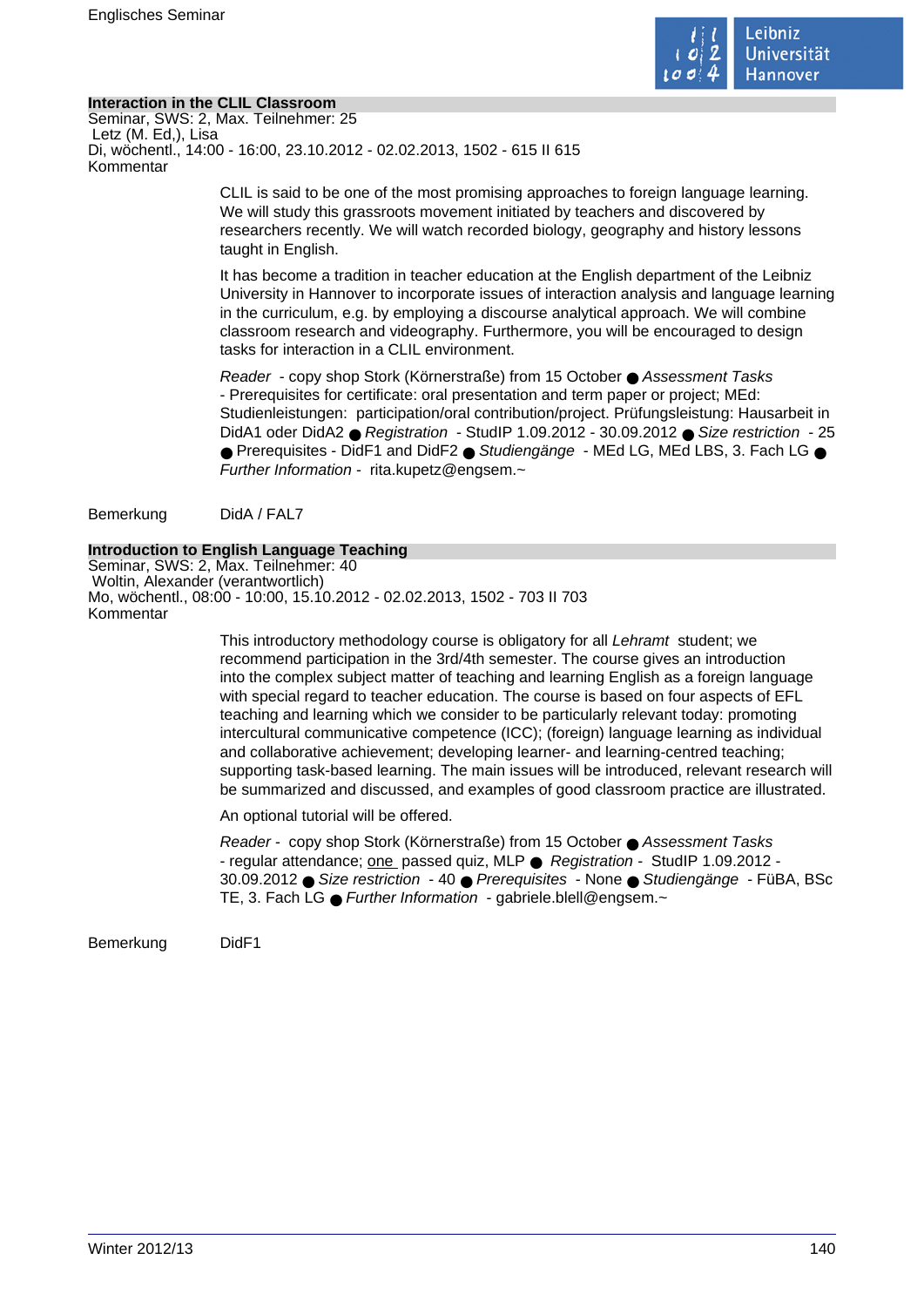

# **Introduction to English Language Teaching**

Seminar, SWS: 2, Max. Teilnehmer: 40 Blell, Gabriele Di, wöchentl., 14:00 - 16:00, 16.10.2012 - 02.02.2013, 1502 - 003 II 003 Kommentar

> This introductory methodology course is obligatory for all Lehramt student; we recommend participation in the 3rd/4th semester. The course gives an introduction into the complex subject matter of teaching and learning English as a foreign language with special regard to teacher education. The course is based on four aspects of EFL teaching and learning which we consider to be particularly relevant today: promoting intercultural communicative competence (ICC); (foreign) language learning as individual and collaborative achievement; developing learner- and learning-centred teaching; supporting task-based learning. The main issues will be introduced, relevant research will be summarized and discussed, and examples of good classroom practice are illustrated.

An optional tutorial will be offered.

Reader - copy shop Stork (Körnerstraße) from 15 October ● Assessment Tasks - regular attendance; one passed quiz, MLP ● Registration - StudIP 1.09.2012 - 30.09.2012 ● Size restriction - 40 ● Prerequisites - None ● Studiengänge - FüBA, BSc TE, 3. Fach LG ● Further Information - gabriele.blell@engsem.~

Bemerkung DidF1

### **Introduction to English Language Teaching**

Seminar, SWS: 2, Max. Teilnehmer: 40 Djemai-Runkel (Staatsexamen), Soumaya Di, wöchentl., 14:00 - 16:00, 16.10.2012 - 02.02.2013, 1502 - 109 II 109 Kommentar

> This introductory methodology course is obligatory for all Lehramt student; we recommend participation in the 3rd/4th semester. The course gives an introduction into the complex subject matter of teaching and learning English as a foreign language with special regard to teacher education. The course is based on four aspects of EFL teaching and learning which we consider to be particularly relevant today: promoting intercultural communicative competence (ICC); (foreign) language learning as individual and collaborative achievement; developing learner- and learning-centred teaching; supporting task-based learning. The main issues will be introduced, relevant research will be summarized and discussed, and examples of good classroom practice are illustrated.

An optional tutorial will be offered.

Reader - copy shop Stork (Körnerstraße) from 15 October ● Assessment Tasks - regular attendance; one passed quiz, MLP ● Registration - StudIP 1.09.2012 - 30.09.2012 ● Size restriction - 40 ● Prerequisites - None ● Studiengänge - FüBA, BSc TE, 3. Fach LG ● Further Information - gabriele.blell@engsem.~

Bemerkung DidF1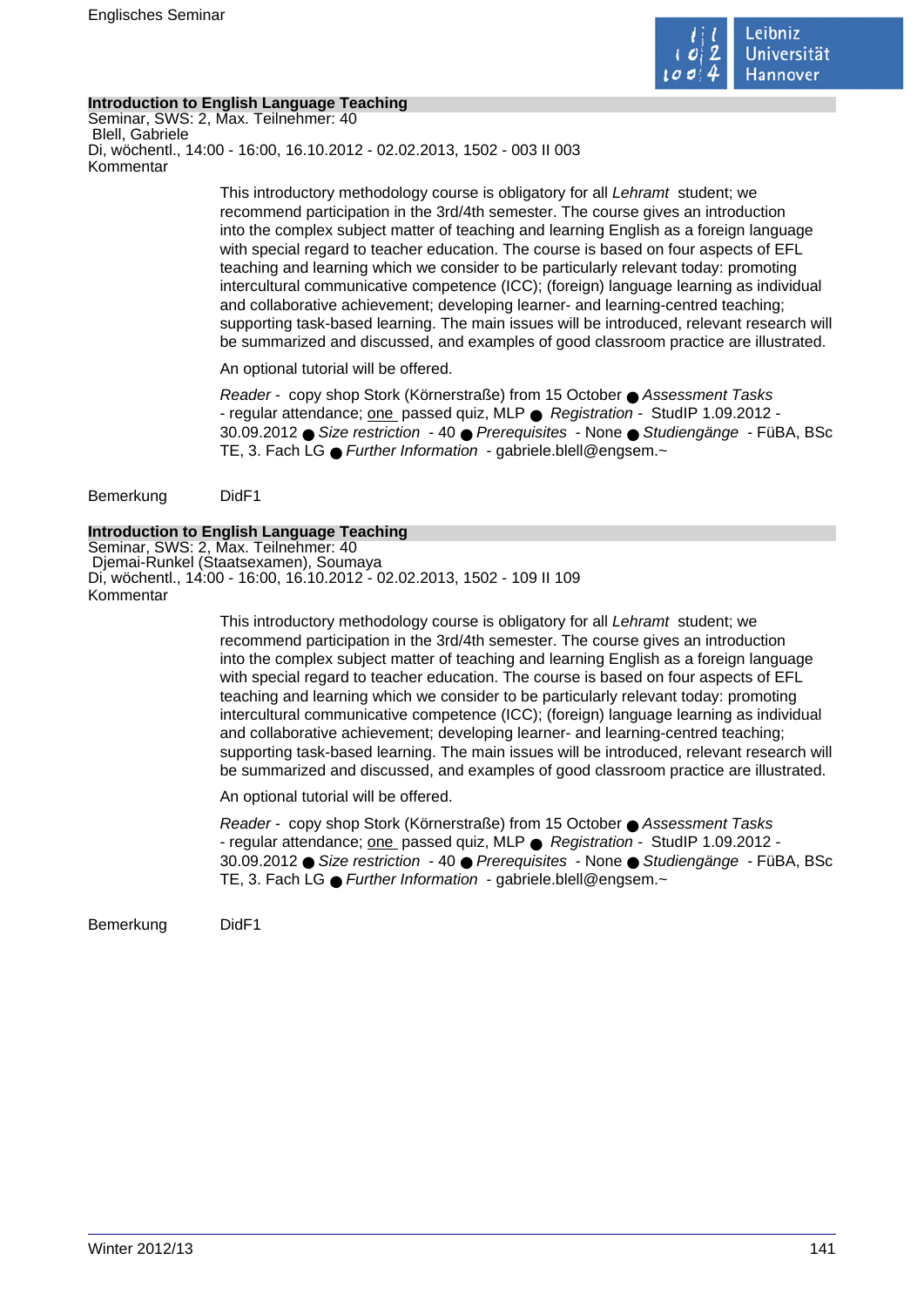

# **Introduction to English Language Teaching**

Seminar, SWS: 2, Max. Teilnehmer: 40 Becker, Carmen Mi, wöchentl., 10:00 - 12:00, 17.10.2012 - 02.02.2013, 1502 - 703 II 703 Kommentar

> This introductory methodology course is obligatory for all Lehramt student; we recommend participation in the 3rd/4th semester. The course gives an introduction into the complex subject matter of teaching and learning English as a foreign language with special regard to teacher education. The course is based on four aspects of EFL teaching and learning which we consider to be particularly relevant today: promoting intercultural communicative competence (ICC); (foreign) language learning as individual and collaborative achievement; developing learner- and learning-centred teaching; supporting task-based learning. The main issues will be introduced, relevant research will be summarized and discussed, and examples of good classroom practice are illustrated.

An optional tutorial will be offered.

Reader - copy shop Stork (Körnerstraße) from 15 October ● Assessment Tasks - regular attendance; one passed quiz, MLP ● Registration - StudIP 1.09.2012 - 30.09.2012 ● Size restriction - 40 ● Prerequisites - None ● Studiengänge - FüBA, BSc TE, 3. Fach LG ● Further Information - gabriele.blell@engsem.~

Bemerkung DidF1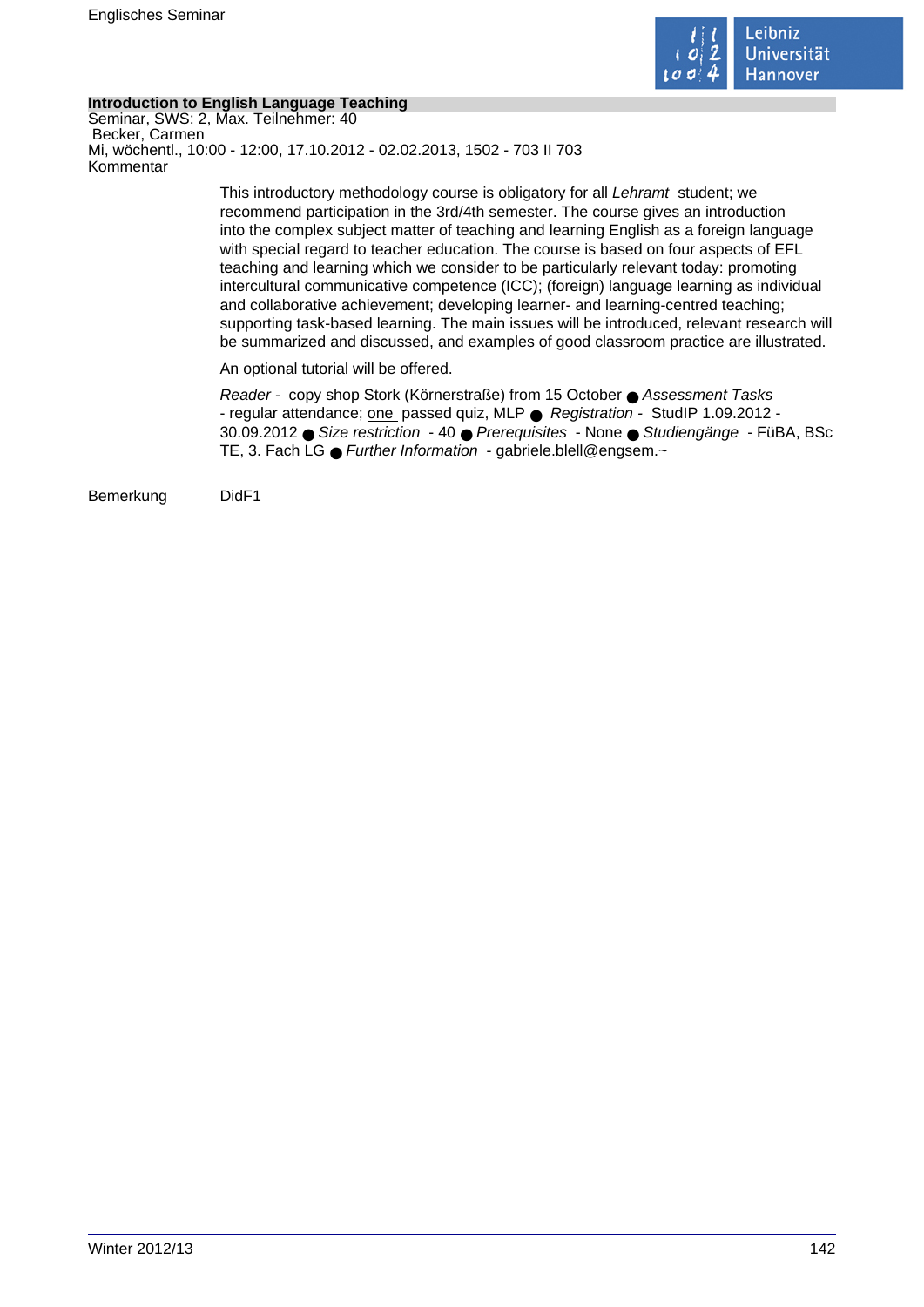

#### **Portfolio**

Seminar, SWS: 2, Max. Teilnehmer: 25 Becker, Carmen Di, wöchentl., 10:00 - 12:00, 16.10.2012 - 02.02.2013, 1502 - 613 II 613 Kommentar

> Concepts such as the portfolio or standards-oriented assessment have become buzzwords in educational contexts. Although portfolios are highly recommended by the Ministries of Education as a means to evaluate students' language competence through self-assessment, the reality in classrooms is different. 'Portfolio' is still a magic word and not implemented in many schools. Portfolios are often criticized for being too timeconsuming, taking away precious time for language learning, and for not being reliable enough to document students' language competence.

This seminar will closely examine the potential of portfolio assessment for language learning and teaching purposes. The European Language Portfolio will be introduced and evaluated, and preconditions for its successful implementation at school critically discussed. Furthermore, we will deal with portfolio (self-)assessment as a building block for a new learning culture, and all participants will be encouraged to become a part of this movement by actively documenting the development of their methodological competence in their own Language Teaching Portfolio.

Reader - copy shop Stork (Körnerstraße) from 15 October ● Assessment Tasks reading assignments and projects ● Registration - StudIP 1.09.2012 - 30.09.2012 ● Size restriction - 25 ● Prerequisites - DidF1 ● Studiengänge - FüBA, BSc TE, 3. Fach LG ● Further Information - carmen.becker@engsem.~

### Bemerkung DidF2

Literatur

#### Recommended Reading

Brunner, I.; Häcker, T.; Winter, F. (2006): Das Handbuch Portfolioarbeit. Seelze: Kallmeyer.

Deci, E. L. and Ryan, R. M. (1993). Die Selbstbestimmungstheorie der Motivation und ihre Bedeutung für die Pädagogik. Zeitschrift für Pädagogik, 39, S. 223-238.

Deci, E.L. and Ryan, R.M. (2002): Overview of Self-Determination Theory: An Organismic Dialectical Perspective. In: Deci, E.L. and Ryan, R.M. Handbook of Self-Determination Theory. Rochester, NY: The University of Rochester Press.

Schärer, R. (1999): "A European Language Portfolio. The Pilot Phase 1998-2000 - Perspectives 2000". Babylonia 7 (1), S. 58-61.

Schärer, R. (2000): Final Report. A European Language Portfolio Pilot Project. Phase 1998-2000. Strasbourg: Council of Europe.

Schärer, R. (2004): A European Language Portfolio: From piloting to implementation (2001-2004). Strasbourg: Council of Europe.

Schärer, R. (2008): European Language Portfolio: Interim Report 2007. Strasbourg: Council of Europe.

Schneider, G. and North, B. (2000): Fremdsprachen können - was heisst das? Skalen zur Beschreibung, Beurteilung und Selbsteinschätzung der fremdsprachlichen Kommunikationsfähigkeit. Chur, Zürich: Rüegger.

Schneider, G., and Lenz, P. (2001): European Language Portfolio: Guide for developers (1 st ed.). Strasbourg: Council of Europe.

Winter, F. (2011): Leistungsbewertung. Hohengehren: Schneider Verlag.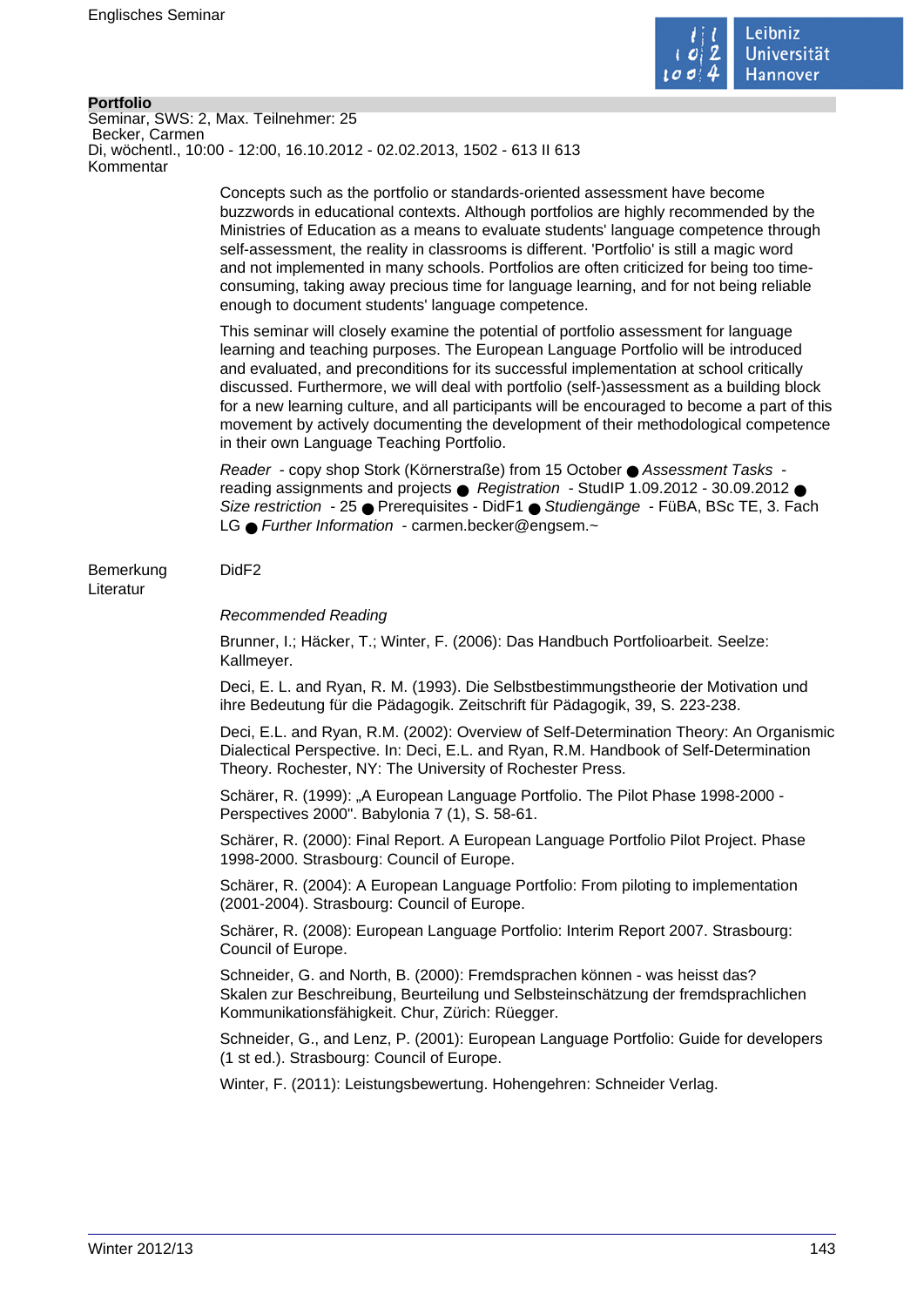

# **Vocabulary and Grammar - Learning and Teaching**

Seminar, Max. Teilnehmer: 25 Fellmann, Gabriela

Mi, wöchentl., 16:00 - 18:00, 17.10.2012 - 02.02.2013, 1502 - 615 II 615

Kommentar 'Without grammar very little can be conveyed, without vocabulary nothing can be conveyed.' (David Wilkins)

> The learning and teaching of vocabulary and grammar has attracted considerable interest in recent years among acquisition specialists, language teachers as well as learners of a foreign language. This is due to new research findings, the recently improved accessibility of computerized corpora and also to new approaches to the teaching of foreign languages. However, the implementation of new ideas concerning the learning and teaching of vocabulary and grammar has not really reached foreign language classrooms, and this throughout Germany. Many teachers still teach vocabulary and grammar as they were taught.

> The goal of this course is to bridge the gap between the theoretical background provided by research and the reality teachers meet in the classroom. Given the challenge involved in acquiring, processing, storing and producing words in a foreign language, this course tries to answer the question: What has to happen in the classroom to make the successful learning of vocabulary possible?

The structure of the course puts great emphasis on:

a) a balanced mix of theoretical aspects and examples from classroom practice b) your active involvement and c) co-operative learning.

 In the first part of the seminar, I will give you a general overview of the learning and teaching of vocabulary and grammar. Some of the issues I will introduce and would like to discuss are: What is a word and how do words relate to one another, how many words do learners need to know, how is the knowledge of words acquired, organised and retrieved, how can you teach and test grammar and vocabulary?

In the second part of the course, you will have the opportunity to focus on an individual aspect of the learning and teaching of vocabulary and grammar that interests you. After a critical look at the literature and the formulation of a research question in groups of three, you will watch and analyse a lesson. Your reflections and findings will be part of a presentation which you are going to give at the end of the course.

### Please note:

If you already have school contacts, you are welcome to use them. If you do not, I will provide them for you. You should be aware that at least one school visit is mandatory!

### Recommended Reading

Aitchison, Jean (1994): Words in the Mind: An Introduction to the Mental Lexicon, 2. Aufl. Oxford: Blackwell.

Larsen-Freeman, Diana. (2003). Teaching language: From grammar to grammaring. Boston, MA: Thomson-Heinle.

Larsen-Freeman, Diana. (2004): Grammar. In: Ronald Carter and David Nunan (eds.) Teaching English to Speakers of other Languages. Cambridge: Cambridge University Press, 34-41.

Lewis, Michael. (1997): Implementing the Lexical Approach. Putting Theory into Practice. Hove: Language Teaching Publications.

Lindstromberg, Seth and Boers, Frank. (2008): Teaching Chunks of Language. From Noticing to Remembering. Helbling Languages.

Nation, I.S.P. (2004): Learning Vocabulary in another Language. Cambridge: Cambridge University Press.

Thornbury, Scott (2002): How to Teach Vocabulary. Edinburgh Gate: Pearson Education Limited.

Reader - copy shop Stork (Körnerstraße) from 15 October ● Assessment Tasks - Regular attendance, active participation, one school visit, a presentation, reading assignments ● Registration - StudIP 1.09.2012 - 30.09.2012 ● Size restriction - 25 ● Prerequisites - DidF1# Studiengänge - FüBA, BSc. TE, 3. Fach LG ● Further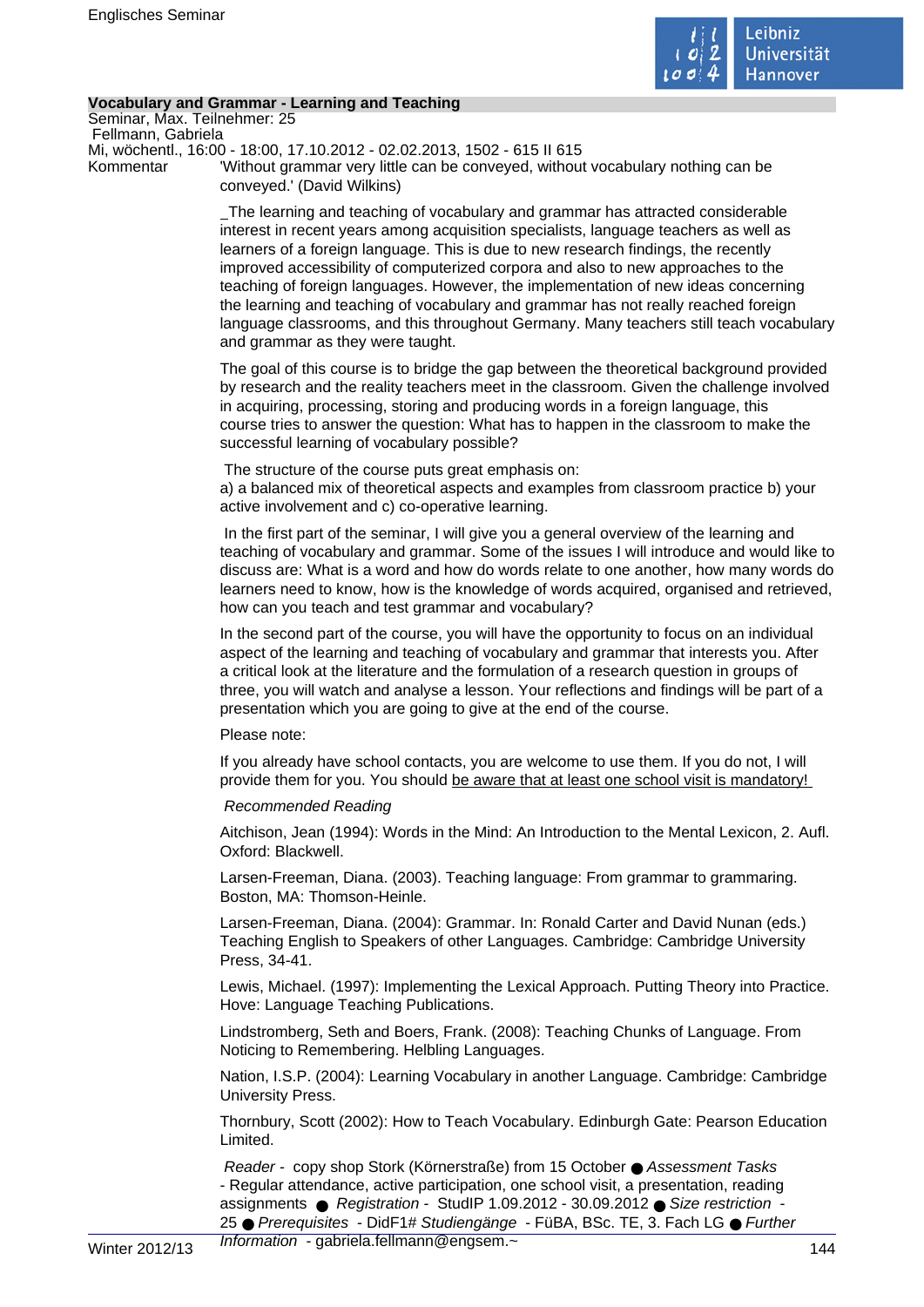

# **Planung und Analyse von Englischunterricht**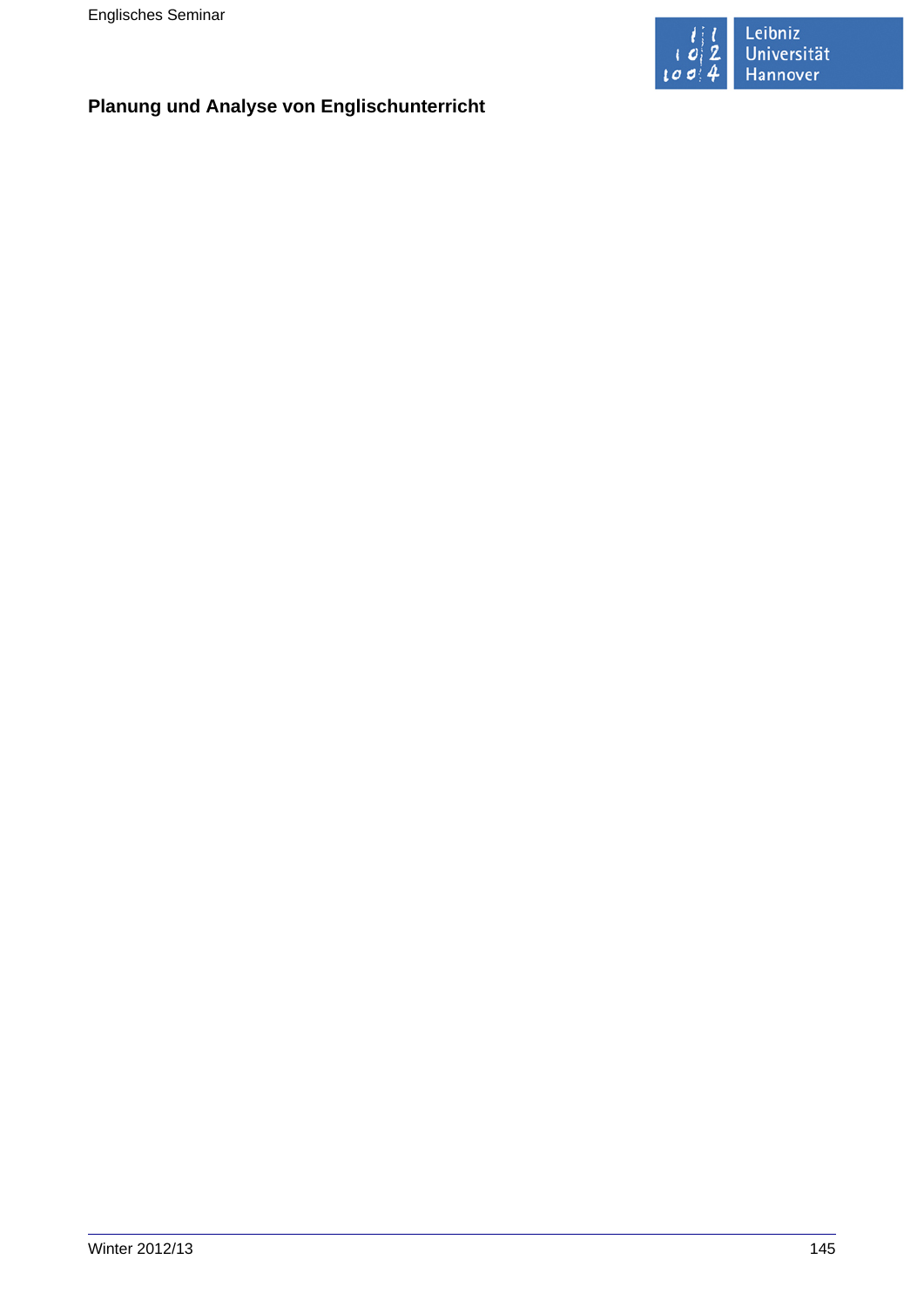

# **Planung und Analyse von Englischunterricht (LG)**

Seminar, SWS: 2, Max. Teilnehmer: 25 Blötz (Staatsexamen), Lisa Mo, wöchentl., 10:00 - 12:00, 15.10.2012 - 02.02.2013, 1502 - 615 II 615 , 1. Gruppe, Lisa Blötz Kommentar

> Dieses Seminar ist obligatorisch für alle Lehramtsstudierenden. Im MEd ist diese Veranstaltung Teil des Moduls Fachpraktikum Englisch. Für die noch traditionellen Studiengänge (Staatsexamen) ist diese Veranstaltung praktikumsvorbereitend, wenn Sie das Fachpraktikum im Fach Englisch absolvieren. Sie ist praktikumsersetzend, wenn Sie das Fachpraktikum in einem anderen Fach durchlaufen.

> Wir werden verschiedene Unterrichtsaufzeichnungen analysieren und Unterrichtssequenzen gemäß funktionaler kommunikativer Kompetenzen planen sowie erproben. Schwerpunkte bilden dabei u.a. die Lerngruppenanalyse, didaktische Überlegungen, sachanalytische Perspektivisierungen, method-ische Überlegungen und Lernperspektiven bzw. Kompetenzerwerb als Basis für Unterrichts-planungsentwürfe. Die Veranstaltung ist stufen- und schulartübergreifend angelegt.

Reader - copy shop Stork (Körnerstraße) from 15 October ● Assessment Tasks - Will be specified in class ● Registration - StudIP 1.09.2012 - 30.09.2012 ● Size restriction - 25 ● Prerequisites - ASP; DidF1 and DidF2 ● Studiengänge - MEd LG, MEd LBS, 3. Fach LG ● Further Information - lisa.bloetz@kgs-salzhemmendorf.eu, alexander.woltin@engsem.~

# Bemerkung DidPA

# Literatur

# Required Reading

Please refer to the course page on StudIP.

# Recommended Reading

Grieser-Kindel et al. (Hrsg.). (2007). Method Guide: schüleraktivierende Methoden für den Englischunterricht in den Klassen 5-10. Paderborn: Schöningh

Grieser-Kindet et al. (Hrsg.). (2010). Method Guide: Methoden für einen kooperativen und individualisierenden Englischunterricht in den Klassen 5-12. Paderborn: Schöningh.

Haß, Frank. (2010). (Hrsg.). Fachdidaktik Englisch: Tradition, Innovation, Praxis. Stuttgart: Klett.

Matters, W. (2002). Methoden für den Unterricht: 75 kompakte Übersichten für Lehrende und Lernende. Braunschweig: Schöningh.

Meyer, Hilbert. (2001). Unterrichtmethoden (2 Bände). Berlin: Cornelsen Scriptor.

Mindt, Dieter. (1995) Unterrichtsplanung Englisch für die Sekundarstufe I (Neubearbeitung). Stuttgart: Klett.

Niedersächsisches Kultusministerium (Hrsg.) (2006). Kerncurriculum für das Gymnasium Schuljahrgänge 5 - 10. Englisch. Hannover.

Niedersächsisches Kultusministerium (Hrsg.). (2009). Kerncurriculum für das Gymnasium - gymnasiale Oberstufe. Englisch. Hannover.

Schaefer, Klaus. (1992). So schaffen Sie den Englischunterricht. Münster: Aschendorff.

Siebold, Jörg. (2006). Let's talk - Lehrtechniken: vom gebundenen zum freien Sprechen. Berlin: Cornelsen.

Thaler, Engelbert. (2009). Method Guide: kreative Methoden für den Literaturunterricht in den Klassen 7-12. Paderborn:

Timm, Johannes-Peter. (Hrsg.). (1998). Englisch lernen und lehren. Didaktik des Englischunterrichts. Berlin: Cornelsen.

Ziegésar, Detlev and Margaret. (2001). Einführung von Grammatik im Englischunterricht: Materialien und Modelle. München: Oldenburg.

Ziener, Gerhard. (2008). Bildungsstandards in der Praxis: Kompetenzorientiert unterrichten. Seelze-Velber: Klett Kallmeyetr.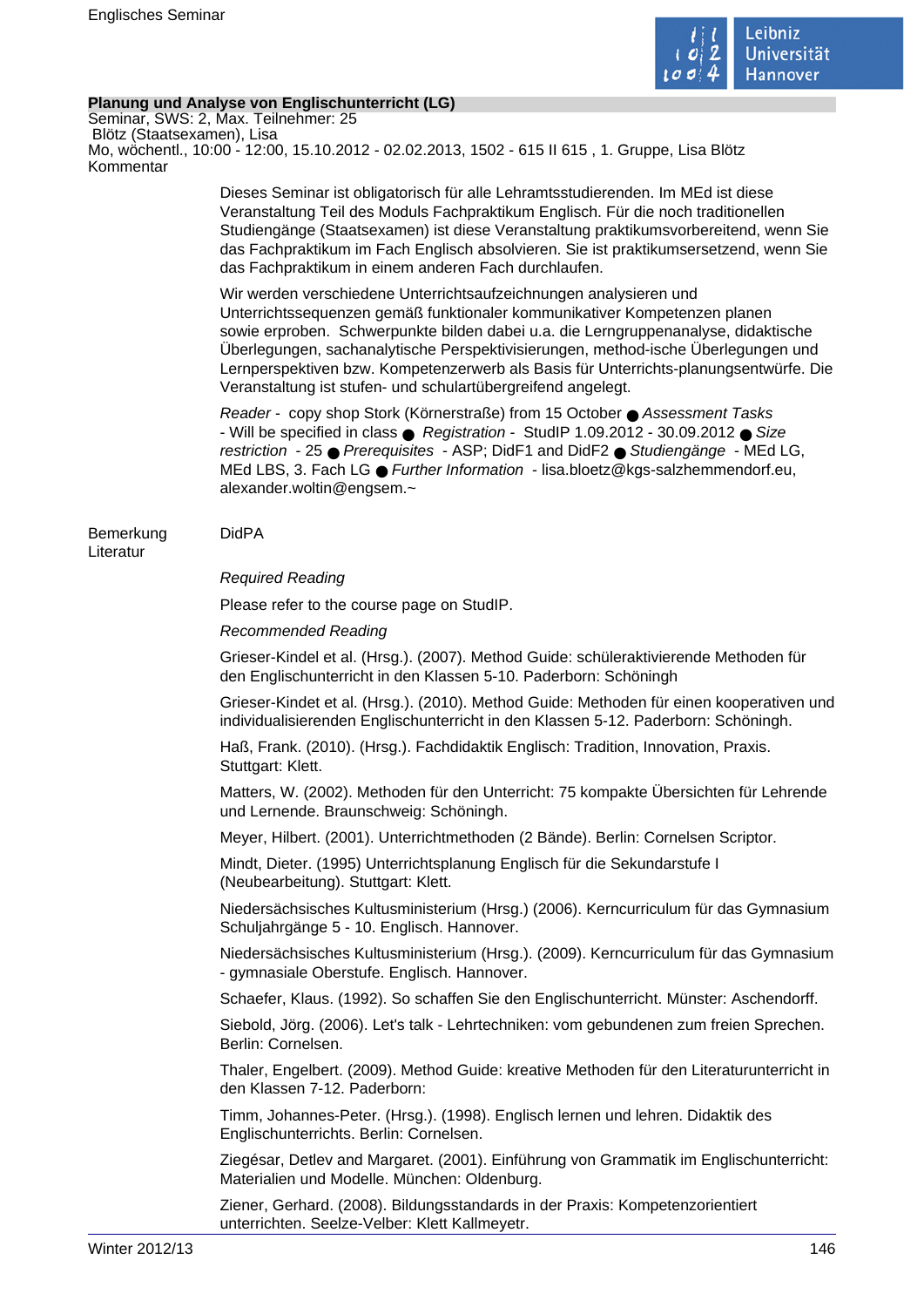

# **Planung und Analyse von Englischunterricht (LG)**

Seminar, SWS: 2, Max. Teilnehmer: 25 Woltin, Alexander

Mo, wöchentl., 12:00 - 14:00, 15.10.2012 - 02.02.2013, 1502 - 615 II 615

Kommentar Dieses Seminar ist obligatorisch für alle Lehramtsstudierenden. Im MEd ist diese Veranstaltung Teil des Moduls Fachpraktikum Englisch. Für die noch traditionellen Studiengänge (Staatsexamen) ist diese Veranstaltung praktikumsvorbereitend, wenn Sie das Fachpraktikum im Fach Englisch absolvieren. Sie ist praktikumsersetzend, wenn Sie das Fachpraktikum in einem anderen Fach durchlaufen.

> Wir werden verschiedene Unterrichtsaufzeichnungen analysieren und Unterrichtssequenzen gemäß funktionaler kommunikativer Kompetenzen planen sowie erproben. Schwerpunkte bilden dabei u.a. die Lerngruppenanalyse, didaktische Überlegungen, sachanalytische Perspektivisierungen, method-ische Überlegungen und Lernperspektiven bzw. Kompetenzerwerb als Basis für Unterrichts-planungsentwürfe. Die Veranstaltung ist stufen- und schulartübergreifend angelegt.

Reader - copy shop Stork (Körnerstraße) from 15 October ● Assessment Tasks - Will be specified in class  $\bullet$  Registration - StudIP 1.09.2012 - 30.09.2012  $\bullet$  Size restriction - 25 ● Prerequisites - ASP; DidF1 and DidF2 ● Studiengänge - MEd LG, MEd LBS, 3. Fach LG ● Further Information - lisa.bloetz@kgs-salzhemmendorf.eu, alexander.woltin@engsem.~

# **Advanced Methodology**

# **English as a Lingua Franca: Sociocultural and Pedagogical Perspectives**

Seminar, Max. Teilnehmer: 25

Mi, wöchentl., 14:00 - 16:00, 24.10.2012 - 02.02.2013, 1502 - 609 II 609 , Prof. Dr. Gnutzmann

Fr, Einzel, 14:00 - 16:00, 18.01.2013 - 18.01.2013, 1502 - 709 II 709 , Prof. Dr. Gnutzmann Kommentar Research into the linguistic forms and uses of English as a lingua franca has gained considerable momentum over the past decade. There are a number of reasons for this development, which can be found on a European and on a global level. Undoubtedly, the English language has become the medium of globalisation and it is itself deeply affected by globalisation. As a result, many and new kinds of Englishes all over the world have come into being, and these give rise to a number of questions relating to, for example,

> The impact of English as a Lingua Franca (ELF) on speakers' identities: Are ELF and its many manifestations, ideologically speaking, neutral forms of English or do they foster Englishisation and Americanisation of other languages and cultures? If so, how could these processes be evaluated?

> The teaching of English (as a lingua franca): How could the development of English as a lingua franca be reflected in English language classrooms, for non-native learners, but possibly also for pupils in the 'real' English-speaking world? Do we need new teaching models? If so, how could they be legitimized, what could they look like and how could they be implemented in the classroom?

c.gnutzmann@tu-bs.de Bemerkung Lehrperson: Prof. Claus Gnutzmann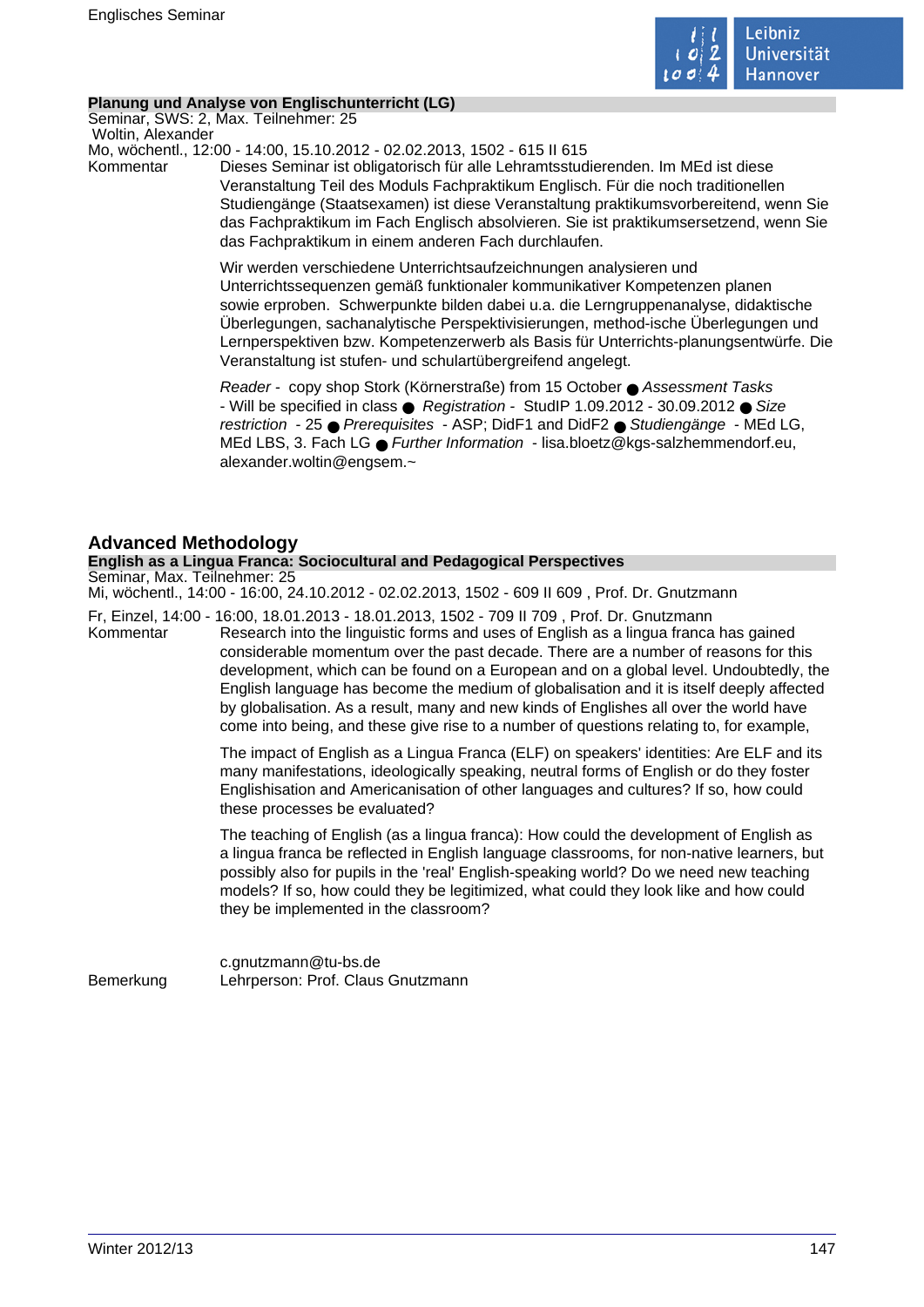

### **Learner Language Studies and Implications for TEFL**

Seminar, SWS: 2, Max. Teilnehmer: 25 Kupetz, Rita Kommentar

> This course will review the research on interlanguage variation and consider the implications of this variation in the process of foreign language learning and teaching. The impact of social context upon the development of interlanguage will be discussed. You will be encouraged to organize a workshop on how to assess learners' texts and how to give feedback. Furthermore, we will deal with the European Language Portfolio and portfolio assessment in particular.

> Reader - copy shop Stork (Körnerstraße) from 15 October ● Assessment Tasks -Studienleistungen: participation/oral contribution/project, Prüfungsleistung: Hausarbeit in DidA1 or DidA2 ● Registration - StudIP 1.09.2012 - 30.09.2012 ● Size restriction - 25 ● Prerequisites - DidF1 and DidF2 ● Studiengänge - MEd LG, MEd LBS, 3, Fach LG ● Further Information - rita.kupetz@engsem.~

Bemerkung Veranstaltung entfällt (siehe Info http://www.engsem.uni-hannover.de/ Aktuelles)

#### **My Story, My Music, My World: Multimediale und sprachenübergreifende Aufgabenentwicklung** Seminar, SWS: 2, Max. Teilnehmer: 25

 Blell, Gabriele Do, wöchentl., 12:00 - 14:00, 18.10.2012 - 02.02.2013, 1502 - 615 II 615 Kommentar

> Auf der Grundlage eines kulturen-, medien- und sprachenübergreifenden Forschungsprojekts sollen gesammelte Textformen (Erzählungen, Zeichnungen, Fotos, Musik) von Kindern aus verschiedenen Ländern und in verschiedenen Sprachen auf ihr Potential für einen interkulturell fundierten und mehrsprachigkeitsfördernden fremd- und muttersprachlichen Unterricht (Englisch, Deutsch u.a.) hin untersucht werden.

> Im Anschluss an die Behandlung ausgewählter theoretischer Aspekte (u. a. Aufgabenorientierung/Task-based language learning , Mehrsprachigkeitsdidaktik, Interkulturelles Lernen) sollen die Texte dazu genutzt werden Aufgabenstellungen und Lernmaterialien für einen fächer- und sprachenübergreifenden Unterricht herzustellen. Die Studierenden erhalten im Rahmen des Seminars die Möglichkeit, die entwickelten Materialien im Schulkontext und in der Zusammenarbeit mit Lehrerinnen und Lehrern auszuprobieren.

Reader - copy shop Stork (Körnerstraße) from 15 October ● Assessment Tasks - see course programme ● Languages of instruction - English and German ● Registration -StudIP 1.09.2012 - 30.09.2012. ● Size restriction - 25 ● Prerequisites - DidF1 and DidF2 ● Studiengänge - MEd LG, MEd LBS, 3. Fach LG ● Further Information gabriele.blell@engsem.~

Bemerkung DidA

Literatur

Required Reading Please see the course page on StudIP.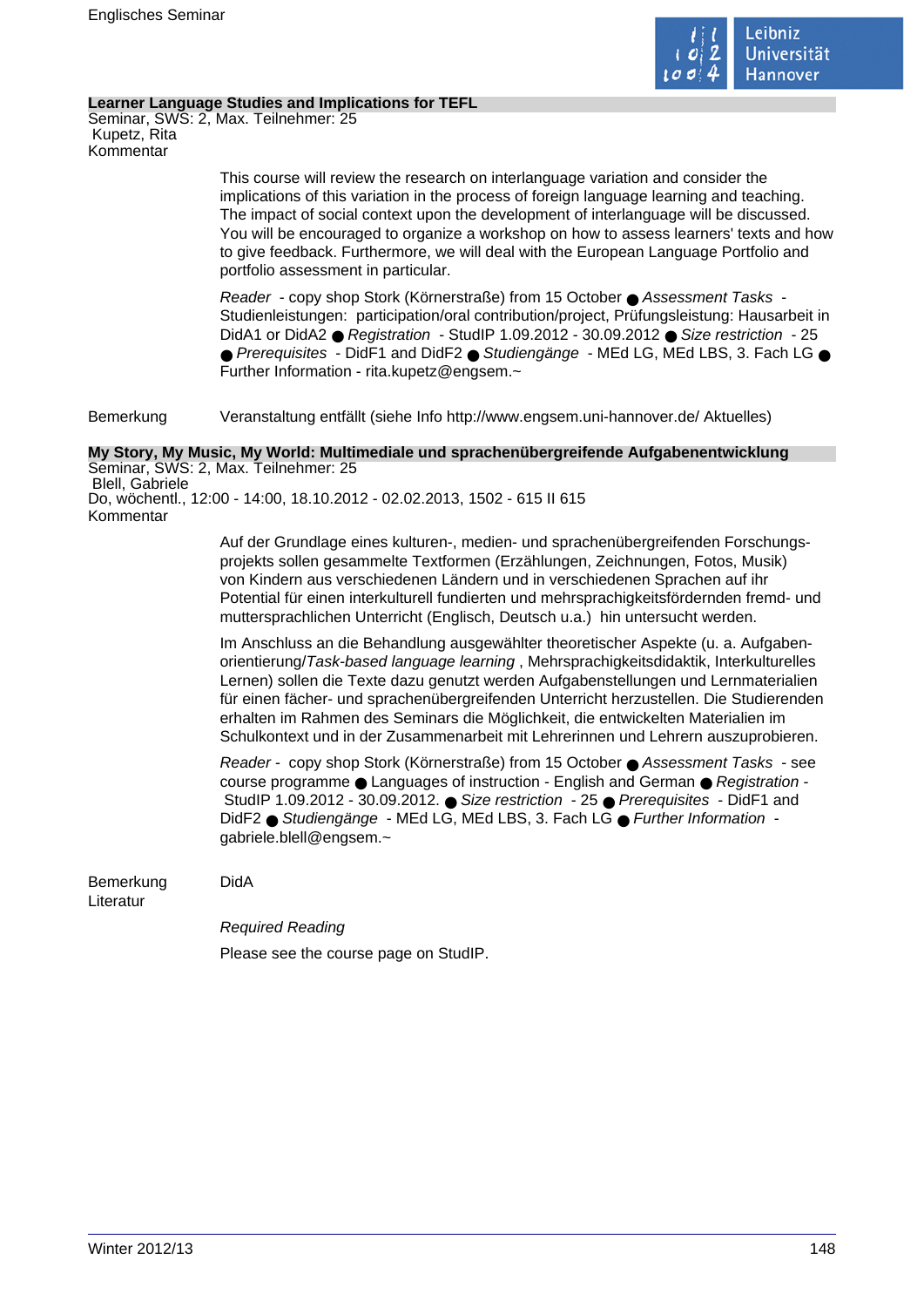

# **Teaching Film**

Seminar, SWS: 2, Max. Teilnehmer: 25 Blell, Gabriele Di, wöchentl., 16:00 - 18:00, 16.10.2012 - 02.02.2013, 1502 - 615 II 615 Kommentar

> Students enjoy watching movies and TV for a variety of reasons. For one, they get exposure to authentic language in a non-threatening setting. Secondly, movies and video provide common ground to students of any cultural background. From the teaching perspective, film as a text-genre for the EFL classroom has been fully accepted in Lower Saxony since 2003. The course is designed to help you to teach two episodic films: Crash (2004) and Babel (2006). Some of the objectives of the course will be: critically analyze and understand the purpose for the use of basic film/video techniques and methods for teaching them to students, as well as intertextual connections between media (e.g. film and novel); understand and apply different critical approaches to studying film (e.g semiotic, postcolonial, cultural studies) and teach them in a task-based learning context; develop 'reading/viewing' skills through a range of classroom activities that demonstrate how audience interaction works to create meaning in film. A film-screening for the films discussed in the classroom will be organized.

> Reader - copy shop Stork (Körnerstraße) from 15 October ● Assessment Tasks - see course programme ● Registration - StudIP 1.09.2012 - 30.09.2012. ● Size restriction - 25 ● Prerequisites - DidF1 and DidF2 ● Studiengänge - MEd LG, MEd LBS, 3. Fach LG ● Further Information - gabriele.blell@engsem.~

Bemerkung DidA Literatur Required Reading Please see the course page on StudIP.

## **To Teach the Boundary - Enseñar la Frontera**

Seminar, SWS: 2, Max. Teilnehmer: 25 Blell, Gabriele Do, wöchentl., 10:00 - 12:00, 18.10.2012 - 02.02.2013, 1502 - 615 II 615 Kommentar

> The USA shares a border with Mexico, and the high standard of living in the USA acts as a growing magnet to Mexican migrants. In 2000, for the first time in California, Spanish speakers outnumbered English speakers. Hispanics have added a distinct flavour to US culture and society. The aim of the seminar is to focus on this topic and discuss it from an EFL-classroom perspective. Within the context of intercultural and multilingual languagelearning concepts, we will review and analyze various Hispanic/Mexican-American short stories, novel extracts or poems and other artistic forms such as pictures (Balmy Alley murals in San Francisco, CA) or film sequences (Spanglish / Babel) and adopt them to various teaching scenarios. The texts will be discussed with reference to issues of immigration, transculturality, multilingualism and hybridity.

> Reader - copy shop Stork (Körnerstraße) from 15 October ● Assessment Tasks - see course programme ● Registration - StudIP 1.09.2012 - 30.09.2012 ● Size restriction - 25 ● Prerequisites - DidF1 and DidF2 ● Studiengänge - MEd LG, MEd LBS, 3. Fach LG  $\bullet$  Further Information - gabriele.blell@engsem. $\sim$

Bemerkung DidA Literatur

Required Reading

Please see the course page on StudIP.

# **Linguistic Survey**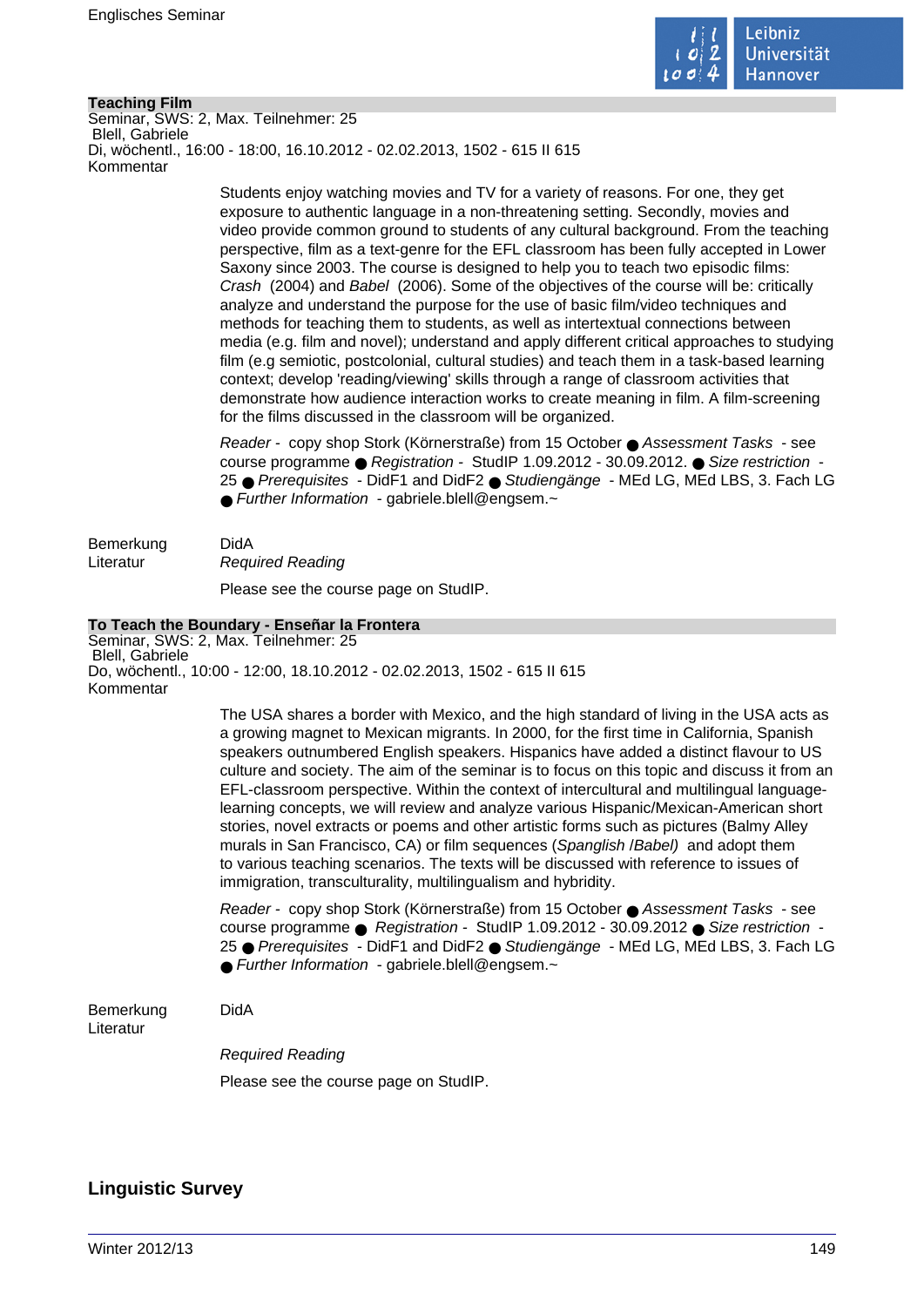

# **English and German in Comparison and Contrast**

Vorlesung, SWS: 2 Altendorf, Ulrike Mi, wöchentl., 08:00 - 10:00, 17.10.2012 - 02.02.2013, 1502 - 815 CIP-Pool Mi, wöchentl., 08:00 - 10:00, 17.10.2012 - 02.02.2013, 1502 - 003 II 003 Kommentar

> This course will take a contrastive approach to language. Its focus will be on phonetics and phonology comparing both segmental and supra-segmental features of the major reference accents of English, RP and General American, with High German. Students will also be introduced to perceiving, articulating and transcribing vowel and consonant sounds using IPA symbols. We will also have a closer look at contrastive aspects of a selection of lexical and syntactic topics. This will include tense and aspect, modality and the structure of the English lexicon.

Reader - copy shop Stork (Körnerstraße) from 1 October ● Registration - StudIP 01.09.2012 - 30.09.2012 ● Prerequisites - LingF1, LingF2 ● Studiengänge - FüBA, BSc TE, 3. Fach LG, MEd LG, FAL ● Further Information - ulrike.altendorf@engsem.~

Bemerkung LingF3 / FAL1

**Advanced Linguistics Corpus Linguistics Colloquium (Bachelor / Master / alte Studiengänge)** Seminar, SWS: 2 Altendorf, Ulrike Di, wöchentl., 14:00 - 16:00, 23.10.2012 - 02.02.2013, 1502 - 709 II 709 Bemerkung FAL7 / Bachelor-, Masterarbeit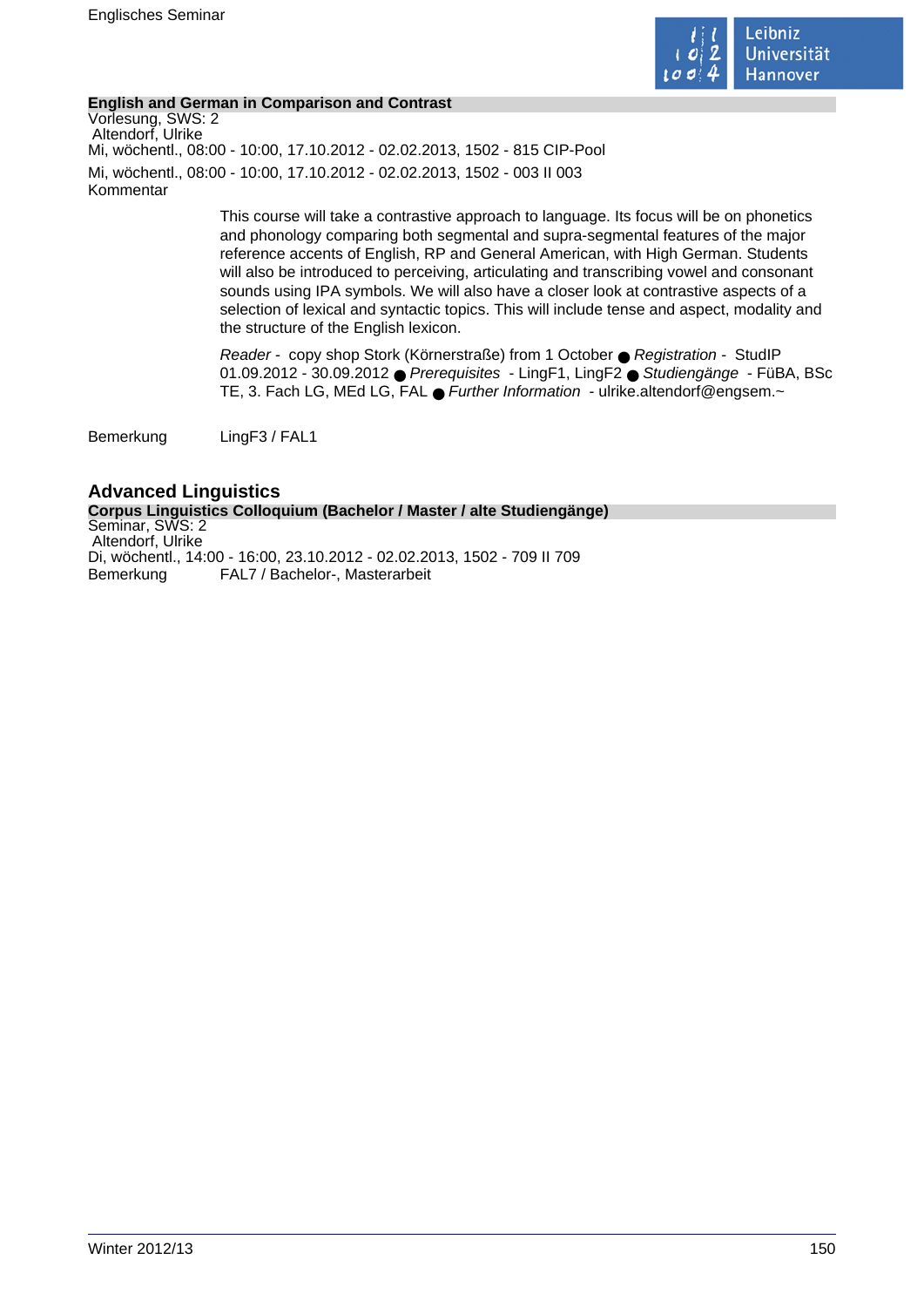

# **Frame Semantics**

Seminar, SWS: 2, Max. Teilnehmer: 25 Schulze, Rainer Di, wöchentl., 16:00 - 18:00, 16.10.2012 - 02.02.2013, 1502 - 613 II 613 Kommentar

> This advanced course provides extensive insights into the structure and analysis of word meanings. Introducing Charles Fillmore's theory of Frame Semantics, the first part will discuss the openness and richness of word meanings, reflecting the rich variety of human experiences (cf., for example, Tuesday, barber or alimony ). These words necessitate an understanding of concepts (or semantic frames) such as repeatable calendar events, grooming and hair, and marriage and divorce. From this we will learn that a theory of word meaning needs to include more than the small linguistically significant set of primitive concepts proposed by a number of linguists, among them Ray Jackendoff or Anna Wierzbicka.

The second part of the course will present the concept of semantic frame as developed by Fillmore and his associates. Frames offer rich conceptual backgrounds against which word meanings are understood. In this part of the course, we will learn how frames are discovered and described, how they are distinguished from and linked to other frames, and how frame-semantic information is syntactically relevant. If time permits, we will also explore how semantic frames can be applied to cross-linguistic analysis.

The third part of the course will employ the FrameNet database http:// framenet.icsi.berkeley.edu to analyse the meaning of a given word as a network of interrelated senses. Some of these senses are more central, or basic, and others are less central, or peripheral. In this approach, the processes of metaphor and metonymy are central in describing the full range of meanings which a particular word can evoke. Finally, we will look at how Frame Semantics integrates with Construction Grammar.

**Please check StudIP for updates and additional information as the semester approaches.** 

Reader - copy shop Stork (Körnerstraße) from 1 October ● Registration - StudIP 01.09.2012 - 30.09.2012 ● Size restriction - 25 ● Prerequisites - LingF1-LingF4 ● Studiengänge - FüBA, 3. Fach LG, MEd LG, MEd LBS, FAL ● Further Information rainer.schulze@engsem.~

Bemerkung LingA1, LingA2 / FAL2

# **Learner Corpus Research (LCR)**

Seminar, SWS: 2, Max. Teilnehmer: 20 Altendorf, Ulrike Mi, wöchentl., 10:00 - 12:00, 17.10.2012 - 02.02.2013, 1502 - 003 II 003 Kommentar

> This course will explore issues related to the compilation of learner corpora, insights into learner language gained on the basis of LCR and the interaction between LCR and other disciplines, including Second Language Acquisition and Cognitive Linguistics. Seminar papers will be mostly empirical.

Reader - copy shop Stork (Körnerstraße) from 1 October ● Registration - StudIP 01.09.2012 - 30.09.2012 ● Size restriction - 20 ● Prerequisites - LingF1-LingF4 ● Studiengänge - FüBA, 3. Fach LG, MEd LG, MEd LBS, FAL ● Further Information ulrike.altendorf@engsem.~

Bemerkung LingA1, LingA2 / FAL2, FAL7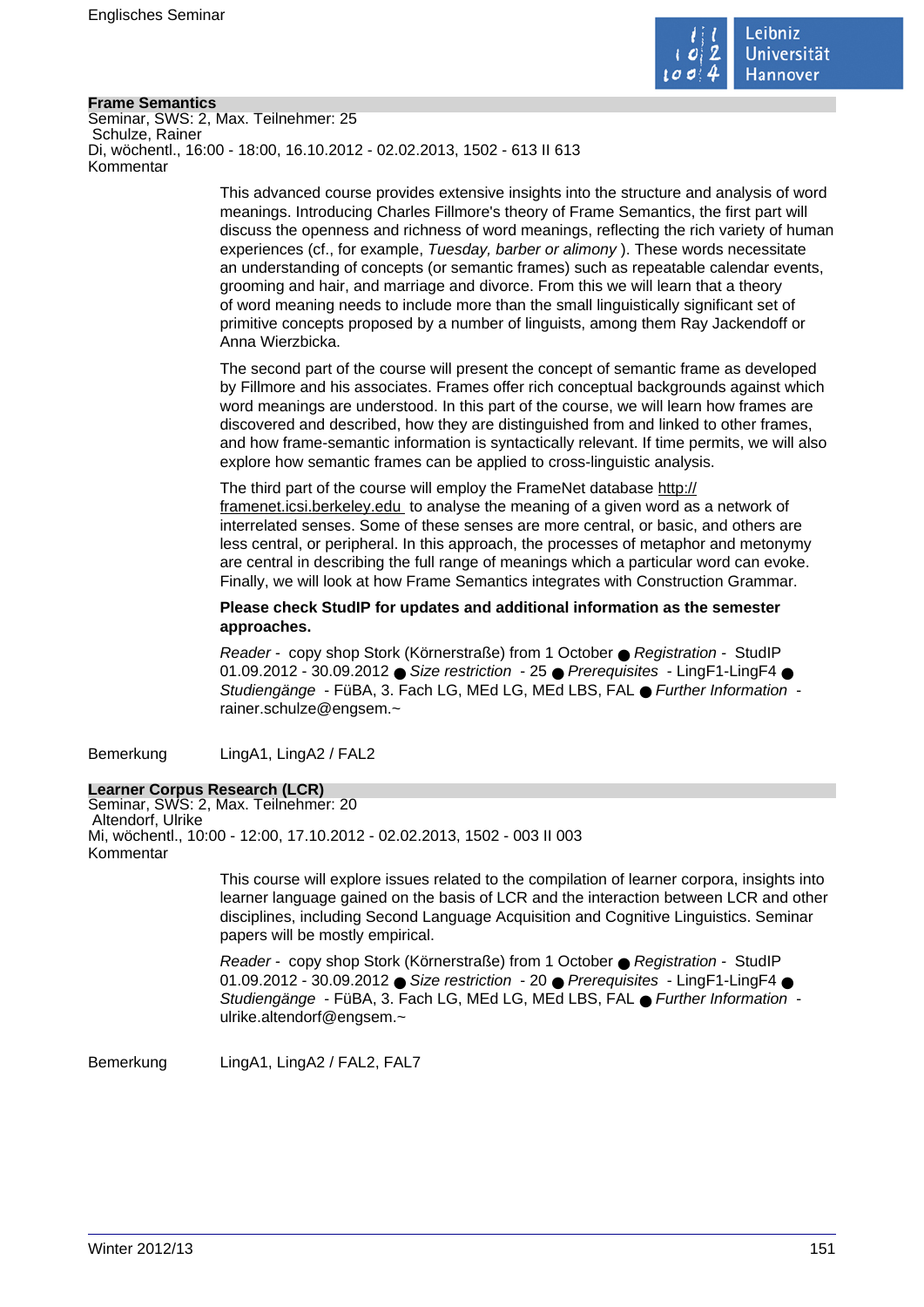

# **Meaning and Humour**

Seminar, SWS: 2, Max. Teilnehmer: 25 Schulze, Rainer Mo, wöchentl., 10:00 - 12:00, 15.10.2012 - 02.02.2013, 1502 - 703 II 703 Kommentar

> How are humorous meanings generated and interpreted? Understanding a joke involves knowledge of the language code (a matter mostly of semantics) and background knowledge necessary for making the inferences to get the joke (a matter of pragmatics). This advanced seminar will introduce and critique a wide range of semantic and pragmatic theories in relation to humour, such as functional linguistics, speech acts, politeness or relevance theory, emphasising not only conceptual but also interpersonal and textual meanings. Exploiting recent corpus-based research, the seminar will suggest that much humour can be accounted for by the overriding of lexical priming. We will also cover areas of social, attitudinal and emotional meaning, use different and sometimes tasteless jokes as linguistic examples and provide in-class activities, discussion questions and suggestions for further reading.

# **Please check StudIP for updates and additional information as the semester approaches.**

Reader - copy shop Stork (Körnerstraße) from 1 October ● Registration - StudIP 01.09.2012 - 30.09.2012 ● Size restriction - 25 ● Prerequisites - LingF1-LingF4 ● Studiengänge - FüBA, 3. Fach LG, MEd LG, MEd LBS, FAL ● Further Information rainer.schulze@engsem.~

Bemerkung LingA1, LingA2 / FAL1

# **Principles of Language Change**

Seminar, SWS: 2, Max. Teilnehmer: 25 Altendorf, Ulrike Di, wöchentl., 16:00 - 18:00, 16.10.2012 - 02.02.2013, 1502 - 609 II 609 Kommentar

> This course will review language-external and language-internal principles of language change. Language-external factors to be treated will be, for instance, migration and settlement patterns as well as the dynamics of social class and gender roles. Languageinternal mechanisms will comprise the notions of markedness and naturalness as well as the economy of the language system.

The course requires a solid knowledge of phonetics and phonology.

Reader - copy shop Stork (Körnerstraße) from 1 October ● Registration - StudIP 01.09.2012 - 30.09.2012 ● Size restriction - 25 ● Prerequisites - LingF1-LingF4 ● Studiengänge - FüBA, 3. Fach LG, MEd LG, MEd LBS, FAL ● Further Information ulrike.altendorf@engsem.~

Bemerkung LingA1, LingA2 / FAL4, FAL5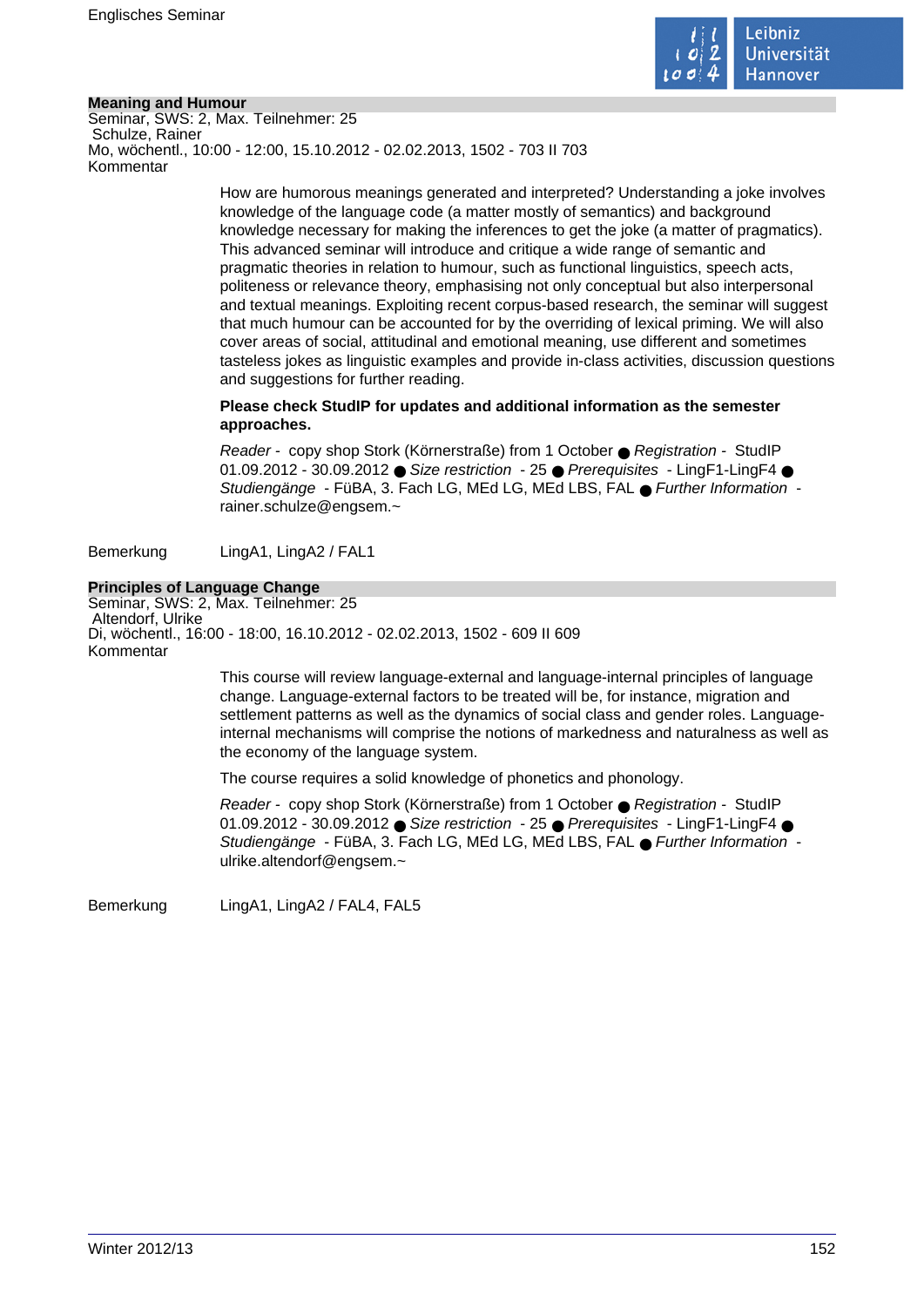

# **The Verb in Contemporary English**

Seminar, SWS: 2, Max. Teilnehmer: 25 Schulze, Rainer Di, wöchentl., 10:00 - 12:00, 16.10.2012 - 02.02.2013, 1502 - 703 II 703 Kommentar

> The central concern of this advanced seminar will be to illustrate that verbs can only be adequately and properly understood if studied from both a theoretical and descriptive perspective. In a first part, theoretical problems will be explored: terminological problems of classifying verbs and verb-related elements, the 'determining' properties of verbs, verb complementation, the semantics and pragmatics of verbs and verbal combinations, and the notions of tense, aspect, voice and modality. In a second part, computer corpora will be used to study various types of verb and verb complementation and collocation, to trace the development of certain verb forms in English, and to detail the usage of verbs in different varieties and genres of English.

# **Please check StudIP for updates and additional information as the semester approaches.**

Reader - copy shop Stork (Körnerstraße) from 1 October ● Registration - StudIP 01.09.2012 - 30.09.2012 ● Size restriction - 25 ● Prerequisites - LingF1-LingF4 ● Studiengänge - FüBA, 3. Fach LG, MEd LG, MEd LBS, FAL ● Further Information rainer.schulze@engsem.~

Bemerkung LingA1, LingA2 / FAL1

# **Foundations British Studies 1**

#### **Advanced Literature and Culture Exploring the 19th Century through George Eliot's Middlemarch** Seminar, SWS: 2, Max. Teilnehmer: 25 Gohrisch, Jana Mi, wöchentl., 10:00 - 12:00, 17.10.2012 - 02.02.2013, 1502 - 709 II 709 Kommentar

This course provides an in-depth study of one of the key texts of 19th-century literature, George Eliot's Middlemarch (1871/72). We will adopt the somewhat unusual format of reading just one major text for several reasons. Combining a variety of text-oriented and context-oriented theories, ranging from narratology to Gender Studies and Cultural Materialism, we shall use the novel to practice our analytical skills with special emphasis on focalization, character and plot construction, and to explore important issues of 19thcentury history. We will discuss the novel's representations of economic, political, social and cultural change concentrating on gender and class relations in connection with contemporary discourses on middle-class values, religion, science and medicine.

Reader - copy shop Stork (Körnerstraße) from 15 October 2012 ● Assessment Tasks will be specified in class ● Registration - StudIP 1.9.2012, 08.00 - 30.9.2012, midnight ● Size restriction - 25 ● Prerequisites AmerF4/BritF4 (for FüBA and MEd students), none for others ● Studiengänge - FüBA, MEd LG, 3. Fach LG, MA AAS ● Further Information - jana.gohrisch@engsem.~

Bemerkung BritA / AAS2

Literatur

Required Reading

George Eliot. Middlemarch . Ed. by Rosemary Ashton. London: Penguin 2003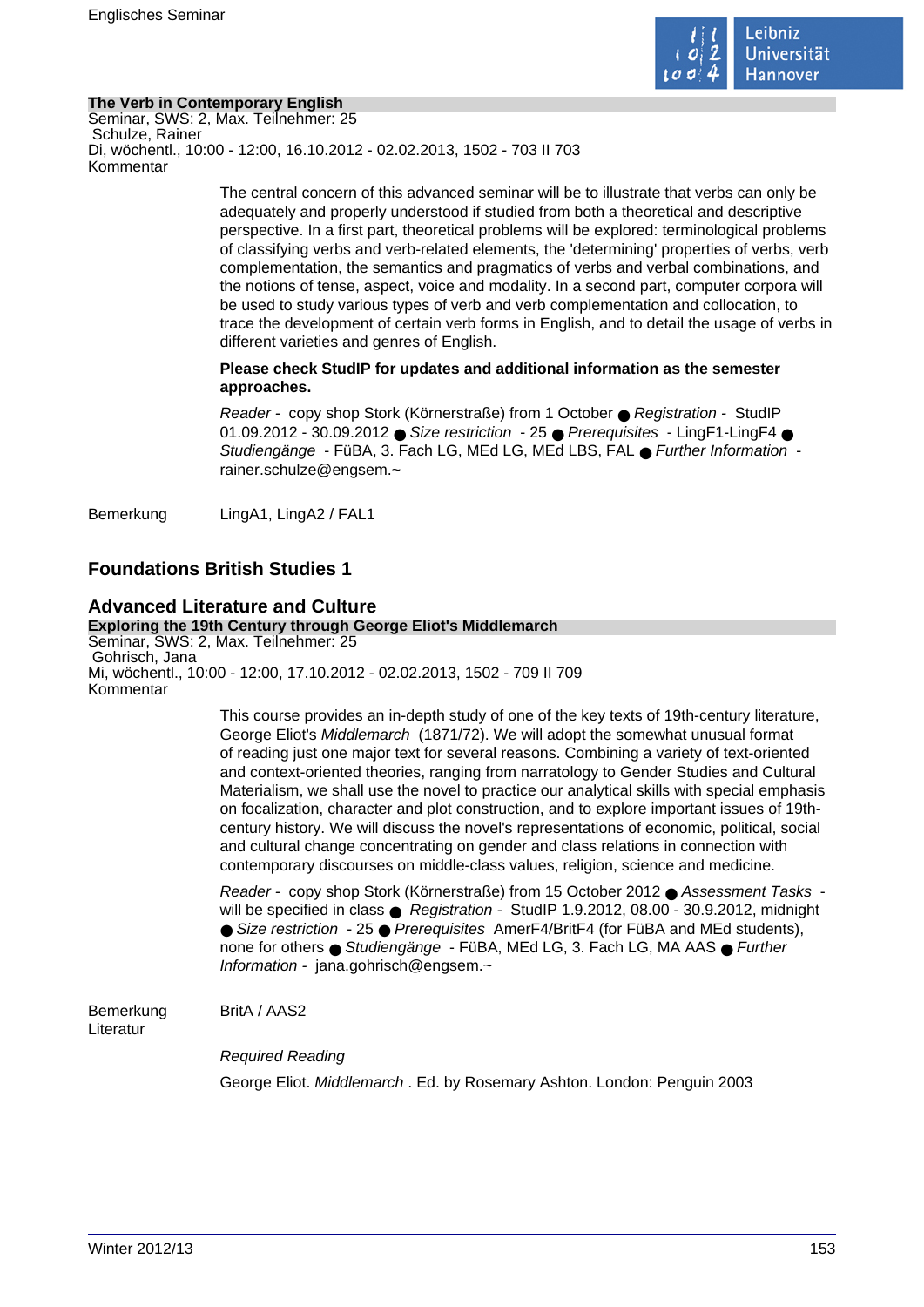

# **Factory Lives: 19th-Century Working-Class Texts**

Seminar, SWS: 2, Max. Teilnehmer: 25 Grünkemeier, Ellen Do, wöchentl., 10:00 - 12:00, 18.10.2012 - 02.02.2013, 1502 - 609 II 609 Kommentar

> Although the so-called Great Reform Act of 1832 extended the franchise significantly, workers did not yet gain the right to vote and therefore continued to be formally excluded from political life. Nonetheless, they found ways to render visible their experiences and opinions. Working-class writers, for example, described the social realities of urban life in the new industrial cities and manufacturing districts. We shall read and analyse autobiographical texts (from the collection Factory Lives , see below) that describe factory labour in the British textile industries. In addition to our close readings, we will relate the texts to their socio-political, historical and cultural contexts. Our discussion will include issues such as factory legislation, working and living conditions in Victorian Britain, class and gender, power and agency.

Reader - copy shop Stork (Körnerstraße) from 15 October ● Assessment Tasks - will be specified in class ● Registration - StudIP 01.09.2012, 08.00 - 30.09.2012, midnight ● Size restriction - 25 ● Prerequisites - AmerF4/BritF4 (for FüBA and MEd students), none for others ● Studiengänge - FüBA, MEd LG, 3. Fach LG, MA AAS ● Further Information - ellen.gruenkemeier@engsem.~

Bemerkung BritA / AAS2, AAS3 Literatur

Required Reading

Simmons, James, ed. Factory Lives. Four Nineteenth-Century Working-Class Autobiographies . Peterborough: Broadview Press, 2007. (ISBN: 1-55111-272-8)

Students are asked to buy this collection which includes John Brown's A Memoir of Robert Blincoe, An Orphan Boy (1832), William Dodd's A Narrative of the Experience and Sufferings of William Dodd (1841), James Myles's Chapters in the Life of a Dundee Factory Boy (1850) , and Ellen Johnston's "Autobiography of Ellen Johnston, 'The Factory Girl'" (1867).

A reader with further material will be provided.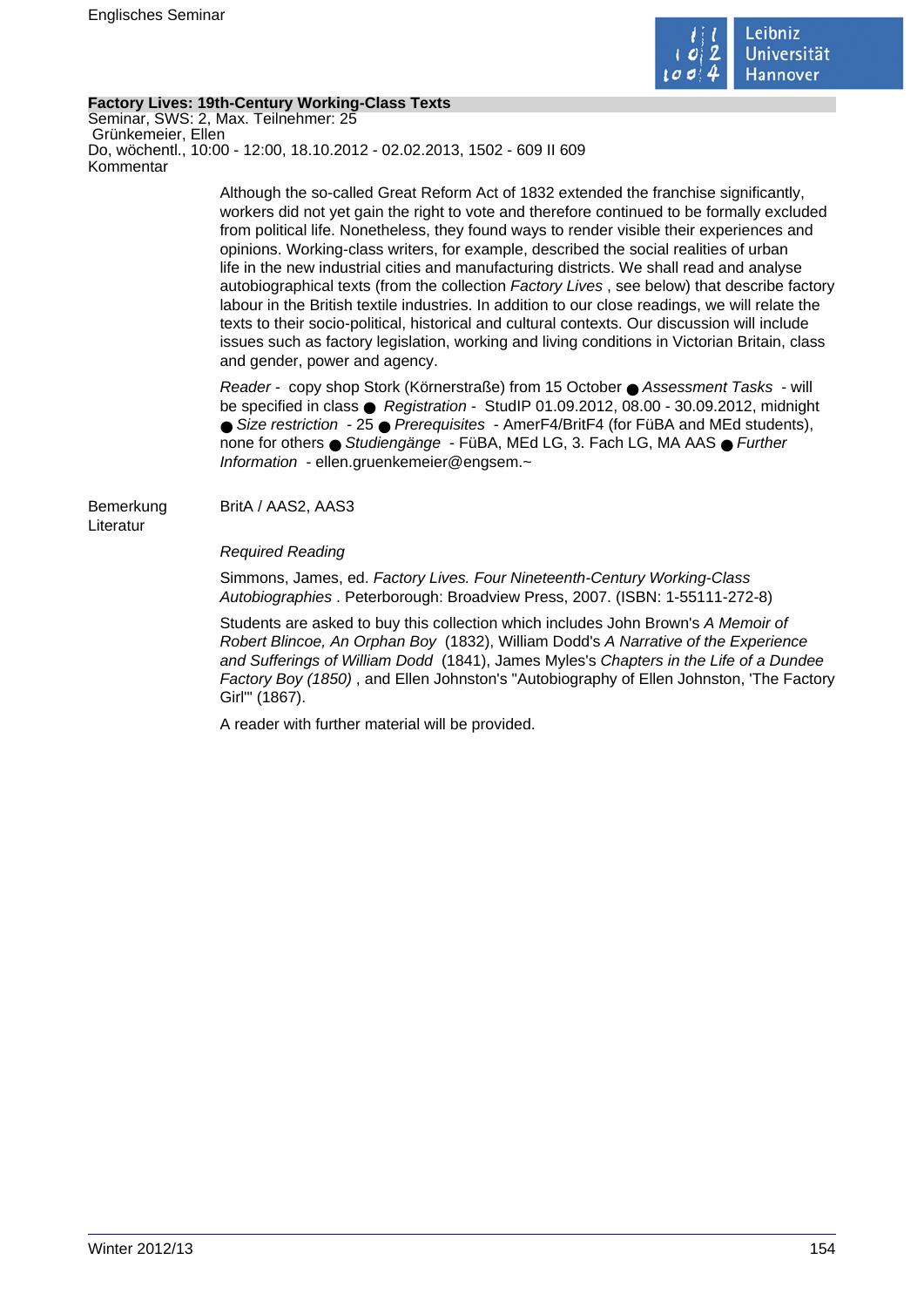

# **Film Genres**

Seminar, SWS: 2, Max. Teilnehmer: 25 Mayer, Ruth Di, wöchentl., 10:00 - 12:00, 16.10.2012 - 02.02.2013, 1502 - 609 II 609 Kommentar

> In a provocative essay published in 1998, Linda Williams argued that melodrama functions as the cinematic mode of our days, superseding and informing all other genres and modes of film-making: "a perpetually modernizing form that is neither opposed to the norms of the 'classical' nor to the norms of 'realism' but which adapts both," as she specified in 2007. Melodrama, consequently, should be considered a sort of 'meta-genre' for Hollywood productions. In this course, we will look into the tradition and history of the melodramatic mode on screen, starting with the melodramatic silent serials of the 1910s and moving into the present time, ending probably with Todd Haynes TV-mini series Mildred Pierce (HBO, 2011). We will take this investigation as an incentive to also reflect upon the significance and usefulness of the category of 'genre' in film analysis in general. Please note that this is a time intensive class, since you will have to attend film sessions in addition to the class meetings.

> Reader - copy shop Stork (Körnerstraße) from 15 October ● Assessment Tasks - will be specified in class  $\bullet$  Registration - StudIP 1.9.2012 - 30.9.2012  $\bullet$  Size restriction - 25  $\bullet$ Prerequisites -BritF4/AmerF4 ● Studiengänge - FüBA, MAAS, MEd LG, 3, Fach LG ● Further Information - ruth.mayer@engsem.~

Bemerkung AmerA / AAS4

## **Film on Film: Metatextuality and Self-reflexivity**

Seminar, SWS: 2, Max. Teilnehmer: 20 Köhler (Priv.-Doz.), Thomas Heinrich Fr, 14-täglich, 14:00 - 18:30, 26.10.2012 - 02.02.2013, 1502 - 415 II 415 Kommentar

> Throughout its history cinema has not only provided fictional representations of reality, but has also often shown the making of films itself or has self-reflexively questioned the particular representations. In a metatextual interpretation, self-portraits of the act of film-making may serve both as a celebration or a critique of the film industry. They may also be an invitation to the audience to reflect on the act of viewing and on the intricate relations between production, product and the cinema-going experience itself, for instance by - but not limited to - the appearance of film(s) within a film. From a narratological perspective, the topic 'film on film' allows for an exemplary study of strategies of narrative self-reflection of mediality and textuality in fictional contexts.

Bilingual in conception (Deutsches Seminar: Dr. Stefanie Kreuzer), this seminar will examine a number of films from different countries and eras of film-making. Films currently under consideration include Ludwig Berger's early sound film operetta ICH BEI TAG UND DU BEI NACHT (D 1932), Michael Powell's disturbing examination of the power of the camera(man) PEEPING TOM (GB 1960), Jean-Luc Godard's scathing critique of the film business LE MÉPRIS (F 1963) as well as Ingmar Bergman's PERSONA (S 1966), Woody Allen's THE PURPLE ROSE OF CAIRO (USA 1985) and David Lynch's multiperspectival Hollywood persiflage MULHOLLAND DRIVE (USA/F 2001) with their inextricable webs of filmic 'reality' and representation.

Please register for this class via Stud.IP. The number of participants should not exceed 30 (Germanistik) and 20 (Anglistik/Amerikanistik).

Assessment Tasks - will be specified in class ● Registration - StudIP 1.9.2012 - 30.9.2012 ● Size restriction - 20 ● Prerequisites - AmerF4/BritF4 ● Studiengänge - FüBA, MAAS, MEd LG, 3, Fach LG ● Further Information thomas\_koehler\_hannover@freenet.de

Bemerkung BritA / AAS2, AAS4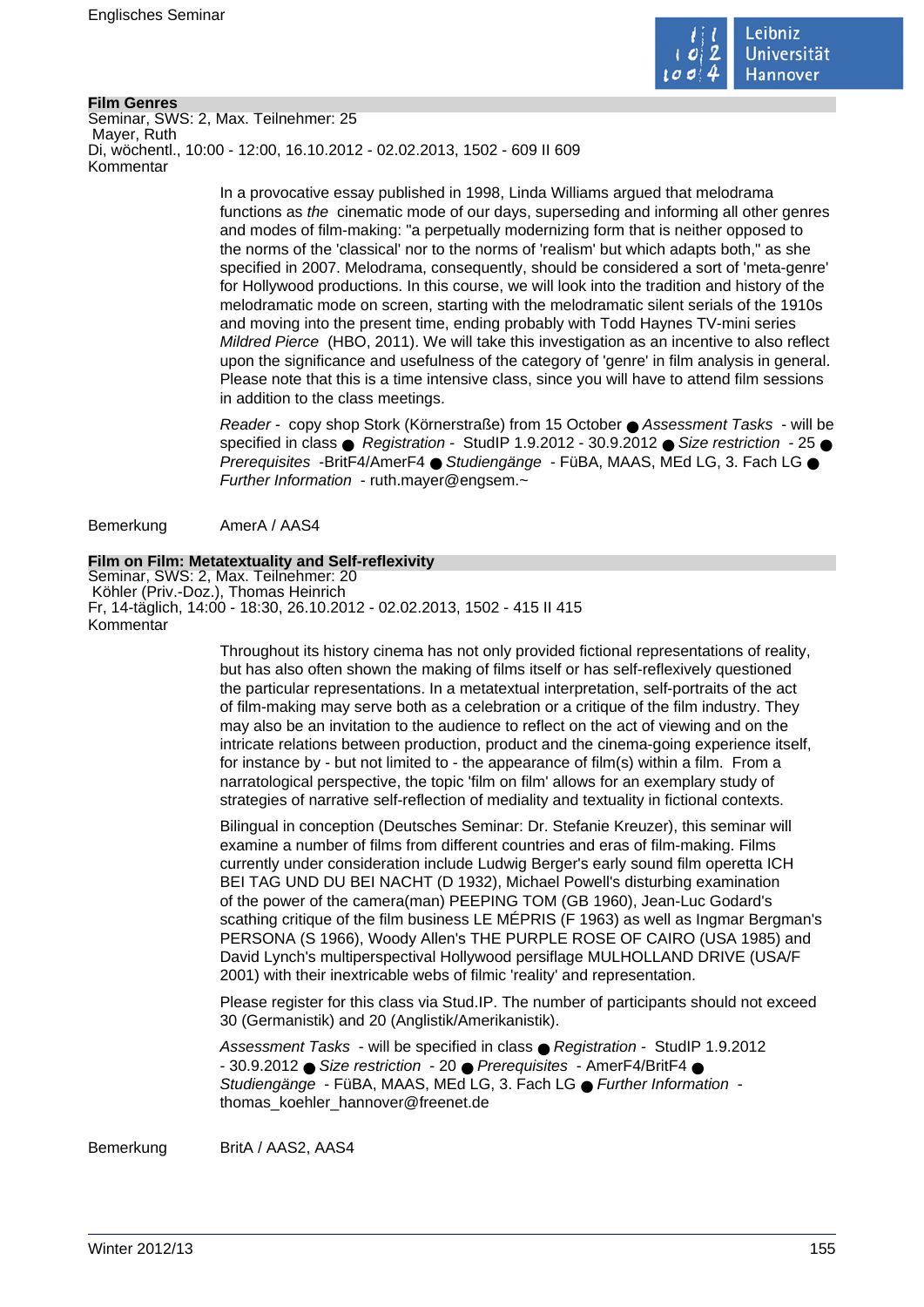

# **Massenkultur: Unterhaltung, Konsum, Medialität**

Seminar, SWS: 2, Max. Teilnehmer: 20 Gamper, Michael / Mayer, Ruth Mi, wöchentl., 18:00 - 20:00, 24.10.2012 - 02.02.2013, 1502 - 415 II 415 , Gamper, Michael, Mayer, Ruth Kommentar

> Massenkultur' galt lange als contradictio in adjectio bzw. als Provokation jeder ernsthaften Auseinandersetzung mit den Künsten. Politisch so unterschiedlich lokalisierte Philosophen wie Theodor W. Adorno und José Ortega y Gasset lehnten Begriff und Konzept einer von den Massen getragenen Kultur ab und kritisierten in den 1950er und 1960er Jahren mit marxistischer bzw. wertkonservativer Begründung die verbildende Wirkung des Massenhaften. Im deutschsprachigen Raum hielt sich dieser kulturkritische Diskurs erstaunlich lange, und erst in den letzten zwei Jahrzehnten wurden Ansätze entwickelt, welche die eigenständige Leistung der populären Künste zu würdigen vermochten. Diese Entspannung in der Haltung gegenüber der "Massenkultur' verdankt sich ganz entscheidend einer grundlegend anders akzentuierten Debatte zum Thema in den USA. In den USA hatten sich bereits im 19. Jahrhundert massenkulturelle Praktiken, mediale Formate und soziale Räume herausgebildet (etwa: dime novels und dime museums , die yellow press , minstrelsy , Vaudeville, Vergnügungsparks und Weltausstellungen), die dann für Europa sowohl Modellcharakter gewinnen sollten als auch routinemäßig Abwehrgesten auslösten. Ob sich die amerikanischen Eigenheiten linear auf soziale Konstellationen (Einwanderungsgesellschaft) oder die politische Ordnung (Demokratie) zurückführen lassen, ist zu überprüfen. Unbestreitbar aber stellt die Beobachtung der amerikanischen Kultur aus der Perspektive des alten Kontinents seit dem 19. Jahrhundert, insbesondere für deutsche Intellektuelle und ihren Kulturbegriff, immer wieder eine große und folgenreiche Herausforderung dar.

> Aus diesem Grund möchte dieses Seminar, das parallel im Deutschen und im Englischen Seminar angeboten wird, sich dem Phänomen aus der Perspektive deutschsprachiger und amerikanischer Kritiker nähern. Es ist als Kombination aus einem interdisziplinären Forschungsseminar (Englisches Seminar: Prof. Dr. Ruth Mayer) und einem Kolloquium (Deutsches Seminar: Prof. Dr. Michael Gamper, Mi 18:00/20:00, Raum: 1502.415, Beginn: 24.10.2012) angelegt und richtet sich primär an Studierende der forschungsorientierten Masterstudiengänge und fortgeschrittene Studierende des FüBA Englisch ohne Theoriephobie. Das Kolloquium vereinigt Beiträge, die neuere methodisch-theoretische Zugänge zur 'Massenkultur' präsentieren und/oder sich interessanten Materialbeständen zuwenden, welche deren Innovationspotential und gesamtkulturelle Relevanz zu plausibilisieren vermögen.

Assessment Tasks - will be specified in class ● Registration - StudIP 1.9.2012 - 30.9.2012 ● Size restriction - 20 (+20 from German) ● Prerequisites - BritF4/ AmerF4 ● Studiengänge - FüBA, MAAS, MEd LG, 3. Fach LG ● Further Information ruth.mayer@engsem.~

Bemerkung AmerA / AAS2, AAS4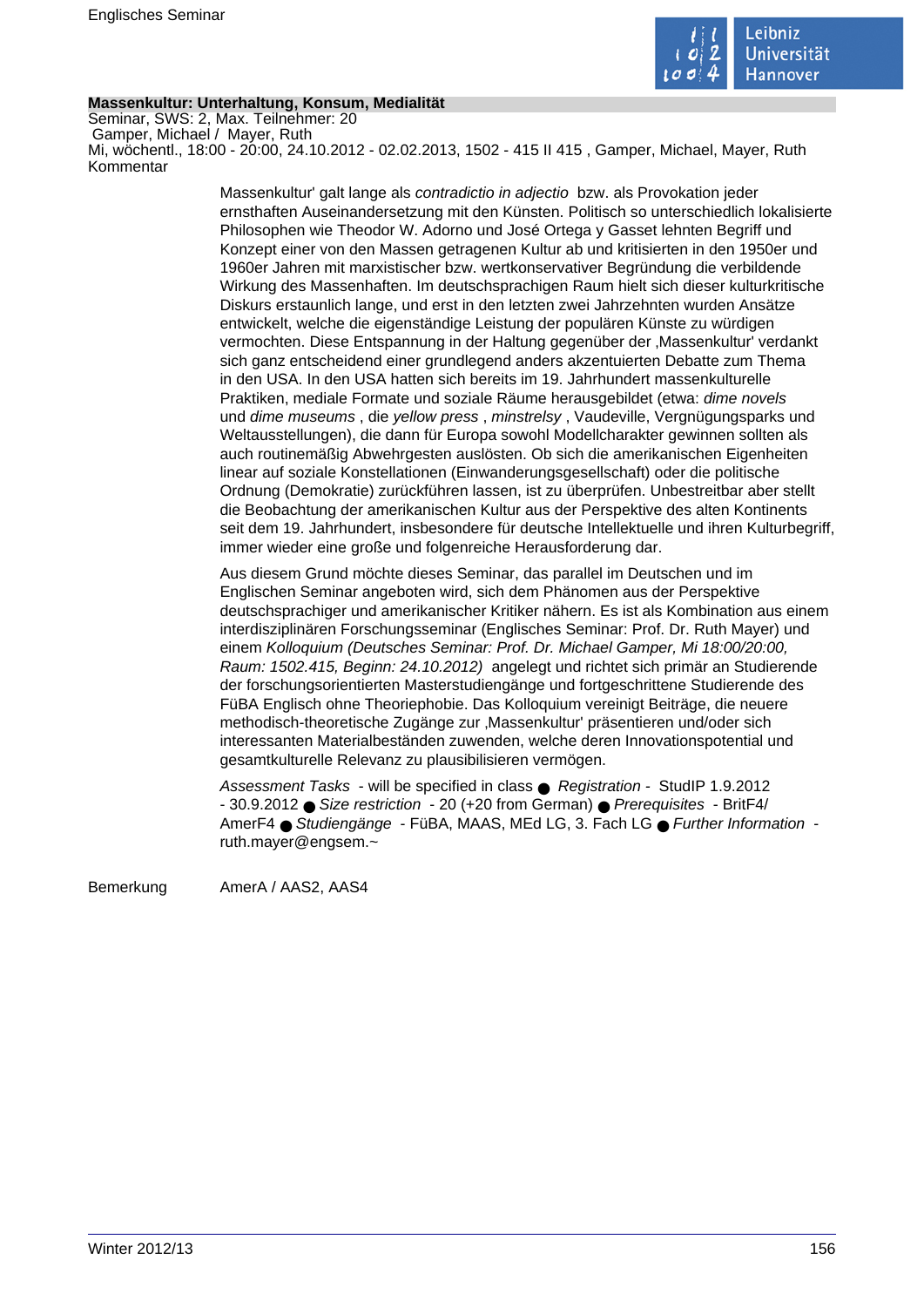

# **South African Fiction: "Jim Comes to Joburg"**

Seminar, SWS: 2, Max. Teilnehmer: 25 Marquardt (Staatsexamen), Henning Mi, wöchentl., 10:00 - 12:00, 17.10.2012 - 02.02.2013, 1502 - 613 II 613 Kommentar

> In the first half of the 20th century, South Africa experienced a massive movement from rural areas into the cities. People came especially to the Johannesburg area in search for work, mainly in the gold mines. This process was paralleled by increasing segregation legislation, which massively affected the social and working life of the black and coloured population. Contemporary cultural productions in general and literary texts in particular critically assess urbanisation and the resulting living and working conditions. Many of them use the 'Jim comes to Jo'burg' motif, where a young, usually black, man moves to Johannesburg to find work.

We will analyse and interpret different 'Jim comes to Jo'burg' stories published between the 1920s and 1940s and work out interrelations between literary texts and their social and economic contexts. We will consider authors, readers and publishers as we engage with protest writing and its impact before the implementation of apartheid.

Reader - copy shop Stork (Körnerstraße) from 15 October ● Assessment Tasks - will be specified in class ● Registration - StudIP 1.9.2012, 08.00 - 30.9.2012, midnight ● Size restriction - 25 ● Prerequisites - AmerF4/BritF4 (for FüBA and M.Ed. students), none for others ● Studiengänge - FüBA, MEd LG, 3. Fach LG, MA AAS, MA Atlantic Studies, Transformation Studies ● Further Information - henning.marquardt@engsem.~

Bemerkung BritA / AAS3, AAS5, AAS6 / Atlantic Studies: Forschungslernmodul / Transformation **Studies** 

Literatur

## Required Reading

Abrahams, Peter. Mine Boy . 1946. Oxford: Longman, 1989.

Dhlomo, Rolfes. An African Tragedy . Alice: Lovedale, 1928. http:// www.empire.amdigital.co.uk/contents/document-detail.aspx?sectionid=210 (accessible from within the LUH-network).

Plomer, William. "Ula Masondo." I Speak of Africa . 1927. Ed. William Plomer. London: Hogarth, 1938. 83-150.

Please read Dhlomo's An African Tragedy prior to class as this will be the first text that we will deal with. Please order Abrahams's Mine Boy well in advance due to long delivery times. Plomer's "Ula Masondo" will be provided in a reader.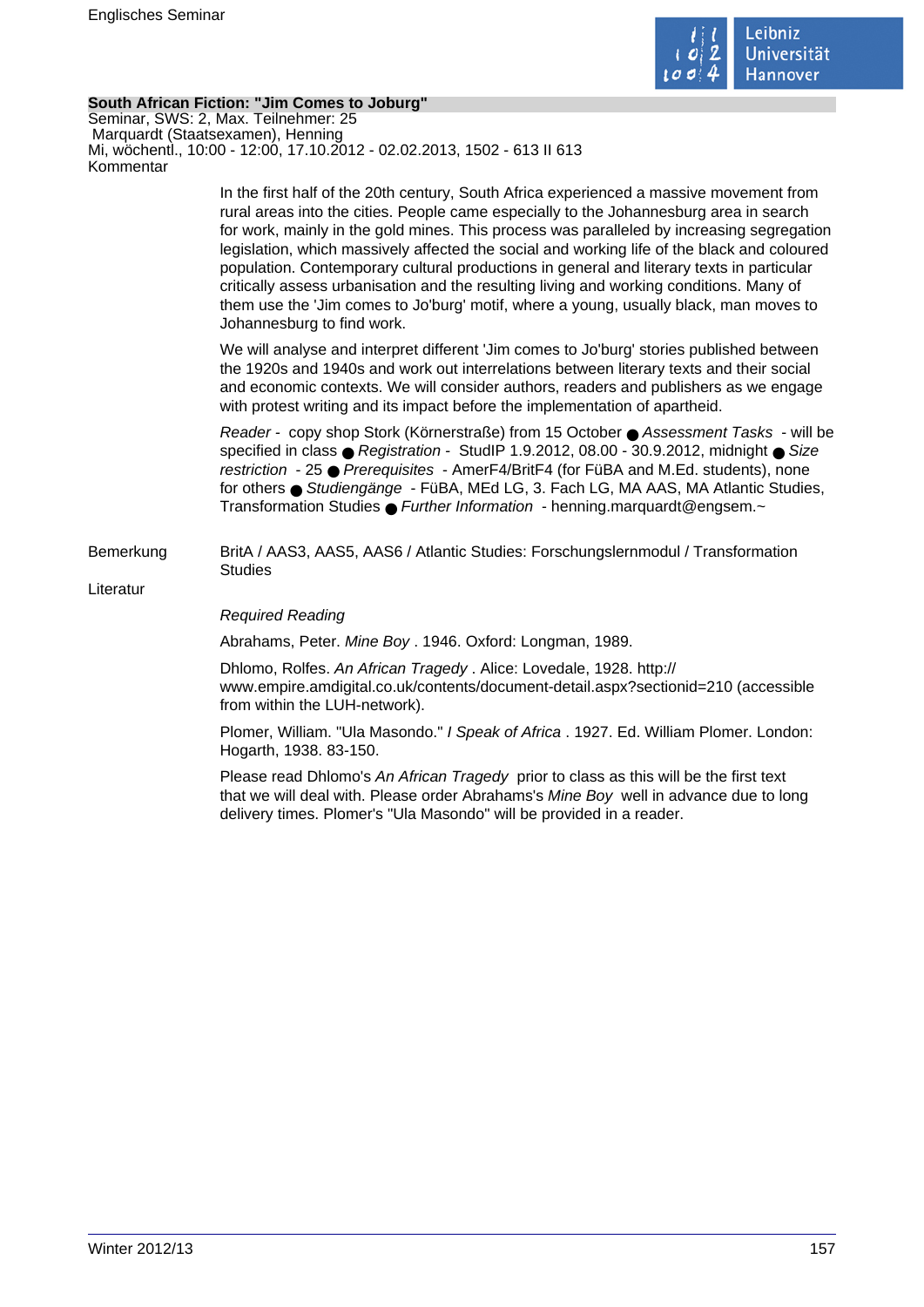

# **Transpacific Reflections**

Seminar, SWS: 2, Max. Teilnehmer: 25 Twelbeck, Kirsten Do, wöchentl., 10:00 - 12:00, 18.10.2012 - 02.02.2013, 1502 - 613 II 613 Kommentar

> In the past two decades American Studies has challenged the concept of American Exceptionalism by reassessing the country's place in an economically, politically, and culturally interconnected world. Scholars of the "American Pacific" have investigated the power relations between the United States and the geographically and culturally obscure and shifting concept of "Asia," reassessing the role of the concept in the formation of American culture and investigating the role of Asian American communities as intercultural contact zones and hybrid spaces.

In trying to trace the mapping of the "American Pacific," this seminar brings together literary texts, artworks, and movies that have shaped, challenged, and negotiated the concept, and discusses them with the help of postcolonial theory. Starting with the orientalism (Edward Said) of American Renaissance thinkers and poets, we will examine how they have inspired Asian American writers such as Sadakichi Hartmann or Maxine Hong Kingston. We will place texts by Mark Twain, Frank Norris, and Jack London in the historical context of transpacific relations to examine how canonical writers have imagined what has been interpreted as an expansion of the American frontier. The selfmarketing of San Francisco's "Chinatown" and the comic strip "Terry and the Pirates" will be as much a part of this seminar as Pearl S. Buck's bestselling "Asian" novels. Taking up the proposition that Asian American culture is almost by necessity dissident (Lisa Lowe) we will look at texts by Milton Murayama, Jessica Hagedorn, Theresa Hak Kyung Cha, or Bao Ninh to examine how they position themselves in a heavily contested and increasingly theorized field. We will also turn to the more recent renaissance in Asian American visual culture as indicative of changing power relations in the transpacific region.

Reader - copy shop Stork (Körnerstraße) from 15 October ● Assessment Tasks - will be specified in class  $\bullet$  Registration - StudIP 1.9.2012 - 30.9.2012  $\bullet$  Size restriction - 25  $\bullet$ Prerequisites -BritF4/AmerF4 ● Studiengänge - FüBA, MAAS, MEd LG, 3. Fach LG ● Further Information - kirsten.twelbeck@engsem.~

Bemerkung AmerA / AAS2, AAS3

# **Foundations British Studies 2**

# **Integrated English Practice**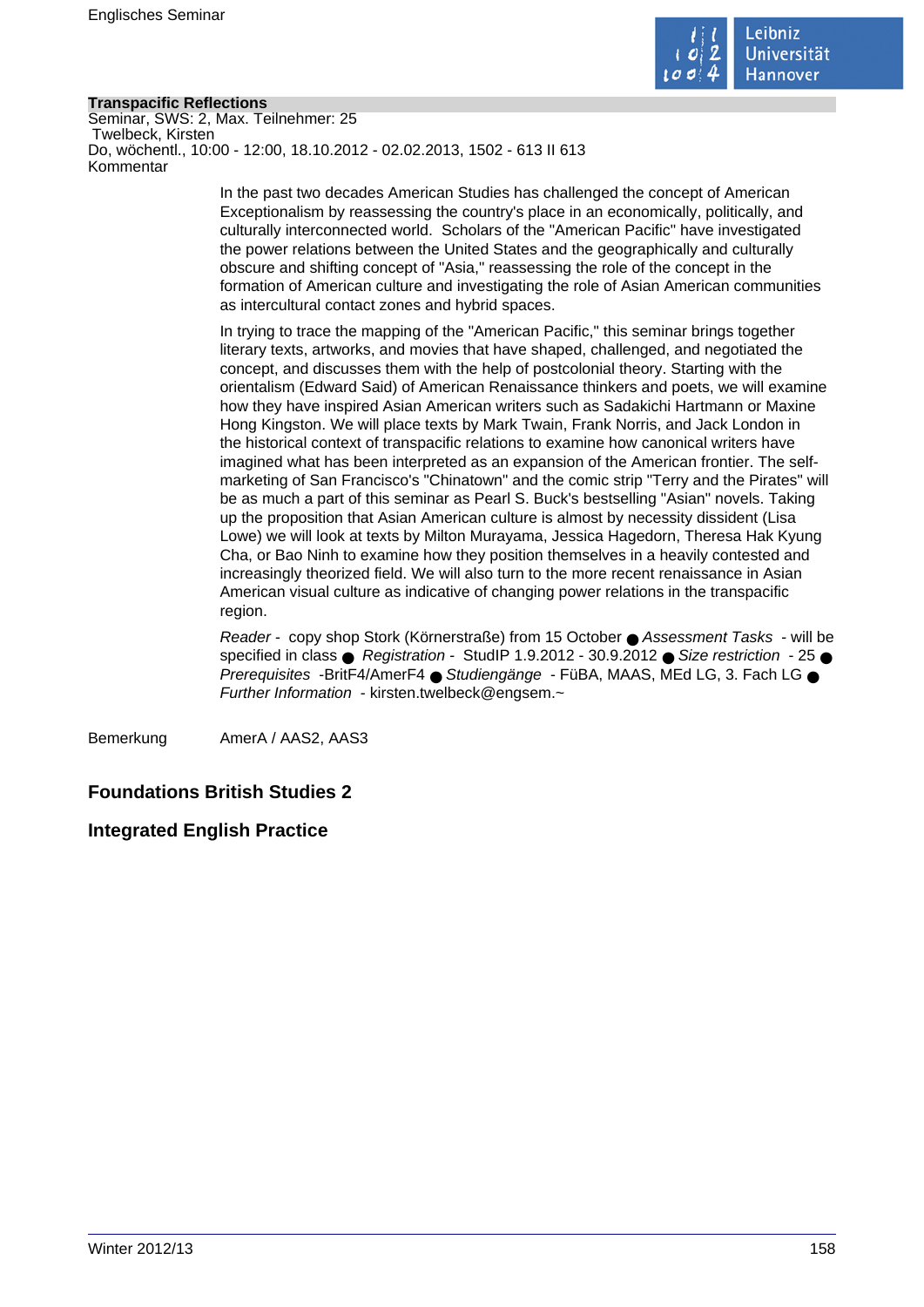

# **Classroom English**

Seminar/Sprachpraxis/Sprachpraktische Übung, SWS: 2, Max. Teilnehmer: 20

 Gans (M. A.), Anne Di, wöchentl., 12:00 - 14:00, 16.10.2012 - 02.02.2013, 1502 - 703 II 703

Kommentar This course offers students an insight into teaching in the foreign language classroom by focussing on necessary vocabulary and simulating a teaching situation. Students will design a lesson plan and carry it out (the Studienleistung), thus practising communication skills, classroom management, motivation and flexibility in the target language. The Prüfungsleistung is a reflection essay about this procedure.Please note: this class is not open to students of the "außerschulische" programs.Required Reading Faber, A & E Mazlish. 2003. How to talk so kids can learn at home and in school. London: Piccadilly. (the 1996 edition is also fine) Please order it (e.g. on amazon) before the class begins.A reader will be provided in class.

> Reader - will be provided in class ● Assessment Tasks - one written task (lesson plan) and one oral presentation (lesson) (SL), 2000-word term paper (reflection (PL) ● Registration - Doodle 1.9.2012 - 10.10.2012, 13:00 ● Size restriction - 20 ● Prerequisites - SPAWR and SPCS ● Studiengänge - FüBA, MEd LBS, 3. Fach LG ● Further Information - anne.gans@engsem.~

Bemerkung SPTOP:

Please note: this class is not open to students of the "außerschulische" programs. Reader - will be provided in class ● Assessment Tasks - one written task (lesson plan) and one oral presentation (lesson) (SL), 1500-word term paper (reflection (PL) ● Registration - Doodle 1.9.2012 - 10.10.2012, 13:00 ● Size restriction - 20 ● Prerequisites - SPAWR and SPCS ● Studiengänge - BSc TE, MEd LG, 3, Fach LG ● Further Information anne.gans@engsem.~

# **Investigating the Relationship between Gender and Art through Language Practice**

Seminar/Sprachpraxis/Sprachpraktische Übung, SWS: 2, Max. Teilnehmer: 25 Hamilton-Bick, Jeanne

Mi, wöchentl., 12:00 - 14:00, 17.10.2012 - 02.02.2013, 1502 - 613 II 613

Kommentar This course will look at the relationship between art and gender in contemporary society through discussions of artistic movements, politics and controversies relating to gender, and identity. Accompanying the topics each week will be writing and grammar exercises and activities. Along with vocabulary-building and advanced grammar practice, students are expected to participate actively in class discussions. The Studienleistungen are an annotated bibliography and an oral presentation; the Prüfungsleistung is a research paper.Assessment Tasks - one written task and one oral presentation (SL) 2000-word term paper (PL) ● Registration - Doodle 1.9.2012 - 10.10.2012, 13:00 ● Size restriction - 25 ● Prerequisites - SPAWR and SPCS ● Studiengänge - FüBA, MEd LBS, 3. Fach LG ● Further Information - jeanne.hamilton-bick@engsem.~ Bemerkung SPTOP:

> Assessment Tasks - one written task and one oral presentation (SL) 2000-word term paper (PL) ● Registration - Doodle 1.9.2012 - 10.10.2012, 13:00 ● Size restriction - 25 ● Prerequisites - SPAWR and SPCS ● Studiengänge - FüBA außerschulisch, BSc TE, MEd LG, 3. Fach LG ● Further Information - jeanne.hamilton-bick@engsem.~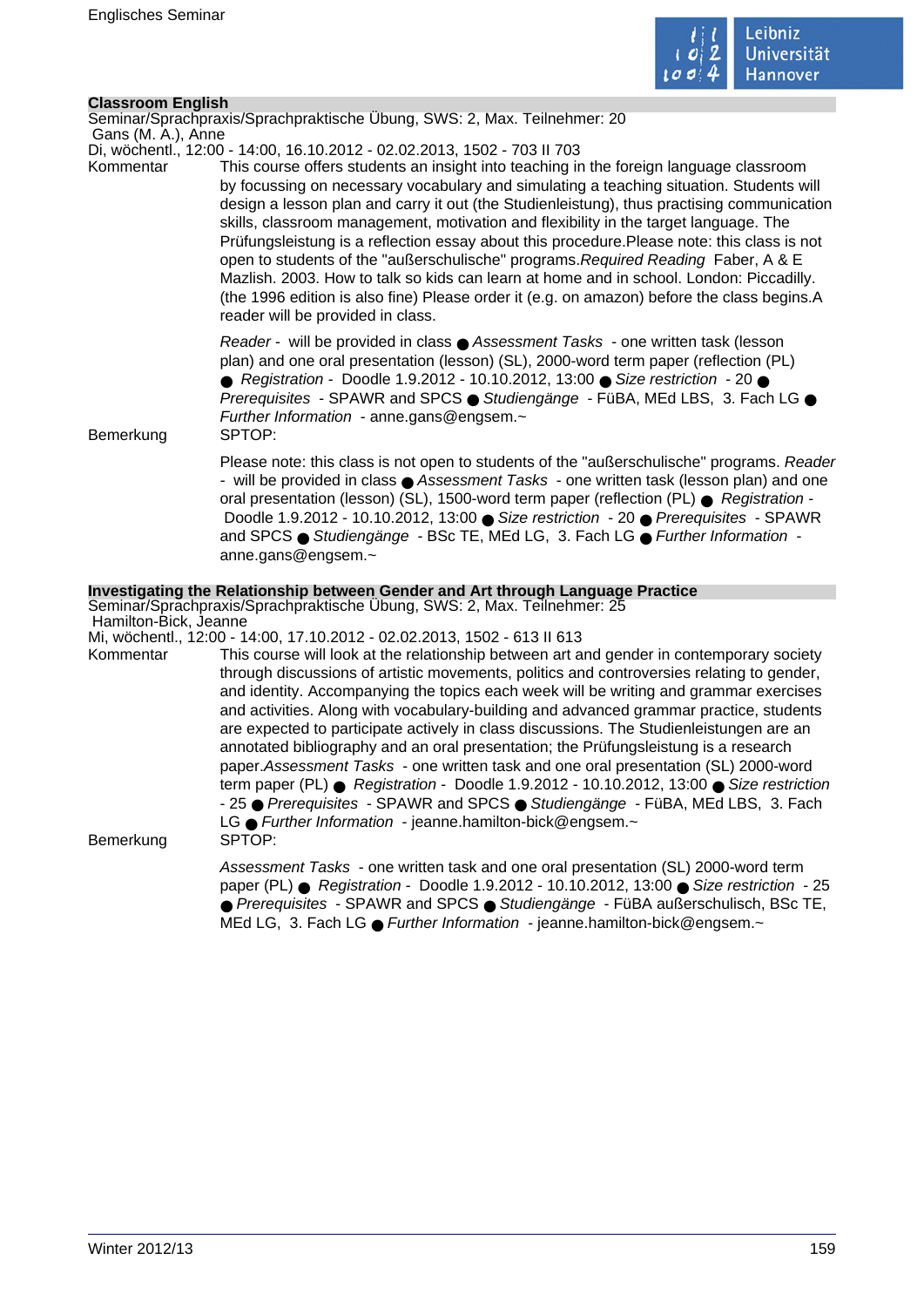

# **Journalistic Writing: The Making of the Next US President II**

Seminar/Sprachpraxis/Sprachpraktische Übung, SWS: 2, Max. Teilnehmer: 25 Jones, Jacob

Do, wöchentl., 12:00 - 14:00, 18.10.2012 - 02.02.2013, 1502 - 609 II 609

Kommentar It is 2012, and thus time for that quadrennial exercise in media madness, campaignfinance feeding frenzy and costly hoopla known as the U.S. Presidential Election. Serving as both a national cultural event as well as a contest for political power, the presidential selection process has long been a core element in the formation and reformation of national self-identity.In this course you/we will become practicing journalists who follow the long campaign trail from the national party conventions - Republican (week of 27 August) and Democratic (3 September) - to and beyond the general election on November 6.

> In the process, and depending on enrollment, individual students and/or pairs/groups will each be assigned a particular state, which you will then follow through the election cycle, writing brief journalistic "dispatches" (2 x 250 words and 2 X 500-600 words for both SL and PL students) from the field as you go, culminating in a longer "report" (PL term paper) not just on the success or failure of Romney and Obama, but also on the nature of the election process (swing states, targeted advertising, how geography and demography influence U.S. politics) itself, and what those elections might say about the larger national culture of which they are an integral part.

Note: It is not necessary to have taken Part I of this course to do Part 2!

Assessment Tasks - dispatches (SL) and term paper (PL) ● Registration - Doodle 1.9.2012 - 10.10.2012, 13:00 ● Size restriction - 25 ● Prerequisites - SPAWR and SPCS ● Studiengänge - FüBA, MEd LBS, 3. Fach LG ● Further Information jacob.jones@engsem.~

Bemerkung SPTOP:

Assessment Tasks - dispatches (SL) and term paper (PL) ● Registration - Doodle 1.9.2012 - 10.10.2012, 13:00 ● Size restriction - 25 ● Prerequisites - SPAWR and SPCS ● Studiengänge - FüBA außerschulisch, BSc TE, MEd LG, 3. Fach LG ● Further Information - jacob.jones@engsem.~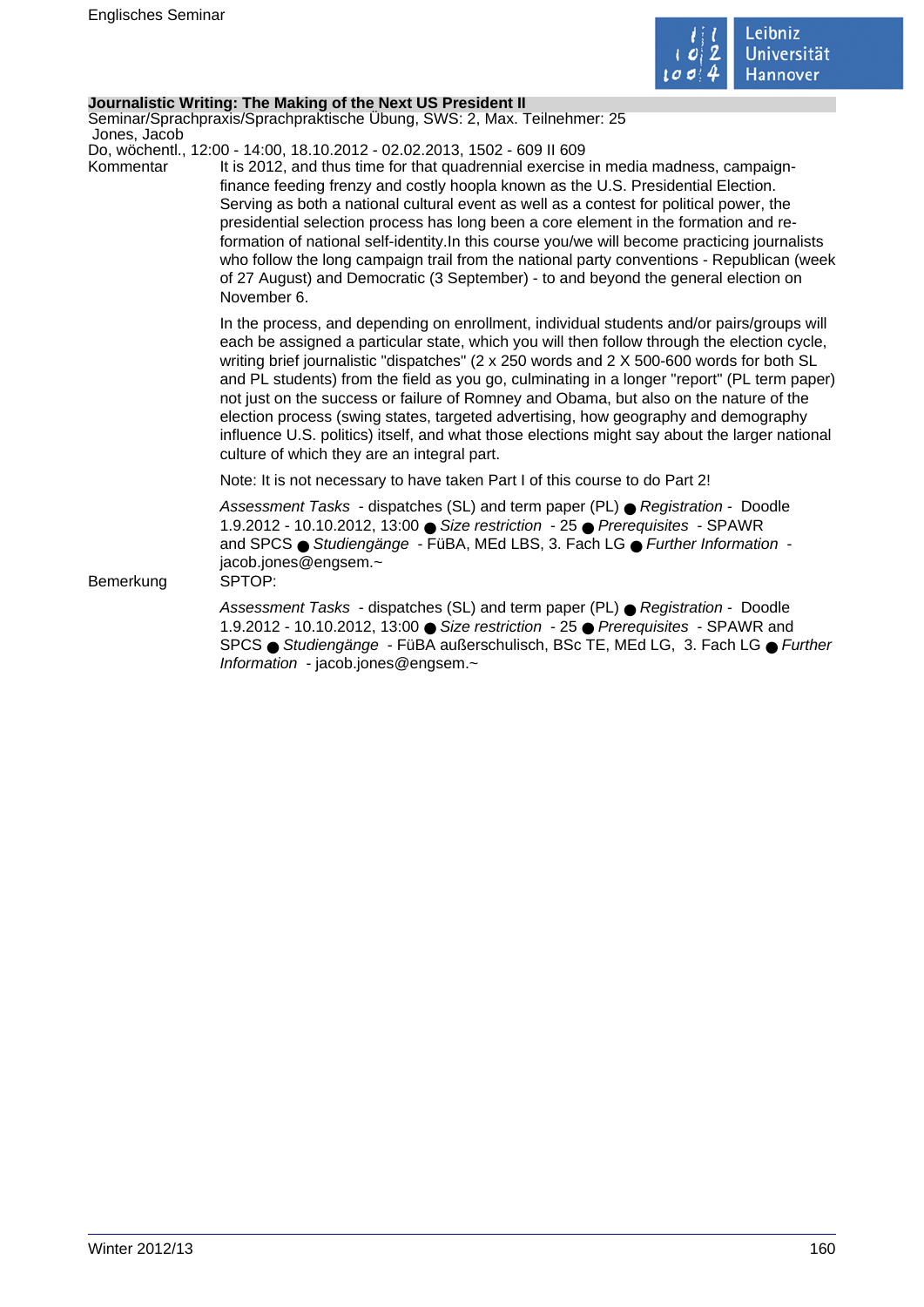

 $\mathcal{L}_{\mathcal{A}}$ 

# **Nature and Environmental Writing**

| Jones, Jacob           | Seminar/Sprachpraxis/Sprachpraktische Übung, SWS: 2, Max. Teilnehmer: 25                                                                                                                                                                                                                                                                                                                                                                                                                                                                                                                                                                                                                                                                              |
|------------------------|-------------------------------------------------------------------------------------------------------------------------------------------------------------------------------------------------------------------------------------------------------------------------------------------------------------------------------------------------------------------------------------------------------------------------------------------------------------------------------------------------------------------------------------------------------------------------------------------------------------------------------------------------------------------------------------------------------------------------------------------------------|
| Kommentar<br>Bemerkung | Do, wöchentl., 14:00 - 16:00, 18.10.2012 - 02.02.2013, 1502 - 615 II 615<br>Some of the best essayists in the Anglophone literary tradition were (are) nature writers<br>- Henry David Thoreau, Gerald Durrell and John McPhee come to mind - and over the<br>next decades English will undoubtedly continue to serve as the indispensable language<br>for both the professional and popular scientific and policy literature addressing global<br>climate change and other environmental problems. Thus, this class is designed not only<br>to familiarize students with some of the "classics" in the nature and environmental writing<br>genre(s), but also to learn and practise many of the writing techniques utilized by the<br>professionals. |
|                        | To that end, students will choose one subject from a list of natural places/ecosystems<br>from around the world and write two short ( $2 \times 250-300$ words) and two medium ( $2 \times$<br>500-600 words) interlocking essays investigating/analyzing their topics/places from<br>several points of view (both SL and PL students), which will then serve as the foundation<br>for the PL term paper if needed.                                                                                                                                                                                                                                                                                                                                   |
|                        | Assessment Tasks - essays (SL) and term paper (PL) ● Registration - Doodle<br>1.9.2012 - 10.10.2012, 13:00 · Size restriction - 25 · Prerequisites - SPAWR<br>and SPCS ● Studiengänge - FüBA, MEd LBS, 3. Fach LG ● Further Information -<br>jacob.jones@engsem.~<br>SPTOP:                                                                                                                                                                                                                                                                                                                                                                                                                                                                           |
|                        | Assessment Tasks - essays (SL) and term paper (PL) $\bullet$ Registration - Doodle 1.9.2012<br>- 10.10.2012, 13:00 ● Size restriction - 25 ● Prerequisites - SPAWR and SPCS<br>● Studiengänge - FüBA außerschulisch, BSc TE, MEd LG, 3. Fach LG ● Further<br>Information - jacob.jones@engsem.~                                                                                                                                                                                                                                                                                                                                                                                                                                                       |
|                        |                                                                                                                                                                                                                                                                                                                                                                                                                                                                                                                                                                                                                                                                                                                                                       |

# SPTOP

| <b>Classroom English</b> |                                                                                                                                                                                                                                                                                                                                                                                                                                                                                                                                                                                                                                                                                                                                                                                           |
|--------------------------|-------------------------------------------------------------------------------------------------------------------------------------------------------------------------------------------------------------------------------------------------------------------------------------------------------------------------------------------------------------------------------------------------------------------------------------------------------------------------------------------------------------------------------------------------------------------------------------------------------------------------------------------------------------------------------------------------------------------------------------------------------------------------------------------|
| Gans (M. A.), Anne       | Seminar/Sprachpraxis/Sprachpraktische Übung, SWS: 2, Max. Teilnehmer: 20                                                                                                                                                                                                                                                                                                                                                                                                                                                                                                                                                                                                                                                                                                                  |
|                          | Di, wöchentl., 12:00 - 14:00, 16.10.2012 - 02.02.2013, 1502 - 703 II 703                                                                                                                                                                                                                                                                                                                                                                                                                                                                                                                                                                                                                                                                                                                  |
| Kommentar                | This course offers students an insight into teaching in the foreign language classroom<br>by focussing on necessary vocabulary and simulating a teaching situation. Students will<br>design a lesson plan and carry it out (the Studienleistung), thus practising communication<br>skills, classroom management, motivation and flexibility in the target language. The<br>Prüfungsleistung is a reflection essay about this procedure. Please note: this class is not<br>open to students of the "außerschulische" programs. Required Reading Faber, A & E<br>Mazlish. 2003. How to talk so kids can learn at home and in school. London: Piccadilly.<br>(the 1996 edition is also fine) Please order it (e.g. on amazon) before the class begins.A<br>reader will be provided in class. |
| Bemerkung                | Reader - will be provided in class ● Assessment Tasks - one written task (lesson<br>plan) and one oral presentation (lesson) (SL), 2000-word term paper (reflection (PL)<br>● Registration - Doodle 1.9.2012 - 10.10.2012, 13:00 ● Size restriction - 20 ●<br>Prerequisites - SPAWR and SPCS · Studiengänge - FüBA, MEd LBS, 3. Fach LG ·<br>Further Information - anne.gans@engsem.~<br>SPTOP:                                                                                                                                                                                                                                                                                                                                                                                           |
|                          | Please note: this class is not open to students of the "außerschulische" programs. Reader<br>- will be provided in class ● Assessment Tasks - one written task (lesson plan) and one<br>oral presentation (lesson) (SL), 1500-word term paper (reflection (PL) ● Registration -<br>Doodle 1.9.2012 - 10.10.2012, 13:00 ● Size restriction - 20 ● Prerequisites - SPAWR<br>and SPCS ● Studiengänge - BSc TE, MEd LG, 3. Fach LG ● Further Information -<br>anne.gans@engsem.~                                                                                                                                                                                                                                                                                                              |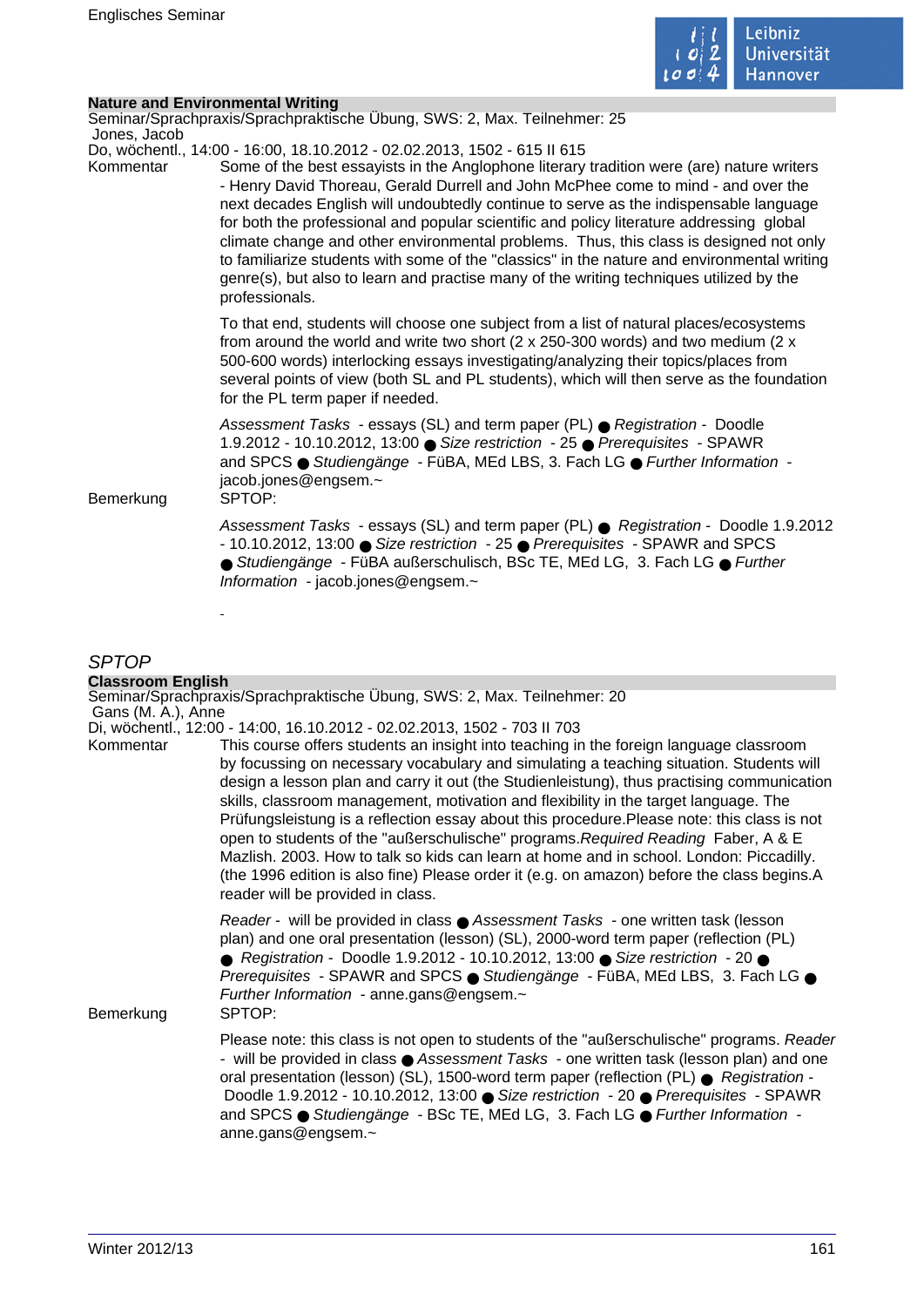

### **Investigating the Relationship between Gender and Art through Language Practice**

Seminar/Sprachpraxis/Sprachpraktische Übung, SWS: 2, Max. Teilnehmer: 25 Hamilton-Bick, Jeanne

Mi, wöchentl., 12:00 - 14:00, 17.10.2012 - 02.02.2013, 1502 - 613 II 613

Kommentar This course will look at the relationship between art and gender in contemporary society through discussions of artistic movements, politics and controversies relating to gender, and identity. Accompanying the topics each week will be writing and grammar exercises and activities. Along with vocabulary-building and advanced grammar practice, students are expected to participate actively in class discussions. The Studienleistungen are an annotated bibliography and an oral presentation; the Prüfungsleistung is a research paper.Assessment Tasks - one written task and one oral presentation (SL) 2000-word term paper (PL) ● Registration - Doodle 1.9.2012 - 10.10.2012, 13:00 ● Size restriction - 25 ● Prerequisites - SPAWR and SPCS ● Studiengänge - FüBA, MEd LBS, 3. Fach LG ● Further Information - jeanne.hamilton-bick@engsem.~ Bemerkung SPTOP:

Assessment Tasks - one written task and one oral presentation (SL) 2000-word term paper (PL) ● Registration - Doodle 1.9.2012 - 10.10.2012, 13:00 ● Size restriction - 25 ● Prerequisites - SPAWR and SPCS ● Studiengänge - FüBA außerschulisch, BSc TE, MEd LG, 3. Fach LG ● Further Information - jeanne.hamilton-bick@engsem.~

## **Journalistic Writing: The Making of the Next US President II**

Seminar/Sprachpraxis/Sprachpraktische Übung, SWS: 2, Max. Teilnehmer: 25 Jones, Jacob

- Do, wöchentl., 12:00 14:00, 18.10.2012 02.02.2013, 1502 609 II 609
- Kommentar It is 2012, and thus time for that quadrennial exercise in media madness, campaignfinance feeding frenzy and costly hoopla known as the U.S. Presidential Election. Serving as both a national cultural event as well as a contest for political power, the presidential selection process has long been a core element in the formation and reformation of national self-identity.In this course you/we will become practicing journalists who follow the long campaign trail from the national party conventions - Republican (week of 27 August) and Democratic (3 September) - to and beyond the general election on November 6.

In the process, and depending on enrollment, individual students and/or pairs/groups will each be assigned a particular state, which you will then follow through the election cycle, writing brief journalistic "dispatches" (2 x 250 words and 2 X 500-600 words for both SL and PL students) from the field as you go, culminating in a longer "report" (PL term paper) not just on the success or failure of Romney and Obama, but also on the nature of the election process (swing states, targeted advertising, how geography and demography influence U.S. politics) itself, and what those elections might say about the larger national culture of which they are an integral part.

Note: It is not necessary to have taken Part I of this course to do Part 2!

Assessment Tasks - dispatches (SL) and term paper (PL) ● Registration - Doodle 1.9.2012 - 10.10.2012, 13:00 ● Size restriction - 25 ● Prerequisites - SPAWR and SPCS ● Studiengänge - FüBA, MEd LBS, 3. Fach LG ● Further Information jacob.jones@engsem.~

Bemerkung SPTOP:

Assessment Tasks - dispatches (SL) and term paper (PL) ● Registration - Doodle 1.9.2012 - 10.10.2012, 13:00 ● Size restriction - 25 ● Prerequisites - SPAWR and SPCS ● Studiengänge - FüBA außerschulisch, BSc TE, MEd LG, 3. Fach LG ● Further Information - jacob.jones@engsem.~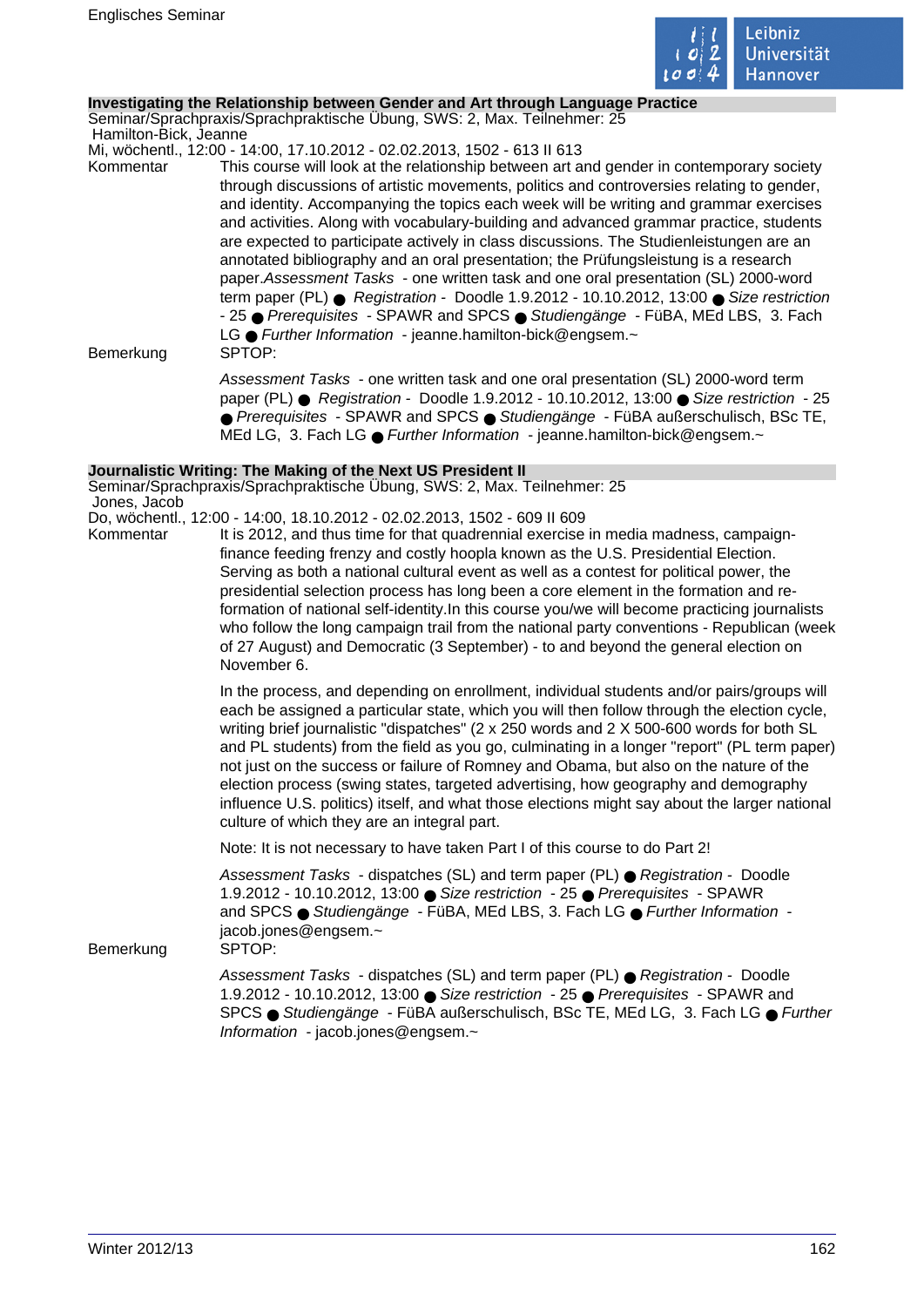

÷,

| Nature and Environmental Writing |  |
|----------------------------------|--|
|                                  |  |

| Jones, Jacob           | Seminar/Sprachpraxis/Sprachpraktische Übung, SWS: 2, Max. Teilnehmer: 25                                                                                                                                                                                                                                                                                                                                                                                                                                                                                                                                                                                                                                                                              |
|------------------------|-------------------------------------------------------------------------------------------------------------------------------------------------------------------------------------------------------------------------------------------------------------------------------------------------------------------------------------------------------------------------------------------------------------------------------------------------------------------------------------------------------------------------------------------------------------------------------------------------------------------------------------------------------------------------------------------------------------------------------------------------------|
| Kommentar<br>Bemerkung | Do, wöchentl., 14:00 - 16:00, 18.10.2012 - 02.02.2013, 1502 - 615 II 615<br>Some of the best essayists in the Anglophone literary tradition were (are) nature writers<br>- Henry David Thoreau, Gerald Durrell and John McPhee come to mind - and over the<br>next decades English will undoubtedly continue to serve as the indispensable language<br>for both the professional and popular scientific and policy literature addressing global<br>climate change and other environmental problems. Thus, this class is designed not only<br>to familiarize students with some of the "classics" in the nature and environmental writing<br>genre(s), but also to learn and practise many of the writing techniques utilized by the<br>professionals. |
|                        | To that end, students will choose one subject from a list of natural places/ecosystems<br>from around the world and write two short ( $2 \times 250-300$ words) and two medium ( $2 \times$<br>500-600 words) interlocking essays investigating/analyzing their topics/places from<br>several points of view (both SL and PL students), which will then serve as the foundation<br>for the PL term paper if needed.                                                                                                                                                                                                                                                                                                                                   |
|                        | Assessment Tasks - essays (SL) and term paper (PL) ● Registration - Doodle<br>1.9.2012 - 10.10.2012, 13:00 ● Size restriction - 25 ● Prerequisites - SPAWR<br>and SPCS · Studiengänge - FüBA, MEd LBS, 3. Fach LG · Further Information -<br>jacob.jones@engsem.~<br>SPTOP:                                                                                                                                                                                                                                                                                                                                                                                                                                                                           |
|                        | Assessment Tasks - essays (SL) and term paper (PL) ● Registration - Doodle 1.9.2012<br>- 10.10.2012, 13:00 ● Size restriction - 25 ● Prerequisites - SPAWR and SPCS<br>● Studiengänge - FüBA außerschulisch, BSc TE, MEd LG, 3. Fach LG ● Further<br>Information - jacob.jones@engsem.~                                                                                                                                                                                                                                                                                                                                                                                                                                                               |
|                        |                                                                                                                                                                                                                                                                                                                                                                                                                                                                                                                                                                                                                                                                                                                                                       |

# **Contexts of English Use**

| <b>Classroom English</b> |                                                                                                                                                                                                                                                                                                                                                                                                                                                                                                                                                                                                                                                                                                                                                                                           |
|--------------------------|-------------------------------------------------------------------------------------------------------------------------------------------------------------------------------------------------------------------------------------------------------------------------------------------------------------------------------------------------------------------------------------------------------------------------------------------------------------------------------------------------------------------------------------------------------------------------------------------------------------------------------------------------------------------------------------------------------------------------------------------------------------------------------------------|
| Gans (M. A.), Anne       | Seminar/Sprachpraxis/Sprachpraktische Übung, SWS: 2, Max. Teilnehmer: 20                                                                                                                                                                                                                                                                                                                                                                                                                                                                                                                                                                                                                                                                                                                  |
|                          | Di, wöchentl., 12:00 - 14:00, 16.10.2012 - 02.02.2013, 1502 - 703 II 703                                                                                                                                                                                                                                                                                                                                                                                                                                                                                                                                                                                                                                                                                                                  |
| Kommentar                | This course offers students an insight into teaching in the foreign language classroom<br>by focussing on necessary vocabulary and simulating a teaching situation. Students will<br>design a lesson plan and carry it out (the Studienleistung), thus practising communication<br>skills, classroom management, motivation and flexibility in the target language. The<br>Prüfungsleistung is a reflection essay about this procedure. Please note: this class is not<br>open to students of the "außerschulische" programs. Required Reading Faber, A & E<br>Mazlish. 2003. How to talk so kids can learn at home and in school. London: Piccadilly.<br>(the 1996 edition is also fine) Please order it (e.g. on amazon) before the class begins.A<br>reader will be provided in class. |
| Bemerkung                | Reader - will be provided in class ● Assessment Tasks - one written task (lesson<br>plan) and one oral presentation (lesson) (SL), 2000-word term paper (reflection (PL)<br>● Registration - Doodle 1.9.2012 - 10.10.2012, 13:00 ● Size restriction - 20 ●<br>Prerequisites - SPAWR and SPCS ● Studiengänge - FüBA, MEd LBS, 3. Fach LG ●<br>Further Information - anne.gans@engsem.~<br>SPTOP:                                                                                                                                                                                                                                                                                                                                                                                           |
|                          | Please note: this class is not open to students of the "außerschulische" programs. Reader<br>- will be provided in class ● Assessment Tasks - one written task (lesson plan) and one<br>oral presentation (lesson) (SL), 1500-word term paper (reflection (PL) ● Registration -<br>Doodle 1.9.2012 - 10.10.2012, 13:00 ● Size restriction - 20 ● Prerequisites - SPAWR<br>and SPCS ● Studiengänge - BSc TE, MEd LG, 3. Fach LG ● Further Information -<br>anne.gans@engsem.~                                                                                                                                                                                                                                                                                                              |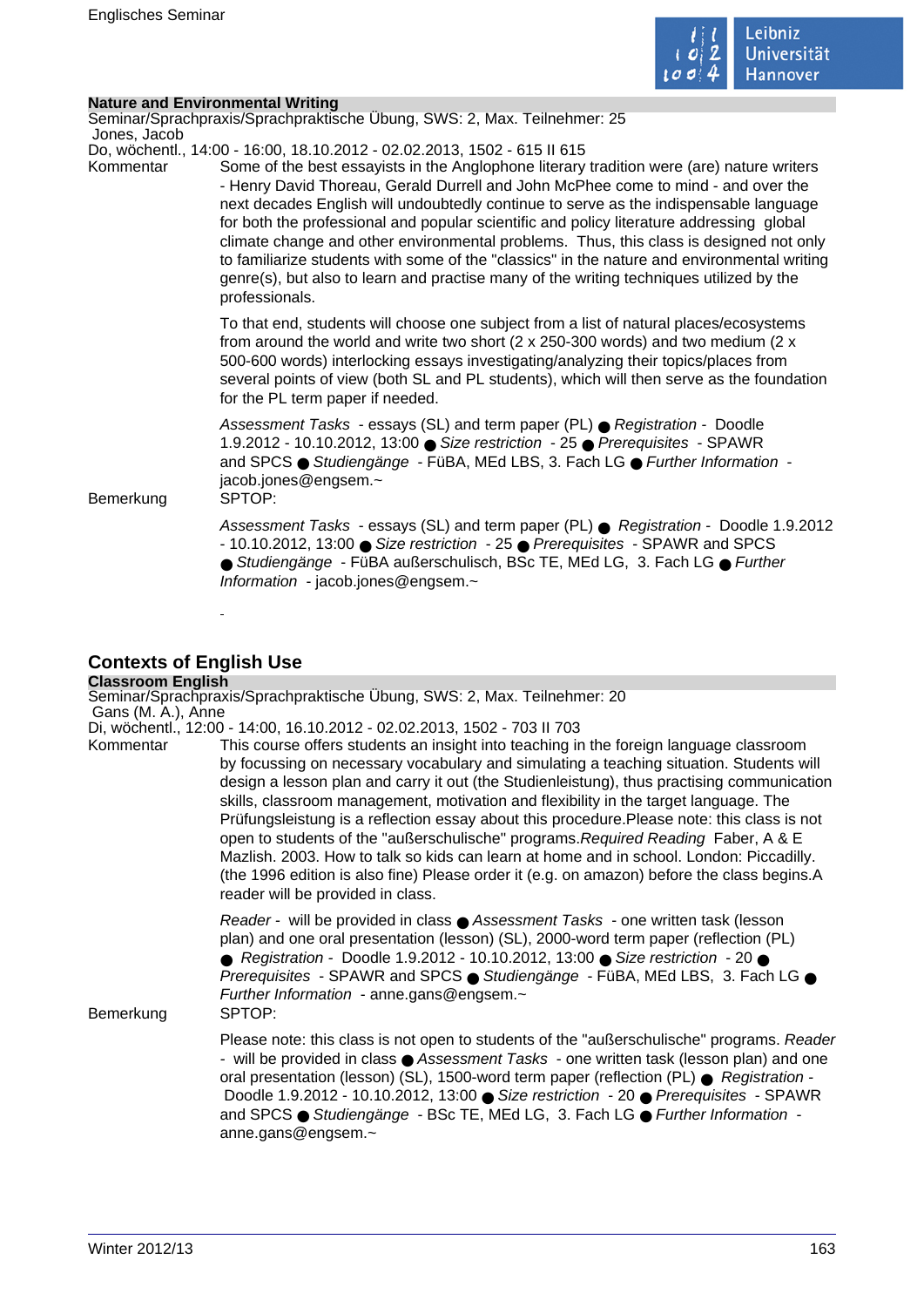

# **English for Professional Use**

| Bennett, Peter        | Seminar/Sprachpraxis/Sprachpraktische Übung, SWS: 2, Max. Teilnehmer: 25                                                                                                                                                                                                                                                                                                                                                                                                                                                                                                                                                                                                                                                                                                              |
|-----------------------|---------------------------------------------------------------------------------------------------------------------------------------------------------------------------------------------------------------------------------------------------------------------------------------------------------------------------------------------------------------------------------------------------------------------------------------------------------------------------------------------------------------------------------------------------------------------------------------------------------------------------------------------------------------------------------------------------------------------------------------------------------------------------------------|
|                       | Do, wöchentl., 12:00 - 14:00, 18.10.2012 - 02.02.2013, 1502 - 703 II 703, 1. Gruppe                                                                                                                                                                                                                                                                                                                                                                                                                                                                                                                                                                                                                                                                                                   |
|                       | Do, wöchentl., 14:00 - 16:00, 18.10.2012 - 02.02.2013, 1502 - 609 II 609, 2. Gruppe                                                                                                                                                                                                                                                                                                                                                                                                                                                                                                                                                                                                                                                                                                   |
| Kommentar             | Fr, wöchentl., 10:00 - 12:00, 19.10.2012 - 02.02.2013, 1502 - 703 II 703, 3. Gruppe<br>This course deals with language and communication in professional contexts<br>(organisations, trade fairs, public situations, etc). Forms of communication include<br>applications, resumes and CVs, presentations and interviews, social conventions, official<br>letters, emails, faxes, memos, minute taking, reports, notices, telephoning. Assessment<br>Tasks - one written task (CV and application letter) and one oral task (interview) (SL) $\bullet$<br>Registration - Doodle 1.9.2012 - 10.10.2012, 13:00 Size restriction - 25 per group<br>● Prerequisites - SPAWR and SPCS ● Studiengänge - FüBA, MEd LBS, MEd LG, 3.<br>Fach LG • Further Information - peter bennett@engsem.~ |
|                       | Investigating the Relationship between Gender and Art through Language Practice                                                                                                                                                                                                                                                                                                                                                                                                                                                                                                                                                                                                                                                                                                       |
| Hamilton-Bick, Jeanne | Seminar/Sprachpraxis/Sprachpraktische Ubung, SWS: 2, Max. Teilnehmer: 25<br>Mi, wöchentl., 12:00 - 14:00, 17.10.2012 - 02.02.2013, 1502 - 613 II 613                                                                                                                                                                                                                                                                                                                                                                                                                                                                                                                                                                                                                                  |
| Kommentar             | This course will look at the relationship between art and gender in contemporary society<br>through discussions of artistic movements, politics and controversies relating to gender,<br>and identity. Accompanying the topics each week will be writing and grammar exercises<br>and activities. Along with vocabulary-building and advanced grammar practice, students<br>are expected to participate actively in class discussions. The Studienleistungen are an<br>annotated bibliography and an oral presentation; the Prüfungsleistung is a research                                                                                                                                                                                                                            |

term paper (PL)  $\bullet$  Registration - Doodle 1.9.2012 - 10.10.2012, 13:00  $\bullet$  Size restriction - 25 ● Prerequisites - SPAWR and SPCS ● Studiengänge - FüBA, MEd LBS, 3. Fach LG ● Further Information - jeanne.hamilton-bick@engsem.~<br>SPTOP:

paper.Assessment Tasks - one written task and one oral presentation (SL) 2000-word

Bemerkung

Assessment Tasks - one written task and one oral presentation (SL) 2000-word term paper (PL) ● Registration - Doodle 1.9.2012 - 10.10.2012, 13:00 ● Size restriction - 25 ● Prerequisites - SPAWR and SPCS ● Studiengänge - FüBA außerschulisch, BSc TE, MEd LG, 3. Fach LG ● Further Information - jeanne.hamilton-bick@engsem.~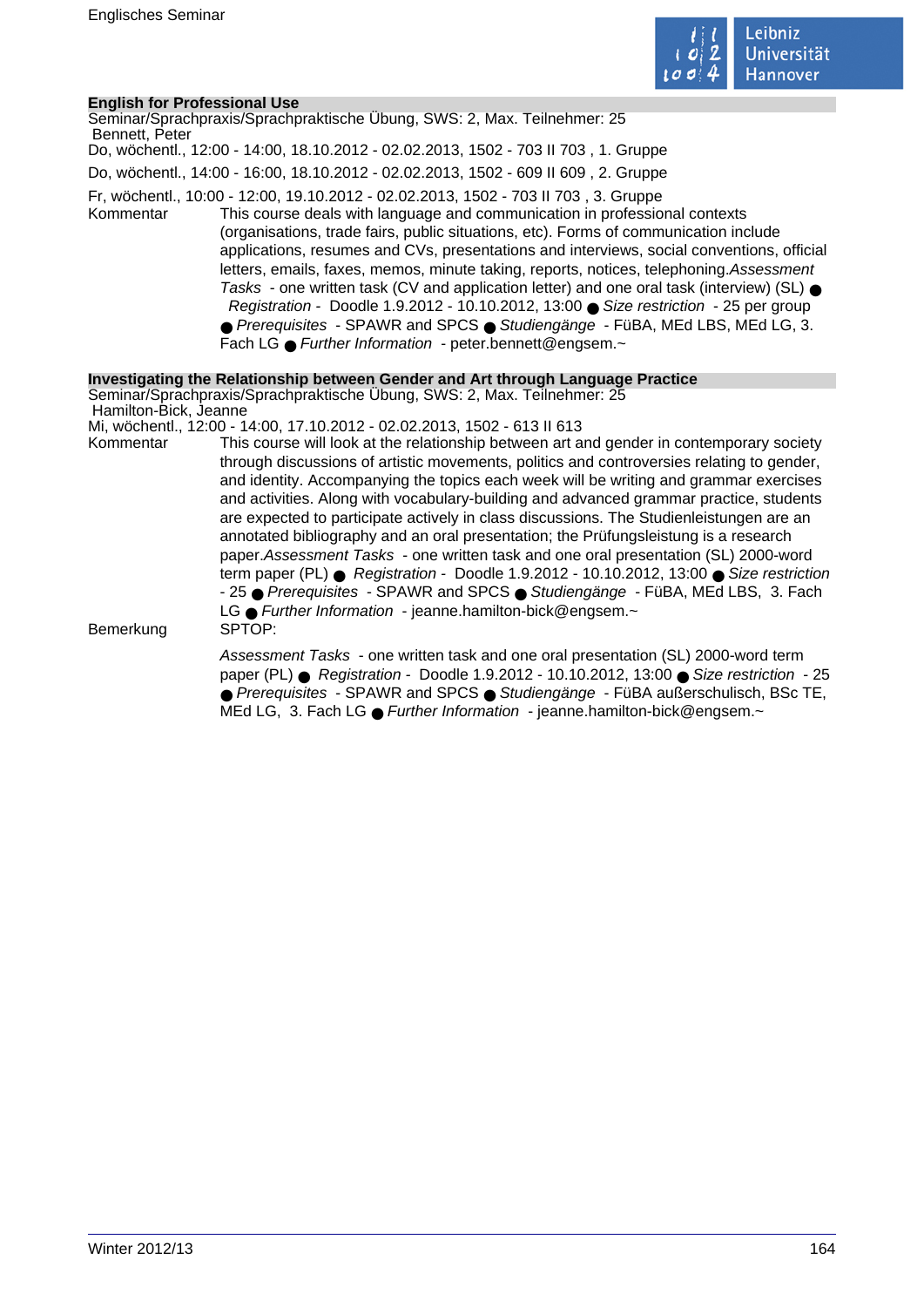

# **Journalistic Writing: The Making of the Next US President II**

Seminar/Sprachpraxis/Sprachpraktische Übung, SWS: 2, Max. Teilnehmer: 25 Jones, Jacob

Do, wöchentl., 12:00 - 14:00, 18.10.2012 - 02.02.2013, 1502 - 609 II 609

Kommentar It is 2012, and thus time for that quadrennial exercise in media madness, campaignfinance feeding frenzy and costly hoopla known as the U.S. Presidential Election. Serving as both a national cultural event as well as a contest for political power, the presidential selection process has long been a core element in the formation and reformation of national self-identity.In this course you/we will become practicing journalists who follow the long campaign trail from the national party conventions - Republican (week of 27 August) and Democratic (3 September) - to and beyond the general election on November 6.

> In the process, and depending on enrollment, individual students and/or pairs/groups will each be assigned a particular state, which you will then follow through the election cycle, writing brief journalistic "dispatches" (2 x 250 words and 2 X 500-600 words for both SL and PL students) from the field as you go, culminating in a longer "report" (PL term paper) not just on the success or failure of Romney and Obama, but also on the nature of the election process (swing states, targeted advertising, how geography and demography influence U.S. politics) itself, and what those elections might say about the larger national culture of which they are an integral part.

Note: It is not necessary to have taken Part I of this course to do Part 2!

Assessment Tasks - dispatches (SL) and term paper (PL) ● Registration - Doodle 1.9.2012 - 10.10.2012, 13:00 ● Size restriction - 25 ● Prerequisites - SPAWR and SPCS ● Studiengänge - FüBA, MEd LBS, 3. Fach LG ● Further Information jacob.jones@engsem.~

Bemerkung SPTOP:

Assessment Tasks - dispatches (SL) and term paper (PL) ● Registration - Doodle 1.9.2012 - 10.10.2012, 13:00 ● Size restriction - 25 ● Prerequisites - SPAWR and SPCS ● Studiengänge - FüBA außerschulisch, BSc TE, MEd LG, 3. Fach LG ● Further Information - jacob.jones@engsem.~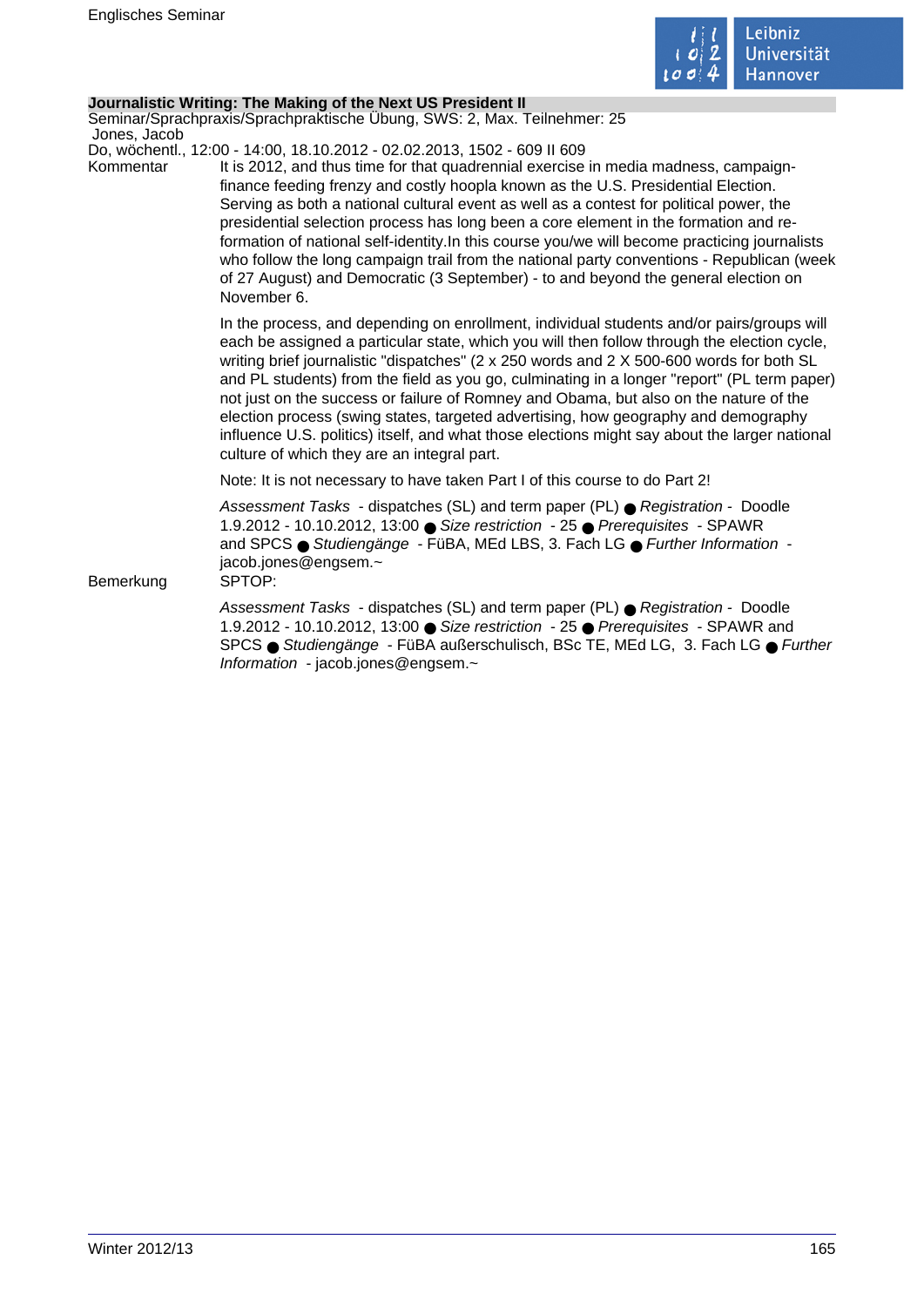

|              | <b>Nature and Environmental Writing</b>                                                                                                                                                                                                                                                                                                                                                                                                                                                                                                                                                                                                                                                                                                               |
|--------------|-------------------------------------------------------------------------------------------------------------------------------------------------------------------------------------------------------------------------------------------------------------------------------------------------------------------------------------------------------------------------------------------------------------------------------------------------------------------------------------------------------------------------------------------------------------------------------------------------------------------------------------------------------------------------------------------------------------------------------------------------------|
|              | Seminar/Sprachpraxis/Sprachpraktische Übung, SWS: 2, Max. Teilnehmer: 25                                                                                                                                                                                                                                                                                                                                                                                                                                                                                                                                                                                                                                                                              |
| Jones, Jacob |                                                                                                                                                                                                                                                                                                                                                                                                                                                                                                                                                                                                                                                                                                                                                       |
| Kommentar    | Do, wöchentl., 14:00 - 16:00, 18.10.2012 - 02.02.2013, 1502 - 615 II 615<br>Some of the best essayists in the Anglophone literary tradition were (are) nature writers<br>- Henry David Thoreau, Gerald Durrell and John McPhee come to mind - and over the<br>next decades English will undoubtedly continue to serve as the indispensable language<br>for both the professional and popular scientific and policy literature addressing global<br>climate change and other environmental problems. Thus, this class is designed not only<br>to familiarize students with some of the "classics" in the nature and environmental writing<br>genre(s), but also to learn and practise many of the writing techniques utilized by the<br>professionals. |
|              | To that end, students will choose one subject from a list of natural places/ecosystems<br>from around the world and write two short ( $2 \times 250-300$ words) and two medium ( $2 \times$<br>500-600 words) interlocking essays investigating/analyzing their topics/places from<br>several points of view (both SL and PL students), which will then serve as the foundation<br>for the PL term paper if needed.                                                                                                                                                                                                                                                                                                                                   |
| Bemerkung    | Assessment Tasks - essays (SL) and term paper (PL) ● Registration - Doodle<br>1.9.2012 - 10.10.2012, 13:00 ● Size restriction - 25 ● Prerequisites - SPAWR<br>and SPCS ● Studiengänge - FüBA, MEd LBS, 3. Fach LG ● Further Information -<br>jacob.jones@engsem.~<br>SPTOP:                                                                                                                                                                                                                                                                                                                                                                                                                                                                           |
|              | Assessment Tasks - essays (SL) and term paper (PL) $\bullet$ Registration - Doodle 1.9.2012<br>- 10.10.2012, 13:00 Size restriction - 25 ● Prerequisites - SPAWR and SPCS<br>● Studiengänge - FüBA außerschulisch, BSc TE, MEd LG, 3. Fach LG ● Further<br>Information - jacob.jones@engsem.~                                                                                                                                                                                                                                                                                                                                                                                                                                                         |
|              |                                                                                                                                                                                                                                                                                                                                                                                                                                                                                                                                                                                                                                                                                                                                                       |

# SPEP

# **English for Professional Use**

Seminar/Sprachpraxis/Sprachpraktische Übung, SWS: 2, Max. Teilnehmer: 25 Bennett, Peter Do, wöchentl., 12:00 - 14:00, 18.10.2012 - 02.02.2013, 1502 - 703 II 703 , 1. Gruppe Do, wöchentl., 14:00 - 16:00, 18.10.2012 - 02.02.2013, 1502 - 609 II 609 , 2. Gruppe Fr, wöchentl., 10:00 - 12:00, 19.10.2012 - 02.02.2013, 1502 - 703 II 703 , 3. Gruppe This course deals with language and communication in professional contexts (organisations, trade fairs, public situations, etc). Forms of communication include applications, resumes and CVs, presentations and interviews, social conventions, official letters, emails, faxes, memos, minute taking, reports, notices, telephoning.Assessment Tasks - one written task (CV and application letter) and one oral task (interview) (SL)  $\bullet$  Registration - Doodle 1.9.2012 - 10.10.2012, 13:00 ● Size restriction - 25 per group ● Prerequisites - SPAWR and SPCS ● Studiengänge - FüBA, MEd LBS, MEd LG, 3. Fach LG ● Further Information - peter.bennett@engsem.~

SPVE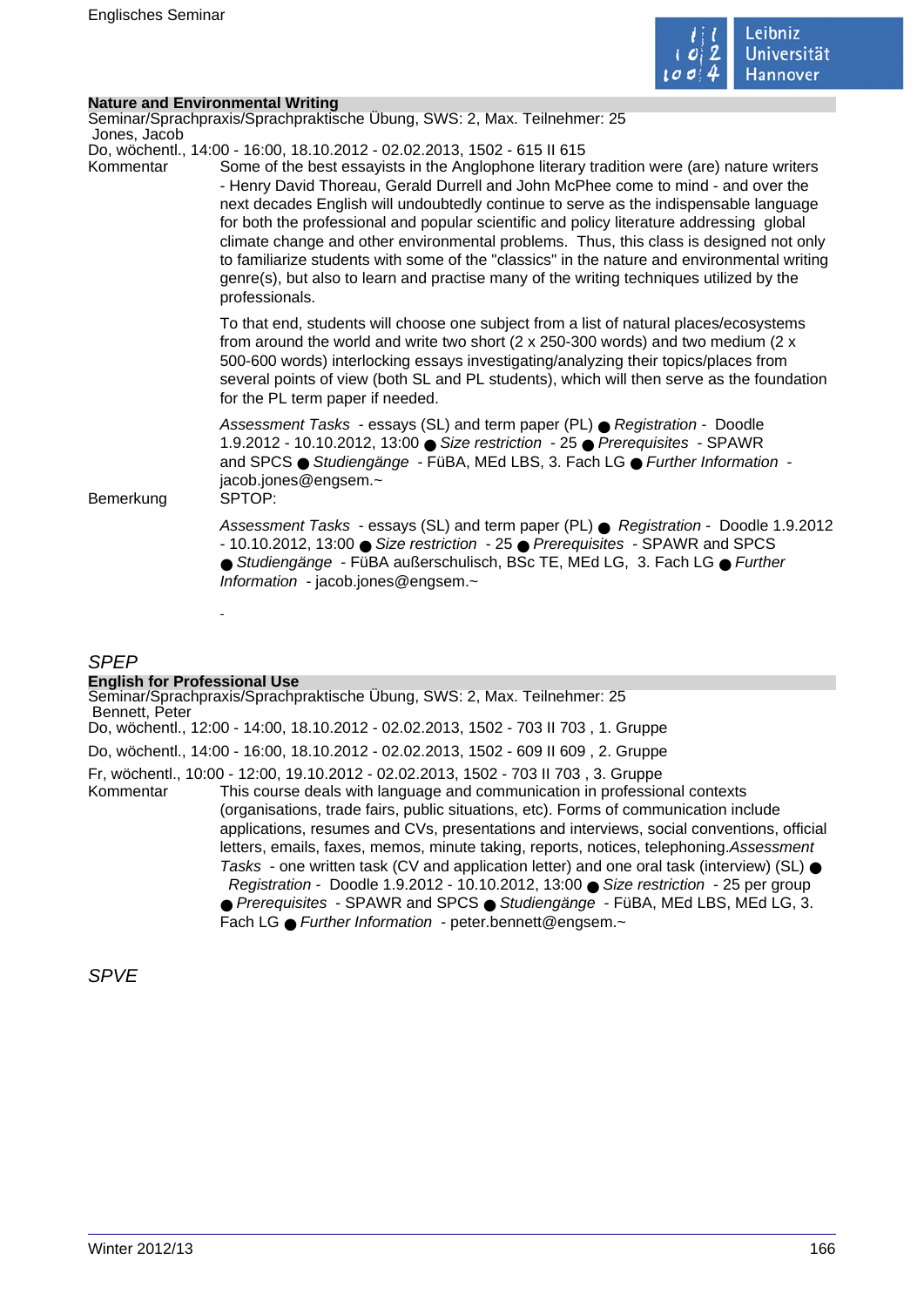

# **Classroom English**

Seminar/Sprachpraxis/Sprachpraktische Übung, SWS: 2, Max. Teilnehmer: 20

 Gans (M. A.), Anne Di, wöchentl., 12:00 - 14:00, 16.10.2012 - 02.02.2013, 1502 - 703 II 703

Kommentar This course offers students an insight into teaching in the foreign language classroom by focussing on necessary vocabulary and simulating a teaching situation. Students will design a lesson plan and carry it out (the Studienleistung), thus practising communication skills, classroom management, motivation and flexibility in the target language. The Prüfungsleistung is a reflection essay about this procedure.Please note: this class is not open to students of the "außerschulische" programs.Required Reading Faber, A & E Mazlish. 2003. How to talk so kids can learn at home and in school. London: Piccadilly. (the 1996 edition is also fine) Please order it (e.g. on amazon) before the class begins.A reader will be provided in class.

> Reader - will be provided in class ● Assessment Tasks - one written task (lesson plan) and one oral presentation (lesson) (SL), 2000-word term paper (reflection (PL) ● Registration - Doodle 1.9.2012 - 10.10.2012, 13:00 ● Size restriction - 20 ● Prerequisites - SPAWR and SPCS ● Studiengänge - FüBA, MEd LBS, 3. Fach LG ● Further Information - anne.gans@engsem.~

Bemerkung SPTOP:

Please note: this class is not open to students of the "außerschulische" programs. Reader - will be provided in class ● Assessment Tasks - one written task (lesson plan) and one oral presentation (lesson) (SL), 1500-word term paper (reflection (PL) ● Registration - Doodle 1.9.2012 - 10.10.2012, 13:00 ● Size restriction - 20 ● Prerequisites - SPAWR and SPCS ● Studiengänge - BSc TE, MEd LG, 3, Fach LG ● Further Information anne.gans@engsem.~

# **Investigating the Relationship between Gender and Art through Language Practice**

Seminar/Sprachpraxis/Sprachpraktische Übung, SWS: 2, Max. Teilnehmer: 25 Hamilton-Bick, Jeanne

Mi, wöchentl., 12:00 - 14:00, 17.10.2012 - 02.02.2013, 1502 - 613 II 613

Kommentar This course will look at the relationship between art and gender in contemporary society through discussions of artistic movements, politics and controversies relating to gender, and identity. Accompanying the topics each week will be writing and grammar exercises and activities. Along with vocabulary-building and advanced grammar practice, students are expected to participate actively in class discussions. The Studienleistungen are an annotated bibliography and an oral presentation; the Prüfungsleistung is a research paper.Assessment Tasks - one written task and one oral presentation (SL) 2000-word term paper (PL) ● Registration - Doodle 1.9.2012 - 10.10.2012, 13:00 ● Size restriction - 25 ● Prerequisites - SPAWR and SPCS ● Studiengänge - FüBA, MEd LBS, 3. Fach LG ● Further Information - jeanne.hamilton-bick@engsem.~ Bemerkung SPTOP:

> Assessment Tasks - one written task and one oral presentation (SL) 2000-word term paper (PL) ● Registration - Doodle 1.9.2012 - 10.10.2012, 13:00 ● Size restriction - 25 ● Prerequisites - SPAWR and SPCS ● Studiengänge - FüBA außerschulisch, BSc TE, MEd LG, 3. Fach LG ● Further Information - jeanne.hamilton-bick@engsem.~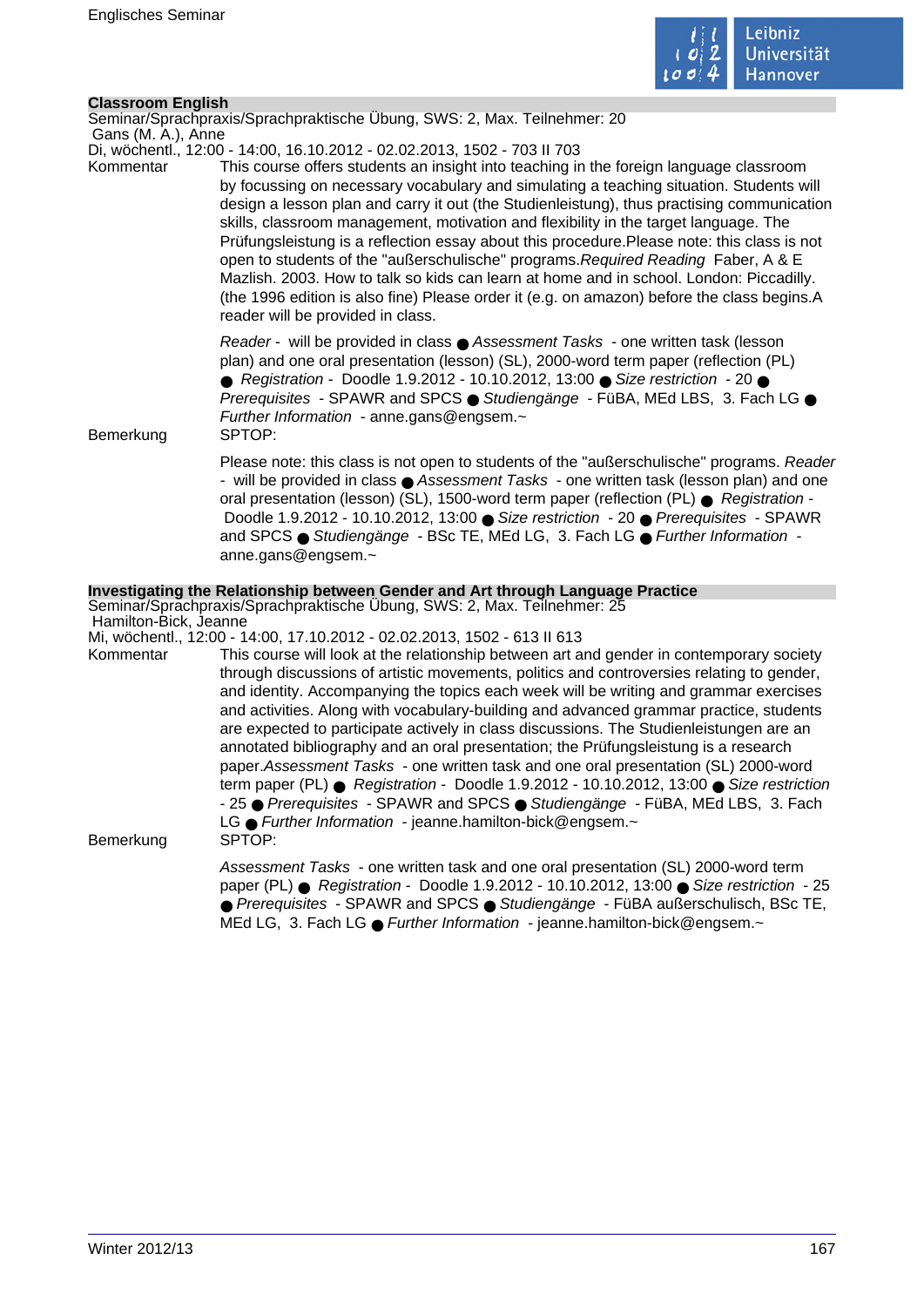

# **Journalistic Writing: The Making of the Next US President II**

Seminar/Sprachpraxis/Sprachpraktische Übung, SWS: 2, Max. Teilnehmer: 25 Jones, Jacob

Do, wöchentl., 12:00 - 14:00, 18.10.2012 - 02.02.2013, 1502 - 609 II 609

Kommentar It is 2012, and thus time for that quadrennial exercise in media madness, campaignfinance feeding frenzy and costly hoopla known as the U.S. Presidential Election. Serving as both a national cultural event as well as a contest for political power, the presidential selection process has long been a core element in the formation and reformation of national self-identity.In this course you/we will become practicing journalists who follow the long campaign trail from the national party conventions - Republican (week of 27 August) and Democratic (3 September) - to and beyond the general election on November 6.

> In the process, and depending on enrollment, individual students and/or pairs/groups will each be assigned a particular state, which you will then follow through the election cycle, writing brief journalistic "dispatches" (2 x 250 words and 2 X 500-600 words for both SL and PL students) from the field as you go, culminating in a longer "report" (PL term paper) not just on the success or failure of Romney and Obama, but also on the nature of the election process (swing states, targeted advertising, how geography and demography influence U.S. politics) itself, and what those elections might say about the larger national culture of which they are an integral part.

Note: It is not necessary to have taken Part I of this course to do Part 2!

Assessment Tasks - dispatches (SL) and term paper (PL) ● Registration - Doodle 1.9.2012 - 10.10.2012, 13:00 ● Size restriction - 25 ● Prerequisites - SPAWR and SPCS ● Studiengänge - FüBA, MEd LBS, 3. Fach LG ● Further Information jacob.jones@engsem.~

Bemerkung SPTOP:

Assessment Tasks - dispatches (SL) and term paper (PL) ● Registration - Doodle 1.9.2012 - 10.10.2012, 13:00 ● Size restriction - 25 ● Prerequisites - SPAWR and SPCS ● Studiengänge - FüBA außerschulisch, BSc TE, MEd LG, 3. Fach LG ● Further Information - jacob.jones@engsem.~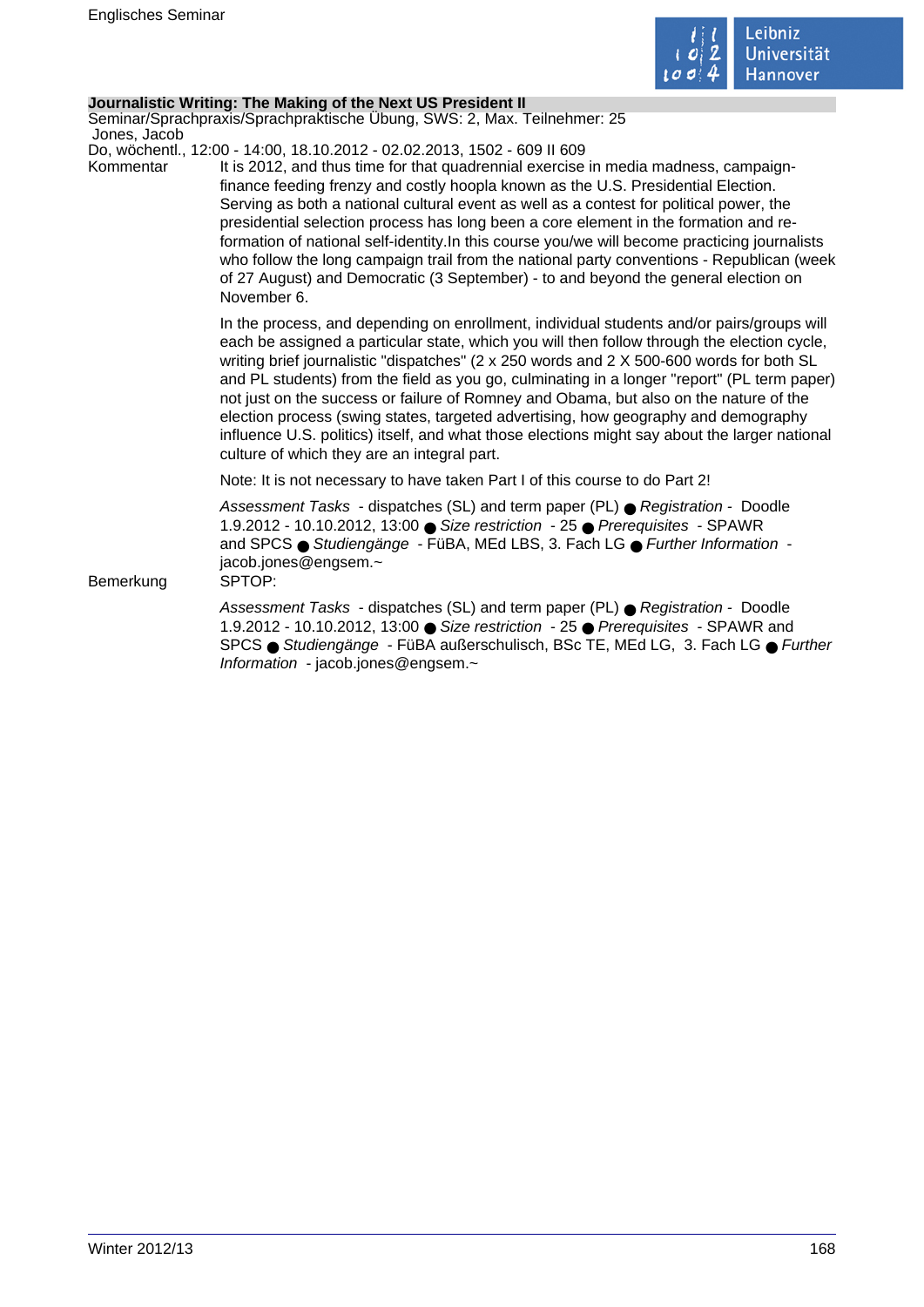

| <b>Nature and Environmental Writing</b> | Seminar/Sprachpraxis/Sprachpraktische Übung, SWS: 2, Max. Teilnehmer: 25                                                                                                                                                                                                                                                                                                                                                                                                                                                                                                                                                                                                                                                                              |
|-----------------------------------------|-------------------------------------------------------------------------------------------------------------------------------------------------------------------------------------------------------------------------------------------------------------------------------------------------------------------------------------------------------------------------------------------------------------------------------------------------------------------------------------------------------------------------------------------------------------------------------------------------------------------------------------------------------------------------------------------------------------------------------------------------------|
| Jones, Jacob<br>Kommentar               | Do, wöchentl., 14:00 - 16:00, 18.10.2012 - 02.02.2013, 1502 - 615 II 615<br>Some of the best essayists in the Anglophone literary tradition were (are) nature writers<br>- Henry David Thoreau, Gerald Durrell and John McPhee come to mind - and over the<br>next decades English will undoubtedly continue to serve as the indispensable language<br>for both the professional and popular scientific and policy literature addressing global<br>climate change and other environmental problems. Thus, this class is designed not only<br>to familiarize students with some of the "classics" in the nature and environmental writing<br>genre(s), but also to learn and practise many of the writing techniques utilized by the<br>professionals. |
|                                         | To that end, students will choose one subject from a list of natural places/ecosystems<br>from around the world and write two short ( $2 \times 250-300$ words) and two medium ( $2 \times$<br>500-600 words) interlocking essays investigating/analyzing their topics/places from<br>several points of view (both SL and PL students), which will then serve as the foundation<br>for the PL term paper if needed.                                                                                                                                                                                                                                                                                                                                   |
| Bemerkung                               | Assessment Tasks - essays (SL) and term paper (PL) ● Registration - Doodle<br>1.9.2012 - 10.10.2012, 13:00 ● Size restriction - 25 ● Prerequisites - SPAWR<br>and SPCS ● Studiengänge - FüBA, MEd LBS, 3. Fach LG ● Further Information -<br>jacob.jones@engsem.~<br>SPTOP:                                                                                                                                                                                                                                                                                                                                                                                                                                                                           |
|                                         | Assessment Tasks - essays (SL) and term paper (PL) ● Registration - Doodle 1.9.2012<br>- 10.10.2012, 13:00 ● Size restriction - 25 ● Prerequisites - SPAWR and SPCS<br>● Studiengänge - FüBA außerschulisch, BSc TE, MEd LG, 3. Fach LG ● Further<br>Information - jacob.jones@engsem.~                                                                                                                                                                                                                                                                                                                                                                                                                                                               |

# **Foundations Literature and Culture**

**Introduction to Literary Studies** Seminar, SWS: 2, Max. Teilnehmer: 35 Mayer, Ruth (verantwortlich) Mo, wöchentl., 10:00 - 12:00, 22.10.2012 - 02.02.2013, 1502 - 609 II 609 Kommentar

> This course is designed as a general introduction to Literary Studies and aims to familiarize students with the fundamentals necessary for the study of English and American literatures. The course will acquaint students with different theoretical approaches to literature as well as important critical concepts and methods in order to further their skills in description, analysis and interpretation. For illustration, we will draw on representative textual examples from a variety of genres and periods. In addition, the students will be introduced to the basic rules of scholarly research and presentation.

> Reader - copy shop Stork (Körnerstraße) from 1 Oct ● Assessment Tasks - will be specified in class  $\bullet$  Registration - Doodle 01.09.2012 - 17.10.2012, 13.00  $\bullet$  Size restriction - 35 ● Prerequisites - none ● Studiengänge - FüBA, BSc TE, LG 3. Fach ● Further Information - ruth.mayer@engsem.~

Bemerkung AmerBritF1 Literatur Required Reading: Will be specified in class.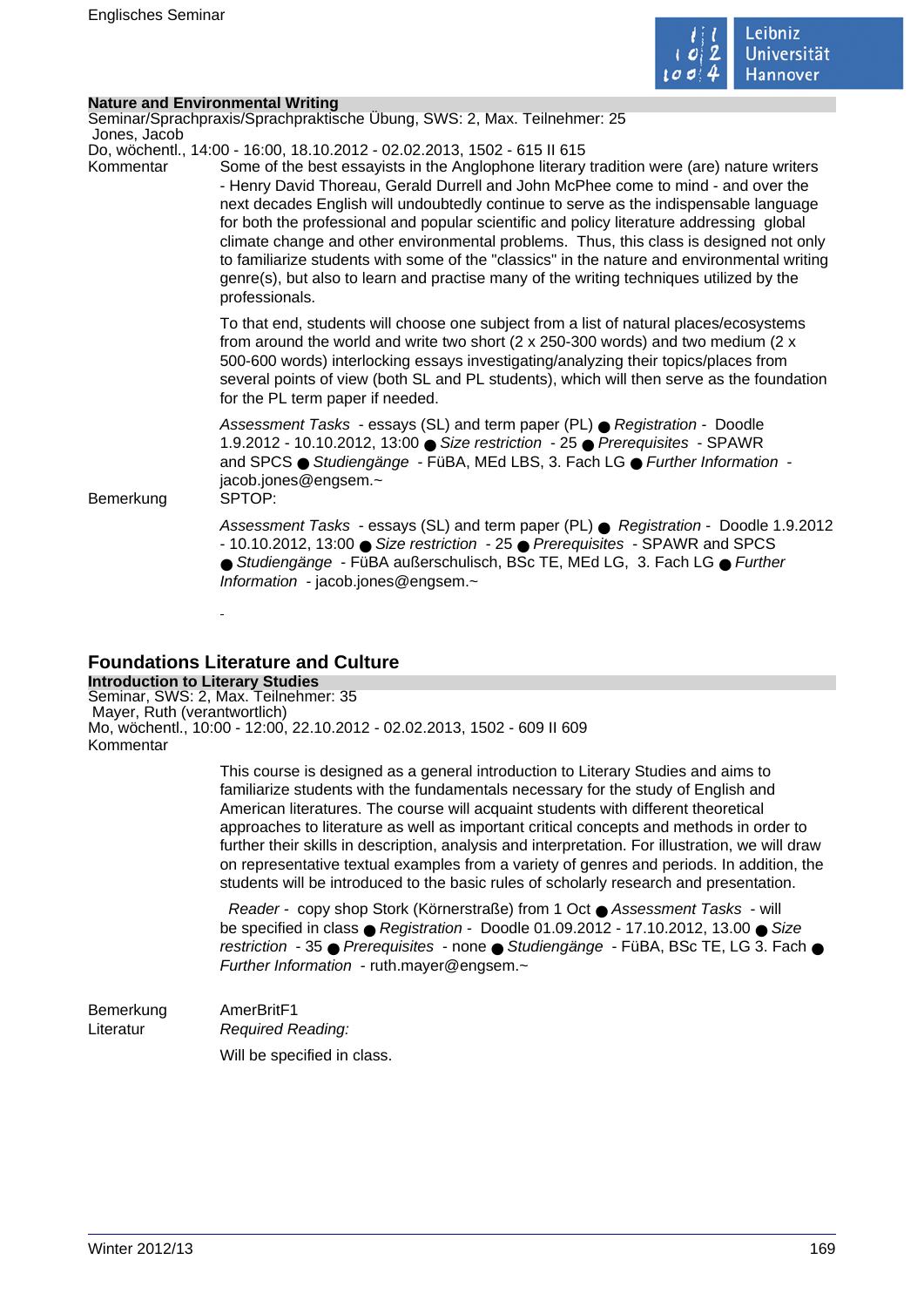

### **Introduction to Literary Studies**

Seminar, SWS: 2, Max. Teilnehmer: 35 Marquardt, Johanna

Di, wöchentl., 16:00 - 18:00, 23.10.2012 - 02.02.2013, 1502 - 703 II 703

Fr, Einzel, 12:00 - 14:00, 18.01.2013 - 18.01.2013, 1502 - 609 II 609 , Ausweichtermin

Kommentar This course is designed as a general introduction to Literary Studies and aims to familiarize students with the fundamentals necessary for the study of English and American literatures. The course will acquaint students with different theoretical approaches to literature as well as important critical concepts and methods in order to further their skills in description, analysis and interpretation. For illustration, we will draw on representative textual examples from a variety of genres and periods. In addition, the students will be introduced to the basic rules of scholarly research and presentation.

### Required Reading

Vera and Ansgar Nünning. An Introduction to the Study of English and American Literature . Trans. Jane Dewhurst. Stuttgart: Klett. 2004.

Assessment Tasks & ndash; will be specified in class  $\bullet$  Registration & ndash; Doodle by 17.10.2012, 13.00  $\bullet$  Size restriction & ndash; 35  $\bullet$  Prerequisites & ndash; none  $\bullet$ Studiengänge – FüB.A., BSC.TE, Drittes Fach ● Further Information – johanna.schaper@engsem.~

#### **Introduction to Literary Studies**

Seminar, SWS: 2, Max. Teilnehmer: 35 Gohrisch, Jana Mi, wöchentl., 08:00 - 10:00, 24.10.2012 - 02.02.2013, 1502 - 703 II 703 Kommentar

> This course is designed as a general introduction to Literary Studies and aims to familiarize students with the fundamentals necessary for the study of English and American literatures. The course will acquaint students with different theoretical approaches to literature as well as important critical concepts and methods in order to further their skills in description, analysis and interpretation. For illustration, we will draw on representative textual examples from a variety of genres and periods. In addition, the students will be introduced to the basic rules of scholarly research and presentation.

> Reader - copy shop Stork (Körnerstraße) from 1 Oct ● Assessment Tasks - will be specified in class  $\bullet$  Registration - Doodle 01.09.2012 - 17.10.2012, 13.00  $\bullet$  Size restriction - 35 ● Prerequisites - none ● Studiengänge - FüBA, BSc TE, LG 3. Fach ● Further Information - jana.gohrisch@engsem.~

Bemerkung AmerBritF1 Literatur

Required Reading

Vera and Ansgar Nünning. An Introduction to the Study of English and American Literature . Trans. Jane Dewhurst. Stuttgart: Klett, 2004.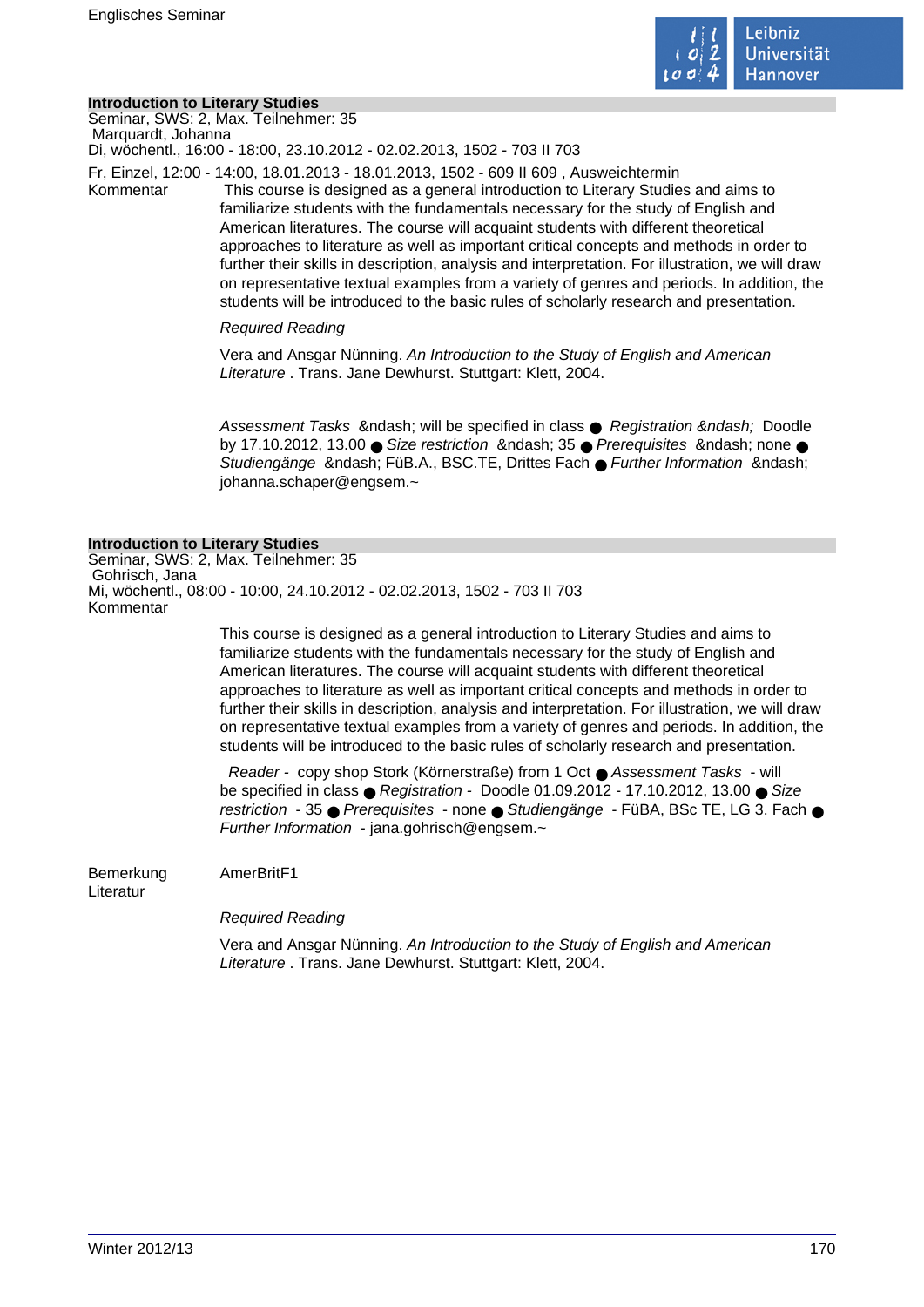

# **Introduction to Literary Studies**

Seminar, SWS: 2, Max. Teilnehmer: 35 Grünkemeier, Ellen Do, wöchentl., 08:00 - 10:00, 25.10.2012 - 02.02.2013, 1502 - 615 II 615 Kommentar

> This course is designed as a general introduction to Literary Studies and aims to familiarize students with the fundamentals necessary for the study of English and American literatures. The course will acquaint students with different theoretical approaches to literature as well as important critical concepts and methods in order to further their skills in description, analysis and interpretation. For illustration, we will draw on representative textual examples from a variety of genres and periods. In addition, the students will be introduced to the basic rules of scholarly research and presentation.

> Reader - copy shop Stork (Körnerstraße) from 1 Oct ● Assessment Tasks - will be specified in class  $\bullet$  Registration - Doodle 01.09.2012 - 17.10.2012, 13.00  $\bullet$  Size restriction - 35 ● Prerequisites - none ● Studiengänge - FüBA, BSc TE, LG 3, Fach ● Further Information - ellen.gruenkemeier@engsem.~

Bemerkung AmerBritF1

Literatur

Required Reading

Vera and Ansgar Nünning. An Introduction to the Study of English and American Literature . Trans. Jane Dewhurst. Stuttgart: Klett, 2004. ISBN 3-12-939619-5

# **Introduction to Literary Studies**

Seminar, SWS: 2, Max. Teilnehmer: 35 Funk, Wolfgang Do, wöchentl., 10:00 - 12:00, 25.10.2012 - 02.02.2013, 1502 - 703 II 703 Mi, Einzel, 15:30 - 16:30, 20.02.2013 - 20.02.2013, 1502 - 709 II 709 , Klausurnachbesprechung Kommentar

> This course is designed as a general introduction to Literary Studies and aims to familiarize students with the fundamentals necessary for the study of English and American literatures. The course will acquaint students with different theoretical approaches to literature as well as important critical concepts and methods in order to further their skills in description, analysis and interpretation. For illustration, we will draw on representative textual examples from a variety of genres and periods. In addition, the students will be introduced to the basic rules of scholarly research and presentation.

> Reader - copy shop Stork (Körnerstraße) from 1 Oct ● Assessment Tasks - will be specified in class ● Registration - Doodle 01.09.2012 - 17.10.2012, 13.00 ● Size restriction - 35 ● Prerequisites - none ● Studiengänge - FüBA, BSc TE, LG 3. Fach ● Further Information - wolfgang.funk@engsem.~

Bemerkung AmerBritF1

Literatur

Required Reading

Meyer, Michael. English and American Literatures . 4th Edition. Tübingen: Francke, 2011.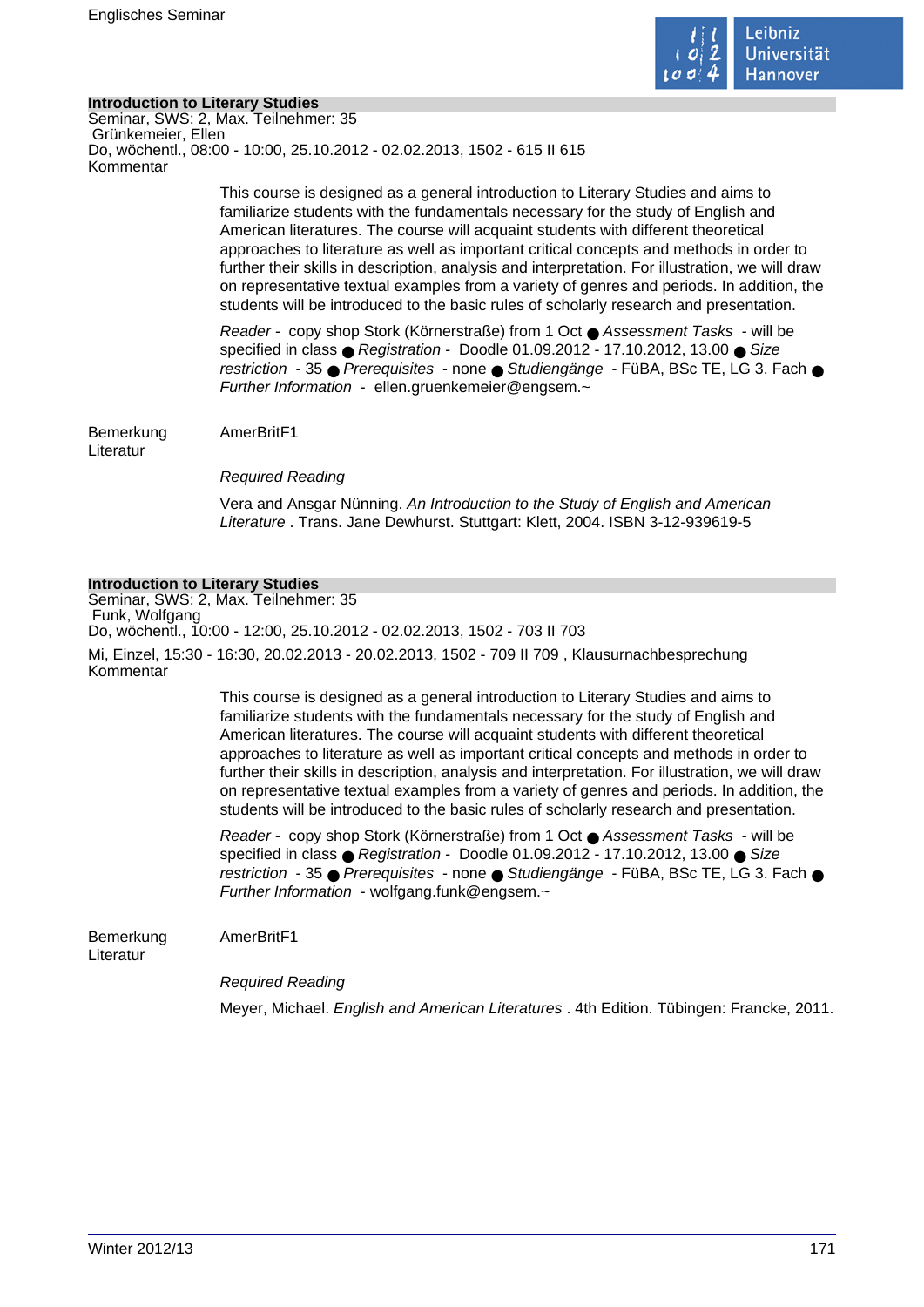

# **Introduction to Literary Studies: Consultation Hour**

Seminar, SWS: 1 Mayer, Ruth Mo, 12:00 - 13:00, 22.10.2012 - 02.02.2013, 1. Gruppe, Dienstraum 1502.633 Kommentar Every participant of the AmerBritF1 class will be asked to attend a consultation, in order to clarify study goals, identify problems and discuss questions. Further information will be given at the beginning of the course. Bemerkung AmerBritF1

# **Survey of American Literatures and Cultures I**

Vorlesung, SWS: 2 Twelbeck, Kirsten Do, wöchentl., 12:00 - 14:00, 25.10.2012 - 02.02.2013, 1208 - A001 Kesselhaus Kommentar

> This lecture will provide an introduction to early American culture and literature, focusing on the emergence of a national ideology against the backdrop of ethnic, religious, and social conflicts. We will try to come to terms with the fact that only one version of the stories of discovery and colonization has survived, and cast a close look at the way religious, political, and aesthetic lines of expression interact in the representations of revolution and independence. All the material including power point presentations and handouts will be posted online on StudIP.

> Reader - course material on StudIP ● Assessment Tasks - will be specified in class ● Registration - StudIP 1.9.2012 - 30.9.2012 ● Studiengänge - FüBA, BSc, 3. Fach LG ● Further Information - kirsten.twelbeck@engsem.~

Bemerkung AmerF2

Literatur

# Recommended Reading

For general reference I recommend buying the Amerikanische Literaturgeschichte , ed. Hubert Zapf (new revised edition, Stuttgart: Metzler, 2004) and The Enduring Vision. A History of the American People (concise edition, complete), ed. Boyer, Clark et al. (Boston: Houghton Mifflin, 2005). Both are standard textbooks.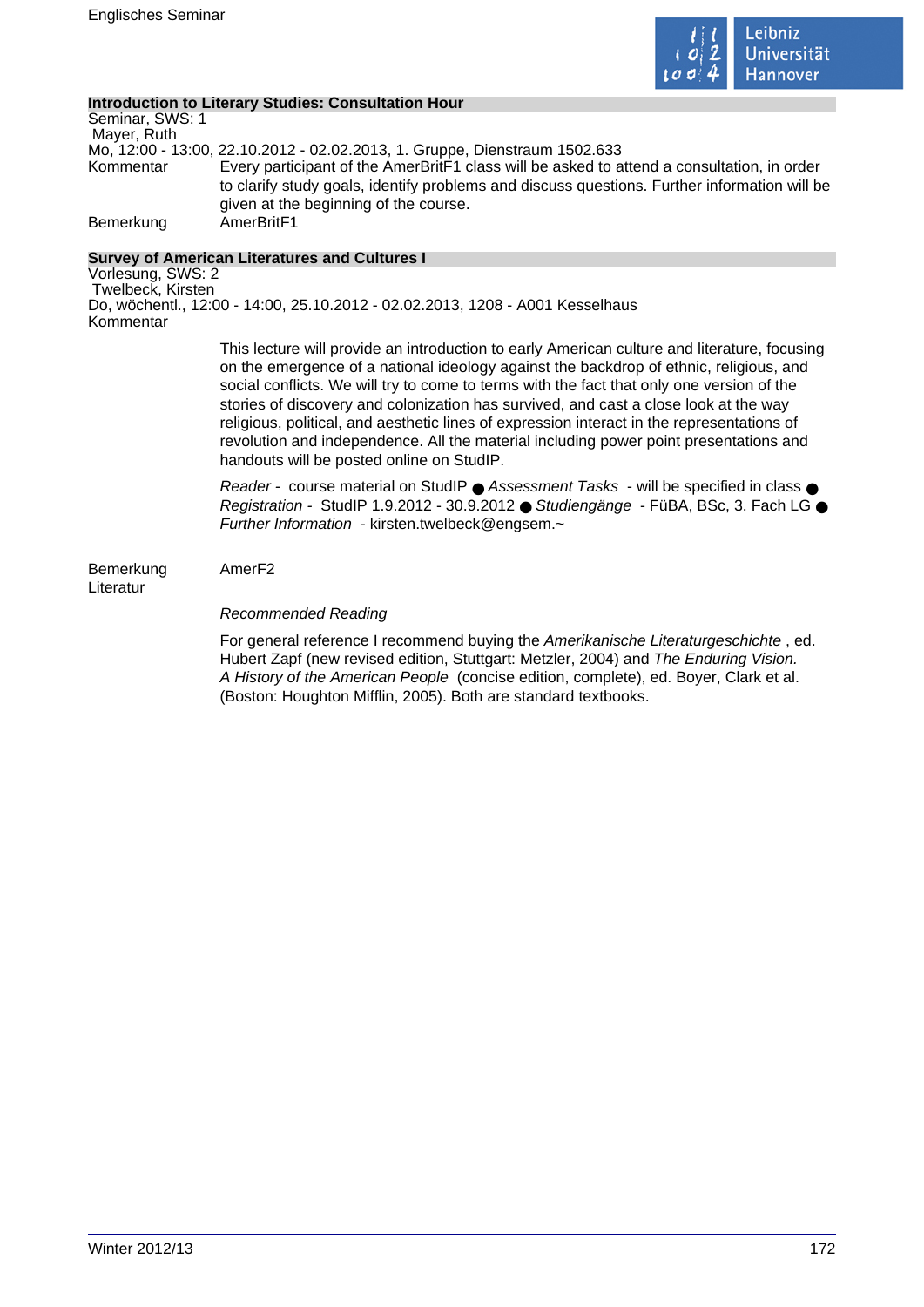

 $\mathcal{L}_{\mathcal{A}}$ 

# **Survey of British Literatures and Cultures I**

| Vorlesung, SWS: 2<br>Emig, Rainer<br>Mo15.10.2012 - 02.02.2013<br>Kommentar |                                                                                                                                                                                                                                                                                                                                                           |
|-----------------------------------------------------------------------------|-----------------------------------------------------------------------------------------------------------------------------------------------------------------------------------------------------------------------------------------------------------------------------------------------------------------------------------------------------------|
|                                                                             | The aims of this set of two lectures (the second one will be taught in the spring term) are                                                                                                                                                                                                                                                               |
|                                                                             | to provide a broad introduction to the cultural history of Britain and Ireland as<br>1 <sub>1</sub><br>well as current debates and conflicts in British culture;                                                                                                                                                                                          |
|                                                                             | 2.<br>to give insight into the development of the literatures of the British Isles in<br>conjunction with their cultural history.                                                                                                                                                                                                                         |
|                                                                             | In two survey lectures we will cover the beginnings of British cultures to roughly the 18 <sup>th</sup><br>century and the 18 <sup>th</sup> century to the present. The lectures will not only provide historical<br>and cultural facts, but will also question them from the perspectives of theories of Cultural<br>Studies.                            |
|                                                                             | The lectures will not view literature as a mere illustration or effect of cultural history, but<br>see it as a complex way of responding to and often challenging it.                                                                                                                                                                                     |
|                                                                             | PLEASE NOTE: THE FIRST LECTURE COURSE WILL BE TAUGHT VIA VIDEO ONLY.                                                                                                                                                                                                                                                                                      |
|                                                                             | Assessment Tasks - Studienleistung: electronic test available mid-term;<br>Prüfungsleistung: exam in summer term (after Lecture Course II) ● Registration -<br>StudIP 1.9.2012, 08.00 - 30.9.2012, midnight ● Size restriction - none ● Prerequisites<br>- none · Studiengänge - FüBA, BSc TE, 3. Fach LG · Further Information -<br>rainer.emig@engsem.~ |
| Bemerkung<br>Literatur                                                      | BritF2, BritF3                                                                                                                                                                                                                                                                                                                                            |
|                                                                             | <b>Required Reading</b>                                                                                                                                                                                                                                                                                                                                   |
|                                                                             | Please refer to the course page on StudIP, where you will find the PowerPoint<br>presentations used in each lecture as PDF files.                                                                                                                                                                                                                         |
|                                                                             | <b>Recommended Reading</b>                                                                                                                                                                                                                                                                                                                                |
|                                                                             | John Oakland. Ed. British Civilization . 7th edition. London: Taylor & Francis, 2010. Print.                                                                                                                                                                                                                                                              |
|                                                                             | Paul Poplawski. Ed. English Literature in Context . Cambridge et al.: Cambridge UP,                                                                                                                                                                                                                                                                       |

# **Intermediate Literature and Culture**

2007. Print.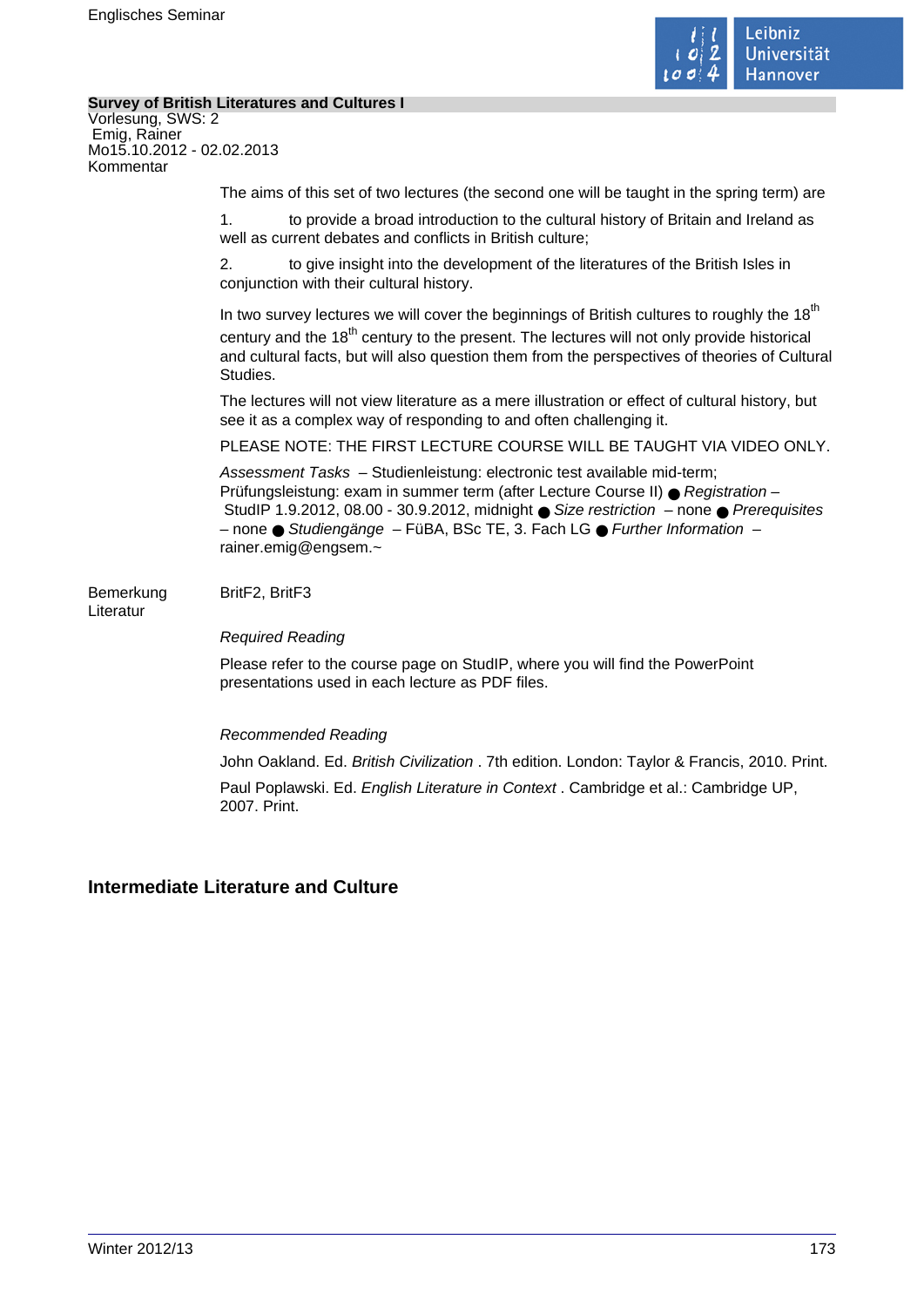

# **Early Popular Cinema in the U.S.: The Rise of Narrative Film**

Seminar, SWS: 2, Max. Teilnehmer: 25 Brasch (M. A.), Ilka Mo, wöchentl., 14:00 - 16:00, 15.10.2012 - 02.02.2013, 1502 - 615 II 615 Kommentar

> In this class we will be concerned with the rise of narrative film in the United States, taking into account a variety of films that filled film theatre programs between 1910 and 1940. Focusing on the rise of cinema as a mass medium, we will look at early

silent feature films as well as film serials and study their status within early  $20<sup>th</sup>$  century consumer culture. Additionally, we will trace the development towards of the emergence of cinematic sound in American narrative film. The class will also engage with the influence of other popular forms on early and classical film (comic strips, periodical fiction) and discuss cinema's influence on other media. Participants in this class will be expected to attend film screenings that accompany the seminar (dates will be specified by the beginning of the semester). Please note that participants in this class should not be averse to watching silent films.

Reader - copy shop Stork (Körnerstraße) from 15 October ● Assessment Tasks - will be specified in class ● Registration - StudIP 1.9.2012 - 30.9.2012 ● Size restriction - 25 ● Prerequisites -AmerBritF1 ● Studiengänge - FüBA, MEd LBS, 3. Fach LG ● Further Information - ilka.brasch@gmx.de

Bemerkung AmerF4 Literatur

Required Reading:

A reader with additional course material will be made available in the copy shop Stork (Körnerstr.) at the beginning of the semester.

# **Exploring the British Countryside**

Seminar, SWS: 2, Max. Teilnehmer: 25 Bennett, Peter Fr, wöchentl., 12:00 - 14:00, 19.10.2012 - 02.02.2013, 1502 - 703 II 703 Kommentar

> The countryside and rural life are very emotive issues in British culture and have been so for a long time. A variety of political, ideological, social and psychological attitudes can be inferred from the ways in which people write about, talk about, campaign about, paint, photograph, market or otherwise represent the British countryside. We shall consider the causes and effects of the various economic, political and demographic changes that have occurred in the British countryside over the last three or four hundred years. Above all, we shall analyse different cultural meanings and values which people and movements have attached to the countryside over the same period, and especially in the last two hundred years.

Assessment Tasks - Studienleistung: short presentation. Prüfungsleistung: term paper ● Registration - StudIP 1.9.2012, 08.00 - 30.9.2012, midnight ● Size restriction - 25 ● Prerequisites - successful completion of AmerBritF1 and SPAWR ● Studiengänge -

FüBA, MEd LBS, 3.Fach LG ● Further Information - peter.bennett@engsem.~

Bemerkung BritF4 Literatur

Required Reading

To be announced at the first meeting.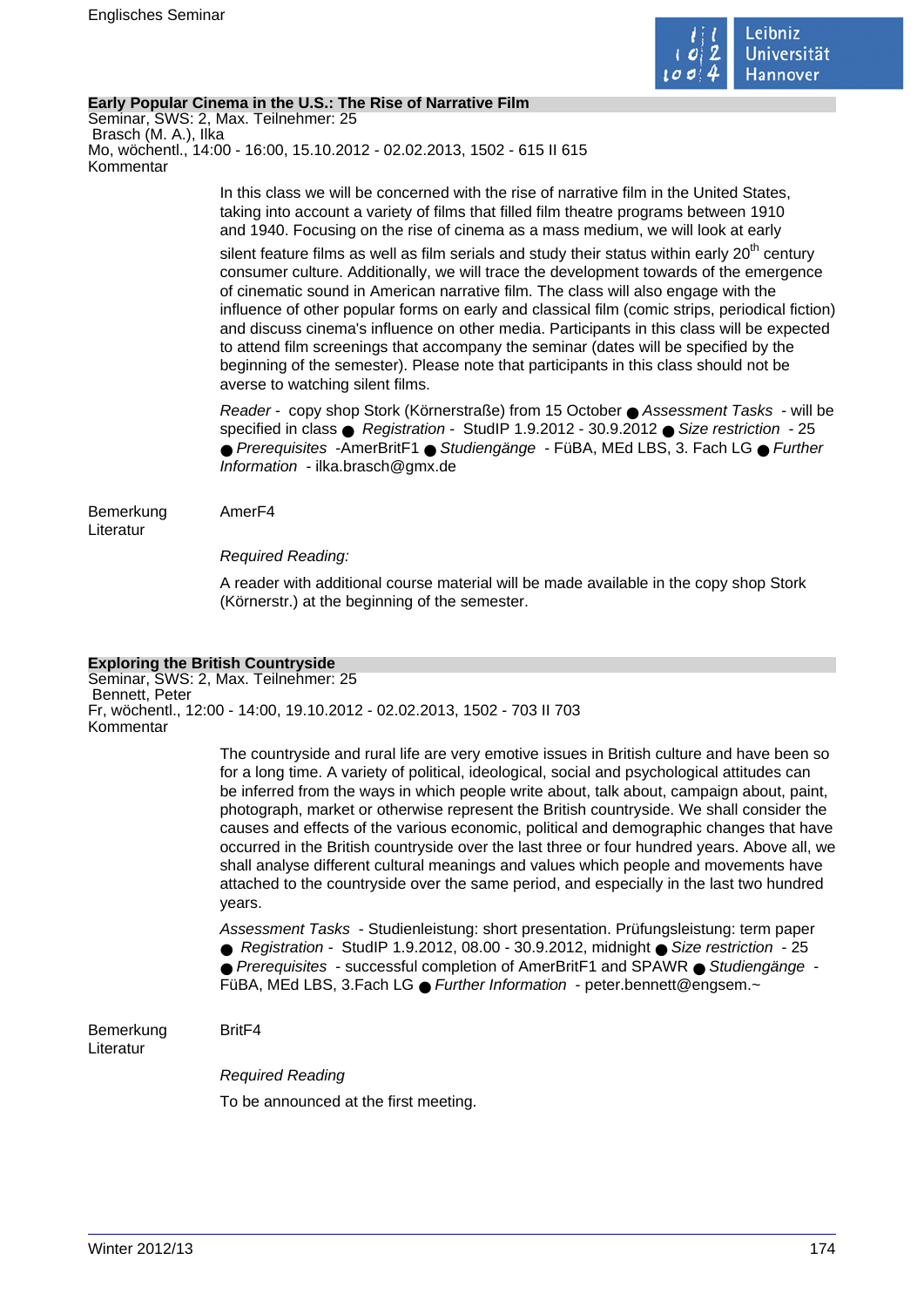

# **Flann O'Brien - The Politics of a Comic Author**

Seminar, SWS: 2, Max. Teilnehmer: 25 Marquardt, Johanna

Di, wöchentl., 18:00 - 20:00, 16.10.2012 - 02.02.2013, 1502 - 613 II 613

Kommentar Brian O'Nolan alias Flann O'Brien alias Myles na gCopaleen always stayed under the radar of a comparatively severe Irish censorship despite his delicate position as a civil servant. In this course we shall explore the subversive potential of his comic writing in the short story "The Martyr's Crown", the novels The Third Policeman and The Poor Mouth and extracts from his newspaper column "Cruiskeen Lawn". Please buy a copy of The Third Policeman and The Poor Mouth.

# Required Reading

O'Brien, Flann. Stories and Plays. London: Grafton Books, 1973.

--- The Best of Myles. 1968. Hrsg. Kevin O Nolan. London: Harper Perennial, 2007. (in extracts)

--- The Poor Mouth. 1973. Translated by Patrick C. Power. The Complete Novels. Hrsg. Alfred A. Knopf. London: Everyman's Library, 2007.

--- The Third Policeman. 1967. London: Grafton Books, 1986.

Recommended Reading Brown, Terence. Ireland: A Social and Cultural History, 1922-1985. London: Fontana Press, 1985.

Cronin, Mike. A History of Ireland. Basingstoke: Palgrave, 2001.

Reader - copy shop Stork (Körnerstraße) from 1 October ● Assessment Tasks - 1 oral presentation or 1 written task ● Registration - StudIP 1.9.2012 - 30.9.2012 ● Size restriction - 25 ● Prerequisites - AmerBritF1 and BritF2 ● Studiengänge - FüBA, MEd LBS, 3. Fach LG ● Further Information - johanna.schaper@engsem~

# **Introduction to Visual Culture**

Seminar, SWS: 2, Max. Teilnehmer: 25 Brinker (M. A.), Felix Fr, wöchentl., 12:00 - 14:00, 19.10.2012 - 02.02.2013, 1502 - 615 II 615 Kommentar

> This class serves as an introduction to the broad field of visual culture and aims to familiarize participants with the analysis and interpretation of (audio)visual texts of different media. Focusing in particular on photography and film, but taking on other visual media (like the comic book) as well, we will explore methods and approaches central to the study of still and moving images. We will engage in close formal analyses, discuss the technological and material conditions of visualization, and place representations into their (social, cultural, and historical) contexts. Participants are expected to attend the film screenings that will accompany the seminar (dates will be announced at the beginning of the semester).

> Reader - copy shop Stork (Körnerstraße) from 15 October ● Assessment Tasks - will be specified in class ● Registration - StudIP 1.9.2012 - 30.9.2012 ● Size restriction - 25 ● Prerequisites - Studienleistung(en) of AmerBritF1 ● Studiengänge - FüBA, MEd LBS, 3. Fach LG ● Further Information - felix.brinker@engsem.~

Bemerkung AmerF4

Literatur

# Required Reading

Please refer to the course page on StudIP. An introductory text - which we will discuss in the first session - will be made available there as the semester approaches. A reader with additional course material will be made available in the copy shop Stork as well.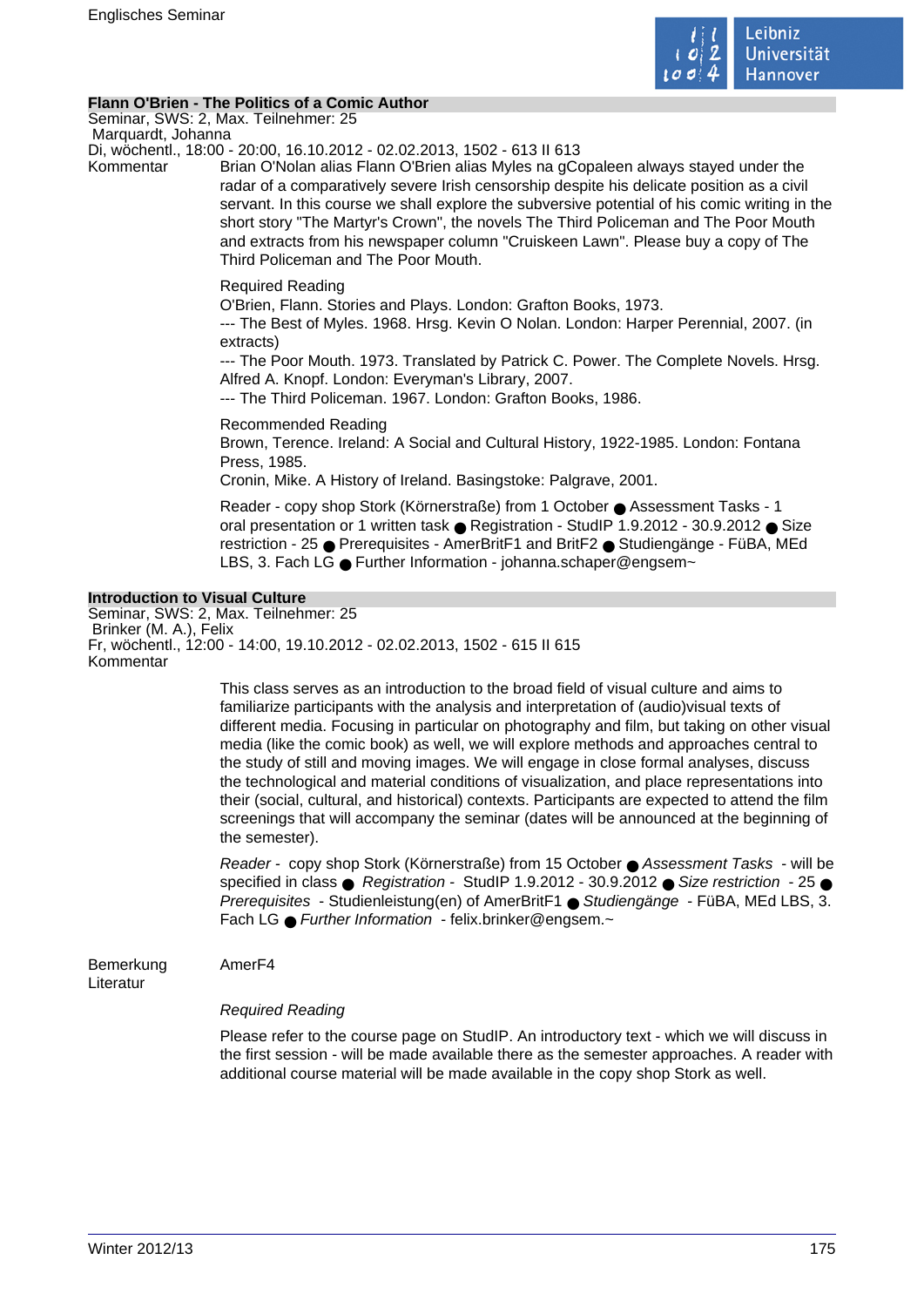

# **The Great Depression and the New Deal in American Literature and Culture**

Seminar, SWS: 2, Max. Teilnehmer: 25 Mayer, Ruth Mi, wöchentl., 10:00 - 12:00, 17.10.2012 - 02.02.2013, 1502 - 609 II 609 Kommentar

> In this class we will discuss the art and literature emerging in the wake of the great depression and in the course of Franklin Delano Roosevelt's so-called 'New Deal.' We will focus on this political program's first phase, in which the goal was relief and recovery in the face of a deep-going economic crisis. In these days, an unprecedented and muchdisputed government intervention on behalf of the poor set in, which went along on the cultural side with radically new programs for the promotion of the arts. Roosevelt's ambitious Works Progress Administration (WPA) comprised several support programs for artists - the Federal Writers Project, the Federal Theater Project, the Federal Arts Project. We will look into the effects and repercussions of such political measures on the artists and writers of the period. In particular, we will discuss James Agee's and Walker Evans' photo book Let Us Now Praise Famous Men (1941) together with other documentary photography of the day (Dorothea Lange, Erskine Caldwell, Margaret Bourke-White); we will watch and discuss Frank Capra's Meet John Doe (1941), read Richard Wright's Native Son (1940), Tillie Olsen's Yonnondio (written 1932-1937, publ. 1974) and other fiction of the day. A reader with additional course material will be made available in the copy shop Stork (Körnerstr.) at the beginning of the semester.

> Reader - copy shop Stork (Körnerstraße) from 15 October ● Assessment Tasks - will be specified in class  $\bullet$  Registration - StudIP 1.9.2012 - 30.9.2012  $\bullet$  Size restriction - 25  $\bullet$ Prerequisites - Studienleistung(en) of AmerBritF1 ● Studiengänge - FüBA, MEd LBS, 3. Fach LG ● Further Information - ruth.maver@engsem~

Bemerkung AmerF4 Literatur

# Required Reading

Please purchase Native Son (restored text, HarperPerennial, ISBN: 978-0060929800) and Yonnondio (Bison Books, ISBN: 978-0803286214).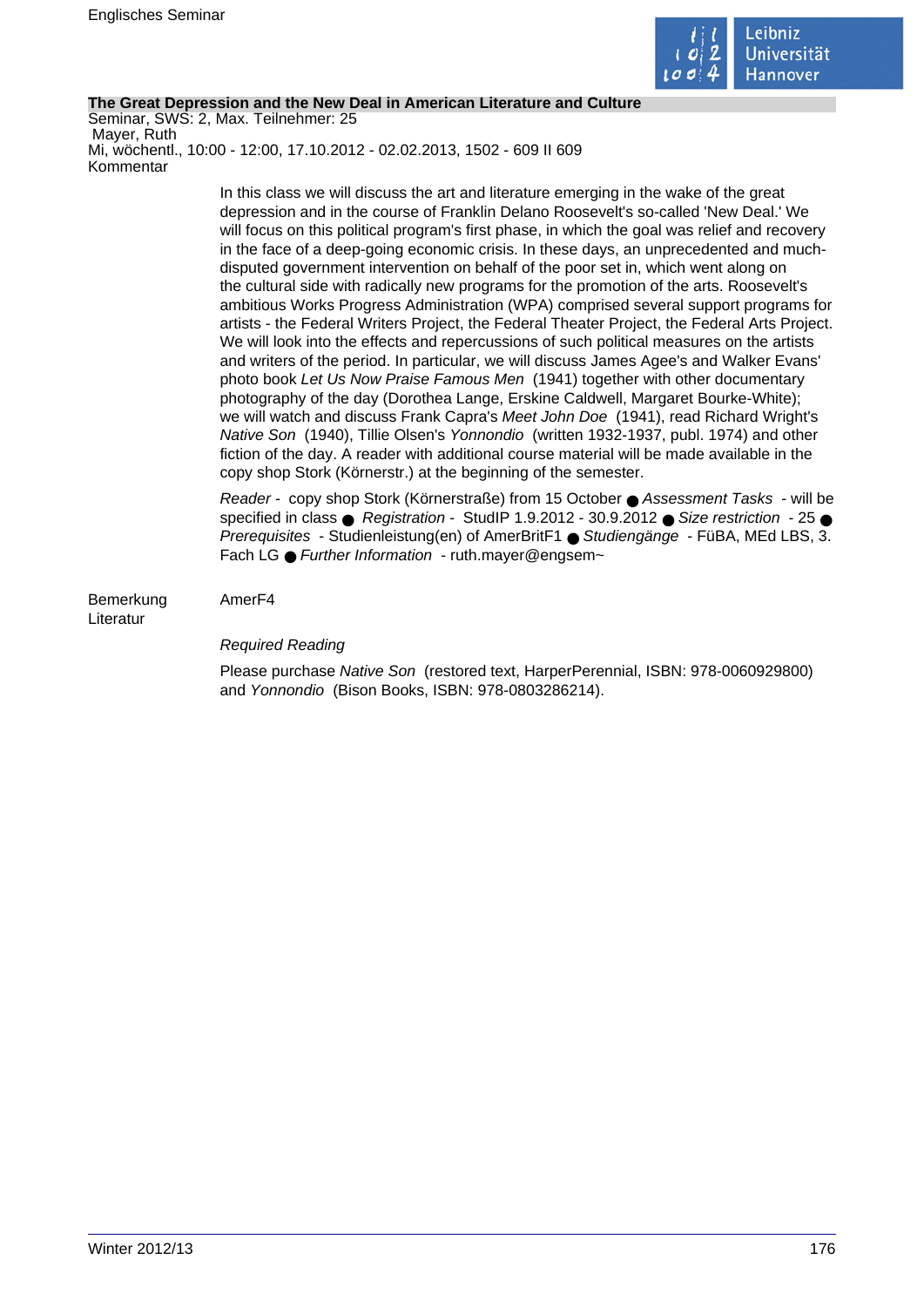

# **'The World in a Grain of Sand': An Introduction to Poetry**

Seminar, SWS: 2, Max. Teilnehmer: 25 Funk, Wolfgang Do, wöchentl., 12:00 - 14:00, 18.10.2012 - 02.02.2013, 1502 - 709 II 709 Kommentar

> This course will provide a systematic approach to the analysis and interpretation of poetry. Students will be acquainted with essential formal features and norms of the genre and strategies will be introduced for combining aspects of form and contents in order to reveal the 'secret life of poems' (Tom Paulin). The texts we will encounter range from the earliest literary writing in the English language to recent poems and songs that deal with the experience of contemporary existence and cover thematic aspects from, of course, love and sex to death, grief, self-searching, politics and the human condition as such. Above all, however, we will attempt to uncover the magic of poetic language, its power to condense complex and abstract thoughts and relationships into captivating, moving and delightful lines.

Reader - copy shop Stork (Körnerstraße) from 1 Oct ● Assessment Tasks - will be specified in class ● Registration - StudIP 1.9.2012, 08.00 - 30.9.2012, midnight ● Size restriction - 25 ● Prerequisites - successful completion of AmerBritF1 and SPAWR ● Studiengänge - FüBA, MEd LBS, 3. Fach LG ● Further Information wolfgang.funk@engsem.~

#### Bemerkung BritF4 Literatur

# Required Reading

Robert, Phil. How Poetry Works . 2<sup>nd</sup> Ed. London et al: Penguin, 2000. You MUST have bought this book by the first session.

Recommended Reading

Paulin, Tom. The Secret Life of Poems: A Poetry Primer . London: Faber and Faber, 2008.

Bode, Christoph. Einführung in die Lyrikanalyse . Trier: WVT, 2001.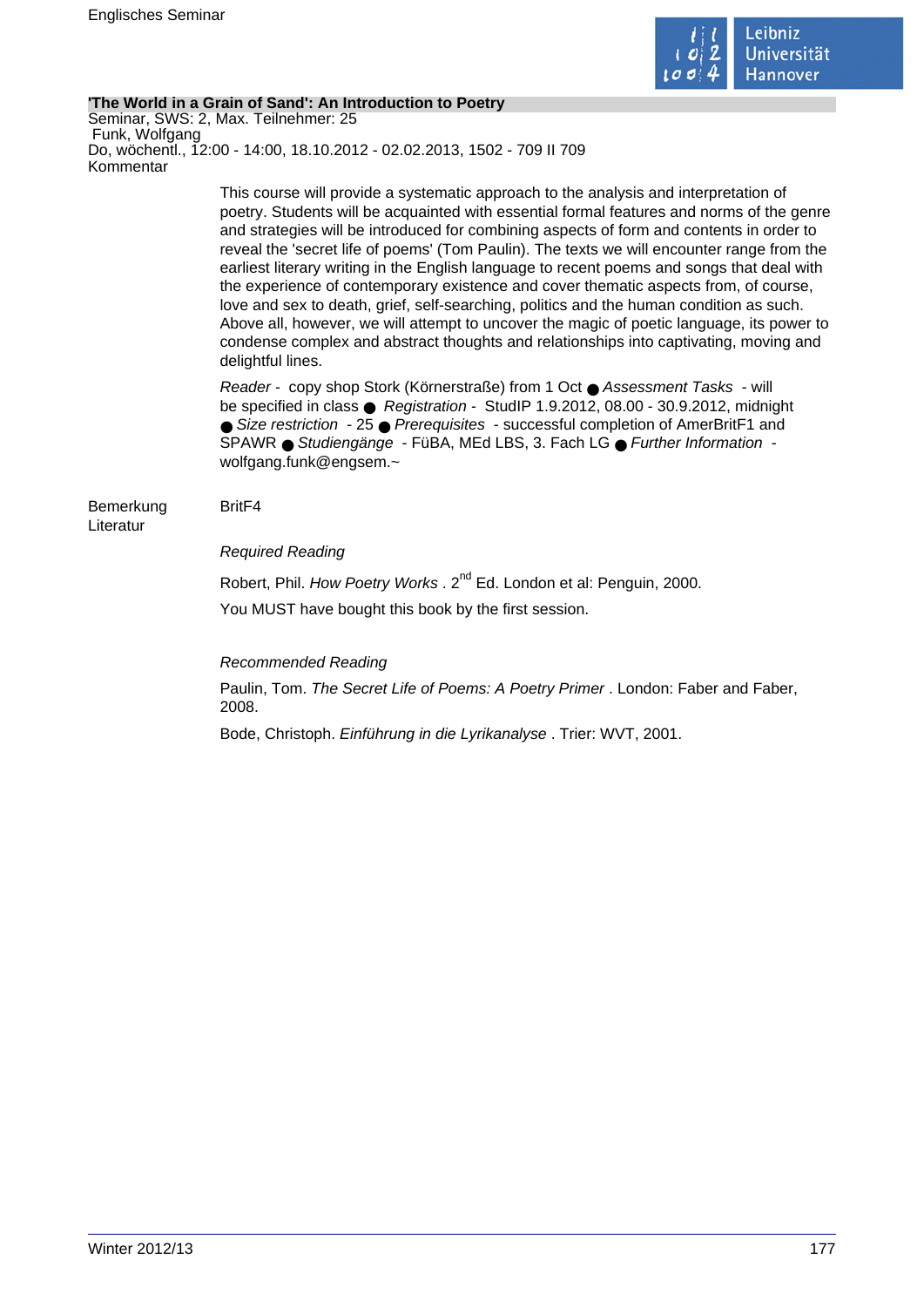

# **Thomas Hardy: Selected Novels**

|                        | Seminar, SWS: 2, Max. Teilnehmer: 25                                                                                                                                                                                                                                                                                                       |
|------------------------|--------------------------------------------------------------------------------------------------------------------------------------------------------------------------------------------------------------------------------------------------------------------------------------------------------------------------------------------|
| Bennett, Peter         | Di, wöchentl., 14:00 - 16:00, 16.10.2012 - 02.02.2013, 1502 - 703 II 703                                                                                                                                                                                                                                                                   |
| Kommentar              | Thomas Hardy's novels, predominantly pastoral and ranging from romance to tragedy,<br>have always enjoyed commercial success and academic respect. We shall study a<br>representative selection of novels, paying attention to the historical context of their<br>composition and the cultural dimension of their popular reception.       |
|                        | Assessment Tasks - Studienleistung: to be announced. Prüfungsleistung: term paper<br>● Registration - StudIP 1.9.2012, 08.00 - 30.9.2012, midnight ● Size restriction - 25<br>● Prerequisites - successful completion of AmerBritF1 and SPAWR ● Studiengänge -<br>FüBA, MEd LBS, 3. Fach LG ● Further Information - peter bennett@engsem.~ |
| Bemerkung<br>Literatur | Brit <sub>F4</sub>                                                                                                                                                                                                                                                                                                                         |
|                        | Required Reading                                                                                                                                                                                                                                                                                                                           |
|                        | Far From the Madding Crowd                                                                                                                                                                                                                                                                                                                 |
|                        | The Return of the Native                                                                                                                                                                                                                                                                                                                   |
|                        | Tess of the d'Urbervilles                                                                                                                                                                                                                                                                                                                  |
|                        | Some very cheap editions are available, but students are strongly urged to buy the                                                                                                                                                                                                                                                         |

Penguin Classics annotated editions. Apart from the fact that the introductions and annotations are helpful, progress is much easier if everyone is working with the same pagination.

# **Magister / Staatsexamensstudiengänge**

**Sprachpraxis**

**Grundstudium / Basic Studies**

**Grund- und Hauptstudium (ab 3. Semester) / Mid-Level Studies**

**Hauptstudium / Advanced Studies**

**Didaktische u. berufspraktische Seminare / Didactical and Practical Seminars**

**Kolloquien /Colloquia**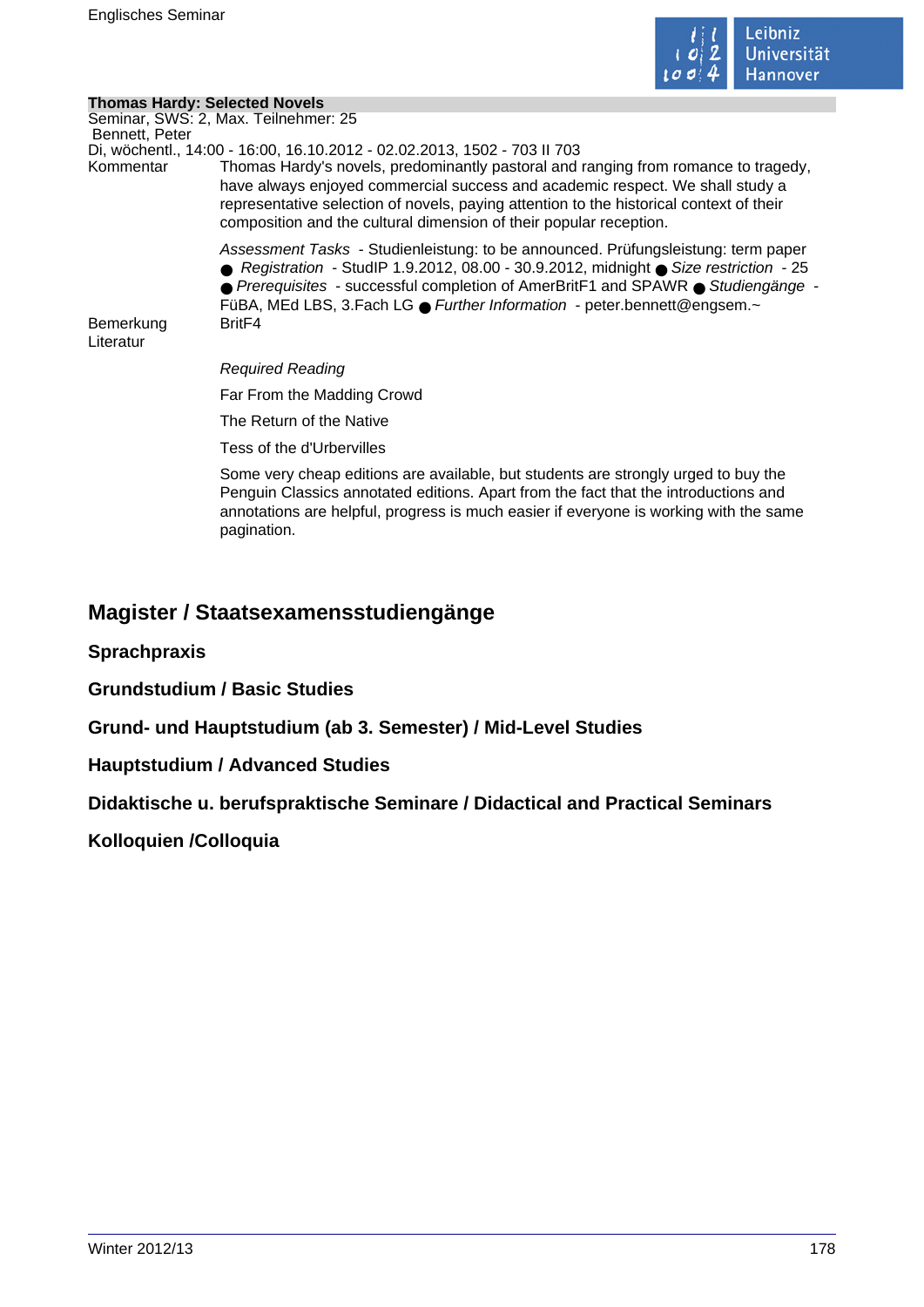

# **Die Abschlussarbeit: Theorie and Praxis**

Kolloquium, SWS: 1 Gohrisch, Jana Di, wöchentl., 18:00 - 19:00, 16.10.2012 - 02.02.2013, 1502 - 709 II 709 Kommentar

> Diese Veranstaltung wendet sich an Studierende aller Studiengänge, die im Wintersemester 2012/2013 ihre Abschlussarbeit vorbereiten bzw. schreiben. Nach der Klärung formaler Fragen entsprechend der jeweiligen Prüfungsordnung, widmen wir uns der Gegenstands- und Themenfindung sowie der Betreuersuche. Wir üben, eine Forschungsfrage zu entwickeln und eine zentrale These zu formulieren, besprechen Arbeitstechniken und die Phasen des Schreibprozesses. Danach stellen die Studierenden ihre Projekte und Entwürfe im Einzelnen vor, um sie in der Schreibwerkstatt intensiv zu diskutieren. Es besteht auch die Möglichkeit, Texte vorbereitend zu lesen und dann gemeinsam an ihnen zu arbeiten.

Bei der ersten Sitzung (am 16.10.2012) werden die weiteren Sitzungstermine (als Blockveranstaltungen) festgelegt. Näheres finden Sie nach dem 16.10. auf StudIP.

Assessment Tasks - none ● Registration - StudIP 1.9.2012, 08.00 - 30.9.2012, midnight ● Size restriction - none ● Prerequisites - completed Bachelor or Master course ● Studiengänge - all ● Further Information - jana.gohrisch@engsem.~

Bemerkung AAS7 Literatur

Recommended Reading

Franck, Norbert und Joachim Stary. Die Technik des wissenschaftlichen Arbeitens. Eine praktische Anleitung . 14. überarb. Aufl. Paderborn, München, Wien, Zürich: Schönigh 2008 (UTB).

MLA Handbook for Writers of Research Papers  $.7<sup>th</sup>$  ed. New York: Modern Language Association of America 2009 (1st ed. 1977).

## **Doktorandenkolloquium "American Studies"**

Kolloquium, SWS: 2 Mayer, Ruth Do, wöchentl., 18:00 - 20:00, 18.10.2012 - 02.02.2013, 1502 - 703 II 703 Kommentar

Auf Einladung

Dieses Kolloquium soll Doktorand/innen und Habilitand/innen der American Studies die Möglichkeit geben, ihre Projekte im kleinen Kreis vorzustellen und zu diskutieren.

## **Doktorandenkolloquium "Anglistik"**

Kolloquium, SWS: 2 Rohloff, Heide Fr, 15:30 - 17:00, 19.10.2012 - 02.02.2013 Die Veranstaltung findet nach Vereinbarung im Dienstzimmer (1502.737) statt.

## **Doktorandenkolloquium "Didaktik"**

Kolloquium, SWS: 2 Blell, Gabriele (verantwortlich) / Kupetz, Rita (verantwortlich) Di, wöchentl., 18:00 - 20:00, 16.10.2012 - 02.02.2013, 1502 - 703 II 703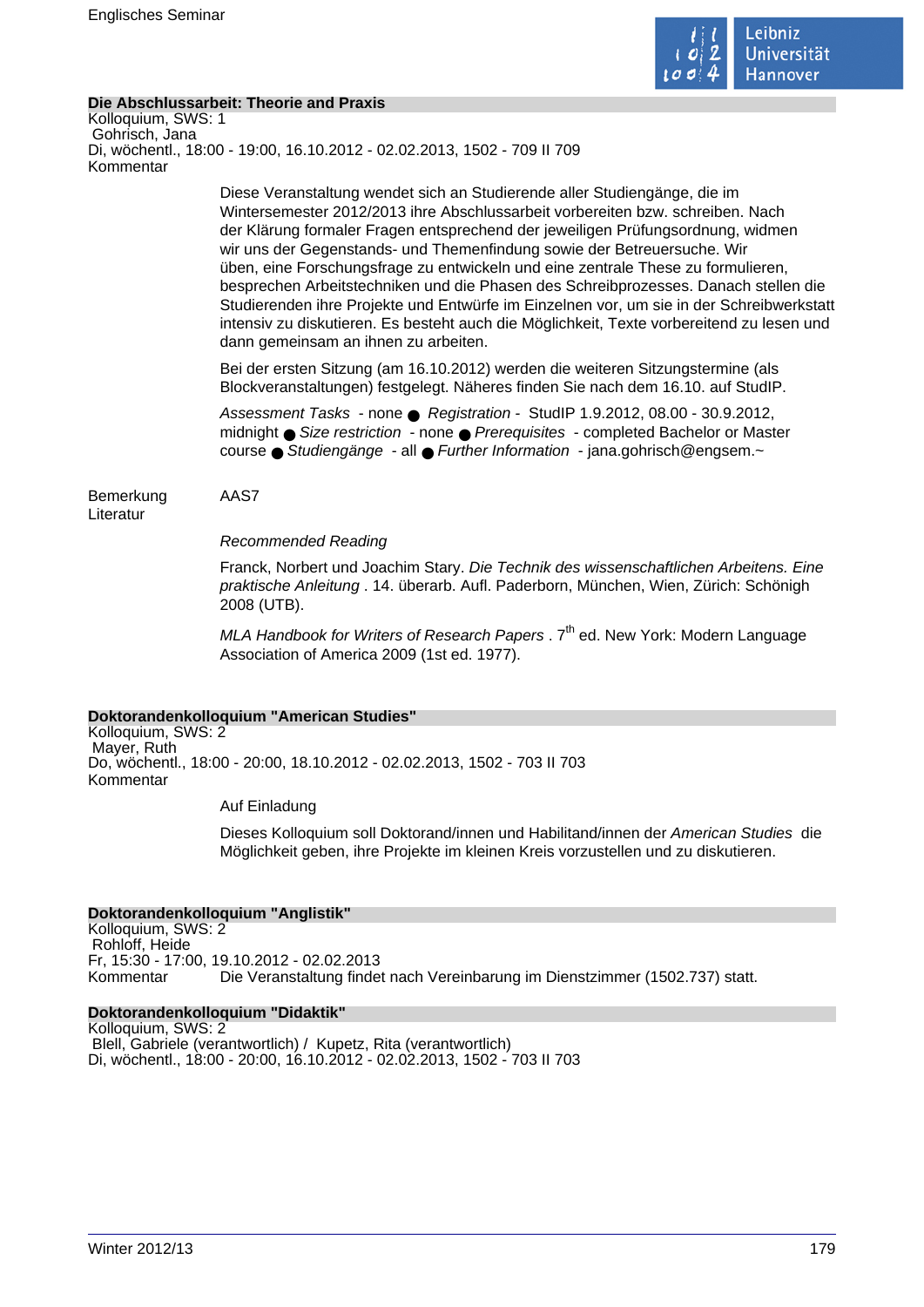

# **Kolloquium zum Studienabschluss (Bachelor, Master, alte Studiengänge)**

Kolloquium, SWS: 2 Gohrisch, Jana Di, wöchentl., 16:00 - 18:00, 16.10.2012 - 02.02.2013, 1502 - 709 II 709 Kommentar

> Das auf die gesamte Vorlesungszeit angelegte Examenskolloquium richtet sich an alle Studierenden, die kurz vor ihrer Abschlussprüfung (FüBA, MA Advanced Anglophone Studies, Staatsexamen, Magister) stehen und diese im Bereich der englischen und amerikanischen Literatur- und Kulturwissenschaft ablegen wollen.

Der Veranstaltungsplan umfasst (je nach Bedarf der Teilnehmenden) die zentralen Bereiche der Literaturwissenschaft wie Literaturtheorie, Literaturgeschichte, Textanalyse und Interpretation. Darüber hinaus werden wir die Abschlussklausuren (vorbereitende Recherche und Lektüre, Schreibtechniken), die mündlichen Abschlussprüfungen (Themenwahl in Literatur- und Kulturwissenschaft, Thesenpapier) und die schriftliche Abschlussarbeit (Themenwahl, Arbeitstechniken) besprechen. Es wird auch die Möglichkeit geben, Prüfungen zu simulieren.

Assessment Tasks - none ● Registration - StudIP StudIP 1.9.2012, 08.00 - 30.9.2012, midnight ● Size restriction - none ● Prerequisites - completed FüBA or Master courses ● Studiengänge - all ● Further Information - jana.gohrisch@engsem.~

Bemerkung AAS7 Literatur

Recommended Reading

Franck, Norbert und Joachim Stary. Die Technik des wissenschaftlichen Arbeitens. Eine praktische Anleitung . 14. überarb. Aufl. Paderborn, München, Wien, Zürich: Schönigh 2008 (UTB).

Nünning, Vera und Ansgar. An Introduction to the Study of English and American Literature . Stuttgart: Klett 2004.

Poplawski, Paul, ed. English Literature in Context . Cambridge: Cambridge University Press 2008.

Zapf, Hubert, Hg. Amerikanische Literaturgeschichte . 2. aktualis. Aufl. Stuttgart, Weimar: J. B. Metzler 2004.

# **Examensseminare / Exam Seminars**

**Doktorandenkolloquium "Didaktik"** Kolloquium, SWS: 2 Blell, Gabriele (verantwortlich) / Kupetz, Rita (verantwortlich) Di, wöchentl., 18:00 - 20:00, 16.10.2012 - 02.02.2013, 1502 - 703 II 703